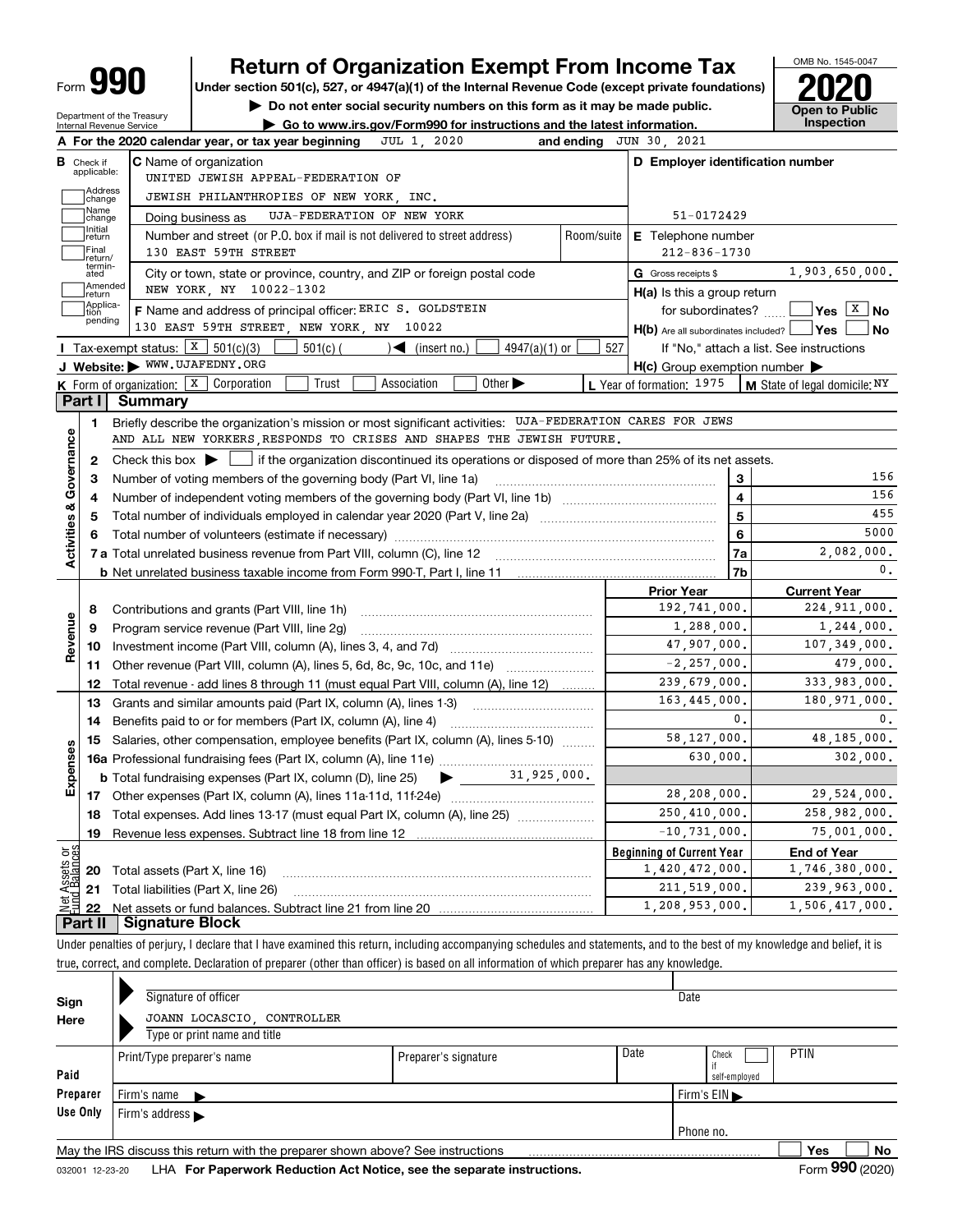| JEWISH PHILANTHROPIES OF NEW YORK, INC.<br>51-0172429<br>$Page$ 2<br>Form 990 (2020)<br>Part III   Statement of Program Service Accomplishments<br>X<br>Briefly describe the organization's mission:<br>1<br>UJA-FEDERATION OF NEW YORK (UJA) CARES FOR JEWS EVERYWHERE AND NEW<br>YORKERS OF ALL BACKGROUNDS, RESPONDS TO CRISES CLOSE TO HOME AND FAR<br>AWAY, AND SHAPES THE JEWISH FUTURE. UJA PROVIDES FUNDING & OTHER<br>RESOURCES TO OVER 400 ORGANIZATIONS INCLUDING A (CONT. ON SCHEDULE O)<br>Did the organization undertake any significant program services during the year which were not listed on the<br>$\mathbf{2}$<br>$\sqrt{Y}$ es $\boxed{X}$ No<br>If "Yes," describe these new services on Schedule O.<br>3<br>If "Yes," describe these changes on Schedule O.<br>Describe the organization's program service accomplishments for each of its three largest program services, as measured by expenses.<br>4<br>Section 501(c)(3) and 501(c)(4) organizations are required to report the amount of grants and allocations to others, the total expenses, and<br>revenue, if any, for each program service reported.<br>(Code: $($ ) (Expenses \$ 107, 904, 000 including grants of \$ 97, 873, 000 including grants of \$<br>$\overline{\phantom{a}}$<br>4a<br>CARING FOR PEOPLE IN NEED AND RESPONDING TO CRISIS:<br>UJA ALLOCATES FUNDS TO NONPROFITS TO SUPPORT PROGRAMS THAT PROVIDE<br>CRITICAL AID AND SERVICES TO HUNDREDS OF THOUSANDS OF PEOPLE EACH YEAR<br>IN NEW YORK CITY, WESTCHESTER COUNTY, AND LONG ISLAND. THESE<br>NONPROFITS SERVE BOTH JEWS AND THE BROADER NEW YORK COMMUNITY,<br>INCLUDING THE POOR AND UNEMPLOYED, IMMIGRANTS, SENIORS, HOLOCAUST<br>SURVIVORS, SINGLE PARENTS, AND PEOPLE WITH AUTISM AND DISABILITIES. THE<br>SERVICES THEY PROVIDE INCLUDE HOUSING, MEDICAL CARE, END-OF-LIFE AND<br>PALLIATIVE CARE, MENTAL HEALTH COUNSELING, EDUCATION, FOOD PROGRAMS,<br>VOCATIONAL EDUCATION AND GUIDANCE, AND CITIZENSHIP AND ACCULTURATION<br>SKILLS. DURING THE PANDEMIC, UJA HAS PROVIDED ADDITIONAL SUPPORT<br>(CONT. ON SCHEDULE O)<br>(Code: $($ ) (Expenses \$ 91, 615, 000. including grants of \$ 83, 098, 000. ) (Revenue \$<br>4b<br>DEEPENING JEWISH ENGAGEMENT AND STRENGTHENING JEWISH COMMUNITIES<br>('JEWISH LIFE');<br>UJA SUPPORTS INNOVATIVE INITIATIVES THAT ENCOURAGE JEWS OF ALL AGES TO<br>EXPLORE THEIR JEWISH IDENTITY AND PROVIDES FUNDS FOR A RANGE OF<br>PROGRAMS THAT SERVE A DIVERSE JEWISH COMMUNITY.<br>THESE PROGRAMS<br>STRENGTHEN SYNAGOGUES, SUPPORT COLLEGE STUDENTS BY PROMOTING JEWISH<br>LIFE ON CAMPUS, CONNECT YOUNG JEWS TO ISRAEL, AND CREATE A COMMUNITY<br>THAT IS INCLUSIVE AND WELCOMING FOR THE FULL DIVERSITY OF JEWS. AS<br>PART OF ITS COMMITMENT TO EDUCATION AND LIFELONG LEARNING, UJA PROVIDES<br>SUPPORT FOR INFORMAL AND FORMAL JEWISH EDUCATIONAL PROGRAMS FOR BOTH<br>CHILDREN AND ADULTS. UJA ALSO PROVIDES FUNDS FOR SCHOLARSHIPS AND<br>(CONT. ON SCHEDULE O)<br>(Code: ) (Expenses \$ including grants of \$<br>4c<br>) (Revenue \$<br>4d Other program services (Describe on Schedule O.)<br>(Expenses \$<br>including grants of \$<br>(Revenue \$<br>199,519,000.<br>4e Total program service expenses<br>Form 990 (2020) | UNITED JEWISH APPEAL-FEDERATION OF |  |
|---------------------------------------------------------------------------------------------------------------------------------------------------------------------------------------------------------------------------------------------------------------------------------------------------------------------------------------------------------------------------------------------------------------------------------------------------------------------------------------------------------------------------------------------------------------------------------------------------------------------------------------------------------------------------------------------------------------------------------------------------------------------------------------------------------------------------------------------------------------------------------------------------------------------------------------------------------------------------------------------------------------------------------------------------------------------------------------------------------------------------------------------------------------------------------------------------------------------------------------------------------------------------------------------------------------------------------------------------------------------------------------------------------------------------------------------------------------------------------------------------------------------------------------------------------------------------------------------------------------------------------------------------------------------------------------------------------------------------------------------------------------------------------------------------------------------------------------------------------------------------------------------------------------------------------------------------------------------------------------------------------------------------------------------------------------------------------------------------------------------------------------------------------------------------------------------------------------------------------------------------------------------------------------------------------------------------------------------------------------------------------------------------------------------------------------------------------------------------------------------------------------------------------------------------------------------------------------------------------------------------------------------------------------------------------------------------------------------------------------------------------------------------------------------------------------------------------------------------------------------------------------------------------------------------------------------------------------------------------------------------------------------------------------------------------------------------------------------------------------------------------------------------------------------------------------------------------------------------------------------------|------------------------------------|--|
|                                                                                                                                                                                                                                                                                                                                                                                                                                                                                                                                                                                                                                                                                                                                                                                                                                                                                                                                                                                                                                                                                                                                                                                                                                                                                                                                                                                                                                                                                                                                                                                                                                                                                                                                                                                                                                                                                                                                                                                                                                                                                                                                                                                                                                                                                                                                                                                                                                                                                                                                                                                                                                                                                                                                                                                                                                                                                                                                                                                                                                                                                                                                                                                                                                                   |                                    |  |
|                                                                                                                                                                                                                                                                                                                                                                                                                                                                                                                                                                                                                                                                                                                                                                                                                                                                                                                                                                                                                                                                                                                                                                                                                                                                                                                                                                                                                                                                                                                                                                                                                                                                                                                                                                                                                                                                                                                                                                                                                                                                                                                                                                                                                                                                                                                                                                                                                                                                                                                                                                                                                                                                                                                                                                                                                                                                                                                                                                                                                                                                                                                                                                                                                                                   |                                    |  |
|                                                                                                                                                                                                                                                                                                                                                                                                                                                                                                                                                                                                                                                                                                                                                                                                                                                                                                                                                                                                                                                                                                                                                                                                                                                                                                                                                                                                                                                                                                                                                                                                                                                                                                                                                                                                                                                                                                                                                                                                                                                                                                                                                                                                                                                                                                                                                                                                                                                                                                                                                                                                                                                                                                                                                                                                                                                                                                                                                                                                                                                                                                                                                                                                                                                   |                                    |  |
|                                                                                                                                                                                                                                                                                                                                                                                                                                                                                                                                                                                                                                                                                                                                                                                                                                                                                                                                                                                                                                                                                                                                                                                                                                                                                                                                                                                                                                                                                                                                                                                                                                                                                                                                                                                                                                                                                                                                                                                                                                                                                                                                                                                                                                                                                                                                                                                                                                                                                                                                                                                                                                                                                                                                                                                                                                                                                                                                                                                                                                                                                                                                                                                                                                                   |                                    |  |
|                                                                                                                                                                                                                                                                                                                                                                                                                                                                                                                                                                                                                                                                                                                                                                                                                                                                                                                                                                                                                                                                                                                                                                                                                                                                                                                                                                                                                                                                                                                                                                                                                                                                                                                                                                                                                                                                                                                                                                                                                                                                                                                                                                                                                                                                                                                                                                                                                                                                                                                                                                                                                                                                                                                                                                                                                                                                                                                                                                                                                                                                                                                                                                                                                                                   |                                    |  |
|                                                                                                                                                                                                                                                                                                                                                                                                                                                                                                                                                                                                                                                                                                                                                                                                                                                                                                                                                                                                                                                                                                                                                                                                                                                                                                                                                                                                                                                                                                                                                                                                                                                                                                                                                                                                                                                                                                                                                                                                                                                                                                                                                                                                                                                                                                                                                                                                                                                                                                                                                                                                                                                                                                                                                                                                                                                                                                                                                                                                                                                                                                                                                                                                                                                   |                                    |  |
|                                                                                                                                                                                                                                                                                                                                                                                                                                                                                                                                                                                                                                                                                                                                                                                                                                                                                                                                                                                                                                                                                                                                                                                                                                                                                                                                                                                                                                                                                                                                                                                                                                                                                                                                                                                                                                                                                                                                                                                                                                                                                                                                                                                                                                                                                                                                                                                                                                                                                                                                                                                                                                                                                                                                                                                                                                                                                                                                                                                                                                                                                                                                                                                                                                                   |                                    |  |
|                                                                                                                                                                                                                                                                                                                                                                                                                                                                                                                                                                                                                                                                                                                                                                                                                                                                                                                                                                                                                                                                                                                                                                                                                                                                                                                                                                                                                                                                                                                                                                                                                                                                                                                                                                                                                                                                                                                                                                                                                                                                                                                                                                                                                                                                                                                                                                                                                                                                                                                                                                                                                                                                                                                                                                                                                                                                                                                                                                                                                                                                                                                                                                                                                                                   |                                    |  |
|                                                                                                                                                                                                                                                                                                                                                                                                                                                                                                                                                                                                                                                                                                                                                                                                                                                                                                                                                                                                                                                                                                                                                                                                                                                                                                                                                                                                                                                                                                                                                                                                                                                                                                                                                                                                                                                                                                                                                                                                                                                                                                                                                                                                                                                                                                                                                                                                                                                                                                                                                                                                                                                                                                                                                                                                                                                                                                                                                                                                                                                                                                                                                                                                                                                   |                                    |  |
|                                                                                                                                                                                                                                                                                                                                                                                                                                                                                                                                                                                                                                                                                                                                                                                                                                                                                                                                                                                                                                                                                                                                                                                                                                                                                                                                                                                                                                                                                                                                                                                                                                                                                                                                                                                                                                                                                                                                                                                                                                                                                                                                                                                                                                                                                                                                                                                                                                                                                                                                                                                                                                                                                                                                                                                                                                                                                                                                                                                                                                                                                                                                                                                                                                                   |                                    |  |
|                                                                                                                                                                                                                                                                                                                                                                                                                                                                                                                                                                                                                                                                                                                                                                                                                                                                                                                                                                                                                                                                                                                                                                                                                                                                                                                                                                                                                                                                                                                                                                                                                                                                                                                                                                                                                                                                                                                                                                                                                                                                                                                                                                                                                                                                                                                                                                                                                                                                                                                                                                                                                                                                                                                                                                                                                                                                                                                                                                                                                                                                                                                                                                                                                                                   |                                    |  |
|                                                                                                                                                                                                                                                                                                                                                                                                                                                                                                                                                                                                                                                                                                                                                                                                                                                                                                                                                                                                                                                                                                                                                                                                                                                                                                                                                                                                                                                                                                                                                                                                                                                                                                                                                                                                                                                                                                                                                                                                                                                                                                                                                                                                                                                                                                                                                                                                                                                                                                                                                                                                                                                                                                                                                                                                                                                                                                                                                                                                                                                                                                                                                                                                                                                   |                                    |  |
|                                                                                                                                                                                                                                                                                                                                                                                                                                                                                                                                                                                                                                                                                                                                                                                                                                                                                                                                                                                                                                                                                                                                                                                                                                                                                                                                                                                                                                                                                                                                                                                                                                                                                                                                                                                                                                                                                                                                                                                                                                                                                                                                                                                                                                                                                                                                                                                                                                                                                                                                                                                                                                                                                                                                                                                                                                                                                                                                                                                                                                                                                                                                                                                                                                                   |                                    |  |
|                                                                                                                                                                                                                                                                                                                                                                                                                                                                                                                                                                                                                                                                                                                                                                                                                                                                                                                                                                                                                                                                                                                                                                                                                                                                                                                                                                                                                                                                                                                                                                                                                                                                                                                                                                                                                                                                                                                                                                                                                                                                                                                                                                                                                                                                                                                                                                                                                                                                                                                                                                                                                                                                                                                                                                                                                                                                                                                                                                                                                                                                                                                                                                                                                                                   |                                    |  |
|                                                                                                                                                                                                                                                                                                                                                                                                                                                                                                                                                                                                                                                                                                                                                                                                                                                                                                                                                                                                                                                                                                                                                                                                                                                                                                                                                                                                                                                                                                                                                                                                                                                                                                                                                                                                                                                                                                                                                                                                                                                                                                                                                                                                                                                                                                                                                                                                                                                                                                                                                                                                                                                                                                                                                                                                                                                                                                                                                                                                                                                                                                                                                                                                                                                   |                                    |  |
|                                                                                                                                                                                                                                                                                                                                                                                                                                                                                                                                                                                                                                                                                                                                                                                                                                                                                                                                                                                                                                                                                                                                                                                                                                                                                                                                                                                                                                                                                                                                                                                                                                                                                                                                                                                                                                                                                                                                                                                                                                                                                                                                                                                                                                                                                                                                                                                                                                                                                                                                                                                                                                                                                                                                                                                                                                                                                                                                                                                                                                                                                                                                                                                                                                                   |                                    |  |
|                                                                                                                                                                                                                                                                                                                                                                                                                                                                                                                                                                                                                                                                                                                                                                                                                                                                                                                                                                                                                                                                                                                                                                                                                                                                                                                                                                                                                                                                                                                                                                                                                                                                                                                                                                                                                                                                                                                                                                                                                                                                                                                                                                                                                                                                                                                                                                                                                                                                                                                                                                                                                                                                                                                                                                                                                                                                                                                                                                                                                                                                                                                                                                                                                                                   |                                    |  |
|                                                                                                                                                                                                                                                                                                                                                                                                                                                                                                                                                                                                                                                                                                                                                                                                                                                                                                                                                                                                                                                                                                                                                                                                                                                                                                                                                                                                                                                                                                                                                                                                                                                                                                                                                                                                                                                                                                                                                                                                                                                                                                                                                                                                                                                                                                                                                                                                                                                                                                                                                                                                                                                                                                                                                                                                                                                                                                                                                                                                                                                                                                                                                                                                                                                   |                                    |  |
|                                                                                                                                                                                                                                                                                                                                                                                                                                                                                                                                                                                                                                                                                                                                                                                                                                                                                                                                                                                                                                                                                                                                                                                                                                                                                                                                                                                                                                                                                                                                                                                                                                                                                                                                                                                                                                                                                                                                                                                                                                                                                                                                                                                                                                                                                                                                                                                                                                                                                                                                                                                                                                                                                                                                                                                                                                                                                                                                                                                                                                                                                                                                                                                                                                                   |                                    |  |
|                                                                                                                                                                                                                                                                                                                                                                                                                                                                                                                                                                                                                                                                                                                                                                                                                                                                                                                                                                                                                                                                                                                                                                                                                                                                                                                                                                                                                                                                                                                                                                                                                                                                                                                                                                                                                                                                                                                                                                                                                                                                                                                                                                                                                                                                                                                                                                                                                                                                                                                                                                                                                                                                                                                                                                                                                                                                                                                                                                                                                                                                                                                                                                                                                                                   |                                    |  |
|                                                                                                                                                                                                                                                                                                                                                                                                                                                                                                                                                                                                                                                                                                                                                                                                                                                                                                                                                                                                                                                                                                                                                                                                                                                                                                                                                                                                                                                                                                                                                                                                                                                                                                                                                                                                                                                                                                                                                                                                                                                                                                                                                                                                                                                                                                                                                                                                                                                                                                                                                                                                                                                                                                                                                                                                                                                                                                                                                                                                                                                                                                                                                                                                                                                   |                                    |  |
|                                                                                                                                                                                                                                                                                                                                                                                                                                                                                                                                                                                                                                                                                                                                                                                                                                                                                                                                                                                                                                                                                                                                                                                                                                                                                                                                                                                                                                                                                                                                                                                                                                                                                                                                                                                                                                                                                                                                                                                                                                                                                                                                                                                                                                                                                                                                                                                                                                                                                                                                                                                                                                                                                                                                                                                                                                                                                                                                                                                                                                                                                                                                                                                                                                                   |                                    |  |
|                                                                                                                                                                                                                                                                                                                                                                                                                                                                                                                                                                                                                                                                                                                                                                                                                                                                                                                                                                                                                                                                                                                                                                                                                                                                                                                                                                                                                                                                                                                                                                                                                                                                                                                                                                                                                                                                                                                                                                                                                                                                                                                                                                                                                                                                                                                                                                                                                                                                                                                                                                                                                                                                                                                                                                                                                                                                                                                                                                                                                                                                                                                                                                                                                                                   |                                    |  |
|                                                                                                                                                                                                                                                                                                                                                                                                                                                                                                                                                                                                                                                                                                                                                                                                                                                                                                                                                                                                                                                                                                                                                                                                                                                                                                                                                                                                                                                                                                                                                                                                                                                                                                                                                                                                                                                                                                                                                                                                                                                                                                                                                                                                                                                                                                                                                                                                                                                                                                                                                                                                                                                                                                                                                                                                                                                                                                                                                                                                                                                                                                                                                                                                                                                   |                                    |  |
|                                                                                                                                                                                                                                                                                                                                                                                                                                                                                                                                                                                                                                                                                                                                                                                                                                                                                                                                                                                                                                                                                                                                                                                                                                                                                                                                                                                                                                                                                                                                                                                                                                                                                                                                                                                                                                                                                                                                                                                                                                                                                                                                                                                                                                                                                                                                                                                                                                                                                                                                                                                                                                                                                                                                                                                                                                                                                                                                                                                                                                                                                                                                                                                                                                                   |                                    |  |
|                                                                                                                                                                                                                                                                                                                                                                                                                                                                                                                                                                                                                                                                                                                                                                                                                                                                                                                                                                                                                                                                                                                                                                                                                                                                                                                                                                                                                                                                                                                                                                                                                                                                                                                                                                                                                                                                                                                                                                                                                                                                                                                                                                                                                                                                                                                                                                                                                                                                                                                                                                                                                                                                                                                                                                                                                                                                                                                                                                                                                                                                                                                                                                                                                                                   |                                    |  |
|                                                                                                                                                                                                                                                                                                                                                                                                                                                                                                                                                                                                                                                                                                                                                                                                                                                                                                                                                                                                                                                                                                                                                                                                                                                                                                                                                                                                                                                                                                                                                                                                                                                                                                                                                                                                                                                                                                                                                                                                                                                                                                                                                                                                                                                                                                                                                                                                                                                                                                                                                                                                                                                                                                                                                                                                                                                                                                                                                                                                                                                                                                                                                                                                                                                   |                                    |  |
|                                                                                                                                                                                                                                                                                                                                                                                                                                                                                                                                                                                                                                                                                                                                                                                                                                                                                                                                                                                                                                                                                                                                                                                                                                                                                                                                                                                                                                                                                                                                                                                                                                                                                                                                                                                                                                                                                                                                                                                                                                                                                                                                                                                                                                                                                                                                                                                                                                                                                                                                                                                                                                                                                                                                                                                                                                                                                                                                                                                                                                                                                                                                                                                                                                                   |                                    |  |
|                                                                                                                                                                                                                                                                                                                                                                                                                                                                                                                                                                                                                                                                                                                                                                                                                                                                                                                                                                                                                                                                                                                                                                                                                                                                                                                                                                                                                                                                                                                                                                                                                                                                                                                                                                                                                                                                                                                                                                                                                                                                                                                                                                                                                                                                                                                                                                                                                                                                                                                                                                                                                                                                                                                                                                                                                                                                                                                                                                                                                                                                                                                                                                                                                                                   |                                    |  |
|                                                                                                                                                                                                                                                                                                                                                                                                                                                                                                                                                                                                                                                                                                                                                                                                                                                                                                                                                                                                                                                                                                                                                                                                                                                                                                                                                                                                                                                                                                                                                                                                                                                                                                                                                                                                                                                                                                                                                                                                                                                                                                                                                                                                                                                                                                                                                                                                                                                                                                                                                                                                                                                                                                                                                                                                                                                                                                                                                                                                                                                                                                                                                                                                                                                   |                                    |  |
|                                                                                                                                                                                                                                                                                                                                                                                                                                                                                                                                                                                                                                                                                                                                                                                                                                                                                                                                                                                                                                                                                                                                                                                                                                                                                                                                                                                                                                                                                                                                                                                                                                                                                                                                                                                                                                                                                                                                                                                                                                                                                                                                                                                                                                                                                                                                                                                                                                                                                                                                                                                                                                                                                                                                                                                                                                                                                                                                                                                                                                                                                                                                                                                                                                                   |                                    |  |
|                                                                                                                                                                                                                                                                                                                                                                                                                                                                                                                                                                                                                                                                                                                                                                                                                                                                                                                                                                                                                                                                                                                                                                                                                                                                                                                                                                                                                                                                                                                                                                                                                                                                                                                                                                                                                                                                                                                                                                                                                                                                                                                                                                                                                                                                                                                                                                                                                                                                                                                                                                                                                                                                                                                                                                                                                                                                                                                                                                                                                                                                                                                                                                                                                                                   |                                    |  |
|                                                                                                                                                                                                                                                                                                                                                                                                                                                                                                                                                                                                                                                                                                                                                                                                                                                                                                                                                                                                                                                                                                                                                                                                                                                                                                                                                                                                                                                                                                                                                                                                                                                                                                                                                                                                                                                                                                                                                                                                                                                                                                                                                                                                                                                                                                                                                                                                                                                                                                                                                                                                                                                                                                                                                                                                                                                                                                                                                                                                                                                                                                                                                                                                                                                   |                                    |  |
|                                                                                                                                                                                                                                                                                                                                                                                                                                                                                                                                                                                                                                                                                                                                                                                                                                                                                                                                                                                                                                                                                                                                                                                                                                                                                                                                                                                                                                                                                                                                                                                                                                                                                                                                                                                                                                                                                                                                                                                                                                                                                                                                                                                                                                                                                                                                                                                                                                                                                                                                                                                                                                                                                                                                                                                                                                                                                                                                                                                                                                                                                                                                                                                                                                                   |                                    |  |
|                                                                                                                                                                                                                                                                                                                                                                                                                                                                                                                                                                                                                                                                                                                                                                                                                                                                                                                                                                                                                                                                                                                                                                                                                                                                                                                                                                                                                                                                                                                                                                                                                                                                                                                                                                                                                                                                                                                                                                                                                                                                                                                                                                                                                                                                                                                                                                                                                                                                                                                                                                                                                                                                                                                                                                                                                                                                                                                                                                                                                                                                                                                                                                                                                                                   |                                    |  |
|                                                                                                                                                                                                                                                                                                                                                                                                                                                                                                                                                                                                                                                                                                                                                                                                                                                                                                                                                                                                                                                                                                                                                                                                                                                                                                                                                                                                                                                                                                                                                                                                                                                                                                                                                                                                                                                                                                                                                                                                                                                                                                                                                                                                                                                                                                                                                                                                                                                                                                                                                                                                                                                                                                                                                                                                                                                                                                                                                                                                                                                                                                                                                                                                                                                   |                                    |  |
|                                                                                                                                                                                                                                                                                                                                                                                                                                                                                                                                                                                                                                                                                                                                                                                                                                                                                                                                                                                                                                                                                                                                                                                                                                                                                                                                                                                                                                                                                                                                                                                                                                                                                                                                                                                                                                                                                                                                                                                                                                                                                                                                                                                                                                                                                                                                                                                                                                                                                                                                                                                                                                                                                                                                                                                                                                                                                                                                                                                                                                                                                                                                                                                                                                                   |                                    |  |
|                                                                                                                                                                                                                                                                                                                                                                                                                                                                                                                                                                                                                                                                                                                                                                                                                                                                                                                                                                                                                                                                                                                                                                                                                                                                                                                                                                                                                                                                                                                                                                                                                                                                                                                                                                                                                                                                                                                                                                                                                                                                                                                                                                                                                                                                                                                                                                                                                                                                                                                                                                                                                                                                                                                                                                                                                                                                                                                                                                                                                                                                                                                                                                                                                                                   |                                    |  |
|                                                                                                                                                                                                                                                                                                                                                                                                                                                                                                                                                                                                                                                                                                                                                                                                                                                                                                                                                                                                                                                                                                                                                                                                                                                                                                                                                                                                                                                                                                                                                                                                                                                                                                                                                                                                                                                                                                                                                                                                                                                                                                                                                                                                                                                                                                                                                                                                                                                                                                                                                                                                                                                                                                                                                                                                                                                                                                                                                                                                                                                                                                                                                                                                                                                   |                                    |  |
|                                                                                                                                                                                                                                                                                                                                                                                                                                                                                                                                                                                                                                                                                                                                                                                                                                                                                                                                                                                                                                                                                                                                                                                                                                                                                                                                                                                                                                                                                                                                                                                                                                                                                                                                                                                                                                                                                                                                                                                                                                                                                                                                                                                                                                                                                                                                                                                                                                                                                                                                                                                                                                                                                                                                                                                                                                                                                                                                                                                                                                                                                                                                                                                                                                                   |                                    |  |
|                                                                                                                                                                                                                                                                                                                                                                                                                                                                                                                                                                                                                                                                                                                                                                                                                                                                                                                                                                                                                                                                                                                                                                                                                                                                                                                                                                                                                                                                                                                                                                                                                                                                                                                                                                                                                                                                                                                                                                                                                                                                                                                                                                                                                                                                                                                                                                                                                                                                                                                                                                                                                                                                                                                                                                                                                                                                                                                                                                                                                                                                                                                                                                                                                                                   |                                    |  |
|                                                                                                                                                                                                                                                                                                                                                                                                                                                                                                                                                                                                                                                                                                                                                                                                                                                                                                                                                                                                                                                                                                                                                                                                                                                                                                                                                                                                                                                                                                                                                                                                                                                                                                                                                                                                                                                                                                                                                                                                                                                                                                                                                                                                                                                                                                                                                                                                                                                                                                                                                                                                                                                                                                                                                                                                                                                                                                                                                                                                                                                                                                                                                                                                                                                   |                                    |  |
|                                                                                                                                                                                                                                                                                                                                                                                                                                                                                                                                                                                                                                                                                                                                                                                                                                                                                                                                                                                                                                                                                                                                                                                                                                                                                                                                                                                                                                                                                                                                                                                                                                                                                                                                                                                                                                                                                                                                                                                                                                                                                                                                                                                                                                                                                                                                                                                                                                                                                                                                                                                                                                                                                                                                                                                                                                                                                                                                                                                                                                                                                                                                                                                                                                                   |                                    |  |
|                                                                                                                                                                                                                                                                                                                                                                                                                                                                                                                                                                                                                                                                                                                                                                                                                                                                                                                                                                                                                                                                                                                                                                                                                                                                                                                                                                                                                                                                                                                                                                                                                                                                                                                                                                                                                                                                                                                                                                                                                                                                                                                                                                                                                                                                                                                                                                                                                                                                                                                                                                                                                                                                                                                                                                                                                                                                                                                                                                                                                                                                                                                                                                                                                                                   |                                    |  |
|                                                                                                                                                                                                                                                                                                                                                                                                                                                                                                                                                                                                                                                                                                                                                                                                                                                                                                                                                                                                                                                                                                                                                                                                                                                                                                                                                                                                                                                                                                                                                                                                                                                                                                                                                                                                                                                                                                                                                                                                                                                                                                                                                                                                                                                                                                                                                                                                                                                                                                                                                                                                                                                                                                                                                                                                                                                                                                                                                                                                                                                                                                                                                                                                                                                   |                                    |  |
|                                                                                                                                                                                                                                                                                                                                                                                                                                                                                                                                                                                                                                                                                                                                                                                                                                                                                                                                                                                                                                                                                                                                                                                                                                                                                                                                                                                                                                                                                                                                                                                                                                                                                                                                                                                                                                                                                                                                                                                                                                                                                                                                                                                                                                                                                                                                                                                                                                                                                                                                                                                                                                                                                                                                                                                                                                                                                                                                                                                                                                                                                                                                                                                                                                                   |                                    |  |
|                                                                                                                                                                                                                                                                                                                                                                                                                                                                                                                                                                                                                                                                                                                                                                                                                                                                                                                                                                                                                                                                                                                                                                                                                                                                                                                                                                                                                                                                                                                                                                                                                                                                                                                                                                                                                                                                                                                                                                                                                                                                                                                                                                                                                                                                                                                                                                                                                                                                                                                                                                                                                                                                                                                                                                                                                                                                                                                                                                                                                                                                                                                                                                                                                                                   |                                    |  |
|                                                                                                                                                                                                                                                                                                                                                                                                                                                                                                                                                                                                                                                                                                                                                                                                                                                                                                                                                                                                                                                                                                                                                                                                                                                                                                                                                                                                                                                                                                                                                                                                                                                                                                                                                                                                                                                                                                                                                                                                                                                                                                                                                                                                                                                                                                                                                                                                                                                                                                                                                                                                                                                                                                                                                                                                                                                                                                                                                                                                                                                                                                                                                                                                                                                   |                                    |  |
|                                                                                                                                                                                                                                                                                                                                                                                                                                                                                                                                                                                                                                                                                                                                                                                                                                                                                                                                                                                                                                                                                                                                                                                                                                                                                                                                                                                                                                                                                                                                                                                                                                                                                                                                                                                                                                                                                                                                                                                                                                                                                                                                                                                                                                                                                                                                                                                                                                                                                                                                                                                                                                                                                                                                                                                                                                                                                                                                                                                                                                                                                                                                                                                                                                                   |                                    |  |
|                                                                                                                                                                                                                                                                                                                                                                                                                                                                                                                                                                                                                                                                                                                                                                                                                                                                                                                                                                                                                                                                                                                                                                                                                                                                                                                                                                                                                                                                                                                                                                                                                                                                                                                                                                                                                                                                                                                                                                                                                                                                                                                                                                                                                                                                                                                                                                                                                                                                                                                                                                                                                                                                                                                                                                                                                                                                                                                                                                                                                                                                                                                                                                                                                                                   |                                    |  |
|                                                                                                                                                                                                                                                                                                                                                                                                                                                                                                                                                                                                                                                                                                                                                                                                                                                                                                                                                                                                                                                                                                                                                                                                                                                                                                                                                                                                                                                                                                                                                                                                                                                                                                                                                                                                                                                                                                                                                                                                                                                                                                                                                                                                                                                                                                                                                                                                                                                                                                                                                                                                                                                                                                                                                                                                                                                                                                                                                                                                                                                                                                                                                                                                                                                   |                                    |  |
|                                                                                                                                                                                                                                                                                                                                                                                                                                                                                                                                                                                                                                                                                                                                                                                                                                                                                                                                                                                                                                                                                                                                                                                                                                                                                                                                                                                                                                                                                                                                                                                                                                                                                                                                                                                                                                                                                                                                                                                                                                                                                                                                                                                                                                                                                                                                                                                                                                                                                                                                                                                                                                                                                                                                                                                                                                                                                                                                                                                                                                                                                                                                                                                                                                                   |                                    |  |
|                                                                                                                                                                                                                                                                                                                                                                                                                                                                                                                                                                                                                                                                                                                                                                                                                                                                                                                                                                                                                                                                                                                                                                                                                                                                                                                                                                                                                                                                                                                                                                                                                                                                                                                                                                                                                                                                                                                                                                                                                                                                                                                                                                                                                                                                                                                                                                                                                                                                                                                                                                                                                                                                                                                                                                                                                                                                                                                                                                                                                                                                                                                                                                                                                                                   |                                    |  |
|                                                                                                                                                                                                                                                                                                                                                                                                                                                                                                                                                                                                                                                                                                                                                                                                                                                                                                                                                                                                                                                                                                                                                                                                                                                                                                                                                                                                                                                                                                                                                                                                                                                                                                                                                                                                                                                                                                                                                                                                                                                                                                                                                                                                                                                                                                                                                                                                                                                                                                                                                                                                                                                                                                                                                                                                                                                                                                                                                                                                                                                                                                                                                                                                                                                   |                                    |  |
|                                                                                                                                                                                                                                                                                                                                                                                                                                                                                                                                                                                                                                                                                                                                                                                                                                                                                                                                                                                                                                                                                                                                                                                                                                                                                                                                                                                                                                                                                                                                                                                                                                                                                                                                                                                                                                                                                                                                                                                                                                                                                                                                                                                                                                                                                                                                                                                                                                                                                                                                                                                                                                                                                                                                                                                                                                                                                                                                                                                                                                                                                                                                                                                                                                                   |                                    |  |
|                                                                                                                                                                                                                                                                                                                                                                                                                                                                                                                                                                                                                                                                                                                                                                                                                                                                                                                                                                                                                                                                                                                                                                                                                                                                                                                                                                                                                                                                                                                                                                                                                                                                                                                                                                                                                                                                                                                                                                                                                                                                                                                                                                                                                                                                                                                                                                                                                                                                                                                                                                                                                                                                                                                                                                                                                                                                                                                                                                                                                                                                                                                                                                                                                                                   |                                    |  |
|                                                                                                                                                                                                                                                                                                                                                                                                                                                                                                                                                                                                                                                                                                                                                                                                                                                                                                                                                                                                                                                                                                                                                                                                                                                                                                                                                                                                                                                                                                                                                                                                                                                                                                                                                                                                                                                                                                                                                                                                                                                                                                                                                                                                                                                                                                                                                                                                                                                                                                                                                                                                                                                                                                                                                                                                                                                                                                                                                                                                                                                                                                                                                                                                                                                   |                                    |  |
|                                                                                                                                                                                                                                                                                                                                                                                                                                                                                                                                                                                                                                                                                                                                                                                                                                                                                                                                                                                                                                                                                                                                                                                                                                                                                                                                                                                                                                                                                                                                                                                                                                                                                                                                                                                                                                                                                                                                                                                                                                                                                                                                                                                                                                                                                                                                                                                                                                                                                                                                                                                                                                                                                                                                                                                                                                                                                                                                                                                                                                                                                                                                                                                                                                                   |                                    |  |
|                                                                                                                                                                                                                                                                                                                                                                                                                                                                                                                                                                                                                                                                                                                                                                                                                                                                                                                                                                                                                                                                                                                                                                                                                                                                                                                                                                                                                                                                                                                                                                                                                                                                                                                                                                                                                                                                                                                                                                                                                                                                                                                                                                                                                                                                                                                                                                                                                                                                                                                                                                                                                                                                                                                                                                                                                                                                                                                                                                                                                                                                                                                                                                                                                                                   |                                    |  |
|                                                                                                                                                                                                                                                                                                                                                                                                                                                                                                                                                                                                                                                                                                                                                                                                                                                                                                                                                                                                                                                                                                                                                                                                                                                                                                                                                                                                                                                                                                                                                                                                                                                                                                                                                                                                                                                                                                                                                                                                                                                                                                                                                                                                                                                                                                                                                                                                                                                                                                                                                                                                                                                                                                                                                                                                                                                                                                                                                                                                                                                                                                                                                                                                                                                   |                                    |  |
|                                                                                                                                                                                                                                                                                                                                                                                                                                                                                                                                                                                                                                                                                                                                                                                                                                                                                                                                                                                                                                                                                                                                                                                                                                                                                                                                                                                                                                                                                                                                                                                                                                                                                                                                                                                                                                                                                                                                                                                                                                                                                                                                                                                                                                                                                                                                                                                                                                                                                                                                                                                                                                                                                                                                                                                                                                                                                                                                                                                                                                                                                                                                                                                                                                                   |                                    |  |

Form (2020) **990**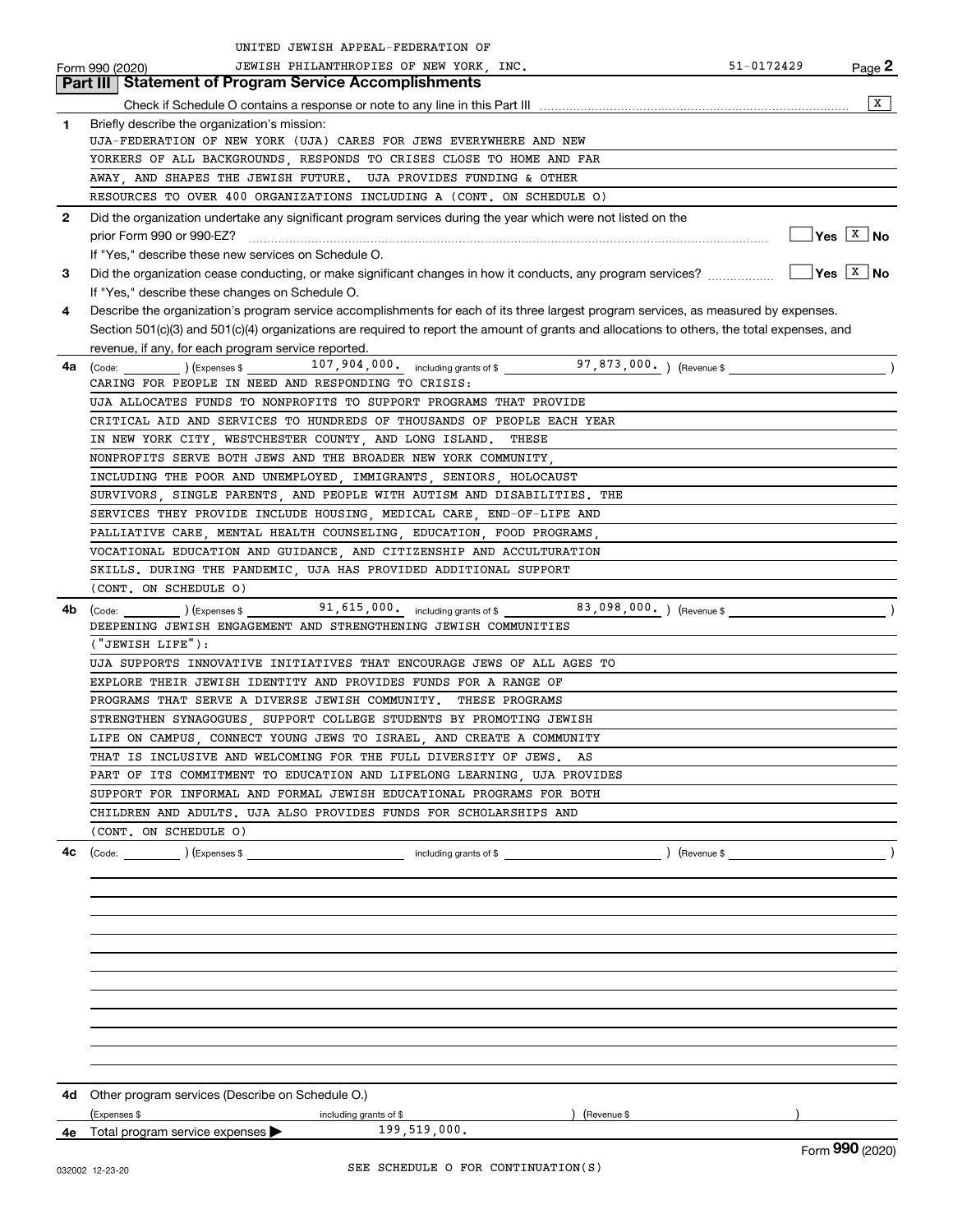|     | 51-0172429<br>JEWISH PHILANTHROPIES OF NEW YORK, INC.<br>Form 990 (2020)                                                              |                          |     | $_{\text{Page}}$ 3 |
|-----|---------------------------------------------------------------------------------------------------------------------------------------|--------------------------|-----|--------------------|
|     | <b>Checklist of Required Schedules</b><br>Part IV                                                                                     |                          |     |                    |
|     |                                                                                                                                       |                          | Yes | No                 |
| 1   | Is the organization described in section $501(c)(3)$ or $4947(a)(1)$ (other than a private foundation)?                               |                          |     |                    |
|     |                                                                                                                                       | 1                        | х   |                    |
| 2   |                                                                                                                                       | $\overline{2}$           | X   |                    |
| З   | Did the organization engage in direct or indirect political campaign activities on behalf of or in opposition to candidates for       |                          |     |                    |
|     |                                                                                                                                       | 3                        |     | x                  |
| 4   | Section 501(c)(3) organizations. Did the organization engage in lobbying activities, or have a section 501(h) election in effect      |                          |     |                    |
|     |                                                                                                                                       | 4                        | х   |                    |
| 5   | Is the organization a section 501(c)(4), 501(c)(5), or 501(c)(6) organization that receives membership dues, assessments, or          |                          |     |                    |
|     |                                                                                                                                       | 5                        |     | x                  |
| 6   | Did the organization maintain any donor advised funds or any similar funds or accounts for which donors have the right to             |                          |     |                    |
|     | provide advice on the distribution or investment of amounts in such funds or accounts? If "Yes," complete Schedule D, Part I          | 6                        | Х   |                    |
| 7   | Did the organization receive or hold a conservation easement, including easements to preserve open space,                             |                          |     |                    |
|     |                                                                                                                                       | $\overline{\phantom{a}}$ |     | x                  |
| 8   | Did the organization maintain collections of works of art, historical treasures, or other similar assets? If "Yes," complete          |                          |     |                    |
|     |                                                                                                                                       | 8                        |     | x                  |
| 9   | Did the organization report an amount in Part X, line 21, for escrow or custodial account liability, serve as a custodian for         |                          |     |                    |
|     | amounts not listed in Part X; or provide credit counseling, debt management, credit repair, or debt negotiation services?             |                          |     |                    |
|     |                                                                                                                                       | 9                        | Х   |                    |
| 10  | Did the organization, directly or through a related organization, hold assets in donor-restricted endowments                          |                          |     |                    |
|     |                                                                                                                                       | 10                       | х   |                    |
| 11  | If the organization's answer to any of the following questions is "Yes," then complete Schedule D, Parts VI, VII, VIII, IX, or X      |                          |     |                    |
|     | as applicable.                                                                                                                        |                          |     |                    |
|     | a Did the organization report an amount for land, buildings, and equipment in Part X, line 10? If "Yes," complete Schedule D,         |                          |     |                    |
|     | Part VI                                                                                                                               | 11a                      | Х   |                    |
|     | <b>b</b> Did the organization report an amount for investments - other securities in Part X, line 12, that is 5% or more of its total |                          |     |                    |
|     |                                                                                                                                       | 11 <sub>b</sub>          | Х   |                    |
|     | c Did the organization report an amount for investments - program related in Part X, line 13, that is 5% or more of its total         |                          |     |                    |
|     |                                                                                                                                       | 11c                      |     | x                  |
|     | d Did the organization report an amount for other assets in Part X, line 15, that is 5% or more of its total assets reported in       |                          |     |                    |
|     |                                                                                                                                       | 11d                      | x   |                    |
|     |                                                                                                                                       | 11e                      | X   |                    |
| f   | Did the organization's separate or consolidated financial statements for the tax year include a footnote that addresses               |                          |     |                    |
|     | the organization's liability for uncertain tax positions under FIN 48 (ASC 740)? If "Yes," complete Schedule D, Part X                | 11f                      | х   |                    |
|     | 12a Did the organization obtain separate, independent audited financial statements for the tax year? If "Yes," complete               |                          |     |                    |
|     |                                                                                                                                       | 12a                      |     | x                  |
|     | <b>b</b> Was the organization included in consolidated, independent audited financial statements for the tax year?                    |                          |     |                    |
|     | If "Yes," and if the organization answered "No" to line 12a, then completing Schedule D, Parts XI and XII is optional                 | 12b                      | х   |                    |
| 13  |                                                                                                                                       | 13                       |     | х                  |
| 14a | Did the organization maintain an office, employees, or agents outside of the United States?                                           | 14a                      | х   |                    |
| b   | Did the organization have aggregate revenues or expenses of more than \$10,000 from grantmaking, fundraising, business,               |                          |     |                    |
|     | investment, and program service activities outside the United States, or aggregate foreign investments valued at \$100,000            |                          |     |                    |
|     |                                                                                                                                       | 14b                      | х   |                    |
| 15  | Did the organization report on Part IX, column (A), line 3, more than \$5,000 of grants or other assistance to or for any             |                          |     |                    |
|     |                                                                                                                                       | 15                       |     | х                  |
| 16  | Did the organization report on Part IX, column (A), line 3, more than \$5,000 of aggregate grants or other assistance to              |                          |     |                    |
|     |                                                                                                                                       | 16                       |     | х                  |
| 17  | Did the organization report a total of more than \$15,000 of expenses for professional fundraising services on Part IX,               |                          |     |                    |
|     |                                                                                                                                       | 17                       | х   |                    |
| 18  | Did the organization report more than \$15,000 total of fundraising event gross income and contributions on Part VIII, lines          |                          |     |                    |
|     |                                                                                                                                       | 18                       | х   |                    |
| 19  | Did the organization report more than \$15,000 of gross income from gaming activities on Part VIII, line 9a? If "Yes."                |                          |     |                    |
|     |                                                                                                                                       | 19                       |     | x                  |
| 20a |                                                                                                                                       | <b>20a</b>               |     | х                  |
| b   | If "Yes" to line 20a, did the organization attach a copy of its audited financial statements to this return?                          | 20 <sub>b</sub>          |     |                    |
| 21  | Did the organization report more than \$5,000 of grants or other assistance to any domestic organization or                           |                          |     |                    |
|     |                                                                                                                                       | 21                       | x   |                    |

032003 12-23-20

Form (2020) **990**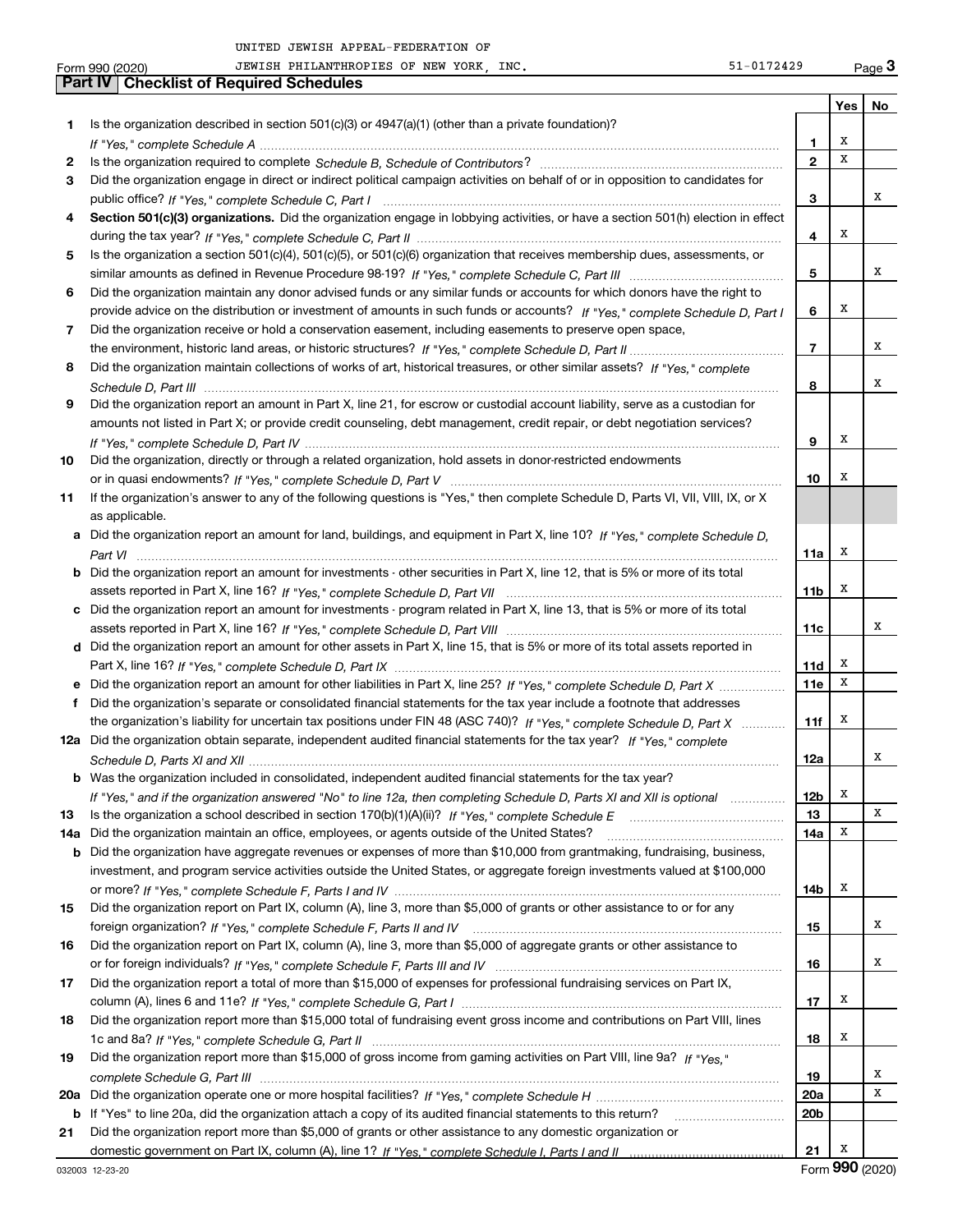|        | 51-0172429<br>JEWISH PHILANTHROPIES OF NEW YORK, INC.<br>Form 990 (2020)                                                     |            |         | Page 4 |
|--------|------------------------------------------------------------------------------------------------------------------------------|------------|---------|--------|
|        | Part IV   Checklist of Required Schedules (continued)                                                                        |            |         |        |
|        |                                                                                                                              |            | Yes $ $ | No     |
| 22     | Did the organization report more than \$5,000 of grants or other assistance to or for domestic individuals on                |            |         |        |
|        |                                                                                                                              | 22         | Х       |        |
| 23     | Did the organization answer "Yes" to Part VII, Section A, line 3, 4, or 5 about compensation of the organization's current   |            |         |        |
|        | and former officers, directors, trustees, key employees, and highest compensated employees? If "Yes," complete               |            |         |        |
|        |                                                                                                                              | 23         | Х       |        |
|        | 24a Did the organization have a tax-exempt bond issue with an outstanding principal amount of more than \$100,000 as of the  |            |         |        |
|        | last day of the year, that was issued after December 31, 2002? If "Yes," answer lines 24b through 24d and complete           |            |         |        |
|        |                                                                                                                              | 24a        | Х       |        |
|        |                                                                                                                              | 24b        |         | X      |
|        | c Did the organization maintain an escrow account other than a refunding escrow at any time during the year to defease       |            |         |        |
|        |                                                                                                                              | 24c        |         | Х      |
|        |                                                                                                                              | 24d        |         | х      |
|        | 25a Section 501(c)(3), 501(c)(4), and 501(c)(29) organizations. Did the organization engage in an excess benefit             |            |         |        |
|        |                                                                                                                              | 25a        |         | Χ      |
|        |                                                                                                                              |            |         |        |
|        | b Is the organization aware that it engaged in an excess benefit transaction with a disqualified person in a prior year, and |            |         |        |
|        | that the transaction has not been reported on any of the organization's prior Forms 990 or 990-EZ? If "Yes," complete        |            |         | Χ      |
|        | Schedule L. Part I                                                                                                           | 25b        |         |        |
| 26     | Did the organization report any amount on Part X, line 5 or 22, for receivables from or payables to any current              |            |         |        |
|        | or former officer, director, trustee, key employee, creator or founder, substantial contributor, or 35%                      |            |         | Χ      |
|        |                                                                                                                              | 26         |         |        |
| 27     | Did the organization provide a grant or other assistance to any current or former officer, director, trustee, key employee,  |            |         |        |
|        | creator or founder, substantial contributor or employee thereof, a grant selection committee member, or to a 35% controlled  |            |         |        |
|        | entity (including an employee thereof) or family member of any of these persons? If "Yes," complete Schedule L, Part III     | 27         |         | х      |
| 28     | Was the organization a party to a business transaction with one of the following parties (see Schedule L, Part IV            |            |         |        |
|        | instructions, for applicable filing thresholds, conditions, and exceptions):                                                 |            |         |        |
|        | a A current or former officer, director, trustee, key employee, creator or founder, or substantial contributor? If           |            |         |        |
|        |                                                                                                                              | 28a        |         | Х      |
|        |                                                                                                                              | 28b        |         | x      |
|        | c A 35% controlled entity of one or more individuals and/or organizations described in lines 28a or 28b? If                  |            |         |        |
|        |                                                                                                                              | 28c        |         | Х      |
| 29     |                                                                                                                              | 29         | х       |        |
| 30     | Did the organization receive contributions of art, historical treasures, or other similar assets, or qualified conservation  |            |         |        |
|        |                                                                                                                              | 30         |         | Х      |
| 31     | Did the organization liquidate, terminate, or dissolve and cease operations? If "Yes," complete Schedule N, Part I           | 31         |         | х      |
| 32     | Did the organization sell, exchange, dispose of, or transfer more than 25% of its net assets? If "Yes," complete             |            |         |        |
|        |                                                                                                                              | 32         |         | Х      |
| 33     | Did the organization own 100% of an entity disregarded as separate from the organization under Regulations                   |            |         |        |
|        |                                                                                                                              | 33         | х       |        |
| 34     | Was the organization related to any tax-exempt or taxable entity? If "Yes," complete Schedule R, Part II, III, or IV, and    |            |         |        |
|        |                                                                                                                              | 34         | х       |        |
|        | 35a Did the organization have a controlled entity within the meaning of section 512(b)(13)?                                  | <b>35a</b> | Х       |        |
|        | b If "Yes" to line 35a, did the organization receive any payment from or engage in any transaction with a controlled entity  |            |         |        |
|        |                                                                                                                              | 35b        | x       |        |
| 36     | Section 501(c)(3) organizations. Did the organization make any transfers to an exempt non-charitable related organization?   |            |         |        |
|        |                                                                                                                              | 36         |         | х      |
| 37     | Did the organization conduct more than 5% of its activities through an entity that is not a related organization             |            |         |        |
|        |                                                                                                                              | 37         |         | х      |
| 38     | Did the organization complete Schedule O and provide explanations in Schedule O for Part VI, lines 11b and 19?               |            |         |        |
|        | Note: All Form 990 filers are required to complete Schedule O                                                                | 38         | х       |        |
| Part V | <b>Statements Regarding Other IRS Filings and Tax Compliance</b>                                                             |            |         |        |
|        | Check if Schedule O contains a response or note to any line in this Part V                                                   |            |         |        |
|        |                                                                                                                              |            | Yes     | No     |
|        |                                                                                                                              | 516        |         |        |
|        | 1a<br>1b                                                                                                                     | $\Omega$   |         |        |
|        | c Did the organization comply with backup withholding rules for reportable payments to vendors and reportable gaming         |            |         |        |
|        |                                                                                                                              |            |         |        |

(gambling) winnings to prize winners?

**1c** X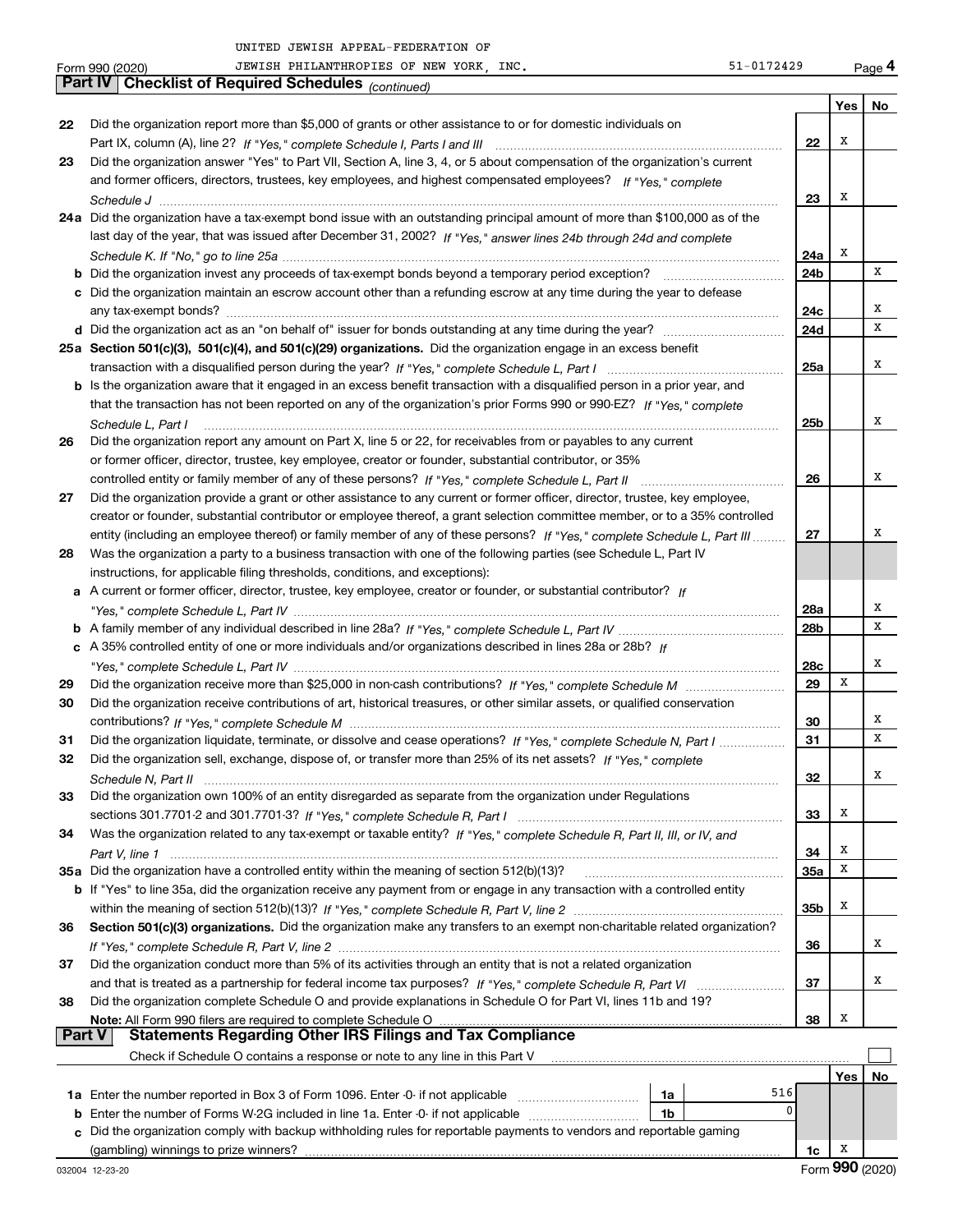|               | JEWISH PHILANTHROPIES OF NEW YORK, INC.<br>51-0172429<br>Form 990 (2020)                                                                                        |                |            | <u>Page</u> 5 |  |  |  |  |
|---------------|-----------------------------------------------------------------------------------------------------------------------------------------------------------------|----------------|------------|---------------|--|--|--|--|
| <b>Part V</b> | Statements Regarding Other IRS Filings and Tax Compliance (continued)                                                                                           |                |            |               |  |  |  |  |
|               |                                                                                                                                                                 |                | <b>Yes</b> | No            |  |  |  |  |
|               | 2a Enter the number of employees reported on Form W-3, Transmittal of Wage and Tax Statements,                                                                  |                |            |               |  |  |  |  |
|               | 455<br>filed for the calendar year ending with or within the year covered by this return<br>2a                                                                  |                |            |               |  |  |  |  |
|               | <b>b</b> If at least one is reported on line 2a, did the organization file all required federal employment tax returns?                                         | 2 <sub>b</sub> | X          |               |  |  |  |  |
|               |                                                                                                                                                                 |                |            |               |  |  |  |  |
| За            | Did the organization have unrelated business gross income of \$1,000 or more during the year?                                                                   | 3a             | X          |               |  |  |  |  |
| b             |                                                                                                                                                                 | 3b             | x          |               |  |  |  |  |
|               | 4a At any time during the calendar year, did the organization have an interest in, or a signature or other authority over, a                                    |                |            |               |  |  |  |  |
|               |                                                                                                                                                                 | 4a             | X          |               |  |  |  |  |
|               | <b>b</b> If "Yes," enter the name of the foreign country $\triangleright$ <b>BERMUDA</b>                                                                        |                |            |               |  |  |  |  |
|               | See instructions for filing requirements for FinCEN Form 114, Report of Foreign Bank and Financial Accounts (FBAR).                                             |                |            |               |  |  |  |  |
| 5a            | Was the organization a party to a prohibited tax shelter transaction at any time during the tax year?                                                           | 5a             |            | х             |  |  |  |  |
| b             |                                                                                                                                                                 | 5 <sub>b</sub> |            | X             |  |  |  |  |
| c             |                                                                                                                                                                 | 5 <sub>c</sub> |            |               |  |  |  |  |
|               | 6a Does the organization have annual gross receipts that are normally greater than \$100,000, and did the organization solicit                                  |                |            |               |  |  |  |  |
|               | any contributions that were not tax deductible as charitable contributions?                                                                                     | 6a             |            | х             |  |  |  |  |
| b             | If "Yes," did the organization include with every solicitation an express statement that such contributions or gifts                                            |                |            |               |  |  |  |  |
|               | were not tax deductible?                                                                                                                                        | 6b             |            |               |  |  |  |  |
| 7             | Organizations that may receive deductible contributions under section 170(c).                                                                                   |                |            |               |  |  |  |  |
| а             | Did the organization receive a payment in excess of \$75 made partly as a contribution and partly for goods and services provided to the payor?                 | 7a             | X          |               |  |  |  |  |
| b             | If "Yes," did the organization notify the donor of the value of the goods or services provided?                                                                 | 7b             | x          |               |  |  |  |  |
| c             | Did the organization sell, exchange, or otherwise dispose of tangible personal property for which it was required                                               |                |            |               |  |  |  |  |
|               | to file Form 8282?                                                                                                                                              | 7c             |            | х             |  |  |  |  |
| d             | 7d                                                                                                                                                              |                |            |               |  |  |  |  |
| е             | Did the organization receive any funds, directly or indirectly, to pay premiums on a personal benefit contract?                                                 | 7e             |            | Х             |  |  |  |  |
| f             | Did the organization, during the year, pay premiums, directly or indirectly, on a personal benefit contract?                                                    | 7f             |            | X             |  |  |  |  |
| g             | If the organization received a contribution of qualified intellectual property, did the organization file Form 8899 as required?                                |                |            |               |  |  |  |  |
| h             | If the organization received a contribution of cars, boats, airplanes, or other vehicles, did the organization file a Form 1098-C?                              |                |            |               |  |  |  |  |
| 8             | Sponsoring organizations maintaining donor advised funds. Did a donor advised fund maintained by the                                                            | 7h             |            |               |  |  |  |  |
|               | sponsoring organization have excess business holdings at any time during the year?                                                                              | 8              |            |               |  |  |  |  |
| 9             | Sponsoring organizations maintaining donor advised funds.                                                                                                       |                |            |               |  |  |  |  |
| а             | Did the sponsoring organization make any taxable distributions under section 4966?                                                                              | 9a             |            |               |  |  |  |  |
| b             | Did the sponsoring organization make a distribution to a donor, donor advisor, or related person?                                                               | 9b             |            |               |  |  |  |  |
| 10            | Section 501(c)(7) organizations. Enter:                                                                                                                         |                |            |               |  |  |  |  |
|               | 10a<br>Initiation fees and capital contributions included on Part VIII, line 12 [100] [100] [100] [100] [100] [100] [                                           |                |            |               |  |  |  |  |
| а             | Gross receipts, included on Form 990, Part VIII, line 12, for public use of club facilities                                                                     |                |            |               |  |  |  |  |
| b<br>11       | 10b                                                                                                                                                             |                |            |               |  |  |  |  |
|               | Section 501(c)(12) organizations. Enter:<br>11a<br>Gross income from members or shareholders                                                                    |                |            |               |  |  |  |  |
| а<br>b        | Gross income from other sources (Do not net amounts due or paid to other sources against                                                                        |                |            |               |  |  |  |  |
|               | amounts due or received from them.)<br>11b                                                                                                                      |                |            |               |  |  |  |  |
|               | 12a Section 4947(a)(1) non-exempt charitable trusts. Is the organization filing Form 990 in lieu of Form 1041?                                                  | 12a            |            |               |  |  |  |  |
|               | 12b                                                                                                                                                             |                |            |               |  |  |  |  |
| b<br>13       | If "Yes," enter the amount of tax-exempt interest received or accrued during the year manu-<br>Section 501(c)(29) qualified nonprofit health insurance issuers. |                |            |               |  |  |  |  |
|               | Is the organization licensed to issue qualified health plans in more than one state?                                                                            | 13а            |            |               |  |  |  |  |
| а             | Note: See the instructions for additional information the organization must report on Schedule O.                                                               |                |            |               |  |  |  |  |
|               |                                                                                                                                                                 |                |            |               |  |  |  |  |
| b             | Enter the amount of reserves the organization is required to maintain by the states in which the<br>13 <sub>b</sub>                                             |                |            |               |  |  |  |  |
|               | 13 <sub>c</sub>                                                                                                                                                 |                |            |               |  |  |  |  |
| с             |                                                                                                                                                                 |                |            | Х             |  |  |  |  |
| 14a           | Did the organization receive any payments for indoor tanning services during the tax year?                                                                      | 14a            |            |               |  |  |  |  |
| b             |                                                                                                                                                                 | 14b            |            |               |  |  |  |  |
| 15            | Is the organization subject to the section 4960 tax on payment(s) of more than \$1,000,000 in remuneration or                                                   |                | x          |               |  |  |  |  |
|               |                                                                                                                                                                 | 15             |            |               |  |  |  |  |
|               | If "Yes," see instructions and file Form 4720, Schedule N.                                                                                                      |                |            | х             |  |  |  |  |
| 16            | Is the organization an educational institution subject to the section 4968 excise tax on net investment income?                                                 | 16             |            |               |  |  |  |  |

Form (2020) **990**

If "Yes," complete Form 4720, Schedule O.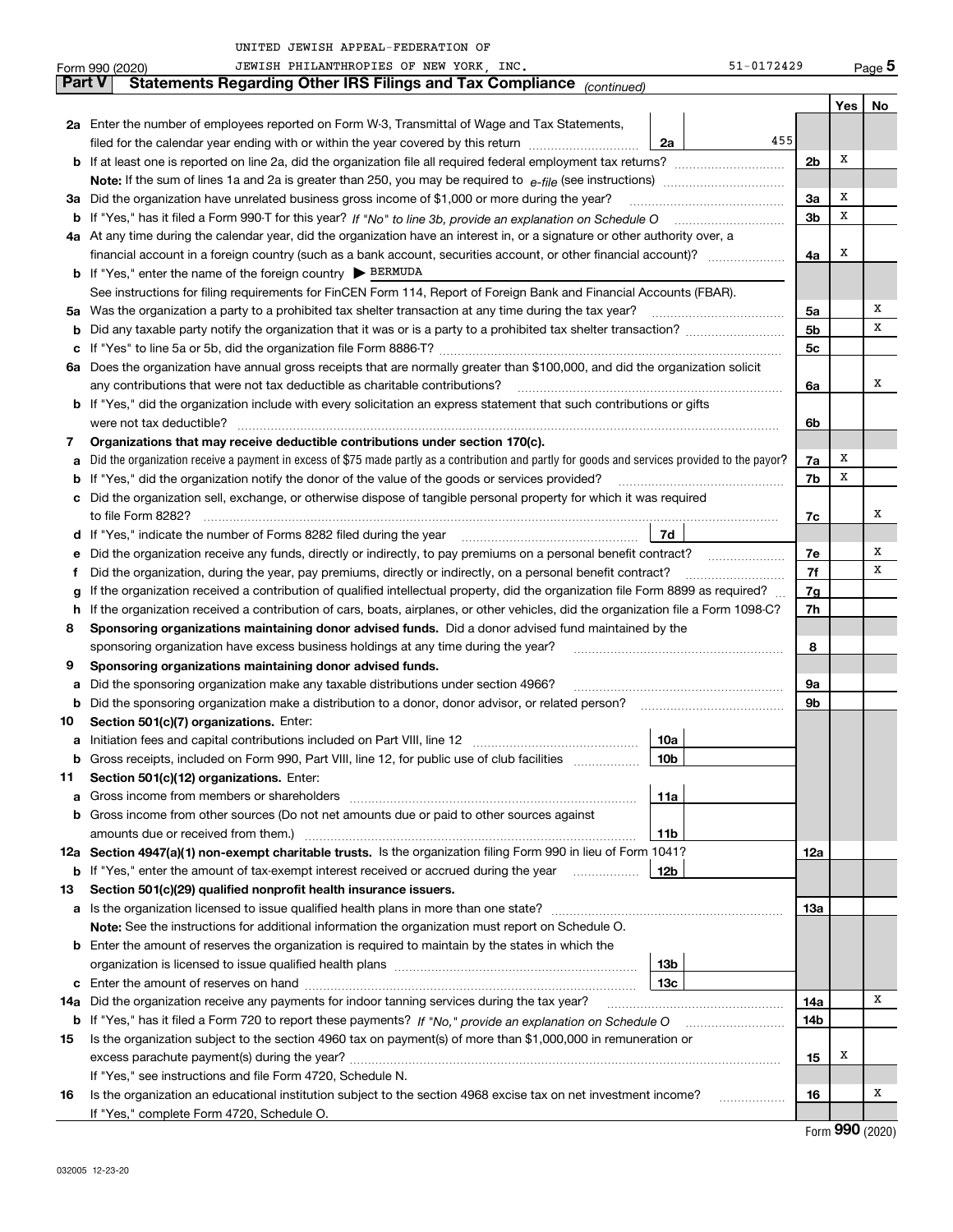|  | UNITED JEWISH APPEAL-FEDERATION OF |  |
|--|------------------------------------|--|
|  |                                    |  |

|         | UNITED JEWISH APPEAL-FEDERATION OF                                                                                                                                                                                             |                 |     |                |
|---------|--------------------------------------------------------------------------------------------------------------------------------------------------------------------------------------------------------------------------------|-----------------|-----|----------------|
|         | 51-0172429<br>JEWISH PHILANTHROPIES OF NEW YORK, INC.<br>Form 990 (2020)                                                                                                                                                       |                 |     | Page $6$       |
|         | Part VI   Governance, Management, and Disclosure For each "Yes" response to lines 2 through 7b below, and for a "No" response                                                                                                  |                 |     |                |
|         | to line 8a, 8b, or 10b below, describe the circumstances, processes, or changes on Schedule O. See instructions.                                                                                                               |                 |     |                |
|         | Check if Schedule O contains a response or note to any line in this Part VI                                                                                                                                                    |                 |     | $\overline{X}$ |
|         | <b>Section A. Governing Body and Management</b>                                                                                                                                                                                |                 |     |                |
|         |                                                                                                                                                                                                                                |                 | Yes | No             |
|         | 156<br>1a<br><b>1a</b> Enter the number of voting members of the governing body at the end of the tax year                                                                                                                     |                 |     |                |
|         | If there are material differences in voting rights among members of the governing body, or if the governing                                                                                                                    |                 |     |                |
|         | body delegated broad authority to an executive committee or similar committee, explain on Schedule O.                                                                                                                          |                 |     |                |
| b       | 156<br>Enter the number of voting members included on line 1a, above, who are independent<br>1b                                                                                                                                |                 |     |                |
| 2       | Did any officer, director, trustee, or key employee have a family relationship or a business relationship with any other                                                                                                       |                 |     |                |
|         | officer, director, trustee, or key employee?                                                                                                                                                                                   | $\mathbf{2}$    | х   |                |
| 3       | Did the organization delegate control over management duties customarily performed by or under the direct supervision                                                                                                          |                 |     | х              |
|         | of officers, directors, trustees, or key employees to a management company or other person?                                                                                                                                    | 3               |     | X              |
| 4       | Did the organization make any significant changes to its governing documents since the prior Form 990 was filed?                                                                                                               | 4<br>5          |     | X              |
| 5       | Did the organization become aware during the year of a significant diversion of the organization's assets?                                                                                                                     | 6               |     | x              |
| 6<br>7a | Did the organization have members or stockholders?<br>Did the organization have members, stockholders, or other persons who had the power to elect or appoint one or                                                           |                 |     |                |
|         | more members of the governing body?                                                                                                                                                                                            | 7a              |     | X              |
|         | b Are any governance decisions of the organization reserved to (or subject to approval by) members, stockholders, or                                                                                                           |                 |     |                |
|         | persons other than the governing body?                                                                                                                                                                                         | 7b              |     | X              |
| 8       | Did the organization contemporaneously document the meetings held or written actions undertaken during the year by the following:                                                                                              |                 |     |                |
| a       | The governing body?                                                                                                                                                                                                            | 8a              | х   |                |
| b       | Each committee with authority to act on behalf of the governing body?                                                                                                                                                          | 8b              | х   |                |
| 9       | Is there any officer, director, trustee, or key employee listed in Part VII, Section A, who cannot be reached at the                                                                                                           |                 |     |                |
|         |                                                                                                                                                                                                                                | 9               |     | x              |
|         | Section B. Policies (This Section B requests information about policies not required by the Internal Revenue Code.)                                                                                                            |                 |     |                |
|         |                                                                                                                                                                                                                                |                 | Yes | No             |
|         |                                                                                                                                                                                                                                | 10a             |     | x              |
|         | <b>b</b> If "Yes," did the organization have written policies and procedures governing the activities of such chapters, affiliates,                                                                                            |                 |     |                |
|         | and branches to ensure their operations are consistent with the organization's exempt purposes?                                                                                                                                | 10 <sub>b</sub> |     |                |
|         | 11a Has the organization provided a complete copy of this Form 990 to all members of its governing body before filing the form?                                                                                                | 11a             | х   |                |
| b       | Describe in Schedule O the process, if any, used by the organization to review this Form 990.                                                                                                                                  |                 |     |                |
| 12a     |                                                                                                                                                                                                                                | 12a             | х   |                |
|         | <b>b</b> Were officers, directors, or trustees, and key employees required to disclose annually interests that could give rise to conflicts?                                                                                   | 12 <sub>b</sub> | х   |                |
|         | c Did the organization regularly and consistently monitor and enforce compliance with the policy? If "Yes," describe                                                                                                           |                 |     |                |
|         | in Schedule O how this was done                                                                                                                                                                                                | 12c             | х   |                |
| 13      | Did the organization have a written whistleblower policy? [11] manufaction material manufaction material manufaction material manufaction material material material material material material material material material mat | 13              | х   |                |
| 14      | Did the organization have a written document retention and destruction policy?                                                                                                                                                 | 14              | х   |                |
| 15      | Did the process for determining compensation of the following persons include a review and approval by independent                                                                                                             |                 |     |                |
|         | persons, comparability data, and contemporaneous substantiation of the deliberation and decision?                                                                                                                              |                 |     |                |
| а       | The organization's CEO, Executive Director, or top management official manufactured content content of the organization's CEO, Executive Director, or top management official manufactured content of the organization's CEO,  | 15a             | х   |                |
| b       | Other officers or key employees of the organization manufaction manufacture of the contraction of the organization                                                                                                             | 15b             | х   |                |
|         | If "Yes" to line 15a or 15b, describe the process in Schedule O (see instructions).                                                                                                                                            |                 |     |                |
|         | 16a Did the organization invest in, contribute assets to, or participate in a joint venture or similar arrangement with a                                                                                                      |                 |     | х              |
|         | taxable entity during the year?                                                                                                                                                                                                | 16a             |     |                |
|         | <b>b</b> If "Yes," did the organization follow a written policy or procedure requiring the organization to evaluate its participation                                                                                          |                 |     |                |
|         | in joint venture arrangements under applicable federal tax law, and take steps to safeguard the organization's                                                                                                                 |                 |     |                |
|         | <b>Section C. Disclosure</b>                                                                                                                                                                                                   | 16b             |     |                |
| 17      | List the states with which a copy of this Form 990 is required to be filed $\blacktriangleright^{\text{FL}}$                                                                                                                   |                 |     |                |
| 18      | Section 6104 requires an organization to make its Forms 1023 (1024 or 1024-A, if applicable), 990, and 990-T (Section 501(c)(3)s only) available                                                                               |                 |     |                |
|         | for public inspection. Indicate how you made these available. Check all that apply.                                                                                                                                            |                 |     |                |
|         | $X$ Own website<br>$X$ Upon request<br>Another's website<br>Other (explain on Schedule O)                                                                                                                                      |                 |     |                |
| 19      | Describe on Schedule O whether (and if so, how) the organization made its governing documents, conflict of interest policy, and financial                                                                                      |                 |     |                |
|         | statements available to the public during the tax year.                                                                                                                                                                        |                 |     |                |
|         |                                                                                                                                                                                                                                |                 |     |                |

**20** State the name, address, and telephone number of the person who possesses the organization's books and records  $\blacktriangleright$ JOANN LOCASCIO, CONTROLLER - 212-836-1730

130 EAST 59TH STREET, NEW YORK, NY 10022-1302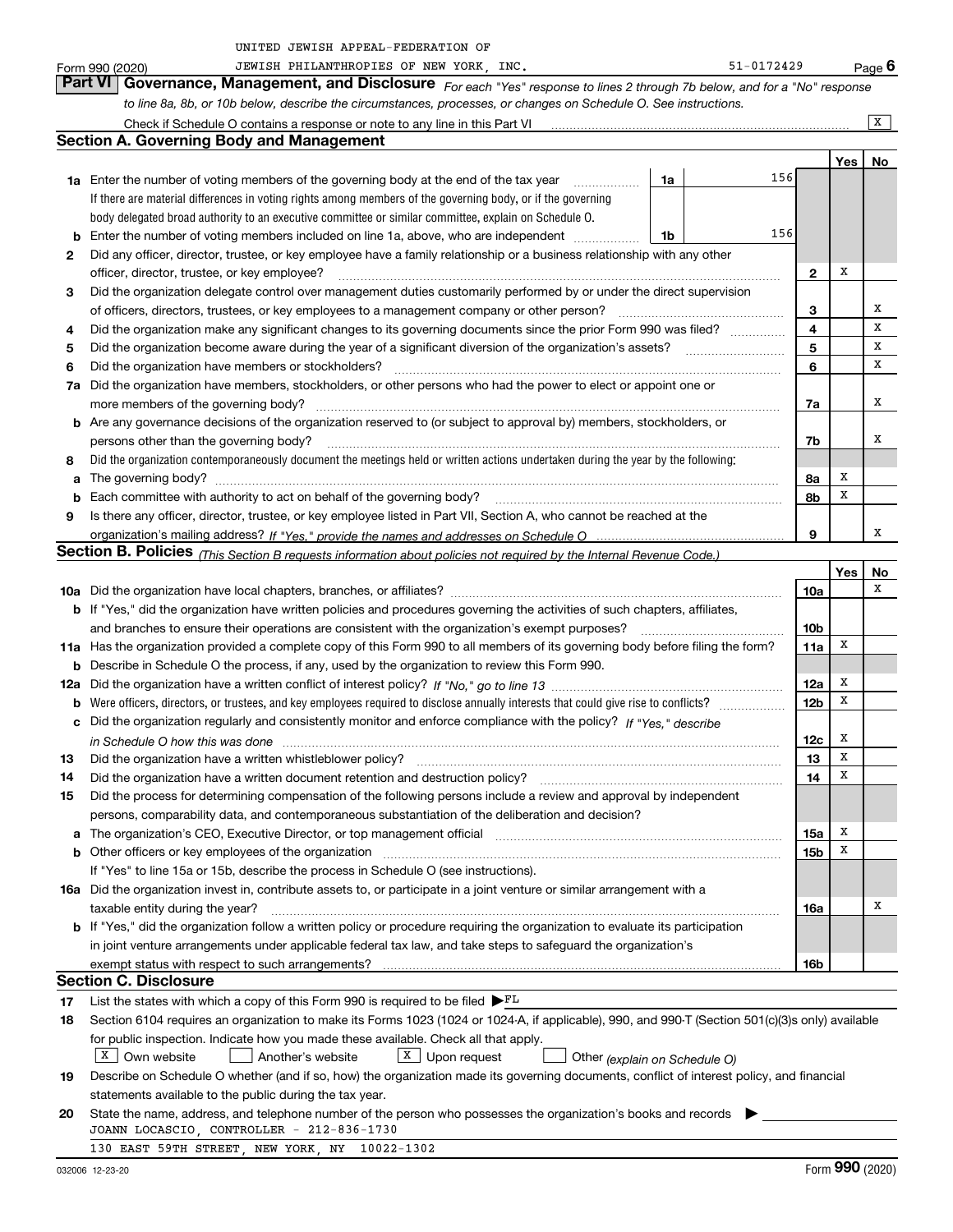**7**

 $\begin{array}{c} \hline \end{array}$ 

Form 990 (2020) Page JEWISH PHILANTHROPIES OF NEW YORK, INC. 51-0172429 **Part VII Compensation of Officers, Directors, Trustees, Key Employees, Highest Compensated Employees, and Independent Contractors**

Check if Schedule O contains a response or note to any line in this Part VII

**Section A. Officers, Directors, Trustees, Key Employees, and Highest Compensated Employees**

**1a**  Complete this table for all persons required to be listed. Report compensation for the calendar year ending with or within the organization's tax year.  $\bullet$  List all of the organization's current officers, directors, trustees (whether individuals or organizations), regardless of amount of compensation.

Enter -0- in columns (D), (E), and (F) if no compensation was paid.

**•** List all of the organization's current key employees, if any. See instructions for definition of "key employee."

**•** List the organization's five current highest compensated employees (other than an officer, director, trustee, or key employee) who received reportable compensation (Box 5 of Form W-2 and/or Box 7 of Form 1099-MISC) of more than \$100,000 from the organization and any related organizations.

 $\bullet$  List all of the organization's former officers, key employees, and highest compensated employees who received more than \$100,000 of reportable compensation from the organization and any related organizations.

**•** List all of the organization's former directors or trustees that received, in the capacity as a former director or trustee of the organization, more than \$10,000 of reportable compensation from the organization and any related organizations.

See instructions for the order in which to list the persons above.

Check this box if neither the organization nor any related organization compensated any current officer, director, or trustee.  $\Box$ 

| (A)                                  | (B)                  |                                         |                 |         | (C)          |                                                                  |        | (D)                             | (E)             | (F)                      |  |  |
|--------------------------------------|----------------------|-----------------------------------------|-----------------|---------|--------------|------------------------------------------------------------------|--------|---------------------------------|-----------------|--------------------------|--|--|
| Name and title                       | Average              | Position<br>(do not check more than one |                 |         |              |                                                                  |        | Reportable                      | Reportable      | Estimated                |  |  |
|                                      | hours per            |                                         |                 |         |              | box, unless person is both an<br>officer and a director/trustee) |        | compensation                    | compensation    | amount of                |  |  |
|                                      | week                 |                                         |                 |         |              |                                                                  |        | from                            | from related    | other                    |  |  |
|                                      | (list any            |                                         |                 |         |              |                                                                  |        | the                             | organizations   | compensation             |  |  |
|                                      | hours for<br>related |                                         |                 |         |              |                                                                  |        | organization<br>(W-2/1099-MISC) | (W-2/1099-MISC) | from the<br>organization |  |  |
|                                      | organizations        |                                         | trustee         |         |              |                                                                  |        |                                 |                 | and related              |  |  |
|                                      | below                |                                         |                 |         |              |                                                                  |        |                                 |                 | organizations            |  |  |
|                                      | line)                | Individual trustee or director          | Institutional t | Officer | Key employee | Highest compensated<br>employee                                  | Former |                                 |                 |                          |  |  |
| (1)<br>AMY A.B. BRESSMAN             | 0.00                 |                                         |                 |         |              |                                                                  |        |                                 |                 |                          |  |  |
| PRESIDENT/DIRECTOR                   |                      | x                                       |                 | X       |              |                                                                  |        | 0                               | 0               | $\mathbf 0$ .            |  |  |
| (2)<br>DAVID L. MOORE                | 0.00                 |                                         |                 |         |              |                                                                  |        |                                 |                 |                          |  |  |
| CHAIR OF THE BOARD/DIRECTOR          |                      | X                                       |                 | x       |              |                                                                  |        | 0                               | 0               | $\mathbf 0$ .            |  |  |
| (3)<br>GREGORY S. LYSS               | 0.00                 |                                         |                 |         |              |                                                                  |        |                                 |                 |                          |  |  |
| TREASURER/DIRECTOR                   |                      | x                                       |                 | x       |              |                                                                  |        | 0                               | 0               | $\mathbf{0}$ .           |  |  |
| DOROTHY TANANBAUM<br>(4)             | 0.00                 |                                         |                 |         |              |                                                                  |        |                                 |                 |                          |  |  |
| GENERAL PLANNING CHAIR/DIRECTOR      |                      | x                                       |                 | x       |              |                                                                  |        | $\mathbf{0}$                    | 0               | $\mathbf{0}$ .           |  |  |
| WAYNE K. GOLDSTEIN<br>(5)            | 0.00                 |                                         |                 |         |              |                                                                  |        |                                 |                 |                          |  |  |
| PLANNING CHAIR/DIRECTOR              |                      | x                                       |                 | x       |              |                                                                  |        | $\mathbf{0}$                    | 0               | $\mathbf{0}$ .           |  |  |
| (6)<br>DAVID A. LANDAU               | 0.00                 |                                         |                 |         |              |                                                                  |        |                                 |                 |                          |  |  |
| PLANNING CHAIR/DIRECTOR              |                      | x                                       |                 | X       |              |                                                                  |        | 0                               | 0               | $\mathbf{0}$ .           |  |  |
| (7)<br>SARENE P. SHANUS              | 0.00                 |                                         |                 |         |              |                                                                  |        |                                 |                 |                          |  |  |
| PLANNING CHAIR/DIRECTOR              |                      | x                                       |                 | X       |              |                                                                  |        | 0                               | 0               | $\mathbf{0}$ .           |  |  |
| BRETT H. BARTH<br>(8)                | 0.00                 |                                         |                 |         |              |                                                                  |        |                                 |                 |                          |  |  |
| GENERAL CAMPAIGN CHAIR/DIRECTOR      |                      | x                                       |                 | X       |              |                                                                  |        | $\mathbf{0}$                    | 0               | $\mathbf{0}$ .           |  |  |
| (9)<br>SUZANNE W. DOFT               | 0.00                 |                                         |                 |         |              |                                                                  |        |                                 |                 |                          |  |  |
| GENERAL CAMPAIGN CHAIR/DIRECTOR      |                      | x                                       |                 | X       |              |                                                                  |        | $\mathbf{0}$ .                  | $\mathbf{0}$    | $\mathbf{0}$ .           |  |  |
| LAURIE GIRSKY<br>(10)                | 0.00                 |                                         |                 |         |              |                                                                  |        |                                 |                 |                          |  |  |
| CHAIR UJA WOMEN/DIRECTOR             |                      | x                                       |                 |         |              |                                                                  |        | $\mathbf{0}$                    | 0               | 0.                       |  |  |
| ISAAC S. CHERA<br>(11)               | 0.00                 |                                         |                 |         |              |                                                                  |        |                                 |                 |                          |  |  |
| CHAIR PLANNED GIVING&ENDOWNMENTS/DIR |                      | x                                       |                 |         |              |                                                                  |        | $\mathbf{0}$ .                  | 0               | $\mathbf 0$ .            |  |  |
| JEFFREY A. SCHOENFELD<br>(12)        | 0.00                 |                                         |                 |         |              |                                                                  |        |                                 |                 |                          |  |  |
| CHAIR ALLOCATIONS STEERING/DIRECTOR  |                      | x                                       |                 |         |              |                                                                  |        | $\mathbf{0}$ .                  | 0               | $\mathbf{0}$ .           |  |  |
| <b>JOEL CITRON</b><br>(13)           | 0.00                 |                                         |                 |         |              |                                                                  |        |                                 |                 |                          |  |  |
| COMM. AT LARGE/DIRECTOR<br>EXEC.     |                      | x                                       |                 |         |              |                                                                  |        | 0.                              | $\mathbf{0}$    | $\mathbf 0$ .            |  |  |
| CINDY GOLUB<br>(14)                  | 0.00                 |                                         |                 |         |              |                                                                  |        |                                 |                 |                          |  |  |
| EXEC. COMM. AT LARGE/DIRECTOR        |                      | x                                       |                 |         |              |                                                                  |        | 0.                              | $\mathbf{0}$    | 0.                       |  |  |
| <b>SCOTT JAFFEE</b><br>(15)          | 0.00                 |                                         |                 |         |              |                                                                  |        |                                 |                 |                          |  |  |
| EXEC. COMM. AT LARGE/DIRECTOR        |                      | x                                       |                 |         |              |                                                                  |        | 0.                              | $\mathbf{0}$    | $\mathsf{0}\,.$          |  |  |
| JODI J. SCHWARTZ<br>(16)             | 0.00                 |                                         |                 |         |              |                                                                  |        |                                 |                 |                          |  |  |
| EXEC. COMM. AT LARGE/DIRECTOR        |                      | x                                       |                 |         |              |                                                                  |        | $\mathbf{0}$ .                  | $\mathbf{0}$    | $\mathbf 0$ .            |  |  |
| MERRYL H. TISCH<br>(17)              | 0.00                 |                                         |                 |         |              |                                                                  |        |                                 |                 |                          |  |  |
| EXEC. COMM. AT LARGE/DIRECTOR        |                      | X                                       |                 |         |              |                                                                  |        | $\mathbf{0}$ .                  | $\mathbf{0}$    | $\mathsf{0}\,.$          |  |  |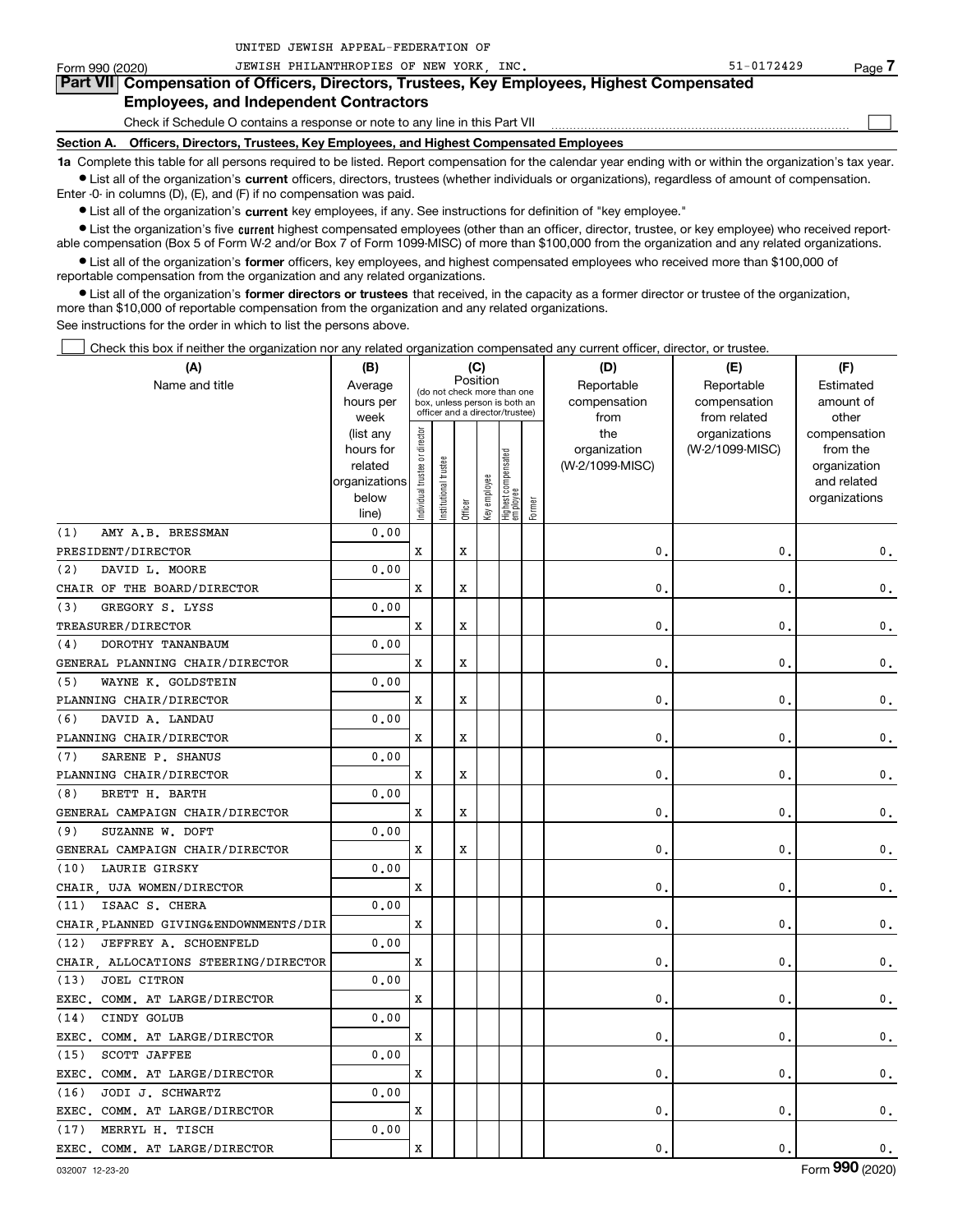Form 990 (2020) TEWISH PHILANTHROPIES OF NEW YORK, INC. The State of the S1-0172429 Page 51-0172429 **8 Section A. Officers, Directors, Trustees, Key Employees, and Highest Compensated Employees**  *(continued)* **Part VII (A) (B) (C) (D) (E) (F)** Average Position Name and title **Reportable Reportable Reportable Reportable** Reportable Estimated (do not check more than one hours per compensation compensation amount of box, unless person is both an officer and a director/trustee) week from from related other (list any trustee or director Individual trustee or director the organizations compensation hours for organization (W-2/1099-MISC) from the Highest compensated<br>employee Highest compensated related Institutional trustee (W-2/1099-MISC) organization organizations Key employee and related below ndividual organizations fficer Former line) (18) DORIT CORWIN 0.00 SPECIAL ADVISOR TO THE PRES/DIRECTOR X 0. 0. 0. (19) ARI ACKERMAN 0.00 X 0. 0. 0. DIRECTOR (20) RABBI RACHEL AIN 0.00 X 0. 0. 0. DIRECTOR (21) JEFFREY H. ARONSON 0.00 DIRECTOR X 0. 0. 0. (22) STACI BARBER 0.00 DIRECTOR X 0. 0. 0. (23) PAMELA BARNETT 0.00 DIRECTOR X 0. 0. 0. (24) MICHAEL R. BARON 0.00 DIRECTOR X 0. 0. 0. (25) HELAINE SUVAL BECKERMAN 0.00 X 0. 0. 0. DIRECTOR 0.00 (26) GAYLE BERG DIRECTOR X 0. 0. 0.  $\begin{array}{ccc} 0. & \hspace{1.1cm} 0. & \hspace{1.1cm} 0. \end{array}$ **1b Subtotal** ~~~~~~~~~~~~~~~~~~~~~~~~~~~~~~~~~ | 6,576,381. 0. 763,236. **c** Total from continuation sheets to Part Ⅶ, Section A ────────────── ▶ 6,576,381. 0. 763,236. **d Total (add lines 1b and 1c)** | Total number of individuals (including but not limited to those listed above) who received more than \$100,000 of reportable **2** compensation from the organization | 13 **Yes No 3** Did the organization list any former officer, director, trustee, key employee, or highest compensated employee on X **3** line 1a? *If "Yes,"* complete Schedule J for such individual *macroofficeral communications* and the setting of the **4** For any individual listed on line 1a, is the sum of reportable compensation and other compensation from the organization X *If "Yes," complete Schedule J for such individual* and related organizations greater than \$150,000? ~~~~~~~~~~~~~ **4 5** Did any person listed on line 1a receive or accrue compensation from any unrelated organization or individual for services X *If "Yes," complete Schedule J for such person* rendered to the organization? **5 Section B. Independent Contractors** Complete this table for your five highest compensated independent contractors that received more than \$100,000 of compensation from **1** the organization. Report compensation for the calendar year ending with or within the organization's tax year.

**(A) (B) (C) 2** Name and business address Network Compensation **Description of services** Network Compensation Total number of independent contractors (including but not limited to those listed above) who received more than \$100,000 of compensation from the organization 271 SKIP LANE, BAY SHORE, NY 11706 129 EAST MAIN STREET, BOGOTA, NJ 07603 247 WEST 35TH STREET, NEW YORK, NY 10001 WEST 52ND STREET, 6TH FL, NEW YORK, NY 301 EAST 62ND STREET, NEW YORK, NY 10021 53 SJS CONSTRUCTION CO INC. VICTOR ZUCCHI & SON INC ZASKORSKI & ASSOCIATES ARCHITECT, PC ZUBATKIN OWNER REPRESENTATION, LLC, 333 INTERNATIONAL SECURITY ASSOCIATES CONSTRUCTION CONSTRUCTION **ARCHITECT** CONSTRUCTION SECURITY 4,750,903. 2,931,058. 1,247,886. 899,242. 785,348.

SEE PART VII, SECTION A CONTINUATION SHEETS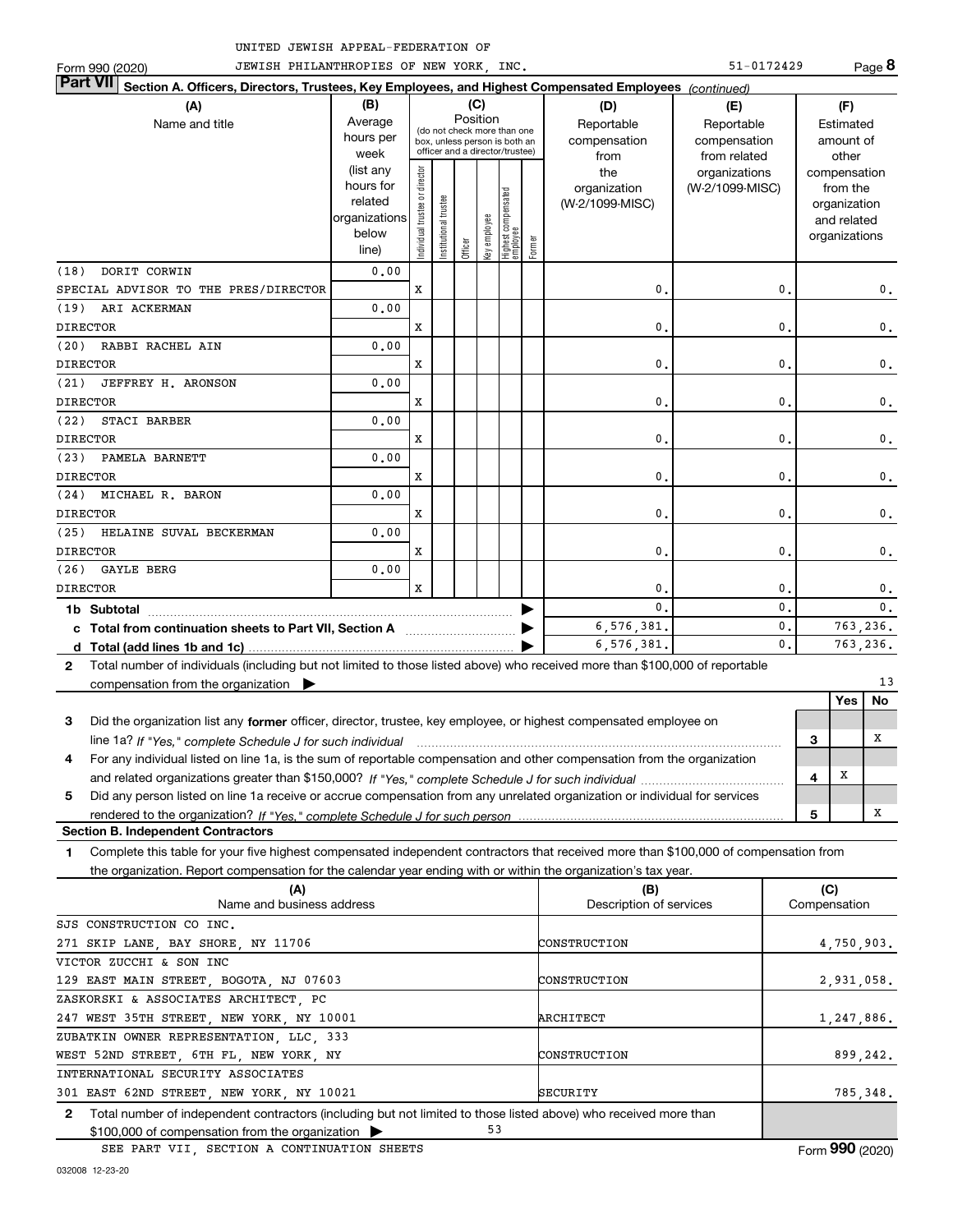| JEWISH PHILANTHROPIES OF NEW YORK, INC.<br>51-0172429<br>Form 990 |                                                                                                                           |                                |                        |         |              |                              |        |                                 |                 |                          |  |
|-------------------------------------------------------------------|---------------------------------------------------------------------------------------------------------------------------|--------------------------------|------------------------|---------|--------------|------------------------------|--------|---------------------------------|-----------------|--------------------------|--|
|                                                                   | <b>Part VII</b><br>Section A. Officers, Directors, Trustees, Key Employees, and Highest Compensated Employees (continued) |                                |                        |         |              |                              |        |                                 |                 |                          |  |
| (A)                                                               | (B)                                                                                                                       |                                |                        |         | (C)          |                              |        | (D)                             | (E)             | (F)                      |  |
| Name and title                                                    | Average                                                                                                                   |                                |                        |         | Position     |                              |        | Reportable                      | Reportable      | Estimated                |  |
|                                                                   | hours                                                                                                                     |                                | (check all that apply) |         |              |                              |        | compensation                    | compensation    | amount of                |  |
|                                                                   | per                                                                                                                       |                                |                        |         |              |                              |        | from                            | from related    | other                    |  |
|                                                                   | week                                                                                                                      |                                |                        |         |              |                              |        | the                             | organizations   | compensation             |  |
|                                                                   | (list any<br>hours for                                                                                                    |                                |                        |         |              |                              |        | organization<br>(W-2/1099-MISC) | (W-2/1099-MISC) | from the<br>organization |  |
|                                                                   | related                                                                                                                   |                                |                        |         |              |                              |        |                                 |                 | and related              |  |
|                                                                   | organizations                                                                                                             | Individual trustee or director | nstitutional trustee   |         |              | Highest compensated employee |        |                                 |                 | organizations            |  |
|                                                                   | below                                                                                                                     |                                |                        |         | Key employee |                              |        |                                 |                 |                          |  |
|                                                                   | line)                                                                                                                     |                                |                        | Officer |              |                              | Former |                                 |                 |                          |  |
| (27)<br>TRISANNE F. BERGER                                        | 0.00                                                                                                                      |                                |                        |         |              |                              |        |                                 |                 |                          |  |
| <b>DIRECTOR</b>                                                   |                                                                                                                           | X                              |                        |         |              |                              |        | $\mathbf 0$                     | $\mathbf{0}$    | $\mathbf 0$ .            |  |
| (28)<br>DONALD BERNSTEIN                                          | 0.00                                                                                                                      |                                |                        |         |              |                              |        |                                 |                 |                          |  |
| <b>DIRECTOR</b>                                                   |                                                                                                                           | X                              |                        |         |              |                              |        | $\mathbf 0$                     | 0               | $\mathbf 0$ .            |  |
| (29) RABBI JONATHAN E. BLAKE                                      | 0.00                                                                                                                      |                                |                        |         |              |                              |        |                                 |                 |                          |  |
| <b>DIRECTOR</b>                                                   |                                                                                                                           | X                              |                        |         |              |                              |        | $\mathbf 0$                     | 0               | $\mathbf 0$ .            |  |
| (30) DANIEL B. BLASER                                             | 0.00                                                                                                                      |                                |                        |         |              |                              |        |                                 |                 |                          |  |
| <b>DIRECTOR</b>                                                   |                                                                                                                           | X                              |                        |         |              |                              |        | $\mathbf 0$                     | 0               | $\mathbf 0$ .            |  |
| (31) LAURIE E. BLITZER                                            | 0.00                                                                                                                      |                                |                        |         |              |                              |        |                                 |                 |                          |  |
| <b>DIRECTOR</b>                                                   |                                                                                                                           | X                              |                        |         |              |                              |        | $\mathbf 0$                     | 0               | $\mathbf 0$ .            |  |
| (32) RONEN A. BOJMEL                                              | 0.00                                                                                                                      |                                |                        |         |              |                              |        |                                 |                 |                          |  |
| <b>DIRECTOR</b>                                                   |                                                                                                                           | X                              |                        |         |              |                              |        | $\mathbf 0$                     | 0               | $\mathbf 0$ .            |  |
| (33) RABBI ANGELA W. BUCHDAHL                                     | 0.00                                                                                                                      |                                |                        |         |              |                              |        |                                 |                 |                          |  |
| <b>DIRECTOR</b>                                                   |                                                                                                                           | X                              |                        |         |              |                              |        | $\mathbf 0$                     | 0               | $\mathbf 0$ .            |  |
| (34) RAYMOND CHALME                                               | 0.00                                                                                                                      |                                |                        |         |              |                              |        |                                 |                 |                          |  |
| <b>DIRECTOR</b>                                                   |                                                                                                                           | X                              |                        |         |              |                              |        | $\mathbf 0$                     | 0               | $\mathbf 0$ .            |  |
| (35) JAY D. CHAZANOFF                                             | 0.00                                                                                                                      |                                |                        |         |              |                              |        |                                 |                 |                          |  |
| <b>DIRECTOR</b>                                                   |                                                                                                                           | X                              |                        |         |              |                              |        | $\mathbf 0$                     | 0               | $\mathbf 0$ .            |  |
| (36)<br>ANTOINE CHICHE                                            | 0.00                                                                                                                      |                                |                        |         |              |                              |        |                                 |                 |                          |  |
| <b>DIRECTOR</b>                                                   |                                                                                                                           | X                              |                        |         |              |                              |        | $\mathbf 0$                     | 0               | $\mathbf 0$ .            |  |
| (37)<br>MARC CHODOCK                                              | 0.00                                                                                                                      |                                |                        |         |              |                              |        |                                 |                 |                          |  |
| <b>DIRECTOR</b>                                                   |                                                                                                                           | x                              |                        |         |              |                              |        | $\mathbf 0$                     | $\mathbf{0}$    | $\mathbf 0$ .            |  |
| SUSAN CLASTER<br>(38)                                             | 0.00                                                                                                                      |                                |                        |         |              |                              |        |                                 |                 |                          |  |
| <b>DIRECTOR</b>                                                   |                                                                                                                           | x                              |                        |         |              |                              |        | 0                               | 0,              | $\mathbf 0$ .            |  |
| (39) LAWRENCE J. COHEN                                            | 0.00                                                                                                                      |                                |                        |         |              |                              |        |                                 |                 |                          |  |
| <b>DIRECTOR</b>                                                   |                                                                                                                           | x                              |                        |         |              |                              |        | 0.                              | 0.              | $\mathbf 0$ .            |  |
| (40) RABBI JOSHUA M. DAVIDSON                                     | 0.00                                                                                                                      |                                |                        |         |              |                              |        |                                 |                 |                          |  |
| <b>DIRECTOR</b>                                                   |                                                                                                                           | x                              |                        |         |              |                              |        | 0.                              | 0.              | $\mathbf 0$ .            |  |
| (41) JACOB W. DOFT                                                | 0.00                                                                                                                      |                                |                        |         |              |                              |        |                                 |                 |                          |  |
| <b>DIRECTOR</b>                                                   |                                                                                                                           | x                              |                        |         |              |                              |        | 0.                              | $\mathbf{0}$    | $\mathbf 0$ .            |  |
| (42) CAMILLE DUNST                                                | 0.00                                                                                                                      |                                |                        |         |              |                              |        |                                 |                 |                          |  |
| <b>DIRECTOR</b>                                                   |                                                                                                                           | x                              |                        |         |              |                              |        | 0.                              | $\mathbf{0}$    | $\mathbf 0$ .            |  |
| (43) DAVID B. EDELSON                                             | 0.00                                                                                                                      |                                |                        |         |              |                              |        |                                 |                 |                          |  |
| <b>DIRECTOR</b>                                                   |                                                                                                                           | x                              |                        |         |              |                              |        | 0.                              | $\mathbf{0}$    | $\mathbf 0$ .            |  |
| (44) ROGER W. EINIGER                                             | 0.00                                                                                                                      |                                |                        |         |              |                              |        |                                 |                 |                          |  |
| <b>DIRECTOR</b>                                                   |                                                                                                                           | x                              |                        |         |              |                              |        | 0.                              | $\mathbf 0$     | $\mathbf 0$ .            |  |
| (45) JONATHAN M. ESTREICH                                         | 0.00                                                                                                                      |                                |                        |         |              |                              |        |                                 |                 |                          |  |
| <b>DIRECTOR</b>                                                   |                                                                                                                           | x                              |                        |         |              |                              |        | 0.                              | $\mathbf 0$     | 0.                       |  |
| (46) DAVID FARHI                                                  | 0.00                                                                                                                      |                                |                        |         |              |                              |        |                                 |                 |                          |  |
| <b>DIRECTOR</b>                                                   |                                                                                                                           | x                              |                        |         |              |                              |        | 0.                              | $\mathbf 0$     | 0.                       |  |
|                                                                   |                                                                                                                           |                                |                        |         |              |                              |        |                                 |                 |                          |  |
| Total to Part VII, Section A, line 1c                             |                                                                                                                           |                                |                        |         |              |                              |        |                                 |                 |                          |  |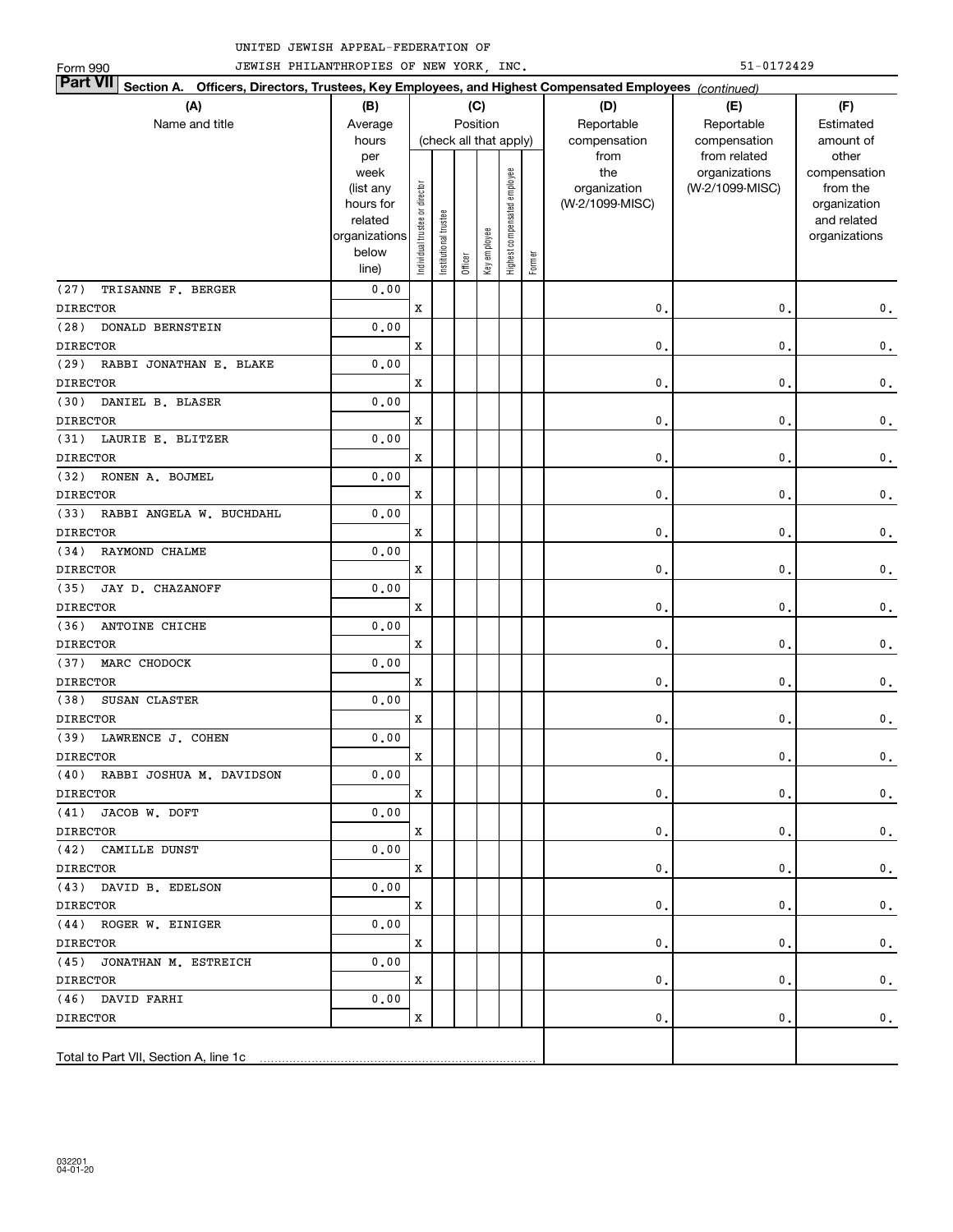| JEWISH PHILANTHROPIES OF NEW YORK, INC.<br>51-0172429<br>Form 990                                                         |                      |                                |                       |                        |              |                              |        |                 |                  |                              |
|---------------------------------------------------------------------------------------------------------------------------|----------------------|--------------------------------|-----------------------|------------------------|--------------|------------------------------|--------|-----------------|------------------|------------------------------|
| <b>Part VII</b><br>Section A. Officers, Directors, Trustees, Key Employees, and Highest Compensated Employees (continued) |                      |                                |                       |                        |              |                              |        |                 |                  |                              |
| (A)                                                                                                                       | (B)                  |                                |                       |                        | (C)          |                              |        | (D)             | (E)              | (F)                          |
| Name and title                                                                                                            | Average              |                                |                       | Position               |              |                              |        | Reportable      | Reportable       | Estimated                    |
|                                                                                                                           | hours                |                                |                       | (check all that apply) |              |                              |        | compensation    | compensation     | amount of                    |
|                                                                                                                           | per                  |                                |                       |                        |              |                              |        | from            | from related     | other                        |
|                                                                                                                           | week                 |                                |                       |                        |              |                              |        | the             | organizations    | compensation                 |
|                                                                                                                           | (list any            |                                |                       |                        |              |                              |        | organization    | (W-2/1099-MISC)  | from the                     |
|                                                                                                                           | hours for<br>related |                                |                       |                        |              |                              |        | (W-2/1099-MISC) |                  | organization                 |
|                                                                                                                           | organizations        |                                |                       |                        |              |                              |        |                 |                  | and related<br>organizations |
|                                                                                                                           | below                |                                |                       |                        |              |                              |        |                 |                  |                              |
|                                                                                                                           | line)                | Individual trustee or director | Institutional trustee | Officer                | Key employee | Highest compensated employee | Former |                 |                  |                              |
| CINDY FEINBERG<br>(47)                                                                                                    | 0.00                 |                                |                       |                        |              |                              |        |                 |                  |                              |
| <b>DIRECTOR</b>                                                                                                           |                      | X                              |                       |                        |              |                              |        | 0.              | 0.               | $\mathbf 0$ .                |
| LORI FIFE<br>(48)                                                                                                         | 0.00                 |                                |                       |                        |              |                              |        |                 |                  |                              |
| <b>DIRECTOR</b>                                                                                                           |                      | X                              |                       |                        |              |                              |        | 0.              | 0.               | $\mathbf 0$ .                |
| (49)<br>BENJAMIN FINKELSTEIN                                                                                              | 0.00                 |                                |                       |                        |              |                              |        |                 |                  |                              |
| <b>DIRECTOR</b>                                                                                                           |                      | X                              |                       |                        |              |                              |        | 0.              | 0.               | $\mathbf 0$ .                |
| (50)<br>KYRILL FIRSHEIN                                                                                                   | 0.00                 |                                |                       |                        |              |                              |        |                 |                  |                              |
| <b>DIRECTOR</b>                                                                                                           |                      | X                              |                       |                        |              |                              |        | 0.              | 0.               | $\mathbf 0$ .                |
| (51)<br>STEVEN J. FREDMAN                                                                                                 | 0.00                 |                                |                       |                        |              |                              |        |                 |                  |                              |
| <b>DIRECTOR</b>                                                                                                           |                      | X                              |                       |                        |              |                              |        | 0.              | 0.               | $\mathbf 0$ .                |
| (52)<br><b>KARA FRIEDMAN</b>                                                                                              | 0.00                 |                                |                       |                        |              |                              |        |                 |                  |                              |
| <b>DIRECTOR</b>                                                                                                           |                      | X                              |                       |                        |              |                              |        | 0.              | 0.               | $\mathbf 0$ .                |
| ZOYA RAYNES FRIEDMAN<br>(53)                                                                                              | 0.00                 |                                |                       |                        |              |                              |        |                 |                  |                              |
| <b>DIRECTOR</b>                                                                                                           |                      | X                              |                       |                        |              |                              |        | 0.              | 0.               | $\mathbf 0$ .                |
| EVA GALPERN<br>(54)                                                                                                       | 0.00                 |                                |                       |                        |              |                              |        |                 |                  |                              |
| <b>DIRECTOR</b>                                                                                                           |                      | X                              |                       |                        |              |                              |        | 0.              | 0.               | $\mathbf 0$ .                |
| MARC GARY<br>(55)                                                                                                         | 0.00                 |                                |                       |                        |              |                              |        |                 |                  |                              |
| <b>DIRECTOR</b>                                                                                                           |                      | X                              |                       |                        |              |                              |        | 0.              | 0.               | $\mathbf 0$ .                |
| ABIGAIL G. GELLER<br>(56)<br><b>DIRECTOR</b>                                                                              | 0.00                 | X                              |                       |                        |              |                              |        | 0.              | 0.               |                              |
| DANIEL S. GLASS<br>(57)                                                                                                   | 0.00                 |                                |                       |                        |              |                              |        |                 |                  | $\mathbf 0$ .                |
| <b>DIRECTOR</b>                                                                                                           |                      | X                              |                       |                        |              |                              |        | 0.              | 0.               |                              |
| (58)<br>LEE JASON GOLDBERG                                                                                                | 0.00                 |                                |                       |                        |              |                              |        |                 |                  | $\mathbf 0$ .                |
| <b>DIRECTOR</b>                                                                                                           |                      | X                              |                       |                        |              |                              |        | 0.              | 0.               | $\mathbf 0$ .                |
| (59) PETER J. GOLDMAN                                                                                                     | 0.00                 |                                |                       |                        |              |                              |        |                 |                  |                              |
| <b>DIRECTOR</b>                                                                                                           |                      |                                |                       |                        |              |                              |        | 0.              | $\mathfrak{o}$ . | $\mathbf{0}$ .               |
| (60) CAROL S. GOLDSTEIN                                                                                                   | 0.00                 | x                              |                       |                        |              |                              |        |                 |                  |                              |
| DIRECTOR                                                                                                                  |                      | x                              |                       |                        |              |                              |        | 0.              | 0.               | $\mathbf 0$ .                |
| (61) MZ GOODMAN                                                                                                           | 0.00                 |                                |                       |                        |              |                              |        |                 |                  |                              |
| DIRECTOR                                                                                                                  |                      | x                              |                       |                        |              |                              |        | 0.              | 0.               | 0.                           |
| (62) JACK M. GORMAN                                                                                                       | 0.00                 |                                |                       |                        |              |                              |        |                 |                  |                              |
| DIRECTOR                                                                                                                  |                      | x                              |                       |                        |              |                              |        | 0.              | 0.               | $\mathbf 0$ .                |
| (63) PATRICIA GREEN                                                                                                       | 0.00                 |                                |                       |                        |              |                              |        |                 |                  |                              |
| DIRECTOR                                                                                                                  |                      | x                              |                       |                        |              |                              |        | 0.              | 0.               | $\mathbf 0$ .                |
| (64) ALYSSA GREENBERG                                                                                                     | 0.00                 |                                |                       |                        |              |                              |        |                 |                  |                              |
| <b>DIRECTOR</b>                                                                                                           |                      | x                              |                       |                        |              |                              |        | 0.              | 0.               | $\mathbf 0$ .                |
| (65) WILLIAM GREENBLATT                                                                                                   | 0.00                 |                                |                       |                        |              |                              |        |                 |                  |                              |
| <b>DIRECTOR</b>                                                                                                           |                      | x                              |                       |                        |              |                              |        | 0.              | 0.               | 0.                           |
| (66) LAURA B. GREENFIELD                                                                                                  | 0.00                 |                                |                       |                        |              |                              |        |                 |                  |                              |
| <b>DIRECTOR</b>                                                                                                           |                      | x                              |                       |                        |              |                              |        | 0.              | 0.               | 0.                           |
|                                                                                                                           |                      |                                |                       |                        |              |                              |        |                 |                  |                              |
| Total to Part VII, Section A, line 1c                                                                                     |                      |                                |                       |                        |              |                              |        |                 |                  |                              |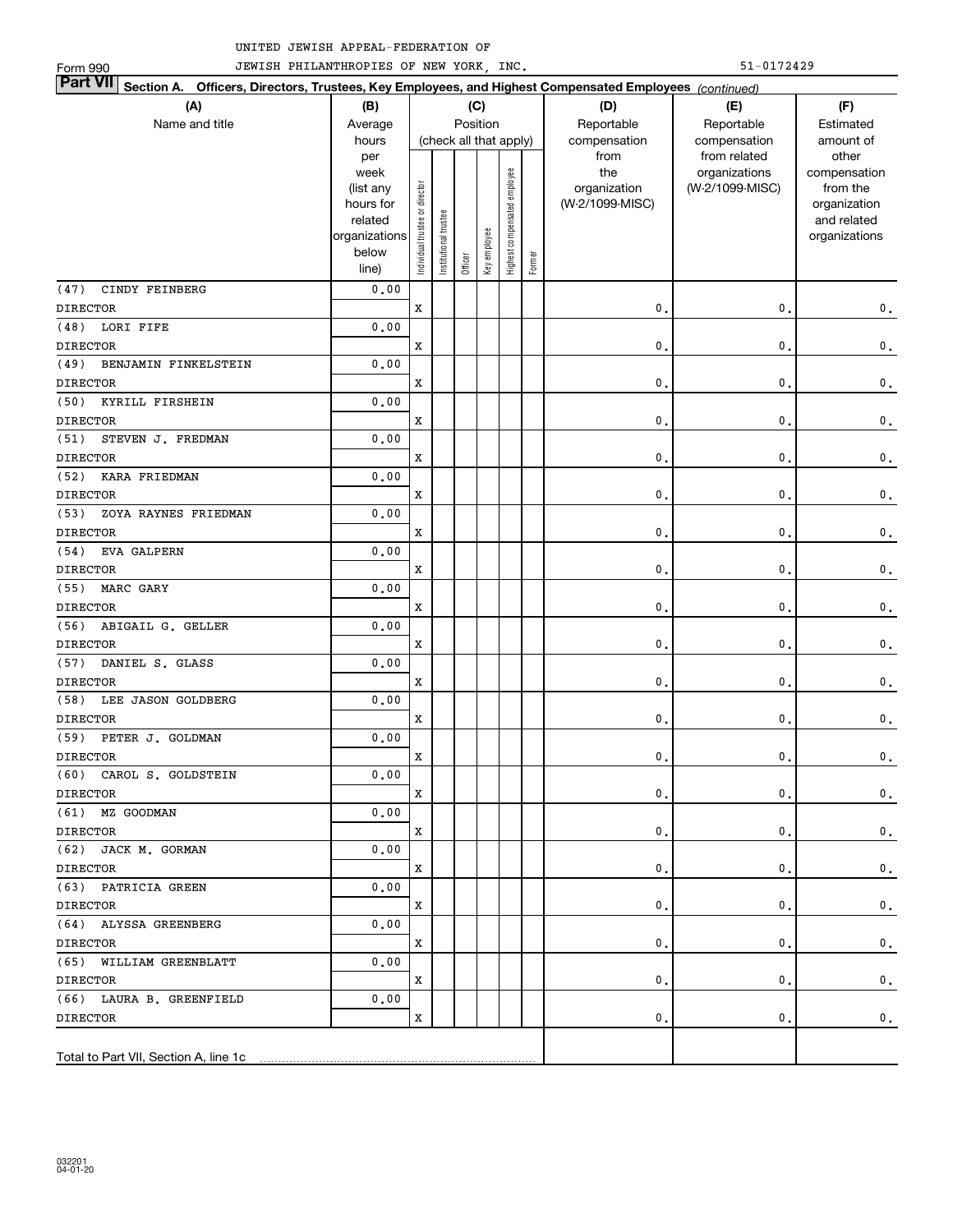| JEWISH PHILANTHROPIES OF NEW YORK, INC.<br>51-0172429<br>Form 990                                                         |                      |                                |                        |          |              |                              |        |                 |                 |                              |  |
|---------------------------------------------------------------------------------------------------------------------------|----------------------|--------------------------------|------------------------|----------|--------------|------------------------------|--------|-----------------|-----------------|------------------------------|--|
| <b>Part VII</b><br>Section A. Officers, Directors, Trustees, Key Employees, and Highest Compensated Employees (continued) |                      |                                |                        |          |              |                              |        |                 |                 |                              |  |
| (A)                                                                                                                       | (B)                  |                                |                        |          | (C)          |                              |        | (D)             | (E)             | (F)                          |  |
| Name and title                                                                                                            | Average              |                                |                        | Position |              |                              |        | Reportable      | Reportable      | Estimated                    |  |
|                                                                                                                           | hours                |                                | (check all that apply) |          |              |                              |        | compensation    | compensation    | amount of                    |  |
|                                                                                                                           | per                  |                                |                        |          |              |                              |        | from            | from related    | other                        |  |
|                                                                                                                           | week                 |                                |                        |          |              |                              |        | the             | organizations   | compensation                 |  |
|                                                                                                                           | (list any            |                                |                        |          |              |                              |        | organization    | (W-2/1099-MISC) | from the                     |  |
|                                                                                                                           | hours for<br>related |                                |                        |          |              |                              |        | (W-2/1099-MISC) |                 | organization                 |  |
|                                                                                                                           | organizations        |                                |                        |          |              |                              |        |                 |                 | and related<br>organizations |  |
|                                                                                                                           | below                |                                |                        |          |              |                              |        |                 |                 |                              |  |
|                                                                                                                           | line)                | Individual trustee or director | Institutional trustee  | Officer  | Key employee | Highest compensated employee | Former |                 |                 |                              |  |
| (67)<br>JAMIE A. HARRIS                                                                                                   | 0.00                 |                                |                        |          |              |                              |        |                 |                 |                              |  |
| <b>DIRECTOR</b>                                                                                                           |                      | X                              |                        |          |              |                              |        | 0.              | 0.              | $\mathbf 0$ .                |  |
| SCOTT HARRIS<br>(68)                                                                                                      | 0.00                 |                                |                        |          |              |                              |        |                 |                 |                              |  |
| <b>DIRECTOR</b>                                                                                                           |                      | X                              |                        |          |              |                              |        | 0.              | 0.              | $\mathbf 0$ .                |  |
| (69)<br>KIM HARTMAN                                                                                                       | 0.00                 |                                |                        |          |              |                              |        |                 |                 |                              |  |
| <b>DIRECTOR</b>                                                                                                           |                      | X                              |                        |          |              |                              |        | 0.              | 0.              | $\mathbf 0$ .                |  |
| JONATHON C. HELD<br>(70)                                                                                                  | 0.00                 |                                |                        |          |              |                              |        |                 |                 |                              |  |
| <b>DIRECTOR</b>                                                                                                           |                      | X                              |                        |          |              |                              |        | 0.              | 0.              | $\mathbf 0$ .                |  |
| (71)<br>SUSAN K. HELD                                                                                                     | 0.00                 |                                |                        |          |              |                              |        |                 |                 |                              |  |
| <b>DIRECTOR</b>                                                                                                           |                      | X                              |                        |          |              |                              |        | 0.              | 0.              | $\mathbf 0$ .                |  |
| (72)<br>STACY EINHORN HELFSTEIN                                                                                           | 0.00                 |                                |                        |          |              |                              |        |                 |                 |                              |  |
| <b>DIRECTOR</b>                                                                                                           |                      | X                              |                        |          |              |                              |        | 0.              | 0.              | $\mathbf 0$ .                |  |
| STACY HOFFMAN<br>(73)                                                                                                     | 0.00                 |                                |                        |          |              |                              |        |                 |                 |                              |  |
| <b>DIRECTOR</b>                                                                                                           |                      | X                              |                        |          |              |                              |        | 0.              | 0.              | $\mathbf 0$ .                |  |
| TRICIA KALLETT<br>(74)                                                                                                    | 0.00                 |                                |                        |          |              |                              |        |                 |                 |                              |  |
| <b>DIRECTOR</b>                                                                                                           |                      | X                              |                        |          |              |                              |        | 0.              | 0.              | $\mathbf 0$ .                |  |
| (75)<br>BARRY A. KAPLAN                                                                                                   | 0.00                 |                                |                        |          |              |                              |        |                 |                 |                              |  |
| <b>DIRECTOR</b>                                                                                                           |                      | X                              |                        |          |              |                              |        | $\mathbf 0$ .   | 0.              | $\mathbf 0$ .                |  |
| JAY B. KASNER<br>(76)                                                                                                     | 0.00                 |                                |                        |          |              |                              |        |                 |                 |                              |  |
| <b>DIRECTOR</b>                                                                                                           |                      | X                              |                        |          |              |                              |        | $\mathbf 0$ .   | 0.              | $\mathbf 0$ .                |  |
| DAYLE H. KATZ<br>(77)                                                                                                     | 0.00                 |                                |                        |          |              |                              |        |                 |                 |                              |  |
| <b>DIRECTOR</b>                                                                                                           |                      | X                              |                        |          |              |                              |        | $\mathbf 0$ .   | 0.              | $\mathbf 0$ .                |  |
| (78)<br>JEFFREY A. KESWIN<br><b>DIRECTOR</b>                                                                              | 0.00                 | X                              |                        |          |              |                              |        |                 |                 |                              |  |
| STEVEN KHADAVI                                                                                                            | 0.00                 |                                |                        |          |              |                              |        | 0.              | 0.              | $\mathbf 0$ .                |  |
| (79)                                                                                                                      |                      |                                |                        |          |              |                              |        |                 |                 |                              |  |
| <b>DIRECTOR</b><br>(80) E. TEMMA KINGSLEY                                                                                 | 0.00                 | x                              |                        |          |              |                              |        | 0.              | υ.              | $\mathbf{0}$ .               |  |
| <b>DIRECTOR</b>                                                                                                           |                      | x                              |                        |          |              |                              |        | 0.              | 0.              | $\mathbf 0$ .                |  |
| (81) ANDREW D. KLABER                                                                                                     | 0.00                 |                                |                        |          |              |                              |        |                 |                 |                              |  |
| DIRECTOR                                                                                                                  |                      | x                              |                        |          |              |                              |        | 0.              | 0.              | 0.                           |  |
| (82) BRETT S. KLEIN                                                                                                       | 0.00                 |                                |                        |          |              |                              |        |                 |                 |                              |  |
| DIRECTOR                                                                                                                  |                      | x                              |                        |          |              |                              |        | 0.              | 0.              | $\mathbf{0}$ .               |  |
| (83) MICHAEL D. KLEINBERG                                                                                                 | 0.00                 |                                |                        |          |              |                              |        |                 |                 |                              |  |
| <b>DIRECTOR</b>                                                                                                           |                      | x                              |                        |          |              |                              |        | 0.              | 0.              | $\mathbf{0}$ .               |  |
| (84) VICKIE G. KOBAK                                                                                                      | 0.00                 |                                |                        |          |              |                              |        |                 |                 |                              |  |
| <b>DIRECTOR</b>                                                                                                           |                      | x                              |                        |          |              |                              |        | 0.              | 0.              | $\mathbf{0}$ .               |  |
| (85) LOIS KOHN-CLAAR                                                                                                      | 0.00                 |                                |                        |          |              |                              |        |                 |                 |                              |  |
| <b>DIRECTOR</b>                                                                                                           |                      | x                              |                        |          |              |                              |        | 0.              | 0.              | 0.                           |  |
| (86) DOUGLAS R. KORN                                                                                                      | 0.00                 |                                |                        |          |              |                              |        |                 |                 |                              |  |
| <b>DIRECTOR</b>                                                                                                           |                      | x                              |                        |          |              |                              |        | 0.              | 0.              | 0.                           |  |
|                                                                                                                           |                      |                                |                        |          |              |                              |        |                 |                 |                              |  |
| Total to Part VII, Section A, line 1c                                                                                     |                      |                                |                        |          |              |                              |        |                 |                 |                              |  |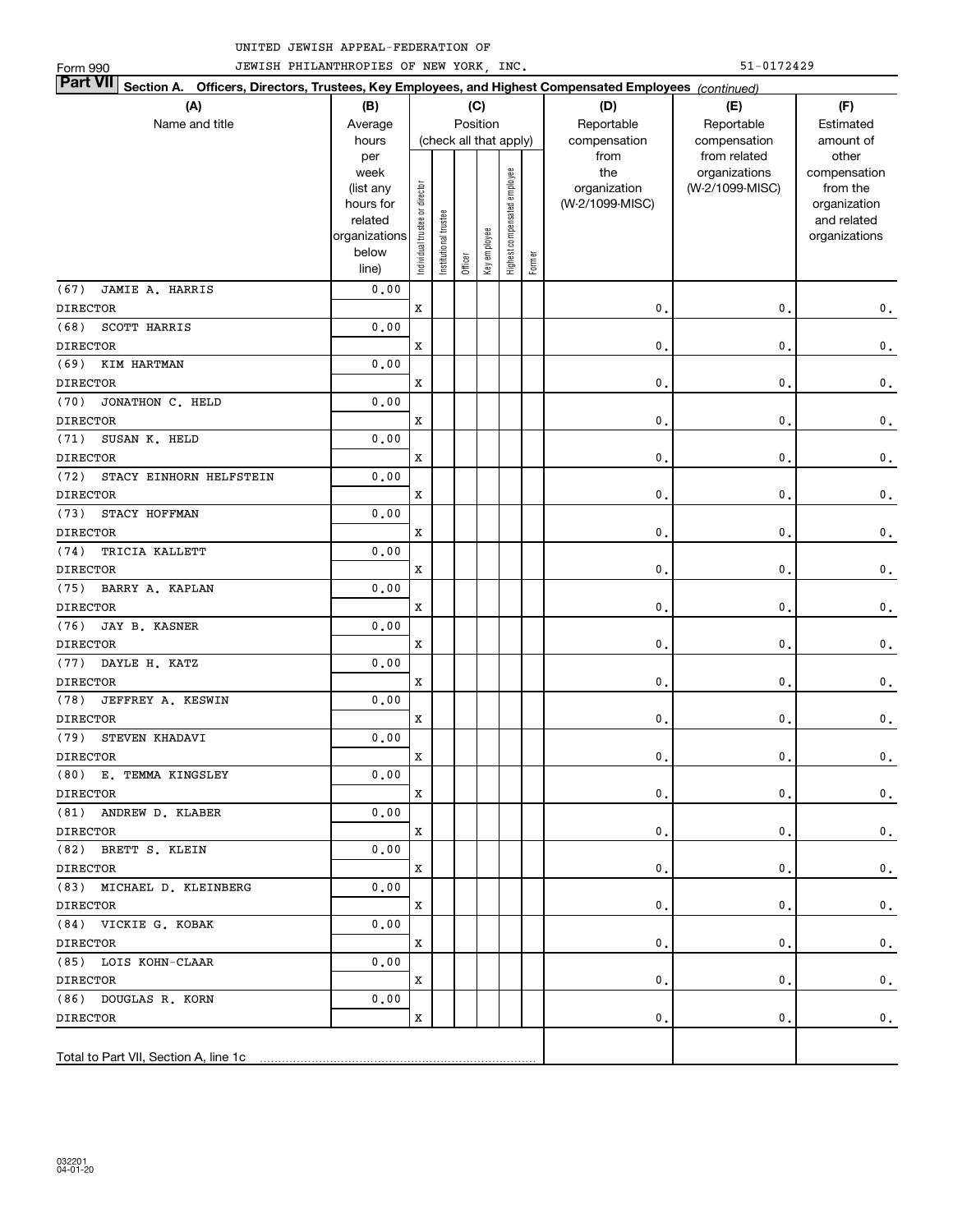| JEWISH PHILANTHROPIES OF NEW YORK, INC.<br>51-0172429<br>Form 990                                                         |                        |                                |                       |         |                        |                              |        |                                 |                 |                             |  |  |  |  |
|---------------------------------------------------------------------------------------------------------------------------|------------------------|--------------------------------|-----------------------|---------|------------------------|------------------------------|--------|---------------------------------|-----------------|-----------------------------|--|--|--|--|
| <b>Part VII</b><br>Section A. Officers, Directors, Trustees, Key Employees, and Highest Compensated Employees (continued) |                        |                                |                       |         |                        |                              |        |                                 |                 |                             |  |  |  |  |
| (A)                                                                                                                       | (B)                    |                                |                       |         | (C)                    | (D)<br>(F)<br>(E)            |        |                                 |                 |                             |  |  |  |  |
| Name and title                                                                                                            | Average                |                                |                       |         | Position               |                              |        | Reportable                      | Reportable      | Estimated                   |  |  |  |  |
|                                                                                                                           | hours                  |                                |                       |         | (check all that apply) |                              |        | compensation                    | compensation    | amount of                   |  |  |  |  |
|                                                                                                                           | per                    |                                |                       |         |                        |                              |        | from                            | from related    | other                       |  |  |  |  |
|                                                                                                                           | week                   |                                |                       |         |                        |                              |        | the                             | organizations   | compensation                |  |  |  |  |
|                                                                                                                           | (list any<br>hours for |                                |                       |         |                        |                              |        | organization<br>(W-2/1099-MISC) | (W-2/1099-MISC) | from the                    |  |  |  |  |
|                                                                                                                           | related                |                                |                       |         |                        |                              |        |                                 |                 | organization<br>and related |  |  |  |  |
|                                                                                                                           | organizations          |                                |                       |         |                        |                              |        |                                 |                 | organizations               |  |  |  |  |
|                                                                                                                           | below                  | Individual trustee or director | Institutional trustee |         | Key employee           | Highest compensated employee |        |                                 |                 |                             |  |  |  |  |
|                                                                                                                           | line)                  |                                |                       | Officer |                        |                              | Former |                                 |                 |                             |  |  |  |  |
| (87)<br>ALISA F. LEVIN                                                                                                    | 0.00                   |                                |                       |         |                        |                              |        |                                 |                 |                             |  |  |  |  |
| <b>DIRECTOR</b>                                                                                                           |                        | X                              |                       |         |                        |                              |        | $\mathbf{0}$ .                  | $\mathbf{0}$ .  | $\mathbf 0$ .               |  |  |  |  |
| RABBI YOSIE LEVINE<br>(88)                                                                                                | 0.00                   |                                |                       |         |                        |                              |        |                                 |                 |                             |  |  |  |  |
| <b>DIRECTOR</b>                                                                                                           |                        | X                              |                       |         |                        |                              |        | $\mathbf 0$ .                   | $\mathbf{0}$    | $\mathbf 0$ .               |  |  |  |  |
| DIANE C. LEVY<br>(89)                                                                                                     | 0.00                   |                                |                       |         |                        |                              |        |                                 |                 |                             |  |  |  |  |
| <b>DIRECTOR</b>                                                                                                           |                        | X                              |                       |         |                        |                              |        | $\mathbf 0$ .                   | $\mathbf{0}$    | $\mathbf 0$ .               |  |  |  |  |
| PAUL G. LEVY<br>(90)                                                                                                      | 0.00                   |                                |                       |         |                        |                              |        |                                 |                 |                             |  |  |  |  |
| <b>DIRECTOR</b>                                                                                                           |                        | X                              |                       |         |                        |                              |        | $\mathbf 0$ .                   | $\mathbf{0}$    | $\mathbf 0$ .               |  |  |  |  |
| BRIAN S. LICHTER<br>(91)                                                                                                  | 0.00                   |                                |                       |         |                        |                              |        |                                 |                 |                             |  |  |  |  |
| <b>DIRECTOR</b>                                                                                                           |                        | X                              |                       |         |                        |                              |        | $\mathbf 0$ .                   | $\mathbf{0}$    | $\mathbf 0$ .               |  |  |  |  |
| HADASSAH LIEBERMAN<br>(92)                                                                                                | 0.00                   |                                |                       |         |                        |                              |        |                                 |                 |                             |  |  |  |  |
| <b>DIRECTOR</b>                                                                                                           |                        | X                              |                       |         |                        |                              |        | 0.                              | $\mathbf{0}$    | $\mathbf 0$ .               |  |  |  |  |
| DAVID S. LOBEL<br>(93)                                                                                                    | 0.00                   |                                |                       |         |                        |                              |        |                                 |                 |                             |  |  |  |  |
| <b>DIRECTOR</b>                                                                                                           |                        | X                              |                       |         |                        |                              |        | 0.                              | $\mathbf{0}$    | $\mathbf 0$ .               |  |  |  |  |
| BARRY S. LOVELL<br>(94)                                                                                                   | 0.00                   |                                |                       |         |                        |                              |        |                                 |                 |                             |  |  |  |  |
| <b>DIRECTOR</b>                                                                                                           |                        | X                              |                       |         |                        |                              |        | 0.                              | $\mathbf{0}$    | $\mathbf 0$ .               |  |  |  |  |
| (95)<br>HEIDI LURENSKY                                                                                                    | 0.00                   |                                |                       |         |                        |                              |        |                                 |                 |                             |  |  |  |  |
| <b>DIRECTOR</b>                                                                                                           |                        | X                              |                       |         |                        |                              |        | 0.                              | $\mathbf{0}$ .  | $\mathbf 0$ .               |  |  |  |  |
| MICHAEL P. LUSTIG<br>(96)                                                                                                 | 0.00                   |                                |                       |         |                        |                              |        |                                 |                 |                             |  |  |  |  |
| <b>DIRECTOR</b>                                                                                                           |                        | X                              |                       |         |                        |                              |        | 0.                              | $\mathbf{0}$ .  | $\mathbf 0$ .               |  |  |  |  |
| (97)<br>MARGE MAGNER                                                                                                      | 0.00                   |                                |                       |         |                        |                              |        |                                 |                 |                             |  |  |  |  |
| <b>DIRECTOR</b>                                                                                                           |                        | X                              |                       |         |                        |                              |        | 0.                              | $\mathbf{0}$ .  | $\mathbf 0$ .               |  |  |  |  |
| (98)<br>ARLENE ESSES MAIDMAN                                                                                              | 0.00                   |                                |                       |         |                        |                              |        |                                 |                 |                             |  |  |  |  |
| <b>DIRECTOR</b>                                                                                                           |                        | X                              |                       |         |                        |                              |        | $\mathbf{0}$ .                  | 0.              | $\mathbf 0$ .               |  |  |  |  |
| (99) KYLE KOEPPEL MANN                                                                                                    | 0.00                   |                                |                       |         |                        |                              |        |                                 |                 |                             |  |  |  |  |
| <b>DIRECTOR</b>                                                                                                           |                        | x                              |                       |         |                        |                              |        | 0.                              | υ.              | 0.                          |  |  |  |  |
| (100) BRYCE A. MARKUS                                                                                                     | 0.00                   |                                |                       |         |                        |                              |        |                                 |                 |                             |  |  |  |  |
| <b>DIRECTOR</b>                                                                                                           |                        | x                              |                       |         |                        |                              |        | 0.                              | 0,              | $\mathbf 0$ .               |  |  |  |  |
| (101) PAUL MILLMAN                                                                                                        | 0.00                   |                                |                       |         |                        |                              |        |                                 |                 |                             |  |  |  |  |
| <b>DIRECTOR</b>                                                                                                           |                        | x                              |                       |         |                        |                              |        | 0.                              | $\mathbf 0$     | $\mathbf 0$ .               |  |  |  |  |
| (102) ALAN G. MNUCHIN                                                                                                     | 0.00                   |                                |                       |         |                        |                              |        |                                 |                 |                             |  |  |  |  |
| <b>DIRECTOR</b>                                                                                                           |                        | x                              |                       |         |                        |                              |        | 0.                              | $\mathbf 0$     | $\mathbf 0$ .               |  |  |  |  |
| (103) RABBI JONATHAN MORGENSTERN                                                                                          | 0.00                   |                                |                       |         |                        |                              |        |                                 |                 |                             |  |  |  |  |
| <b>DIRECTOR</b>                                                                                                           |                        | x                              |                       |         |                        |                              |        | 0.                              | $\mathbf 0$ .   | $\mathbf 0$ .               |  |  |  |  |
| (104) JOSHUA L. NASH                                                                                                      | 0.00                   |                                |                       |         |                        |                              |        |                                 |                 |                             |  |  |  |  |
| <b>DIRECTOR</b>                                                                                                           |                        | x                              |                       |         |                        |                              |        | 0.                              | $\mathbf 0$     | $\mathbf 0$ .               |  |  |  |  |
| (105) CHARLES M. NATHAN                                                                                                   | 0.00                   |                                |                       |         |                        |                              |        |                                 |                 |                             |  |  |  |  |
| <b>DIRECTOR</b>                                                                                                           |                        | x                              |                       |         |                        |                              |        | 0.                              | $\mathbf 0$     | $\mathbf 0$ .               |  |  |  |  |
| (106) BARRY NESS                                                                                                          | 0.00                   |                                |                       |         |                        |                              |        |                                 |                 |                             |  |  |  |  |
| <b>DIRECTOR</b>                                                                                                           |                        | x                              |                       |         |                        |                              |        | 0.                              | $\mathbf 0$     | 0.                          |  |  |  |  |
|                                                                                                                           |                        |                                |                       |         |                        |                              |        |                                 |                 |                             |  |  |  |  |
|                                                                                                                           |                        |                                |                       |         |                        |                              |        |                                 |                 |                             |  |  |  |  |
| Total to Part VII, Section A, line 1c                                                                                     |                        |                                |                       |         |                        |                              |        |                                 |                 |                             |  |  |  |  |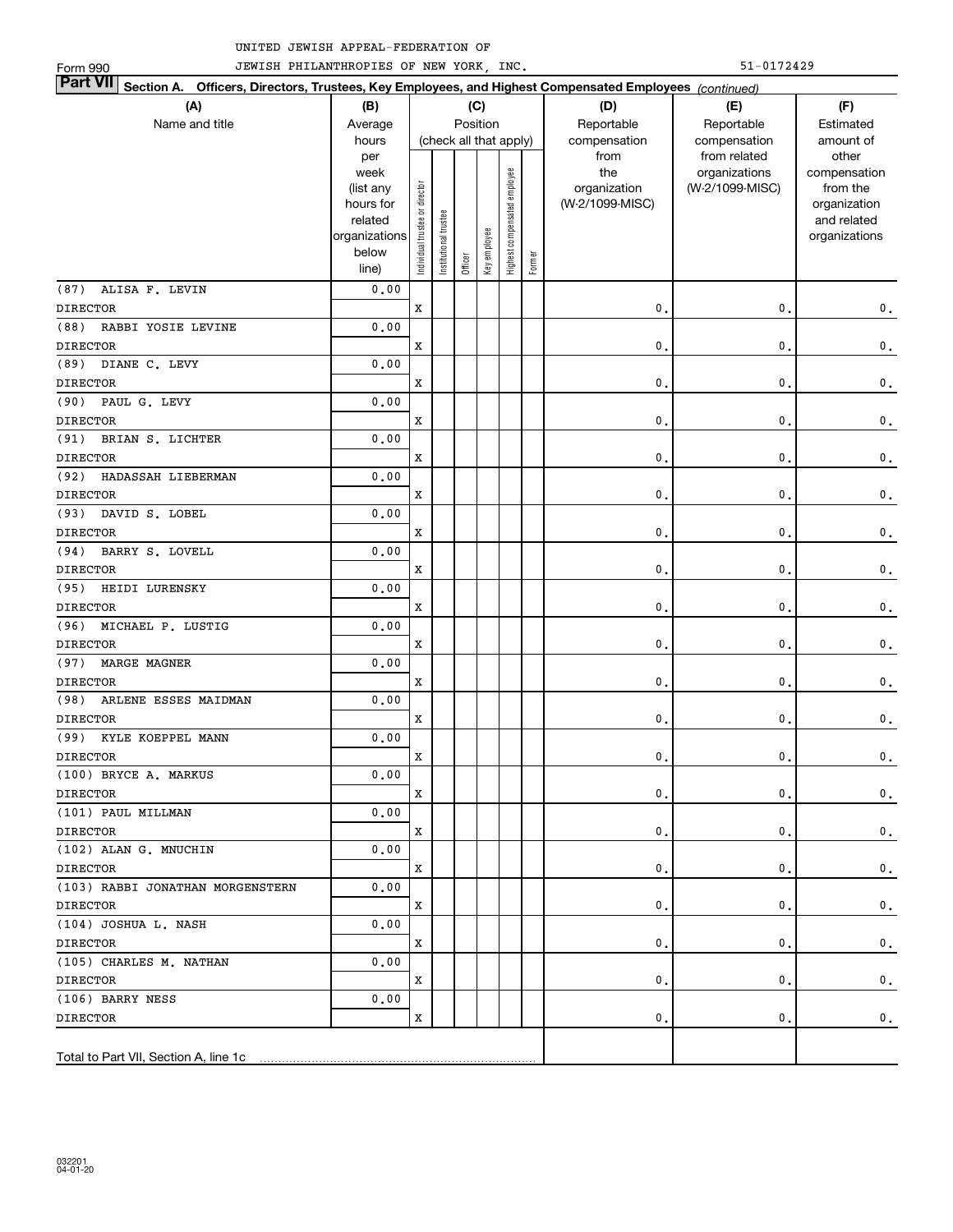| JEWISH PHILANTHROPIES OF NEW YORK, INC.<br>51-0172429<br>Form 990                                                         |                      |                                |                       |                        |              |                              |        |                 |                  |                             |  |
|---------------------------------------------------------------------------------------------------------------------------|----------------------|--------------------------------|-----------------------|------------------------|--------------|------------------------------|--------|-----------------|------------------|-----------------------------|--|
| <b>Part VII</b><br>Section A. Officers, Directors, Trustees, Key Employees, and Highest Compensated Employees (continued) |                      |                                |                       |                        |              |                              |        |                 |                  |                             |  |
| (A)                                                                                                                       | (B)                  | (C)<br>(D)<br>(F)<br>(E)       |                       |                        |              |                              |        |                 |                  |                             |  |
| Name and title                                                                                                            | Average              |                                |                       | Position               |              |                              |        | Reportable      | Reportable       | Estimated                   |  |
|                                                                                                                           | hours                |                                |                       | (check all that apply) |              |                              |        | compensation    | compensation     | amount of                   |  |
|                                                                                                                           | per                  |                                |                       |                        |              |                              |        | from            | from related     | other                       |  |
|                                                                                                                           | week                 |                                |                       |                        |              |                              |        | the             | organizations    | compensation                |  |
|                                                                                                                           | (list any            |                                |                       |                        |              |                              |        | organization    | (W-2/1099-MISC)  | from the                    |  |
|                                                                                                                           | hours for<br>related |                                |                       |                        |              |                              |        | (W-2/1099-MISC) |                  | organization<br>and related |  |
|                                                                                                                           | organizations        | Individual trustee or director | Institutional trustee |                        |              | Highest compensated employee |        |                 |                  | organizations               |  |
|                                                                                                                           | below                |                                |                       |                        | Key employee |                              |        |                 |                  |                             |  |
|                                                                                                                           | line)                |                                |                       | Officer                |              |                              | Former |                 |                  |                             |  |
| (107) WARREN S. NEWCORN                                                                                                   | 0.00                 |                                |                       |                        |              |                              |        |                 |                  |                             |  |
| <b>DIRECTOR</b>                                                                                                           |                      | X                              |                       |                        |              |                              |        | 0.              | 0.               | $\mathbf 0$ .               |  |
| (108) ELYSE NEWHOUSE                                                                                                      | 0.00                 |                                |                       |                        |              |                              |        |                 |                  |                             |  |
| <b>DIRECTOR</b>                                                                                                           |                      | X                              |                       |                        |              |                              |        | 0.              | 0.               | $\mathbf 0$ .               |  |
| (109) STACEY NOVICK                                                                                                       | 0.00                 |                                |                       |                        |              |                              |        |                 |                  |                             |  |
| <b>DIRECTOR</b>                                                                                                           |                      | X                              |                       |                        |              |                              |        | 0.              | 0.               | $\mathbf 0$ .               |  |
| (110) JOSHUA OBOLER                                                                                                       | 0.00                 |                                |                       |                        |              |                              |        |                 |                  |                             |  |
| <b>DIRECTOR</b>                                                                                                           |                      | X                              |                       |                        |              |                              |        | 0.              | 0.               | $\mathbf 0$ .               |  |
| (111) SUZANNE F. PECK                                                                                                     | 0.00                 |                                |                       |                        |              |                              |        |                 |                  |                             |  |
| <b>DIRECTOR</b>                                                                                                           |                      | X                              |                       |                        |              |                              |        | 0.              | 0.               | $\mathbf 0$ .               |  |
| (112) LEE H. PERLMAN                                                                                                      | 0.00                 |                                |                       |                        |              |                              |        |                 |                  |                             |  |
| <b>DIRECTOR</b>                                                                                                           |                      | X                              |                       |                        |              |                              |        | 0.              | 0.               | $\mathbf 0$ .               |  |
| (113) LINDA PLATTUS                                                                                                       | 0.00                 |                                |                       |                        |              |                              |        |                 |                  |                             |  |
| <b>DIRECTOR</b>                                                                                                           |                      | X                              |                       |                        |              |                              |        | 0.              | 0.               | $\mathbf 0$ .               |  |
| (114) TINA PRICE                                                                                                          | 0.00                 |                                |                       |                        |              |                              |        |                 |                  |                             |  |
| <b>DIRECTOR</b>                                                                                                           |                      | X                              |                       |                        |              |                              |        | 0.              | 0.               | $\mathbf 0$ .               |  |
| (115) VLAD RASHKOVICH                                                                                                     | 0.00                 |                                |                       |                        |              |                              |        |                 |                  |                             |  |
| <b>DIRECTOR</b>                                                                                                           |                      | X                              |                       |                        |              |                              |        | 0.              | 0.               | $\mathbf 0$ .               |  |
| (116) DAVID L. RESNICK                                                                                                    | 0.00                 |                                |                       |                        |              |                              |        |                 |                  |                             |  |
| <b>DIRECTOR</b>                                                                                                           |                      | X                              |                       |                        |              |                              |        | 0.              | 0.               | $\mathbf 0$ .               |  |
| (117) SERYL ELANA RITTER                                                                                                  | 0.00                 |                                |                       |                        |              |                              |        |                 |                  |                             |  |
| <b>DIRECTOR</b>                                                                                                           |                      | X                              |                       |                        |              |                              |        | 0.              | 0.               | $\mathbf 0$ .               |  |
| (118) RABBI SHAUL ROBINSON                                                                                                | 0.00                 |                                |                       |                        |              |                              |        |                 |                  |                             |  |
| <b>DIRECTOR</b>                                                                                                           |                      | X                              |                       |                        |              |                              |        | 0.              | 0.               | $\mathbf 0$ .               |  |
| (119) IRINA ROLLER                                                                                                        | 0.00                 |                                |                       |                        |              |                              |        |                 |                  |                             |  |
| <b>DIRECTOR</b>                                                                                                           |                      | x                              |                       |                        |              |                              |        | 0.              | $\mathfrak{o}$ . | 0.                          |  |
| (120) RICHARD A. ROSEN                                                                                                    | 0.00                 |                                |                       |                        |              |                              |        |                 |                  |                             |  |
| <b>DIRECTOR</b>                                                                                                           |                      | x                              |                       |                        |              |                              |        | 0.              | 0.               | 0.                          |  |
| (121) GARY M. ROSENBERG                                                                                                   | 0.00                 |                                |                       |                        |              |                              |        |                 |                  |                             |  |
| <b>DIRECTOR</b>                                                                                                           |                      | x                              |                       |                        |              |                              |        | 0.              | 0.               | 0.                          |  |
| (122) DAVID G. ROTHMAN                                                                                                    | 0.00                 |                                |                       |                        |              |                              |        |                 |                  |                             |  |
| <b>DIRECTOR</b>                                                                                                           |                      | x                              |                       |                        |              |                              |        | 0.              | 0.               | 0.                          |  |
| (123) STEPHEN RUTENBERG                                                                                                   | 0.00                 |                                |                       |                        |              |                              |        |                 |                  |                             |  |
| <b>DIRECTOR</b>                                                                                                           |                      | x                              |                       |                        |              |                              |        | 0.              | 0.               | 0.                          |  |
| (124) JANE DRESNER SADAKA                                                                                                 | 0.00                 |                                |                       |                        |              |                              |        |                 |                  |                             |  |
| <b>DIRECTOR</b>                                                                                                           |                      | x                              |                       |                        |              |                              |        | 0.              | 0.               | 0.                          |  |
| (125) JACOB M. SAFRA                                                                                                      | 0.00                 |                                |                       |                        |              |                              |        |                 |                  |                             |  |
| <b>DIRECTOR</b>                                                                                                           |                      | x                              |                       |                        |              |                              |        | 0.              | 0.               | 0.                          |  |
| (126) BARBARA D. SALMANSON                                                                                                | 0.00                 |                                |                       |                        |              |                              |        |                 |                  |                             |  |
| <b>DIRECTOR</b>                                                                                                           |                      | x                              |                       |                        |              |                              |        | 0.              | 0.               | 0.                          |  |
|                                                                                                                           |                      |                                |                       |                        |              |                              |        |                 |                  |                             |  |
| Total to Part VII, Section A, line 1c                                                                                     |                      |                                |                       |                        |              |                              |        |                 |                  |                             |  |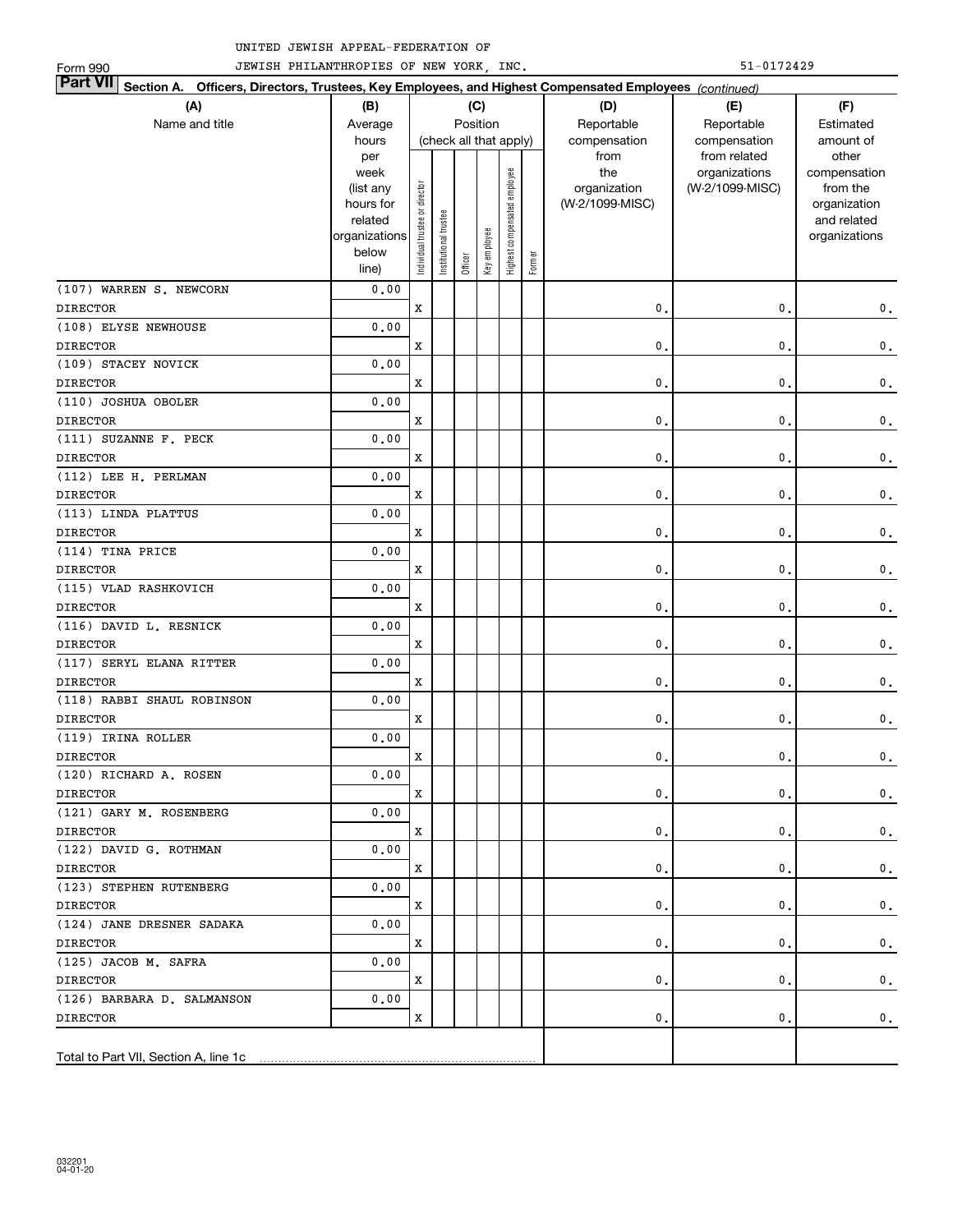| JEWISH PHILANTHROPIES OF NEW YORK, INC.<br>51-0172429<br>Form 990                                                         |                        |                                |                       |                          |                        |                              |        |                                 |                 |                          |  |  |  |
|---------------------------------------------------------------------------------------------------------------------------|------------------------|--------------------------------|-----------------------|--------------------------|------------------------|------------------------------|--------|---------------------------------|-----------------|--------------------------|--|--|--|
| <b>Part VII</b><br>Section A. Officers, Directors, Trustees, Key Employees, and Highest Compensated Employees (continued) |                        |                                |                       |                          |                        |                              |        |                                 |                 |                          |  |  |  |
| (A)                                                                                                                       | (B)                    |                                |                       | (C)<br>(D)<br>(F)<br>(E) |                        |                              |        |                                 |                 |                          |  |  |  |
| Name and title                                                                                                            | Average                |                                |                       |                          | Position               |                              |        | Reportable                      | Reportable      | Estimated                |  |  |  |
|                                                                                                                           | hours                  |                                |                       |                          | (check all that apply) |                              |        | compensation                    | compensation    | amount of                |  |  |  |
|                                                                                                                           | per                    |                                |                       |                          |                        |                              |        | from                            | from related    | other                    |  |  |  |
|                                                                                                                           | week                   |                                |                       |                          |                        |                              |        | the                             | organizations   | compensation             |  |  |  |
|                                                                                                                           | (list any<br>hours for |                                |                       |                          |                        |                              |        | organization<br>(W-2/1099-MISC) | (W-2/1099-MISC) | from the<br>organization |  |  |  |
|                                                                                                                           | related                |                                |                       |                          |                        |                              |        |                                 |                 | and related              |  |  |  |
|                                                                                                                           | organizations          |                                |                       |                          |                        |                              |        |                                 |                 | organizations            |  |  |  |
|                                                                                                                           | below                  | Individual trustee or director | Institutional trustee |                          | Key employee           | Highest compensated employee |        |                                 |                 |                          |  |  |  |
|                                                                                                                           | line)                  |                                |                       | Officer                  |                        |                              | Former |                                 |                 |                          |  |  |  |
| (127) EDWARD SASSOWER                                                                                                     | 0.00                   |                                |                       |                          |                        |                              |        |                                 |                 |                          |  |  |  |
| <b>DIRECTOR</b>                                                                                                           |                        | X                              |                       |                          |                        |                              |        | $\mathbf{0}$ .                  | $\mathbf{0}$ .  | $\mathbf 0$ .            |  |  |  |
| (128) LOUIS J. SHAMIE                                                                                                     | 0.00                   |                                |                       |                          |                        |                              |        |                                 |                 |                          |  |  |  |
| <b>DIRECTOR</b>                                                                                                           |                        | X                              |                       |                          |                        |                              |        | 0.                              | $\mathbf{0}$    | $\mathbf 0$ .            |  |  |  |
| (129) SHIMON SHKURY                                                                                                       | 0.00                   |                                |                       |                          |                        |                              |        |                                 |                 |                          |  |  |  |
| <b>DIRECTOR</b>                                                                                                           |                        | X                              |                       |                          |                        |                              |        | 0.                              | $\mathbf{0}$    | $\mathbf 0$ .            |  |  |  |
| (130) RABBI GIDEON SHLOUSH                                                                                                | 0.00                   |                                |                       |                          |                        |                              |        |                                 |                 |                          |  |  |  |
| <b>DIRECTOR</b>                                                                                                           |                        | X                              |                       |                          |                        |                              |        | 0.                              | $\mathbf{0}$    | $\mathbf 0$ .            |  |  |  |
| (131) PAUL A. SIEGEL                                                                                                      | 0.00                   |                                |                       |                          |                        |                              |        |                                 |                 |                          |  |  |  |
| <b>DIRECTOR</b>                                                                                                           |                        | X                              |                       |                          |                        |                              |        | 0.                              | $\mathbf{0}$    | $\mathbf 0$ .            |  |  |  |
| (132) DAVID SILVERS                                                                                                       | 0.00                   |                                |                       |                          |                        |                              |        |                                 |                 |                          |  |  |  |
| <b>DIRECTOR</b>                                                                                                           |                        | X                              |                       |                          |                        |                              |        | 0.                              | $\mathbf{0}$    | $\mathbf 0$ .            |  |  |  |
| (133) PATRICIA SILVERS                                                                                                    | 0.00                   |                                |                       |                          |                        |                              |        |                                 |                 |                          |  |  |  |
| <b>DIRECTOR</b>                                                                                                           |                        | X                              |                       |                          |                        |                              |        | 0.                              | $\mathbf{0}$    | $\mathbf 0$ .            |  |  |  |
| (134) HARRIET G. SINGER                                                                                                   | 0.00                   |                                |                       |                          |                        |                              |        |                                 |                 |                          |  |  |  |
| <b>DIRECTOR</b>                                                                                                           |                        | X                              |                       |                          |                        |                              |        | 0.                              | $\mathbf{0}$    | $\mathbf 0$ .            |  |  |  |
| (135) RABBI GERALD C. SKOLNIK                                                                                             | 0.00                   |                                |                       |                          |                        |                              |        |                                 |                 |                          |  |  |  |
| <b>DIRECTOR</b>                                                                                                           |                        | X                              |                       |                          |                        |                              |        | 0.                              | $\mathbf{0}$ .  | $\mathbf 0$ .            |  |  |  |
| (136) JILL SMITH                                                                                                          | 0.00                   |                                |                       |                          |                        |                              |        |                                 |                 |                          |  |  |  |
| <b>DIRECTOR</b>                                                                                                           |                        | X                              |                       |                          |                        |                              |        | 0.                              | 0.              | $\mathbf 0$ .            |  |  |  |
| (137) JEFFREY M. SOLOMON                                                                                                  | 0.00                   |                                |                       |                          |                        |                              |        |                                 |                 |                          |  |  |  |
| <b>DIRECTOR</b>                                                                                                           |                        | X                              |                       |                          |                        |                              |        | 0.                              | 0.              | $\mathbf 0$ .            |  |  |  |
| (138) SUZANNE STADLER                                                                                                     | 0.00                   |                                |                       |                          |                        |                              |        |                                 |                 |                          |  |  |  |
| <b>DIRECTOR</b>                                                                                                           |                        | X                              |                       |                          |                        |                              |        | 0.                              | 0.              | $\mathbf 0$ .            |  |  |  |
| (139) RABBI CHAIM STEINMETZ                                                                                               | 0.00                   |                                |                       |                          |                        |                              |        |                                 |                 |                          |  |  |  |
| <b>DIRECTOR</b>                                                                                                           |                        | x                              |                       |                          |                        |                              |        | 0.                              | υ.              | 0.                       |  |  |  |
| (140) JEFFREY M. STERN                                                                                                    | 0.00                   |                                |                       |                          |                        |                              |        |                                 |                 |                          |  |  |  |
| <b>DIRECTOR</b>                                                                                                           |                        | x                              |                       |                          |                        |                              |        | 0.                              | 0.              | 0.                       |  |  |  |
| (141) PETER K. STERN                                                                                                      | 0.00                   |                                |                       |                          |                        |                              |        |                                 |                 |                          |  |  |  |
| <b>DIRECTOR</b>                                                                                                           |                        | x                              |                       |                          |                        |                              |        | 0.                              | $\mathbf{0}$    | $\mathbf 0$ .            |  |  |  |
| (142) STEPHANIE J. STIEFEL                                                                                                | 0.00                   |                                |                       |                          |                        |                              |        |                                 |                 |                          |  |  |  |
| <b>DIRECTOR</b>                                                                                                           |                        | x                              |                       |                          |                        |                              |        | 0.                              | $\mathbf{0}$    | $\mathbf 0$ .            |  |  |  |
| (143) RADA SUMAREVA                                                                                                       | 0.00                   |                                |                       |                          |                        |                              |        |                                 |                 |                          |  |  |  |
| <b>DIRECTOR</b>                                                                                                           |                        | x                              |                       |                          |                        |                              |        | 0.                              | $\mathbf{0}$    | $\mathbf 0$ .            |  |  |  |
| (144) HARRIET KAPLAN SUVALL                                                                                               | 0.00                   |                                |                       |                          |                        |                              |        |                                 |                 |                          |  |  |  |
| <b>DIRECTOR</b>                                                                                                           |                        | x                              |                       |                          |                        |                              |        | 0.                              | $\mathbf 0$     | $\mathbf 0$ .            |  |  |  |
| (145) RABBI RACHEL TIMONER                                                                                                | 0.00                   | x                              |                       |                          |                        |                              |        | 0.                              | $\mathbf 0$     |                          |  |  |  |
| <b>DIRECTOR</b><br>(146) JOHN USDAN                                                                                       | 0.00                   |                                |                       |                          |                        |                              |        |                                 |                 | $\mathbf 0$ .            |  |  |  |
| <b>DIRECTOR</b>                                                                                                           |                        | x                              |                       |                          |                        |                              |        | 0.                              | $\mathbf{0}$    | 0.                       |  |  |  |
|                                                                                                                           |                        |                                |                       |                          |                        |                              |        |                                 |                 |                          |  |  |  |
| Total to Part VII, Section A, line 1c                                                                                     |                        |                                |                       |                          |                        |                              |        |                                 |                 |                          |  |  |  |
|                                                                                                                           |                        |                                |                       |                          |                        |                              |        |                                 |                 |                          |  |  |  |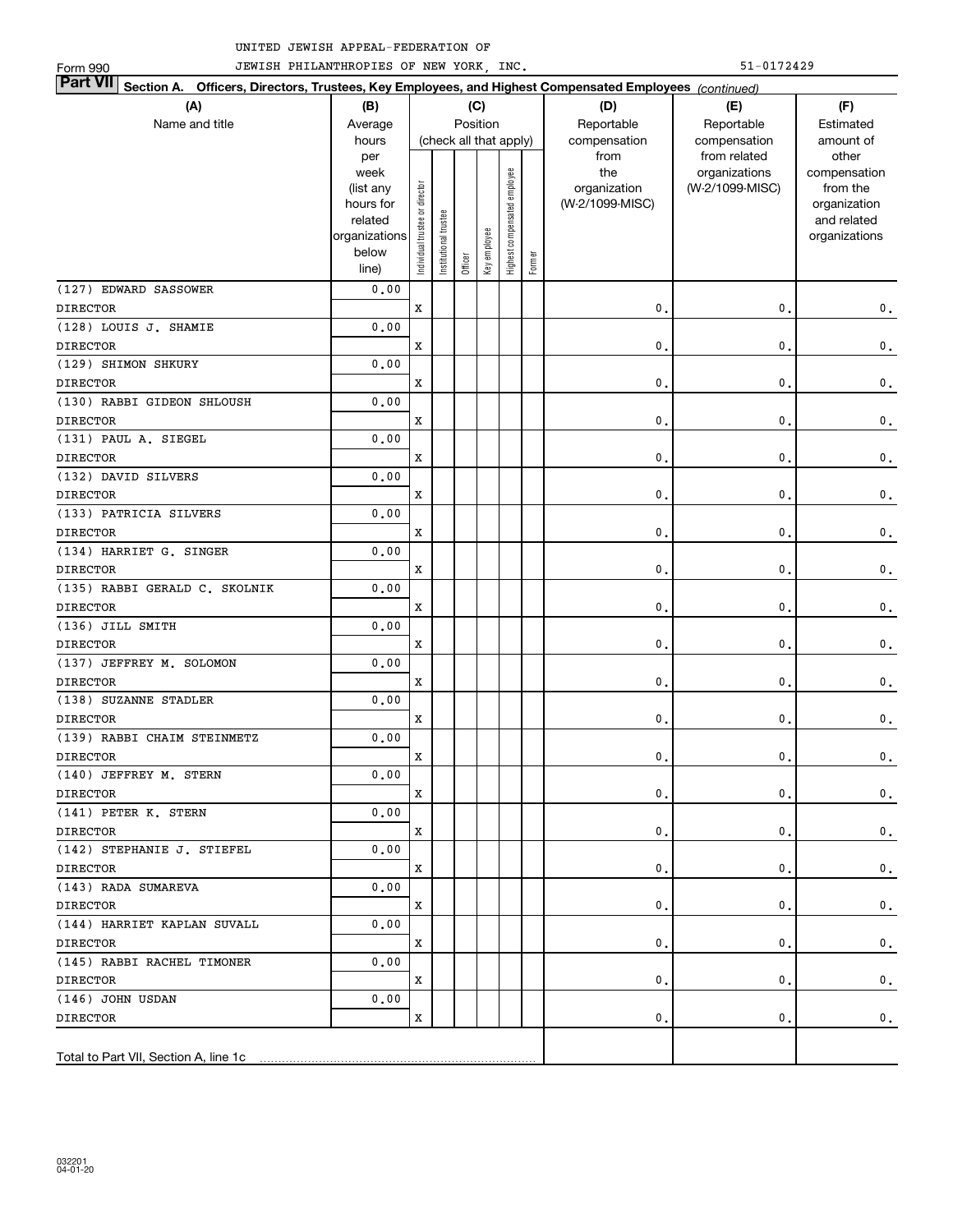| 51-0172429<br>JEWISH PHILANTHROPIES OF NEW YORK, INC.<br>Form 990                                                            |                        |                                |                       |                        |              |                              |        |                 |                 |               |  |  |
|------------------------------------------------------------------------------------------------------------------------------|------------------------|--------------------------------|-----------------------|------------------------|--------------|------------------------------|--------|-----------------|-----------------|---------------|--|--|
| <b>Part VII</b><br>Section A.<br>Officers, Directors, Trustees, Key Employees, and Highest Compensated Employees (continued) |                        |                                |                       |                        |              |                              |        |                 |                 |               |  |  |
| (A)                                                                                                                          | (B)                    |                                |                       |                        | (C)          |                              |        | (D)             | (E)             | (F)           |  |  |
| Name and title                                                                                                               | Average                |                                |                       | Position               |              |                              |        | Reportable      | Reportable      | Estimated     |  |  |
|                                                                                                                              | hours                  |                                |                       | (check all that apply) |              |                              |        | compensation    | compensation    | amount of     |  |  |
|                                                                                                                              | per                    |                                |                       |                        |              |                              |        | from            | from related    | other         |  |  |
|                                                                                                                              | week                   |                                |                       |                        |              |                              |        | the             | organizations   | compensation  |  |  |
|                                                                                                                              | (list any              |                                |                       |                        |              |                              |        | organization    | (W-2/1099-MISC) | from the      |  |  |
|                                                                                                                              | hours for              |                                |                       |                        |              |                              |        | (W-2/1099-MISC) |                 | organization  |  |  |
|                                                                                                                              | related                |                                |                       |                        |              |                              |        |                 |                 | and related   |  |  |
|                                                                                                                              | organizations<br>below |                                |                       |                        |              |                              |        |                 |                 | organizations |  |  |
|                                                                                                                              | line)                  | Individual trustee or director | Institutional trustee | Officer                | Key employee | Highest compensated employee | Former |                 |                 |               |  |  |
| (147) MICHAEL VICKERS                                                                                                        | 0.00                   |                                |                       |                        |              |                              |        |                 |                 |               |  |  |
| <b>DIRECTOR</b>                                                                                                              |                        | $\mathbf x$                    |                       |                        |              |                              |        | 0.              | 0.              | $\mathbf 0$ . |  |  |
| (148) DAVID WASSERMAN                                                                                                        | 0.00                   |                                |                       |                        |              |                              |        |                 |                 |               |  |  |
| <b>DIRECTOR</b>                                                                                                              |                        | $\mathbf x$                    |                       |                        |              |                              |        | 0.              | $\mathbf{0}$ .  | $\mathbf 0$ . |  |  |
| (149) BETH WEINGARTEN                                                                                                        | 0.00                   |                                |                       |                        |              |                              |        |                 |                 |               |  |  |
| <b>DIRECTOR</b>                                                                                                              |                        | $\mathbf x$                    |                       |                        |              |                              |        | 0.              | $\mathbf{0}$ .  | $\mathbf 0$ . |  |  |
| (150) ADAM F. WEISSENBERG                                                                                                    | 0.00                   |                                |                       |                        |              |                              |        |                 |                 |               |  |  |
| <b>DIRECTOR</b>                                                                                                              |                        | $\mathbf x$                    |                       |                        |              |                              |        | 0.              | $\mathbf{0}$ .  | $\mathbf 0$ . |  |  |
| (151) JUDITH WEST                                                                                                            | 0.00                   |                                |                       |                        |              |                              |        |                 |                 |               |  |  |
| <b>DIRECTOR</b>                                                                                                              |                        | $\mathbf x$                    |                       |                        |              |                              |        | 0.              | $\mathbf{0}$ .  | $\mathbf 0$ . |  |  |
| (152) PAMELA P. WEXLER                                                                                                       | 0.00                   |                                |                       |                        |              |                              |        |                 |                 |               |  |  |
| <b>DIRECTOR</b>                                                                                                              |                        | $\mathbf x$                    |                       |                        |              |                              |        | 0.              | $\mathbf{0}$ .  | $\mathbf 0$ . |  |  |
| (153) STEVEN B. WOLITZER                                                                                                     | 0.00                   |                                |                       |                        |              |                              |        |                 |                 |               |  |  |
| <b>DIRECTOR</b>                                                                                                              |                        | $\mathbf x$                    |                       |                        |              |                              |        | 0.              | $\mathbf{0}$ .  | $\mathbf 0$ . |  |  |
| (154) NANCY ZARO                                                                                                             | 0.00                   |                                |                       |                        |              |                              |        |                 |                 |               |  |  |
| <b>DIRECTOR</b>                                                                                                              |                        | $\mathbf x$                    |                       |                        |              |                              |        | 0.              | $\mathbf{0}$ .  | $\mathbf 0$ . |  |  |
| (155) VIVIAN ZELTER                                                                                                          | 0.00                   |                                |                       |                        |              |                              |        |                 |                 |               |  |  |
| <b>DIRECTOR</b>                                                                                                              |                        | $\mathbf x$                    |                       |                        |              |                              |        | 0.              | $\mathbf{0}$ .  | $\mathbf 0$ . |  |  |
| (156) RABBI IRWIN ZEPLOWITZ                                                                                                  | 0.00                   |                                |                       |                        |              |                              |        |                 |                 |               |  |  |
| <b>DIRECTOR</b>                                                                                                              |                        | $\mathbf x$                    |                       |                        |              |                              |        | 0.              | 0.              | $\mathbf 0$ . |  |  |
| (157) AARON L. ZISES                                                                                                         | 0.00                   |                                |                       |                        |              |                              |        |                 |                 |               |  |  |
| <b>DIRECTOR</b>                                                                                                              |                        | $\mathbf x$                    |                       |                        |              |                              |        | 0.              | 0.              | $\mathbf 0$ . |  |  |
| (158) ERIC S. GOLDSTEIN                                                                                                      | 35.00                  |                                |                       |                        |              |                              |        |                 |                 |               |  |  |
| CHIEF EXECUTIVE OFFICER                                                                                                      |                        |                                |                       | X                      |              |                              |        | 1,847,327.      | 0.              | 40,345.       |  |  |
| (159) IRVIN A. ROSENTHAL                                                                                                     | 35.00                  |                                |                       |                        |              |                              |        |                 |                 |               |  |  |
| CHIEF FINANCIAL OFFICER                                                                                                      |                        |                                |                       | Χ                      |              |                              |        | 453, 322.       | $\mathbf 0$ .   | 116,245.      |  |  |
| (160) ELLEN R. ZIMMERMAN                                                                                                     | 35.00                  |                                |                       |                        |              |                              |        |                 |                 |               |  |  |
| SECRETARY/GEN'L COUNSEL & CCO                                                                                                |                        |                                |                       | X                      |              |                              |        | 648,702.        | 0.              | 37,128.       |  |  |
| (161) DEVANA COHEN                                                                                                           | 35.00                  |                                |                       |                        |              |                              |        |                 |                 |               |  |  |
| CHIEF INVESTMENT OFFICER                                                                                                     |                        |                                |                       |                        | х            |                              |        | 856,989.        | 0.              | 26,609.       |  |  |
| (162) MARK MEDIN                                                                                                             | 35.00                  |                                |                       |                        |              |                              |        |                 |                 |               |  |  |
| EXEC. VICE PRESIDENT - FRD                                                                                                   |                        |                                |                       |                        | x            |                              |        | 513,410.        | 0.              | 196,513.      |  |  |
| (163) GRAHAM CANNON<br>CHIEF MARKETING OFFICER                                                                               | 35.00                  |                                |                       |                        |              |                              |        |                 |                 |               |  |  |
| (164) DEBORAH JOSELOW                                                                                                        | 35.00                  |                                |                       |                        | x            |                              |        | 325,450.        | 0.              | 54,872.       |  |  |
| CHIEF PLANNING OFFICER                                                                                                       |                        |                                |                       |                        | x            |                              |        |                 | 0.              | 55, 574.      |  |  |
| (165) LOUISA CHAFEE                                                                                                          | 35.00                  |                                |                       |                        |              |                              |        | 318,075.        |                 |               |  |  |
| SENIOR VICE PRESIDENT                                                                                                        |                        |                                |                       |                        | X            |                              |        | 287,230.        | 0.              | 8,780.        |  |  |
| (166) STUART TAUBER                                                                                                          | 35.00                  |                                |                       |                        |              |                              |        |                 |                 |               |  |  |
| VICE PRESIDENT, REGIONS                                                                                                      |                        |                                |                       |                        |              | X                            |        | 278,186.        | 0.              | 60,624.       |  |  |
|                                                                                                                              |                        |                                |                       |                        |              |                              |        |                 |                 |               |  |  |
| Total to Part VII, Section A, line 1c                                                                                        |                        |                                |                       |                        |              |                              |        |                 |                 |               |  |  |
|                                                                                                                              |                        |                                |                       |                        |              |                              |        |                 |                 |               |  |  |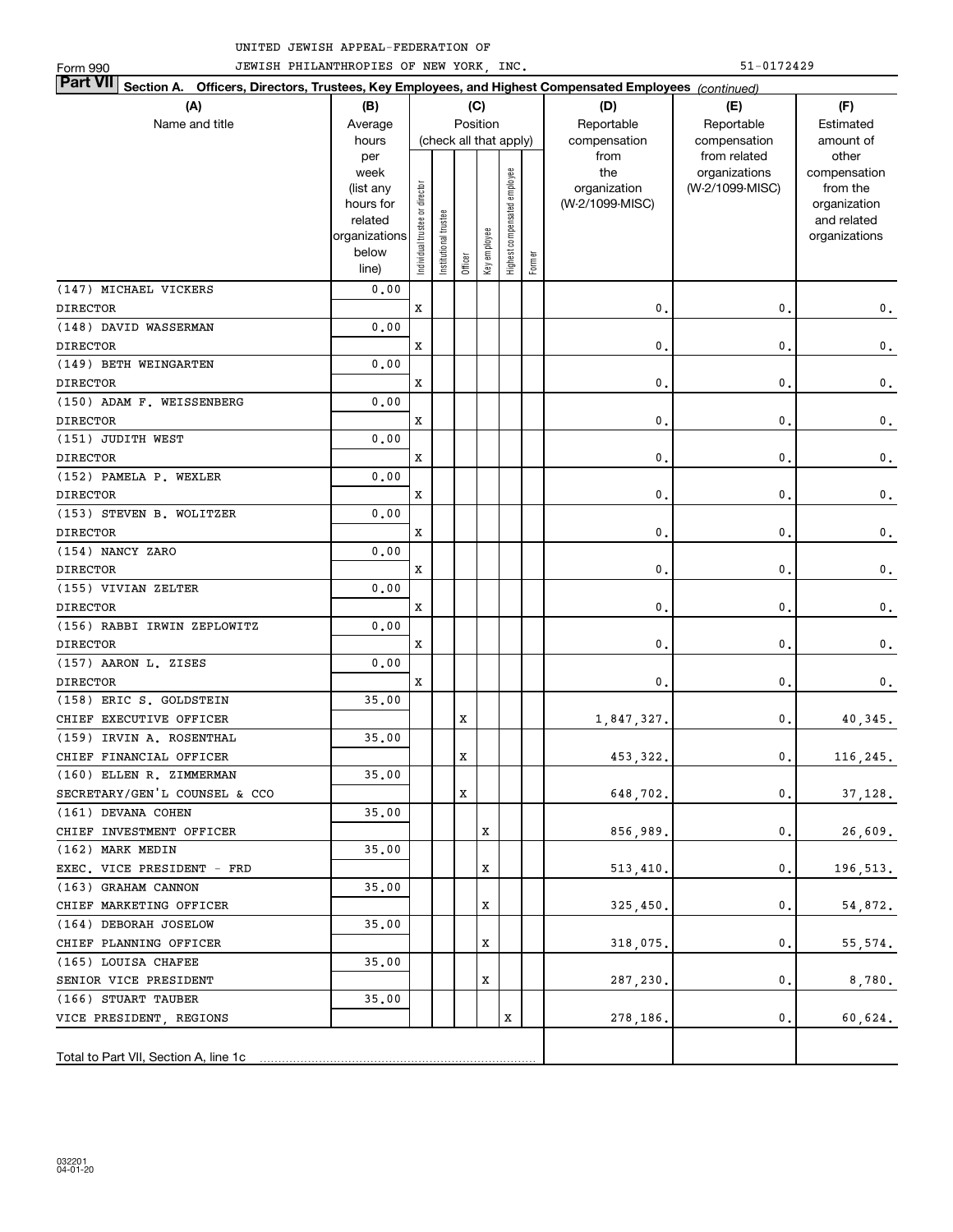| JEWISH PHILANTHROPIES OF NEW YORK, INC.<br>Form 990                                                                       | $51 - 0172429$         |                                |                       |         |                              |                        |        |                                 |                 |                          |  |
|---------------------------------------------------------------------------------------------------------------------------|------------------------|--------------------------------|-----------------------|---------|------------------------------|------------------------|--------|---------------------------------|-----------------|--------------------------|--|
| <b>Part VII</b><br>Section A. Officers, Directors, Trustees, Key Employees, and Highest Compensated Employees (continued) |                        |                                |                       |         |                              |                        |        |                                 |                 |                          |  |
| (A)                                                                                                                       | (B)                    |                                |                       |         | (C)                          |                        |        | (D)                             | (E)             | (F)                      |  |
| Name and title                                                                                                            | Average                |                                |                       |         | Position                     |                        |        | Reportable                      | Reportable      | Estimated                |  |
|                                                                                                                           | hours                  |                                |                       |         |                              | (check all that apply) |        | compensation                    | compensation    | amount of                |  |
|                                                                                                                           | per                    |                                |                       |         |                              |                        |        | from                            | from related    | other                    |  |
|                                                                                                                           | week                   |                                |                       |         |                              |                        |        | the                             | organizations   | compensation             |  |
|                                                                                                                           | (list any<br>hours for |                                |                       |         |                              |                        |        | organization<br>(W-2/1099-MISC) | (W-2/1099-MISC) | from the<br>organization |  |
|                                                                                                                           | related                |                                |                       |         |                              |                        |        |                                 |                 | and related              |  |
|                                                                                                                           | organizations          | Individual trustee or director | Institutional trustee |         | Highest compensated employee |                        |        |                                 | organizations   |                          |  |
|                                                                                                                           | below                  |                                |                       |         | Key employee                 |                        |        |                                 |                 |                          |  |
|                                                                                                                           | line)                  |                                |                       | Officer |                              |                        | Former |                                 |                 |                          |  |
| (167) WILLIAM SAMERS                                                                                                      | 35.00                  |                                |                       |         |                              |                        |        |                                 |                 |                          |  |
| VP, PLANNED GIVING & ENDOWNMENTS                                                                                          |                        |                                |                       |         |                              | $\mathbf x$            |        | 276,874.                        | $\mathbf{0}$ .  | 53,728.                  |  |
| (168) JOANN LOCASCIO                                                                                                      | 35.00                  |                                |                       |         |                              |                        |        |                                 |                 |                          |  |
| CONTROLLER                                                                                                                |                        |                                |                       |         |                              | $\mathbf x$            |        | 264,573.                        | $\mathbf{0}$ .  | 48,439.                  |  |
| (169) MARC ZUCKERMAN                                                                                                      | 35.00                  |                                |                       |         |                              |                        |        |                                 |                 |                          |  |
| CHIEF INFORMATION OFFICER                                                                                                 |                        |                                |                       |         |                              | $\mathbf x$            |        | 243, 264.                       | $\mathbf{0}$ .  | 56,297.                  |  |
| (170) COURTNEY WEINSTEIN                                                                                                  | 35.00                  |                                |                       |         |                              |                        |        |                                 |                 |                          |  |
| VICE PRESIDENT, AFFINITY                                                                                                  |                        |                                |                       |         |                              | $\mathbf x$            |        | 262,979.                        | $\mathsf{0}\,.$ | 8,082.                   |  |
|                                                                                                                           |                        |                                |                       |         |                              |                        |        |                                 |                 |                          |  |
|                                                                                                                           |                        |                                |                       |         |                              |                        |        |                                 |                 |                          |  |
|                                                                                                                           |                        |                                |                       |         |                              |                        |        |                                 |                 |                          |  |
|                                                                                                                           |                        |                                |                       |         |                              |                        |        |                                 |                 |                          |  |
|                                                                                                                           |                        |                                |                       |         |                              |                        |        |                                 |                 |                          |  |
|                                                                                                                           |                        |                                |                       |         |                              |                        |        |                                 |                 |                          |  |
|                                                                                                                           |                        |                                |                       |         |                              |                        |        |                                 |                 |                          |  |
|                                                                                                                           |                        |                                |                       |         |                              |                        |        |                                 |                 |                          |  |
|                                                                                                                           |                        |                                |                       |         |                              |                        |        |                                 |                 |                          |  |
|                                                                                                                           |                        |                                |                       |         |                              |                        |        |                                 |                 |                          |  |
|                                                                                                                           |                        |                                |                       |         |                              |                        |        |                                 |                 |                          |  |
|                                                                                                                           |                        |                                |                       |         |                              |                        |        |                                 |                 |                          |  |
|                                                                                                                           |                        |                                |                       |         |                              |                        |        |                                 |                 |                          |  |
|                                                                                                                           |                        |                                |                       |         |                              |                        |        |                                 |                 |                          |  |
|                                                                                                                           |                        |                                |                       |         |                              |                        |        |                                 |                 |                          |  |
|                                                                                                                           |                        |                                |                       |         |                              |                        |        |                                 |                 |                          |  |
|                                                                                                                           |                        |                                |                       |         |                              |                        |        |                                 |                 |                          |  |
|                                                                                                                           |                        |                                |                       |         |                              |                        |        |                                 |                 |                          |  |
|                                                                                                                           |                        |                                |                       |         |                              |                        |        |                                 |                 |                          |  |
|                                                                                                                           |                        |                                |                       |         |                              |                        |        |                                 |                 |                          |  |
|                                                                                                                           |                        |                                |                       |         |                              |                        |        |                                 |                 |                          |  |
|                                                                                                                           |                        |                                |                       |         |                              |                        |        |                                 |                 |                          |  |
|                                                                                                                           |                        |                                |                       |         |                              |                        |        |                                 |                 |                          |  |
|                                                                                                                           |                        |                                |                       |         |                              |                        |        |                                 |                 |                          |  |
|                                                                                                                           |                        |                                |                       |         |                              |                        |        |                                 |                 |                          |  |
|                                                                                                                           |                        |                                |                       |         |                              |                        |        |                                 |                 |                          |  |
|                                                                                                                           |                        |                                |                       |         |                              |                        |        |                                 |                 |                          |  |
|                                                                                                                           |                        |                                |                       |         |                              |                        |        |                                 |                 |                          |  |
|                                                                                                                           |                        |                                |                       |         |                              |                        |        |                                 |                 |                          |  |
|                                                                                                                           |                        |                                |                       |         |                              |                        |        |                                 |                 |                          |  |
|                                                                                                                           |                        |                                |                       |         |                              |                        |        |                                 |                 |                          |  |
|                                                                                                                           |                        |                                |                       |         |                              |                        |        |                                 |                 |                          |  |
|                                                                                                                           | 6,576,381.             |                                | 763,236.              |         |                              |                        |        |                                 |                 |                          |  |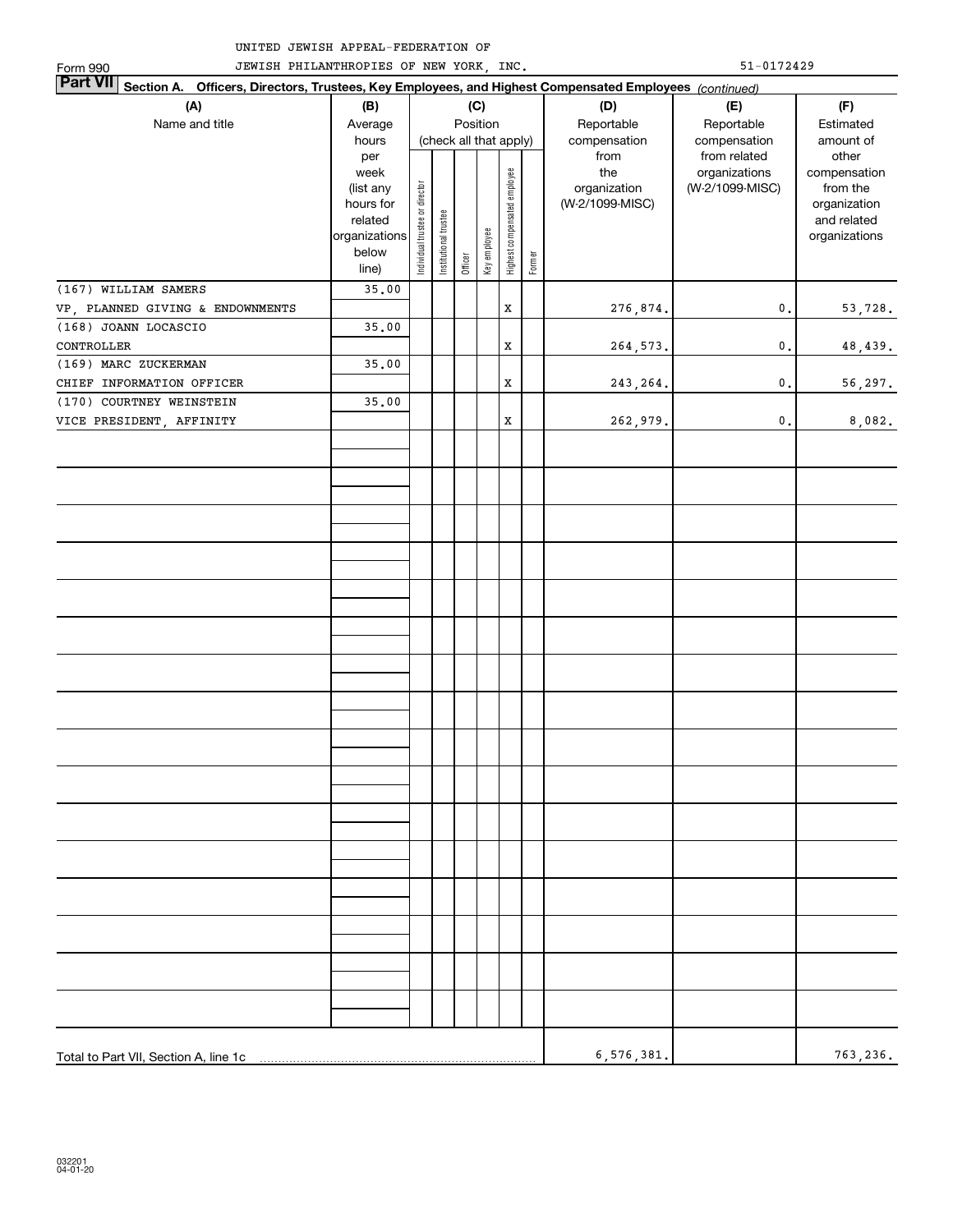| UNITED JEWISH APPEAL-FEDERATION OF |  |
|------------------------------------|--|
|------------------------------------|--|

Form 990 (2020) JEWISH\_PHILANTHROPIES\_OF\_NEW\_YORK,\_INC. 51-0172429 Page JEWISH PHILANTHROPIES OF NEW YORK, INC. 51-0172429

**9**

|                                                           | <b>Part VIII</b> |   | <b>Statement of Revenue</b>                                                   |                                            |                      |                      |                                                           |                                       |                                                                 |
|-----------------------------------------------------------|------------------|---|-------------------------------------------------------------------------------|--------------------------------------------|----------------------|----------------------|-----------------------------------------------------------|---------------------------------------|-----------------------------------------------------------------|
|                                                           |                  |   | Check if Schedule O contains a response or note to any line in this Part VIII |                                            |                      |                      |                                                           |                                       |                                                                 |
|                                                           |                  |   |                                                                               |                                            |                      | (A)<br>Total revenue | $\overline{(B)}$<br>Related or exempt<br>function revenue | (C)<br>Unrelated<br> business revenue | (D)<br>Revenue excluded<br>from tax under<br>sections 512 - 514 |
|                                                           |                  |   | 1 a Federated campaigns                                                       | 1a                                         |                      |                      |                                                           |                                       |                                                                 |
| Contributions, Gifts, Grants<br>and Other Similar Amounts |                  |   | <b>b</b> Membership dues                                                      | 1 <sub>b</sub>                             |                      |                      |                                                           |                                       |                                                                 |
|                                                           |                  |   | c Fundraising events                                                          | 1 <sub>c</sub>                             | 29,451,000.          |                      |                                                           |                                       |                                                                 |
|                                                           |                  |   | d Related organizations                                                       | 1 <sub>d</sub><br>$\overline{\phantom{a}}$ | 25,096,000.          |                      |                                                           |                                       |                                                                 |
|                                                           |                  |   | e Government grants (contributions)                                           | 1e                                         |                      |                      |                                                           |                                       |                                                                 |
|                                                           |                  |   | f All other contributions, gifts, grants, and                                 |                                            |                      |                      |                                                           |                                       |                                                                 |
|                                                           |                  |   | similar amounts not included above                                            | 1f                                         | 170,364,000.         |                      |                                                           |                                       |                                                                 |
|                                                           |                  |   | g Noncash contributions included in lines 1a-1f                               | $1g$ $\frac{1}{3}$                         | 10,547,000.          |                      |                                                           |                                       |                                                                 |
|                                                           |                  |   | <b>Total.</b> Add lines 1a 1f                                                 |                                            |                      | 224, 911, 000.       |                                                           |                                       |                                                                 |
|                                                           |                  |   |                                                                               |                                            | <b>Business Code</b> |                      |                                                           |                                       |                                                                 |
|                                                           | 2a               |   | TRUST FOR DISAB ADULTS                                                        |                                            | 900099               | 649,000.             | 649,000.                                                  |                                       |                                                                 |
| Program Service<br>Revenue                                |                  | b | PUBLIC POLICY SERVICES                                                        |                                            | 900099               | 1,000.               | 1,000.                                                    |                                       |                                                                 |
|                                                           |                  | с | <u> 1989 - Johann Barn, mars eta bat erroman e</u>                            |                                            |                      |                      |                                                           |                                       |                                                                 |
|                                                           |                  | d |                                                                               |                                            |                      |                      |                                                           |                                       |                                                                 |
|                                                           |                  | е |                                                                               |                                            |                      |                      |                                                           |                                       |                                                                 |
|                                                           |                  |   | All other program service revenue                                             |                                            | 900099               | 594.000.             | 594,000.                                                  |                                       |                                                                 |
|                                                           |                  |   |                                                                               |                                            | ▶                    | 1, 244, 000.         |                                                           |                                       |                                                                 |
|                                                           | 3                |   | Investment income (including dividends, interest, and                         |                                            |                      |                      |                                                           |                                       |                                                                 |
|                                                           |                  |   |                                                                               |                                            | ▶                    | 20, 513, 000.        | 18,431,000.                                               | 2,082,000.                            |                                                                 |
|                                                           | 4                |   | Income from investment of tax-exempt bond proceeds                            |                                            |                      |                      |                                                           |                                       |                                                                 |
|                                                           | 5                |   |                                                                               | (i) Real                                   | (ii) Personal        |                      |                                                           |                                       |                                                                 |
|                                                           |                  |   | 6 a Gross rents                                                               | 106,000.<br>6a                             |                      |                      |                                                           |                                       |                                                                 |
|                                                           |                  | b | Less: rental expenses                                                         | 6b                                         | $\mathbf{0}$ .       |                      |                                                           |                                       |                                                                 |
|                                                           |                  |   | c Rental income or (loss)                                                     | 106,000.<br>6с                             |                      |                      |                                                           |                                       |                                                                 |
|                                                           |                  |   | d Net rental income or (loss)                                                 |                                            |                      | 106,000.             |                                                           |                                       | 106,000.                                                        |
|                                                           |                  |   | 7 a Gross amount from sales of                                                | (i) Securities                             | (ii) Other           |                      |                                                           |                                       |                                                                 |
|                                                           |                  |   | assets other than inventory                                                   | 7a   1656503000.                           |                      |                      |                                                           |                                       |                                                                 |
|                                                           |                  |   | <b>b</b> Less: cost or other basis                                            |                                            |                      |                      |                                                           |                                       |                                                                 |
|                                                           |                  |   | and sales expenses                                                            | 7b   1569667000.                           |                      |                      |                                                           |                                       |                                                                 |
| Revenue                                                   |                  |   | c Gain or (loss)                                                              | $7c$ 86,836,000.                           |                      |                      |                                                           |                                       |                                                                 |
|                                                           |                  |   |                                                                               |                                            | ▶                    | 86, 836, 000.        | 86,836,000.                                               |                                       |                                                                 |
|                                                           |                  |   | 8 a Gross income from fundraising events (not                                 |                                            |                      |                      |                                                           |                                       |                                                                 |
| <b>Other</b>                                              |                  |   | including \$                                                                  | 29,451,000. of                             |                      |                      |                                                           |                                       |                                                                 |
|                                                           |                  |   | contributions reported on line 1c). See                                       |                                            |                      |                      |                                                           |                                       |                                                                 |
|                                                           |                  |   |                                                                               |                                            | $\mathbf 0$ .<br>∣8a |                      |                                                           |                                       |                                                                 |
|                                                           |                  |   |                                                                               |                                            | 0.<br>8 <sub>b</sub> |                      |                                                           |                                       |                                                                 |
|                                                           |                  |   | c Net income or (loss) from fundraising events                                |                                            |                      | 0.                   |                                                           |                                       |                                                                 |
|                                                           |                  |   | 9 a Gross income from gaming activities. See                                  |                                            |                      |                      |                                                           |                                       |                                                                 |
|                                                           |                  |   |                                                                               |                                            | 9a                   |                      |                                                           |                                       |                                                                 |
|                                                           |                  |   | <b>b</b> Less: direct expenses <b>manually</b>                                |                                            | 9b                   |                      |                                                           |                                       |                                                                 |
|                                                           |                  |   | c Net income or (loss) from gaming activities                                 |                                            |                      |                      |                                                           |                                       |                                                                 |
|                                                           |                  |   | 10 a Gross sales of inventory, less returns                                   |                                            | 10a                  |                      |                                                           |                                       |                                                                 |
|                                                           |                  |   | <b>b</b> Less: cost of goods sold                                             |                                            | 10b                  |                      |                                                           |                                       |                                                                 |
|                                                           |                  |   | c Net income or (loss) from sales of inventory.                               |                                            |                      |                      |                                                           |                                       |                                                                 |
|                                                           |                  |   |                                                                               |                                            | <b>Business Code</b> |                      |                                                           |                                       |                                                                 |
|                                                           | 11 a             |   | PENSION PLAN ADMIN FEE                                                        |                                            | 561000               | 80,000.              | 80,000.                                                   |                                       |                                                                 |
|                                                           |                  | b |                                                                               |                                            |                      |                      |                                                           |                                       |                                                                 |
| Miscellaneous<br>Revenue                                  |                  | с |                                                                               |                                            |                      |                      |                                                           |                                       |                                                                 |
|                                                           |                  |   |                                                                               |                                            | 900099               | 293,000.             | 293,000.                                                  |                                       |                                                                 |
|                                                           |                  |   |                                                                               |                                            |                      | 373,000.             |                                                           |                                       |                                                                 |
|                                                           | 12               |   |                                                                               |                                            | ь                    | 333,983,000.         | 106,884,000.                                              | 2,082,000.                            | 106,000.                                                        |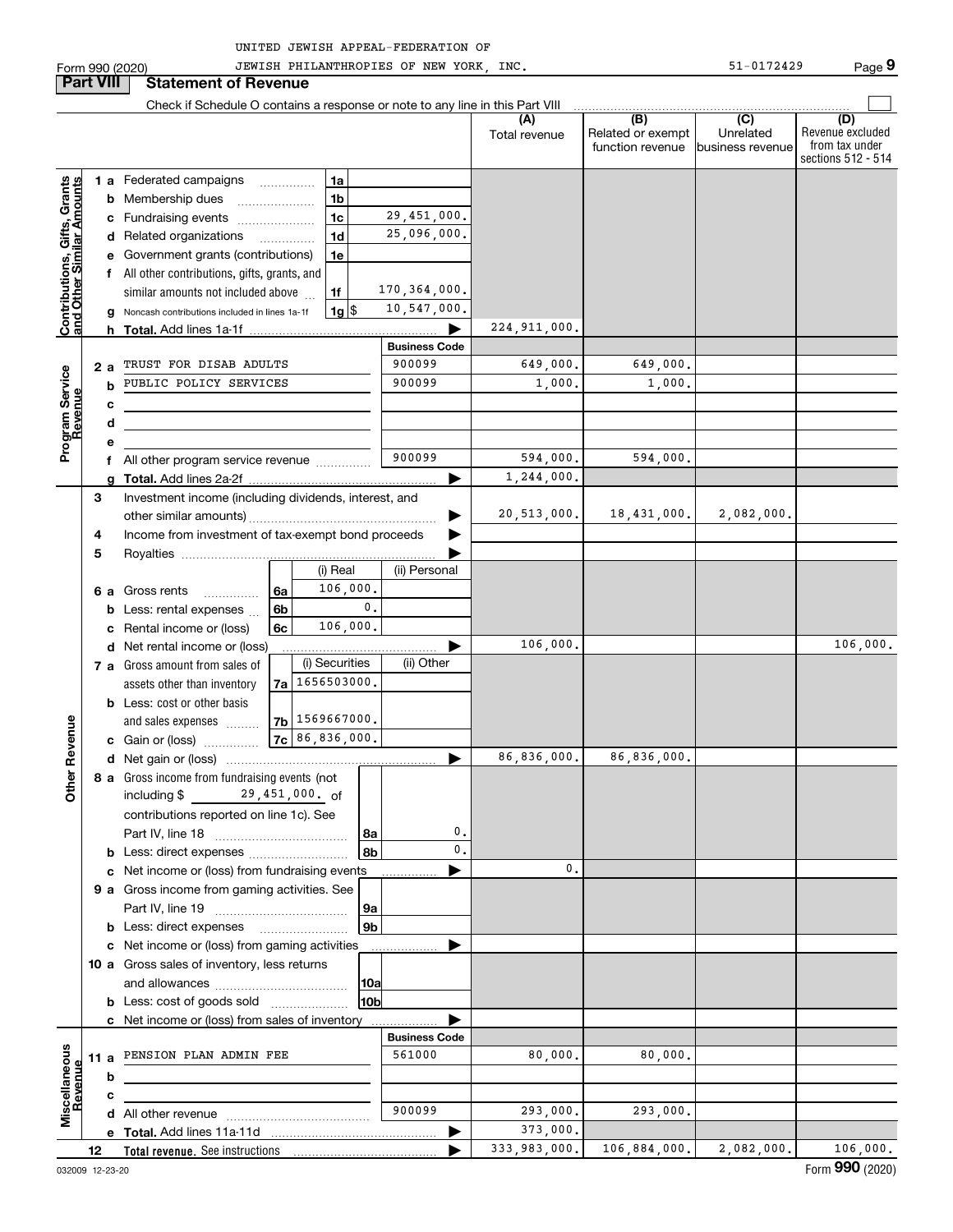JEWISH PHILANTHROPIES OF NEW YORK, INC. 51-0172429

|    | JEWISH PHILANTHROPIES OF NEW YORK, INC.<br>Form 990 (2020)<br><b>Part IX   Statement of Functional Expenses</b>                                                                                            |                       |                                    | 51-0172429                                | Page 10                        |
|----|------------------------------------------------------------------------------------------------------------------------------------------------------------------------------------------------------------|-----------------------|------------------------------------|-------------------------------------------|--------------------------------|
|    | Section 501(c)(3) and 501(c)(4) organizations must complete all columns. All other organizations must complete column (A).                                                                                 |                       |                                    |                                           |                                |
|    | Check if Schedule O contains a response or note to any line in this Part IX                                                                                                                                |                       |                                    |                                           |                                |
|    | Do not include amounts reported on lines 6b,<br>7b, 8b, 9b, and 10b of Part VIII.                                                                                                                          | (A)<br>Total expenses | (B)<br>Program service<br>expenses | (C)<br>Management and<br>general expenses | (D)<br>Fundraising<br>expenses |
| 1. | Grants and other assistance to domestic organizations                                                                                                                                                      |                       |                                    |                                           |                                |
|    | and domestic governments. See Part IV, line 21<br>$\dddotsc$                                                                                                                                               | 177,397,000.          | 177,397,000.                       |                                           |                                |
| 2  | Grants and other assistance to domestic                                                                                                                                                                    |                       |                                    |                                           |                                |
|    |                                                                                                                                                                                                            | 3,574,000.            | 3,574,000.                         |                                           |                                |
| 3  | Grants and other assistance to foreign                                                                                                                                                                     |                       |                                    |                                           |                                |
|    | organizations, foreign governments, and foreign                                                                                                                                                            |                       |                                    |                                           |                                |
|    | individuals. See Part IV, lines 15 and 16                                                                                                                                                                  |                       |                                    |                                           |                                |
| 4  | Benefits paid to or for members                                                                                                                                                                            |                       |                                    |                                           |                                |
| 5  | Compensation of current officers, directors,                                                                                                                                                               |                       |                                    |                                           |                                |
|    | trustees, and key employees                                                                                                                                                                                | 3,460,000.            | 984,000.                           | 1,709,000.                                | 767,000.                       |
| 6  | Compensation not included above to disqualified                                                                                                                                                            |                       |                                    |                                           |                                |
|    | persons (as defined under section 4958(f)(1)) and                                                                                                                                                          |                       |                                    |                                           |                                |
|    | persons described in section $4958(c)(3)(B)$                                                                                                                                                               |                       |                                    |                                           |                                |
| 7  |                                                                                                                                                                                                            | 34,032,000.           | 7,078,000.                         | 9,986,000.                                | 16,968,000.                    |
| 8  | Pension plan accruals and contributions (include                                                                                                                                                           |                       |                                    |                                           |                                |
|    | section 401(k) and 403(b) employer contributions)                                                                                                                                                          | 1,512,000.            | 305,000.                           | 414,000.                                  | 793,000.                       |
| 9  |                                                                                                                                                                                                            | 6,538,000.            | 1,409,000.                         | 2,030,000.                                | 3,099,000.                     |
|    |                                                                                                                                                                                                            | 2,643,000.            | 580,000.                           | 728,000.                                  | 1,335,000.                     |
| 10 |                                                                                                                                                                                                            |                       |                                    |                                           |                                |
| 11 | Fees for services (nonemployees):                                                                                                                                                                          |                       |                                    |                                           |                                |
|    |                                                                                                                                                                                                            | 161,000.              | 127,000.                           | $-32,000$ .                               | 66,000.                        |
|    |                                                                                                                                                                                                            | 480,000.              |                                    | 480,000,                                  |                                |
|    |                                                                                                                                                                                                            | 169,000.              | 169,000.                           |                                           |                                |
| d  |                                                                                                                                                                                                            |                       |                                    |                                           |                                |
|    | e Professional fundraising services. See Part IV, line 17                                                                                                                                                  | 302,000.              |                                    |                                           | 302,000.                       |
| f  | Investment management fees                                                                                                                                                                                 | 7,361,000.            |                                    | 7,361,000.                                |                                |
| g  | Other. (If line 11g amount exceeds 10% of line 25,                                                                                                                                                         |                       |                                    |                                           |                                |
|    | column (A) amount, list line 11g expenses on Sch O.)                                                                                                                                                       | 2,239,000.            | 1,363,000.                         | 451,000.                                  | 425,000.                       |
| 12 |                                                                                                                                                                                                            | 2,377,000.            | 245,000.                           | 232,000.                                  | 1,900,000.                     |
| 13 |                                                                                                                                                                                                            | 1,923,000.            | 559,000.                           | 288,000.                                  | 1,076,000.                     |
| 14 |                                                                                                                                                                                                            | 1,556,000.            | 109,000.                           | 853,000.                                  | 594,000.                       |
| 15 |                                                                                                                                                                                                            |                       |                                    |                                           |                                |
| 16 | Occupancy                                                                                                                                                                                                  | 2.881.000.            | 594,000.                           | 691,000.                                  | 1,596,000.                     |
| 17 | Travel                                                                                                                                                                                                     | 243,000.              | 144,000.                           | 29,000.                                   | 70,000.                        |
| 18 | Payments of travel or entertainment expenses                                                                                                                                                               |                       |                                    |                                           |                                |
|    | for any federal, state, or local public officials                                                                                                                                                          |                       |                                    |                                           |                                |
| 19 | Conferences, conventions, and meetings                                                                                                                                                                     | 16,000.               | 10,000.                            | 3,000.                                    | 3,000.                         |
| 20 | Interest                                                                                                                                                                                                   | 1,251,000.            | 832,000.                           | 453,000.                                  | $-34,000.$                     |
| 21 |                                                                                                                                                                                                            |                       |                                    |                                           |                                |
| 22 | Depreciation, depletion, and amortization                                                                                                                                                                  | 3,784,000.            | 1,191,000.                         | 979,000.                                  | 1,614,000.                     |
| 23 | Insurance                                                                                                                                                                                                  | 544,000.              |                                    | 544,000.                                  |                                |
| 24 | Other expenses. Itemize expenses not covered<br>above (List miscellaneous expenses on line 24e. If<br>line 24e amount exceeds 10% of line 25, column (A)<br>amount, list line 24e expenses on Schedule O.) |                       |                                    |                                           |                                |
|    | TUITION AND STIPENDS                                                                                                                                                                                       | 1,578,000.            | 1,573,000.                         | 2,000.                                    | 3,000.                         |
|    | INS ON BEHALF OF AGENCI                                                                                                                                                                                    | 600,000.              | 600,000.                           |                                           |                                |
|    | BAD DEBT EXPENSES                                                                                                                                                                                          | 480,000.              | 480,000.                           |                                           |                                |
|    | CREDIT CARD FEES                                                                                                                                                                                           | 442,000.              |                                    |                                           | 442,000.                       |
|    | e All other expenses                                                                                                                                                                                       | 1,439,000.            | 196,000.                           | 337,000.                                  | 906,000.                       |
| 25 | Total functional expenses. Add lines 1 through 24e                                                                                                                                                         | 258,982,000.          | 199,519,000.                       | 27,538,000.                               | 31,925,000.                    |
| 26 | Joint costs. Complete this line only if the organization                                                                                                                                                   |                       |                                    |                                           |                                |
|    | reported in column (B) joint costs from a combined                                                                                                                                                         |                       |                                    |                                           |                                |
|    | educational campaign and fundraising solicitation.                                                                                                                                                         |                       |                                    |                                           |                                |
|    | Check here<br>if following SOP 98-2 (ASC 958-720)                                                                                                                                                          |                       |                                    |                                           |                                |

**10**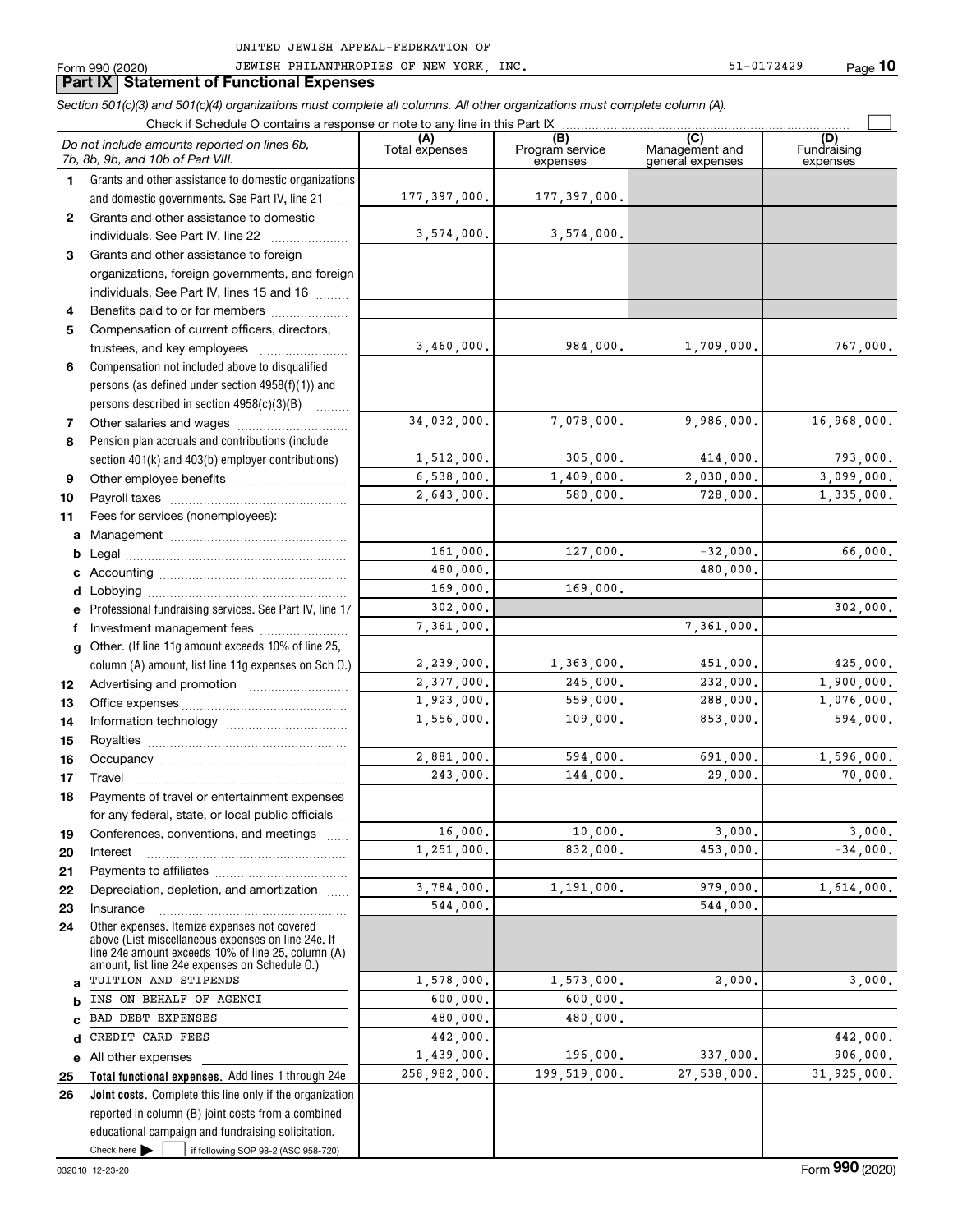Form 990 (2020) Page JEWISH PHILANTHROPIES OF NEW YORK, INC. 51-0172429

|                             |    | <b>Part X   Balance Sheet</b>                                                               |                |                   |                          |                |                                  |
|-----------------------------|----|---------------------------------------------------------------------------------------------|----------------|-------------------|--------------------------|----------------|----------------------------------|
|                             |    |                                                                                             |                |                   |                          |                |                                  |
|                             |    |                                                                                             |                |                   | (A)<br>Beginning of year |                | (B)<br>End of year               |
|                             | 1  |                                                                                             |                |                   | 29,199,000.              | 1              | 29,602,000.                      |
|                             | 2  |                                                                                             |                |                   | 103,500,000.             | $\mathbf{2}$   | 103,382,000.                     |
|                             | з  |                                                                                             |                |                   | 110,581,000.             | 3              | 101,346,000.                     |
|                             | 4  |                                                                                             |                |                   | 7,888,000.               | 4              | 16, 294, 000.                    |
|                             | 5  | Loans and other receivables from any current or former officer, director,                   |                |                   |                          |                |                                  |
|                             |    | trustee, key employee, creator or founder, substantial contributor, or 35%                  |                |                   |                          |                |                                  |
|                             |    | controlled entity or family member of any of these persons                                  |                |                   |                          | 5              |                                  |
|                             | 6  | Loans and other receivables from other disqualified persons (as defined                     |                |                   |                          |                |                                  |
|                             |    | under section $4958(f)(1)$ , and persons described in section $4958(c)(3)(B)$               |                | 6                 |                          |                |                                  |
|                             | 7  |                                                                                             |                | <b>September</b>  |                          | $\overline{7}$ |                                  |
| Assets                      | 8  |                                                                                             |                |                   | 8                        |                |                                  |
|                             | 9  | Prepaid expenses and deferred charges                                                       |                | 2,878,000.        | 9                        | 3,095,000.     |                                  |
|                             |    | <b>10a</b> Land, buildings, and equipment: cost or other                                    |                |                   |                          |                |                                  |
|                             |    | basis. Complete Part VI of Schedule D  10a                                                  | 83,197,000.    |                   |                          |                |                                  |
|                             |    | $\frac{10}{100}$<br><b>b</b> Less: accumulated depreciation                                 | 31,646,000.    | 54, 137, 000.     | 10 <sub>c</sub>          | 51, 551, 000.  |                                  |
|                             | 11 |                                                                                             |                | 433,714,000.      | 11                       | 646,838,000.   |                                  |
|                             | 12 |                                                                                             | 494,105,000.   | 12                | 600,581,000.             |                |                                  |
|                             | 13 |                                                                                             | 41,910,000.    | 13                | 34,515,000.              |                |                                  |
|                             | 14 |                                                                                             |                |                   | 14                       |                |                                  |
|                             | 15 |                                                                                             |                |                   | 142,560,000.             | 15             | 159,176,000.                     |
|                             | 16 |                                                                                             | 1,420,472,000. | 16                | 1,746,380,000.           |                |                                  |
|                             | 17 |                                                                                             |                |                   | 19,430,000.              | 17             | 28,200,000.                      |
|                             | 18 |                                                                                             |                |                   | 19,275,000.              | 18             | 26,927,000.                      |
|                             | 19 |                                                                                             |                |                   | 19                       |                |                                  |
|                             | 20 |                                                                                             |                |                   | 41,534,000.              | 20             | 14,585,000.                      |
|                             | 21 | Escrow or custodial account liability. Complete Part IV of Schedule D                       |                | 1.1.1.1.1.1.1.1.1 | 57,206,000.              | 21             | 65,461,000.                      |
|                             | 22 | Loans and other payables to any current or former officer, director,                        |                |                   |                          |                |                                  |
| Liabilities                 |    | trustee, key employee, creator or founder, substantial contributor, or 35%                  |                |                   |                          |                |                                  |
|                             |    | controlled entity or family member of any of these persons                                  |                |                   |                          | 22             |                                  |
|                             | 23 | Secured mortgages and notes payable to unrelated third parties                              |                |                   |                          | 23             |                                  |
|                             | 24 |                                                                                             |                |                   |                          | 24             |                                  |
|                             | 25 | Other liabilities (including federal income tax, payables to related third                  |                |                   |                          |                |                                  |
|                             |    | parties, and other liabilities not included on lines 17-24). Complete Part X                |                |                   |                          |                |                                  |
|                             |    | of Schedule D                                                                               |                |                   | 74,074,000.              | 25             | 104,790,000.                     |
|                             | 26 | <b>Total liabilities.</b> Add lines 17 through 25                                           |                |                   | 211,519,000.             | 26             | 239,963,000.                     |
|                             |    | Organizations that follow FASB ASC 958, check here $\blacktriangleright$ $\boxed{\text{X}}$ |                |                   |                          |                |                                  |
|                             |    | and complete lines 27, 28, 32, and 33.                                                      |                |                   |                          |                |                                  |
|                             | 27 | Net assets without donor restrictions                                                       |                |                   | 491,401,000.             | 27             | 606,674,000.                     |
|                             | 28 |                                                                                             |                | 717,552,000.      | 28                       | 899,743,000.   |                                  |
|                             |    | Organizations that do not follow FASB ASC 958, check here $\blacktriangleright$             |                |                   |                          |                |                                  |
|                             |    | and complete lines 29 through 33.                                                           |                |                   |                          |                |                                  |
| Net Assets or Fund Balances | 29 |                                                                                             |                |                   |                          | 29             |                                  |
|                             | 30 | Paid-in or capital surplus, or land, building, or equipment fund                            |                |                   |                          | 30             |                                  |
|                             | 31 | Retained earnings, endowment, accumulated income, or other funds                            |                |                   | 1,208,953,000.           | 31             |                                  |
|                             | 32 |                                                                                             |                |                   |                          | 32             | 1,506,417,000.                   |
|                             | 33 |                                                                                             |                |                   | 1,420,472,000.           | 33             | 1,746,380,000.<br>$\overline{2}$ |

Form (2020) **990**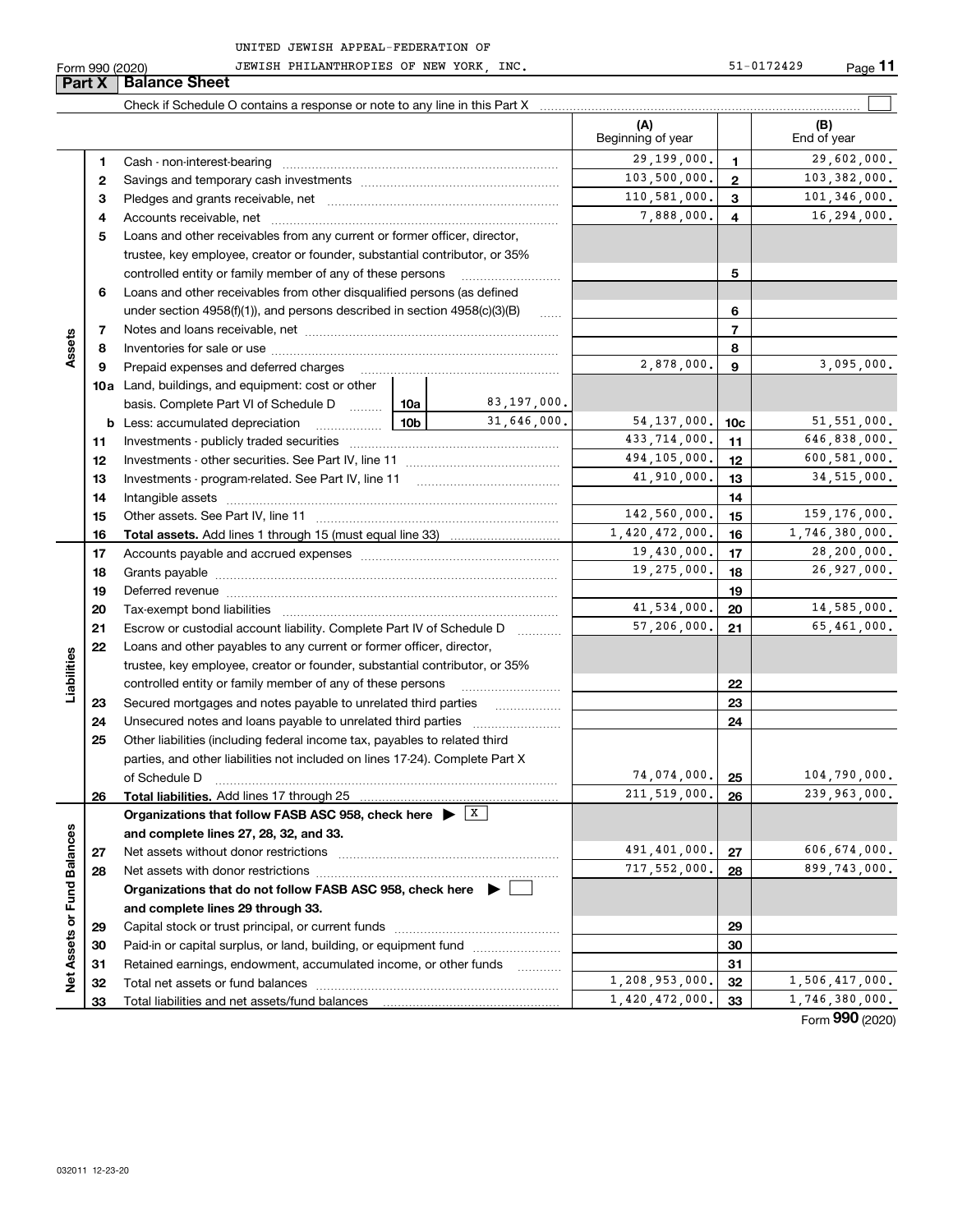|    | UNITED JEWISH APPEAL-FEDERATION OF                                                                                              |                         |                |              |         |  |  |  |  |  |  |
|----|---------------------------------------------------------------------------------------------------------------------------------|-------------------------|----------------|--------------|---------|--|--|--|--|--|--|
|    | JEWISH PHILANTHROPIES OF NEW YORK, INC.<br>Form 990 (2020)                                                                      | $51 - 0172429$          |                |              | Page 12 |  |  |  |  |  |  |
|    | <b>Part XI</b><br><b>Reconciliation of Net Assets</b>                                                                           |                         |                |              |         |  |  |  |  |  |  |
|    |                                                                                                                                 |                         |                |              | X       |  |  |  |  |  |  |
|    |                                                                                                                                 |                         |                |              |         |  |  |  |  |  |  |
| 1  | Total revenue (must equal Part VIII, column (A), line 12)                                                                       | 1                       |                | 333,983,000. |         |  |  |  |  |  |  |
| 2  |                                                                                                                                 | $\mathbf{2}$            |                | 258,982,000. |         |  |  |  |  |  |  |
| З  | Revenue less expenses. Subtract line 2 from line 1                                                                              | $\mathbf{3}$            |                | 75,001,000.  |         |  |  |  |  |  |  |
| 4  |                                                                                                                                 | $\overline{\mathbf{4}}$ | 1,208,953,000. |              |         |  |  |  |  |  |  |
| 5  | Net unrealized gains (losses) on investments                                                                                    | 5                       |                | 195,797,000. |         |  |  |  |  |  |  |
| 6  |                                                                                                                                 | 6                       |                |              |         |  |  |  |  |  |  |
| 7  | Investment expenses www.communication.com/www.communication.com/www.communication.com/www.communication.com/ww                  | $\overline{7}$          |                |              |         |  |  |  |  |  |  |
| 8  | Prior period adjustments                                                                                                        | 8                       |                |              |         |  |  |  |  |  |  |
| 9  | Other changes in net assets or fund balances (explain on Schedule O)                                                            | $\mathbf{Q}$            |                | 26,666,000.  |         |  |  |  |  |  |  |
| 10 | Net assets or fund balances at end of year. Combine lines 3 through 9 (must equal Part X, line 32,                              |                         |                |              |         |  |  |  |  |  |  |
|    | column (B))                                                                                                                     | 10                      | 1,506,417,000. |              |         |  |  |  |  |  |  |
|    | <b>Part XII</b> Financial Statements and Reporting                                                                              |                         |                |              |         |  |  |  |  |  |  |
|    |                                                                                                                                 |                         |                |              |         |  |  |  |  |  |  |
|    |                                                                                                                                 |                         |                | <b>Yes</b>   | No      |  |  |  |  |  |  |
| 1  | $\vert X \vert$ Accrual<br>Accounting method used to prepare the Form 990: <u>June</u> Cash<br>Other                            |                         |                |              |         |  |  |  |  |  |  |
|    | If the organization changed its method of accounting from a prior year or checked "Other," explain in Schedule O.               |                         |                |              |         |  |  |  |  |  |  |
|    | 2a Were the organization's financial statements compiled or reviewed by an independent accountant?                              |                         | 2a             |              | х       |  |  |  |  |  |  |
|    | If "Yes," check a box below to indicate whether the financial statements for the year were compiled or reviewed on a            |                         |                |              |         |  |  |  |  |  |  |
|    | separate basis, consolidated basis, or both:                                                                                    |                         |                |              |         |  |  |  |  |  |  |
|    | Separate basis<br>Consolidated basis<br>Both consolidated and separate basis                                                    |                         |                |              |         |  |  |  |  |  |  |
| b  | Were the organization's financial statements audited by an independent accountant?                                              |                         | 2 <sub>b</sub> | X            |         |  |  |  |  |  |  |
|    | If "Yes," check a box below to indicate whether the financial statements for the year were audited on a separate basis,         |                         |                |              |         |  |  |  |  |  |  |
|    | consolidated basis, or both:                                                                                                    |                         |                |              |         |  |  |  |  |  |  |
|    | $\lfloor x \rfloor$ Consolidated basis<br>Separate basis<br>Both consolidated and separate basis                                |                         |                |              |         |  |  |  |  |  |  |
|    | c If "Yes" to line 2a or 2b, does the organization have a committee that assumes responsibility for oversight of the audit,     |                         |                | X            |         |  |  |  |  |  |  |
|    |                                                                                                                                 |                         | 2c             |              |         |  |  |  |  |  |  |
|    | If the organization changed either its oversight process or selection process during the tax year, explain on Schedule O.       |                         |                |              |         |  |  |  |  |  |  |
|    | 3a As a result of a federal award, was the organization required to undergo an audit or audits as set forth in the Single Audit |                         |                |              | x       |  |  |  |  |  |  |
|    |                                                                                                                                 |                         | За             |              |         |  |  |  |  |  |  |
|    | b If "Yes," did the organization undergo the required audit or audits? If the organization did not undergo the required audit   |                         |                |              |         |  |  |  |  |  |  |
|    |                                                                                                                                 |                         | 3 <sub>b</sub> |              |         |  |  |  |  |  |  |

Form (2020) **990**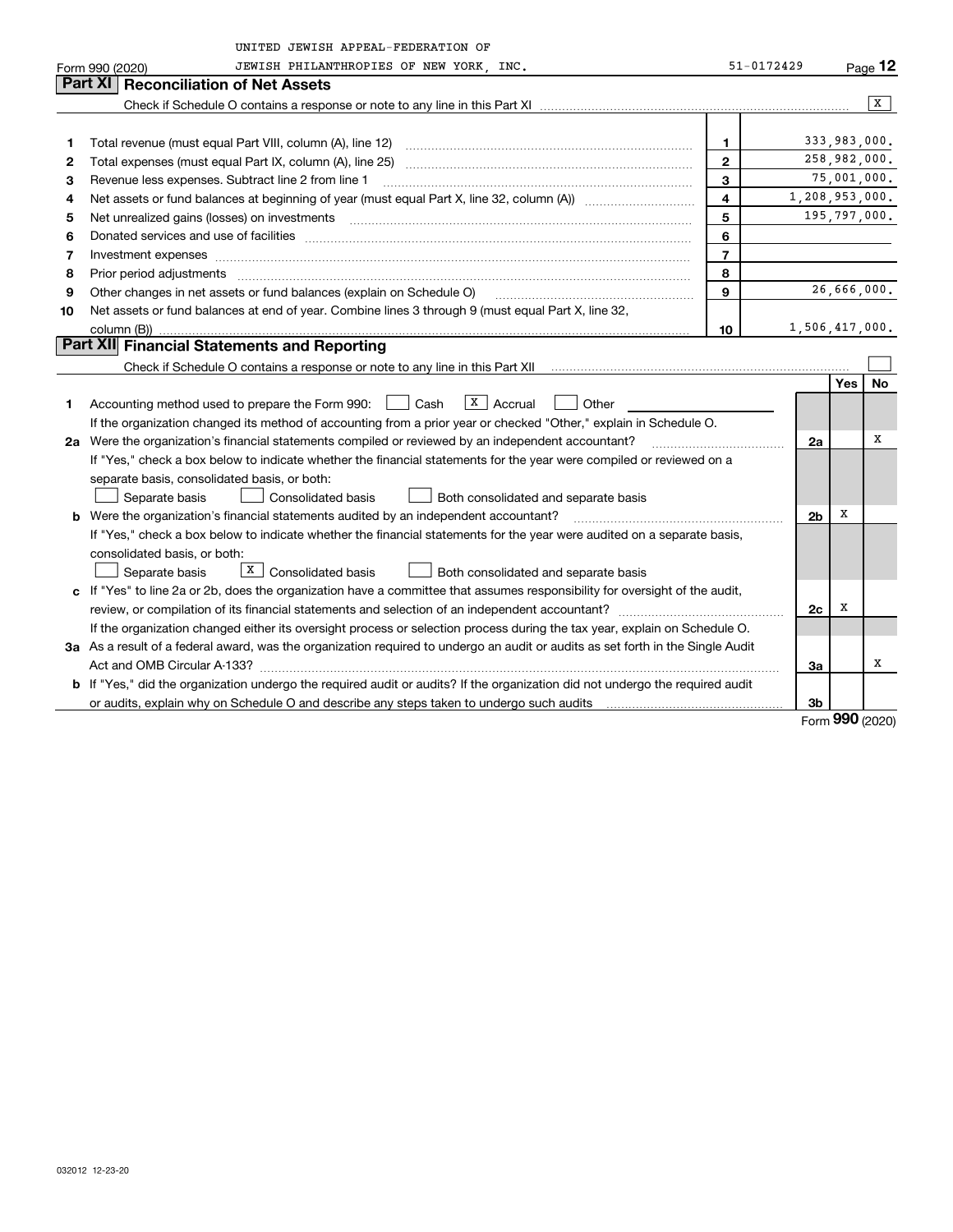| Internal Revenue Service | <b>SCHEDULE A</b><br>(Form 990 or 990-EZ)<br>Department of the Treasury                                                                                                                                                                                                                                                                                                                                                                                                                                                                                                                                                                                                                            |  |                                                                          | <b>Public Charity Status and Public Support</b><br>Complete if the organization is a section 501(c)(3) organization or a section<br>4947(a)(1) nonexempt charitable trust.<br>Attach to Form 990 or Form 990-EZ.<br>▶ Go to www.irs.gov/Form990 for instructions and the latest information.                                                                                                                                                                                                                                                                                                                                                                                                    | OMB No. 1545-0047<br><b>Open to Public</b><br><b>Inspection</b> |    |                            |  |                                       |  |  |
|--------------------------|----------------------------------------------------------------------------------------------------------------------------------------------------------------------------------------------------------------------------------------------------------------------------------------------------------------------------------------------------------------------------------------------------------------------------------------------------------------------------------------------------------------------------------------------------------------------------------------------------------------------------------------------------------------------------------------------------|--|--------------------------------------------------------------------------|-------------------------------------------------------------------------------------------------------------------------------------------------------------------------------------------------------------------------------------------------------------------------------------------------------------------------------------------------------------------------------------------------------------------------------------------------------------------------------------------------------------------------------------------------------------------------------------------------------------------------------------------------------------------------------------------------|-----------------------------------------------------------------|----|----------------------------|--|---------------------------------------|--|--|
|                          | Name of the organization                                                                                                                                                                                                                                                                                                                                                                                                                                                                                                                                                                                                                                                                           |  | UNITED JEWISH APPEAL-FEDERATION OF                                       |                                                                                                                                                                                                                                                                                                                                                                                                                                                                                                                                                                                                                                                                                                 |                                                                 |    |                            |  | <b>Employer identification number</b> |  |  |
|                          |                                                                                                                                                                                                                                                                                                                                                                                                                                                                                                                                                                                                                                                                                                    |  |                                                                          |                                                                                                                                                                                                                                                                                                                                                                                                                                                                                                                                                                                                                                                                                                 |                                                                 |    |                            |  |                                       |  |  |
| Part I                   |                                                                                                                                                                                                                                                                                                                                                                                                                                                                                                                                                                                                                                                                                                    |  |                                                                          | JEWISH PHILANTHROPIES OF NEW YORK, INC.                                                                                                                                                                                                                                                                                                                                                                                                                                                                                                                                                                                                                                                         |                                                                 |    |                            |  | 51-0172429                            |  |  |
|                          |                                                                                                                                                                                                                                                                                                                                                                                                                                                                                                                                                                                                                                                                                                    |  |                                                                          | Reason for Public Charity Status. (All organizations must complete this part.) See instructions.                                                                                                                                                                                                                                                                                                                                                                                                                                                                                                                                                                                                |                                                                 |    |                            |  |                                       |  |  |
| 1<br>2<br>з<br>4<br>5    | city, and state:                                                                                                                                                                                                                                                                                                                                                                                                                                                                                                                                                                                                                                                                                   |  |                                                                          | The organization is not a private foundation because it is: (For lines 1 through 12, check only one box.)<br>A church, convention of churches, or association of churches described in section 170(b)(1)(A)(i).<br>A school described in section 170(b)(1)(A)(ii). (Attach Schedule E (Form 990 or 990-EZ).)<br>A hospital or a cooperative hospital service organization described in section $170(b)(1)(A)(iii)$ .<br>A medical research organization operated in conjunction with a hospital described in section 170(b)(1)(A)(iii). Enter the hospital's name,<br>An organization operated for the benefit of a college or university owned or operated by a governmental unit described in |                                                                 |    |                            |  |                                       |  |  |
|                          |                                                                                                                                                                                                                                                                                                                                                                                                                                                                                                                                                                                                                                                                                                    |  |                                                                          |                                                                                                                                                                                                                                                                                                                                                                                                                                                                                                                                                                                                                                                                                                 |                                                                 |    |                            |  |                                       |  |  |
| 6<br> X <br>7<br>8<br>9  | section 170(b)(1)(A)(iv). (Complete Part II.)<br>A federal, state, or local government or governmental unit described in section 170(b)(1)(A)(v).<br>An organization that normally receives a substantial part of its support from a governmental unit or from the general public described in<br>section 170(b)(1)(A)(vi). (Complete Part II.)<br>A community trust described in section 170(b)(1)(A)(vi). (Complete Part II.)<br>An agricultural research organization described in section 170(b)(1)(A)(ix) operated in conjunction with a land-grant college<br>or university or a non-land-grant college of agriculture (see instructions). Enter the name, city, and state of the college or |  |                                                                          |                                                                                                                                                                                                                                                                                                                                                                                                                                                                                                                                                                                                                                                                                                 |                                                                 |    |                            |  |                                       |  |  |
|                          | university:                                                                                                                                                                                                                                                                                                                                                                                                                                                                                                                                                                                                                                                                                        |  |                                                                          |                                                                                                                                                                                                                                                                                                                                                                                                                                                                                                                                                                                                                                                                                                 |                                                                 |    |                            |  |                                       |  |  |
| 10                       | An organization that normally receives (1) more than 33 1/3% of its support from contributions, membership fees, and gross receipts from<br>activities related to its exempt functions, subject to certain exceptions; and (2) no more than 33 1/3% of its support from gross investment<br>income and unrelated business taxable income (less section 511 tax) from businesses acquired by the organization after June 30, 1975.<br>See section 509(a)(2). (Complete Part III.)                                                                                                                                                                                                                   |  |                                                                          |                                                                                                                                                                                                                                                                                                                                                                                                                                                                                                                                                                                                                                                                                                 |                                                                 |    |                            |  |                                       |  |  |
| 11                       |                                                                                                                                                                                                                                                                                                                                                                                                                                                                                                                                                                                                                                                                                                    |  |                                                                          | An organization organized and operated exclusively to test for public safety. See section 509(a)(4).                                                                                                                                                                                                                                                                                                                                                                                                                                                                                                                                                                                            |                                                                 |    |                            |  |                                       |  |  |
| 12                       |                                                                                                                                                                                                                                                                                                                                                                                                                                                                                                                                                                                                                                                                                                    |  |                                                                          | An organization organized and operated exclusively for the benefit of, to perform the functions of, or to carry out the purposes of one or                                                                                                                                                                                                                                                                                                                                                                                                                                                                                                                                                      |                                                                 |    |                            |  |                                       |  |  |
|                          |                                                                                                                                                                                                                                                                                                                                                                                                                                                                                                                                                                                                                                                                                                    |  |                                                                          | more publicly supported organizations described in section 509(a)(1) or section 509(a)(2). See section 509(a)(3). Check the box in                                                                                                                                                                                                                                                                                                                                                                                                                                                                                                                                                              |                                                                 |    |                            |  |                                       |  |  |
|                          |                                                                                                                                                                                                                                                                                                                                                                                                                                                                                                                                                                                                                                                                                                    |  |                                                                          | lines 12a through 12d that describes the type of supporting organization and complete lines 12e, 12f, and 12g.                                                                                                                                                                                                                                                                                                                                                                                                                                                                                                                                                                                  |                                                                 |    |                            |  |                                       |  |  |
|                          |                                                                                                                                                                                                                                                                                                                                                                                                                                                                                                                                                                                                                                                                                                    |  |                                                                          |                                                                                                                                                                                                                                                                                                                                                                                                                                                                                                                                                                                                                                                                                                 |                                                                 |    |                            |  |                                       |  |  |
| a                        |                                                                                                                                                                                                                                                                                                                                                                                                                                                                                                                                                                                                                                                                                                    |  |                                                                          | Type I. A supporting organization operated, supervised, or controlled by its supported organization(s), typically by giving                                                                                                                                                                                                                                                                                                                                                                                                                                                                                                                                                                     |                                                                 |    |                            |  |                                       |  |  |
|                          |                                                                                                                                                                                                                                                                                                                                                                                                                                                                                                                                                                                                                                                                                                    |  |                                                                          | the supported organization(s) the power to regularly appoint or elect a majority of the directors or trustees of the supporting                                                                                                                                                                                                                                                                                                                                                                                                                                                                                                                                                                 |                                                                 |    |                            |  |                                       |  |  |
|                          |                                                                                                                                                                                                                                                                                                                                                                                                                                                                                                                                                                                                                                                                                                    |  | organization. You must complete Part IV, Sections A and B.               |                                                                                                                                                                                                                                                                                                                                                                                                                                                                                                                                                                                                                                                                                                 |                                                                 |    |                            |  |                                       |  |  |
| b                        |                                                                                                                                                                                                                                                                                                                                                                                                                                                                                                                                                                                                                                                                                                    |  |                                                                          | Type II. A supporting organization supervised or controlled in connection with its supported organization(s), by having                                                                                                                                                                                                                                                                                                                                                                                                                                                                                                                                                                         |                                                                 |    |                            |  |                                       |  |  |
|                          |                                                                                                                                                                                                                                                                                                                                                                                                                                                                                                                                                                                                                                                                                                    |  |                                                                          | control or management of the supporting organization vested in the same persons that control or manage the supported                                                                                                                                                                                                                                                                                                                                                                                                                                                                                                                                                                            |                                                                 |    |                            |  |                                       |  |  |
|                          |                                                                                                                                                                                                                                                                                                                                                                                                                                                                                                                                                                                                                                                                                                    |  | organization(s). You must complete Part IV, Sections A and C.            |                                                                                                                                                                                                                                                                                                                                                                                                                                                                                                                                                                                                                                                                                                 |                                                                 |    |                            |  |                                       |  |  |
| c                        |                                                                                                                                                                                                                                                                                                                                                                                                                                                                                                                                                                                                                                                                                                    |  |                                                                          | Type III functionally integrated. A supporting organization operated in connection with, and functionally integrated with,                                                                                                                                                                                                                                                                                                                                                                                                                                                                                                                                                                      |                                                                 |    |                            |  |                                       |  |  |
|                          |                                                                                                                                                                                                                                                                                                                                                                                                                                                                                                                                                                                                                                                                                                    |  |                                                                          | its supported organization(s) (see instructions). You must complete Part IV, Sections A, D, and E.                                                                                                                                                                                                                                                                                                                                                                                                                                                                                                                                                                                              |                                                                 |    |                            |  |                                       |  |  |
| d                        |                                                                                                                                                                                                                                                                                                                                                                                                                                                                                                                                                                                                                                                                                                    |  |                                                                          | Type III non-functionally integrated. A supporting organization operated in connection with its supported organization(s)                                                                                                                                                                                                                                                                                                                                                                                                                                                                                                                                                                       |                                                                 |    |                            |  |                                       |  |  |
|                          |                                                                                                                                                                                                                                                                                                                                                                                                                                                                                                                                                                                                                                                                                                    |  |                                                                          | that is not functionally integrated. The organization generally must satisfy a distribution requirement and an attentiveness                                                                                                                                                                                                                                                                                                                                                                                                                                                                                                                                                                    |                                                                 |    |                            |  |                                       |  |  |
|                          |                                                                                                                                                                                                                                                                                                                                                                                                                                                                                                                                                                                                                                                                                                    |  |                                                                          | requirement (see instructions). You must complete Part IV, Sections A and D, and Part V.                                                                                                                                                                                                                                                                                                                                                                                                                                                                                                                                                                                                        |                                                                 |    |                            |  |                                       |  |  |
|                          |                                                                                                                                                                                                                                                                                                                                                                                                                                                                                                                                                                                                                                                                                                    |  |                                                                          | Check this box if the organization received a written determination from the IRS that it is a Type I, Type II, Type III                                                                                                                                                                                                                                                                                                                                                                                                                                                                                                                                                                         |                                                                 |    |                            |  |                                       |  |  |
| е                        |                                                                                                                                                                                                                                                                                                                                                                                                                                                                                                                                                                                                                                                                                                    |  |                                                                          | functionally integrated, or Type III non-functionally integrated supporting organization.                                                                                                                                                                                                                                                                                                                                                                                                                                                                                                                                                                                                       |                                                                 |    |                            |  |                                       |  |  |
|                          |                                                                                                                                                                                                                                                                                                                                                                                                                                                                                                                                                                                                                                                                                                    |  |                                                                          |                                                                                                                                                                                                                                                                                                                                                                                                                                                                                                                                                                                                                                                                                                 |                                                                 |    |                            |  |                                       |  |  |
|                          |                                                                                                                                                                                                                                                                                                                                                                                                                                                                                                                                                                                                                                                                                                    |  | g Provide the following information about the supported organization(s). |                                                                                                                                                                                                                                                                                                                                                                                                                                                                                                                                                                                                                                                                                                 |                                                                 |    |                            |  |                                       |  |  |
|                          | (i) Name of supported                                                                                                                                                                                                                                                                                                                                                                                                                                                                                                                                                                                                                                                                              |  | (ii) EIN                                                                 | (iii) Type of organization                                                                                                                                                                                                                                                                                                                                                                                                                                                                                                                                                                                                                                                                      | (iv) Is the organization listed                                 |    | (v) Amount of monetary     |  | (vi) Amount of other                  |  |  |
|                          | organization                                                                                                                                                                                                                                                                                                                                                                                                                                                                                                                                                                                                                                                                                       |  |                                                                          | (described on lines 1-10                                                                                                                                                                                                                                                                                                                                                                                                                                                                                                                                                                                                                                                                        | in your governing document?<br>Yes                              | No | support (see instructions) |  | support (see instructions)            |  |  |
|                          |                                                                                                                                                                                                                                                                                                                                                                                                                                                                                                                                                                                                                                                                                                    |  |                                                                          | above (see instructions))                                                                                                                                                                                                                                                                                                                                                                                                                                                                                                                                                                                                                                                                       |                                                                 |    |                            |  |                                       |  |  |
|                          |                                                                                                                                                                                                                                                                                                                                                                                                                                                                                                                                                                                                                                                                                                    |  |                                                                          |                                                                                                                                                                                                                                                                                                                                                                                                                                                                                                                                                                                                                                                                                                 |                                                                 |    |                            |  |                                       |  |  |
|                          |                                                                                                                                                                                                                                                                                                                                                                                                                                                                                                                                                                                                                                                                                                    |  |                                                                          |                                                                                                                                                                                                                                                                                                                                                                                                                                                                                                                                                                                                                                                                                                 |                                                                 |    |                            |  |                                       |  |  |
|                          |                                                                                                                                                                                                                                                                                                                                                                                                                                                                                                                                                                                                                                                                                                    |  |                                                                          |                                                                                                                                                                                                                                                                                                                                                                                                                                                                                                                                                                                                                                                                                                 |                                                                 |    |                            |  |                                       |  |  |
|                          |                                                                                                                                                                                                                                                                                                                                                                                                                                                                                                                                                                                                                                                                                                    |  |                                                                          |                                                                                                                                                                                                                                                                                                                                                                                                                                                                                                                                                                                                                                                                                                 |                                                                 |    |                            |  |                                       |  |  |
|                          |                                                                                                                                                                                                                                                                                                                                                                                                                                                                                                                                                                                                                                                                                                    |  |                                                                          |                                                                                                                                                                                                                                                                                                                                                                                                                                                                                                                                                                                                                                                                                                 |                                                                 |    |                            |  |                                       |  |  |
|                          |                                                                                                                                                                                                                                                                                                                                                                                                                                                                                                                                                                                                                                                                                                    |  |                                                                          |                                                                                                                                                                                                                                                                                                                                                                                                                                                                                                                                                                                                                                                                                                 |                                                                 |    |                            |  |                                       |  |  |
|                          |                                                                                                                                                                                                                                                                                                                                                                                                                                                                                                                                                                                                                                                                                                    |  |                                                                          |                                                                                                                                                                                                                                                                                                                                                                                                                                                                                                                                                                                                                                                                                                 |                                                                 |    |                            |  |                                       |  |  |
| Total                    |                                                                                                                                                                                                                                                                                                                                                                                                                                                                                                                                                                                                                                                                                                    |  |                                                                          |                                                                                                                                                                                                                                                                                                                                                                                                                                                                                                                                                                                                                                                                                                 |                                                                 |    |                            |  |                                       |  |  |
|                          |                                                                                                                                                                                                                                                                                                                                                                                                                                                                                                                                                                                                                                                                                                    |  |                                                                          |                                                                                                                                                                                                                                                                                                                                                                                                                                                                                                                                                                                                                                                                                                 |                                                                 |    |                            |  |                                       |  |  |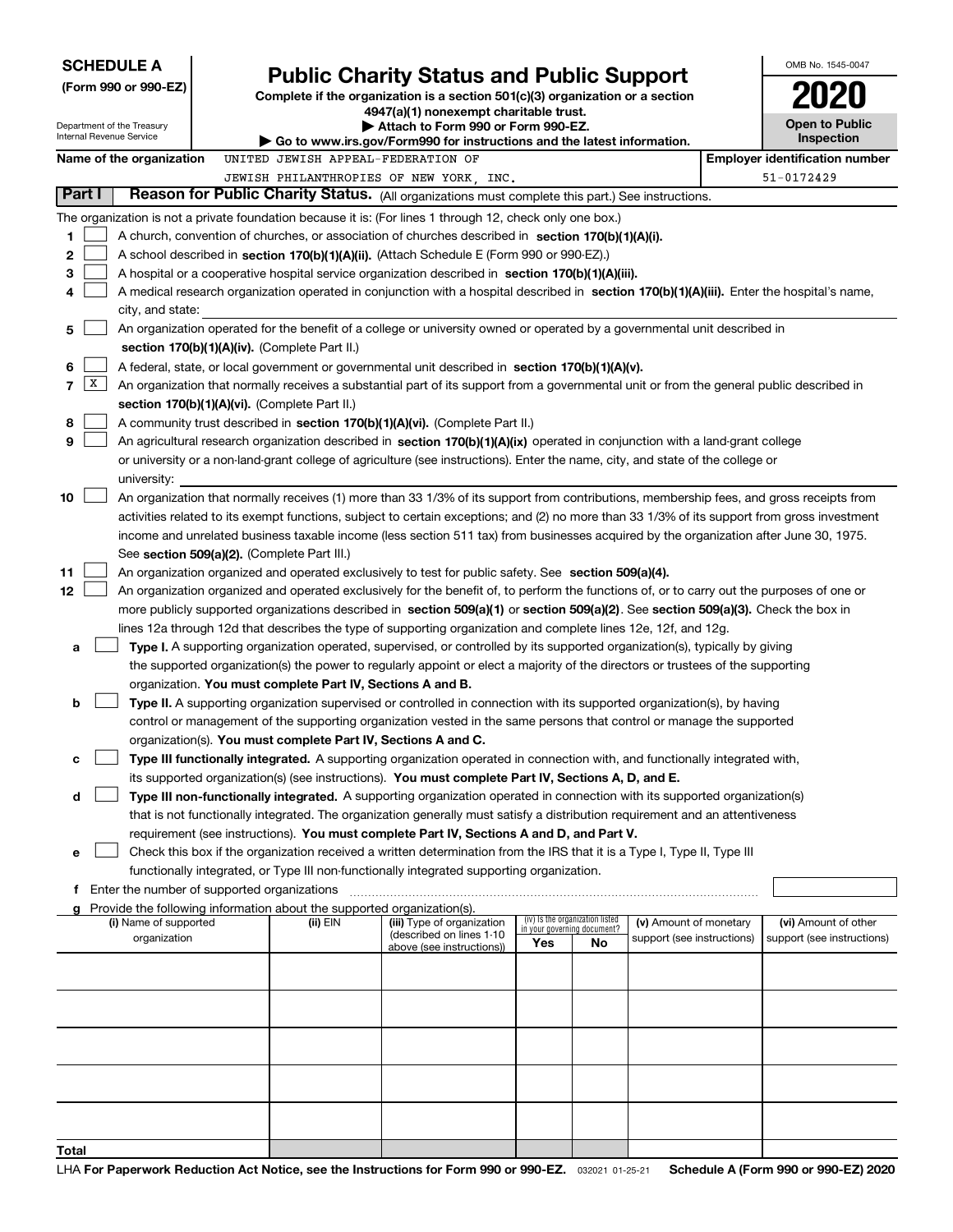|  | UNITED JEWISH APPEAL-FEDERATION OF |  |
|--|------------------------------------|--|
|  |                                    |  |

## Schedule A (Form 990 or 990-EZ) 2020 JEWISH PHILANTHROPIES OF NEW YORK, INC. Same that the state of 1-0172429

**Part II** Support Schedule for Organizations Described in Sections 170(b)(1)(A)(iv) and 170(b)(1)(A)(vi)

(Complete only if you checked the box on line 5, 7, or 8 of Part I or if the organization failed to qualify under Part III. If the organization fails to qualify under the tests listed below, please complete Part III.)

| <b>Section A. Public Support</b>                                                                                                               |                |              |                            |                                                                  |                 |                                       |
|------------------------------------------------------------------------------------------------------------------------------------------------|----------------|--------------|----------------------------|------------------------------------------------------------------|-----------------|---------------------------------------|
| Calendar year (or fiscal year beginning in)                                                                                                    | (a) 2016       | (b) 2017     | $(c)$ 2018                 | $(d)$ 2019                                                       | (e) 2020        | (f) Total                             |
| 1 Gifts, grants, contributions, and                                                                                                            |                |              |                            |                                                                  |                 |                                       |
| membership fees received. (Do not                                                                                                              |                |              |                            |                                                                  |                 |                                       |
| include any "unusual grants.")                                                                                                                 |                |              |                            | 209,725,000. 217,753,000. 184,455,000. 192,741,000. 224,911,000. |                 | 1029585000.                           |
| 2 Tax revenues levied for the organ-                                                                                                           |                |              |                            |                                                                  |                 |                                       |
| ization's benefit and either paid to                                                                                                           |                |              |                            |                                                                  |                 |                                       |
| or expended on its behalf                                                                                                                      |                |              |                            |                                                                  |                 |                                       |
| 3 The value of services or facilities                                                                                                          |                |              |                            |                                                                  |                 |                                       |
| furnished by a governmental unit to                                                                                                            |                |              |                            |                                                                  |                 |                                       |
| the organization without charge                                                                                                                |                |              |                            |                                                                  |                 |                                       |
| 4 Total. Add lines 1 through 3                                                                                                                 |                |              |                            | 209,725,000. 217,753,000. 184,455,000. 192,741,000. 224,911,000. |                 | 1029585000.                           |
| 5 The portion of total contributions                                                                                                           |                |              |                            |                                                                  |                 |                                       |
| by each person (other than a                                                                                                                   |                |              |                            |                                                                  |                 |                                       |
| governmental unit or publicly                                                                                                                  |                |              |                            |                                                                  |                 |                                       |
| supported organization) included                                                                                                               |                |              |                            |                                                                  |                 |                                       |
| on line 1 that exceeds 2% of the                                                                                                               |                |              |                            |                                                                  |                 |                                       |
| amount shown on line 11,                                                                                                                       |                |              |                            |                                                                  |                 |                                       |
| column (f)                                                                                                                                     |                |              |                            |                                                                  |                 | 14,756,000.                           |
| 6 Public support. Subtract line 5 from line 4.                                                                                                 |                |              |                            |                                                                  |                 | 1014829000.                           |
| <b>Section B. Total Support</b>                                                                                                                |                |              |                            |                                                                  |                 |                                       |
| Calendar year (or fiscal year beginning in)                                                                                                    | (a) 2016       | (b) 2017     | $(c)$ 2018                 | $(d)$ 2019                                                       | (e) 2020        | (f) Total                             |
| 7 Amounts from line 4                                                                                                                          | 209, 725, 000. | 217,753,000. | 184,455,000.               | 192,741,000.                                                     | 224,911,000.    | 1029585000.                           |
| 8 Gross income from interest,                                                                                                                  |                |              |                            |                                                                  |                 |                                       |
| dividends, payments received on                                                                                                                |                |              |                            |                                                                  |                 |                                       |
| securities loans, rents, royalties,                                                                                                            |                |              |                            |                                                                  |                 |                                       |
| and income from similar sources                                                                                                                | 5,021,000.     | 7,021,000.   | 20,105,000.                | 7,229,000.                                                       | 18,431,000.     | 57,807,000.                           |
| <b>9</b> Net income from unrelated business                                                                                                    |                |              |                            |                                                                  |                 |                                       |
| activities, whether or not the                                                                                                                 |                |              |                            |                                                                  |                 |                                       |
| business is regularly carried on                                                                                                               | 6,418,000.     |              | $4,608,000.$ $-5,418,000.$ | 2,034,000.                                                       | 2,082,000.      | 9,724,000.                            |
| 10 Other income. Do not include gain                                                                                                           |                |              |                            |                                                                  |                 |                                       |
| or loss from the sale of capital                                                                                                               |                |              |                            |                                                                  |                 |                                       |
| assets (Explain in Part VI.)                                                                                                                   | 849,000.       | 277,000.     | 369,000.                   | 389,000.                                                         | 373,000.        | 2,257,000.                            |
| 11 Total support. Add lines 7 through 10                                                                                                       |                |              |                            |                                                                  |                 | 1099373000.                           |
| 12 Gross receipts from related activities, etc. (see instructions)                                                                             |                |              |                            |                                                                  | 12 <sub>2</sub> | 22, 212, 000.                         |
| 13 First 5 years. If the Form 990 is for the organization's first, second, third, fourth, or fifth tax year as a section 501(c)(3)             |                |              |                            |                                                                  |                 |                                       |
|                                                                                                                                                |                |              |                            |                                                                  |                 |                                       |
| Section C. Computation of Public Support Percentage                                                                                            |                |              |                            |                                                                  |                 |                                       |
|                                                                                                                                                |                |              |                            |                                                                  | 14              | 92.31<br>%                            |
|                                                                                                                                                |                |              |                            |                                                                  | 15              | 94.46<br>%                            |
| 16a 33 1/3% support test - 2020. If the organization did not check the box on line 13, and line 14 is 33 1/3% or more, check this box and      |                |              |                            |                                                                  |                 |                                       |
| stop here. The organization qualifies as a publicly supported organization                                                                     |                |              |                            |                                                                  |                 | $\blacktriangleright$ $\mid$ X $\mid$ |
| b 33 1/3% support test - 2019. If the organization did not check a box on line 13 or 16a, and line 15 is 33 1/3% or more, check this box       |                |              |                            |                                                                  |                 |                                       |
| and stop here. The organization qualifies as a publicly supported organization                                                                 |                |              |                            |                                                                  |                 |                                       |
| 17a 10% -facts-and-circumstances test - 2020. If the organization did not check a box on line 13, 16a, or 16b, and line 14 is 10% or more,     |                |              |                            |                                                                  |                 |                                       |
| and if the organization meets the facts-and-circumstances test, check this box and stop here. Explain in Part VI how the organization          |                |              |                            |                                                                  |                 |                                       |
| meets the facts-and-circumstances test. The organization qualifies as a publicly supported organization                                        |                |              |                            |                                                                  |                 |                                       |
| <b>b 10% -facts-and-circumstances test - 2019.</b> If the organization did not check a box on line 13, 16a, 16b, or 17a, and line 15 is 10% or |                |              |                            |                                                                  |                 |                                       |
| more, and if the organization meets the facts-and-circumstances test, check this box and stop here. Explain in Part VI how the                 |                |              |                            |                                                                  |                 |                                       |
| organization meets the facts-and-circumstances test. The organization qualifies as a publicly supported organization                           |                |              |                            |                                                                  |                 |                                       |
|                                                                                                                                                |                |              |                            |                                                                  |                 |                                       |
| 18 Private foundation. If the organization did not check a box on line 13, 16a, 16b, 17a, or 17b, check this box and see instructions          |                |              |                            |                                                                  |                 |                                       |

**Schedule A (Form 990 or 990-EZ) 2020**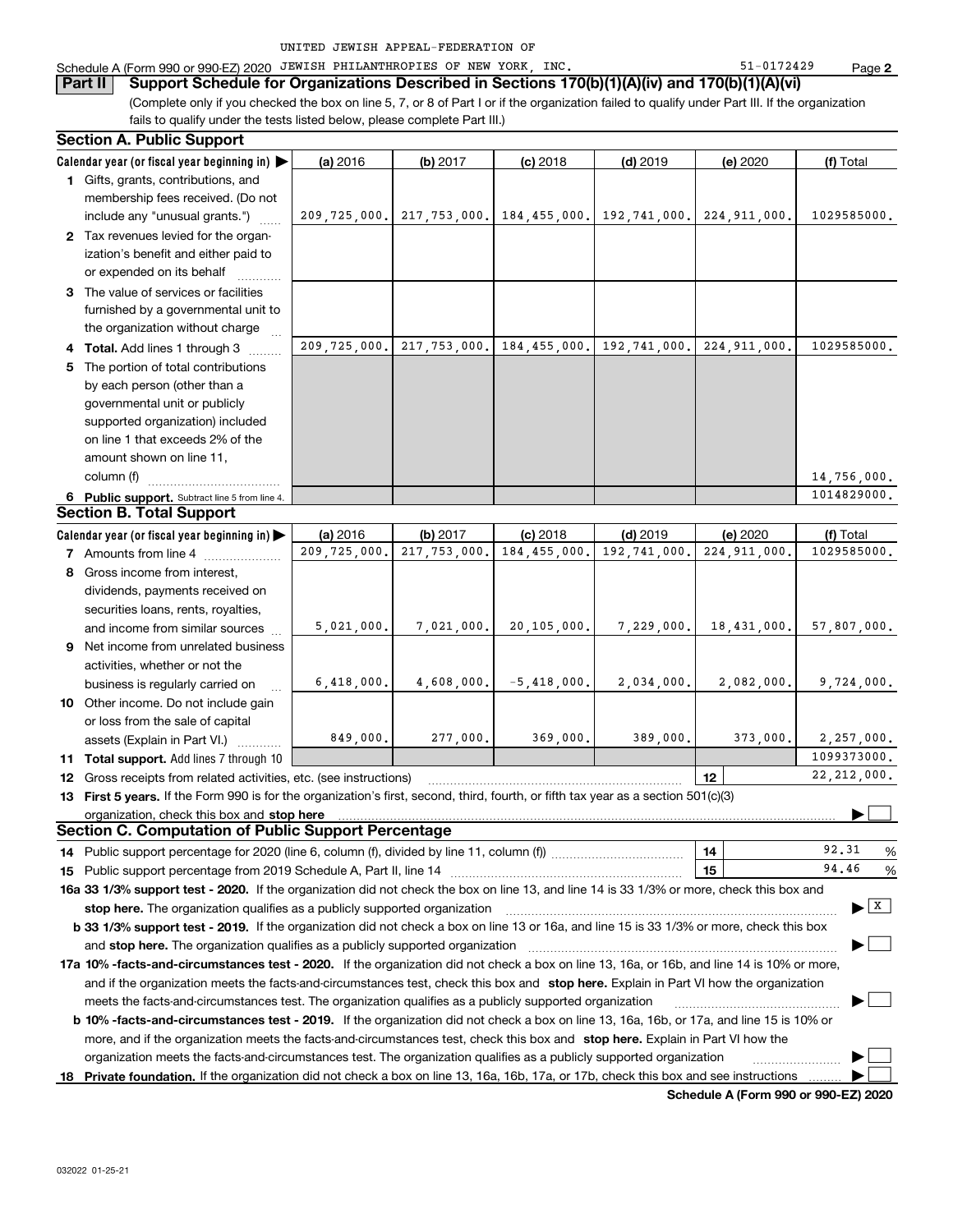#### **Page 3**

#### Schedule A (Form 990 or 990-EZ) 2020 JEWISH PHILANTHROPIES OF NEW YORK, INC. Same that the state of 1-0172429 **Part III | Support Schedule for Organizations Described in Section 509(a)(2)**

(Complete only if you checked the box on line 10 of Part I or if the organization failed to qualify under Part II. If the organization fails to qualify under the tests listed below, please complete Part II.)

|     | <b>Section A. Public Support</b>                                                                                                                 |          |          |                 |            |          |           |
|-----|--------------------------------------------------------------------------------------------------------------------------------------------------|----------|----------|-----------------|------------|----------|-----------|
|     | Calendar year (or fiscal year beginning in) $\blacktriangleright$                                                                                | (a) 2016 | (b) 2017 | <b>(c)</b> 2018 | $(d)$ 2019 | (e) 2020 | (f) Total |
|     | 1 Gifts, grants, contributions, and                                                                                                              |          |          |                 |            |          |           |
|     | membership fees received. (Do not                                                                                                                |          |          |                 |            |          |           |
|     | include any "unusual grants.")                                                                                                                   |          |          |                 |            |          |           |
|     | <b>2</b> Gross receipts from admissions,                                                                                                         |          |          |                 |            |          |           |
|     | merchandise sold or services per-                                                                                                                |          |          |                 |            |          |           |
|     | formed, or facilities furnished in                                                                                                               |          |          |                 |            |          |           |
|     | any activity that is related to the                                                                                                              |          |          |                 |            |          |           |
|     | organization's tax-exempt purpose                                                                                                                |          |          |                 |            |          |           |
|     | <b>3</b> Gross receipts from activities that                                                                                                     |          |          |                 |            |          |           |
|     | are not an unrelated trade or bus-                                                                                                               |          |          |                 |            |          |           |
|     | iness under section 513                                                                                                                          |          |          |                 |            |          |           |
| 4   | Tax revenues levied for the organ-                                                                                                               |          |          |                 |            |          |           |
|     | ization's benefit and either paid to                                                                                                             |          |          |                 |            |          |           |
|     | or expended on its behalf                                                                                                                        |          |          |                 |            |          |           |
| 5.  | The value of services or facilities                                                                                                              |          |          |                 |            |          |           |
|     | furnished by a governmental unit to                                                                                                              |          |          |                 |            |          |           |
|     | the organization without charge                                                                                                                  |          |          |                 |            |          |           |
|     | <b>6 Total.</b> Add lines 1 through 5 $\dots$                                                                                                    |          |          |                 |            |          |           |
|     | 7a Amounts included on lines 1, 2, and                                                                                                           |          |          |                 |            |          |           |
|     | 3 received from disqualified persons                                                                                                             |          |          |                 |            |          |           |
|     | <b>b</b> Amounts included on lines 2 and 3 received                                                                                              |          |          |                 |            |          |           |
|     | from other than disqualified persons that                                                                                                        |          |          |                 |            |          |           |
|     | exceed the greater of \$5,000 or 1% of the<br>amount on line 13 for the year                                                                     |          |          |                 |            |          |           |
|     | c Add lines 7a and 7b                                                                                                                            |          |          |                 |            |          |           |
|     | 8 Public support. (Subtract line 7c from line 6.)                                                                                                |          |          |                 |            |          |           |
|     | <b>Section B. Total Support</b>                                                                                                                  |          |          |                 |            |          |           |
|     | Calendar year (or fiscal year beginning in)                                                                                                      | (a) 2016 | (b) 2017 | <b>(c)</b> 2018 | $(d)$ 2019 | (e) 2020 | (f) Total |
|     | 9 Amounts from line 6                                                                                                                            |          |          |                 |            |          |           |
|     | 10a Gross income from interest,                                                                                                                  |          |          |                 |            |          |           |
|     | dividends, payments received on                                                                                                                  |          |          |                 |            |          |           |
|     | securities loans, rents, royalties,                                                                                                              |          |          |                 |            |          |           |
|     | and income from similar sources                                                                                                                  |          |          |                 |            |          |           |
|     | <b>b</b> Unrelated business taxable income                                                                                                       |          |          |                 |            |          |           |
|     | (less section 511 taxes) from businesses                                                                                                         |          |          |                 |            |          |           |
|     | acquired after June 30, 1975<br>$\overline{\phantom{a}}$                                                                                         |          |          |                 |            |          |           |
|     | c Add lines 10a and 10b                                                                                                                          |          |          |                 |            |          |           |
| 11. | Net income from unrelated business<br>activities not included in line 10b,                                                                       |          |          |                 |            |          |           |
|     | whether or not the business is                                                                                                                   |          |          |                 |            |          |           |
|     | regularly carried on                                                                                                                             |          |          |                 |            |          |           |
|     | <b>12</b> Other income. Do not include gain                                                                                                      |          |          |                 |            |          |           |
|     | or loss from the sale of capital<br>assets (Explain in Part VI.)                                                                                 |          |          |                 |            |          |           |
|     | <b>13 Total support.</b> (Add lines 9, 10c, 11, and 12.)                                                                                         |          |          |                 |            |          |           |
|     | 14 First 5 years. If the Form 990 is for the organization's first, second, third, fourth, or fifth tax year as a section 501(c)(3) organization, |          |          |                 |            |          |           |
|     |                                                                                                                                                  |          |          |                 |            |          |           |
|     | <b>Section C. Computation of Public Support Percentage</b>                                                                                       |          |          |                 |            |          |           |
|     |                                                                                                                                                  |          |          |                 |            | 15       | %         |
| 16  | Public support percentage from 2019 Schedule A, Part III, line 15                                                                                |          |          |                 |            | 16       | %         |
|     | <b>Section D. Computation of Investment Income Percentage</b>                                                                                    |          |          |                 |            |          |           |
|     |                                                                                                                                                  |          |          |                 |            | 17       | %         |
|     | 18 Investment income percentage from 2019 Schedule A, Part III, line 17                                                                          |          |          |                 |            | 18       | %         |
|     | 19a 33 1/3% support tests - 2020. If the organization did not check the box on line 14, and line 15 is more than 33 1/3%, and line 17 is not     |          |          |                 |            |          |           |
|     | more than 33 1/3%, check this box and stop here. The organization qualifies as a publicly supported organization                                 |          |          |                 |            |          |           |
|     |                                                                                                                                                  |          |          |                 |            |          |           |
|     | b 33 1/3% support tests - 2019. If the organization did not check a box on line 14 or line 19a, and line 16 is more than 33 1/3%, and            |          |          |                 |            |          |           |
|     | line 18 is not more than 33 1/3%, check this box and stop here. The organization qualifies as a publicly supported organization                  |          |          |                 |            |          |           |
| 20  |                                                                                                                                                  |          |          |                 |            |          |           |

**Schedule A (Form 990 or 990-EZ) 2020**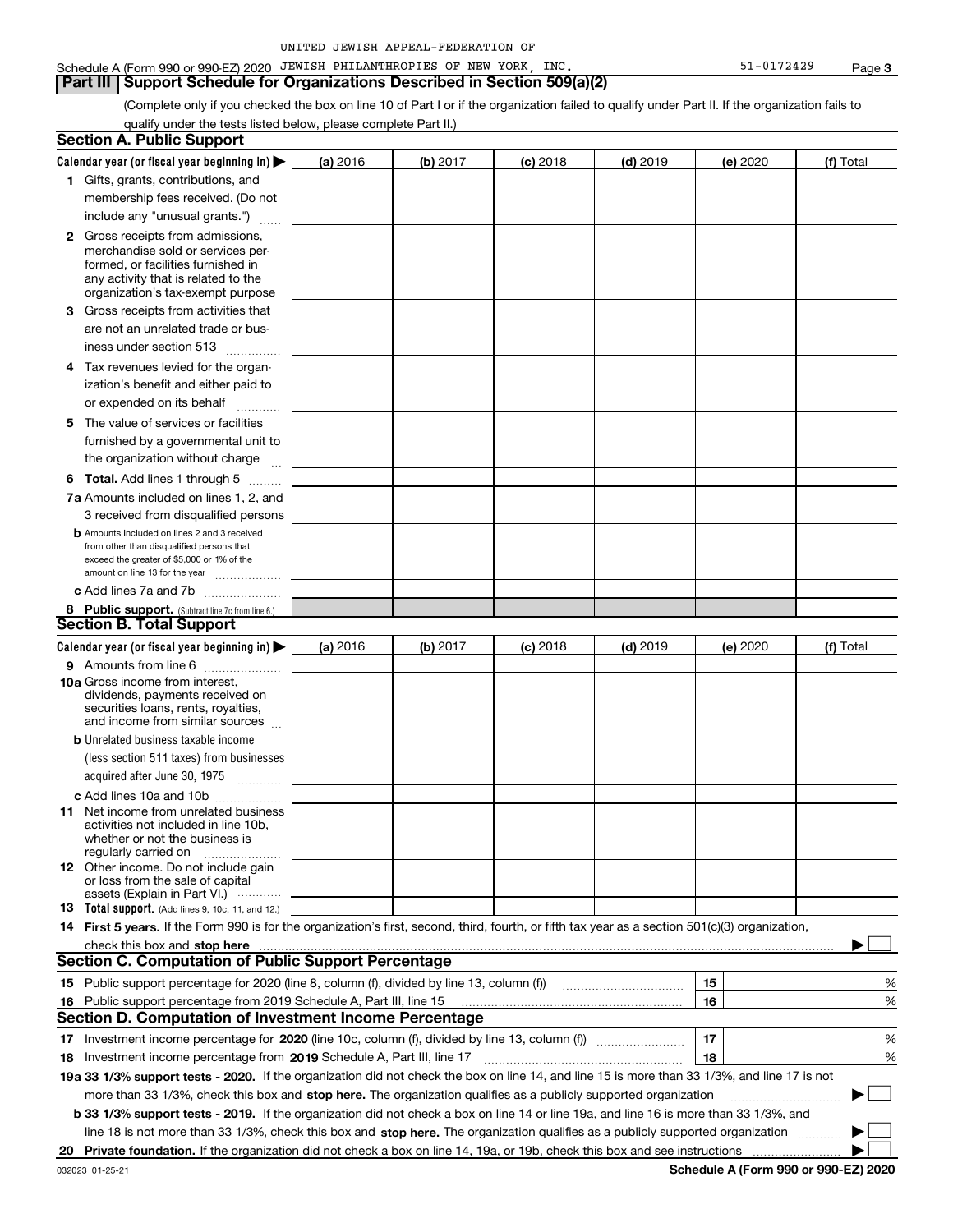**1**

**2**

**3a**

**3b**

**3c**

**4a**

**4b**

**4c**

**5a**

**5b 5c**

**6**

**7**

**8**

**9a**

**9b**

**9c**

**10a**

**10b**

Yes | No

## **Part IV Supporting Organizations**

(Complete only if you checked a box in line 12 on Part I. If you checked box 12a, Part I, complete Sections A and B. If you checked box 12b, Part I, complete Sections A and C. If you checked box 12c, Part I, complete Sections A, D, and E. If you checked box 12d, Part I, complete Sections A and D, and complete Part V.)

### **Section A. All Supporting Organizations**

- **1** Are all of the organization's supported organizations listed by name in the organization's governing documents? If "No," describe in Part VI how the supported organizations are designated. If designated by *class or purpose, describe the designation. If historic and continuing relationship, explain.*
- **2** Did the organization have any supported organization that does not have an IRS determination of status under section 509(a)(1) or (2)? If "Yes," explain in Part VI how the organization determined that the supported *organization was described in section 509(a)(1) or (2).*
- **3a** Did the organization have a supported organization described in section 501(c)(4), (5), or (6)? If "Yes," answer *lines 3b and 3c below.*
- **b** Did the organization confirm that each supported organization qualified under section 501(c)(4), (5), or (6) and satisfied the public support tests under section 509(a)(2)? If "Yes," describe in Part VI when and how the *organization made the determination.*
- **c** Did the organization ensure that all support to such organizations was used exclusively for section 170(c)(2)(B) purposes? If "Yes," explain in Part VI what controls the organization put in place to ensure such use.
- **4 a** *If* Was any supported organization not organized in the United States ("foreign supported organization")? *"Yes," and if you checked box 12a or 12b in Part I, answer lines 4b and 4c below.*
- **b** Did the organization have ultimate control and discretion in deciding whether to make grants to the foreign supported organization? If "Yes," describe in Part VI how the organization had such control and discretion *despite being controlled or supervised by or in connection with its supported organizations.*
- **c** Did the organization support any foreign supported organization that does not have an IRS determination under sections 501(c)(3) and 509(a)(1) or (2)? If "Yes," explain in Part VI what controls the organization used *to ensure that all support to the foreign supported organization was used exclusively for section 170(c)(2)(B) purposes.*
- **5a** Did the organization add, substitute, or remove any supported organizations during the tax year? If "Yes," answer lines 5b and 5c below (if applicable). Also, provide detail in **Part VI,** including (i) the names and EIN *numbers of the supported organizations added, substituted, or removed; (ii) the reasons for each such action; (iii) the authority under the organization's organizing document authorizing such action; and (iv) how the action was accomplished (such as by amendment to the organizing document).*
- **b** Type I or Type II only. Was any added or substituted supported organization part of a class already designated in the organization's organizing document?
- **c Substitutions only.**  Was the substitution the result of an event beyond the organization's control?
- **6** Did the organization provide support (whether in the form of grants or the provision of services or facilities) to **Part VI.** *If "Yes," provide detail in* support or benefit one or more of the filing organization's supported organizations? anyone other than (i) its supported organizations, (ii) individuals that are part of the charitable class benefited by one or more of its supported organizations, or (iii) other supporting organizations that also
- **7** Did the organization provide a grant, loan, compensation, or other similar payment to a substantial contributor regard to a substantial contributor? If "Yes," complete Part I of Schedule L (Form 990 or 990-EZ). (as defined in section 4958(c)(3)(C)), a family member of a substantial contributor, or a 35% controlled entity with
- **8** Did the organization make a loan to a disqualified person (as defined in section 4958) not described in line 7? *If "Yes," complete Part I of Schedule L (Form 990 or 990-EZ).*
- **9 a** Was the organization controlled directly or indirectly at any time during the tax year by one or more in section 509(a)(1) or (2))? If "Yes," provide detail in Part VI. disqualified persons, as defined in section 4946 (other than foundation managers and organizations described
- **b** Did one or more disqualified persons (as defined in line 9a) hold a controlling interest in any entity in which the supporting organization had an interest? If "Yes," provide detail in Part VI.
- **c** Did a disqualified person (as defined in line 9a) have an ownership interest in, or derive any personal benefit from, assets in which the supporting organization also had an interest? If "Yes," provide detail in Part VI.
- **10 a** Was the organization subject to the excess business holdings rules of section 4943 because of section supporting organizations)? If "Yes," answer line 10b below. 4943(f) (regarding certain Type II supporting organizations, and all Type III non-functionally integrated
	- **b** Did the organization have any excess business holdings in the tax year? (Use Schedule C, Form 4720, to *determine whether the organization had excess business holdings.)*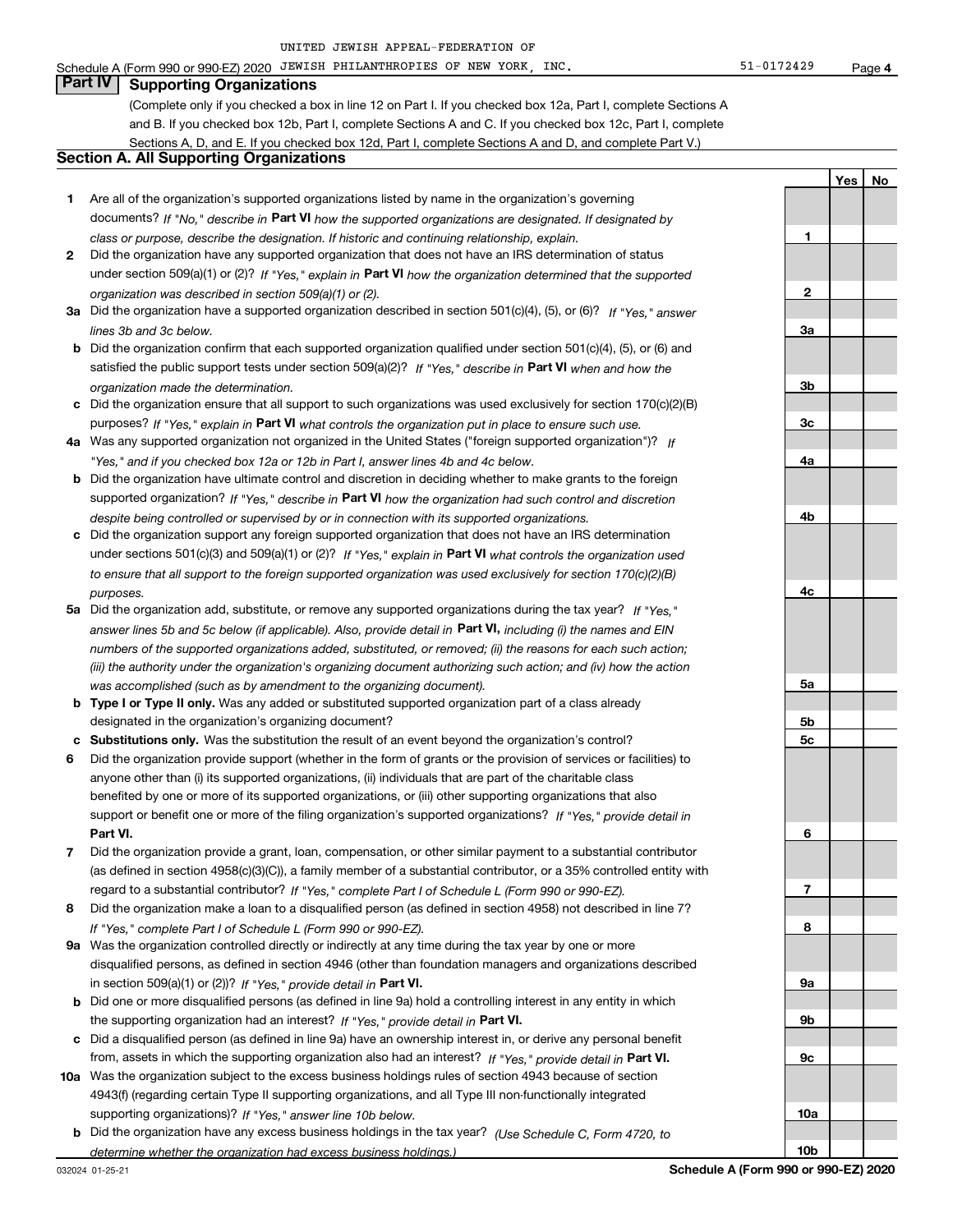Schedule A (Form 990 or 990-EZ) 2020 JEWISH PHILANTHROPIES OF NEW YORK, INC. Same that the state of 1-0172429

**Yes No 11** Has the organization accepted a gift or contribution from any of the following persons? **a** A person who directly or indirectly controls, either alone or together with persons described in lines 11b and **b** A family member of a person described in line 11a above? **c** *If "Yes" to line 11a, 11b, or 11c, provide* A 35% controlled entity of a person described in line 11a or 11b above? **11a 11b Part VI. 11c Yes No 1 2** Did the organization operate for the benefit of any supported organization other than the supported directors, or trustees at all times during the tax year? If "No," describe in Part VI how the supported organization(s) **1 2 Part VI**  *how providing such benefit carried out the purposes of the supported organization(s) that operated,* Yes | No **1** Were a majority of the organization's directors or trustees during the tax year also a majority of the directors or trustees of each of the organization's supported organization(s)? If "No," describe in Part VI how control **1** <u>**Yes**</u> No **1** Did the organization provide to each of its supported organizations, by the last day of the fifth month of the **2** Were any of the organization's officers, directors, or trustees either (i) appointed or elected by the supported **3 1 2 3** organization(s) or (ii) serving on the governing body of a supported organization? If "No," explain in Part VI how income or assets at all times during the tax year? If "Yes," describe in Part VI the role the organization's **1 2** Activities Test. Answer lines 2a and 2b below. **Yes No and 2b and 2b below.** And the state of the state of the state of the state of the state of the state of the state of the state of the state of the state of the sta Check the box next to the method that the organization used to satisfy the Integral Part Test during the year (see instructions). **a b c The organization satisfied the Activities Test.** Complete line 2 below. The organization is the parent of each of its supported organizations. *Complete* line 3 below. The organization supported a governmental entity. Describe in Part VI how you supported a governmental entity (see instruction<u>s).</u> **a** Did substantially all of the organization's activities during the tax year directly further the exempt purposes of the supported organization(s) to which the organization was responsive? If "Yes," then in Part VI identify **those supported organizations and explain**  *how these activities directly furthered their exempt purposes,* **2a** *detail in effectively operated, supervised, or controlled the organization's activities. If the organization had more than one supported organization, describe how the powers to appoint and/or remove officers, directors, or trustees were allocated among the supported organizations and what conditions or restrictions, if any, applied to such powers during the tax year.* organization(s) that operated, supervised, or controlled the supporting organization? If "Yes," explain in *supervised, or controlled the supporting organization. or management of the supporting organization was vested in the same persons that controlled or managed the supported organization(s). the organization maintained a close and continuous working relationship with the supported organization(s). supported organizations played in this regard. how the organization was responsive to those supported organizations, and how the organization determined that these activities constituted substantially all of its activities.* 11c below, the governing body of a supported organization? Did the governing body, members of the governing body, officers acting in their official capacity, or membership of one or more supported organizations have the power to regularly appoint or elect at least a majority of the organization's officers, organization's tax year, (i) a written notice describing the type and amount of support provided during the prior tax year, (ii) a copy of the Form 990 that was most recently filed as of the date of notification, and (iii) copies of the organization's governing documents in effect on the date of notification, to the extent not previously provided? By reason of the relationship described in line 2, above, did the organization's supported organizations have a significant voice in the organization's investment policies and in directing the use of the organization's **Part IV | Supporting Organizations** *(continued)* **Section B. Type I Supporting Organizations Section C. Type II Supporting Organizations Section D. All Type III Supporting Organizations Section E. Type III Functionally Integrated Supporting Organizations**  $\begin{array}{c} \hline \end{array}$  $\begin{array}{c} \hline \end{array}$ 

| <b>b</b> Did the activities described in line 2a, above, constitute activities that, but for the organization's involvement, |  |  |  |  |  |  |
|------------------------------------------------------------------------------------------------------------------------------|--|--|--|--|--|--|
| one or more of the organization's supported organization(s) would have been engaged in? If "Yes," explain in                 |  |  |  |  |  |  |
| <b>Part VI</b> the reasons for the organization's position that its supported organization(s) would have engaged in          |  |  |  |  |  |  |
| these activities but for the organization's involvement.                                                                     |  |  |  |  |  |  |

3 Parent of Supported Organizations. Answer lines 3a and 3b below.

**a** Did the organization have the power to regularly appoint or elect a majority of the officers, directors, or trustees of each of the supported organizations? If "Yes" or "No" provide details in Part VI.

**b** Did the organization exercise a substantial degree of direction over the policies, programs, and activities of each of its supported organizations? If "Yes," describe in Part VI the role played by the organization in this regard.

**2b**

**3a**

**3b**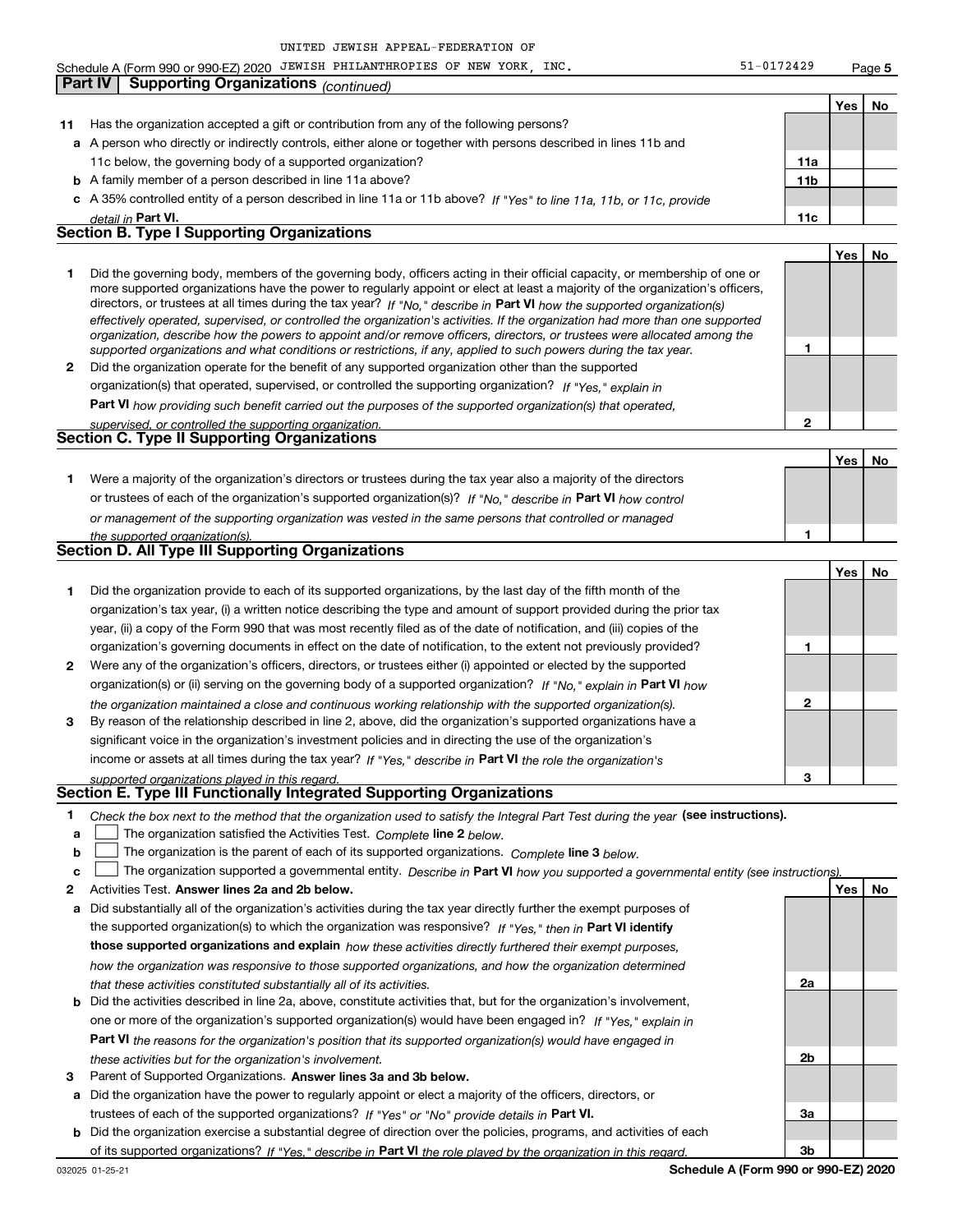|  | UNITED JEWISH APPEAL-FEDERATION OF |  |
|--|------------------------------------|--|
|  |                                    |  |

**6**

#### **1**  $\Box$  Check here if the organization satisfied the Integral Part Test as a qualifying trust on Nov. 20, 1970 ( explain in Part VI). See instructions. **Section A - Adjusted Net Income 1 2 3** Other gross income (see instructions) **4** Add lines 1 through 3. **5 6** Portion of operating expenses paid or incurred for production or **7** Other expenses (see instructions) **8 Adjusted Net Income** (subtract lines 5, 6, and 7 from line 4) **8 8 1 2 3 4 5 6 7 Section B - Minimum Asset Amount 1** Aggregate fair market value of all non-exempt-use assets (see **2** Acquisition indebtedness applicable to non-exempt-use assets **3** Subtract line 2 from line 1d. **4** Cash deemed held for exempt use. Enter 0.015 of line 3 (for greater amount, **5** Net value of non-exempt-use assets (subtract line 4 from line 3) **6 7 8 a** Average monthly value of securities **b** Average monthly cash balances **c** Fair market value of other non-exempt-use assets **d Total**  (add lines 1a, 1b, and 1c) **e Discount** claimed for blockage or other factors **1a 1b 1c 1d 2 3 4 5 6 7 8** (explain in detail in **Part VI**): **Minimum Asset Amount**  (add line 7 to line 6) **Section C - Distributable Amount 1 2 3 4 5 6 1 2 3 4 5 6** Distributable Amount. Subtract line 5 from line 4, unless subject to Schedule A (Form 990 or 990-EZ) 2020 JEWISH PHILANTHROPIES OF NEW YORK, INC. Same that the state of 1-0172429 All other Type III non-functionally integrated supporting organizations must complete Sections A through E. (B) Current Year (A) Prior Year  $(0)$  Current T<br>(optional) Net short-term capital gain Recoveries of prior-year distributions Depreciation and depletion collection of gross income or for management, conservation, or maintenance of property held for production of income (see instructions) (B) Current Year  $(A)$  Prior Year  $\left\{\n\begin{array}{c}\n\text{(D) } \text{Current} \\
\text{(optional)}\n\end{array}\n\right.$ instructions for short tax year or assets held for part of year): see instructions). Multiply line 5 by 0.035. Recoveries of prior-year distributions Current Year Adjusted net income for prior year (from Section A, line 8, column A) Enter 0.85 of line 1. Minimum asset amount for prior year (from Section B, line 8, column A) Enter greater of line 2 or line 3. Income tax imposed in prior year emergency temporary reduction (see instructions). **Part V** Type III Non-Functionally Integrated 509(a)(3) Supporting Organizations  $\begin{array}{c} \hline \end{array}$

**7** Check here if the current year is the organization's first as a non-functionally integrated Type III supporting organization (see instructions).  $\begin{array}{c} \hline \end{array}$ 

**Schedule A (Form 990 or 990-EZ) 2020**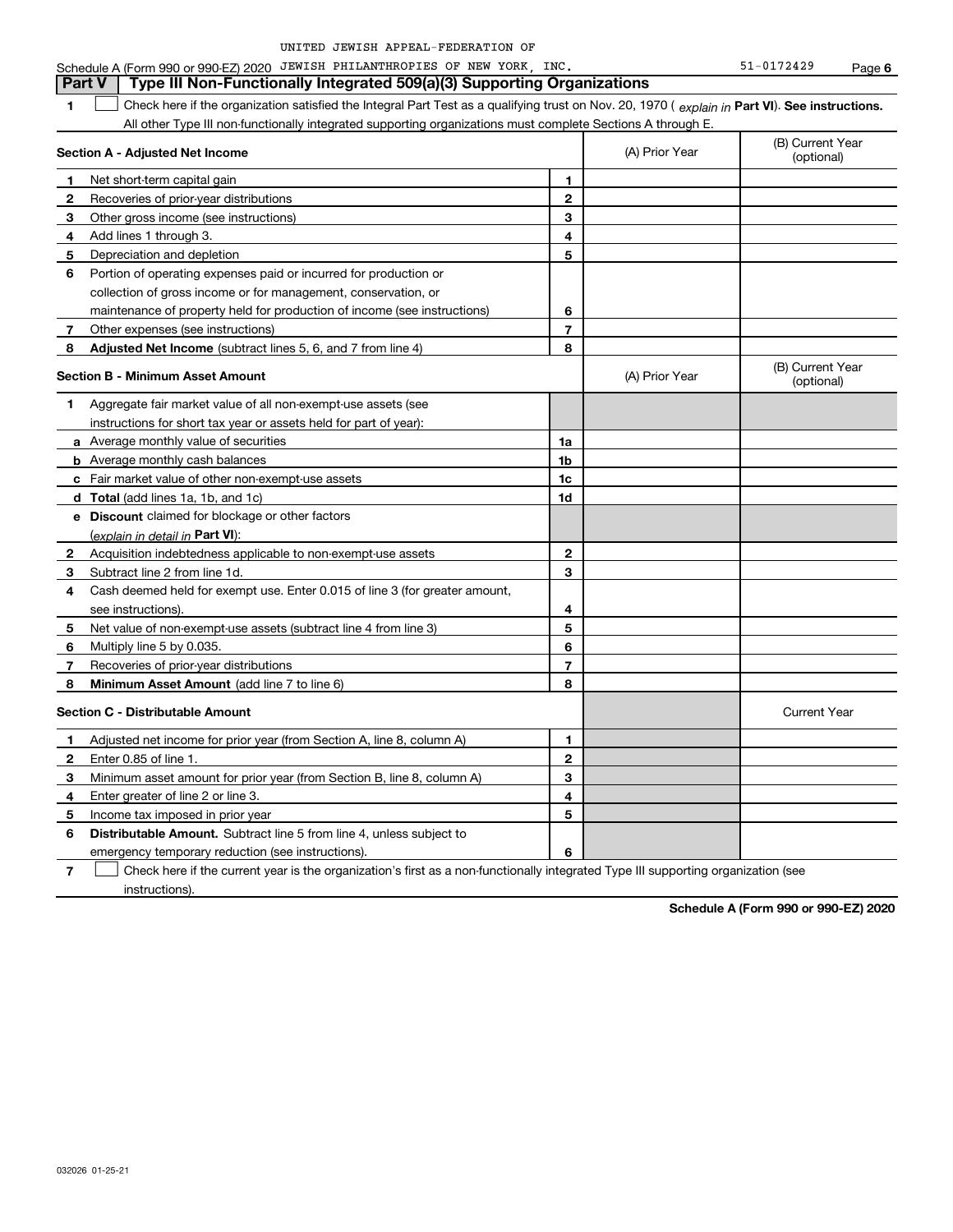| $51 - 0172429$ | Page 7 |
|----------------|--------|
|----------------|--------|

|               | Schedule A (Form 990 or 990-EZ) 2020 JEWISH PHILANTHROPIES OF NEW YORK, INC.                                             |  |                           |    | 51-0172429                                       | Page 7 |
|---------------|--------------------------------------------------------------------------------------------------------------------------|--|---------------------------|----|--------------------------------------------------|--------|
| <b>Part V</b> | Type III Non-Functionally Integrated 509(a)(3) Supporting Organizations                                                  |  | (continued)               |    |                                                  |        |
|               | <b>Section D - Distributions</b>                                                                                         |  |                           |    | <b>Current Year</b>                              |        |
| 1             | Amounts paid to supported organizations to accomplish exempt purposes                                                    |  |                           | 1  |                                                  |        |
| 2             | Amounts paid to perform activity that directly furthers exempt purposes of supported                                     |  |                           |    |                                                  |        |
|               | organizations, in excess of income from activity                                                                         |  |                           | 2  |                                                  |        |
| 3             | Administrative expenses paid to accomplish exempt purposes of supported organizations                                    |  |                           | 3  |                                                  |        |
| 4             | Amounts paid to acquire exempt-use assets                                                                                |  |                           | 4  |                                                  |        |
| 5             | Qualified set-aside amounts (prior IRS approval required - provide details in Part VI)                                   |  | 5                         |    |                                                  |        |
| 6             | Other distributions ( <i>describe in</i> Part VI). See instructions.                                                     |  | 6                         |    |                                                  |        |
| 7             | <b>Total annual distributions.</b> Add lines 1 through 6.                                                                |  | $\overline{7}$            |    |                                                  |        |
| 8             | Distributions to attentive supported organizations to which the organization is responsive                               |  |                           |    |                                                  |        |
|               | (provide details in Part VI). See instructions.                                                                          |  |                           | 8  |                                                  |        |
| 9             | Distributable amount for 2020 from Section C, line 6                                                                     |  | 9                         |    |                                                  |        |
| 10            | Line 8 amount divided by line 9 amount                                                                                   |  |                           | 10 |                                                  |        |
|               | (i)<br>(ii)<br><b>Excess Distributions</b><br><b>Section E - Distribution Allocations</b> (see instructions)<br>Pre-2020 |  | <b>Underdistributions</b> |    | (iii)<br><b>Distributable</b><br>Amount for 2020 |        |
| 1             | Distributable amount for 2020 from Section C, line 6                                                                     |  |                           |    |                                                  |        |
| 2             | Underdistributions, if any, for years prior to 2020 (reason-                                                             |  |                           |    |                                                  |        |
|               | able cause required - explain in Part VI). See instructions.                                                             |  |                           |    |                                                  |        |
| 3             | Excess distributions carryover, if any, to 2020                                                                          |  |                           |    |                                                  |        |
|               | <b>a</b> From 2015                                                                                                       |  |                           |    |                                                  |        |
|               | <b>b</b> From 2016                                                                                                       |  |                           |    |                                                  |        |
|               | c From $2017$                                                                                                            |  |                           |    |                                                  |        |
|               | d From 2018                                                                                                              |  |                           |    |                                                  |        |
|               | e From 2019                                                                                                              |  |                           |    |                                                  |        |
| f             | <b>Total</b> of lines 3a through 3e                                                                                      |  |                           |    |                                                  |        |
| a             | Applied to underdistributions of prior years                                                                             |  |                           |    |                                                  |        |
|               | <b>h</b> Applied to 2020 distributable amount                                                                            |  |                           |    |                                                  |        |
|               | Carryover from 2015 not applied (see instructions)                                                                       |  |                           |    |                                                  |        |
|               | Remainder. Subtract lines 3g, 3h, and 3i from line 3f.                                                                   |  |                           |    |                                                  |        |
| 4             | Distributions for 2020 from Section D,                                                                                   |  |                           |    |                                                  |        |
|               | line $7:$                                                                                                                |  |                           |    |                                                  |        |
|               | a Applied to underdistributions of prior years                                                                           |  |                           |    |                                                  |        |
|               | <b>b</b> Applied to 2020 distributable amount                                                                            |  |                           |    |                                                  |        |
|               | c Remainder. Subtract lines 4a and 4b from line 4.                                                                       |  |                           |    |                                                  |        |
| 5             | Remaining underdistributions for years prior to 2020, if                                                                 |  |                           |    |                                                  |        |
|               | any. Subtract lines 3g and 4a from line 2. For result greater                                                            |  |                           |    |                                                  |        |
|               | than zero, explain in Part VI. See instructions.                                                                         |  |                           |    |                                                  |        |
| 6             | Remaining underdistributions for 2020. Subtract lines 3h                                                                 |  |                           |    |                                                  |        |
|               | and 4b from line 1. For result greater than zero, explain in                                                             |  |                           |    |                                                  |        |
|               | Part VI. See instructions.                                                                                               |  |                           |    |                                                  |        |
| 7             | Excess distributions carryover to 2021. Add lines 3j                                                                     |  |                           |    |                                                  |        |
|               | and 4c.                                                                                                                  |  |                           |    |                                                  |        |
| 8             | Breakdown of line 7:                                                                                                     |  |                           |    |                                                  |        |
|               | a Excess from 2016                                                                                                       |  |                           |    |                                                  |        |
|               | <b>b</b> Excess from 2017                                                                                                |  |                           |    |                                                  |        |
|               | c Excess from 2018                                                                                                       |  |                           |    |                                                  |        |
|               | d Excess from 2019                                                                                                       |  |                           |    |                                                  |        |
|               | e Excess from 2020                                                                                                       |  |                           |    |                                                  |        |
|               |                                                                                                                          |  |                           |    |                                                  |        |

**Schedule A (Form 990 or 990-EZ) 2020**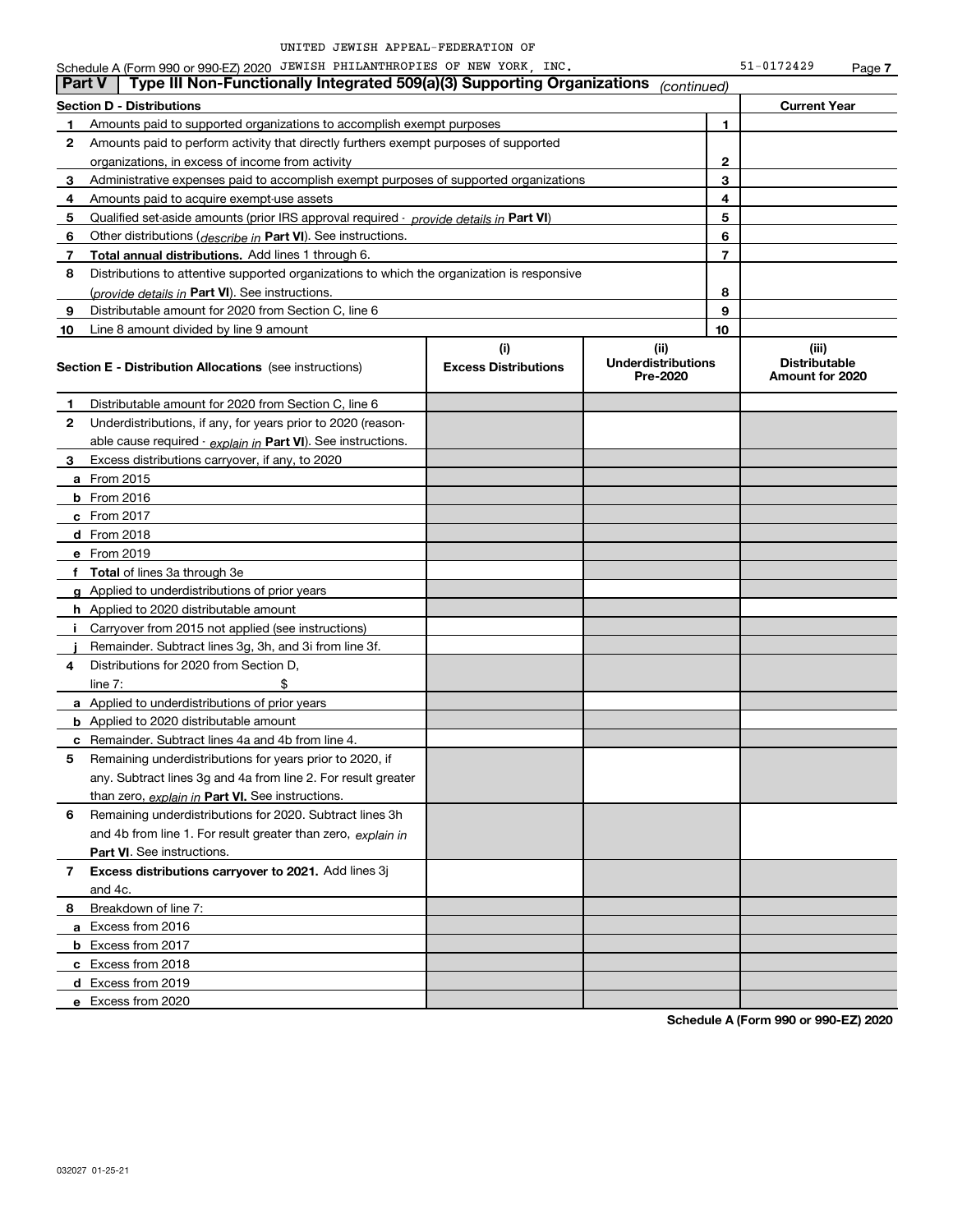Schedule A (Form 990 or 990-EZ) 2020 JEWISH PHILANTHROPIES OF NEW YORK, INC.  $51-0172429$  Page

Part VI | Supplemental Information. Provide the explanations required by Part II, line 10; Part II, line 17a or 17b; Part III, line 12; Part IV, Section A, lines 1, 2, 3b, 3c, 4b, 4c, 5a, 6, 9a, 9b, 9c, 11a, 11b, and 11c; Part IV, Section B, lines 1 and 2; Part IV, Section C, line 1; Part IV, Section D, lines 2 and 3; Part IV, Section E, lines 1c, 2a, 2b, 3a, and 3b; Part V, line 1; Part V, Section B, line 1e; Part V, Section D, lines 5, 6, and 8; and Part V, Section E, lines 2, 5, and 6. Also complete this part for any additional information. (See instructions.)

SCHEDULE A, PART II, LINE 10, EXPLANATION FOR OTHER INCOME:

#### MISCELLANEOUS INCOME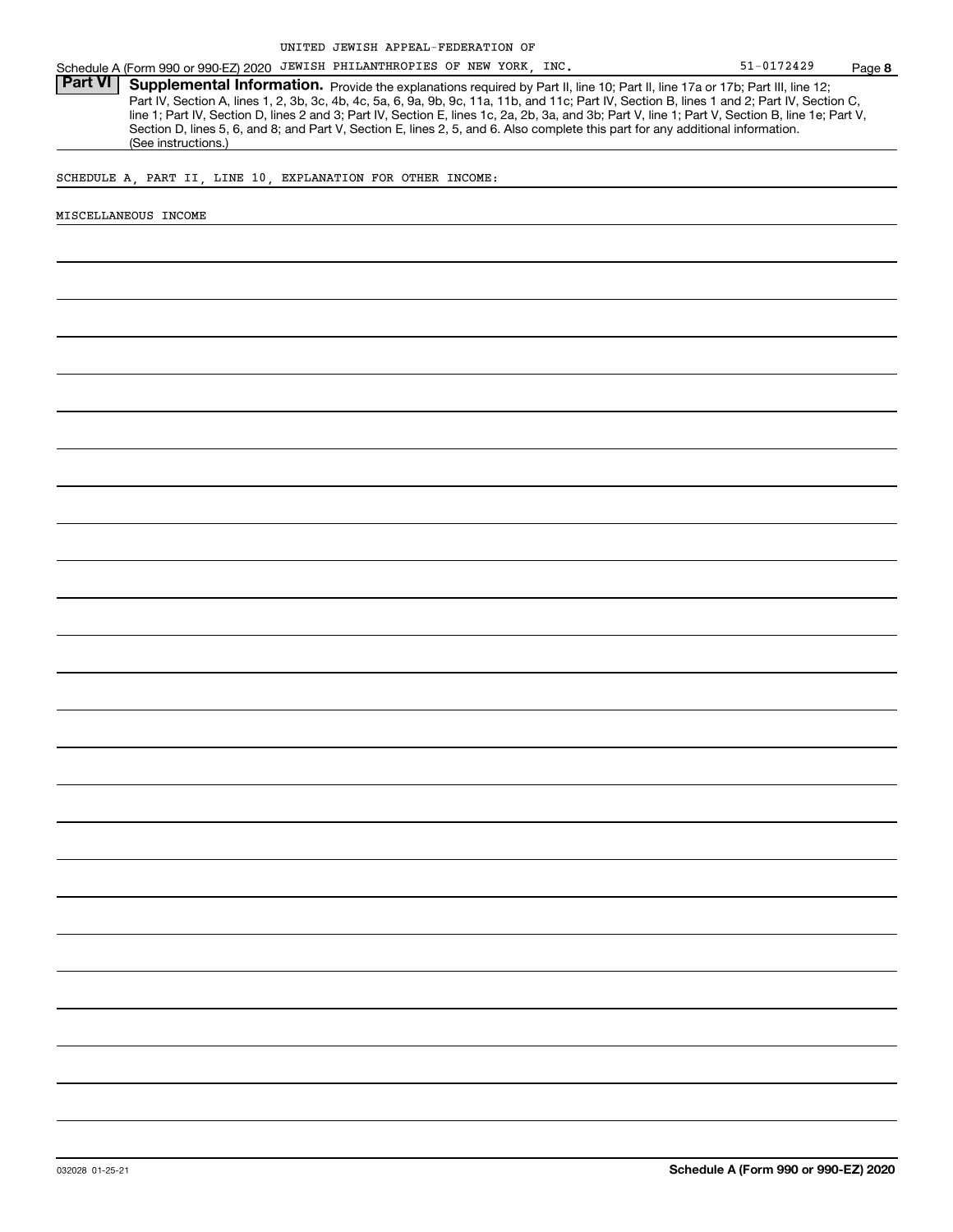| <b>SCHEDULE C</b>                                      |                                                                                                                                                                           | <b>Political Campaign and Lobbying Activities</b>                                                                                                                                                                                                                                              |         |                                                                                                     |                          | OMB No. 1545-0047                                   |
|--------------------------------------------------------|---------------------------------------------------------------------------------------------------------------------------------------------------------------------------|------------------------------------------------------------------------------------------------------------------------------------------------------------------------------------------------------------------------------------------------------------------------------------------------|---------|-----------------------------------------------------------------------------------------------------|--------------------------|-----------------------------------------------------|
| (Form 990 or 990-EZ)                                   |                                                                                                                                                                           |                                                                                                                                                                                                                                                                                                |         |                                                                                                     |                          |                                                     |
|                                                        | For Organizations Exempt From Income Tax Under section 501(c) and section 527<br>Complete if the organization is described below.<br>> Attach to Form 990 or Form 990-EZ. |                                                                                                                                                                                                                                                                                                |         |                                                                                                     |                          |                                                     |
| Department of the Treasury<br>Internal Revenue Service |                                                                                                                                                                           | Go to www.irs.gov/Form990 for instructions and the latest information.                                                                                                                                                                                                                         |         |                                                                                                     |                          | <b>Open to Public</b><br>Inspection                 |
|                                                        |                                                                                                                                                                           | If the organization answered "Yes," on Form 990, Part IV, line 3, or Form 990-EZ, Part V, line 46 (Political Campaign Activities), then                                                                                                                                                        |         |                                                                                                     |                          |                                                     |
|                                                        |                                                                                                                                                                           | • Section 501(c)(3) organizations: Complete Parts I-A and B. Do not complete Part I-C.                                                                                                                                                                                                         |         |                                                                                                     |                          |                                                     |
| • Section 527 organizations: Complete Part I-A only.   |                                                                                                                                                                           | • Section 501(c) (other than section 501(c)(3)) organizations: Complete Parts I-A and C below. Do not complete Part I-B.                                                                                                                                                                       |         |                                                                                                     |                          |                                                     |
|                                                        |                                                                                                                                                                           | If the organization answered "Yes," on Form 990, Part IV, line 4, or Form 990-EZ, Part VI, line 47 (Lobbying Activities), then                                                                                                                                                                 |         |                                                                                                     |                          |                                                     |
|                                                        |                                                                                                                                                                           | • Section 501(c)(3) organizations that have filed Form 5768 (election under section 501(h)): Complete Part II-A. Do not complete Part II-B.                                                                                                                                                    |         |                                                                                                     |                          |                                                     |
|                                                        |                                                                                                                                                                           | • Section 501(c)(3) organizations that have NOT filed Form 5768 (election under section 501(h)): Complete Part II-B. Do not complete Part II-A.                                                                                                                                                |         |                                                                                                     |                          |                                                     |
|                                                        |                                                                                                                                                                           | If the organization answered "Yes," on Form 990, Part IV, line 5 (Proxy Tax) (See separate instructions) or Form 990-EZ, Part V, line 35c (Proxy                                                                                                                                               |         |                                                                                                     |                          |                                                     |
| Tax) (See separate instructions), then                 |                                                                                                                                                                           |                                                                                                                                                                                                                                                                                                |         |                                                                                                     |                          |                                                     |
| Name of organization                                   |                                                                                                                                                                           | • Section 501(c)(4), (5), or (6) organizations: Complete Part III.<br>UNITED JEWISH APPEAL-FEDERATION OF                                                                                                                                                                                       |         |                                                                                                     |                          | <b>Employer identification number</b>               |
| JEWISH PHILANTHROPIES OF NEW YORK, INC.<br>51-0172429  |                                                                                                                                                                           |                                                                                                                                                                                                                                                                                                |         |                                                                                                     |                          |                                                     |
| Part I-A                                               |                                                                                                                                                                           | Complete if the organization is exempt under section 501(c) or is a section 527 organization.                                                                                                                                                                                                  |         |                                                                                                     |                          |                                                     |
|                                                        |                                                                                                                                                                           |                                                                                                                                                                                                                                                                                                |         |                                                                                                     |                          |                                                     |
| 1.                                                     |                                                                                                                                                                           | Provide a description of the organization's direct and indirect political campaign activities in Part IV.                                                                                                                                                                                      |         |                                                                                                     |                          |                                                     |
| Political campaign activity expenditures<br>2          |                                                                                                                                                                           |                                                                                                                                                                                                                                                                                                |         |                                                                                                     | $\triangleright$ \$      |                                                     |
| Volunteer hours for political campaign activities<br>3 |                                                                                                                                                                           |                                                                                                                                                                                                                                                                                                |         |                                                                                                     |                          |                                                     |
| Part I-B                                               |                                                                                                                                                                           | Complete if the organization is exempt under section 501(c)(3).                                                                                                                                                                                                                                |         |                                                                                                     |                          |                                                     |
| 1.                                                     |                                                                                                                                                                           | Enter the amount of any excise tax incurred by the organization under section 4955                                                                                                                                                                                                             |         |                                                                                                     | $\blacktriangleright$ \$ |                                                     |
| 2                                                      |                                                                                                                                                                           | Enter the amount of any excise tax incurred by organization managers under section 4955                                                                                                                                                                                                        |         | $\overline{\phantom{a}}$ $\overline{\phantom{a}}$ $\overline{\phantom{a}}$ $\overline{\phantom{a}}$ |                          |                                                     |
| 3                                                      |                                                                                                                                                                           | If the organization incurred a section 4955 tax, did it file Form 4720 for this year?                                                                                                                                                                                                          |         |                                                                                                     |                          | <b>Yes</b><br>No                                    |
|                                                        |                                                                                                                                                                           |                                                                                                                                                                                                                                                                                                |         |                                                                                                     |                          | Yes<br>No                                           |
| <b>b</b> If "Yes," describe in Part IV.<br>Part I-C    |                                                                                                                                                                           | Complete if the organization is exempt under section 501(c), except section 501(c)(3).                                                                                                                                                                                                         |         |                                                                                                     |                          |                                                     |
|                                                        |                                                                                                                                                                           |                                                                                                                                                                                                                                                                                                |         |                                                                                                     | $\blacktriangleright$ \$ |                                                     |
| 2                                                      |                                                                                                                                                                           | 1 Enter the amount directly expended by the filing organization for section 527 exempt function activities<br>Enter the amount of the filing organization's funds contributed to other organizations for section 527                                                                           |         |                                                                                                     |                          |                                                     |
|                                                        |                                                                                                                                                                           |                                                                                                                                                                                                                                                                                                |         |                                                                                                     | $\blacktriangleright$ \$ |                                                     |
|                                                        |                                                                                                                                                                           | 3 Total exempt function expenditures. Add lines 1 and 2. Enter here and on Form 1120-POL,                                                                                                                                                                                                      |         |                                                                                                     |                          |                                                     |
| line 17b                                               |                                                                                                                                                                           |                                                                                                                                                                                                                                                                                                |         |                                                                                                     | $\blacktriangleright$ \$ |                                                     |
|                                                        |                                                                                                                                                                           | Did the filing organization file Form 1120-POL for this year?                                                                                                                                                                                                                                  |         |                                                                                                     |                          | Yes<br><b>No</b>                                    |
| 5                                                      |                                                                                                                                                                           | Enter the names, addresses and employer identification number (EIN) of all section 527 political organizations to which the filing organization<br>made payments. For each organization listed, enter the amount paid from the filing organization's funds. Also enter the amount of political |         |                                                                                                     |                          |                                                     |
|                                                        |                                                                                                                                                                           | contributions received that were promptly and directly delivered to a separate political organization, such as a separate segregated fund or a                                                                                                                                                 |         |                                                                                                     |                          |                                                     |
|                                                        |                                                                                                                                                                           | political action committee (PAC). If additional space is needed, provide information in Part IV.                                                                                                                                                                                               |         |                                                                                                     |                          |                                                     |
| (a) Name                                               |                                                                                                                                                                           | (b) Address                                                                                                                                                                                                                                                                                    | (c) EIN | (d) Amount paid from                                                                                |                          | (e) Amount of political                             |
|                                                        |                                                                                                                                                                           |                                                                                                                                                                                                                                                                                                |         | filing organization's<br>funds. If none, enter -0-.                                                 |                          | contributions received and<br>promptly and directly |
|                                                        |                                                                                                                                                                           |                                                                                                                                                                                                                                                                                                |         |                                                                                                     |                          | delivered to a separate                             |
|                                                        |                                                                                                                                                                           |                                                                                                                                                                                                                                                                                                |         |                                                                                                     |                          | political organization.<br>If none, enter -0-.      |
|                                                        |                                                                                                                                                                           |                                                                                                                                                                                                                                                                                                |         |                                                                                                     |                          |                                                     |
|                                                        |                                                                                                                                                                           |                                                                                                                                                                                                                                                                                                |         |                                                                                                     |                          |                                                     |
|                                                        |                                                                                                                                                                           |                                                                                                                                                                                                                                                                                                |         |                                                                                                     |                          |                                                     |
|                                                        |                                                                                                                                                                           |                                                                                                                                                                                                                                                                                                |         |                                                                                                     |                          |                                                     |
|                                                        |                                                                                                                                                                           |                                                                                                                                                                                                                                                                                                |         |                                                                                                     |                          |                                                     |
|                                                        |                                                                                                                                                                           |                                                                                                                                                                                                                                                                                                |         |                                                                                                     |                          |                                                     |
|                                                        |                                                                                                                                                                           |                                                                                                                                                                                                                                                                                                |         |                                                                                                     |                          |                                                     |
|                                                        |                                                                                                                                                                           |                                                                                                                                                                                                                                                                                                |         |                                                                                                     |                          |                                                     |
|                                                        |                                                                                                                                                                           |                                                                                                                                                                                                                                                                                                |         |                                                                                                     |                          |                                                     |
|                                                        |                                                                                                                                                                           |                                                                                                                                                                                                                                                                                                |         |                                                                                                     |                          |                                                     |
|                                                        |                                                                                                                                                                           |                                                                                                                                                                                                                                                                                                |         |                                                                                                     |                          |                                                     |

LHA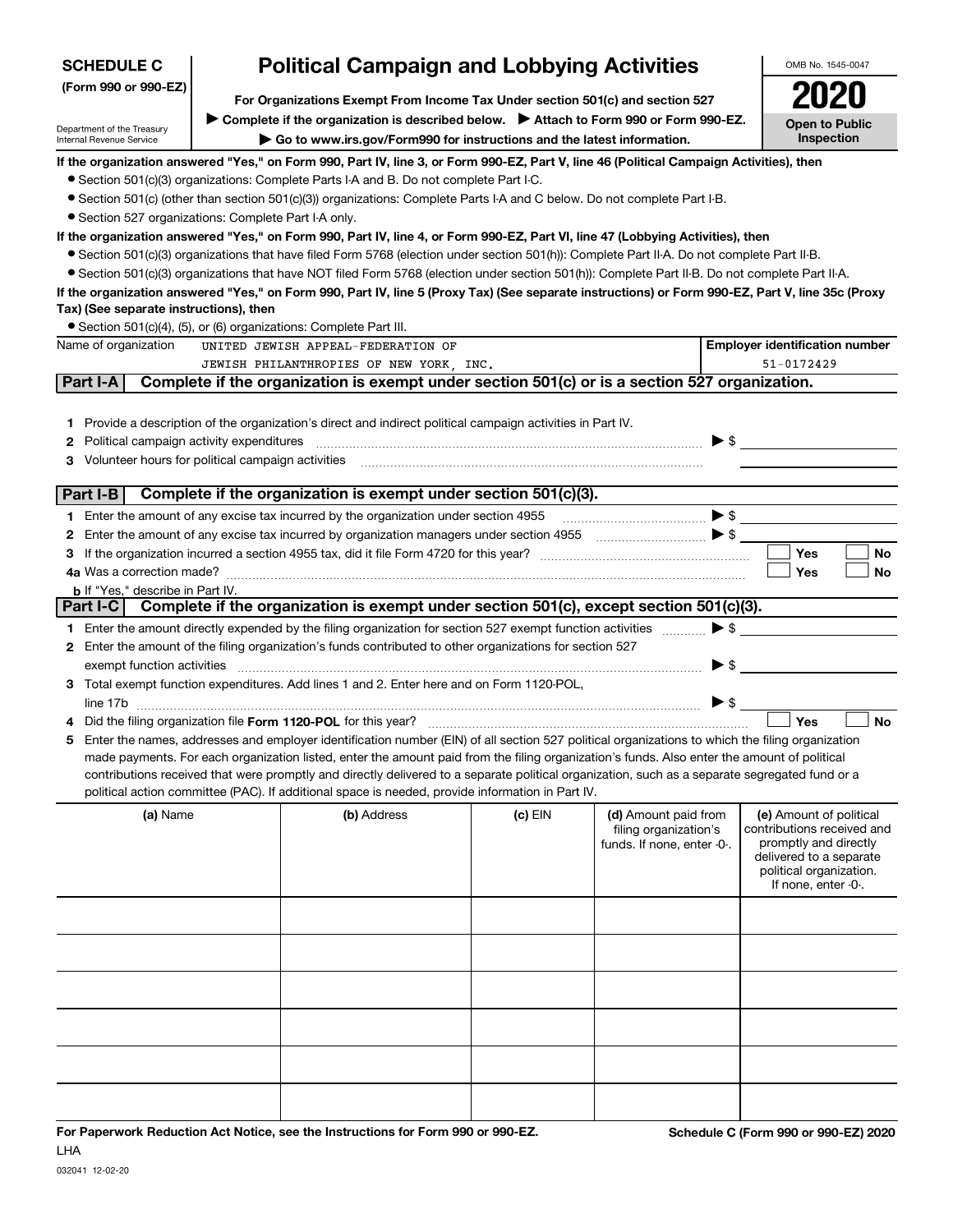|  | UNITED JEWISH APPEAL-FEDERATION OF |  |
|--|------------------------------------|--|
|  |                                    |  |

| Schedule C (Form 990 or 990-EZ) 2020 JEWISH PHILANTHROPIES OF NEW YORK, INC.                                    |                                                   |                                                                                                                                                                                                                           |                                                    |                                        | 51-0172429<br>Page 2           |
|-----------------------------------------------------------------------------------------------------------------|---------------------------------------------------|---------------------------------------------------------------------------------------------------------------------------------------------------------------------------------------------------------------------------|----------------------------------------------------|----------------------------------------|--------------------------------|
| Complete if the organization is exempt under section 501(c)(3) and filed Form 5768 (election under<br>Part II-A |                                                   |                                                                                                                                                                                                                           |                                                    |                                        |                                |
| section 501(h)).                                                                                                |                                                   |                                                                                                                                                                                                                           |                                                    |                                        |                                |
| A Check $\blacktriangleright$                                                                                   |                                                   | if the filing organization belongs to an affiliated group (and list in Part IV each affiliated group member's name, address, EIN,                                                                                         |                                                    |                                        |                                |
| expenses, and share of excess lobbying expenditures).                                                           |                                                   |                                                                                                                                                                                                                           |                                                    |                                        |                                |
| <b>B</b> Check $\blacktriangleright$                                                                            |                                                   | if the filing organization checked box A and "limited control" provisions apply.                                                                                                                                          |                                                    |                                        |                                |
|                                                                                                                 | <b>Limits on Lobbying Expenditures</b>            | (The term "expenditures" means amounts paid or incurred.)                                                                                                                                                                 |                                                    | (a) Filing<br>organization's<br>totals | (b) Affiliated group<br>totals |
| 1a Total lobbying expenditures to influence public opinion (grassroots lobbying)                                |                                                   |                                                                                                                                                                                                                           |                                                    | 1,000,                                 |                                |
| <b>b</b> Total lobbying expenditures to influence a legislative body (direct lobbying)                          |                                                   |                                                                                                                                                                                                                           |                                                    | 168,000,                               |                                |
|                                                                                                                 |                                                   |                                                                                                                                                                                                                           |                                                    | 169,000,                               |                                |
| d Other exempt purpose expenditures                                                                             |                                                   |                                                                                                                                                                                                                           |                                                    | 258,813,000.                           |                                |
|                                                                                                                 |                                                   |                                                                                                                                                                                                                           |                                                    | 258,982,000.                           |                                |
| f Lobbying nontaxable amount. Enter the amount from the following table in both columns.                        |                                                   |                                                                                                                                                                                                                           |                                                    | 1,000,000.                             |                                |
| If the amount on line $1e$ , column (a) or (b) is:                                                              |                                                   | The lobbying nontaxable amount is:                                                                                                                                                                                        |                                                    |                                        |                                |
| Not over \$500,000                                                                                              | 20% of the amount on line 1e.                     |                                                                                                                                                                                                                           |                                                    |                                        |                                |
| Over \$500,000 but not over \$1,000,000                                                                         |                                                   | \$100,000 plus 15% of the excess over \$500,000.                                                                                                                                                                          |                                                    |                                        |                                |
| Over \$1,000,000 but not over \$1,500,000                                                                       |                                                   |                                                                                                                                                                                                                           | \$175,000 plus 10% of the excess over \$1,000,000. |                                        |                                |
| Over \$1,500,000 but not over \$17,000,000                                                                      | \$225,000 plus 5% of the excess over \$1,500,000. |                                                                                                                                                                                                                           |                                                    |                                        |                                |
| Over \$17,000,000                                                                                               |                                                   | \$1,000,000.                                                                                                                                                                                                              |                                                    |                                        |                                |
|                                                                                                                 |                                                   |                                                                                                                                                                                                                           |                                                    |                                        |                                |
| g Grassroots nontaxable amount (enter 25% of line 1f)                                                           |                                                   |                                                                                                                                                                                                                           |                                                    | 250,000,                               |                                |
| h Subtract line 1g from line 1a. If zero or less, enter -0-                                                     |                                                   |                                                                                                                                                                                                                           |                                                    | 0.                                     |                                |
| i Subtract line 1f from line 1c. If zero or less, enter -0-                                                     |                                                   |                                                                                                                                                                                                                           |                                                    | $\mathbf{0}$ .                         |                                |
| If there is an amount other than zero on either line 1h or line 1i, did the organization file Form 4720<br>Ĩ.   |                                                   |                                                                                                                                                                                                                           |                                                    |                                        |                                |
| reporting section 4911 tax for this year?                                                                       |                                                   |                                                                                                                                                                                                                           |                                                    |                                        | Yes<br>No                      |
|                                                                                                                 |                                                   | 4-Year Averaging Period Under Section 501(h)<br>(Some organizations that made a section 501(h) election do not have to complete all of the five columns below.<br>See the separate instructions for lines 2a through 2f.) |                                                    |                                        |                                |
|                                                                                                                 |                                                   | Lobbying Expenditures During 4-Year Averaging Period                                                                                                                                                                      |                                                    |                                        |                                |
| Calendar year<br>(or fiscal year beginning in)                                                                  | (a) $2017$                                        | $(b)$ 2018                                                                                                                                                                                                                | $(c)$ 2019                                         | $(d)$ 2020                             | (e) Total                      |
| 2a Lobbying nontaxable amount                                                                                   | 1,000,000.                                        | 1,000,000.                                                                                                                                                                                                                | 1,000,000.                                         | 1,000,000.                             | 4,000,000.                     |
| <b>b</b> Lobbying ceiling amount<br>(150% of line 2a, column(e))                                                |                                                   |                                                                                                                                                                                                                           |                                                    |                                        | 6,000,000.                     |
| c Total lobbying expenditures                                                                                   | 117,000.                                          | 176,000.                                                                                                                                                                                                                  | 197,000.                                           | 169,000.                               | 659,000.                       |
| d Grassroots nontaxable amount<br>e Grassroots ceiling amount                                                   | 250,000.                                          | 250,000.                                                                                                                                                                                                                  | 250,000.                                           | 250,000.                               | 1,000,000.                     |

**Schedule C (Form 990 or 990-EZ) 2020** 3,000.  $1,000.$   $1,000.$   $1,000.$   $1,000.$ 

1,500,000.

**f** Grassroots lobbying expenditures

(150% of line 2d, column (e))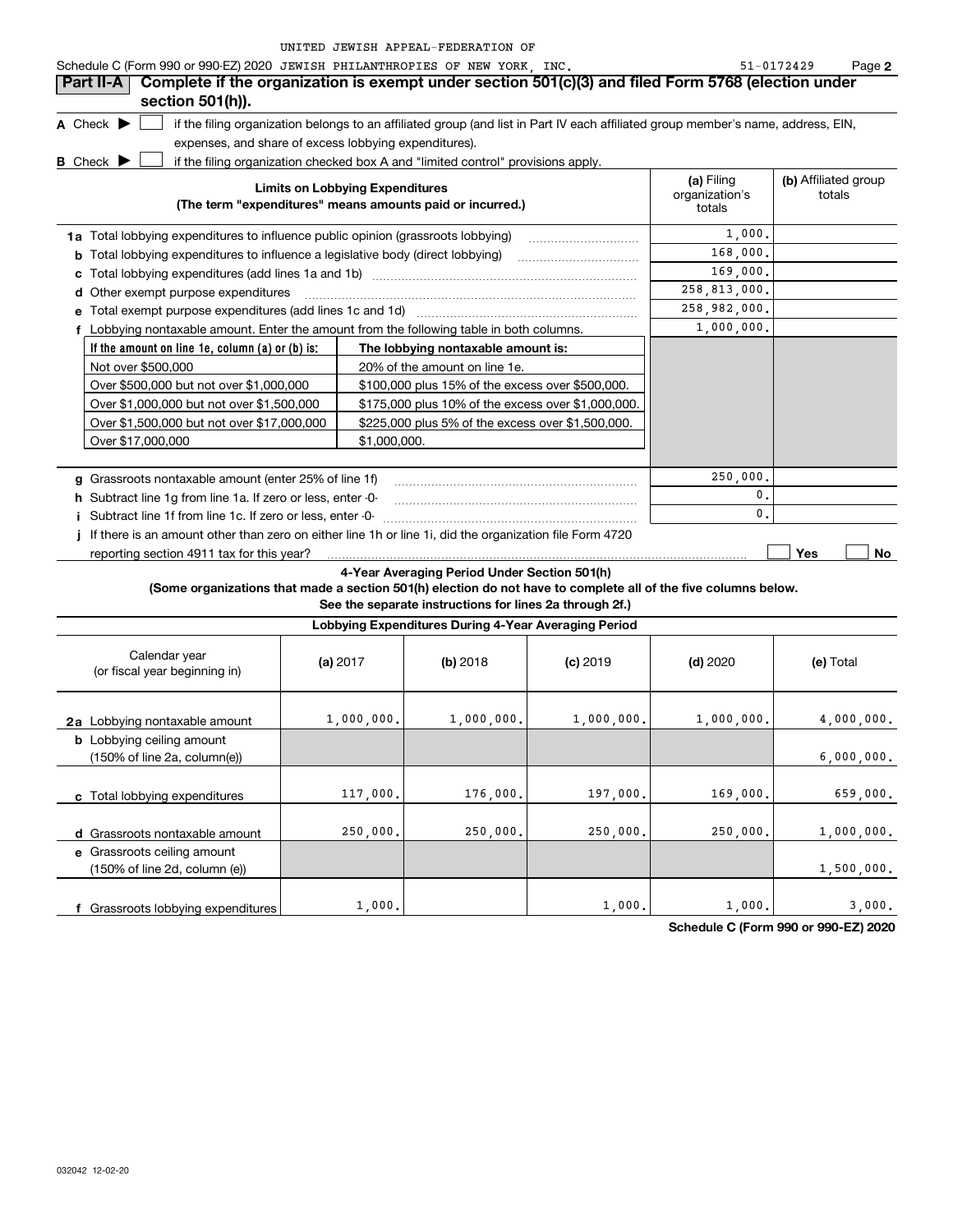## Schedule C (Form 990 or 990-EZ) 2020 JEWISH PHILANTHROPIES OF NEW YORK, INC.  $51-0172429$  Page **Part II-B** Complete if the organization is exempt under section 501(c)(3) and has NOT filed Form 5768

## **(election under section 501(h)).**

| For each "Yes" response on lines 1a through 1i below, provide in Part IV a detailed description |                                                                                                                                                                                                                                      | (a) |                | (b)    |    |
|-------------------------------------------------------------------------------------------------|--------------------------------------------------------------------------------------------------------------------------------------------------------------------------------------------------------------------------------------|-----|----------------|--------|----|
|                                                                                                 | of the lobbying activity.                                                                                                                                                                                                            |     | No             | Amount |    |
| 1                                                                                               | During the year, did the filing organization attempt to influence foreign, national, state, or<br>local legislation, including any attempt to influence public opinion on a legislative matter<br>or referendum, through the use of: |     |                |        |    |
|                                                                                                 | <b>b</b> Paid staff or management (include compensation in expenses reported on lines 1c through 1i)?                                                                                                                                |     |                |        |    |
|                                                                                                 |                                                                                                                                                                                                                                      |     |                |        |    |
|                                                                                                 | e Publications, or published or broadcast statements?                                                                                                                                                                                |     |                |        |    |
|                                                                                                 | f Grants to other organizations for lobbying purposes?                                                                                                                                                                               |     |                |        |    |
|                                                                                                 | g Direct contact with legislators, their staffs, government officials, or a legislative body?                                                                                                                                        |     |                |        |    |
|                                                                                                 | h Rallies, demonstrations, seminars, conventions, speeches, lectures, or any similar means?                                                                                                                                          |     |                |        |    |
|                                                                                                 | <i>i</i> Other activities?                                                                                                                                                                                                           |     |                |        |    |
|                                                                                                 |                                                                                                                                                                                                                                      |     |                |        |    |
|                                                                                                 | 2a Did the activities in line 1 cause the organization to be not described in section 501(c)(3)?                                                                                                                                     |     |                |        |    |
|                                                                                                 |                                                                                                                                                                                                                                      |     |                |        |    |
|                                                                                                 | c If "Yes," enter the amount of any tax incurred by organization managers under section 4912                                                                                                                                         |     |                |        |    |
|                                                                                                 | d If the filing organization incurred a section 4912 tax, did it file Form 4720 for this year?                                                                                                                                       |     |                |        |    |
|                                                                                                 | Complete if the organization is exempt under section 501(c)(4), section 501(c)(5), or section<br>Part III-A<br>$501(c)(6)$ .                                                                                                         |     |                |        |    |
|                                                                                                 |                                                                                                                                                                                                                                      |     |                | Yes    | No |
| 1                                                                                               |                                                                                                                                                                                                                                      |     | 1              |        |    |
| 2                                                                                               | Did the organization make only in-house lobbying expenditures of \$2,000 or less?                                                                                                                                                    |     | $\overline{2}$ |        |    |
| 3                                                                                               | Did the organization agree to carry over lobbying and political campaign activity expenditures from the prior year?                                                                                                                  |     | 3              |        |    |
|                                                                                                 | Part III-B Complete if the organization is exempt under section $501(c)(4)$ , section $501(c)(5)$ , or section                                                                                                                       |     |                |        |    |
|                                                                                                 | 501(c)(6) and if either (a) BOTH Part III-A, lines 1 and 2, are answered "No" OR (b) Part III-A, line 3, is                                                                                                                          |     |                |        |    |
|                                                                                                 | answered "Yes."                                                                                                                                                                                                                      |     |                |        |    |
| 1                                                                                               | Dues, assessments and similar amounts from members [11] matter continuum matter assessments and similar amounts from members [11] matter continuum matter and similar amounts from members [11] matter and the state of the st       |     | 1              |        |    |
| 2                                                                                               | Section 162(e) nondeductible lobbying and political expenditures (do not include amounts of political                                                                                                                                |     |                |        |    |
|                                                                                                 | expenses for which the section 527(f) tax was paid).                                                                                                                                                                                 |     |                |        |    |
|                                                                                                 | a Current year <b>contract and the contract of the contract of the contract of contract of the contract of contract of contract of contract of contract of contract of contract of contract of contract of contract of contract </b> |     | 2a             |        |    |
|                                                                                                 | <b>b</b> Carryover from last year manufactured and contain a series of the contract of the contract of the contract of the contract of the contract of the contract of the contract of the contract of the contract of the contract  |     | 2b             |        |    |
|                                                                                                 |                                                                                                                                                                                                                                      |     | 2c             |        |    |
| з                                                                                               | Aggregate amount reported in section $6033(e)(1)(A)$ notices of nondeductible section $162(e)$ dues                                                                                                                                  |     | 3              |        |    |
| 4                                                                                               | If notices were sent and the amount on line 2c exceeds the amount on line 3, what portion of the excess                                                                                                                              |     |                |        |    |
|                                                                                                 | does the organization agree to carryover to the reasonable estimate of nondeductible lobbying and political                                                                                                                          |     |                |        |    |
|                                                                                                 |                                                                                                                                                                                                                                      |     | 4              |        |    |
| 5                                                                                               |                                                                                                                                                                                                                                      |     | 5              |        |    |
| Part IV                                                                                         | <b>Supplemental Information</b>                                                                                                                                                                                                      |     |                |        |    |
|                                                                                                 | Provide the descriptions required for Part I-A, line 1; Part I-B, line 4; Part I-C, line 5; Part II-A (affiliated group list); Part II-A, lines 1 and 2 (See                                                                         |     |                |        |    |
|                                                                                                 | instructions); and Part II-B, line 1. Also, complete this part for any additional information.                                                                                                                                       |     |                |        |    |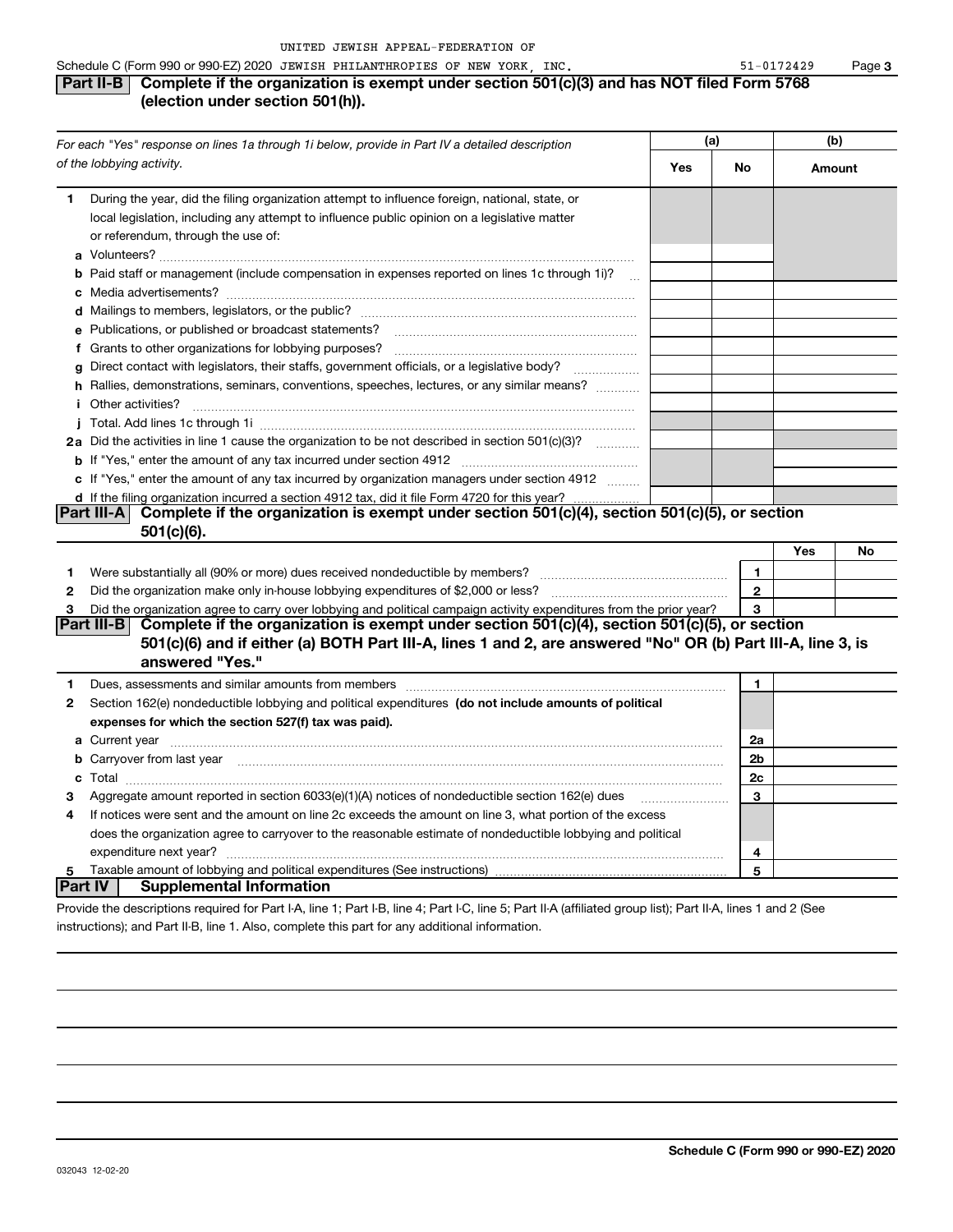| Complete if the organization answered "Yes" on Form 990,<br>(Form 990)<br>Part IV, line 6, 7, 8, 9, 10, 11a, 11b, 11c, 11d, 11e, 11f, 12a, or 12b.<br>Open to Public<br>Attach to Form 990.<br>Department of the Treasury<br><b>Inspection</b><br>Go to www.irs.gov/Form990 for instructions and the latest information.<br>Internal Revenue Service<br>UNITED JEWISH APPEAL-FEDERATION OF<br><b>Employer identification number</b><br>Name of the organization<br>51-0172429<br>JEWISH PHILANTHROPIES OF NEW YORK, INC.<br>Organizations Maintaining Donor Advised Funds or Other Similar Funds or Accounts. Complete if the<br>Part I<br>organization answered "Yes" on Form 990, Part IV, line 6.<br>(a) Donor advised funds<br>(b) Funds and other accounts<br>1<br>Aggregate value of contributions to (during year)<br>2<br>3<br><u> 1989 - Johann Stoff, Amerikaansk politiker (</u><br>25, 137, 000.<br>4<br>Did the organization inform all donors and donor advisors in writing that the assets held in donor advised funds<br>5<br>$\sqrt{\frac{X}{X}}$ No<br><b>Yes</b><br>Did the organization inform all grantees, donors, and donor advisors in writing that grant funds can be used only<br>6<br>for charitable purposes and not for the benefit of the donor or donor advisor, or for any other purpose conferring<br>X  <br>Yes<br>No<br>impermissible private benefit?<br>Part II<br>Conservation Easements. Complete if the organization answered "Yes" on Form 990, Part IV, line 7.<br>Purpose(s) of conservation easements held by the organization (check all that apply).<br>1<br>Preservation of land for public use (for example, recreation or education)<br>Preservation of a historically important land area<br>Protection of natural habitat<br>Preservation of a certified historic structure<br>Preservation of open space<br>Complete lines 2a through 2d if the organization held a qualified conservation contribution in the form of a conservation easement on the last<br>2<br>Held at the End of the Tax Year<br>day of the tax year.<br>2a<br>a<br>Total acreage restricted by conservation easements<br>2b<br>b<br>2c<br>с<br>d Number of conservation easements included in (c) acquired after 7/25/06, and not on a historic structure<br>2d<br>listed in the National Register [111] Marshall Register [11] Marshall Register [11] Marshall Register [11] Marshall Register [11] Marshall Register [11] Marshall Register [11] Marshall Register [11] Marshall Register [11]<br>Number of conservation easements modified, transferred, released, extinguished, or terminated by the organization during the tax<br>3<br>year<br>Number of states where property subject to conservation easement is located $\blacktriangleright$<br>4<br>Does the organization have a written policy regarding the periodic monitoring, inspection, handling of<br>5<br>Yes<br>violations, and enforcement of the conservation easements it holds?<br>Staff and volunteer hours devoted to monitoring, inspecting, handling of violations, and enforcing conservation easements during the year<br>6<br>Amount of expenses incurred in monitoring, inspecting, handling of violations, and enforcing conservation easements during the year<br>7<br>$\blacktriangleright$ \$<br>Does each conservation easement reported on line 2(d) above satisfy the requirements of section 170(h)(4)(B)(i)<br>8<br>Yes<br>No<br>In Part XIII, describe how the organization reports conservation easements in its revenue and expense statement and<br>9<br>balance sheet, and include, if applicable, the text of the footnote to the organization's financial statements that describes the<br>organization's accounting for conservation easements.<br>Organizations Maintaining Collections of Art, Historical Treasures, or Other Similar Assets.<br>Part III<br>Complete if the organization answered "Yes" on Form 990, Part IV, line 8.<br>1a If the organization elected, as permitted under FASB ASC 958, not to report in its revenue statement and balance sheet works<br>of art, historical treasures, or other similar assets held for public exhibition, education, or research in furtherance of public<br>service, provide in Part XIII the text of the footnote to its financial statements that describes these items.<br><b>b</b> If the organization elected, as permitted under FASB ASC 958, to report in its revenue statement and balance sheet works of<br>art, historical treasures, or other similar assets held for public exhibition, education, or research in furtherance of public service,<br>provide the following amounts relating to these items:<br>$\frac{1}{2}$<br>(ii) Assets included in Form 990, Part X<br>If the organization received or held works of art, historical treasures, or other similar assets for financial gain, provide<br>2<br>the following amounts required to be reported under FASB ASC 958 relating to these items: | <b>SCHEDULE D</b> | <b>Supplemental Financial Statements</b> |  | OMB No. 1545-0047 |    |
|------------------------------------------------------------------------------------------------------------------------------------------------------------------------------------------------------------------------------------------------------------------------------------------------------------------------------------------------------------------------------------------------------------------------------------------------------------------------------------------------------------------------------------------------------------------------------------------------------------------------------------------------------------------------------------------------------------------------------------------------------------------------------------------------------------------------------------------------------------------------------------------------------------------------------------------------------------------------------------------------------------------------------------------------------------------------------------------------------------------------------------------------------------------------------------------------------------------------------------------------------------------------------------------------------------------------------------------------------------------------------------------------------------------------------------------------------------------------------------------------------------------------------------------------------------------------------------------------------------------------------------------------------------------------------------------------------------------------------------------------------------------------------------------------------------------------------------------------------------------------------------------------------------------------------------------------------------------------------------------------------------------------------------------------------------------------------------------------------------------------------------------------------------------------------------------------------------------------------------------------------------------------------------------------------------------------------------------------------------------------------------------------------------------------------------------------------------------------------------------------------------------------------------------------------------------------------------------------------------------------------------------------------------------------------------------------------------------------------------------------------------------------------------------------------------------------------------------------------------------------------------------------------------------------------------------------------------------------------------------------------------------------------------------------------------------------------------------------------------------------------------------------------------------------------------------------------------------------------------------------------------------------------------------------------------------------------------------------------------------------------------------------------------------------------------------------------------------------------------------------------------------------------------------------------------------------------------------------------------------------------------------------------------------------------------------------------------------------------------------------------------------------------------------------------------------------------------------------------------------------------------------------------------------------------------------------------------------------------------------------------------------------------------------------------------------------------------------------------------------------------------------------------------------------------------------------------------------------------------------------------------------------------------------------------------------------------------------------------------------------------------------------------------------------------------------------------------------------------------------------------------------------------------------------------------------------------------------------------------------------------------------------------------------------------------------------------------------------------------------------------------------------------------------------------------------------------------------------------------------------------------------------------------------------------------------------------------------------------------------------------------|-------------------|------------------------------------------|--|-------------------|----|
|                                                                                                                                                                                                                                                                                                                                                                                                                                                                                                                                                                                                                                                                                                                                                                                                                                                                                                                                                                                                                                                                                                                                                                                                                                                                                                                                                                                                                                                                                                                                                                                                                                                                                                                                                                                                                                                                                                                                                                                                                                                                                                                                                                                                                                                                                                                                                                                                                                                                                                                                                                                                                                                                                                                                                                                                                                                                                                                                                                                                                                                                                                                                                                                                                                                                                                                                                                                                                                                                                                                                                                                                                                                                                                                                                                                                                                                                                                                                                                                                                                                                                                                                                                                                                                                                                                                                                                                                                                                                                                                                                                                                                                                                                                                                                                                                                                                                                                                                                                                                            |                   |                                          |  |                   |    |
|                                                                                                                                                                                                                                                                                                                                                                                                                                                                                                                                                                                                                                                                                                                                                                                                                                                                                                                                                                                                                                                                                                                                                                                                                                                                                                                                                                                                                                                                                                                                                                                                                                                                                                                                                                                                                                                                                                                                                                                                                                                                                                                                                                                                                                                                                                                                                                                                                                                                                                                                                                                                                                                                                                                                                                                                                                                                                                                                                                                                                                                                                                                                                                                                                                                                                                                                                                                                                                                                                                                                                                                                                                                                                                                                                                                                                                                                                                                                                                                                                                                                                                                                                                                                                                                                                                                                                                                                                                                                                                                                                                                                                                                                                                                                                                                                                                                                                                                                                                                                            |                   |                                          |  |                   |    |
|                                                                                                                                                                                                                                                                                                                                                                                                                                                                                                                                                                                                                                                                                                                                                                                                                                                                                                                                                                                                                                                                                                                                                                                                                                                                                                                                                                                                                                                                                                                                                                                                                                                                                                                                                                                                                                                                                                                                                                                                                                                                                                                                                                                                                                                                                                                                                                                                                                                                                                                                                                                                                                                                                                                                                                                                                                                                                                                                                                                                                                                                                                                                                                                                                                                                                                                                                                                                                                                                                                                                                                                                                                                                                                                                                                                                                                                                                                                                                                                                                                                                                                                                                                                                                                                                                                                                                                                                                                                                                                                                                                                                                                                                                                                                                                                                                                                                                                                                                                                                            |                   |                                          |  |                   |    |
|                                                                                                                                                                                                                                                                                                                                                                                                                                                                                                                                                                                                                                                                                                                                                                                                                                                                                                                                                                                                                                                                                                                                                                                                                                                                                                                                                                                                                                                                                                                                                                                                                                                                                                                                                                                                                                                                                                                                                                                                                                                                                                                                                                                                                                                                                                                                                                                                                                                                                                                                                                                                                                                                                                                                                                                                                                                                                                                                                                                                                                                                                                                                                                                                                                                                                                                                                                                                                                                                                                                                                                                                                                                                                                                                                                                                                                                                                                                                                                                                                                                                                                                                                                                                                                                                                                                                                                                                                                                                                                                                                                                                                                                                                                                                                                                                                                                                                                                                                                                                            |                   |                                          |  |                   |    |
|                                                                                                                                                                                                                                                                                                                                                                                                                                                                                                                                                                                                                                                                                                                                                                                                                                                                                                                                                                                                                                                                                                                                                                                                                                                                                                                                                                                                                                                                                                                                                                                                                                                                                                                                                                                                                                                                                                                                                                                                                                                                                                                                                                                                                                                                                                                                                                                                                                                                                                                                                                                                                                                                                                                                                                                                                                                                                                                                                                                                                                                                                                                                                                                                                                                                                                                                                                                                                                                                                                                                                                                                                                                                                                                                                                                                                                                                                                                                                                                                                                                                                                                                                                                                                                                                                                                                                                                                                                                                                                                                                                                                                                                                                                                                                                                                                                                                                                                                                                                                            |                   |                                          |  |                   |    |
|                                                                                                                                                                                                                                                                                                                                                                                                                                                                                                                                                                                                                                                                                                                                                                                                                                                                                                                                                                                                                                                                                                                                                                                                                                                                                                                                                                                                                                                                                                                                                                                                                                                                                                                                                                                                                                                                                                                                                                                                                                                                                                                                                                                                                                                                                                                                                                                                                                                                                                                                                                                                                                                                                                                                                                                                                                                                                                                                                                                                                                                                                                                                                                                                                                                                                                                                                                                                                                                                                                                                                                                                                                                                                                                                                                                                                                                                                                                                                                                                                                                                                                                                                                                                                                                                                                                                                                                                                                                                                                                                                                                                                                                                                                                                                                                                                                                                                                                                                                                                            |                   |                                          |  |                   |    |
|                                                                                                                                                                                                                                                                                                                                                                                                                                                                                                                                                                                                                                                                                                                                                                                                                                                                                                                                                                                                                                                                                                                                                                                                                                                                                                                                                                                                                                                                                                                                                                                                                                                                                                                                                                                                                                                                                                                                                                                                                                                                                                                                                                                                                                                                                                                                                                                                                                                                                                                                                                                                                                                                                                                                                                                                                                                                                                                                                                                                                                                                                                                                                                                                                                                                                                                                                                                                                                                                                                                                                                                                                                                                                                                                                                                                                                                                                                                                                                                                                                                                                                                                                                                                                                                                                                                                                                                                                                                                                                                                                                                                                                                                                                                                                                                                                                                                                                                                                                                                            |                   |                                          |  |                   |    |
|                                                                                                                                                                                                                                                                                                                                                                                                                                                                                                                                                                                                                                                                                                                                                                                                                                                                                                                                                                                                                                                                                                                                                                                                                                                                                                                                                                                                                                                                                                                                                                                                                                                                                                                                                                                                                                                                                                                                                                                                                                                                                                                                                                                                                                                                                                                                                                                                                                                                                                                                                                                                                                                                                                                                                                                                                                                                                                                                                                                                                                                                                                                                                                                                                                                                                                                                                                                                                                                                                                                                                                                                                                                                                                                                                                                                                                                                                                                                                                                                                                                                                                                                                                                                                                                                                                                                                                                                                                                                                                                                                                                                                                                                                                                                                                                                                                                                                                                                                                                                            |                   |                                          |  |                   |    |
|                                                                                                                                                                                                                                                                                                                                                                                                                                                                                                                                                                                                                                                                                                                                                                                                                                                                                                                                                                                                                                                                                                                                                                                                                                                                                                                                                                                                                                                                                                                                                                                                                                                                                                                                                                                                                                                                                                                                                                                                                                                                                                                                                                                                                                                                                                                                                                                                                                                                                                                                                                                                                                                                                                                                                                                                                                                                                                                                                                                                                                                                                                                                                                                                                                                                                                                                                                                                                                                                                                                                                                                                                                                                                                                                                                                                                                                                                                                                                                                                                                                                                                                                                                                                                                                                                                                                                                                                                                                                                                                                                                                                                                                                                                                                                                                                                                                                                                                                                                                                            |                   |                                          |  |                   | 20 |
|                                                                                                                                                                                                                                                                                                                                                                                                                                                                                                                                                                                                                                                                                                                                                                                                                                                                                                                                                                                                                                                                                                                                                                                                                                                                                                                                                                                                                                                                                                                                                                                                                                                                                                                                                                                                                                                                                                                                                                                                                                                                                                                                                                                                                                                                                                                                                                                                                                                                                                                                                                                                                                                                                                                                                                                                                                                                                                                                                                                                                                                                                                                                                                                                                                                                                                                                                                                                                                                                                                                                                                                                                                                                                                                                                                                                                                                                                                                                                                                                                                                                                                                                                                                                                                                                                                                                                                                                                                                                                                                                                                                                                                                                                                                                                                                                                                                                                                                                                                                                            |                   |                                          |  | 127,000.          |    |
|                                                                                                                                                                                                                                                                                                                                                                                                                                                                                                                                                                                                                                                                                                                                                                                                                                                                                                                                                                                                                                                                                                                                                                                                                                                                                                                                                                                                                                                                                                                                                                                                                                                                                                                                                                                                                                                                                                                                                                                                                                                                                                                                                                                                                                                                                                                                                                                                                                                                                                                                                                                                                                                                                                                                                                                                                                                                                                                                                                                                                                                                                                                                                                                                                                                                                                                                                                                                                                                                                                                                                                                                                                                                                                                                                                                                                                                                                                                                                                                                                                                                                                                                                                                                                                                                                                                                                                                                                                                                                                                                                                                                                                                                                                                                                                                                                                                                                                                                                                                                            |                   |                                          |  | 954,000.          |    |
|                                                                                                                                                                                                                                                                                                                                                                                                                                                                                                                                                                                                                                                                                                                                                                                                                                                                                                                                                                                                                                                                                                                                                                                                                                                                                                                                                                                                                                                                                                                                                                                                                                                                                                                                                                                                                                                                                                                                                                                                                                                                                                                                                                                                                                                                                                                                                                                                                                                                                                                                                                                                                                                                                                                                                                                                                                                                                                                                                                                                                                                                                                                                                                                                                                                                                                                                                                                                                                                                                                                                                                                                                                                                                                                                                                                                                                                                                                                                                                                                                                                                                                                                                                                                                                                                                                                                                                                                                                                                                                                                                                                                                                                                                                                                                                                                                                                                                                                                                                                                            |                   |                                          |  |                   |    |
|                                                                                                                                                                                                                                                                                                                                                                                                                                                                                                                                                                                                                                                                                                                                                                                                                                                                                                                                                                                                                                                                                                                                                                                                                                                                                                                                                                                                                                                                                                                                                                                                                                                                                                                                                                                                                                                                                                                                                                                                                                                                                                                                                                                                                                                                                                                                                                                                                                                                                                                                                                                                                                                                                                                                                                                                                                                                                                                                                                                                                                                                                                                                                                                                                                                                                                                                                                                                                                                                                                                                                                                                                                                                                                                                                                                                                                                                                                                                                                                                                                                                                                                                                                                                                                                                                                                                                                                                                                                                                                                                                                                                                                                                                                                                                                                                                                                                                                                                                                                                            |                   |                                          |  |                   |    |
|                                                                                                                                                                                                                                                                                                                                                                                                                                                                                                                                                                                                                                                                                                                                                                                                                                                                                                                                                                                                                                                                                                                                                                                                                                                                                                                                                                                                                                                                                                                                                                                                                                                                                                                                                                                                                                                                                                                                                                                                                                                                                                                                                                                                                                                                                                                                                                                                                                                                                                                                                                                                                                                                                                                                                                                                                                                                                                                                                                                                                                                                                                                                                                                                                                                                                                                                                                                                                                                                                                                                                                                                                                                                                                                                                                                                                                                                                                                                                                                                                                                                                                                                                                                                                                                                                                                                                                                                                                                                                                                                                                                                                                                                                                                                                                                                                                                                                                                                                                                                            |                   |                                          |  |                   |    |
|                                                                                                                                                                                                                                                                                                                                                                                                                                                                                                                                                                                                                                                                                                                                                                                                                                                                                                                                                                                                                                                                                                                                                                                                                                                                                                                                                                                                                                                                                                                                                                                                                                                                                                                                                                                                                                                                                                                                                                                                                                                                                                                                                                                                                                                                                                                                                                                                                                                                                                                                                                                                                                                                                                                                                                                                                                                                                                                                                                                                                                                                                                                                                                                                                                                                                                                                                                                                                                                                                                                                                                                                                                                                                                                                                                                                                                                                                                                                                                                                                                                                                                                                                                                                                                                                                                                                                                                                                                                                                                                                                                                                                                                                                                                                                                                                                                                                                                                                                                                                            |                   |                                          |  |                   |    |
|                                                                                                                                                                                                                                                                                                                                                                                                                                                                                                                                                                                                                                                                                                                                                                                                                                                                                                                                                                                                                                                                                                                                                                                                                                                                                                                                                                                                                                                                                                                                                                                                                                                                                                                                                                                                                                                                                                                                                                                                                                                                                                                                                                                                                                                                                                                                                                                                                                                                                                                                                                                                                                                                                                                                                                                                                                                                                                                                                                                                                                                                                                                                                                                                                                                                                                                                                                                                                                                                                                                                                                                                                                                                                                                                                                                                                                                                                                                                                                                                                                                                                                                                                                                                                                                                                                                                                                                                                                                                                                                                                                                                                                                                                                                                                                                                                                                                                                                                                                                                            |                   |                                          |  |                   |    |
|                                                                                                                                                                                                                                                                                                                                                                                                                                                                                                                                                                                                                                                                                                                                                                                                                                                                                                                                                                                                                                                                                                                                                                                                                                                                                                                                                                                                                                                                                                                                                                                                                                                                                                                                                                                                                                                                                                                                                                                                                                                                                                                                                                                                                                                                                                                                                                                                                                                                                                                                                                                                                                                                                                                                                                                                                                                                                                                                                                                                                                                                                                                                                                                                                                                                                                                                                                                                                                                                                                                                                                                                                                                                                                                                                                                                                                                                                                                                                                                                                                                                                                                                                                                                                                                                                                                                                                                                                                                                                                                                                                                                                                                                                                                                                                                                                                                                                                                                                                                                            |                   |                                          |  |                   |    |
|                                                                                                                                                                                                                                                                                                                                                                                                                                                                                                                                                                                                                                                                                                                                                                                                                                                                                                                                                                                                                                                                                                                                                                                                                                                                                                                                                                                                                                                                                                                                                                                                                                                                                                                                                                                                                                                                                                                                                                                                                                                                                                                                                                                                                                                                                                                                                                                                                                                                                                                                                                                                                                                                                                                                                                                                                                                                                                                                                                                                                                                                                                                                                                                                                                                                                                                                                                                                                                                                                                                                                                                                                                                                                                                                                                                                                                                                                                                                                                                                                                                                                                                                                                                                                                                                                                                                                                                                                                                                                                                                                                                                                                                                                                                                                                                                                                                                                                                                                                                                            |                   |                                          |  |                   |    |
|                                                                                                                                                                                                                                                                                                                                                                                                                                                                                                                                                                                                                                                                                                                                                                                                                                                                                                                                                                                                                                                                                                                                                                                                                                                                                                                                                                                                                                                                                                                                                                                                                                                                                                                                                                                                                                                                                                                                                                                                                                                                                                                                                                                                                                                                                                                                                                                                                                                                                                                                                                                                                                                                                                                                                                                                                                                                                                                                                                                                                                                                                                                                                                                                                                                                                                                                                                                                                                                                                                                                                                                                                                                                                                                                                                                                                                                                                                                                                                                                                                                                                                                                                                                                                                                                                                                                                                                                                                                                                                                                                                                                                                                                                                                                                                                                                                                                                                                                                                                                            |                   |                                          |  |                   |    |
|                                                                                                                                                                                                                                                                                                                                                                                                                                                                                                                                                                                                                                                                                                                                                                                                                                                                                                                                                                                                                                                                                                                                                                                                                                                                                                                                                                                                                                                                                                                                                                                                                                                                                                                                                                                                                                                                                                                                                                                                                                                                                                                                                                                                                                                                                                                                                                                                                                                                                                                                                                                                                                                                                                                                                                                                                                                                                                                                                                                                                                                                                                                                                                                                                                                                                                                                                                                                                                                                                                                                                                                                                                                                                                                                                                                                                                                                                                                                                                                                                                                                                                                                                                                                                                                                                                                                                                                                                                                                                                                                                                                                                                                                                                                                                                                                                                                                                                                                                                                                            |                   |                                          |  |                   |    |
|                                                                                                                                                                                                                                                                                                                                                                                                                                                                                                                                                                                                                                                                                                                                                                                                                                                                                                                                                                                                                                                                                                                                                                                                                                                                                                                                                                                                                                                                                                                                                                                                                                                                                                                                                                                                                                                                                                                                                                                                                                                                                                                                                                                                                                                                                                                                                                                                                                                                                                                                                                                                                                                                                                                                                                                                                                                                                                                                                                                                                                                                                                                                                                                                                                                                                                                                                                                                                                                                                                                                                                                                                                                                                                                                                                                                                                                                                                                                                                                                                                                                                                                                                                                                                                                                                                                                                                                                                                                                                                                                                                                                                                                                                                                                                                                                                                                                                                                                                                                                            |                   |                                          |  |                   |    |
|                                                                                                                                                                                                                                                                                                                                                                                                                                                                                                                                                                                                                                                                                                                                                                                                                                                                                                                                                                                                                                                                                                                                                                                                                                                                                                                                                                                                                                                                                                                                                                                                                                                                                                                                                                                                                                                                                                                                                                                                                                                                                                                                                                                                                                                                                                                                                                                                                                                                                                                                                                                                                                                                                                                                                                                                                                                                                                                                                                                                                                                                                                                                                                                                                                                                                                                                                                                                                                                                                                                                                                                                                                                                                                                                                                                                                                                                                                                                                                                                                                                                                                                                                                                                                                                                                                                                                                                                                                                                                                                                                                                                                                                                                                                                                                                                                                                                                                                                                                                                            |                   |                                          |  |                   |    |
|                                                                                                                                                                                                                                                                                                                                                                                                                                                                                                                                                                                                                                                                                                                                                                                                                                                                                                                                                                                                                                                                                                                                                                                                                                                                                                                                                                                                                                                                                                                                                                                                                                                                                                                                                                                                                                                                                                                                                                                                                                                                                                                                                                                                                                                                                                                                                                                                                                                                                                                                                                                                                                                                                                                                                                                                                                                                                                                                                                                                                                                                                                                                                                                                                                                                                                                                                                                                                                                                                                                                                                                                                                                                                                                                                                                                                                                                                                                                                                                                                                                                                                                                                                                                                                                                                                                                                                                                                                                                                                                                                                                                                                                                                                                                                                                                                                                                                                                                                                                                            |                   |                                          |  |                   |    |
|                                                                                                                                                                                                                                                                                                                                                                                                                                                                                                                                                                                                                                                                                                                                                                                                                                                                                                                                                                                                                                                                                                                                                                                                                                                                                                                                                                                                                                                                                                                                                                                                                                                                                                                                                                                                                                                                                                                                                                                                                                                                                                                                                                                                                                                                                                                                                                                                                                                                                                                                                                                                                                                                                                                                                                                                                                                                                                                                                                                                                                                                                                                                                                                                                                                                                                                                                                                                                                                                                                                                                                                                                                                                                                                                                                                                                                                                                                                                                                                                                                                                                                                                                                                                                                                                                                                                                                                                                                                                                                                                                                                                                                                                                                                                                                                                                                                                                                                                                                                                            |                   |                                          |  |                   |    |
|                                                                                                                                                                                                                                                                                                                                                                                                                                                                                                                                                                                                                                                                                                                                                                                                                                                                                                                                                                                                                                                                                                                                                                                                                                                                                                                                                                                                                                                                                                                                                                                                                                                                                                                                                                                                                                                                                                                                                                                                                                                                                                                                                                                                                                                                                                                                                                                                                                                                                                                                                                                                                                                                                                                                                                                                                                                                                                                                                                                                                                                                                                                                                                                                                                                                                                                                                                                                                                                                                                                                                                                                                                                                                                                                                                                                                                                                                                                                                                                                                                                                                                                                                                                                                                                                                                                                                                                                                                                                                                                                                                                                                                                                                                                                                                                                                                                                                                                                                                                                            |                   |                                          |  |                   |    |
|                                                                                                                                                                                                                                                                                                                                                                                                                                                                                                                                                                                                                                                                                                                                                                                                                                                                                                                                                                                                                                                                                                                                                                                                                                                                                                                                                                                                                                                                                                                                                                                                                                                                                                                                                                                                                                                                                                                                                                                                                                                                                                                                                                                                                                                                                                                                                                                                                                                                                                                                                                                                                                                                                                                                                                                                                                                                                                                                                                                                                                                                                                                                                                                                                                                                                                                                                                                                                                                                                                                                                                                                                                                                                                                                                                                                                                                                                                                                                                                                                                                                                                                                                                                                                                                                                                                                                                                                                                                                                                                                                                                                                                                                                                                                                                                                                                                                                                                                                                                                            |                   |                                          |  |                   |    |
|                                                                                                                                                                                                                                                                                                                                                                                                                                                                                                                                                                                                                                                                                                                                                                                                                                                                                                                                                                                                                                                                                                                                                                                                                                                                                                                                                                                                                                                                                                                                                                                                                                                                                                                                                                                                                                                                                                                                                                                                                                                                                                                                                                                                                                                                                                                                                                                                                                                                                                                                                                                                                                                                                                                                                                                                                                                                                                                                                                                                                                                                                                                                                                                                                                                                                                                                                                                                                                                                                                                                                                                                                                                                                                                                                                                                                                                                                                                                                                                                                                                                                                                                                                                                                                                                                                                                                                                                                                                                                                                                                                                                                                                                                                                                                                                                                                                                                                                                                                                                            |                   |                                          |  |                   |    |
|                                                                                                                                                                                                                                                                                                                                                                                                                                                                                                                                                                                                                                                                                                                                                                                                                                                                                                                                                                                                                                                                                                                                                                                                                                                                                                                                                                                                                                                                                                                                                                                                                                                                                                                                                                                                                                                                                                                                                                                                                                                                                                                                                                                                                                                                                                                                                                                                                                                                                                                                                                                                                                                                                                                                                                                                                                                                                                                                                                                                                                                                                                                                                                                                                                                                                                                                                                                                                                                                                                                                                                                                                                                                                                                                                                                                                                                                                                                                                                                                                                                                                                                                                                                                                                                                                                                                                                                                                                                                                                                                                                                                                                                                                                                                                                                                                                                                                                                                                                                                            |                   |                                          |  |                   |    |
|                                                                                                                                                                                                                                                                                                                                                                                                                                                                                                                                                                                                                                                                                                                                                                                                                                                                                                                                                                                                                                                                                                                                                                                                                                                                                                                                                                                                                                                                                                                                                                                                                                                                                                                                                                                                                                                                                                                                                                                                                                                                                                                                                                                                                                                                                                                                                                                                                                                                                                                                                                                                                                                                                                                                                                                                                                                                                                                                                                                                                                                                                                                                                                                                                                                                                                                                                                                                                                                                                                                                                                                                                                                                                                                                                                                                                                                                                                                                                                                                                                                                                                                                                                                                                                                                                                                                                                                                                                                                                                                                                                                                                                                                                                                                                                                                                                                                                                                                                                                                            |                   |                                          |  |                   |    |
|                                                                                                                                                                                                                                                                                                                                                                                                                                                                                                                                                                                                                                                                                                                                                                                                                                                                                                                                                                                                                                                                                                                                                                                                                                                                                                                                                                                                                                                                                                                                                                                                                                                                                                                                                                                                                                                                                                                                                                                                                                                                                                                                                                                                                                                                                                                                                                                                                                                                                                                                                                                                                                                                                                                                                                                                                                                                                                                                                                                                                                                                                                                                                                                                                                                                                                                                                                                                                                                                                                                                                                                                                                                                                                                                                                                                                                                                                                                                                                                                                                                                                                                                                                                                                                                                                                                                                                                                                                                                                                                                                                                                                                                                                                                                                                                                                                                                                                                                                                                                            |                   |                                          |  |                   |    |
|                                                                                                                                                                                                                                                                                                                                                                                                                                                                                                                                                                                                                                                                                                                                                                                                                                                                                                                                                                                                                                                                                                                                                                                                                                                                                                                                                                                                                                                                                                                                                                                                                                                                                                                                                                                                                                                                                                                                                                                                                                                                                                                                                                                                                                                                                                                                                                                                                                                                                                                                                                                                                                                                                                                                                                                                                                                                                                                                                                                                                                                                                                                                                                                                                                                                                                                                                                                                                                                                                                                                                                                                                                                                                                                                                                                                                                                                                                                                                                                                                                                                                                                                                                                                                                                                                                                                                                                                                                                                                                                                                                                                                                                                                                                                                                                                                                                                                                                                                                                                            |                   |                                          |  |                   |    |
|                                                                                                                                                                                                                                                                                                                                                                                                                                                                                                                                                                                                                                                                                                                                                                                                                                                                                                                                                                                                                                                                                                                                                                                                                                                                                                                                                                                                                                                                                                                                                                                                                                                                                                                                                                                                                                                                                                                                                                                                                                                                                                                                                                                                                                                                                                                                                                                                                                                                                                                                                                                                                                                                                                                                                                                                                                                                                                                                                                                                                                                                                                                                                                                                                                                                                                                                                                                                                                                                                                                                                                                                                                                                                                                                                                                                                                                                                                                                                                                                                                                                                                                                                                                                                                                                                                                                                                                                                                                                                                                                                                                                                                                                                                                                                                                                                                                                                                                                                                                                            |                   |                                          |  |                   |    |
|                                                                                                                                                                                                                                                                                                                                                                                                                                                                                                                                                                                                                                                                                                                                                                                                                                                                                                                                                                                                                                                                                                                                                                                                                                                                                                                                                                                                                                                                                                                                                                                                                                                                                                                                                                                                                                                                                                                                                                                                                                                                                                                                                                                                                                                                                                                                                                                                                                                                                                                                                                                                                                                                                                                                                                                                                                                                                                                                                                                                                                                                                                                                                                                                                                                                                                                                                                                                                                                                                                                                                                                                                                                                                                                                                                                                                                                                                                                                                                                                                                                                                                                                                                                                                                                                                                                                                                                                                                                                                                                                                                                                                                                                                                                                                                                                                                                                                                                                                                                                            |                   |                                          |  |                   | No |
|                                                                                                                                                                                                                                                                                                                                                                                                                                                                                                                                                                                                                                                                                                                                                                                                                                                                                                                                                                                                                                                                                                                                                                                                                                                                                                                                                                                                                                                                                                                                                                                                                                                                                                                                                                                                                                                                                                                                                                                                                                                                                                                                                                                                                                                                                                                                                                                                                                                                                                                                                                                                                                                                                                                                                                                                                                                                                                                                                                                                                                                                                                                                                                                                                                                                                                                                                                                                                                                                                                                                                                                                                                                                                                                                                                                                                                                                                                                                                                                                                                                                                                                                                                                                                                                                                                                                                                                                                                                                                                                                                                                                                                                                                                                                                                                                                                                                                                                                                                                                            |                   |                                          |  |                   |    |
|                                                                                                                                                                                                                                                                                                                                                                                                                                                                                                                                                                                                                                                                                                                                                                                                                                                                                                                                                                                                                                                                                                                                                                                                                                                                                                                                                                                                                                                                                                                                                                                                                                                                                                                                                                                                                                                                                                                                                                                                                                                                                                                                                                                                                                                                                                                                                                                                                                                                                                                                                                                                                                                                                                                                                                                                                                                                                                                                                                                                                                                                                                                                                                                                                                                                                                                                                                                                                                                                                                                                                                                                                                                                                                                                                                                                                                                                                                                                                                                                                                                                                                                                                                                                                                                                                                                                                                                                                                                                                                                                                                                                                                                                                                                                                                                                                                                                                                                                                                                                            |                   |                                          |  |                   |    |
|                                                                                                                                                                                                                                                                                                                                                                                                                                                                                                                                                                                                                                                                                                                                                                                                                                                                                                                                                                                                                                                                                                                                                                                                                                                                                                                                                                                                                                                                                                                                                                                                                                                                                                                                                                                                                                                                                                                                                                                                                                                                                                                                                                                                                                                                                                                                                                                                                                                                                                                                                                                                                                                                                                                                                                                                                                                                                                                                                                                                                                                                                                                                                                                                                                                                                                                                                                                                                                                                                                                                                                                                                                                                                                                                                                                                                                                                                                                                                                                                                                                                                                                                                                                                                                                                                                                                                                                                                                                                                                                                                                                                                                                                                                                                                                                                                                                                                                                                                                                                            |                   |                                          |  |                   |    |
|                                                                                                                                                                                                                                                                                                                                                                                                                                                                                                                                                                                                                                                                                                                                                                                                                                                                                                                                                                                                                                                                                                                                                                                                                                                                                                                                                                                                                                                                                                                                                                                                                                                                                                                                                                                                                                                                                                                                                                                                                                                                                                                                                                                                                                                                                                                                                                                                                                                                                                                                                                                                                                                                                                                                                                                                                                                                                                                                                                                                                                                                                                                                                                                                                                                                                                                                                                                                                                                                                                                                                                                                                                                                                                                                                                                                                                                                                                                                                                                                                                                                                                                                                                                                                                                                                                                                                                                                                                                                                                                                                                                                                                                                                                                                                                                                                                                                                                                                                                                                            |                   |                                          |  |                   |    |
|                                                                                                                                                                                                                                                                                                                                                                                                                                                                                                                                                                                                                                                                                                                                                                                                                                                                                                                                                                                                                                                                                                                                                                                                                                                                                                                                                                                                                                                                                                                                                                                                                                                                                                                                                                                                                                                                                                                                                                                                                                                                                                                                                                                                                                                                                                                                                                                                                                                                                                                                                                                                                                                                                                                                                                                                                                                                                                                                                                                                                                                                                                                                                                                                                                                                                                                                                                                                                                                                                                                                                                                                                                                                                                                                                                                                                                                                                                                                                                                                                                                                                                                                                                                                                                                                                                                                                                                                                                                                                                                                                                                                                                                                                                                                                                                                                                                                                                                                                                                                            |                   |                                          |  |                   |    |
|                                                                                                                                                                                                                                                                                                                                                                                                                                                                                                                                                                                                                                                                                                                                                                                                                                                                                                                                                                                                                                                                                                                                                                                                                                                                                                                                                                                                                                                                                                                                                                                                                                                                                                                                                                                                                                                                                                                                                                                                                                                                                                                                                                                                                                                                                                                                                                                                                                                                                                                                                                                                                                                                                                                                                                                                                                                                                                                                                                                                                                                                                                                                                                                                                                                                                                                                                                                                                                                                                                                                                                                                                                                                                                                                                                                                                                                                                                                                                                                                                                                                                                                                                                                                                                                                                                                                                                                                                                                                                                                                                                                                                                                                                                                                                                                                                                                                                                                                                                                                            |                   |                                          |  |                   |    |
|                                                                                                                                                                                                                                                                                                                                                                                                                                                                                                                                                                                                                                                                                                                                                                                                                                                                                                                                                                                                                                                                                                                                                                                                                                                                                                                                                                                                                                                                                                                                                                                                                                                                                                                                                                                                                                                                                                                                                                                                                                                                                                                                                                                                                                                                                                                                                                                                                                                                                                                                                                                                                                                                                                                                                                                                                                                                                                                                                                                                                                                                                                                                                                                                                                                                                                                                                                                                                                                                                                                                                                                                                                                                                                                                                                                                                                                                                                                                                                                                                                                                                                                                                                                                                                                                                                                                                                                                                                                                                                                                                                                                                                                                                                                                                                                                                                                                                                                                                                                                            |                   |                                          |  |                   |    |
|                                                                                                                                                                                                                                                                                                                                                                                                                                                                                                                                                                                                                                                                                                                                                                                                                                                                                                                                                                                                                                                                                                                                                                                                                                                                                                                                                                                                                                                                                                                                                                                                                                                                                                                                                                                                                                                                                                                                                                                                                                                                                                                                                                                                                                                                                                                                                                                                                                                                                                                                                                                                                                                                                                                                                                                                                                                                                                                                                                                                                                                                                                                                                                                                                                                                                                                                                                                                                                                                                                                                                                                                                                                                                                                                                                                                                                                                                                                                                                                                                                                                                                                                                                                                                                                                                                                                                                                                                                                                                                                                                                                                                                                                                                                                                                                                                                                                                                                                                                                                            |                   |                                          |  |                   |    |
|                                                                                                                                                                                                                                                                                                                                                                                                                                                                                                                                                                                                                                                                                                                                                                                                                                                                                                                                                                                                                                                                                                                                                                                                                                                                                                                                                                                                                                                                                                                                                                                                                                                                                                                                                                                                                                                                                                                                                                                                                                                                                                                                                                                                                                                                                                                                                                                                                                                                                                                                                                                                                                                                                                                                                                                                                                                                                                                                                                                                                                                                                                                                                                                                                                                                                                                                                                                                                                                                                                                                                                                                                                                                                                                                                                                                                                                                                                                                                                                                                                                                                                                                                                                                                                                                                                                                                                                                                                                                                                                                                                                                                                                                                                                                                                                                                                                                                                                                                                                                            |                   |                                          |  |                   |    |
|                                                                                                                                                                                                                                                                                                                                                                                                                                                                                                                                                                                                                                                                                                                                                                                                                                                                                                                                                                                                                                                                                                                                                                                                                                                                                                                                                                                                                                                                                                                                                                                                                                                                                                                                                                                                                                                                                                                                                                                                                                                                                                                                                                                                                                                                                                                                                                                                                                                                                                                                                                                                                                                                                                                                                                                                                                                                                                                                                                                                                                                                                                                                                                                                                                                                                                                                                                                                                                                                                                                                                                                                                                                                                                                                                                                                                                                                                                                                                                                                                                                                                                                                                                                                                                                                                                                                                                                                                                                                                                                                                                                                                                                                                                                                                                                                                                                                                                                                                                                                            |                   |                                          |  |                   |    |
|                                                                                                                                                                                                                                                                                                                                                                                                                                                                                                                                                                                                                                                                                                                                                                                                                                                                                                                                                                                                                                                                                                                                                                                                                                                                                                                                                                                                                                                                                                                                                                                                                                                                                                                                                                                                                                                                                                                                                                                                                                                                                                                                                                                                                                                                                                                                                                                                                                                                                                                                                                                                                                                                                                                                                                                                                                                                                                                                                                                                                                                                                                                                                                                                                                                                                                                                                                                                                                                                                                                                                                                                                                                                                                                                                                                                                                                                                                                                                                                                                                                                                                                                                                                                                                                                                                                                                                                                                                                                                                                                                                                                                                                                                                                                                                                                                                                                                                                                                                                                            |                   |                                          |  |                   |    |
|                                                                                                                                                                                                                                                                                                                                                                                                                                                                                                                                                                                                                                                                                                                                                                                                                                                                                                                                                                                                                                                                                                                                                                                                                                                                                                                                                                                                                                                                                                                                                                                                                                                                                                                                                                                                                                                                                                                                                                                                                                                                                                                                                                                                                                                                                                                                                                                                                                                                                                                                                                                                                                                                                                                                                                                                                                                                                                                                                                                                                                                                                                                                                                                                                                                                                                                                                                                                                                                                                                                                                                                                                                                                                                                                                                                                                                                                                                                                                                                                                                                                                                                                                                                                                                                                                                                                                                                                                                                                                                                                                                                                                                                                                                                                                                                                                                                                                                                                                                                                            |                   |                                          |  |                   |    |
|                                                                                                                                                                                                                                                                                                                                                                                                                                                                                                                                                                                                                                                                                                                                                                                                                                                                                                                                                                                                                                                                                                                                                                                                                                                                                                                                                                                                                                                                                                                                                                                                                                                                                                                                                                                                                                                                                                                                                                                                                                                                                                                                                                                                                                                                                                                                                                                                                                                                                                                                                                                                                                                                                                                                                                                                                                                                                                                                                                                                                                                                                                                                                                                                                                                                                                                                                                                                                                                                                                                                                                                                                                                                                                                                                                                                                                                                                                                                                                                                                                                                                                                                                                                                                                                                                                                                                                                                                                                                                                                                                                                                                                                                                                                                                                                                                                                                                                                                                                                                            |                   |                                          |  |                   |    |
|                                                                                                                                                                                                                                                                                                                                                                                                                                                                                                                                                                                                                                                                                                                                                                                                                                                                                                                                                                                                                                                                                                                                                                                                                                                                                                                                                                                                                                                                                                                                                                                                                                                                                                                                                                                                                                                                                                                                                                                                                                                                                                                                                                                                                                                                                                                                                                                                                                                                                                                                                                                                                                                                                                                                                                                                                                                                                                                                                                                                                                                                                                                                                                                                                                                                                                                                                                                                                                                                                                                                                                                                                                                                                                                                                                                                                                                                                                                                                                                                                                                                                                                                                                                                                                                                                                                                                                                                                                                                                                                                                                                                                                                                                                                                                                                                                                                                                                                                                                                                            |                   |                                          |  |                   |    |
|                                                                                                                                                                                                                                                                                                                                                                                                                                                                                                                                                                                                                                                                                                                                                                                                                                                                                                                                                                                                                                                                                                                                                                                                                                                                                                                                                                                                                                                                                                                                                                                                                                                                                                                                                                                                                                                                                                                                                                                                                                                                                                                                                                                                                                                                                                                                                                                                                                                                                                                                                                                                                                                                                                                                                                                                                                                                                                                                                                                                                                                                                                                                                                                                                                                                                                                                                                                                                                                                                                                                                                                                                                                                                                                                                                                                                                                                                                                                                                                                                                                                                                                                                                                                                                                                                                                                                                                                                                                                                                                                                                                                                                                                                                                                                                                                                                                                                                                                                                                                            |                   |                                          |  |                   |    |
|                                                                                                                                                                                                                                                                                                                                                                                                                                                                                                                                                                                                                                                                                                                                                                                                                                                                                                                                                                                                                                                                                                                                                                                                                                                                                                                                                                                                                                                                                                                                                                                                                                                                                                                                                                                                                                                                                                                                                                                                                                                                                                                                                                                                                                                                                                                                                                                                                                                                                                                                                                                                                                                                                                                                                                                                                                                                                                                                                                                                                                                                                                                                                                                                                                                                                                                                                                                                                                                                                                                                                                                                                                                                                                                                                                                                                                                                                                                                                                                                                                                                                                                                                                                                                                                                                                                                                                                                                                                                                                                                                                                                                                                                                                                                                                                                                                                                                                                                                                                                            |                   |                                          |  |                   |    |
|                                                                                                                                                                                                                                                                                                                                                                                                                                                                                                                                                                                                                                                                                                                                                                                                                                                                                                                                                                                                                                                                                                                                                                                                                                                                                                                                                                                                                                                                                                                                                                                                                                                                                                                                                                                                                                                                                                                                                                                                                                                                                                                                                                                                                                                                                                                                                                                                                                                                                                                                                                                                                                                                                                                                                                                                                                                                                                                                                                                                                                                                                                                                                                                                                                                                                                                                                                                                                                                                                                                                                                                                                                                                                                                                                                                                                                                                                                                                                                                                                                                                                                                                                                                                                                                                                                                                                                                                                                                                                                                                                                                                                                                                                                                                                                                                                                                                                                                                                                                                            |                   |                                          |  |                   |    |
|                                                                                                                                                                                                                                                                                                                                                                                                                                                                                                                                                                                                                                                                                                                                                                                                                                                                                                                                                                                                                                                                                                                                                                                                                                                                                                                                                                                                                                                                                                                                                                                                                                                                                                                                                                                                                                                                                                                                                                                                                                                                                                                                                                                                                                                                                                                                                                                                                                                                                                                                                                                                                                                                                                                                                                                                                                                                                                                                                                                                                                                                                                                                                                                                                                                                                                                                                                                                                                                                                                                                                                                                                                                                                                                                                                                                                                                                                                                                                                                                                                                                                                                                                                                                                                                                                                                                                                                                                                                                                                                                                                                                                                                                                                                                                                                                                                                                                                                                                                                                            |                   |                                          |  |                   |    |
|                                                                                                                                                                                                                                                                                                                                                                                                                                                                                                                                                                                                                                                                                                                                                                                                                                                                                                                                                                                                                                                                                                                                                                                                                                                                                                                                                                                                                                                                                                                                                                                                                                                                                                                                                                                                                                                                                                                                                                                                                                                                                                                                                                                                                                                                                                                                                                                                                                                                                                                                                                                                                                                                                                                                                                                                                                                                                                                                                                                                                                                                                                                                                                                                                                                                                                                                                                                                                                                                                                                                                                                                                                                                                                                                                                                                                                                                                                                                                                                                                                                                                                                                                                                                                                                                                                                                                                                                                                                                                                                                                                                                                                                                                                                                                                                                                                                                                                                                                                                                            |                   |                                          |  |                   |    |
|                                                                                                                                                                                                                                                                                                                                                                                                                                                                                                                                                                                                                                                                                                                                                                                                                                                                                                                                                                                                                                                                                                                                                                                                                                                                                                                                                                                                                                                                                                                                                                                                                                                                                                                                                                                                                                                                                                                                                                                                                                                                                                                                                                                                                                                                                                                                                                                                                                                                                                                                                                                                                                                                                                                                                                                                                                                                                                                                                                                                                                                                                                                                                                                                                                                                                                                                                                                                                                                                                                                                                                                                                                                                                                                                                                                                                                                                                                                                                                                                                                                                                                                                                                                                                                                                                                                                                                                                                                                                                                                                                                                                                                                                                                                                                                                                                                                                                                                                                                                                            |                   |                                          |  |                   |    |
| а                                                                                                                                                                                                                                                                                                                                                                                                                                                                                                                                                                                                                                                                                                                                                                                                                                                                                                                                                                                                                                                                                                                                                                                                                                                                                                                                                                                                                                                                                                                                                                                                                                                                                                                                                                                                                                                                                                                                                                                                                                                                                                                                                                                                                                                                                                                                                                                                                                                                                                                                                                                                                                                                                                                                                                                                                                                                                                                                                                                                                                                                                                                                                                                                                                                                                                                                                                                                                                                                                                                                                                                                                                                                                                                                                                                                                                                                                                                                                                                                                                                                                                                                                                                                                                                                                                                                                                                                                                                                                                                                                                                                                                                                                                                                                                                                                                                                                                                                                                                                          |                   |                                          |  | \$                |    |

|  | <b>b</b> Assets included in Form 990. Part X |  |  |  |
|--|----------------------------------------------|--|--|--|
|  |                                              |  |  |  |

**For Paperwork Reduction Act Notice, see the Instructions for Form 990. Schedule D (Form 990) 2020** LHA | \$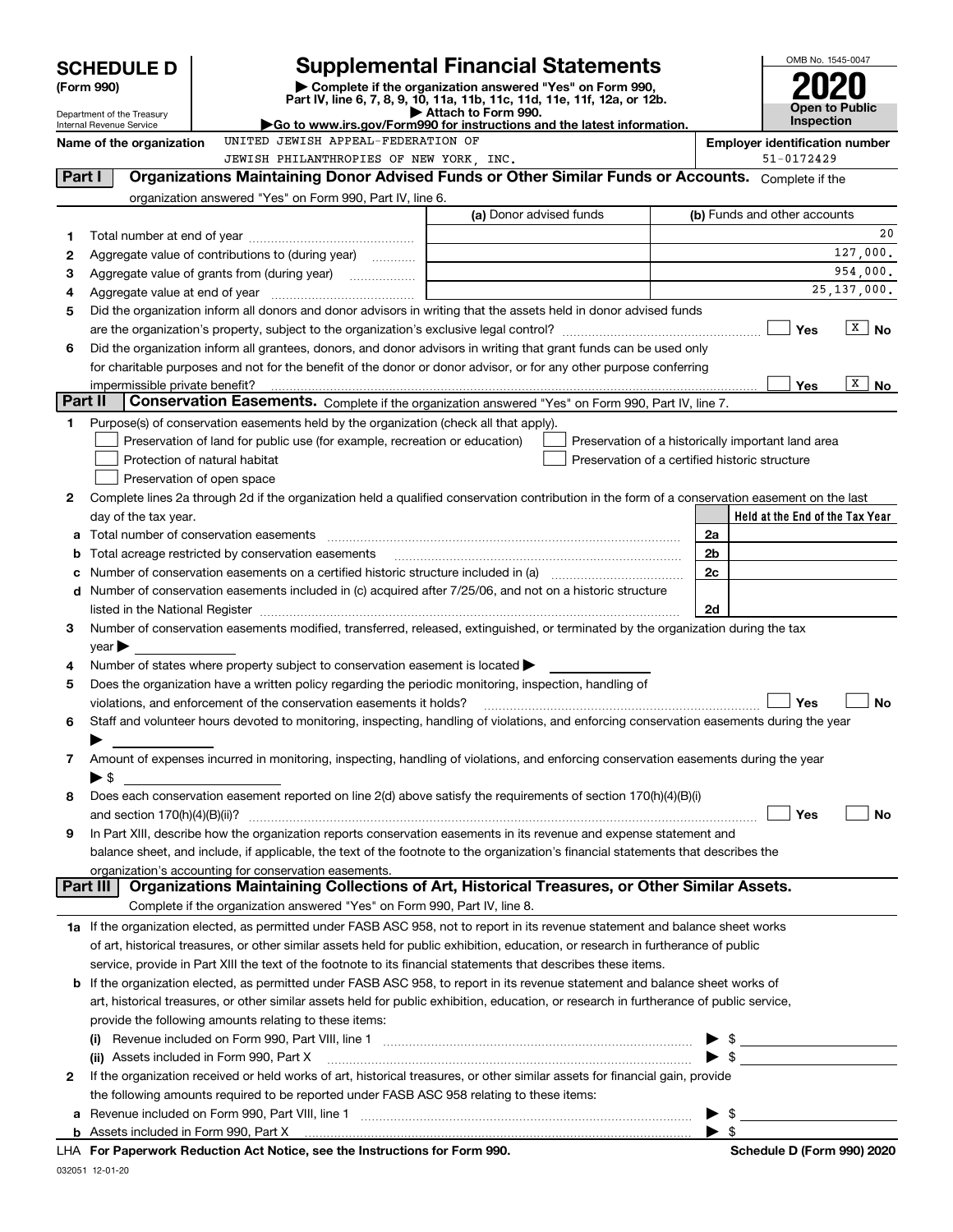|  | UNITED JEWISH APPEAL-FEDERATION OF |  |
|--|------------------------------------|--|
|  |                                    |  |

|                                          | Schedule D (Form 990) 2020                                                                                                                                                                                                          | JEWISH PHILANTHROPIES OF NEW YORK, INC. |                  |                                                                                                                      |  |                                 | 51-0172429           |                    | Page 2              |
|------------------------------------------|-------------------------------------------------------------------------------------------------------------------------------------------------------------------------------------------------------------------------------------|-----------------------------------------|------------------|----------------------------------------------------------------------------------------------------------------------|--|---------------------------------|----------------------|--------------------|---------------------|
|                                          | Part III<br>Organizations Maintaining Collections of Art, Historical Treasures, or Other Similar Assets                                                                                                                             |                                         |                  |                                                                                                                      |  |                                 |                      | (continued)        |                     |
| 3.                                       | Using the organization's acquisition, accession, and other records, check any of the following that make significant use of its                                                                                                     |                                         |                  |                                                                                                                      |  |                                 |                      |                    |                     |
|                                          | collection items (check all that apply):                                                                                                                                                                                            |                                         |                  |                                                                                                                      |  |                                 |                      |                    |                     |
| a                                        | Public exhibition                                                                                                                                                                                                                   | d                                       |                  | Loan or exchange program                                                                                             |  |                                 |                      |                    |                     |
| b                                        | Scholarly research                                                                                                                                                                                                                  | e                                       | Other            | <u> 1980 - Jan Barbara Barbara, maso a popular popular e popular de la propia de la propia de la propia de la pr</u> |  |                                 |                      |                    |                     |
| Preservation for future generations<br>c |                                                                                                                                                                                                                                     |                                         |                  |                                                                                                                      |  |                                 |                      |                    |                     |
| 4                                        | Provide a description of the organization's collections and explain how they further the organization's exempt purpose in Part XIII.                                                                                                |                                         |                  |                                                                                                                      |  |                                 |                      |                    |                     |
| 5                                        | During the year, did the organization solicit or receive donations of art, historical treasures, or other similar assets                                                                                                            |                                         |                  |                                                                                                                      |  |                                 |                      |                    |                     |
|                                          | to be sold to raise funds rather than to be maintained as part of the organization's collection?                                                                                                                                    |                                         |                  |                                                                                                                      |  |                                 |                      | Yes                | No                  |
|                                          | Part IV<br>Escrow and Custodial Arrangements. Complete if the organization answered "Yes" on Form 990, Part IV, line 9, or                                                                                                          |                                         |                  |                                                                                                                      |  |                                 |                      |                    |                     |
|                                          | reported an amount on Form 990, Part X, line 21.                                                                                                                                                                                    |                                         |                  |                                                                                                                      |  |                                 |                      |                    |                     |
|                                          | 1a Is the organization an agent, trustee, custodian or other intermediary for contributions or other assets not included                                                                                                            |                                         |                  |                                                                                                                      |  |                                 |                      |                    |                     |
|                                          |                                                                                                                                                                                                                                     |                                         |                  |                                                                                                                      |  |                                 |                      | Yes                | $\overline{X}$ No   |
|                                          | b If "Yes," explain the arrangement in Part XIII and complete the following table:                                                                                                                                                  |                                         |                  |                                                                                                                      |  |                                 |                      |                    |                     |
|                                          |                                                                                                                                                                                                                                     |                                         |                  |                                                                                                                      |  |                                 |                      | Amount             |                     |
|                                          | c Beginning balance                                                                                                                                                                                                                 |                                         |                  |                                                                                                                      |  | 1c                              |                      |                    |                     |
|                                          |                                                                                                                                                                                                                                     |                                         |                  |                                                                                                                      |  | 1d                              |                      |                    |                     |
|                                          | e Distributions during the year manufactured and continuum and contact the year manufactured and contact the year manufactured and contact the year manufactured and contact the year manufactured and contact the year manufa      |                                         |                  |                                                                                                                      |  | 1e                              |                      |                    |                     |
|                                          | 2a Did the organization include an amount on Form 990, Part X, line 21, for escrow or custodial account liability?                                                                                                                  |                                         |                  |                                                                                                                      |  | 1f                              |                      | $\overline{X}$ Yes |                     |
|                                          |                                                                                                                                                                                                                                     |                                         |                  |                                                                                                                      |  |                                 |                      |                    | No<br>x             |
| <b>Part V</b>                            | b If "Yes," explain the arrangement in Part XIII. Check here if the explanation has been provided on Part XIII<br>Endowment Funds. Complete if the organization answered "Yes" on Form 990, Part IV, line 10.                       |                                         |                  |                                                                                                                      |  |                                 |                      |                    |                     |
|                                          |                                                                                                                                                                                                                                     | (a) Current year                        | (b) Prior year   | (c) Two years back                                                                                                   |  |                                 | (d) Three years back |                    | (e) Four years back |
|                                          | 1a Beginning of year balance                                                                                                                                                                                                        | 922,018,000.                            | 963,386,000.     | 979,826,000.                                                                                                         |  |                                 | 943,258,000.         |                    | 875,228,000.        |
|                                          |                                                                                                                                                                                                                                     | 41,659,000.                             | 31, 247, 000.    | 33,797,000.                                                                                                          |  |                                 | 46,504,000.          |                    | 42,612,000.         |
|                                          | c Net investment earnings, gains, and losses                                                                                                                                                                                        | 270,061,000.                            | $-2, 256, 000.$  | 19,042,000.                                                                                                          |  |                                 | 62,355,000.          |                    | 97,758,000.         |
|                                          |                                                                                                                                                                                                                                     | $-58,835,000.$                          | $-57,329,000.$   | $-56,984,000.$                                                                                                       |  |                                 | $-59,381,000.$       |                    | $-60,626,000.$      |
|                                          | <b>e</b> Other expenditures for facilities                                                                                                                                                                                          |                                         |                  |                                                                                                                      |  |                                 |                      |                    |                     |
|                                          | and programs                                                                                                                                                                                                                        | $-1, 199, 000.$                         | $-10, 218, 000.$ | $-9,437,000.$                                                                                                        |  |                                 | $-10,020,000.$       |                    | $-9,116,000.$       |
|                                          | f Administrative expenses                                                                                                                                                                                                           | $-2,422,000.$                           | $-2,812,000.$    | $-2,858,000.$                                                                                                        |  |                                 | $-2,890,000.$        |                    | $-2,598,000.$       |
|                                          |                                                                                                                                                                                                                                     | $\overline{1}$ , 171, 282, 000.         | 922,018,000.     | 963, 386, 000.                                                                                                       |  |                                 | 979,826,000.         |                    | 943, 258, 000.      |
| 2                                        | Provide the estimated percentage of the current year end balance (line 1g, column (a)) held as:                                                                                                                                     |                                         |                  |                                                                                                                      |  |                                 |                      |                    |                     |
| a                                        | Board designated or quasi-endowment                                                                                                                                                                                                 | 35,0000                                 | %                |                                                                                                                      |  |                                 |                      |                    |                     |
|                                          | 25,0000<br><b>b</b> Permanent endowment $\blacktriangleright$                                                                                                                                                                       | %                                       |                  |                                                                                                                      |  |                                 |                      |                    |                     |
|                                          | 40,0000 %<br><b>c</b> Term endowment $\blacktriangleright$                                                                                                                                                                          |                                         |                  |                                                                                                                      |  |                                 |                      |                    |                     |
|                                          | The percentages on lines 2a, 2b, and 2c should equal 100%.                                                                                                                                                                          |                                         |                  |                                                                                                                      |  |                                 |                      |                    |                     |
|                                          | 3a Are there endowment funds not in the possession of the organization that are held and administered for the organization                                                                                                          |                                         |                  |                                                                                                                      |  |                                 |                      |                    |                     |
|                                          | by:                                                                                                                                                                                                                                 |                                         |                  |                                                                                                                      |  |                                 |                      |                    | Yes<br>No           |
|                                          |                                                                                                                                                                                                                                     |                                         |                  |                                                                                                                      |  |                                 |                      | 3a(i)              | х                   |
|                                          | (ii) Related organizations <b>constructions</b> and construction of the construction of the construction of the construction of the construction of the construction of the construction of the construction of the construction of |                                         |                  |                                                                                                                      |  |                                 |                      | 3a(ii)             | х                   |
|                                          |                                                                                                                                                                                                                                     |                                         |                  |                                                                                                                      |  |                                 |                      | 3 <sub>b</sub>     |                     |
| 4                                        | Describe in Part XIII the intended uses of the organization's endowment funds.                                                                                                                                                      |                                         |                  |                                                                                                                      |  |                                 |                      |                    |                     |
|                                          | <b>Part VI</b><br>Land, Buildings, and Equipment.                                                                                                                                                                                   |                                         |                  |                                                                                                                      |  |                                 |                      |                    |                     |
|                                          | Complete if the organization answered "Yes" on Form 990, Part IV, line 11a. See Form 990, Part X, line 10.                                                                                                                          |                                         |                  |                                                                                                                      |  |                                 |                      |                    |                     |
|                                          | Description of property                                                                                                                                                                                                             | (a) Cost or other<br>basis (investment) |                  | (b) Cost or other<br>basis (other)                                                                                   |  | (c) Accumulated<br>depreciation |                      | (d) Book value     |                     |
|                                          |                                                                                                                                                                                                                                     |                                         |                  | 1,118,000.                                                                                                           |  |                                 |                      |                    | 1,118,000.          |
|                                          |                                                                                                                                                                                                                                     |                                         |                  | 74,515,000.                                                                                                          |  | 27,724,000.                     |                      |                    | 46,791,000.         |
|                                          |                                                                                                                                                                                                                                     |                                         |                  | 48,000.                                                                                                              |  |                                 | 2,000.               |                    | 46,000.             |
|                                          |                                                                                                                                                                                                                                     |                                         |                  | 7,516,000.                                                                                                           |  | 3,920,000.                      |                      |                    | 3,596,000.          |
|                                          |                                                                                                                                                                                                                                     |                                         |                  |                                                                                                                      |  |                                 |                      |                    |                     |
|                                          |                                                                                                                                                                                                                                     |                                         |                  |                                                                                                                      |  |                                 |                      |                    | 51, 551, 000.       |

**Schedule D (Form 990) 2020**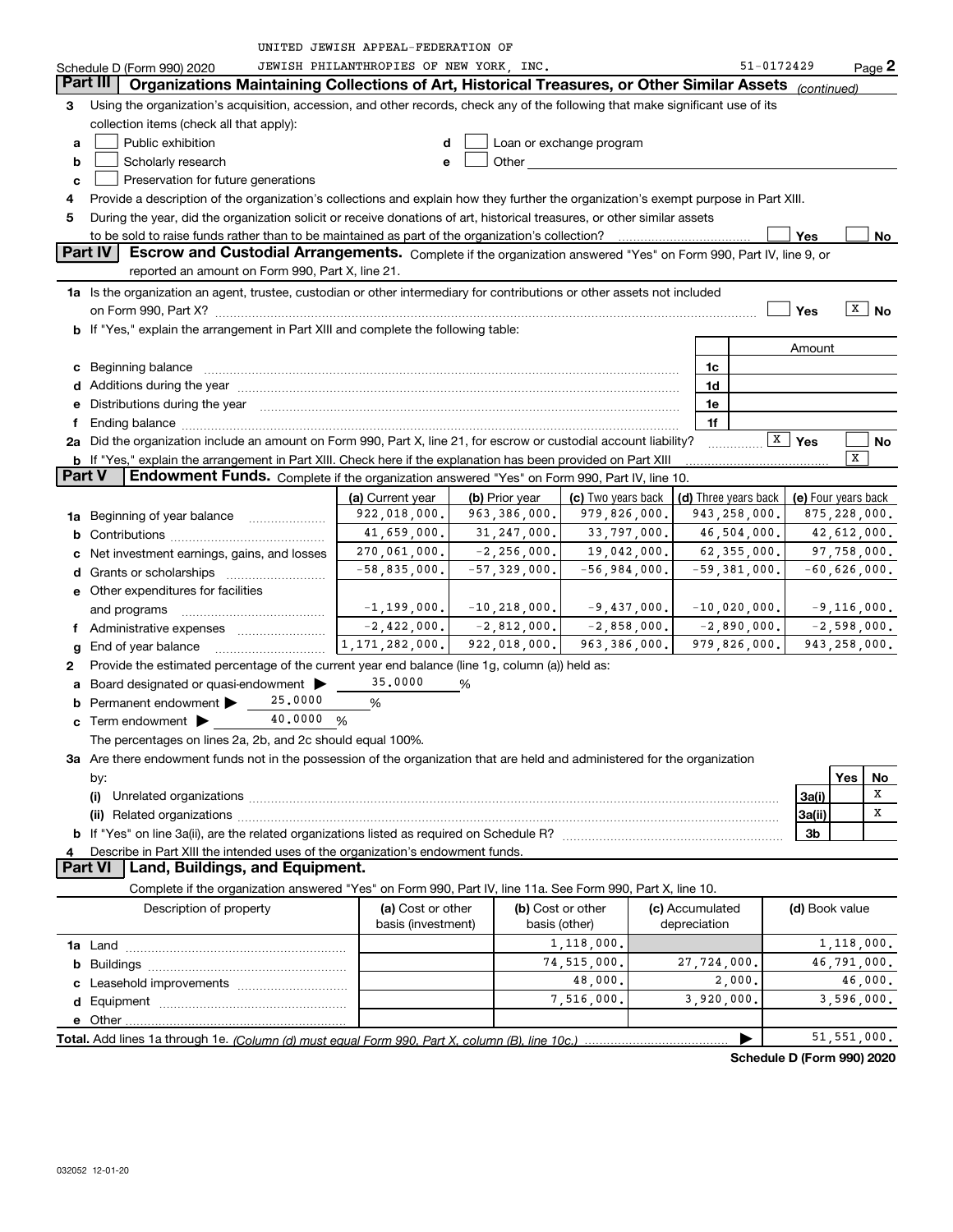Schedule D (Form 990) 2020 JEWISH PHILANTHROPIES OF NEW YORK, INC. The Same of the S1-0172429 Page

#### **Part VII** Investments - Other Securities.

Complete if the organization answered "Yes" on Form 990, Part IV, line 11b. See Form 990, Part X, line 12.

| (a) Description of security or category (including name of security)       | (b) Book value | (c) Method of valuation: Cost or end-of-year market value |
|----------------------------------------------------------------------------|----------------|-----------------------------------------------------------|
|                                                                            |                |                                                           |
|                                                                            |                |                                                           |
| $(3)$ Other                                                                |                |                                                           |
| MULTI-STRATEGY HEDGE FUNDS<br>(A)                                          | 255, 309, 000. | END-OF-YEAR MARKET VALUE                                  |
| PRIVATE EQUITY/REAL-ESTATE<br>(B)                                          | 197,879,000.   | END-OF-YEAR MARKET VALUE                                  |
| INTEREST IN RELATED ORGANIZATIONS<br>(C)                                   | 60, 385, 000.  | COST                                                      |
| NON-PUBLIC EQUITIES<br>(D)                                                 | 53, 743, 000.  | END-OF-YEAR MARKET VALUE                                  |
| STATE OF ISRAEL BONDS<br>(E)                                               | 10, 152, 000.  | COST                                                      |
| PRIVATE CREDIT INVESTMENT<br>(F)                                           | 17,977,000.    | END-OF-YEAR MARKET VALUE                                  |
| PRIVATE COMPANIES<br>(G)                                                   | 5,136,000.     | END-OF-YEAR MARKET VALUE                                  |
| (H)                                                                        |                |                                                           |
| <b>Total.</b> (Col. (b) must equal Form 990, Part X, col. (B) line $12$ .) | 600,581,000.   |                                                           |

## **Part VIII Investments - Program Related.**

Complete if the organization answered "Yes" on Form 990, Part IV, line 11c. See Form 990, Part X, line 13.

| (a) Description of investment                                       | (b) Book value | (c) Method of valuation: Cost or end-of-year market value |
|---------------------------------------------------------------------|----------------|-----------------------------------------------------------|
| (1)                                                                 |                |                                                           |
| (2)                                                                 |                |                                                           |
| $\left(3\right)$                                                    |                |                                                           |
| (4)                                                                 |                |                                                           |
| (5)                                                                 |                |                                                           |
| (6)                                                                 |                |                                                           |
| (7)                                                                 |                |                                                           |
| (8)                                                                 |                |                                                           |
| (9)                                                                 |                |                                                           |
| Total. (Col. (b) must equal Form 990, Part X, col. (B) line $13$ .) |                |                                                           |

#### **Part IX Other Assets.**

Complete if the organization answered "Yes" on Form 990, Part IV, line 11d. See Form 990, Part X, line 15.

|     | (a) Description                               | (b) Book value |
|-----|-----------------------------------------------|----------------|
| (1) | AMOUNTS HELD ON BEHALF OF OTHER AGENCIES      | 65,461,000.    |
| (2) | OTHER PROPERTY                                | 42,608,000.    |
| (3) | ASSETS HELD UNDER CHARITABLE TRUST AGREEMENTS | 28,979,000.    |
| (4) | UNEXPENDED BOND PROCEEDS                      | 13,788,000.    |
| (5) | CASH SURRENDER VALUE - LIFE INSURANCE         | 4,979,000.     |
| (6) | RIGHT-OF-USE ASSET - OPERATING LEASES         | 3,772,000.     |
|     | INTERCOMPANY RECEIVABLE (PAYABLE)             | $-1,681,000.$  |
| (8) | OTHER                                         | 1,270,000.     |
| (9) |                                               |                |
|     |                                               | 159, 176, 000. |

**Part X Other Liabilities.**

Complete if the organization answered "Yes" on Form 990, Part IV, line 11e or 11f. See Form 990, Part X, line 25.

| 1.  | (a) Description of liability                      | (b) Book value |
|-----|---------------------------------------------------|----------------|
|     | Federal income taxes                              |                |
| (2) | LIAB. UNDER CHARITABLE TRUST & ANNUITY AGREEMENTS | 35,675,000.    |
| (3) | TAXABLE BOND LIABILITIES                          | 60,985,000.    |
| (4) | LEASE LIABILITIES                                 | 4,236,000.     |
| (5) | ACCRUED POSTRETIREMENT BENEFITS                   | 3,894,000.     |
| (6) |                                                   |                |
| (7) |                                                   |                |
| (8) |                                                   |                |
| (9) |                                                   |                |
|     |                                                   | 104,790,000.   |

**Total.**  *(Column (b) must equal Form 990, Part X, col. (B) line 25.)*

**2.** Liability for uncertain tax positions. In Part XIII, provide the text of the footnote to the organization's financial statements that reports the organization's liability for uncertain tax positions under FASB ASC 740. Check here if the text of the footnote has been provided in Part XIII  $\boxed{\mathbf{X}}$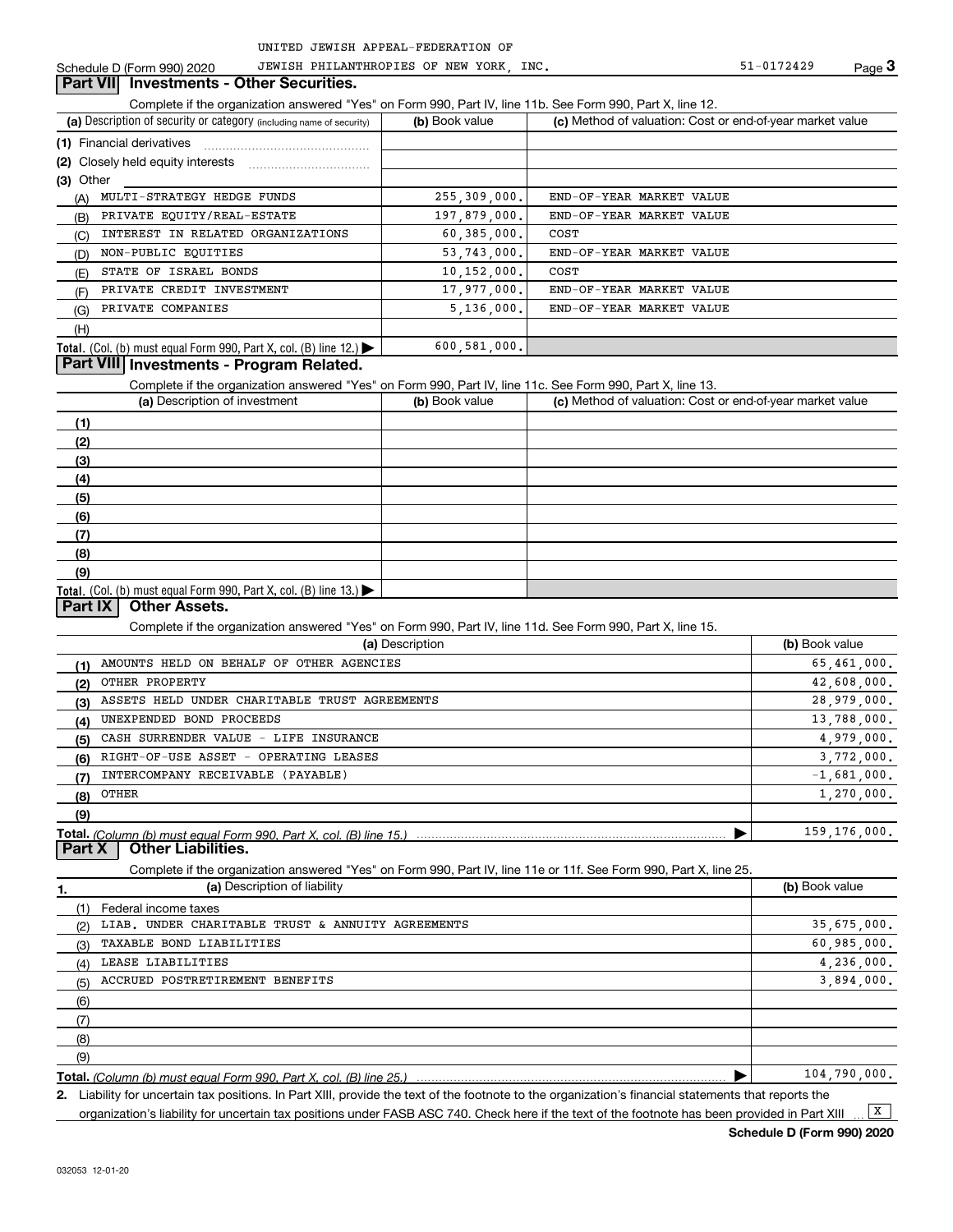|    | UNITED JEWISH APPEAL-FEDERATION OF                                                                                                                                                                                                  |                |              |                |                |
|----|-------------------------------------------------------------------------------------------------------------------------------------------------------------------------------------------------------------------------------------|----------------|--------------|----------------|----------------|
|    | JEWISH PHILANTHROPIES OF NEW YORK, INC.<br>Schedule D (Form 990) 2020                                                                                                                                                               |                |              | 51-0172429     | Page 4         |
|    | Part XI<br>Reconciliation of Revenue per Audited Financial Statements With Revenue per Return.                                                                                                                                      |                |              |                |                |
|    | Complete if the organization answered "Yes" on Form 990, Part IV, line 12a.                                                                                                                                                         |                |              |                |                |
| 1  | Total revenue, gains, and other support per audited financial statements                                                                                                                                                            |                |              | $\blacksquare$ | 546,848,000.   |
| 2  | Amounts included on line 1 but not on Form 990, Part VIII, line 12:                                                                                                                                                                 |                |              |                |                |
| a  | Net unrealized gains (losses) on investments [11] matter contracts and the unrealized gains (losses) on investments                                                                                                                 | 2a             | 195,797,000. |                |                |
| b  |                                                                                                                                                                                                                                     | 2 <sub>b</sub> | 150,000.     |                |                |
| c  |                                                                                                                                                                                                                                     | 2c             |              |                |                |
| d  | Other (Describe in Part XIII.) <b>COLOGIST:</b> (2001)                                                                                                                                                                              | 2d             | 26,395,000.  |                |                |
| e  | Add lines 2a through 2d                                                                                                                                                                                                             |                |              | 2е             | 222, 342, 000. |
| 3  |                                                                                                                                                                                                                                     |                |              | 3              | 324,506,000.   |
| 4  | Amounts included on Form 990, Part VIII, line 12, but not on line 1:                                                                                                                                                                |                |              |                |                |
| a  |                                                                                                                                                                                                                                     | - 4a           | 9,477,000.   |                |                |
|    | Other (Describe in Part XIII.) <b>Construction Contract Construction</b> Chern Construction Chern Chern Chern Chern Chern Chern Chern Chern Chern Chern Chern Chern Chern Chern Chern Chern Chern Chern Chern Chern Chern Chern Che | 4b             |              |                |                |
|    | c Add lines 4a and 4b                                                                                                                                                                                                               |                |              | 4с             | 9,477,000.     |
| 5  |                                                                                                                                                                                                                                     |                |              | 5              | 333,983,000.   |
|    | Part XII   Reconciliation of Expenses per Audited Financial Statements With Expenses per Return.                                                                                                                                    |                |              |                |                |
|    | Complete if the organization answered "Yes" on Form 990, Part IV, line 12a.                                                                                                                                                         |                |              |                |                |
| 1  | Total expenses and losses per audited financial statements [11] [11] Total expenses and losses per audited financial statements [11] [11] Total expenses and losses per audited financial statements                                |                |              | 1.             | 249,655,000.   |
| 2  | Amounts included on line 1 but not on Form 990, Part IX, line 25:                                                                                                                                                                   |                |              |                |                |
| a  |                                                                                                                                                                                                                                     | 2a             | 150,000.     |                |                |
| b  |                                                                                                                                                                                                                                     | 2 <sub>b</sub> |              |                |                |
| c  |                                                                                                                                                                                                                                     | 2c             |              |                |                |
| d  |                                                                                                                                                                                                                                     | 2d             |              |                |                |
| е  | Add lines 2a through 2d <b>contained a contained a contained a contained a</b> contained a contact the set of the set of the set of the set of the set of the set of the set of the set of the set of the set of the set of the set |                |              | 2e             | 150,000.       |
| З. |                                                                                                                                                                                                                                     |                |              | 3              | 249,505,000.   |
| 4  | Amounts included on Form 990, Part IX, line 25, but not on line 1:                                                                                                                                                                  |                |              |                |                |
|    | Investment expenses not included on Form 990, Part VIII, line 7b [1000000000000000000000000000000000                                                                                                                                | - 4a           | 9,477,000.   |                |                |
|    | <b>b</b> Other (Describe in Part XIII.)                                                                                                                                                                                             | 4 <sub>b</sub> |              |                |                |
|    | c Add lines 4a and 4b                                                                                                                                                                                                               |                |              | 4c             | 9,477,000.     |
|    |                                                                                                                                                                                                                                     |                |              | 5              | 258,982,000.   |
|    | <b>Part XIII</b> Supplemental Information.                                                                                                                                                                                          |                |              |                |                |

Provide the descriptions required for Part II, lines 3, 5, and 9; Part III, lines 1a and 4; Part IV, lines 1b and 2b; Part V, line 4; Part X, line 2; Part XI, lines 2d and 4b; and Part XII, lines 2d and 4b. Also complete this part to provide any additional information.

PART IV, LINE 2B:

CERTAIN NETWORK AGENCIES INVEST IN THE UJA POOLED INVESTMENT ACCOUNT.

PART V, LINE 4:

INTENDED USES OF ENDOWMENT FUNDS:

THE ORGANIZATION'S OPERATING BUDGET IS BASED UPON A TOTAL "SOURCES & USES"

OF FUNDS CONCEPT. SOURCES OF FUNDING ARE IDENTIFIED DURING THE OPERATING

BUDGET PROCESS TO COVER PLANNED EXPENDITURES. OTHER THAN THE ANNUAL

CAMPAIGN, THE ENDOWMENT IS THE NEXT SINGLE HIGHEST SOURCE OF FUNDING FOR

BUDGETARY NEEDS.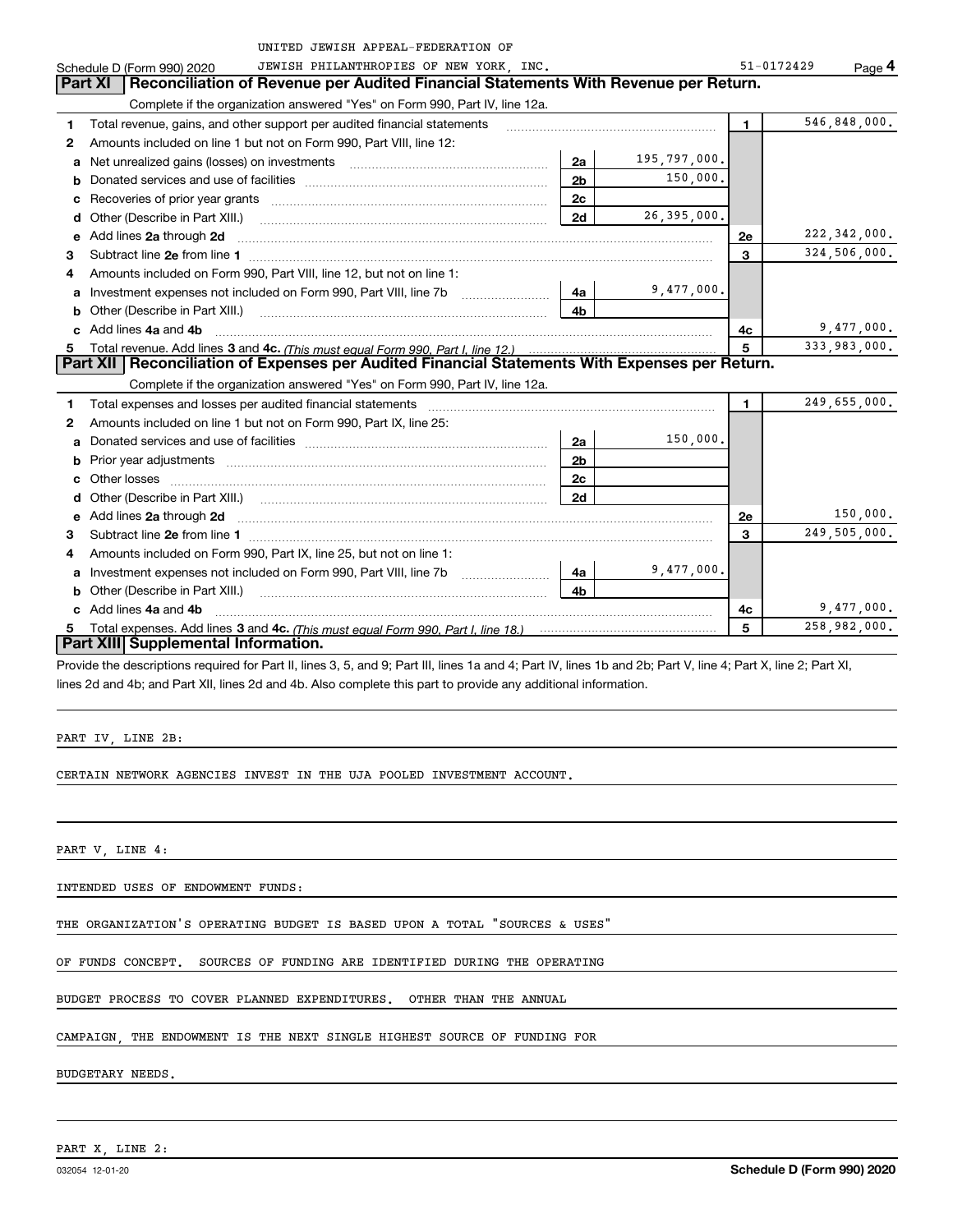|                                                             | UNITED JEWISH APPEAL-FEDERATION OF                                         |            |        |
|-------------------------------------------------------------|----------------------------------------------------------------------------|------------|--------|
| Schedule D (Form 990) 2020                                  | JEWISH PHILANTHROPIES OF NEW YORK, INC.                                    | 51-0172429 | Page 5 |
| Part XIII Supplemental Information (continued)              |                                                                            |            |        |
|                                                             |                                                                            |            |        |
| FIN 48:                                                     |                                                                            |            |        |
|                                                             | THE ORGANIZATION FOLLOWS THE PROVISIONS OF ACCOUNTING STANDARDS            |            |        |
|                                                             |                                                                            |            |        |
|                                                             | CODIFICATION (ASC) SUBTOPIC 740-10, INCOME TAXES - OVERALL (ASC 740-10),   |            |        |
|                                                             |                                                                            |            |        |
|                                                             | RELATING TO UNCERTAINTY IN INCOME TAXES. FOR THE ORGANIZATION, ASC 740-10  |            |        |
|                                                             |                                                                            |            |        |
|                                                             | IS PRIMARILY APPLICABLE TO THE INCURRENCE OF UNRELATED BUSINESS INCOME TAX |            |        |
|                                                             | ATTRIBUTABLE TO CERTAIN OF ITS INVESTMENTS. ASC 740-10 ESTABLISHES A       |            |        |
|                                                             |                                                                            |            |        |
|                                                             | MINIMUM THRESHOLD FOR FINANCIAL STATEMENT RECOGNITION OF THE BENEFITS OF   |            |        |
|                                                             |                                                                            |            |        |
|                                                             | POSITIONS TAKEN, OR EXPECTED TO BE TAKEN, IN FILING TAX RETURNS. IT        |            |        |
|                                                             |                                                                            |            |        |
|                                                             | REQUIRES THE EVALUATION OF TAX POSITIONS TAKEN OR EXPECTED TO BE TAKEN IN  |            |        |
|                                                             |                                                                            |            |        |
|                                                             | THE COURSE OF PREPARING THE ORGANIZATION'S INCOME TAX RETURNS TO DETERMINE |            |        |
|                                                             | WHETHER THE TAX POSITIONS ARE "MORE-LIKELY-THAN-NOT" OF BEING SUSTAINED BY |            |        |
|                                                             |                                                                            |            |        |
|                                                             | THE APPLICABLE TAX AUTHORITY. TAX POSITIONS NOT DEEMED TO MEET THE         |            |        |
|                                                             |                                                                            |            |        |
|                                                             | "MORE-LIKELY-THAN-NOT" THRESHOLD ARE RECORDED AS A TAX EXPENSE. THERE ARE  |            |        |
|                                                             |                                                                            |            |        |
|                                                             | NO TAX POSITIONS NOT DEEMED TO MEET THE "MORE-LIKELY THAN-NOT" THRESHOLD.  |            |        |
|                                                             |                                                                            |            |        |
|                                                             |                                                                            |            |        |
| PART XI, LINE 2D - OTHER ADJUSTMENTS:                       |                                                                            |            |        |
|                                                             |                                                                            |            |        |
| IMPUTED RENTAL INCOME                                       | 26,395,000.                                                                |            |        |
|                                                             |                                                                            |            |        |
|                                                             |                                                                            |            |        |
| PART I, LINES 5 AND 6:                                      |                                                                            |            |        |
|                                                             |                                                                            |            |        |
|                                                             | THE ORGANIZATION DOES NOT MAINTAIN DONOR ADVISED FUNDS. HOWEVER, IT DOES   |            |        |
|                                                             |                                                                            |            |        |
|                                                             | MAINTAIN CERTAIN FUNDS WITH AND WITHOUT DONOR RESTRICTIONS ("SIMILAR       |            |        |
|                                                             |                                                                            |            |        |
|                                                             | FUNDS") THAT ARE OVERSEEN BY SPECIAL COMMITTEES. UJA APPOINTS A MAJORITY   |            |        |
|                                                             | OF THE MEMBERS THAT SERVE ON EACH OF THESE SPECIAL COMMITTEES; OTHER       |            |        |
|                                                             |                                                                            |            |        |
| MEMBERS MAY BE SELECTED BY THE DONOR OR THE DONOR'S FAMILY. |                                                                            |            |        |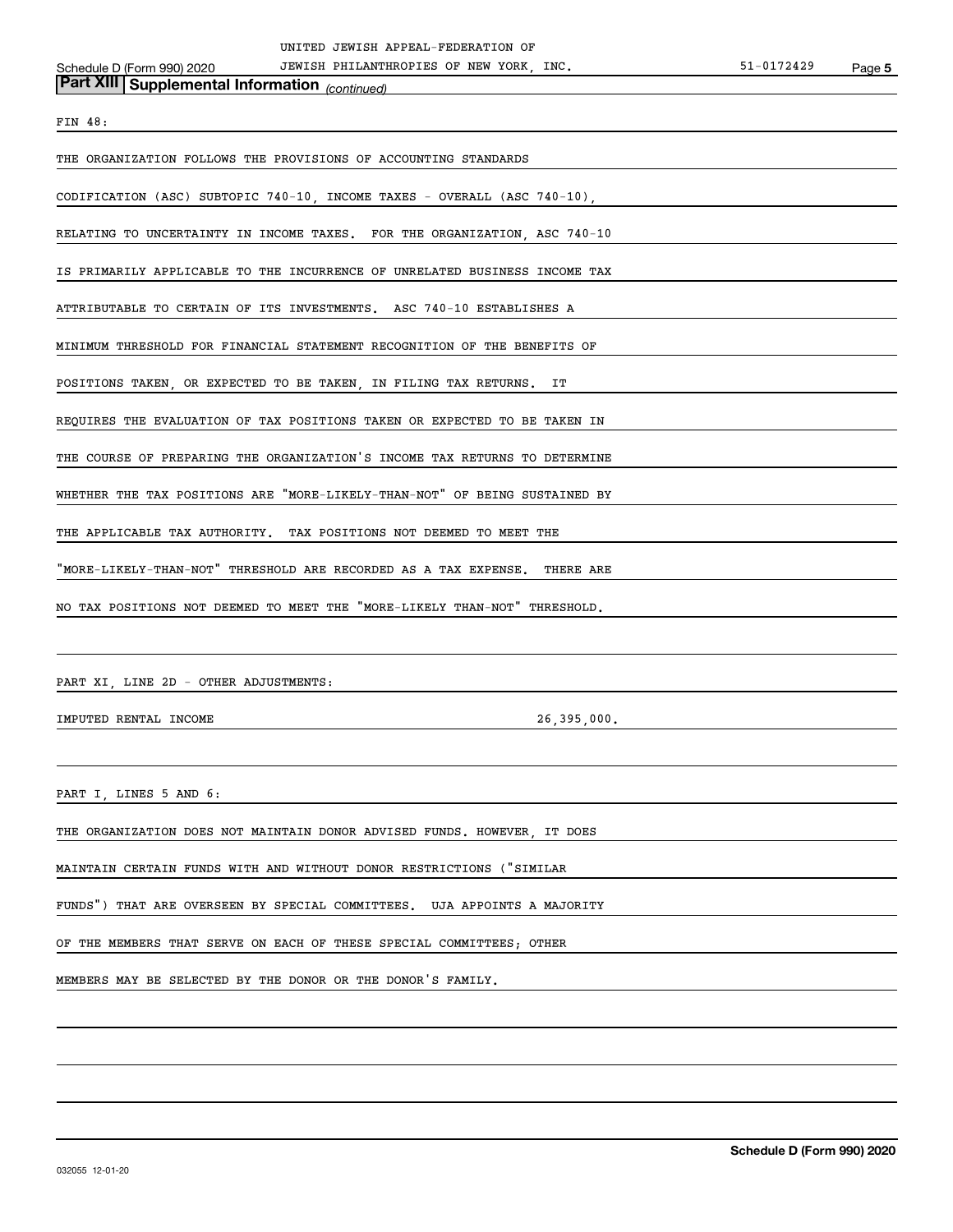| <b>SCHEDULE F</b>                                                             |                                                                                          |                              | <b>Statement of Activities Outside the United States</b>                                                                                |                      |                                                        | OMB No. 1545-0047                     |
|-------------------------------------------------------------------------------|------------------------------------------------------------------------------------------|------------------------------|-----------------------------------------------------------------------------------------------------------------------------------------|----------------------|--------------------------------------------------------|---------------------------------------|
| (Form 990)                                                                    | > Complete if the organization answered "Yes" on Form 990, Part IV, line 14b, 15, or 16. |                              |                                                                                                                                         |                      |                                                        |                                       |
| Department of the Treasury                                                    |                                                                                          |                              | Attach to Form 990.                                                                                                                     |                      |                                                        | <b>Open to Public</b>                 |
| Internal Revenue Service                                                      |                                                                                          |                              | Go to www.irs.gov/Form990 for instructions and the latest information.                                                                  |                      |                                                        | Inspection                            |
| Name of the organization                                                      |                                                                                          |                              |                                                                                                                                         |                      |                                                        | <b>Employer identification number</b> |
| UNITED JEWISH APPEAL-FEDERATION OF<br>JEWISH PHILANTHROPIES OF NEW YORK, INC. |                                                                                          |                              |                                                                                                                                         |                      | 51-0172429                                             |                                       |
| Part I                                                                        |                                                                                          |                              | General Information on Activities Outside the United States. Complete if the organization answered "Yes" on                             |                      |                                                        |                                       |
| Form 990, Part IV, line 14b.                                                  |                                                                                          |                              |                                                                                                                                         |                      |                                                        |                                       |
| 1                                                                             |                                                                                          |                              | For grantmakers. Does the organization maintain records to substantiate the amount of its grants and other assistance,                  |                      |                                                        |                                       |
|                                                                               |                                                                                          |                              | the grantees' eligibility for the grants or assistance, and the selection criteria used to award the grants or assistance?              |                      |                                                        | $\boxed{\text{X}}$ Yes<br><b>No</b>   |
| $\mathbf{2}$<br>United States.                                                |                                                                                          |                              | For grantmakers. Describe in Part V the organization's procedures for monitoring the use of its grants and other assistance outside the |                      |                                                        |                                       |
|                                                                               |                                                                                          |                              | 3 Activities per Region. (The following Part I, line 3 table can be duplicated if additional space is needed.)                          |                      |                                                        |                                       |
| (a) Region                                                                    | (b) Number of<br>offices                                                                 | employees,                   | (c) Number of $\vert$ (d) Activities conducted in the region<br>(by type) (such as, fundraising, pro-                                   |                      | (e) If activity listed in (d)<br>is a program service, | (f) Total<br>expenditures             |
|                                                                               | in the region                                                                            | agents, and<br>independent   | gram services, investments, grants to                                                                                                   |                      | describe specific type                                 | for and                               |
|                                                                               |                                                                                          | contractors<br>in the region | recipients located in the region)                                                                                                       |                      | of service(s) in the region                            | investments<br>in the region          |
|                                                                               |                                                                                          |                              |                                                                                                                                         |                      |                                                        |                                       |
|                                                                               |                                                                                          |                              |                                                                                                                                         |                      |                                                        |                                       |
|                                                                               |                                                                                          |                              |                                                                                                                                         |                      | <b>INSURANCE SERVICES FOR</b>                          |                                       |
| NORTH AMERICA                                                                 |                                                                                          | 1                            | PROGRAM SERVICES                                                                                                                        | NETWORK AGENCIES     |                                                        | 13,565,000.                           |
|                                                                               |                                                                                          |                              |                                                                                                                                         |                      | MONITORING OF GRANTS -                                 |                                       |
|                                                                               |                                                                                          |                              |                                                                                                                                         | REFER TO SCHEDULE F. |                                                        |                                       |
|                                                                               |                                                                                          |                              |                                                                                                                                         | PART V, SUPPLEMENTAL |                                                        |                                       |
| MIDDLE EAST                                                                   | $\mathbf{1}$                                                                             | 7                            | PROGRAM SERVICES                                                                                                                        | INFORMATION          |                                                        | 1,128,000.                            |
|                                                                               |                                                                                          |                              |                                                                                                                                         |                      | LOANS AND OTHER SUPPORT                                |                                       |
|                                                                               |                                                                                          |                              |                                                                                                                                         |                      | FOR INVESTMENT IN SOCIAL                               |                                       |
| MIDDLE EAST                                                                   |                                                                                          |                              | PROGRAM-RELATED INVESTMENTS                                                                                                             | <b>IMPACT FUNDS</b>  |                                                        | 397,000.                              |
|                                                                               |                                                                                          |                              |                                                                                                                                         |                      |                                                        |                                       |
|                                                                               |                                                                                          |                              |                                                                                                                                         |                      |                                                        |                                       |
|                                                                               |                                                                                          |                              |                                                                                                                                         |                      |                                                        |                                       |
| CARIBBEAN                                                                     |                                                                                          |                              | INVESTMENTS                                                                                                                             |                      |                                                        | 275,704,000.                          |
|                                                                               |                                                                                          |                              |                                                                                                                                         |                      |                                                        |                                       |
|                                                                               |                                                                                          |                              |                                                                                                                                         |                      |                                                        |                                       |
|                                                                               |                                                                                          |                              |                                                                                                                                         |                      |                                                        |                                       |
|                                                                               |                                                                                          |                              |                                                                                                                                         |                      |                                                        |                                       |
|                                                                               |                                                                                          |                              |                                                                                                                                         |                      |                                                        |                                       |
|                                                                               |                                                                                          |                              |                                                                                                                                         |                      |                                                        |                                       |
|                                                                               |                                                                                          |                              |                                                                                                                                         |                      |                                                        |                                       |
|                                                                               |                                                                                          |                              |                                                                                                                                         |                      |                                                        |                                       |
|                                                                               |                                                                                          |                              |                                                                                                                                         |                      |                                                        |                                       |
|                                                                               |                                                                                          |                              |                                                                                                                                         |                      |                                                        |                                       |
|                                                                               |                                                                                          |                              |                                                                                                                                         |                      |                                                        |                                       |
|                                                                               |                                                                                          |                              |                                                                                                                                         |                      |                                                        |                                       |
|                                                                               |                                                                                          |                              |                                                                                                                                         |                      |                                                        |                                       |
|                                                                               |                                                                                          |                              |                                                                                                                                         |                      |                                                        |                                       |
| <b>3 a</b> Subtotal                                                           | $\mathbf{1}$                                                                             | 8                            |                                                                                                                                         |                      |                                                        | 290,794,000.                          |
| .<br><b>b</b> Total from continuation                                         |                                                                                          |                              |                                                                                                                                         |                      |                                                        |                                       |
| sheets to Part I                                                              | 0                                                                                        | 0                            |                                                                                                                                         |                      |                                                        | 0.                                    |
| c Totals (add lines 3a                                                        |                                                                                          |                              |                                                                                                                                         |                      |                                                        |                                       |
| and 3b)                                                                       | 1                                                                                        | 8                            |                                                                                                                                         |                      |                                                        | 290,794,000.                          |

**For Paperwork Reduction Act Notice, see the Instructions for Form 990. Schedule F (Form 990) 2020** LHA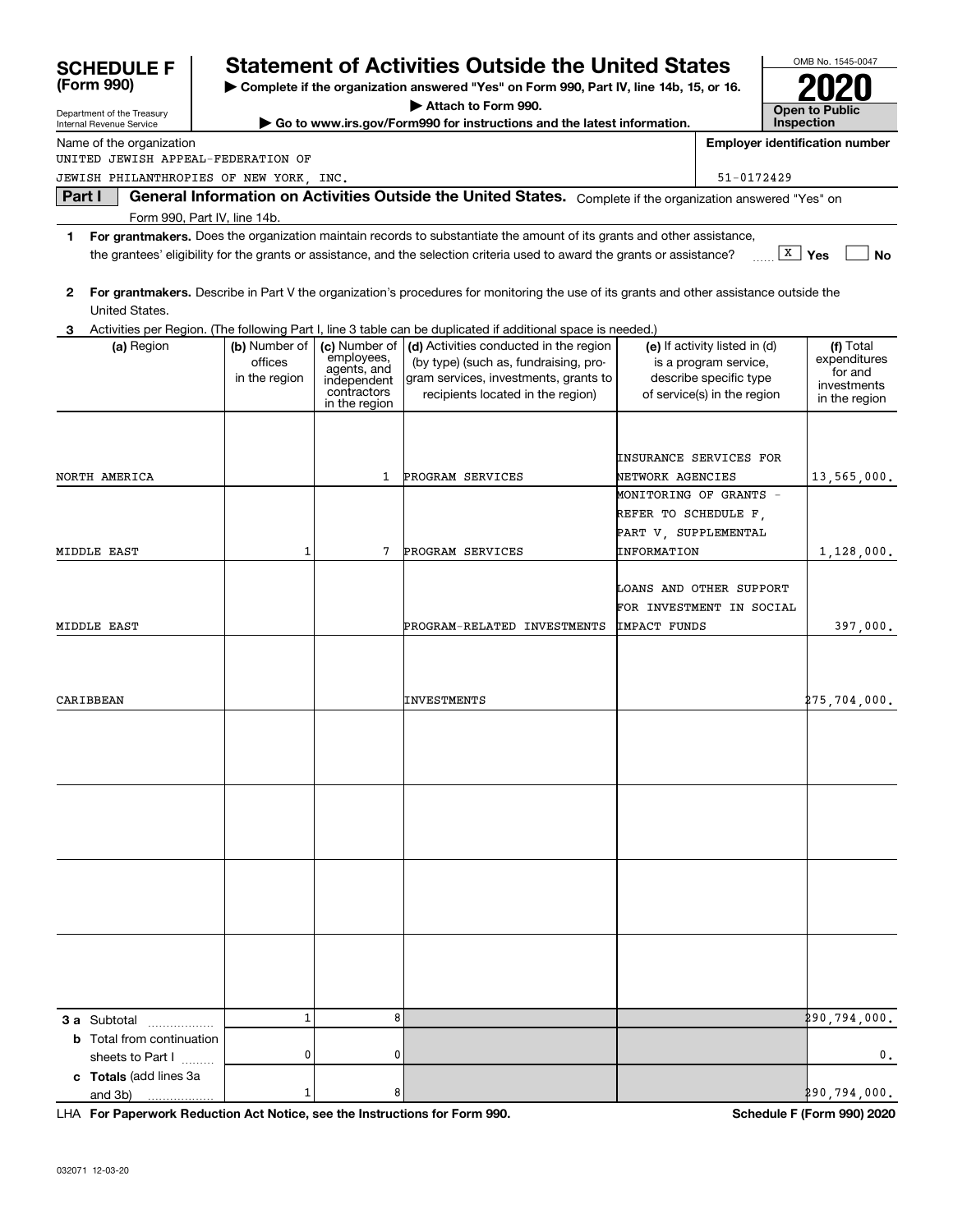Schedule F (Form 990) 2020 JEWISH PHILANTHROPIES OF NEW YORK, INC. 51-0172429 51-0172429

Part II | Grants and Other Assistance to Organizations or Entities Outside the United States. Complete if the organization answered "Yes" on Form 990, Part IV, line 15, for any recipient who received more than \$5,000. Part II can be duplicated if additional space is needed.

| 1<br>(a) Name of organization | (b) IRS code section<br>and EIN (if applicable)                                                                                                                                            | (c) Region | (d) Purpose of<br>grant | (e) Amount<br>of cash grant | (f) Manner of<br>cash disbursement | (g) Amount of<br>noncash<br>assistance | (h) Description<br>of noncash<br>assistance | (i) Method of<br>valuation (book, FMV,<br>appraisal, other) |
|-------------------------------|--------------------------------------------------------------------------------------------------------------------------------------------------------------------------------------------|------------|-------------------------|-----------------------------|------------------------------------|----------------------------------------|---------------------------------------------|-------------------------------------------------------------|
|                               |                                                                                                                                                                                            |            |                         |                             |                                    |                                        |                                             |                                                             |
|                               |                                                                                                                                                                                            |            |                         |                             |                                    |                                        |                                             |                                                             |
|                               |                                                                                                                                                                                            |            |                         |                             |                                    |                                        |                                             |                                                             |
|                               |                                                                                                                                                                                            |            |                         |                             |                                    |                                        |                                             |                                                             |
|                               |                                                                                                                                                                                            |            |                         |                             |                                    |                                        |                                             |                                                             |
|                               |                                                                                                                                                                                            |            |                         |                             |                                    |                                        |                                             |                                                             |
|                               |                                                                                                                                                                                            |            |                         |                             |                                    |                                        |                                             |                                                             |
|                               |                                                                                                                                                                                            |            |                         |                             |                                    |                                        |                                             |                                                             |
|                               |                                                                                                                                                                                            |            |                         |                             |                                    |                                        |                                             |                                                             |
|                               |                                                                                                                                                                                            |            |                         |                             |                                    |                                        |                                             |                                                             |
|                               |                                                                                                                                                                                            |            |                         |                             |                                    |                                        |                                             |                                                             |
|                               |                                                                                                                                                                                            |            |                         |                             |                                    |                                        |                                             |                                                             |
|                               |                                                                                                                                                                                            |            |                         |                             |                                    |                                        |                                             |                                                             |
|                               |                                                                                                                                                                                            |            |                         |                             |                                    |                                        |                                             |                                                             |
|                               |                                                                                                                                                                                            |            |                         |                             |                                    |                                        |                                             |                                                             |
|                               |                                                                                                                                                                                            |            |                         |                             |                                    |                                        |                                             |                                                             |
| $\mathbf{2}$                  | Enter total number of recipient organizations listed above that are recognized as charities by the foreign country, recognized as a tax                                                    |            |                         |                             |                                    |                                        |                                             |                                                             |
| 3 <sup>1</sup>                | exempt 501(c)(3) organization by the IRS, or for which the grantee or counsel has provided a section 501(c)(3) equivalency letter<br>Enter total number of other organizations or entities |            |                         |                             |                                    |                                        |                                             |                                                             |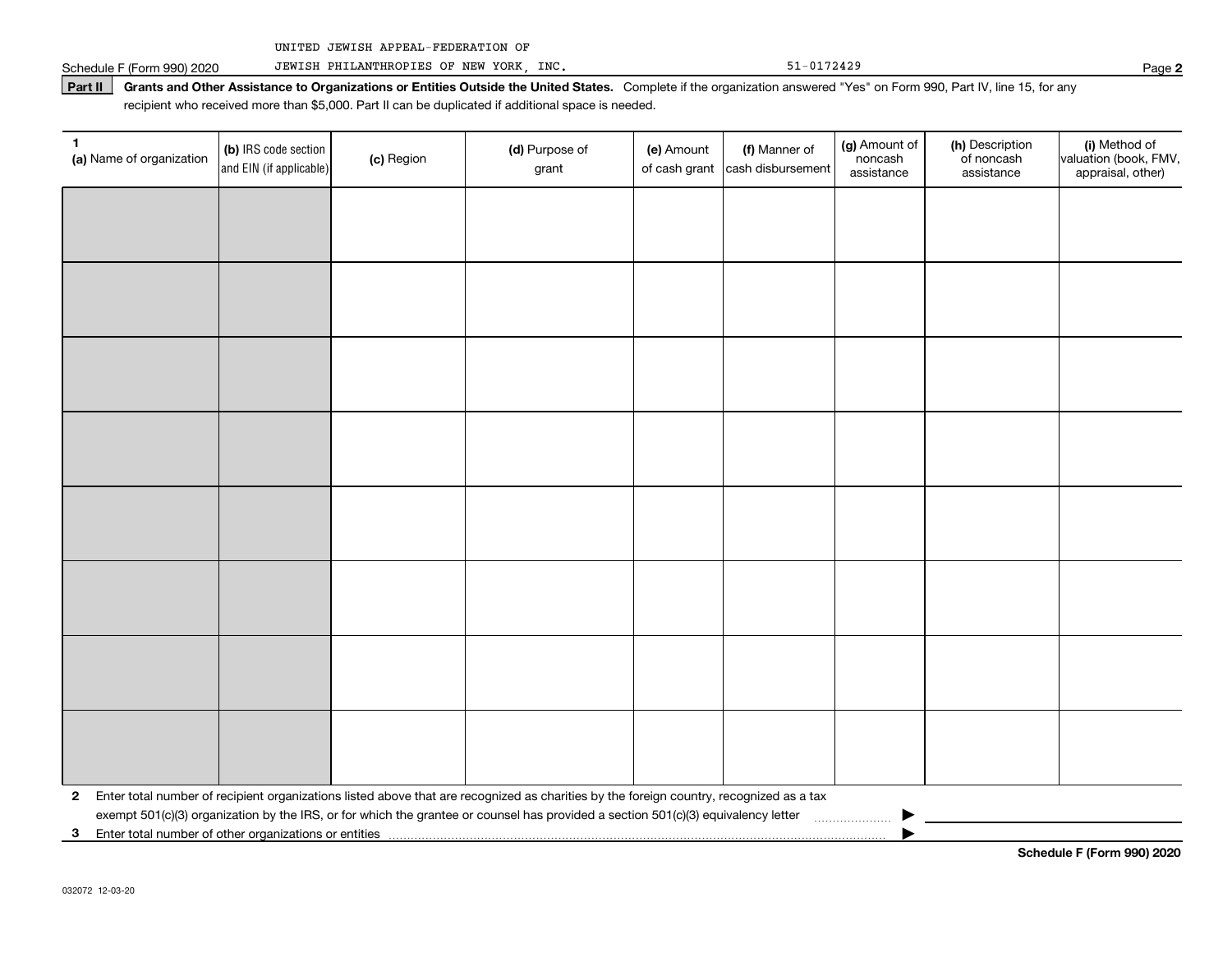|  | UNITED JEWISH APPEAL-FEDERATION OF |  |
|--|------------------------------------|--|
|  |                                    |  |

Schedule F (Form 990) 2020 JEWISH PHILANTHROPIES OF NEW YORK, INC. 51-0172429 51-0172429 Part III Grants and Other Assistance to Individuals Outside the United States. Complete if the organization answered "Yes" on Form 990, Part IV, line 16. Part III can be duplicated if additional space is needed.  $\top$ Number of Amount of Manner of Amount of Type of grant or assistance  $\vert$  (b) Region recipients cash grant cash disbursement noncash assistance

| (a) Type of grant or assistance | (b) Region | <b>(c)</b> Number of <b>(d)</b> Amount of recipients cash grant | e) Manner of<br>cash disbursement | <b>(f)</b> Amount of<br>noncash<br>assistance | (g) Description of<br>noncash assistance | (h) Method of<br>valuation<br>(book, FMV,<br>appraisal, other) |
|---------------------------------|------------|-----------------------------------------------------------------|-----------------------------------|-----------------------------------------------|------------------------------------------|----------------------------------------------------------------|
|                                 |            |                                                                 |                                   |                                               |                                          |                                                                |
|                                 |            |                                                                 |                                   |                                               |                                          |                                                                |
|                                 |            |                                                                 |                                   |                                               |                                          |                                                                |
|                                 |            |                                                                 |                                   |                                               |                                          |                                                                |
|                                 |            |                                                                 |                                   |                                               |                                          |                                                                |
|                                 |            |                                                                 |                                   |                                               |                                          |                                                                |
|                                 |            |                                                                 |                                   |                                               |                                          |                                                                |
|                                 |            |                                                                 |                                   |                                               |                                          |                                                                |
|                                 |            |                                                                 |                                   |                                               |                                          |                                                                |
|                                 |            |                                                                 |                                   |                                               |                                          |                                                                |

**Schedule F (Form 990) 2020**

**3**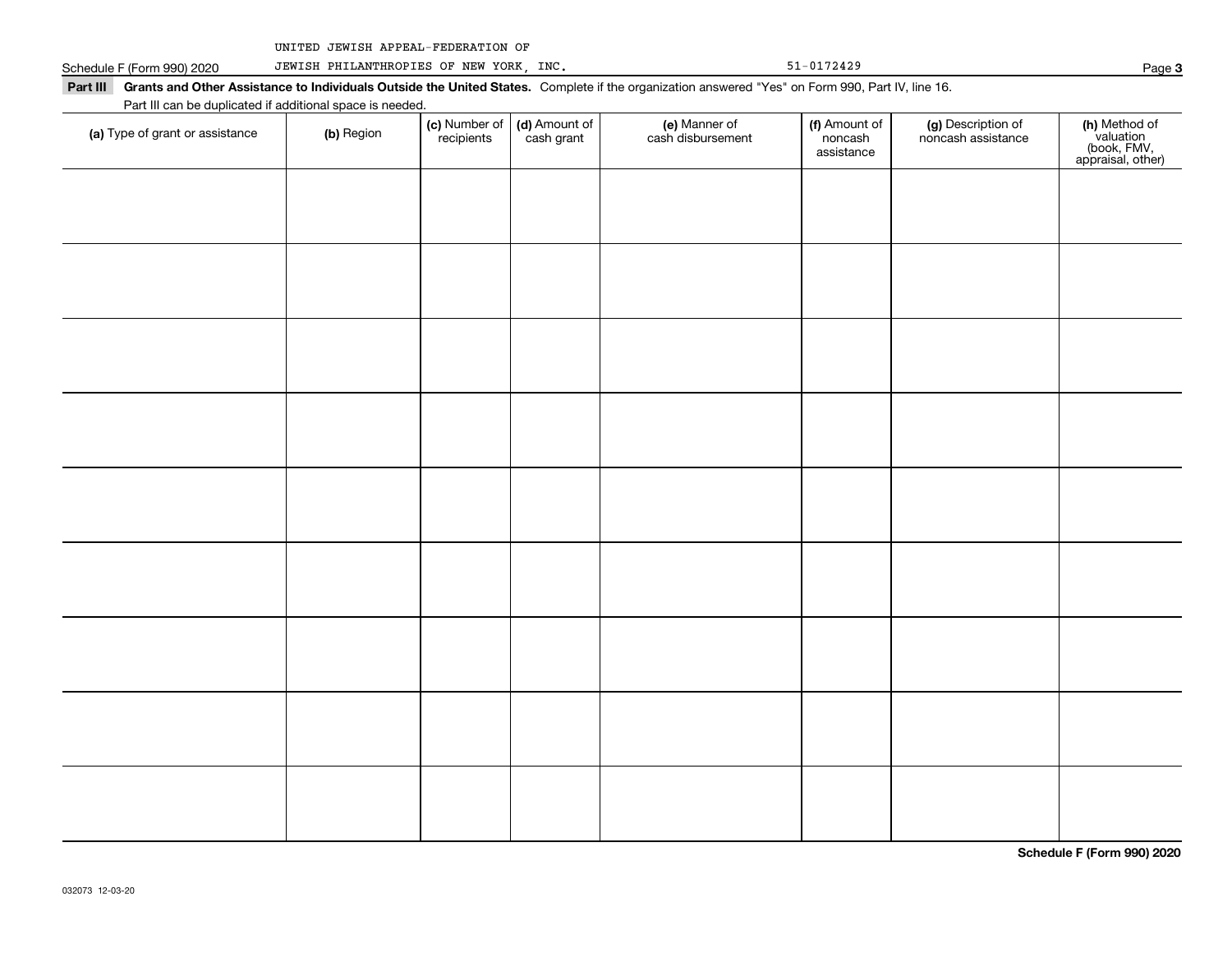|                | UNITED JEWISH APPEAL-FEDERATION OF                                                                                                                                                                                             |                     |                |
|----------------|--------------------------------------------------------------------------------------------------------------------------------------------------------------------------------------------------------------------------------|---------------------|----------------|
|                | JEWISH PHILANTHROPIES OF NEW YORK, INC.<br>Schedule F (Form 990) 2020                                                                                                                                                          | $51 - 0172429$      | Page 4         |
| <b>Part IV</b> | <b>Foreign Forms</b>                                                                                                                                                                                                           |                     |                |
|                |                                                                                                                                                                                                                                |                     |                |
| 1              | Was the organization a U.S. transferor of property to a foreign corporation during the tax year? If "Yes."                                                                                                                     |                     |                |
|                | the organization may be required to file Form 926, Return by a U.S. Transferor of Property to a Foreign                                                                                                                        |                     |                |
|                |                                                                                                                                                                                                                                | x<br>Yes            | No             |
| $\mathbf{2}$   | Did the organization have an interest in a foreign trust during the tax year? If "Yes," the organization may                                                                                                                   |                     |                |
|                | be required to separately file Form 3520, Annual Return To Report Transactions With Foreign Trusts and                                                                                                                         |                     |                |
|                | Receipt of Certain Foreign Gifts, and/or Form 3520-A, Annual Information Return of Foreign Trust With a                                                                                                                        |                     |                |
|                |                                                                                                                                                                                                                                | Yes                 | x<br><b>No</b> |
| 3              | Did the organization have an ownership interest in a foreign corporation during the tax year? If "Yes."                                                                                                                        |                     |                |
|                | the organization may be required to file Form 5471, Information Return of U.S. Persons With Respect to                                                                                                                         |                     |                |
|                |                                                                                                                                                                                                                                | $\mathbf{x}$<br>Yes | <b>No</b>      |
| 4              | Was the organization a direct or indirect shareholder of a passive foreign investment company or a                                                                                                                             |                     |                |
|                | qualified electing fund during the tax year? If "Yes," the organization may be required to file Form 8621,                                                                                                                     |                     |                |
|                | Information Return by a Shareholder of a Passive Foreign Investment Company or Qualified Electing                                                                                                                              |                     |                |
|                |                                                                                                                                                                                                                                | X<br>Yes            | <b>No</b>      |
| 5              | Did the organization have an ownership interest in a foreign partnership during the tax year? If "Yes."                                                                                                                        |                     |                |
|                | the organization may be required to file Form 8865, Return of U.S. Persons With Respect to Certain                                                                                                                             |                     |                |
|                |                                                                                                                                                                                                                                | X<br>Yes            | <b>No</b>      |
| 6              | Did the organization have any operations in or related to any boycotting countries during the tax year? If                                                                                                                     |                     |                |
|                | "Yes," the organization may be required to separately file Form 5713, International Boycott Report (see                                                                                                                        |                     |                |
|                | Instructions for Form 5713; don't file with Form 990) manual content content content of the content of the content of the content of the content of the content of the content of the content of the content of the content of | Yes                 | х<br>No        |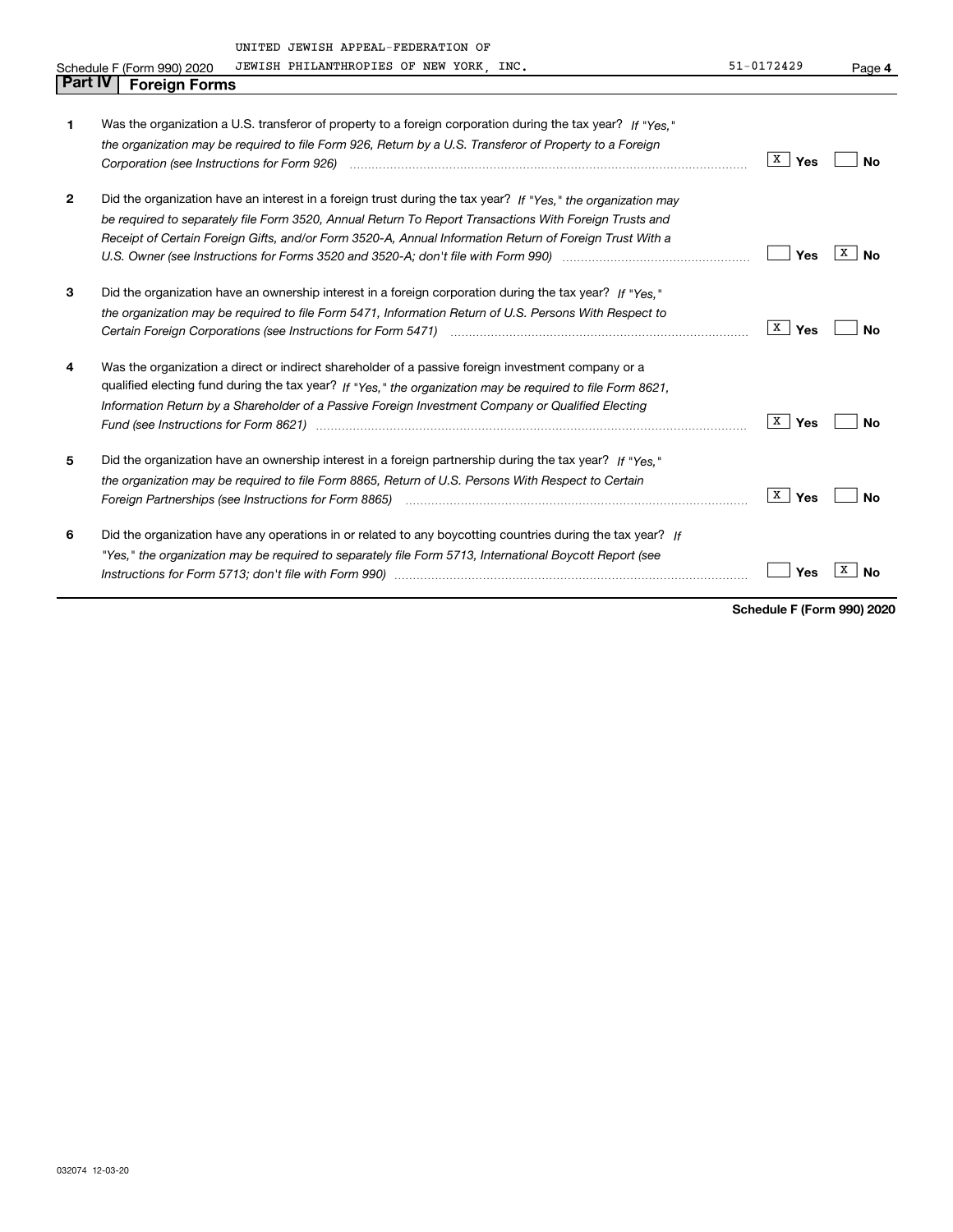Schedule F (Form 990) 2020 JEWISH PHILANTHROPIES OF NEW YORK, INC. The Same of the State of the State of Page

# **Part V F** (Form 990) 2020 JEWISH PHILL<br>**Part V Supplemental Information**

Provide the information required by Part I, line 2 (monitoring of funds); Part I, line 3, column (f) (accounting method; amounts of investments vs. expenditures per region); Part II, line 1 (accounting method); Part III (accounting method); and Part III, column (c) (estimated number of recipients), as applicable. Also complete this part to provide any additional information. See instructions.

PART I, LINE 2:

PROCEDURES FOR MONITORING THE USE OF FOREIGN GRANT FUNDS:

FUNDS FOR OVERSEAS PROGRAM ACTIVITIES ARE DISTRIBUTED THROUGH THE JEWISH

FEDERATIONS OF NORTH AMERICA (JFNA) PRIMARILY TO THE JEWISH AGENCY FOR

ISRAEL (JAFI) AND THE AMERICAN JEWISH JOINT DISTRIBUTION COMMITTEE, INC.

(JDC). OVERSEAS ORGANIZATIONS RECEIVING FUNDS FROM JFNA UTILIZE SUCH

FUNDS FOR ACTIVITIES AND PROGRAMS THAT SUPPORT UJA'S CHARITABLE PURPOSES.

UJA'S ISRAEL OFFICE, IN CONJUNCTION WITH STAFF IN NEW YORK, REVIEW TWO

ANNUAL REPORTS (A MID-YEAR AND A FINAL REPORT) FOR TARGETED GRANT

PROGRAMS THAT ARE LOCATED IN ISRAEL AND OTHER FOREIGN LOCATIONS AND FOR

WHICH FUNDS ARE DISTRIBUTED THROUGH JFNA. THE REPORTS INCLUDE NARRATIVE

STATISTICAL, AND FINANCIAL COMPONENTS AND SERVE TO ENSURE THAT

PROGRAMMATIC OBJECTIVES ARE APPROPRIATELY ATTAINED, AND THAT EXPENDITURES

QUALIFY FOR REIMBURSEMENT UNDER THE GRANT. IN ISRAEL, UJA GRANTEE

ORGANIZATIONS ARE LEGALLY REGISTERED WITH JAFI, WHICH RELEASES REGULAR

GRANT PAYMENTS BASED ON COORDINATION WITH THE UJA'S ISRAEL OFFICE.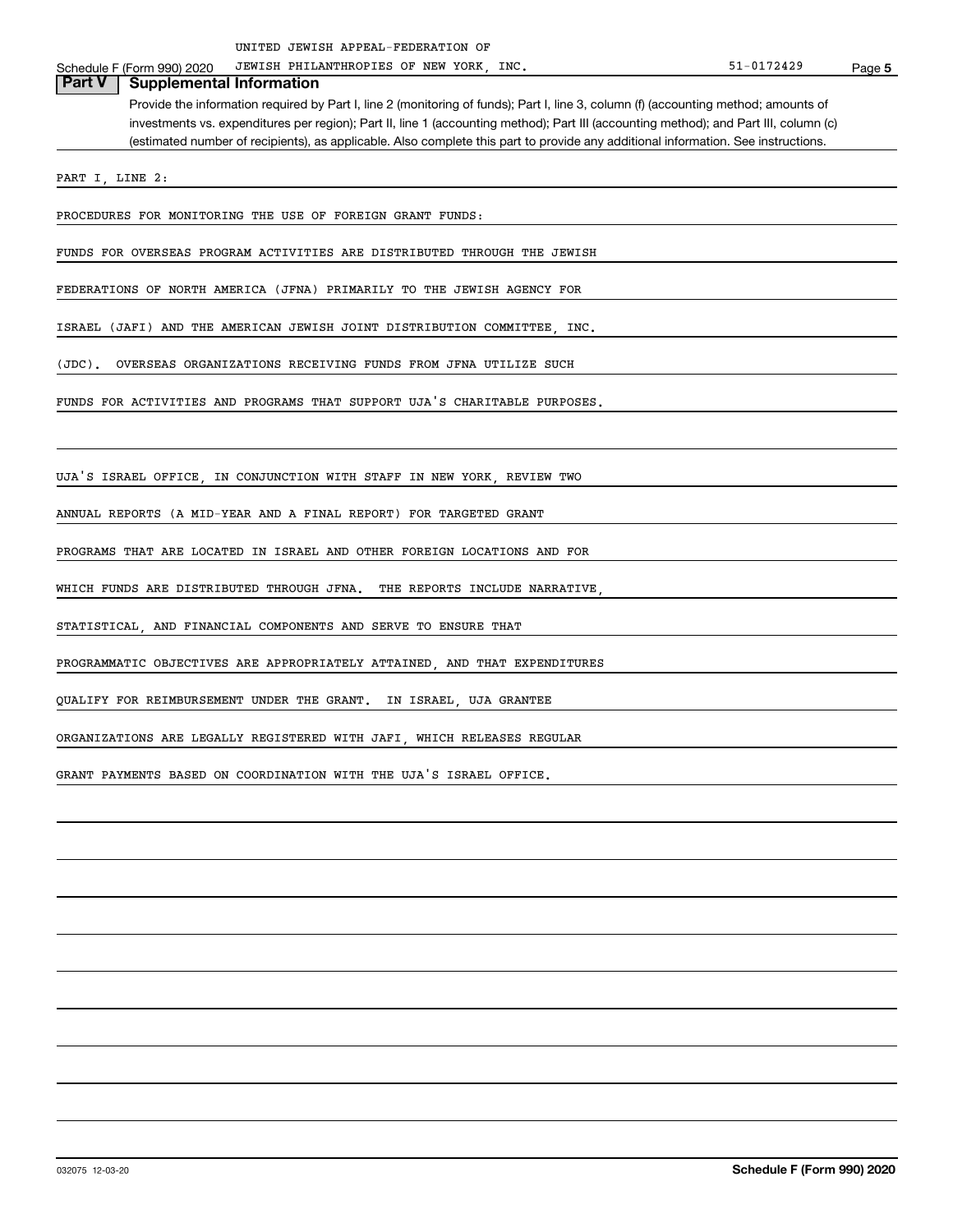| <b>SCHEDULE G</b>                                 |                                                                             | <b>Supplemental Information Regarding Fundraising or Gaming Activities</b>                                                                                          |                         |                               |                                       |                                        | OMB No. 1545-0047                   |  |
|---------------------------------------------------|-----------------------------------------------------------------------------|---------------------------------------------------------------------------------------------------------------------------------------------------------------------|-------------------------|-------------------------------|---------------------------------------|----------------------------------------|-------------------------------------|--|
| (Form 990 or 990-EZ)                              |                                                                             | Complete if the organization answered "Yes" on Form 990, Part IV, line 17, 18, or 19, or if the<br>organization entered more than \$15,000 on Form 990-EZ, line 6a. |                         |                               |                                       |                                        |                                     |  |
| Department of the Treasury                        |                                                                             | Attach to Form 990 or Form 990-EZ.                                                                                                                                  |                         |                               |                                       |                                        | <b>Open to Public</b>               |  |
| Internal Revenue Service                          |                                                                             | Go to www.irs.gov/Form990 for instructions and the latest information.                                                                                              |                         |                               |                                       |                                        | Inspection                          |  |
| Name of the organization                          | <b>Employer identification number</b><br>UNITED JEWISH APPEAL-FEDERATION OF |                                                                                                                                                                     |                         |                               |                                       |                                        |                                     |  |
|                                                   |                                                                             | JEWISH PHILANTHROPIES OF NEW YORK, INC.                                                                                                                             |                         |                               |                                       | 51-0172429                             |                                     |  |
| Part I                                            | required to complete this part.                                             | Fundraising Activities. Complete if the organization answered "Yes" on Form 990, Part IV, line 17. Form 990-EZ filers are not                                       |                         |                               |                                       |                                        |                                     |  |
|                                                   |                                                                             | 1 Indicate whether the organization raised funds through any of the following activities. Check all that apply.                                                     |                         |                               |                                       |                                        |                                     |  |
| х<br>Mail solicitations<br>a                      |                                                                             | $e \mid X$                                                                                                                                                          |                         |                               | Solicitation of non-government grants |                                        |                                     |  |
| x<br>b                                            | Internet and email solicitations                                            | f                                                                                                                                                                   |                         |                               | Solicitation of government grants     |                                        |                                     |  |
| X  <br>Phone solicitations<br>с                   |                                                                             | g X<br>Special fundraising events                                                                                                                                   |                         |                               |                                       |                                        |                                     |  |
| х<br>In-person solicitations<br>d                 |                                                                             |                                                                                                                                                                     |                         |                               |                                       |                                        |                                     |  |
|                                                   |                                                                             | 2 a Did the organization have a written or oral agreement with any individual (including officers, directors, trustees, or                                          |                         |                               |                                       |                                        |                                     |  |
|                                                   |                                                                             | key employees listed in Form 990, Part VII) or entity in connection with professional fundraising services?                                                         |                         |                               |                                       | $\overline{X}$   Yes                   | <b>No</b>                           |  |
|                                                   |                                                                             | b If "Yes," list the 10 highest paid individuals or entities (fundraisers) pursuant to agreements under which the fundraiser is to be                               |                         |                               |                                       |                                        |                                     |  |
| compensated at least \$5,000 by the organization. |                                                                             |                                                                                                                                                                     |                         |                               |                                       |                                        |                                     |  |
|                                                   |                                                                             |                                                                                                                                                                     |                         |                               |                                       |                                        |                                     |  |
| (i) Name and address of individual                |                                                                             |                                                                                                                                                                     | (iii) Did<br>fundraiser |                               | (iv) Gross receipts                   | (v) Amount paid<br>to (or retained by) | (vi) Amount paid                    |  |
| or entity (fundraiser)                            |                                                                             | (ii) Activity                                                                                                                                                       |                         | have custody<br>or control of | from activity                         | fundraiser                             | to (or retained by)<br>organization |  |
|                                                   |                                                                             |                                                                                                                                                                     | contributions?          |                               |                                       | listed in col. (i)                     |                                     |  |
| JRB CONSULTING SERVICES LLC -                     |                                                                             | SOLICITATION OF DONORS                                                                                                                                              | Yes                     | No                            |                                       |                                        |                                     |  |
| 215 W 88TH ST, NY, NY 10024                       |                                                                             | (SEE PART IV)                                                                                                                                                       |                         | X                             | 2,810,000.                            | 165,000.                               | 2,645,000.                          |  |
| PAUL KANE - 3 STONE DRIVE,                        |                                                                             | SOLICITATION OF DONORS                                                                                                                                              |                         |                               |                                       |                                        |                                     |  |
| WESTPORT, CT 06880                                |                                                                             | (SEE PART IV)                                                                                                                                                       |                         | Х                             | 643,000.                              | 80,000.                                | 563,000.                            |  |
| SANKY COMMUNICATIONS INC -                        |                                                                             |                                                                                                                                                                     |                         |                               |                                       |                                        |                                     |  |
| 599 11TH AVE, NY, NY 10036                        |                                                                             | DIRECT MAIL (SEE PART IV)                                                                                                                                           |                         | х                             | 210,000.                              | 57,000.                                | 153,000.                            |  |
|                                                   |                                                                             |                                                                                                                                                                     |                         |                               |                                       |                                        |                                     |  |
|                                                   |                                                                             |                                                                                                                                                                     |                         |                               |                                       |                                        |                                     |  |
|                                                   |                                                                             |                                                                                                                                                                     |                         |                               |                                       |                                        |                                     |  |
|                                                   |                                                                             |                                                                                                                                                                     |                         |                               |                                       |                                        |                                     |  |
|                                                   |                                                                             |                                                                                                                                                                     |                         |                               |                                       |                                        |                                     |  |
|                                                   |                                                                             |                                                                                                                                                                     |                         |                               |                                       |                                        |                                     |  |
|                                                   |                                                                             |                                                                                                                                                                     |                         |                               |                                       |                                        |                                     |  |
|                                                   |                                                                             |                                                                                                                                                                     |                         |                               |                                       |                                        |                                     |  |
|                                                   |                                                                             |                                                                                                                                                                     |                         |                               |                                       |                                        |                                     |  |
|                                                   |                                                                             |                                                                                                                                                                     |                         |                               |                                       |                                        |                                     |  |
|                                                   |                                                                             |                                                                                                                                                                     |                         |                               |                                       |                                        |                                     |  |
|                                                   |                                                                             |                                                                                                                                                                     |                         |                               |                                       |                                        |                                     |  |
|                                                   |                                                                             |                                                                                                                                                                     |                         |                               |                                       |                                        |                                     |  |
|                                                   |                                                                             |                                                                                                                                                                     |                         |                               |                                       |                                        |                                     |  |
|                                                   |                                                                             |                                                                                                                                                                     |                         |                               |                                       |                                        |                                     |  |
| Total                                             |                                                                             |                                                                                                                                                                     |                         |                               | 3,663,000.                            | 302,000.                               | 3,361,000.                          |  |
|                                                   |                                                                             | 3 List all states in which the organization is registered or licensed to solicit contributions or has been notified it is exempt from registration                  |                         |                               |                                       |                                        |                                     |  |
| or licensing.                                     |                                                                             |                                                                                                                                                                     |                         |                               |                                       |                                        |                                     |  |
| NY NJ PA FL CT                                    |                                                                             |                                                                                                                                                                     |                         |                               |                                       |                                        |                                     |  |

LHA For Paperwork Reduction Act Notice, see the Instructions for Form 990 or 990-EZ. Schedule G (Form 990 or 990-EZ) 2020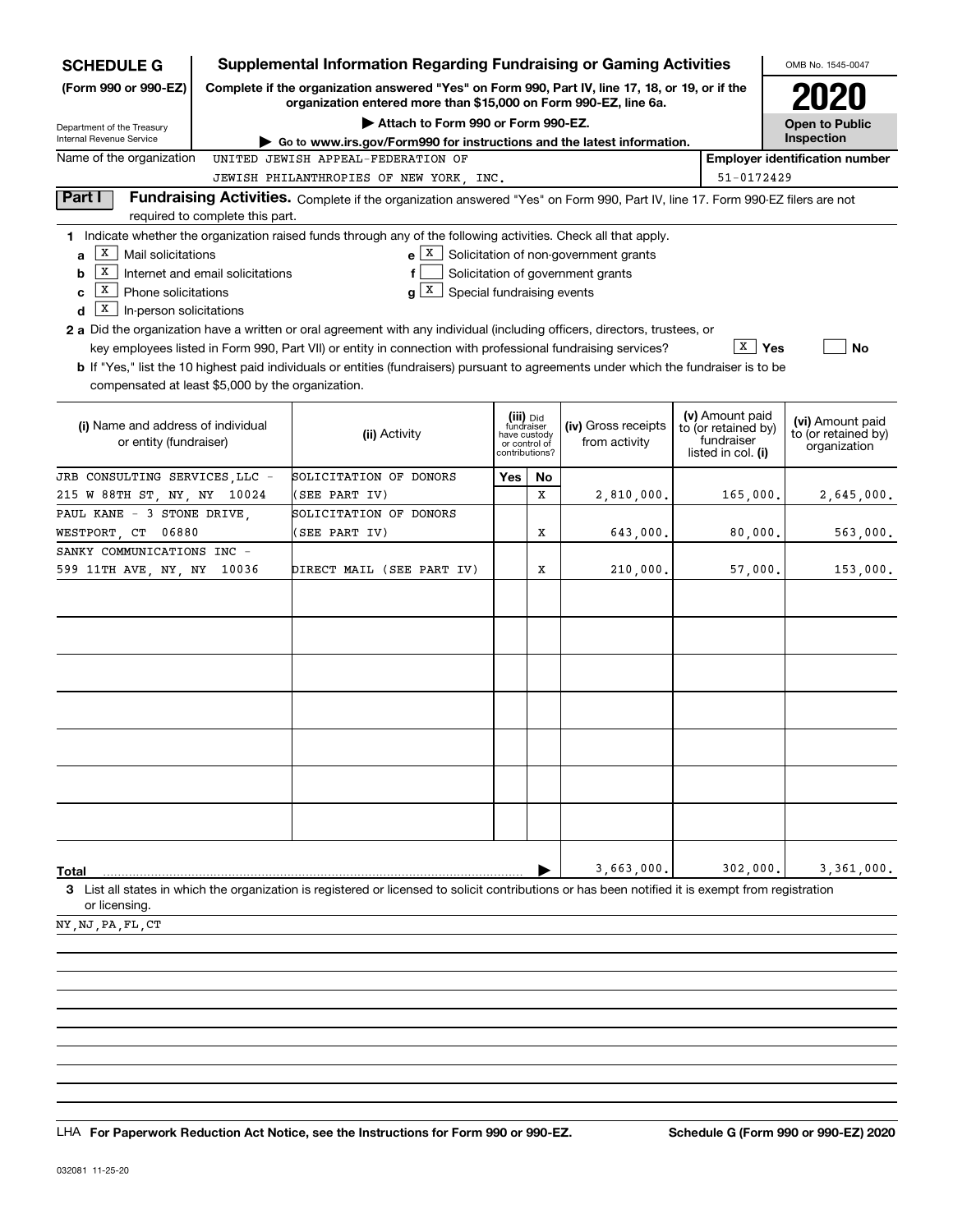—<br>—

|                 |          | Schedule G (Form 990 or 990-EZ) 2020 JEWISH PHILANTHROPIES OF NEW YORK, INC.                                                              | UNITED JEWISH APPEAL-FEDERATION OF |                         |                  | 51-0172429<br>Page 2                                    |
|-----------------|----------|-------------------------------------------------------------------------------------------------------------------------------------------|------------------------------------|-------------------------|------------------|---------------------------------------------------------|
|                 | Part II  | Fundraising Events. Complete if the organization answered "Yes" on Form 990, Part IV, line 18, or reported more than \$15,000             |                                    |                         |                  |                                                         |
|                 |          | of fundraising event contributions and gross income on Form 990-EZ, lines 1 and 6b. List events with gross receipts greater than \$5,000. |                                    |                         |                  |                                                         |
|                 |          |                                                                                                                                           | (a) Event $#1$                     | $(b)$ Event #2          | (c) Other events | (d) Total events                                        |
|                 |          |                                                                                                                                           | WALL STREET DINNERBANKRUPTCY       |                         | 66               | (add col. (a) through                                   |
|                 |          |                                                                                                                                           | (event type)                       | (event type)            | (total number)   | col. (c)                                                |
| Revenue         |          |                                                                                                                                           |                                    |                         |                  |                                                         |
|                 | 1        |                                                                                                                                           | 4,646,000.                         | 2,977,000.              | 21,793,000.      | 29,416,000.                                             |
|                 |          |                                                                                                                                           | 4,646,000.                         | 2,977,000.              | 21,793,000.      | 29,416,000.                                             |
|                 |          |                                                                                                                                           |                                    |                         |                  |                                                         |
|                 | 3.       | Gross income (line 1 minus line 2)                                                                                                        |                                    |                         |                  |                                                         |
|                 | 4        |                                                                                                                                           |                                    |                         |                  |                                                         |
|                 |          |                                                                                                                                           |                                    |                         |                  |                                                         |
|                 | 5        |                                                                                                                                           |                                    |                         |                  |                                                         |
| Direct Expenses |          |                                                                                                                                           |                                    |                         |                  |                                                         |
|                 | 6        |                                                                                                                                           |                                    |                         |                  |                                                         |
|                 | 7        | Food and beverages                                                                                                                        |                                    |                         |                  |                                                         |
|                 |          |                                                                                                                                           |                                    |                         |                  |                                                         |
|                 | 8        |                                                                                                                                           |                                    |                         |                  |                                                         |
|                 |          |                                                                                                                                           |                                    |                         |                  |                                                         |
|                 | 9<br>10  | Direct expense summary. Add lines 4 through 9 in column (d)                                                                               |                                    |                         |                  |                                                         |
|                 |          | 11 Net income summary. Subtract line 10 from line 3, column (d)                                                                           |                                    |                         |                  |                                                         |
|                 | Part III | <b>Gaming.</b> Complete if the organization answered "Yes" on Form 990, Part IV, line 19, or reported more than                           |                                    |                         |                  |                                                         |
|                 |          | \$15,000 on Form 990-EZ, line 6a.                                                                                                         |                                    | (b) Pull tabs/instant   |                  |                                                         |
|                 |          |                                                                                                                                           | (a) Bingo                          | bingo/progressive bingo | (c) Other gaming |                                                         |
|                 |          |                                                                                                                                           |                                    |                         |                  |                                                         |
| Revenue         | 1        | Gross revenue                                                                                                                             |                                    |                         |                  | (d) Total gaming (add<br>$ col. (a)$ through col. $(c)$ |
|                 |          |                                                                                                                                           |                                    |                         |                  |                                                         |
|                 | 2        |                                                                                                                                           |                                    |                         |                  |                                                         |
|                 | з        | Noncash prizes                                                                                                                            |                                    |                         |                  |                                                         |
|                 |          |                                                                                                                                           |                                    |                         |                  |                                                         |
| Direct Expenses | 4        |                                                                                                                                           |                                    |                         |                  |                                                         |
|                 | 5        |                                                                                                                                           |                                    |                         |                  |                                                         |
|                 |          |                                                                                                                                           | <b>Yes</b><br>%                    | $\%$<br>Yes             | Yes<br>%         |                                                         |
|                 | 6        | Volunteer labor                                                                                                                           | No                                 | No                      | No               |                                                         |
|                 | 7        | Direct expense summary. Add lines 2 through 5 in column (d)                                                                               |                                    |                         | ▶                |                                                         |
|                 |          |                                                                                                                                           |                                    |                         |                  |                                                         |

**10a** Were any of the organization's gaming licenses revoked, suspended, or terminated during the tax year?<br>
No **b** If "Yes," explain:

032082 11-25-20

**Schedule G (Form 990 or 990-EZ) 2020**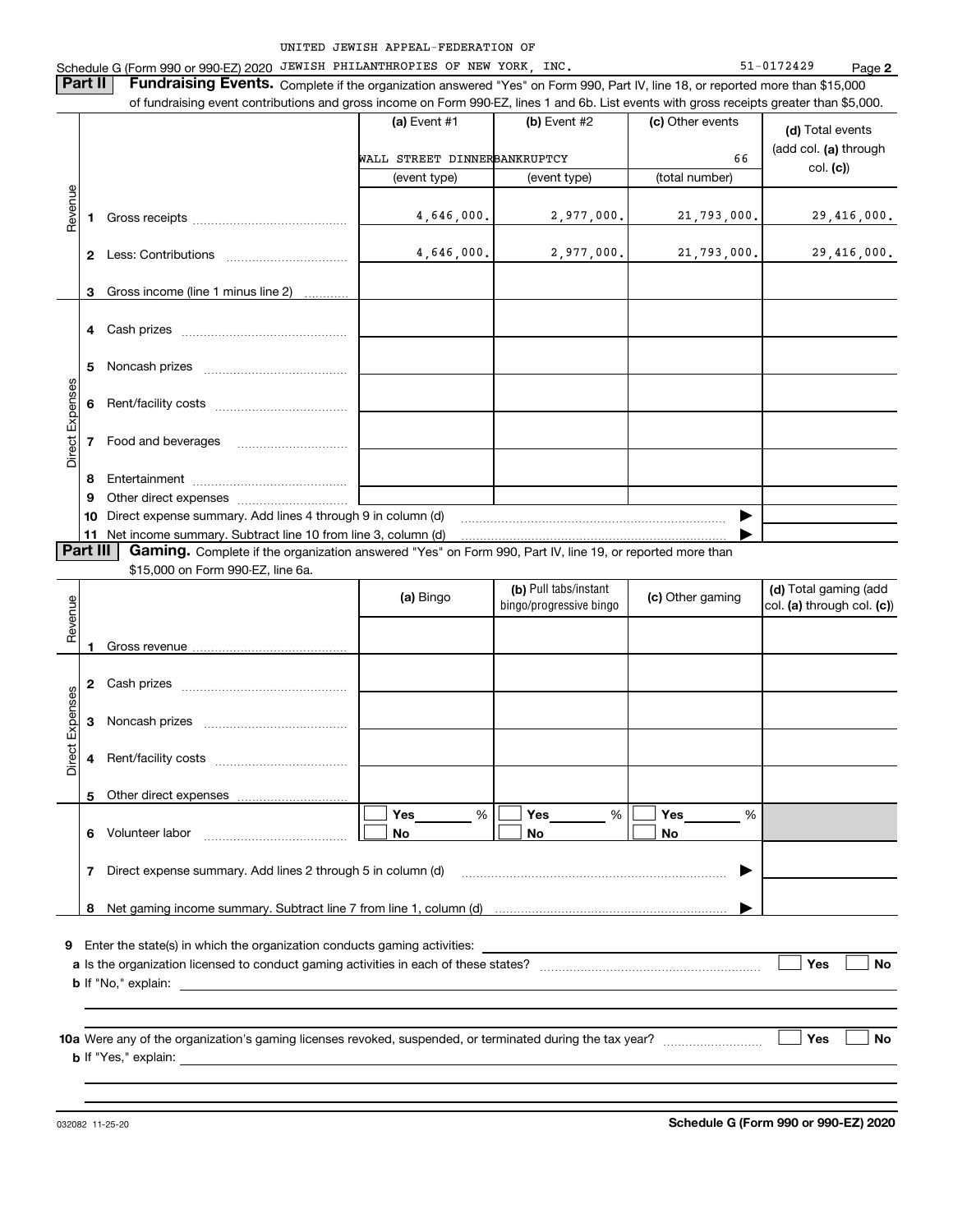|         | Schedule G (Form 990 or 990-EZ) 2020 JEWISH PHILANTHROPIES OF NEW YORK, INC.                                                                                                                                                               | 51-0172429 |      | Page 3    |
|---------|--------------------------------------------------------------------------------------------------------------------------------------------------------------------------------------------------------------------------------------------|------------|------|-----------|
|         |                                                                                                                                                                                                                                            |            | Yes  | <b>No</b> |
|         | 12 Is the organization a grantor, beneficiary or trustee of a trust, or a member of a partnership or other entity formed                                                                                                                   |            |      |           |
|         |                                                                                                                                                                                                                                            |            | Yes  | No        |
|         | 13 Indicate the percentage of gaming activity conducted in:                                                                                                                                                                                |            |      |           |
|         |                                                                                                                                                                                                                                            | 13a        |      | %         |
|         | <b>b</b> An outside facility <i>www.communicality www.communicality.communicality www.communicality www.communicality.communicality www.communicality.com</i>                                                                              | 13b        |      | $\%$      |
|         | 14 Enter the name and address of the person who prepares the organization's gaming/special events books and records:                                                                                                                       |            |      |           |
|         |                                                                                                                                                                                                                                            |            |      |           |
|         |                                                                                                                                                                                                                                            |            |      |           |
|         |                                                                                                                                                                                                                                            |            | Yes  | No        |
|         |                                                                                                                                                                                                                                            |            |      |           |
|         |                                                                                                                                                                                                                                            |            |      |           |
|         | c If "Yes," enter name and address of the third party:                                                                                                                                                                                     |            |      |           |
|         |                                                                                                                                                                                                                                            |            |      |           |
|         |                                                                                                                                                                                                                                            |            |      |           |
|         |                                                                                                                                                                                                                                            |            |      |           |
| 16      | Gaming manager information:                                                                                                                                                                                                                |            |      |           |
|         | <u> 1989 - Johann Barbara, martin amerikan basal dan berasal dan berasal dalam basal dan berasal dan berasal dan</u><br>Name $\blacktriangleright$                                                                                         |            |      |           |
|         | Gaming manager compensation > \$                                                                                                                                                                                                           |            |      |           |
|         |                                                                                                                                                                                                                                            |            |      |           |
|         |                                                                                                                                                                                                                                            |            |      |           |
|         |                                                                                                                                                                                                                                            |            |      |           |
|         |                                                                                                                                                                                                                                            |            |      |           |
|         | Employee<br>Director/officer<br>Independent contractor                                                                                                                                                                                     |            |      |           |
|         | <b>17</b> Mandatory distributions:                                                                                                                                                                                                         |            |      |           |
|         | a Is the organization required under state law to make charitable distributions from the gaming proceeds to                                                                                                                                |            |      |           |
|         | retain the state gaming license?                                                                                                                                                                                                           |            | 」Yes | $\Box$ No |
|         | <b>b</b> Enter the amount of distributions required under state law to be distributed to other exempt organizations or spent in the                                                                                                        |            |      |           |
|         | organization's own exempt activities during the tax year $\triangleright$ \$                                                                                                                                                               |            |      |           |
| Part IV | Supplemental Information. Provide the explanations required by Part I, line 2b, columns (iii) and (v); and Part III, lines 9, 9b, 10b,<br>15b, 15c, 16, and 17b, as applicable. Also provide any additional information. See instructions. |            |      |           |
|         |                                                                                                                                                                                                                                            |            |      |           |
|         | PART I, LINE 2B, COLUMN (V):                                                                                                                                                                                                               |            |      |           |
|         | AMOUNTS PAID TO THE PROFESSIONAL FUNDRAISERS PAUL KANE AND JRB CONSULTING                                                                                                                                                                  |            |      |           |
|         | SERVICES LLC LISTED ON PART I, LINE 2 (B) ARE BASED UPON FIXED FEE                                                                                                                                                                         |            |      |           |
|         | CONTRACTUAL ARRANGEMENTS. AMOUNTS PAID TO SANKY COMMUNICATIONS INC.                                                                                                                                                                        |            |      |           |
|         | INCLUDE A FIXED FEE CONTRACTUAL ARRANGEMENT (\$9,000) AS WELL AS PRINITNG                                                                                                                                                                  |            |      |           |
|         | AND POSTAGE OF $( $48,000)$ .                                                                                                                                                                                                              |            |      |           |
|         |                                                                                                                                                                                                                                            |            |      |           |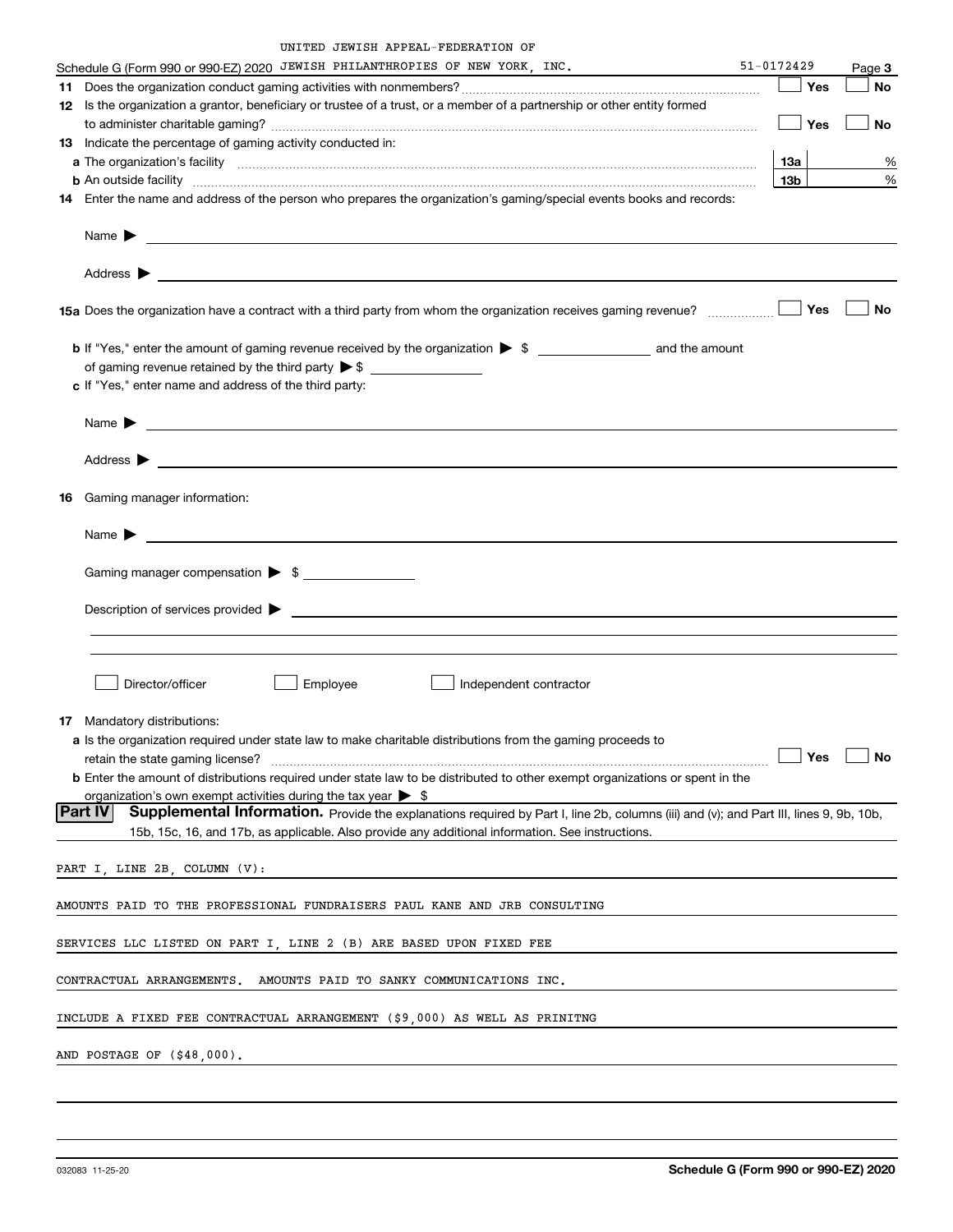|                                                                                                           | JEWISH PHILANTHROPIES OF NEW YORK, INC. |  | $51 - 0172429$ | Page 4 |
|-----------------------------------------------------------------------------------------------------------|-----------------------------------------|--|----------------|--------|
| Schedule G (Form 990 or 990-EZ) JEWISH PHILANTHI<br><b>Part IV   Supplemental Information</b> (continued) |                                         |  |                |        |
|                                                                                                           |                                         |  |                |        |
|                                                                                                           |                                         |  |                |        |
|                                                                                                           |                                         |  |                |        |
|                                                                                                           |                                         |  |                |        |
|                                                                                                           |                                         |  |                |        |
|                                                                                                           |                                         |  |                |        |
|                                                                                                           |                                         |  |                |        |
|                                                                                                           |                                         |  |                |        |
|                                                                                                           |                                         |  |                |        |
|                                                                                                           |                                         |  |                |        |
|                                                                                                           |                                         |  |                |        |
|                                                                                                           |                                         |  |                |        |
|                                                                                                           |                                         |  |                |        |
|                                                                                                           |                                         |  |                |        |
|                                                                                                           |                                         |  |                |        |
|                                                                                                           |                                         |  |                |        |
|                                                                                                           |                                         |  |                |        |
|                                                                                                           |                                         |  |                |        |
|                                                                                                           |                                         |  |                |        |
|                                                                                                           |                                         |  |                |        |
|                                                                                                           |                                         |  |                |        |
|                                                                                                           |                                         |  |                |        |
|                                                                                                           |                                         |  |                |        |
|                                                                                                           |                                         |  |                |        |
|                                                                                                           |                                         |  |                |        |
|                                                                                                           |                                         |  |                |        |
|                                                                                                           |                                         |  |                |        |
|                                                                                                           |                                         |  |                |        |
|                                                                                                           |                                         |  |                |        |
|                                                                                                           |                                         |  |                |        |
|                                                                                                           |                                         |  |                |        |
|                                                                                                           |                                         |  |                |        |
|                                                                                                           |                                         |  |                |        |
|                                                                                                           |                                         |  |                |        |
|                                                                                                           |                                         |  |                |        |
|                                                                                                           |                                         |  |                |        |
|                                                                                                           |                                         |  |                |        |
|                                                                                                           |                                         |  |                |        |
|                                                                                                           |                                         |  |                |        |
|                                                                                                           |                                         |  |                |        |
|                                                                                                           |                                         |  |                |        |
|                                                                                                           |                                         |  |                |        |
|                                                                                                           |                                         |  |                |        |
|                                                                                                           |                                         |  |                |        |
|                                                                                                           |                                         |  |                |        |
|                                                                                                           |                                         |  |                |        |
|                                                                                                           |                                         |  |                |        |
|                                                                                                           |                                         |  |                |        |
|                                                                                                           |                                         |  |                |        |
|                                                                                                           |                                         |  |                |        |
|                                                                                                           |                                         |  |                |        |
|                                                                                                           |                                         |  |                |        |
|                                                                                                           |                                         |  |                |        |
|                                                                                                           |                                         |  |                |        |
|                                                                                                           |                                         |  |                |        |
|                                                                                                           |                                         |  |                |        |
|                                                                                                           |                                         |  |                |        |
|                                                                                                           |                                         |  |                |        |
|                                                                                                           |                                         |  |                |        |
|                                                                                                           |                                         |  |                |        |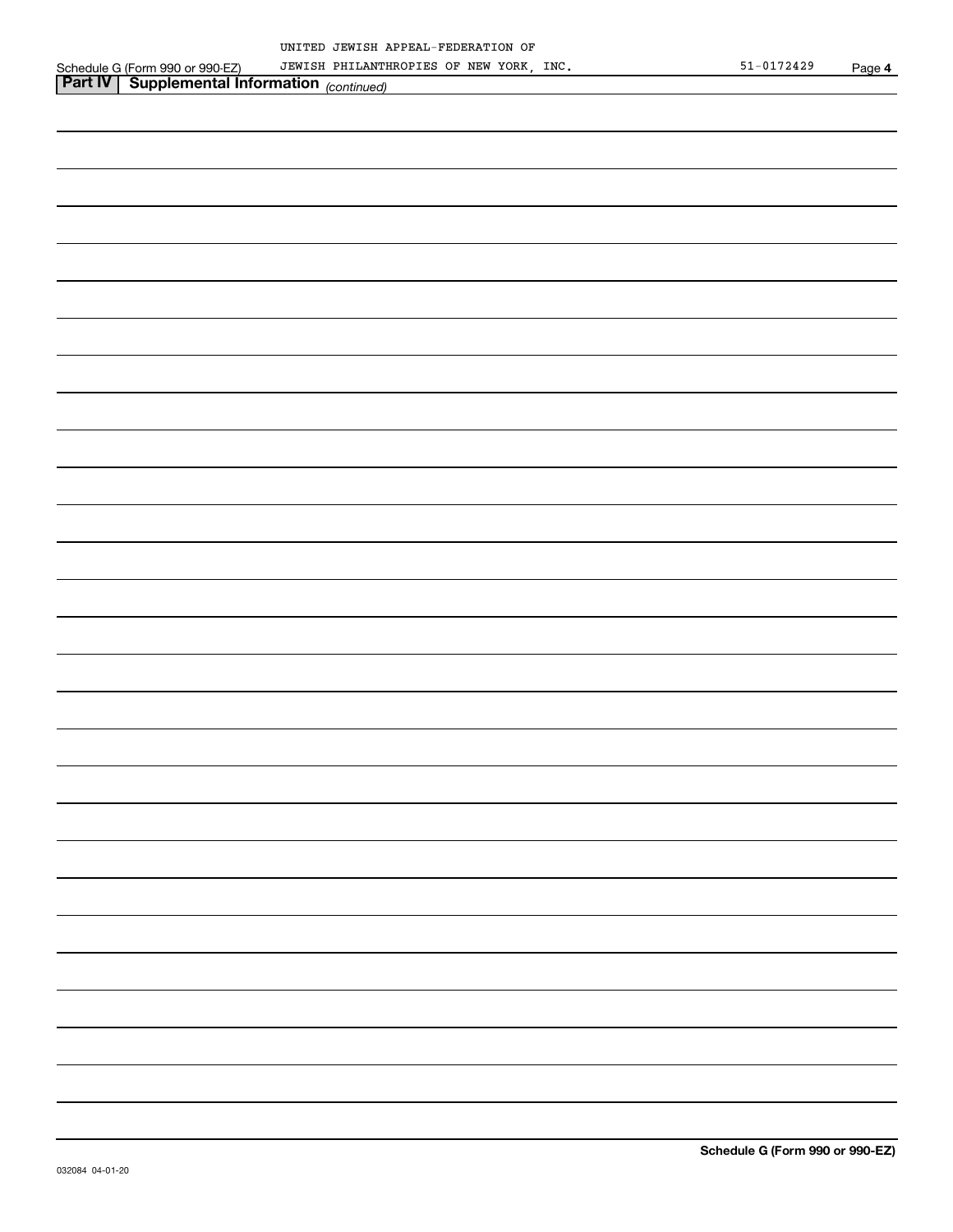| <b>SCHEDULE I</b>                                                                                                                                                                                                                                                                                |                          | <b>Grants and Other Assistance to Organizations,</b>                                                                                  |                             |                                         |                                                                |                                          | OMB No. 1545-0047                     |
|--------------------------------------------------------------------------------------------------------------------------------------------------------------------------------------------------------------------------------------------------------------------------------------------------|--------------------------|---------------------------------------------------------------------------------------------------------------------------------------|-----------------------------|-----------------------------------------|----------------------------------------------------------------|------------------------------------------|---------------------------------------|
| (Form 990)                                                                                                                                                                                                                                                                                       |                          | Governments, and Individuals in the United States<br>Complete if the organization answered "Yes" on Form 990, Part IV, line 21 or 22. |                             |                                         |                                                                |                                          |                                       |
| Attach to Form 990.<br><b>Open to Public</b><br>Department of the Treasury<br>Internal Revenue Service<br>Go to www.irs.gov/Form990 for the latest information.                                                                                                                                  |                          |                                                                                                                                       |                             |                                         |                                                                |                                          |                                       |
| UNITED JEWISH APPEAL-FEDERATION OF<br>Name of the organization                                                                                                                                                                                                                                   |                          |                                                                                                                                       |                             |                                         |                                                                |                                          | <b>Employer identification number</b> |
| JEWISH PHILANTHROPIES OF NEW YORK, INC.                                                                                                                                                                                                                                                          |                          |                                                                                                                                       |                             |                                         |                                                                |                                          | 51-0172429                            |
| Part I<br><b>General Information on Grants and Assistance</b>                                                                                                                                                                                                                                    |                          |                                                                                                                                       |                             |                                         |                                                                |                                          |                                       |
| 1 Does the organization maintain records to substantiate the amount of the grants or assistance, the grantees' eligibility for the grants or assistance, and the selection                                                                                                                       |                          |                                                                                                                                       |                             |                                         |                                                                |                                          |                                       |
|                                                                                                                                                                                                                                                                                                  |                          |                                                                                                                                       |                             |                                         |                                                                |                                          | $X$ Yes<br><b>No</b>                  |
| 2 Describe in Part IV the organization's procedures for monitoring the use of grant funds in the United States.<br>Part II<br>Grants and Other Assistance to Domestic Organizations and Domestic Governments. Complete if the organization answered "Yes" on Form 990, Part IV, line 21, for any |                          |                                                                                                                                       |                             |                                         |                                                                |                                          |                                       |
| recipient that received more than \$5,000. Part II can be duplicated if additional space is needed.                                                                                                                                                                                              |                          |                                                                                                                                       |                             |                                         |                                                                |                                          |                                       |
| <b>1 (a)</b> Name and address of organization<br>or government                                                                                                                                                                                                                                   | $(b)$ EIN                | (c) IRC section<br>(if applicable)                                                                                                    | (d) Amount of<br>cash grant | (e) Amount of<br>non-cash<br>assistance | (f) Method of<br>valuation (book,<br>FMV, appraisal,<br>other) | (g) Description of<br>noncash assistance | (h) Purpose of grant<br>or assistance |
| 67TH PRECINCT CLERGY COUNCIL, INC.<br>203 EAST 37TH STREET<br>BROOKLYN, NY 11203                                                                                                                                                                                                                 | $27 - 4581070$ 501(C)3   |                                                                                                                                       | 7,000                       | 0.                                      |                                                                |                                          | CARING                                |
|                                                                                                                                                                                                                                                                                                  |                          |                                                                                                                                       |                             |                                         |                                                                |                                          |                                       |
| 92ND STREET YM-YWHA                                                                                                                                                                                                                                                                              |                          |                                                                                                                                       |                             |                                         |                                                                |                                          |                                       |
| 1395 LEXINGTON AVENUE                                                                                                                                                                                                                                                                            |                          |                                                                                                                                       |                             |                                         |                                                                |                                          |                                       |
| NEW YORK, NY 10128                                                                                                                                                                                                                                                                               | $13 - 1624229$ 501(C)3   |                                                                                                                                       | 707,000,                    | $\mathbf{0}$                            |                                                                |                                          | CARING / JEWISH LIFE                  |
| ABRAHAM JOSHUA HESCHEL SCHOOL<br>30 WEST END AVENUE<br>NEW YORK, NY 10023                                                                                                                                                                                                                        | $13 - 3091539$ $501(C)3$ |                                                                                                                                       | 357,000,                    | 0.                                      |                                                                |                                          | JEWISH LIFE                           |
|                                                                                                                                                                                                                                                                                                  |                          |                                                                                                                                       |                             |                                         |                                                                |                                          |                                       |
| ADHIKAAR FOR HUMAN RIGHTS AND<br>SOCIAL JUSTICE - 71-07 WOODSIDE<br>AVENUE - WOODSIDE, NY 11377                                                                                                                                                                                                  | $20 - 3384725$ 501(C)3   |                                                                                                                                       | 8,000                       | $\mathbf{0}$                            |                                                                |                                          | CARING                                |
| AFRICAN LIFE CENTER<br>2663 HEALTH AVENUE<br>BRONX, NY 10463                                                                                                                                                                                                                                     | 75-3253474 501(C)3       |                                                                                                                                       | 8,000                       | 0.                                      |                                                                |                                          | CARING                                |
| AFYA FOUNDATION OF AMERICA<br>140 SAW MILL RIVER ROAD<br>YONKERS, NY 10701                                                                                                                                                                                                                       | $26 - 1300361$ 501(C)3   |                                                                                                                                       | 340,000.                    | 0.                                      |                                                                |                                          | CARING / JEWISH LIFE                  |
| 2 Enter total number of section 501(c)(3) and government organizations listed in the line 1 table                                                                                                                                                                                                |                          |                                                                                                                                       |                             |                                         |                                                                |                                          | 258.                                  |
| 3 Enter total number of other organizations listed in the line 1 table                                                                                                                                                                                                                           |                          |                                                                                                                                       |                             |                                         |                                                                |                                          |                                       |

**For Paperwork Reduction Act Notice, see the Instructions for Form 990. Schedule I (Form 990) 2020** LHA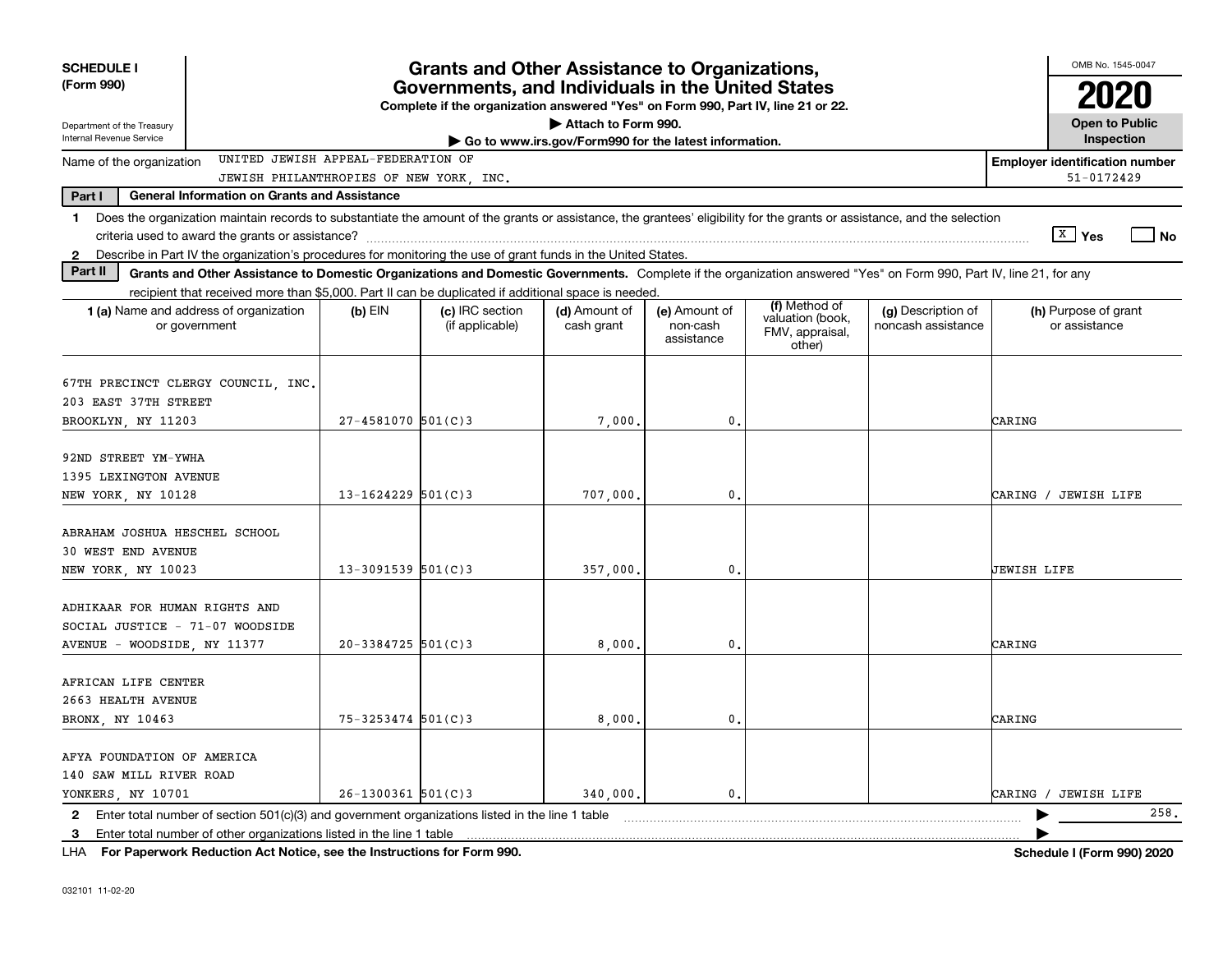Schedule I (Form 990) JEWISH PHILANTHROPIES OF NEW YORK, INC. New York in the state of the state of the State of the State of the State of the State of the State of the State of the State of the State of the State of the

| Part II   Continuation of Grants and Other Assistance to Domestic Organizations and Domestic Governments (Schedule I (Form 990), Part II.) |                        |                                  |                             |                                         |                                                                |                                           |                                       |
|--------------------------------------------------------------------------------------------------------------------------------------------|------------------------|----------------------------------|-----------------------------|-----------------------------------------|----------------------------------------------------------------|-------------------------------------------|---------------------------------------|
| (a) Name and address of<br>organization or government                                                                                      | $(b)$ EIN              | (c) IRC section<br>if applicable | (d) Amount of<br>cash grant | (e) Amount of<br>non-cash<br>assistance | (f) Method of<br>valuation<br>(book, FMV,<br>appraisal, other) | (g) Description of<br>non-cash assistance | (h) Purpose of grant<br>or assistance |
| AMUDIM COMMUNITY RESOURCES INC<br>11 BROADWAY, SUITE 1076<br>NEW YORK, NY 10004                                                            | $47-0984801$ 501(C)3   |                                  | 14,000.                     | $\mathbf{0}$ .                          |                                                                |                                           | CARING                                |
| ARAB-AMERICAN FAMILY SUPPORT<br>CENTER, INC. - 150 COURT STREET,<br>3RD FLOOR - BROOKLYN, NY 11216                                         | $11-3167245$ 501(C)3   |                                  | 8,000,                      | $\mathbf 0$ .                           |                                                                |                                           | CARING                                |
| ASIAN AMERICANS FOR EQUALITY, INC.<br>2 ALLEN STREET, 7TH FLOOR<br>NEW YORK, NY 10002                                                      | $13 - 3187792$ 501(C)3 |                                  | 8,000,                      | $\mathbf{0}$ .                          |                                                                |                                           | CARING                                |
| ASSOCIATED BETH RIVKAH SCHOOLS<br><b>405 LEFFERTS AVENUE</b><br>BROOKLYN, NY 11225                                                         | $11 - 2163504$ 501(C)3 |                                  | 60,000                      | 0.                                      |                                                                |                                           | JEWISH LIFE                           |
| BARKAI YESHIVAH<br>5302 21ST AVENUE<br>BROOKLYN, NY 11204                                                                                  | $11 - 3487526$ 501(C)3 |                                  | 25,000                      | $\mathbf{0}$ .                          |                                                                |                                           | JEWISH LIFE                           |
| BARRY AND FLORENCE FRIEDBERG<br>JEWISH COMMUNITY CENTER - 15 NEIL<br>COURT - OCEANSIDE, NY 11572                                           | $11 - 2002556$ 501(C)3 |                                  | 891,000,                    | $\mathbf{0}$ .                          |                                                                |                                           | CARING / JEWISH LIFE                  |
| BAYIT: BUILDING JEWISH<br>9 WINDFLOWER WAY<br>WILLIAMSTOWN, MA 01267                                                                       | 85-1882768 501(C)3     |                                  | 6,000,                      | $\mathbf{0}$ .                          |                                                                |                                           | CARING                                |
| BE'ER HAGOLAH INSTITUTES<br>671 LOUISIANA AVENUE<br>BROOKLYN, NY 11239                                                                     | $11 - 2501388$ 501(C)3 |                                  | 50,000.                     | $\mathbf{0}$ .                          |                                                                |                                           | JEWISH LIFE                           |
| BEIT RABBAN DAY SCHOOL<br>15 WEST 86TH STREET                                                                                              |                        |                                  |                             |                                         |                                                                |                                           |                                       |

NEW YORK, NY 10024 13-3876942 501(C)3 30,000. 0. 0.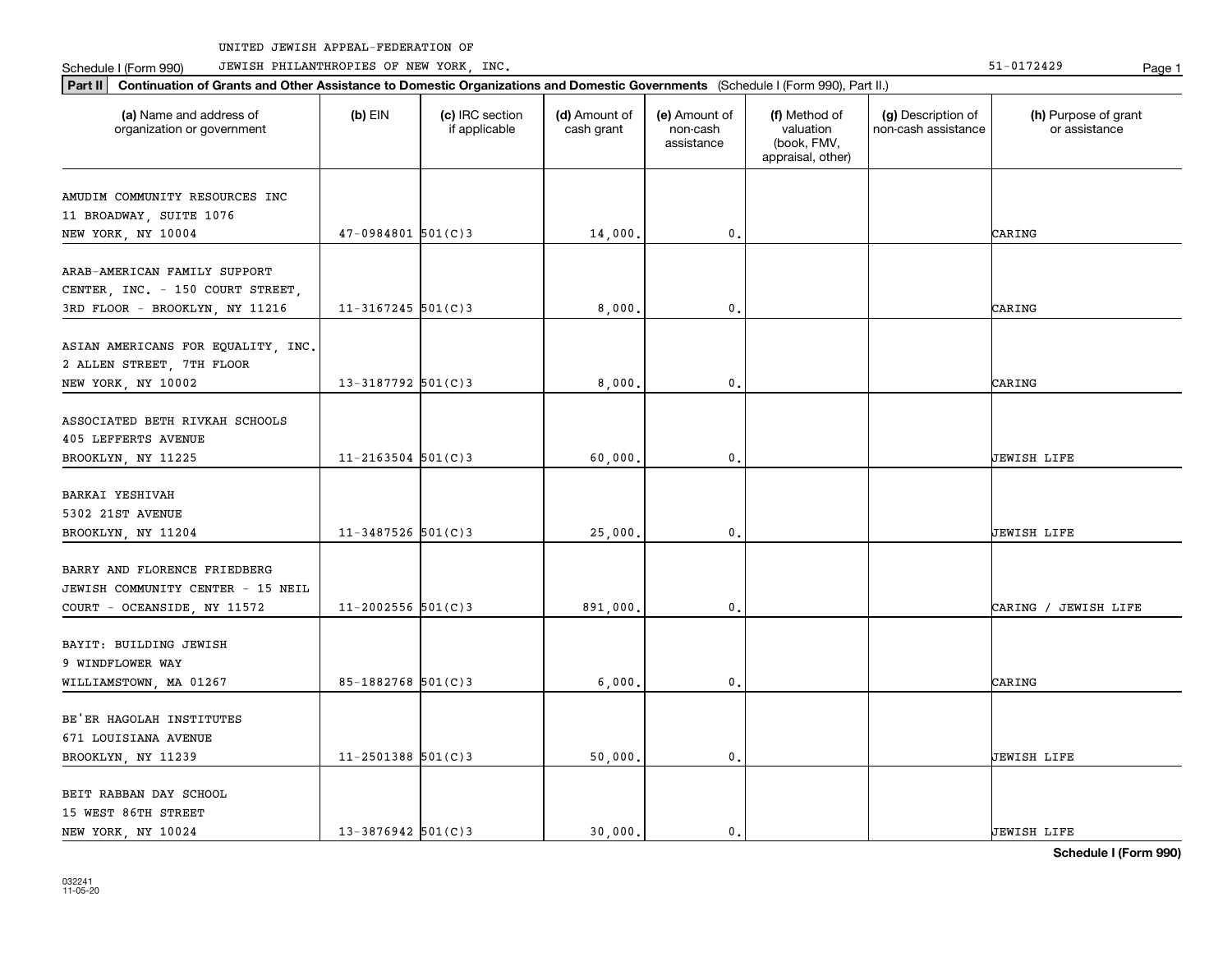Schedule I (Form 990) JEWISH PHILANTHROPIES OF NEW YORK, INC. New York in the state of the state of the State of the State of the State of the State of the State of the State of the State of the State of the State of the

| Schedule I (Form 990) |  |
|-----------------------|--|
|-----------------------|--|

| (a) Name and address of<br>organization or government | $(b)$ EIN                | (c) IRC section<br>if applicable | (d) Amount of<br>cash grant | (e) Amount of<br>non-cash<br>assistance | (f) Method of<br>valuation<br>(book, FMV,<br>appraisal, other) | (g) Description of<br>non-cash assistance | (h) Purpose of grant<br>or assistance |
|-------------------------------------------------------|--------------------------|----------------------------------|-----------------------------|-----------------------------------------|----------------------------------------------------------------|-------------------------------------------|---------------------------------------|
| BELOVED BUILDERS INC                                  |                          |                                  |                             |                                         |                                                                |                                           |                                       |
| 35 PARK STREET                                        |                          |                                  |                             |                                         |                                                                |                                           |                                       |
| FLORENCE, MA 01062                                    | 47-3898186 501(C)3       |                                  | 89,000.                     | 0.                                      |                                                                |                                           | JEWISH LIFE                           |
| BEND THE ARC: A JEWISH PARTNERSHIP                    |                          |                                  |                             |                                         |                                                                |                                           |                                       |
| FOR JUSTICE - 333 SEVENTH AVENUE,                     |                          |                                  |                             |                                         |                                                                |                                           |                                       |
| 19TH FLOOR - NEW YORK, NY 10001                       | $52 - 1332694$ $501(C)3$ |                                  | 160,000,                    | 0.                                      |                                                                |                                           | JEWISH LIFE                           |
|                                                       |                          |                                  |                             |                                         |                                                                |                                           |                                       |
| BET TORAH                                             |                          |                                  |                             |                                         |                                                                |                                           |                                       |
| 60 SMITH AVENUE<br>MOUNT KISCO, NY 10549              | 13-1980421 $501(C)$ 3    |                                  | 8,000,                      | $\mathbf 0$ .                           |                                                                |                                           | JEWISH LIFE                           |
|                                                       |                          |                                  |                             |                                         |                                                                |                                           |                                       |
| BETH GAVRIEL BUKHARIAN                                |                          |                                  |                             |                                         |                                                                |                                           |                                       |
| CONGREGATION - 75-24 GRAND CENTRAL                    |                          |                                  |                             |                                         |                                                                |                                           |                                       |
| PARKWAY - FOREST HILLS, NY 11375                      | $11-3336257$ 501(C)3     |                                  | 35,000.                     | 0.                                      |                                                                |                                           | JEWISH LIFE                           |
|                                                       |                          |                                  |                             |                                         |                                                                |                                           |                                       |
| BETH ISRAEL MEDICAL CENTER                            |                          |                                  |                             |                                         |                                                                |                                           |                                       |
| 1ST AVENUE AT 16TH STREET                             |                          |                                  |                             |                                         |                                                                |                                           |                                       |
| NEW YORK, NY 10003                                    | $13 - 5564934$ 501(C)3   |                                  | 22,000.                     | 0.                                      |                                                                |                                           | CARING                                |
| B'NAI BRITH YOUTH ORGANIZATION                        |                          |                                  |                             |                                         |                                                                |                                           |                                       |
| (BBYO) - 800 EIGHTH STREET NW -                       |                          |                                  |                             |                                         |                                                                |                                           |                                       |
| WASHINGTON, DC 20001                                  | $31 - 1794932$ 501(C)3   |                                  | 134,000.                    | 0.                                      |                                                                |                                           | JEWISH LIFE                           |
|                                                       |                          |                                  |                             |                                         |                                                                |                                           |                                       |
| BNOS MALKA ACADEMY                                    |                          |                                  |                             |                                         |                                                                |                                           |                                       |
| 71-02 113TH STREET                                    |                          |                                  |                             |                                         |                                                                |                                           |                                       |
| FOREST HILLS, NY 11375                                | $11-3331303$ $501(C)3$   |                                  | 35,000.                     | 0.                                      |                                                                |                                           | JEWISH LIFE                           |
|                                                       |                          |                                  |                             |                                         |                                                                |                                           |                                       |
| BORO PARK JEWISH COMMUNITY COUNCIL                    |                          |                                  |                             |                                         |                                                                |                                           |                                       |
| 1310 46TH STREET                                      |                          |                                  |                             |                                         |                                                                |                                           |                                       |
| BROOKLYN, NY 11219                                    | $11-3475993$ 501(C)3     |                                  | 60,000,                     | 0.                                      |                                                                |                                           | CARING / JEWISH LIFE                  |
| BORO PARK YM & YWHA                                   |                          |                                  |                             |                                         |                                                                |                                           |                                       |
| 4912 14TH AVENUE                                      |                          |                                  |                             |                                         |                                                                |                                           |                                       |
| BROOKLYN, NY 11219                                    | $11 - 1630917$ 501(C)3   |                                  | 384.000.                    | 0.                                      |                                                                |                                           | CARING / JEWISH LIFE                  |
|                                                       |                          |                                  |                             |                                         |                                                                |                                           |                                       |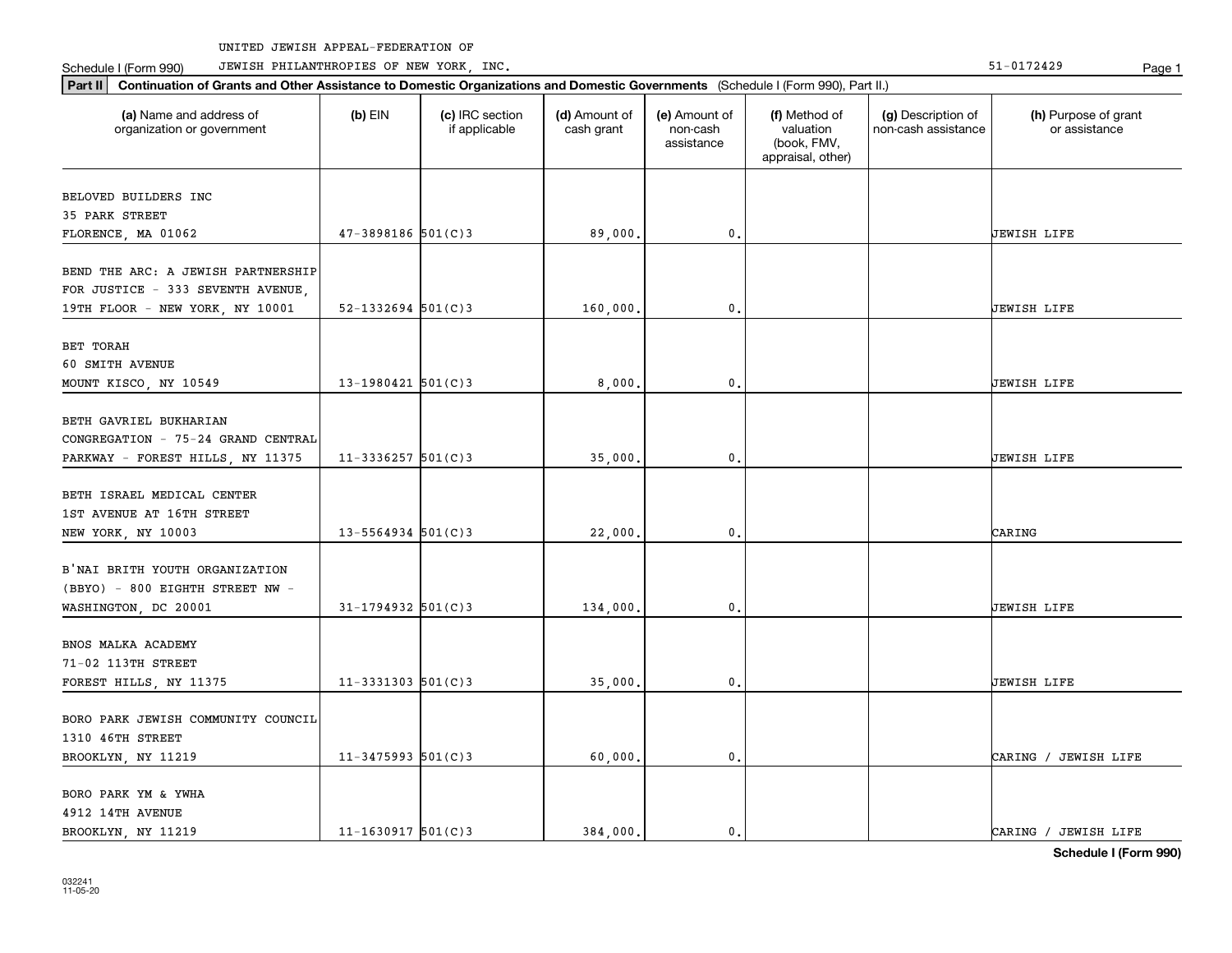Part II | Continuation of Grants and Other Assistance to Domestic Organizations and Domestic Governments (Schedule I (Form 990), Part II.)

Schedule I (Form 990) JEWISH PHILANTHROPIES OF NEW YORK, INC. New York in the state of the state of the State of the State of the State of the State of the State of the State of the State of the State of the State of the

| (a) Name and address of<br>organization or government                                          | $(b)$ EIN              | (c) IRC section<br>if applicable | (d) Amount of<br>cash grant | (e) Amount of<br>non-cash<br>assistance | (f) Method of<br>valuation<br>(book, FMV,<br>appraisal, other) | (g) Description of<br>non-cash assistance | (h) Purpose of grant<br>or assistance |
|------------------------------------------------------------------------------------------------|------------------------|----------------------------------|-----------------------------|-----------------------------------------|----------------------------------------------------------------|-------------------------------------------|---------------------------------------|
| BRONX HOUSE EMANUEL CAMPS INC.<br>D/B/A BERKSHIRE HILLS EISENBERG                              |                        |                                  |                             |                                         |                                                                |                                           |                                       |
| CAMPS - 405 LEXINGTON AVENUE, 7TH<br>FLOOR - NEW YORK, NY 10174                                | $13 - 1739934$ 501(C)3 |                                  | 581,000,                    | $\mathbf{0}$ .                          |                                                                |                                           | CARING / JEWISH LIFE                  |
| BRONX HOUSE INC.<br>990 PELHAM PARKWAY SOUTH                                                   |                        |                                  |                             |                                         |                                                                |                                           |                                       |
| BRONX, NY 10461                                                                                | $13 - 1739935$ 501(C)3 |                                  | 292,000                     | $\mathbf{0}$ .                          |                                                                |                                           | CARING / JEWISH LIFE                  |
| BRONX JEWISH COMMUNITY COUNCIL<br>2930 WALLACE AVENUE                                          |                        |                                  |                             |                                         |                                                                |                                           |                                       |
| BRONX, NY 10467                                                                                | $13 - 2744533$ 501(C)3 |                                  | 130,000                     | 0.                                      |                                                                |                                           | CARING / JEWISH LIFE                  |
| <b>BRONX LACROSSE</b><br>1 MANHATTANVILLE ROAD, SUITE 102<br>PURCHASE, NY 10577                | 82-1991261 $501(C)$ 3  |                                  | 7,000                       | 0.                                      |                                                                |                                           | CARING                                |
| BRONX-RIVERDALE YM-YWHA<br>5625 ARLINGTON AVENUE                                               |                        |                                  |                             |                                         |                                                                |                                           |                                       |
| BRONX, NY 10471                                                                                | $13 - 1740507$ 501(C)3 |                                  | 674,000.                    | 0.                                      |                                                                |                                           | CARING / JEWISH LIFE                  |
| BROOKLYN CHINESE-AMERICAN<br>ASSOCIATION INC. - 5002 8TH AVENUE<br>- BROOKLYN, NY 11220        | $11-3065859$ 501(C)3   |                                  | 6,000.                      | 0.                                      |                                                                |                                           | CARING                                |
| BROOKLYN CONSERVATORY OF MUSIC<br>58 7TH AVENUE<br>BROOKLYN, NY 11217                          | $11 - 1532426$ 501(C)3 |                                  | 12,000.                     | 0.                                      |                                                                |                                           | CARING                                |
| BROOKLYN PERINATAL NETWORK INC.<br>259 BRISTOL STREET, SUITE 242<br>BROOKLYN, NY 11212         | $13 - 3428222$ 501(C)3 |                                  | 12,000,                     | 0.                                      |                                                                |                                           | CARING                                |
| BROWNSVILLE COMMUNITY DEVELOPMENT<br>CORPORATION - 592 ROCKAWAY AVENUE<br>- BROOKLYN, NY 11212 | $11 - 2544630$ 501(C)3 |                                  | 8.000.                      | $\mathbf{0}$ .                          |                                                                |                                           | CARING                                |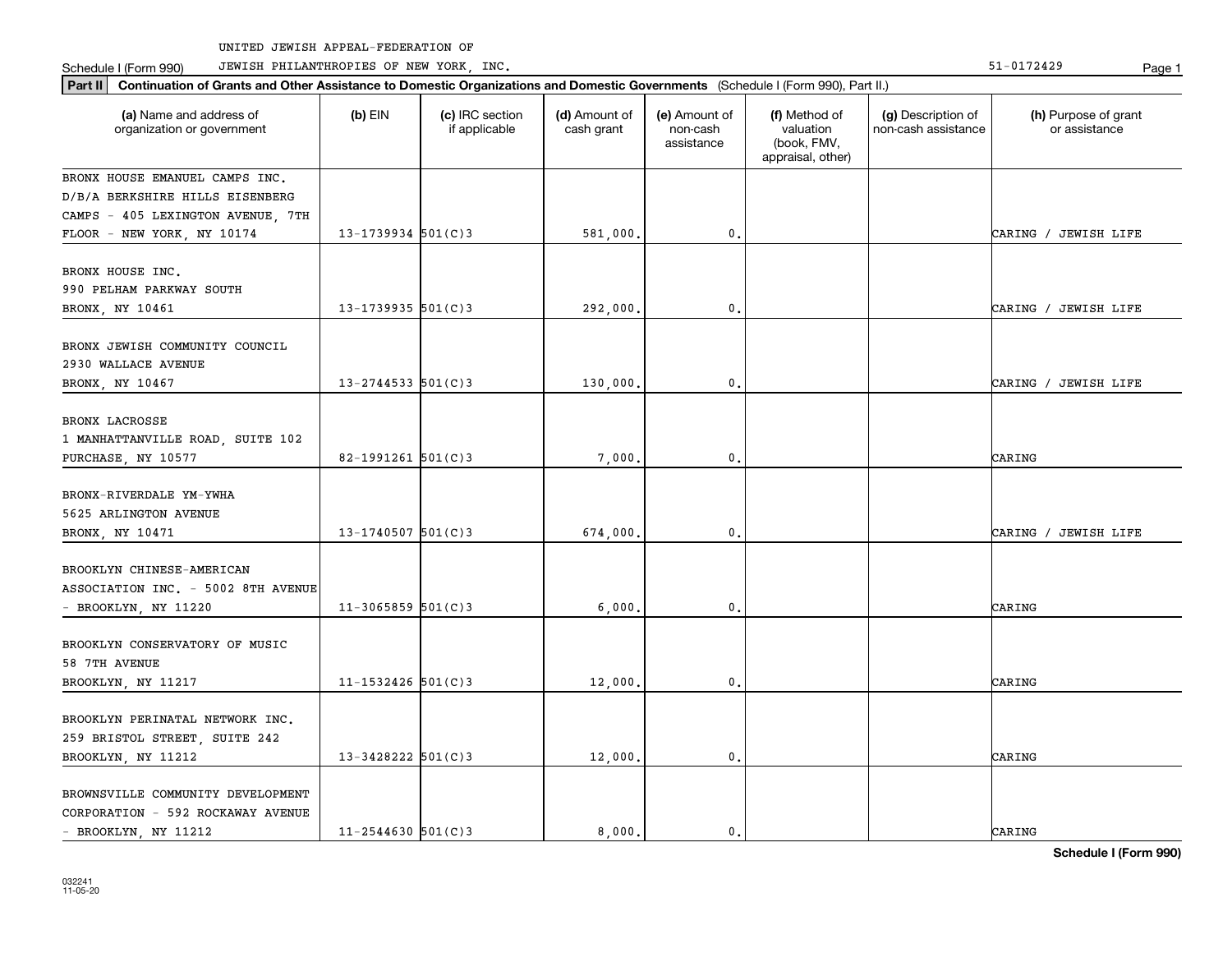Schedule I (Form 990) JEWISH PHILANTHROPIES OF NEW YORK, INC. New York in the state of the state of the State of the State of the State of the State of the State of the State of the State of the State of the State of the

| (a) Name and address of<br>organization or government | $(b)$ EIN              | (c) IRC section<br>if applicable | (d) Amount of<br>cash grant | (e) Amount of<br>non-cash<br>assistance | (f) Method of<br>valuation<br>(book, FMV,<br>appraisal, other) | (g) Description of<br>non-cash assistance | (h) Purpose of grant<br>or assistance |
|-------------------------------------------------------|------------------------|----------------------------------|-----------------------------|-----------------------------------------|----------------------------------------------------------------|-------------------------------------------|---------------------------------------|
| CAMP DORA GOLDING                                     |                        |                                  |                             |                                         |                                                                |                                           |                                       |
| 5515 NEW UTRECHT AVENUE                               |                        |                                  |                             |                                         |                                                                |                                           |                                       |
| BROOKLYN, NY 11219                                    | $13 - 6000413$ 501(C)3 |                                  | 0.                          |                                         | 325,000. APPRAISAL                                             | IMPUTED RENT                              | JEWISH LIFE                           |
|                                                       |                        |                                  |                             |                                         |                                                                |                                           |                                       |
| CAMP EXTREME                                          |                        |                                  |                             |                                         |                                                                |                                           |                                       |
| 335 CENTRAL AVENUE                                    |                        |                                  |                             |                                         |                                                                |                                           |                                       |
| LAWRENCE, NY 11559                                    | $36 - 4428246$ 501(C)3 |                                  | 5,000                       | $\mathbf{0}$ .                          |                                                                |                                           | <b>JEWISH LIFE</b>                    |
| CAROLINE AND JOSEPH S. GRUSS LIFE                     |                        |                                  |                             |                                         |                                                                |                                           |                                       |
| MONUMENT FUNDS, INC. - 45                             |                        |                                  |                             |                                         |                                                                |                                           |                                       |
| BROADWAY, SUITE 3050 - NEW YORK,                      |                        |                                  |                             |                                         |                                                                |                                           |                                       |
| NY 10006                                              | $13 - 3573461$ 501(C)3 |                                  | 3,490,000.                  | $\mathbf{0}$ .                          |                                                                |                                           | JEWISH LIFE                           |
| CATHOLIC CHARITIES COMMUNITY                          |                        |                                  |                             |                                         |                                                                |                                           |                                       |
| SERVICES OF THE ARCHDIOCESE OF NEW                    |                        |                                  |                             |                                         |                                                                |                                           |                                       |
| YORK - 1011 1ST AVENUE, 6TH FLOOR                     |                        |                                  |                             |                                         |                                                                |                                           |                                       |
| - NEW YORK, NY 10022                                  | $13 - 5562185$ 501(C)3 |                                  | 105,000.                    | $\mathfrak{o}$ .                        |                                                                |                                           | CARING                                |
| CENTRAL NASSAU GUIDANCE &                             |                        |                                  |                             |                                         |                                                                |                                           |                                       |
| COUNSELING SERVICES, INC. - 950                       |                        |                                  |                             |                                         |                                                                |                                           |                                       |
| SOUTH OYSTER BAY ROAD -                               |                        |                                  |                             |                                         |                                                                |                                           |                                       |
| HICKSVILLE, NY 11801                                  | $11 - 2438388$ 501(C)3 |                                  | 135,000.                    | $\mathbf{0}$ .                          |                                                                |                                           | CARING                                |
|                                                       |                        |                                  |                             |                                         |                                                                |                                           |                                       |
| CHAMAH                                                |                        |                                  |                             |                                         |                                                                |                                           |                                       |
| 420 LEXINGTON AVENUE, SUITE 300                       |                        |                                  |                             |                                         |                                                                |                                           |                                       |
| NEW YORK, NY 10170                                    | $23 - 7365688$ 501(C)3 |                                  | 50,000                      | $\mathbf{0}$ .                          |                                                                |                                           | CARING                                |
| CLAL - THE NATIONAL JEWISH CENTER                     |                        |                                  |                             |                                         |                                                                |                                           |                                       |
| FOR LEARNING AND LEADERSHIP - 440                     |                        |                                  |                             |                                         |                                                                |                                           |                                       |
| PARK AVENUE SOUTH, 4TH FLOOR - NEW                    |                        |                                  |                             |                                         |                                                                |                                           |                                       |
| YORK, NY 10016                                        | $23 - 7390358$ 501(C)3 |                                  | 25,000,                     | $\mathbf{0}$ .                          |                                                                |                                           | <b>JEWISH LIFE</b>                    |
| COLLEGE OF STATEN ISLAND HILLEL                       |                        |                                  |                             |                                         |                                                                |                                           |                                       |
| 2800 VICTORY BOULEVARD, BUILDING                      |                        |                                  |                             |                                         |                                                                |                                           |                                       |
| 1A, ROOM 212A - STATEN ISLAND, NY                     |                        |                                  |                             |                                         |                                                                |                                           |                                       |
| 10314                                                 | $26 - 0212010$ 501(C)3 |                                  | 91,000.                     | $\mathbf{0}$ .                          |                                                                |                                           | CARING / JEWISH LIFE                  |
| COMMUNITY ALLIANCE FOR                                |                        |                                  |                             |                                         |                                                                |                                           |                                       |
| JEWISH-AFFILIATED CEMETERIES                          |                        |                                  |                             |                                         |                                                                |                                           |                                       |
| (CAJAC) - 360 HAMILTON AVENUE,                        |                        |                                  |                             |                                         |                                                                |                                           |                                       |
| SUITE 1110 - WHITE PLAINS, NY                         | $56 - 2649778$ 501(C)3 |                                  | 80,000.                     | $\mathbf{0}$ .                          |                                                                |                                           | CARING                                |

**Schedule I (Form 990)**

Part II | Continuation of Grants and Other Assistance to Domestic Organizations and Domestic Governments (Schedule I (Form 990), Part II.)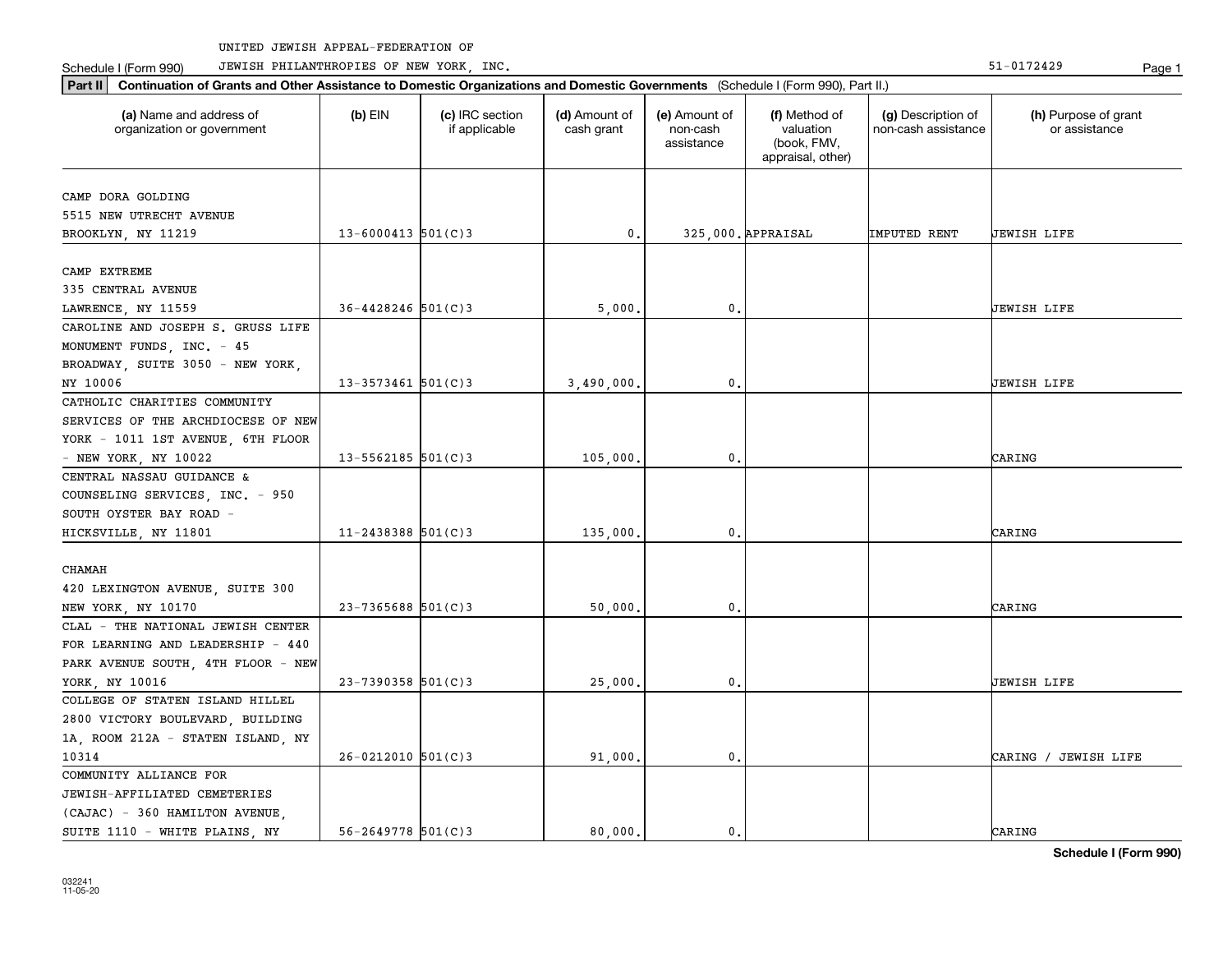Part II | Continuation of Grants and Other Assistance to Domestic Organizations and Domestic Governments (Schedule I (Form 990), Part II.)

Schedule I (Form 990) JEWISH PHILANTHROPIES OF NEW YORK, INC. New York in the state of the state of the State of the State of the State of the State of the State of the State of the State of the State of the State of the

| (a) Name and address of<br>organization or government                           | $(b)$ EIN                | (c) IRC section<br>if applicable | (d) Amount of<br>cash grant | (e) Amount of<br>non-cash<br>assistance | (f) Method of<br>valuation<br>(book, FMV,<br>appraisal, other) | (g) Description of<br>non-cash assistance | (h) Purpose of grant<br>or assistance |
|---------------------------------------------------------------------------------|--------------------------|----------------------------------|-----------------------------|-----------------------------------------|----------------------------------------------------------------|-------------------------------------------|---------------------------------------|
| COMMUNITY INITIATIVES<br>1000 BROADWAY, SUITE 480                               |                          |                                  |                             |                                         |                                                                |                                           |                                       |
| OAKLAND, CA 94607                                                               | 94-3255070 501(C)3       |                                  | 40,000.                     | 0.                                      |                                                                |                                           | UEWISH LIFE                           |
| COMMUNITY SECURITY SERVICE<br>132 EAST 43RD STREET, #552                        |                          |                                  |                             |                                         |                                                                |                                           |                                       |
| NEW YORK, NY 10017                                                              | $26 - 0803826$ 501(C)3   |                                  | 575,000.                    | $\mathbf 0$ .                           |                                                                |                                           | CARING                                |
| COMUNILIFE, INC.<br>462 7TH AVENUE                                              |                          |                                  |                             |                                         |                                                                |                                           |                                       |
| NEW YORK, NY 10018                                                              | $13 - 3530299$ $501(C)3$ |                                  | 8,000.                      | $\mathbf{0}$ .                          |                                                                |                                           | CARING                                |
| CONCERTS IN MOTION, INC.<br>729 SEVENTH AVENUE, 9TH FLOOR<br>NEW YORK, NY 10019 | $27-1367692$ 501(C)3     |                                  | 110,000.                    | 0.                                      |                                                                |                                           | CARING / JEWISH LIFE                  |
| CONGREGATION BETH ELOHIM<br>274 GARFIELD PLACE<br>BROOKLYN, NY 11215            | 11-1672755 $501(C)3$     |                                  | 405,000.                    | 0.                                      |                                                                |                                           | CARING / JEWISH LIFE                  |
|                                                                                 |                          |                                  |                             |                                         |                                                                |                                           |                                       |
| CONGREGATION B'NAI JESHURUN<br>257 WEST 88TH STREET<br>NEW YORK, NY 10024       | $13 - 0594858$ 501(C)3   |                                  | 7,000.                      | $\mathbf 0$ .                           |                                                                |                                           | JEWISH LIFE                           |
| CONGREGATION CHABAD IN REACH ALIYA<br>527 EAST NEW YORK AVENUE                  |                          |                                  |                             |                                         |                                                                |                                           |                                       |
| BROOKLYN, NY 11225                                                              | $05 - 0609266$ 501(C)3   |                                  | 12,000.                     | 0.                                      |                                                                |                                           | CARING / JEWISH LIFE                  |
| CONGREGATION RODEPH SHOLOM<br>7 WEST 83RD STREET                                |                          |                                  |                             |                                         |                                                                |                                           |                                       |
| NEW YORK, NY 10024<br>COUNCIL OF JEWISH EMIGRE COMMUNITY                        | $13 - 1628164$ 501(C)3   |                                  | 323,000.                    | $\mathbf 0$ .                           |                                                                |                                           | JEWISH LIFE                           |
| ORGANIZATIONS, INC. (COJECO) - 40                                               |                          |                                  |                             |                                         |                                                                |                                           |                                       |
| EXCHANGE PLACE, SUITE 1302 - NEW                                                |                          |                                  |                             |                                         |                                                                |                                           |                                       |

YORK, NY 10005 13-3955736 501(C)3 403,000. 0. 0. CARING / JEWISH LIFE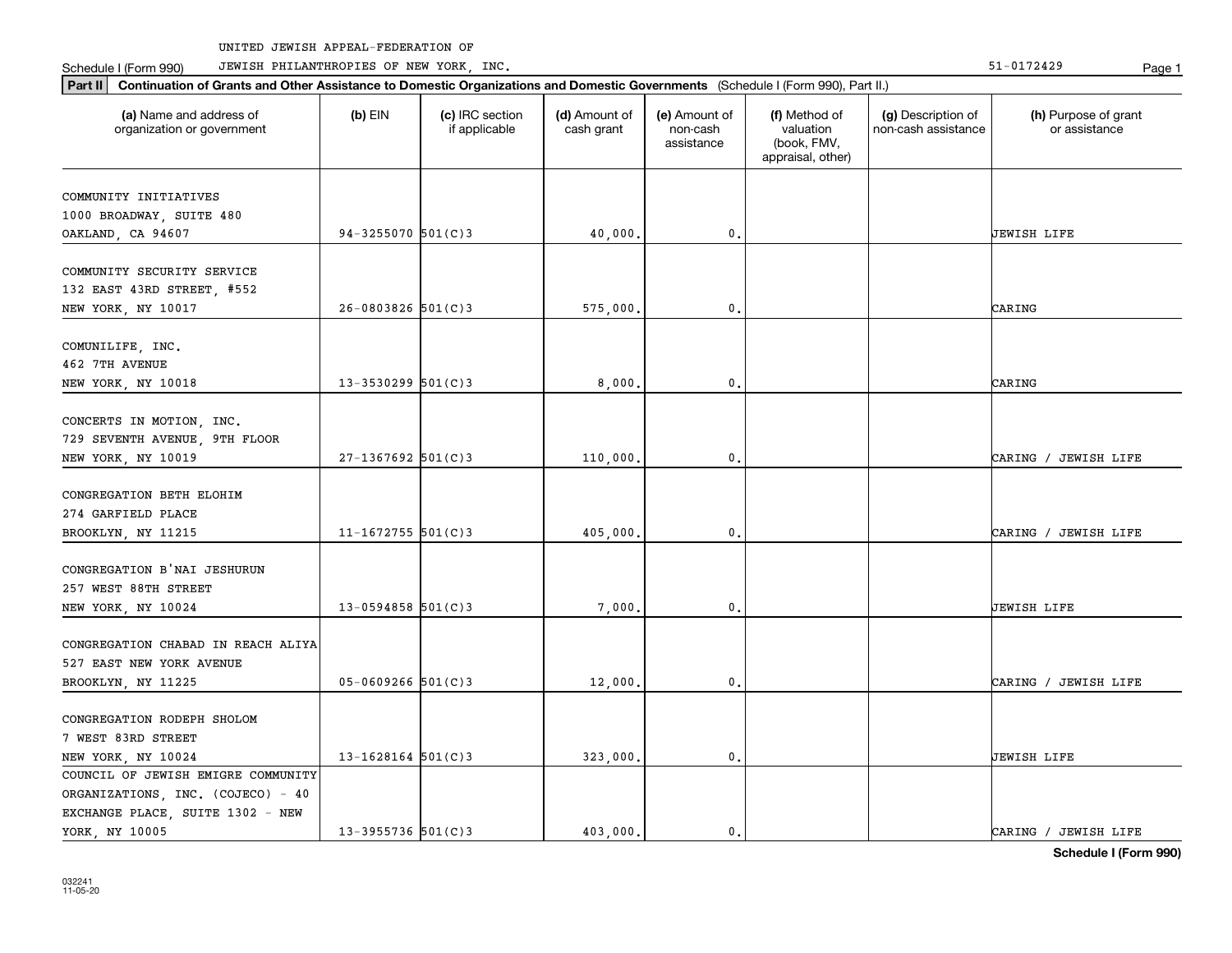Part II | Continuation of Grants and Other Assistance to Domestic Organizations and Domestic Governments (Schedule I (Form 990), Part II.)

Schedule I (Form 990) JEWISH PHILANTHROPIES OF NEW YORK, INC. New York in the state of the state of the State of the State of the State of the State of the State of the State of the State of the State of the State of the

| (a) Name and address of<br>organization or government | $(b)$ EIN              | (c) IRC section<br>if applicable | (d) Amount of<br>cash grant | (e) Amount of<br>non-cash<br>assistance | (f) Method of<br>valuation<br>(book, FMV,<br>appraisal, other) | (g) Description of<br>non-cash assistance | (h) Purpose of grant<br>or assistance |
|-------------------------------------------------------|------------------------|----------------------------------|-----------------------------|-----------------------------------------|----------------------------------------------------------------|-------------------------------------------|---------------------------------------|
| COUNCIL OF JEWISH ORGANIZATIONS OF                    |                        |                                  |                             |                                         |                                                                |                                           |                                       |
| FLATBUSH - 1523 AVENUE M, 3RD                         |                        |                                  |                             |                                         |                                                                |                                           |                                       |
| FLOOR - BROOKLYN, NY 11230                            | $11 - 2864728$ 501(C)3 |                                  | 84,000.                     | 0.                                      |                                                                |                                           | CARING                                |
| COUNCIL OF JEWISH ORGANIZATIONS OF                    |                        |                                  |                             |                                         |                                                                |                                           |                                       |
| STATEN ISLAND - 984 POST AVENUE -                     |                        |                                  |                             |                                         |                                                                |                                           |                                       |
| STATEN ISLAND, NY 10302                               | $13 - 3525474$ 501(C)3 |                                  | 25,000.                     | $\mathbf 0$ .                           |                                                                |                                           | JEWISH LIFE                           |
| CROWN HEIGHTS JEWISH COMMUNITY                        |                        |                                  |                             |                                         |                                                                |                                           |                                       |
| COUNCIL - 392 KINGSTON AVENUE -                       |                        |                                  |                             |                                         |                                                                |                                           |                                       |
| BROOKLYN, NY 11225                                    | $23 - 7390996$ 501(C)3 |                                  | 66,000.                     | $\mathbf{0}$                            |                                                                |                                           | CARING / JEWISH LIFE                  |
| CZ WELLNESS GROUP INC (CAMP ZEKE)                     |                        |                                  |                             |                                         |                                                                |                                           |                                       |
| 4080 BROADWAY, SUITE 147                              |                        |                                  |                             |                                         |                                                                |                                           |                                       |
| NEW YORK, NY 10032                                    | $46 - 1869615$ 501(C)3 |                                  | 533,000.                    |                                         | 307,000. APPRAISAL                                             | IMPUTED RENT                              | CARING / JEWISH LIFE                  |
| DOMINICO-AMERICAN SOCIETY OF                          |                        |                                  |                             |                                         |                                                                |                                           |                                       |
| QUEENS, INC. - 40-27 97TH STREET,                     |                        |                                  |                             |                                         |                                                                |                                           |                                       |
| 1ST FLOOR - CORONA, NY 11368                          | $06 - 1389895$ 501(C)3 |                                  | 8,000.                      | $\mathbf{0}$ .                          |                                                                |                                           | CARING                                |
| <b>DOROT</b>                                          |                        |                                  |                             |                                         |                                                                |                                           |                                       |
| 171 WEST 85TH STREET                                  |                        |                                  |                             |                                         |                                                                |                                           |                                       |
| NEW YORK, NY 10024                                    | $13 - 3264005$ 501(C)3 |                                  | 435,000.                    | $\mathbf 0$ .                           |                                                                |                                           | CARING / JEWISH LIFE                  |
| EDEN VILLAGE CAMP                                     |                        |                                  |                             |                                         |                                                                |                                           |                                       |
| 392 DENNYTOWN ROAD                                    |                        |                                  |                             |                                         |                                                                |                                           |                                       |
| PUTNAM VALLEY, NY 10579                               | $26 - 4373931$ 501(C)3 |                                  | 462,000.                    |                                         | 140,000. APPRAISAL                                             | <b>IMPUTED RENT</b>                       | CARING / JEWISH LIFE                  |
| EDITH AND CARL MARKS JEWISH                           |                        |                                  |                             |                                         |                                                                |                                           |                                       |
| COMMUNITY HOUSE OF BENSONHURST -                      |                        |                                  |                             |                                         |                                                                |                                           |                                       |
| 7802 BAY PARKWAY - BROOKLYN, NY                       |                        |                                  |                             |                                         |                                                                |                                           |                                       |
| 11214                                                 | $11 - 1633484$ 501(C)3 |                                  | 2,069,000.                  | 0.                                      |                                                                |                                           | CARING / JEWISH LIFE                  |
| EDUCATIONAL ALLIANCE, INC.                            |                        |                                  |                             |                                         |                                                                |                                           |                                       |
| 197 EAST BROADWAY                                     |                        |                                  |                             |                                         |                                                                |                                           |                                       |
| NEW YORK, NY 10002                                    | $13 - 5562210$ 501(C)3 |                                  | 2,623,000.                  | 4.130.000. APPRAISAL                    |                                                                | IMPUTED RENT                              | CARING / JEWISH LIFE                  |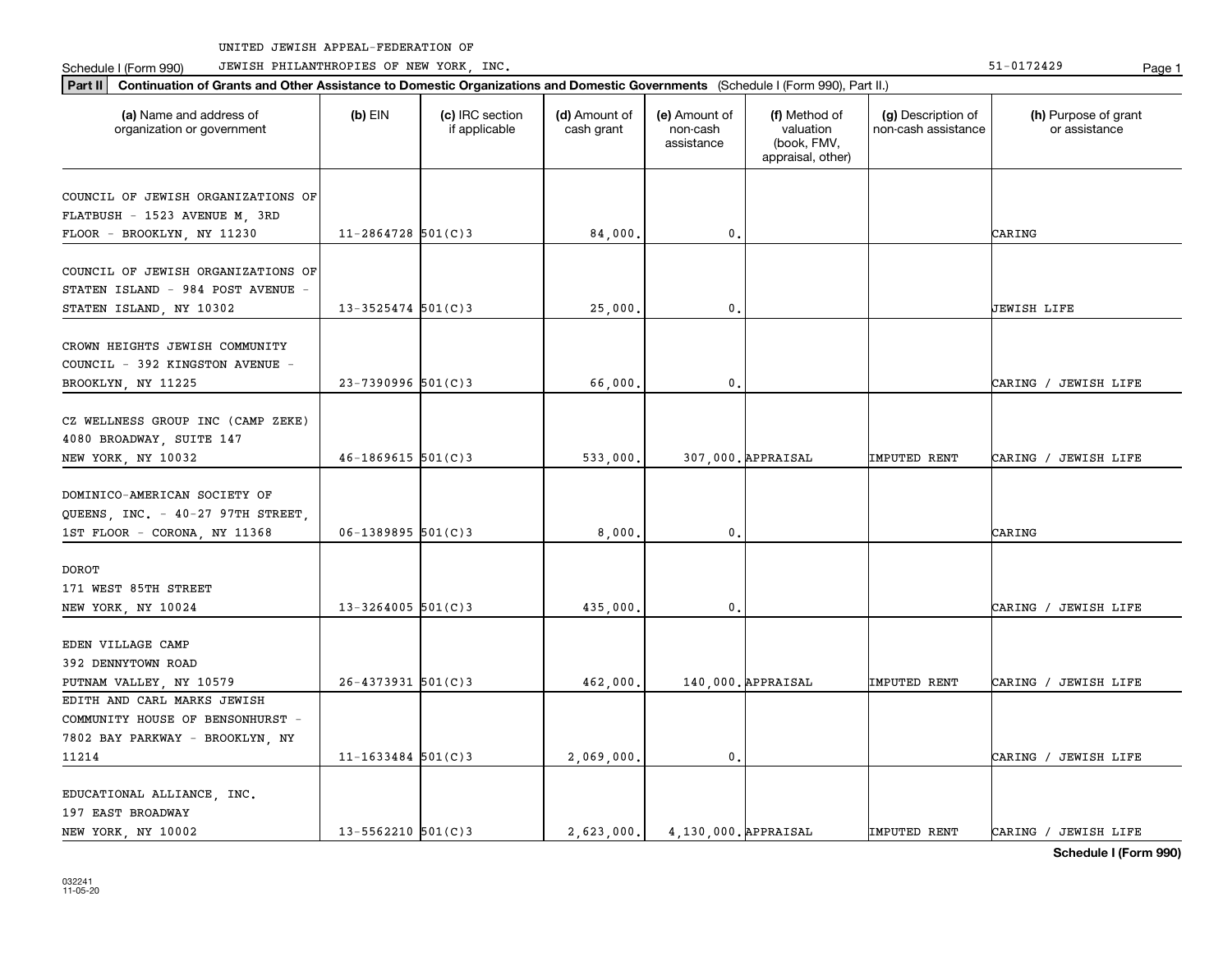Part II | Continuation of Grants and Other Assistance to Domestic Organizations and Domestic Governments (Schedule I (Form 990), Part II.)

Schedule I (Form 990) JEWISH PHILANTHROPIES OF NEW YORK, INC. New York in the state of the state of the State of the State of the State of the State of the State of the State of the State of the State of the State of the

| (a) Name and address of<br>organization or government                                                        | $(b)$ EIN                | (c) IRC section<br>if applicable | (d) Amount of<br>cash grant | (e) Amount of<br>non-cash<br>assistance | (f) Method of<br>valuation<br>(book, FMV,<br>appraisal, other) | (g) Description of<br>non-cash assistance | (h) Purpose of grant<br>or assistance |
|--------------------------------------------------------------------------------------------------------------|--------------------------|----------------------------------|-----------------------------|-----------------------------------------|----------------------------------------------------------------|-------------------------------------------|---------------------------------------|
| FACES NY, INC.                                                                                               |                          |                                  |                             |                                         |                                                                |                                           |                                       |
| 123 WEST 115TH STREET<br>NEW YORK, NY 10026                                                                  | $13 - 3449087$ 501(C)3   |                                  | 7,000.                      | 0.                                      |                                                                |                                           | CARING                                |
| FAITH IN NEW YORK                                                                                            |                          |                                  |                             |                                         |                                                                |                                           |                                       |
| 103-04 39TH AVENUE, SUITE 105                                                                                |                          |                                  |                             |                                         |                                                                |                                           |                                       |
| CORONA, NY 11368                                                                                             | $80 - 0122559$ $501(C)3$ |                                  | 6,000.                      | 0.                                      |                                                                |                                           | CARING                                |
| FAMILY SERVICE LEAGUE<br>790 PARK AVENUE                                                                     |                          |                                  |                             |                                         |                                                                |                                           |                                       |
| HUNTINGTON, NY 11743                                                                                         | $11 - 1631827$ 501(C)3   |                                  | 130,000.                    | 0.                                      |                                                                |                                           | CARING                                |
| FEEDING WESTCHESTER, INC.<br>200 CLEARBOOK ROAD<br>ELMSFORD, NY 10523                                        | $13 - 3507988$ 501(C)3   |                                  | 10,000                      | 0.                                      |                                                                |                                           | CARING                                |
| FLATBUSH COMMUNITY FUND<br>2361 NOSTRAND AVENUE<br>BROOKLYN, NY 11210                                        | 82-3212305 $501(C)3$     |                                  | 95,000.                     | 0.                                      |                                                                |                                           | CARING                                |
| FLORENCE MELTON ADULT MINI-SCHOOL<br>85 REVERE DRIVE, SUITE J<br>NORTHBROOK, IL 60062                        | $01 - 0725179$ 501(C)3   |                                  | 45,000.                     | 0.                                      |                                                                |                                           | JEWISH LIFE                           |
| FOOTSTEPS, INC.<br>114 JOHN STREET, SUITE 930<br>NEW YORK, NY 10272                                          | $20-0666923$ 501(C)3     |                                  | 115,000.                    | $\mathfrak o$ .                         |                                                                |                                           | CARING / JEWISH LIFE                  |
| FOUNDATION FOR JEWISH CAMP, INC.<br>253 WEST 35TH STREET, 4TH FLOOR<br>NEW YORK, NY 10001                    | $22 - 3551013$ 501(C)3   |                                  | 149,000.                    | 0.                                      |                                                                |                                           | JEWISH LIFE                           |
| FRIENDS OF BEZALEL ACADEMY OF ARTS<br>AND DESIGNS, INC. - 370 LEXINGTON<br>AVENUE, SUITE 1612 - NEW YORK, NY |                          |                                  |                             |                                         |                                                                |                                           |                                       |

10017 13-2952614 501(C)3 20,000. 0. 0. JEWISH LIFE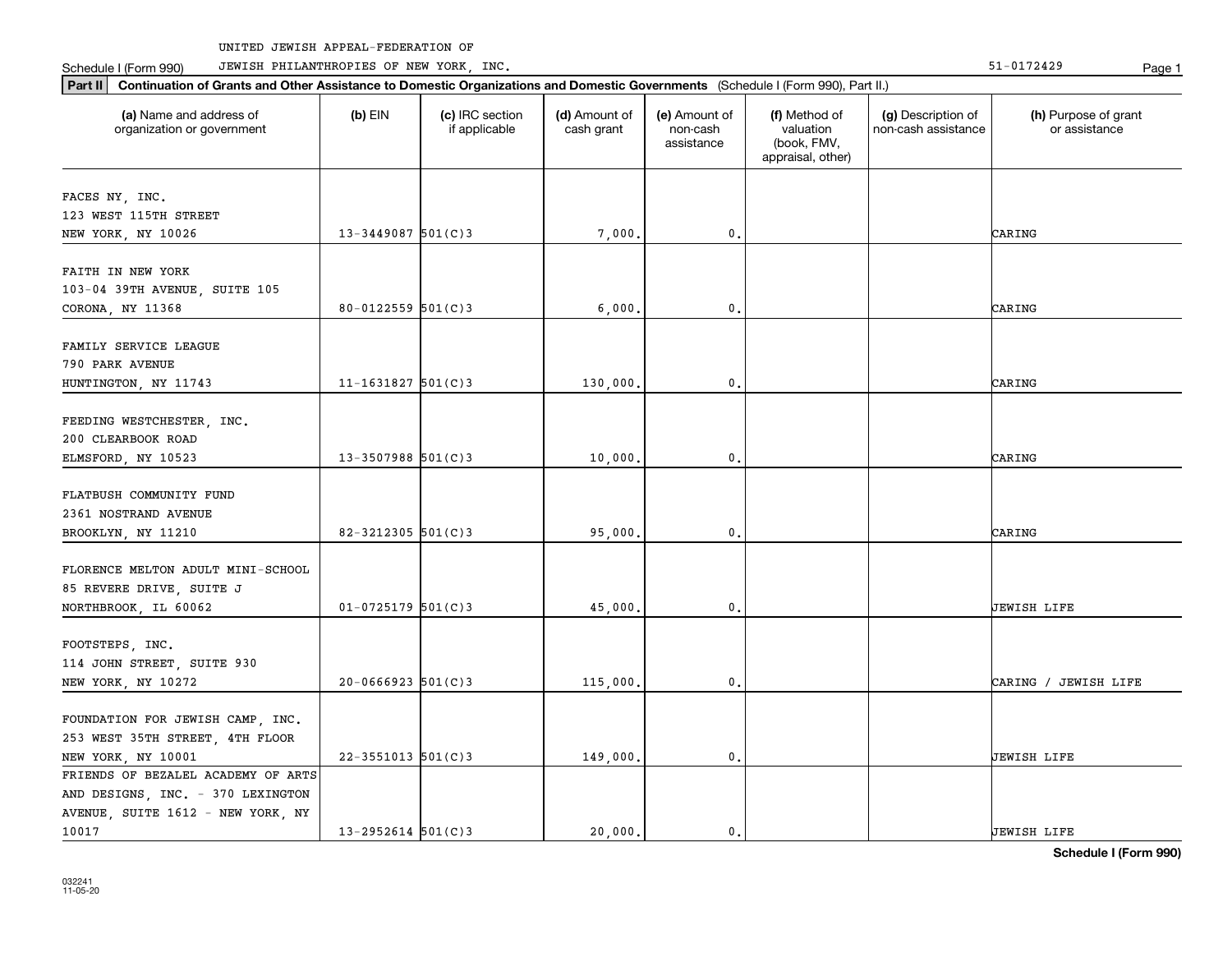Part II | Continuation of Grants and Other Assistance to Domestic Organizations and Domestic Governments (Schedule I (Form 990), Part II.)

Schedule I (Form 990) JEWISH PHILANTHROPIES OF NEW YORK, INC. New York in the state of the state of the State of the State of the State of the State of the State of the State of the State of the State of the State of the

| (a) Name and address of<br>organization or government | $(b)$ EIN                | (c) IRC section<br>if applicable | (d) Amount of<br>cash grant | (e) Amount of<br>non-cash<br>assistance | (f) Method of<br>valuation<br>(book, FMV,<br>appraisal, other) | (g) Description of<br>non-cash assistance | (h) Purpose of grant<br>or assistance |
|-------------------------------------------------------|--------------------------|----------------------------------|-----------------------------|-----------------------------------------|----------------------------------------------------------------|-------------------------------------------|---------------------------------------|
| FRIENDS OF JCC KRAKOW                                 |                          |                                  |                             |                                         |                                                                |                                           |                                       |
| 74 LAFAYETTE AVENUE, SUITE 101                        |                          |                                  |                             |                                         |                                                                |                                           |                                       |
| SUFFERN, NY 10901                                     | $46 - 5714234$ 501(C)3   |                                  | 25,000.                     | 0.                                      |                                                                |                                           | UEWISH LIFE                           |
|                                                       |                          |                                  |                             |                                         |                                                                |                                           |                                       |
| FRIENDS OF WHEELS                                     |                          |                                  |                             |                                         |                                                                |                                           |                                       |
| 511 WEST 182ND STREET, 4TH FLOOR                      | $42 - 1775449$ 501(C)3   |                                  |                             | $\mathbf{0}$ .                          |                                                                |                                           | CARING                                |
| NEW YORK, NY 10033                                    |                          |                                  | 12,000.                     |                                         |                                                                |                                           |                                       |
| FUND FOR THE CITY OF NEW YORK                         |                          |                                  |                             |                                         |                                                                |                                           |                                       |
| 121 AVENUE OF THE AMERICAS, SUITE                     |                          |                                  |                             |                                         |                                                                |                                           |                                       |
| NEW YORK, NY 10013                                    | $13 - 2612524$ 501(C)3   |                                  | 13,000.                     | 0.                                      |                                                                |                                           | CARING                                |
|                                                       |                          |                                  |                             |                                         |                                                                |                                           |                                       |
| GABRIEL PROJECT MUMBAI                                |                          |                                  |                             |                                         |                                                                |                                           |                                       |
| P.O. BOX 5025                                         |                          |                                  |                             |                                         |                                                                |                                           |                                       |
| BERGENFIELD, NJ 07621                                 | 45-4541556 501(C)3       |                                  | 45,000,                     | $\mathbf{0}$                            |                                                                |                                           | CARING                                |
|                                                       |                          |                                  |                             |                                         |                                                                |                                           |                                       |
| GRAND STREET SETTLEMENT, INC.                         |                          |                                  |                             |                                         |                                                                |                                           |                                       |
| 72 COLUMBIA STREET                                    |                          |                                  |                             |                                         |                                                                |                                           |                                       |
| NEW YORK, NY 10002                                    | $13 - 5562230$ 501(C)3   |                                  | 8,000.                      | 0.                                      |                                                                |                                           | CARING                                |
|                                                       |                          |                                  |                             |                                         |                                                                |                                           |                                       |
| GREATER MIAMI JEWISH FEDERATION                       |                          |                                  |                             |                                         |                                                                |                                           |                                       |
| 4200 BISCAYNE BOULEVARD                               |                          |                                  |                             |                                         |                                                                |                                           |                                       |
| MIAMI, FL 33137                                       | $59 - 0624404$ $501(C)3$ |                                  | 50,000.                     | 0.                                      |                                                                |                                           | CARING                                |
|                                                       |                          |                                  |                             |                                         |                                                                |                                           |                                       |
| GURWIN JEWISH NURSING &                               |                          |                                  |                             |                                         |                                                                |                                           |                                       |
| REHABILITATION CENTER - 68                            |                          |                                  |                             |                                         |                                                                |                                           |                                       |
| HAUPPAUGE ROAD - COMMACK, NY 11725                    | $11 - 2785201$ 501(C)3   |                                  | 208,000.                    | $\mathbf{0}$ .                          |                                                                |                                           | CARING                                |
|                                                       |                          |                                  |                             |                                         |                                                                |                                           |                                       |
| HAITIAN CENTERS COUNCIL, INC.                         |                          |                                  |                             |                                         |                                                                |                                           |                                       |
| 3807 CHURCH AVENUE                                    |                          |                                  |                             |                                         |                                                                |                                           |                                       |
| BROOKLYN, NY 11203                                    | $11 - 2648501$ 501(C)3   |                                  | 6,000,                      | $\mathbf{0}$ .                          |                                                                |                                           | CARING                                |
|                                                       |                          |                                  |                             |                                         |                                                                |                                           |                                       |
| HAMILTON MADISON HOUSE                                |                          |                                  |                             |                                         |                                                                |                                           |                                       |
| 253 SOUTH STREET, APT, 2                              |                          |                                  |                             |                                         |                                                                |                                           |                                       |
| NEW YORK, NY 10002                                    | $13 - 5562412$ $501(C)3$ |                                  | 8.000.                      | $\mathbf{0}$ .                          |                                                                |                                           | CARING                                |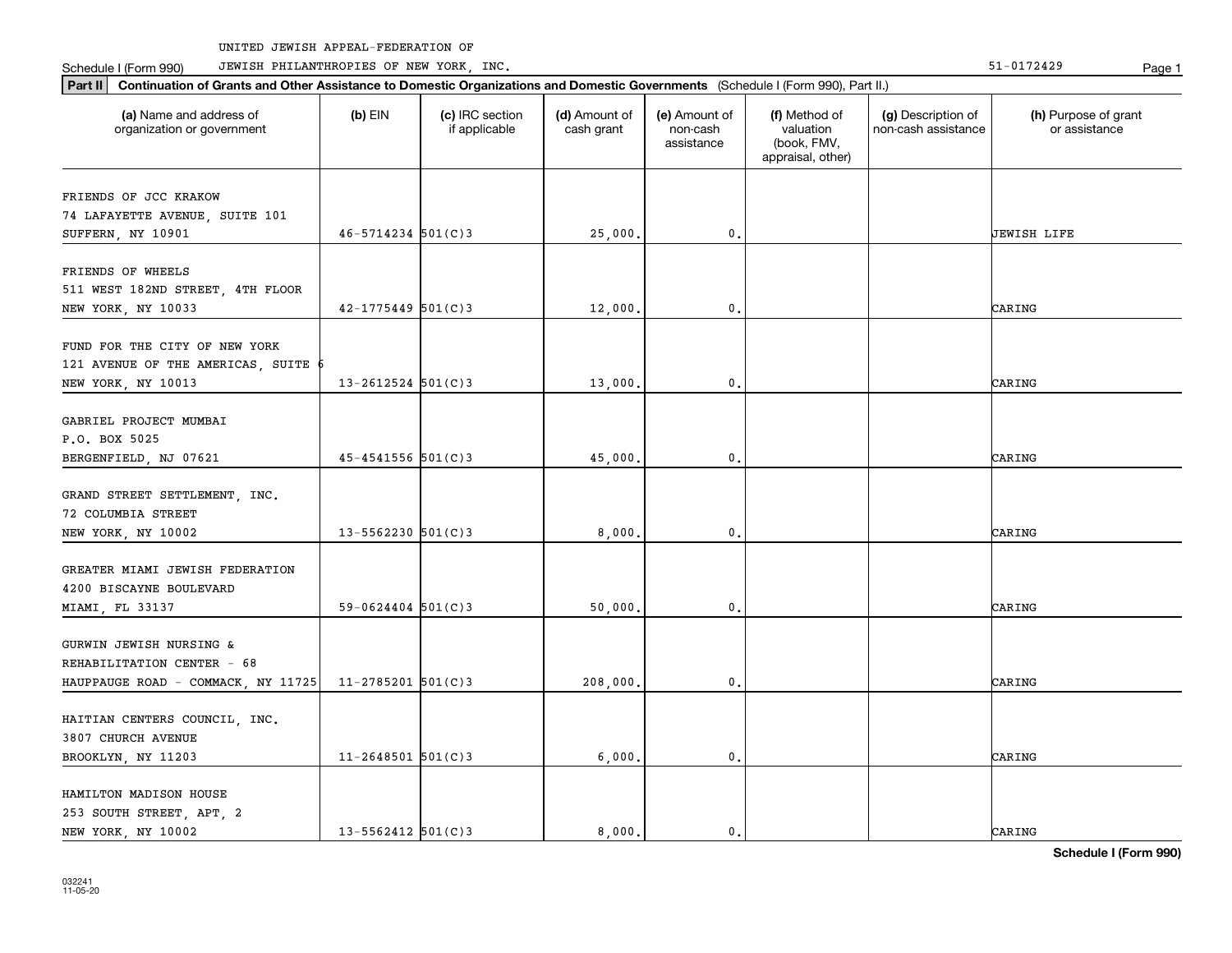Schedule I (Form 990) Page 1 JEWISH PHILANTHROPIES OF NEW YORK, INC. 51-0172429

| Part II   Continuation of Grants and Other Assistance to Domestic Organizations and Domestic Governments (Schedule I (Form 990), Part II.) |                          |                                  |                             |                                         |                                                                |                                           |                                       |  |  |  |
|--------------------------------------------------------------------------------------------------------------------------------------------|--------------------------|----------------------------------|-----------------------------|-----------------------------------------|----------------------------------------------------------------|-------------------------------------------|---------------------------------------|--|--|--|
| (a) Name and address of<br>organization or government                                                                                      | $(b)$ EIN                | (c) IRC section<br>if applicable | (d) Amount of<br>cash grant | (e) Amount of<br>non-cash<br>assistance | (f) Method of<br>valuation<br>(book, FMV,<br>appraisal, other) | (g) Description of<br>non-cash assistance | (h) Purpose of grant<br>or assistance |  |  |  |
|                                                                                                                                            |                          |                                  |                             |                                         |                                                                |                                           |                                       |  |  |  |
| HANNAH SENESH COMMUNITY DAY SCHOOL<br>342 SMITH STREET                                                                                     |                          |                                  |                             |                                         |                                                                |                                           |                                       |  |  |  |
| BROOKLYN, NY 11231                                                                                                                         | $20-3330699$ 501(C)3     |                                  | 183,000.                    | $\mathbf 0$ .                           |                                                                |                                           | <b>JEWISH LIFE</b>                    |  |  |  |
| HAROLD GRINSPOON FOUNDATION<br>67 HUNT STREET, SUITE 100<br>AGAWAM, MA 01001                                                               | $04 - 6685725$ 501(C)3   |                                  | 270,000,                    | 0.                                      |                                                                |                                           | <b>JEWISH LIFE</b>                    |  |  |  |
|                                                                                                                                            |                          |                                  |                             |                                         |                                                                |                                           |                                       |  |  |  |
| HATZOLOH INCORPORATED<br>1070 MCDONALD AVENUE<br>BROOKLYN, NY 11230                                                                        | $80 - 0369977$ 501(C)3   |                                  | 8,000.                      | $\mathfrak{o}$ .                        |                                                                |                                           | CARING                                |  |  |  |
|                                                                                                                                            |                          |                                  |                             |                                         |                                                                |                                           |                                       |  |  |  |
| HAZON, INC.                                                                                                                                |                          |                                  |                             |                                         |                                                                |                                           |                                       |  |  |  |
| 25 BROADWAY, 17TH FLOOR<br>NEW YORK, NY 10004                                                                                              | 13-1623922 $501(C)$ 3    |                                  | 119,000.                    | 0.                                      |                                                                |                                           | CARING / JEWISH LIFE                  |  |  |  |
|                                                                                                                                            |                          |                                  |                             |                                         |                                                                |                                           |                                       |  |  |  |
| HEBREW ACADEMY OF LONG BEACH<br>132 SPRUCE STREET                                                                                          |                          |                                  |                             |                                         |                                                                |                                           |                                       |  |  |  |
| CEDARHURST, NY 11516                                                                                                                       | $11 - 1892079$ 501(C)3   |                                  | 263,000.                    | $\mathbf{0}$ .                          |                                                                |                                           | <b>JEWISH LIFE</b>                    |  |  |  |
| HEBREW ACADEMY OF NASSAU COUNTY<br>$(H.A.N.C.) - 240 HEMPSTEAD AVENUE$<br>- WEST HEMPSTEAD, NY 11552                                       | $11 - 1733449$ 501(C)3   |                                  | 108,000,                    | $\mathbf{0}$ .                          |                                                                |                                           | <b>JEWISH LIFE</b>                    |  |  |  |
|                                                                                                                                            |                          |                                  |                             |                                         |                                                                |                                           |                                       |  |  |  |
| HEBREW ACADEMY OF THE FIVE TOWNS<br>AND ROCKAWAY (HAFTR) - 389 CENTRAL                                                                     |                          |                                  |                             |                                         |                                                                |                                           |                                       |  |  |  |
| AVENUE - LAWRENCE, NY 11559                                                                                                                | $11 - 2551180$ $501(C)3$ |                                  | 70,000,                     | $\mathbf{0}$ .                          |                                                                |                                           | <b>JEWISH LIFE</b>                    |  |  |  |
| HEBREW EDUCATIONAL SOCIETY OF<br>BROOKLYN - 9502 SEAVIEW AVENUE -                                                                          |                          |                                  |                             |                                         |                                                                |                                           |                                       |  |  |  |
| BROOKLYN, NY 11236                                                                                                                         | $11 - 1642720$ 501(C)3   |                                  | 653,000.                    |                                         | 748,000. APPRAISAL                                             | <b>IMPUTED RENT</b>                       | CARING / JEWISH LIFE                  |  |  |  |
| HEBREW FREE BURIAL ASSOCIATION<br>125 MAIDEN LANE, UNIT 5B<br>NEW YORK, NY 10038                                                           | $13 - 5596755$ $501(C)3$ |                                  | 70.000.                     | $\mathbf{0}$ .                          |                                                                |                                           | CARING                                |  |  |  |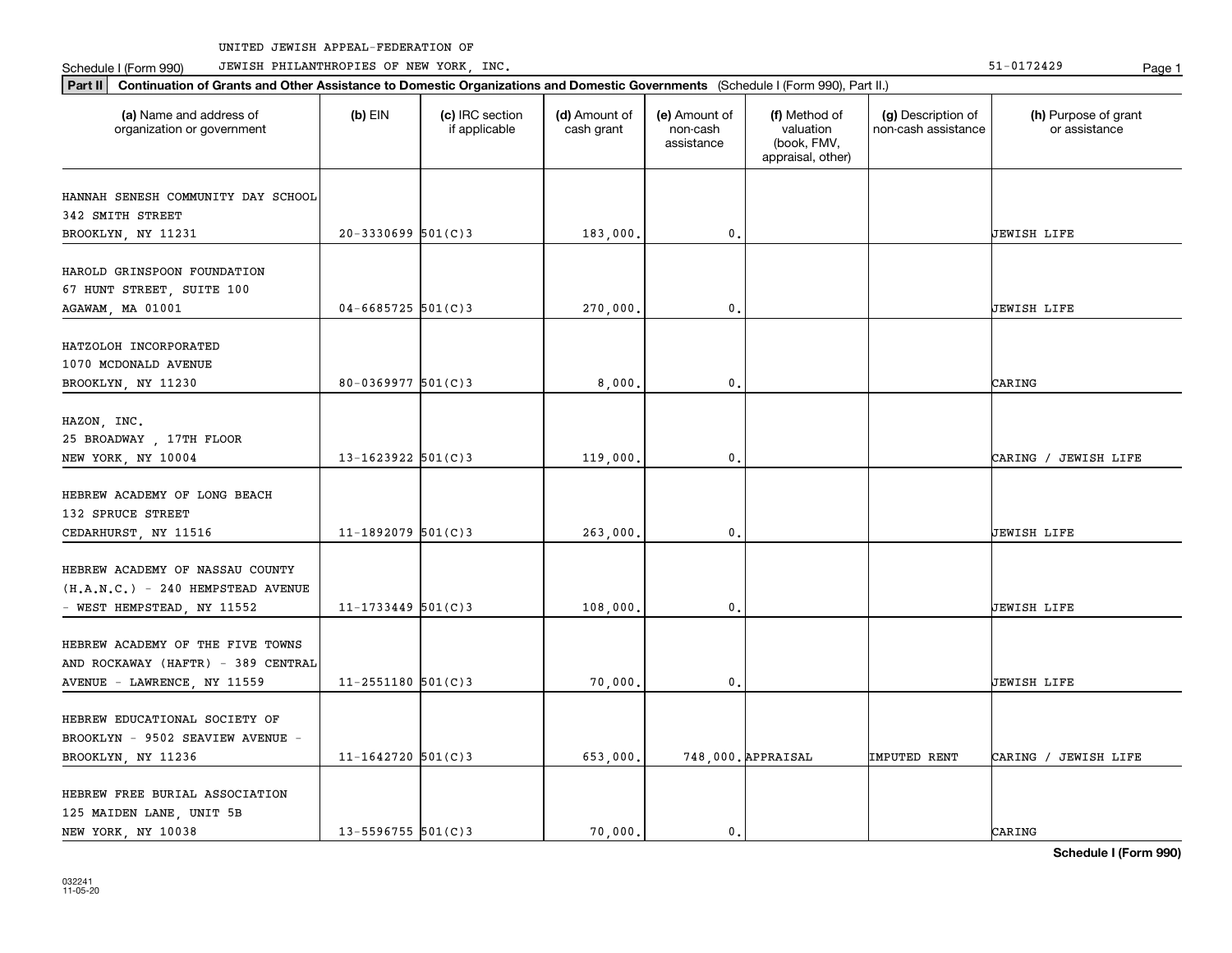Part II | Continuation of Grants and Other Assistance to Domestic Organizations and Domestic Governments (Schedule I (Form 990), Part II.)

Schedule I (Form 990) JEWISH PHILANTHROPIES OF NEW YORK, INC. New York in the state of the state of the State of the State of the State of the State of the State of the State of the State of the State of the State of the

| (a) Name and address of<br>organization or government | (b) EIN                  | (c) IRC section<br>if applicable | (d) Amount of<br>cash grant | (e) Amount of<br>non-cash<br>assistance | (f) Method of<br>valuation<br>(book, FMV,<br>appraisal, other) | (g) Description of<br>non-cash assistance | (h) Purpose of grant<br>or assistance |
|-------------------------------------------------------|--------------------------|----------------------------------|-----------------------------|-----------------------------------------|----------------------------------------------------------------|-------------------------------------------|---------------------------------------|
| HEBREW FREE LOAN SOCIETY                              |                          |                                  |                             |                                         |                                                                |                                           |                                       |
| 675 3RD AVENUE, SUITE 1905                            |                          |                                  |                             |                                         |                                                                |                                           |                                       |
| NEW YORK, NY 10017                                    | $13 - 5562239$ $501(C)3$ |                                  | 253,000.                    | 0.                                      |                                                                |                                           | CARING / JEWISH LIFE                  |
| HEIGHTS AND HILLS, INC.                               |                          |                                  |                             |                                         |                                                                |                                           |                                       |
| 81 WILLOUGHBY STREET                                  |                          |                                  |                             |                                         |                                                                |                                           |                                       |
| BROOKLYN, NY 11201                                    | $23 - 7237927$ 501(C)3   |                                  | 6,000,                      | 0.                                      |                                                                |                                           | CARING                                |
| HENRY KAUFMANN CAMPGROUNDS, INC.                      |                          |                                  |                             |                                         |                                                                |                                           |                                       |
| 667 BLAUVELT ROAD                                     |                          |                                  |                             |                                         |                                                                |                                           |                                       |
| PEARL RIVER, NY 10965                                 | $13 - 5633239$ $501(C)3$ |                                  | 4,056,000.                  | 8,755,000. APPRAISAL                    |                                                                | <b>IMPUTED RENT</b>                       | CARING / JEWISH LIFE                  |
| HIAS, INC. (THE HEBREW IMMIGRANT                      |                          |                                  |                             |                                         |                                                                |                                           |                                       |
| AID SOCIETY) - 1300 SPRING STREET                     |                          |                                  |                             |                                         |                                                                |                                           |                                       |
| 5TH FLOOR - SILVER SPRING, MD                         |                          |                                  |                             |                                         |                                                                |                                           |                                       |
| 20910                                                 | $13 - 5633307$ 501(C)3   |                                  | 204,000.                    | 0.                                      |                                                                |                                           | CARING / JEWISH LIFE                  |
|                                                       |                          |                                  |                             |                                         |                                                                |                                           |                                       |
| HILLEL AT BARUCH COLLEGE                              |                          |                                  |                             |                                         |                                                                |                                           |                                       |
| 55 LEXINGTON AVENUE, ROOM B2-210                      |                          |                                  |                             |                                         |                                                                |                                           |                                       |
| NEW YORK, NY 10010                                    | $20 - 4777751$ 501(C)3   |                                  | 271,000.                    | 0.                                      |                                                                |                                           | CARING / JEWISH LIFE                  |
| HILLEL AT BINGHAMTON UNIVERSITY                       |                          |                                  |                             |                                         |                                                                |                                           |                                       |
| WEST 208-B, UNIVERSITY UNION                          |                          |                                  |                             |                                         |                                                                |                                           |                                       |
| BINGHAMTON, NY 13902                                  | $01 - 0569965$ 501(C)3   |                                  | 110,000.                    | 0.                                      |                                                                |                                           | JEWISH LIFE                           |
| HILLEL FOUNDATION FOR JEWISH LIFE:                    |                          |                                  |                             |                                         |                                                                |                                           |                                       |
| SNYDER HILLEL CENTER STONY BROOK                      |                          |                                  |                             |                                         |                                                                |                                           |                                       |
| UN - MELVILLE LIBRARY, SUITE N5580                    |                          |                                  |                             |                                         |                                                                |                                           |                                       |
| - STONY BROOK, NY 11794                               | $11 - 6112474$ 501(C)3   |                                  | 140,000.                    | 0.                                      |                                                                |                                           | JEWISH LIFE                           |
|                                                       |                          |                                  |                             |                                         |                                                                |                                           |                                       |
| HILLEL: THE FOUNDATION FOR JEWISH                     |                          |                                  |                             |                                         |                                                                |                                           |                                       |
| CAMPUS LIFE - 800 EIGHTH STREET NW                    |                          |                                  |                             |                                         |                                                                |                                           |                                       |
| - WASHINGTON, DC 20001                                | $52 - 1844823$ $501(C)3$ |                                  | 425,000.                    | 0.                                      |                                                                |                                           | <b>JEWISH LIFE</b>                    |
| HILLELS OF WESTCHESTER                                |                          |                                  |                             |                                         |                                                                |                                           |                                       |
| MAIN P.O. BOX 8                                       |                          |                                  |                             |                                         |                                                                |                                           |                                       |

PURCHASE, NY 10577 20-1355458 501(C)3 80,000. 0.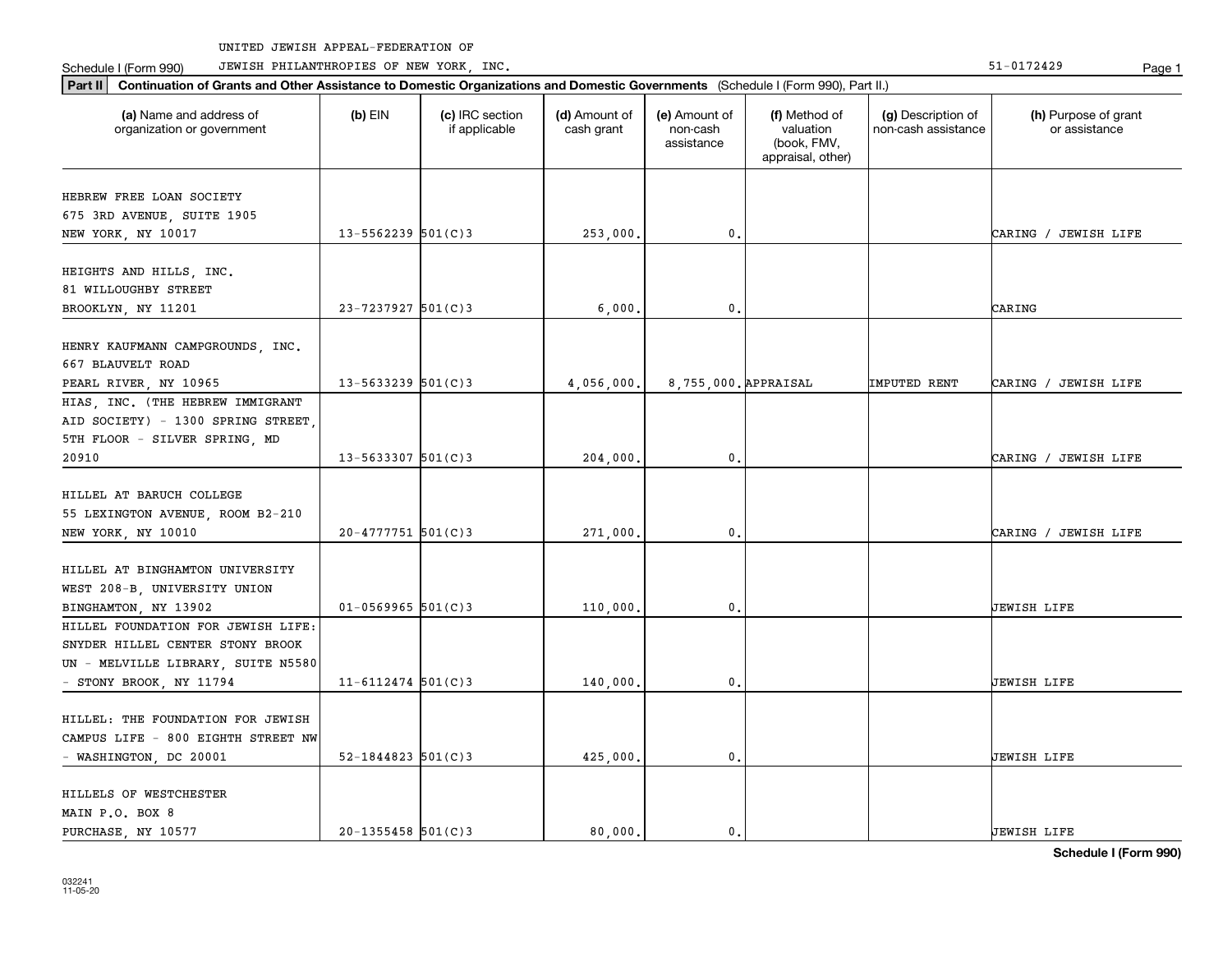Schedule I (Form 990) JEWISH PHILANTHROPIES OF NEW YORK, INC. New York in the state of the state of the State of the State of the State of the State of the State of the State of the State of the State of the State of the

| Part II   Continuation of Grants and Other Assistance to Domestic Organizations and Domestic Governments (Schedule I (Form 990), Part II.) |                        |                                  |                             |                                         |                                                                |                                           |                                       |
|--------------------------------------------------------------------------------------------------------------------------------------------|------------------------|----------------------------------|-----------------------------|-----------------------------------------|----------------------------------------------------------------|-------------------------------------------|---------------------------------------|
| (a) Name and address of<br>organization or government                                                                                      | $(b)$ EIN              | (c) IRC section<br>if applicable | (d) Amount of<br>cash grant | (e) Amount of<br>non-cash<br>assistance | (f) Method of<br>valuation<br>(book, FMV,<br>appraisal, other) | (g) Description of<br>non-cash assistance | (h) Purpose of grant<br>or assistance |
| HOFSTRA UNIVERSITY HILLEL                                                                                                                  |                        |                                  |                             |                                         |                                                                |                                           |                                       |
| 200 HOFSTRA UNIVERSITY, STUDENT CEN                                                                                                        |                        |                                  |                             |                                         |                                                                |                                           |                                       |
| HEMPSTEAD, NY 11549                                                                                                                        | $11 - 1630906$ 501(C)3 |                                  | 55,000.                     | $\mathbf 0$ .                           |                                                                |                                           | <b>JEWISH LIFE</b>                    |
| HOLOCAUST AND HUMAN RIGHTS                                                                                                                 |                        |                                  |                             |                                         |                                                                |                                           |                                       |
| EDUCATION CENTER - 4 WEST RED OAK                                                                                                          |                        |                                  |                             |                                         |                                                                |                                           |                                       |
| LANE, SUITE 330 - WHITE PLAINS, NY                                                                                                         |                        |                                  |                             |                                         |                                                                |                                           |                                       |
| 10604                                                                                                                                      | $13 - 3583059$ 501(C)3 |                                  | 35,000.                     | $\mathbf{0}$ .                          |                                                                |                                           | CARING                                |
|                                                                                                                                            |                        |                                  |                             |                                         |                                                                |                                           |                                       |
| HONEYMOON ISRAEL FOUNDATION, INC.                                                                                                          |                        |                                  |                             |                                         |                                                                |                                           |                                       |
| 6070 WHITEGATE CROSSING                                                                                                                    |                        |                                  |                             |                                         |                                                                |                                           |                                       |
| EAST AMHERST, NY 14051                                                                                                                     | $47 - 1291052$ 501(C)3 |                                  | 170,000.                    | $\mathbf{0}$ .                          |                                                                |                                           | <b>JEWISH LIFE</b>                    |
| HOPE COMMUNITY SERVICES, INC.                                                                                                              |                        |                                  |                             |                                         |                                                                |                                           |                                       |
| 50 WASHINGTON AVENUE                                                                                                                       |                        |                                  |                             |                                         |                                                                |                                           |                                       |
| NEW ROCHELLE, NY 10801                                                                                                                     | $13 - 3477015$ 501(C)3 |                                  | 80,000.                     | 0.                                      |                                                                |                                           | CARING                                |
|                                                                                                                                            |                        |                                  |                             |                                         |                                                                |                                           |                                       |
| HUNTER COLLEGE HILLEL                                                                                                                      |                        |                                  |                             |                                         |                                                                |                                           |                                       |
| 695 PARK AVENUE, BUILDING 1317A                                                                                                            |                        |                                  |                             |                                         |                                                                |                                           |                                       |
| NEW YORK, NY 10065                                                                                                                         | $13 - 3853221$ 501(C)3 |                                  | 108,000.                    | 0.                                      |                                                                |                                           | CARING / JEWISH LIFE                  |
| INSTITUTE FOR JEWISH COMMUNITY                                                                                                             |                        |                                  |                             |                                         |                                                                |                                           |                                       |
| RESEARCH: BE'CHOL LASHON - 3198                                                                                                            |                        |                                  |                             |                                         |                                                                |                                           |                                       |
| FULTON STREET - SAN FRANCISCO, CA                                                                                                          |                        |                                  |                             |                                         |                                                                |                                           |                                       |
| 94118                                                                                                                                      | $94-3307253$ 501(C)3   |                                  | 41,000.                     | $\mathbf{0}$ .                          |                                                                |                                           | <b>JEWISH LIFE</b>                    |
| JEWISH ASSOCIATION SERVING THE                                                                                                             |                        |                                  |                             |                                         |                                                                |                                           |                                       |
| AGING (JASA) - 247 WEST 37TH                                                                                                               |                        |                                  |                             |                                         |                                                                |                                           |                                       |
| STREET, 9TH FLOOR - NEW YORK, NY                                                                                                           |                        |                                  |                             |                                         |                                                                |                                           |                                       |
| 10018                                                                                                                                      | $13 - 2620896$ 501(C)3 |                                  | 3,047,000.                  | $\mathbf{0}$ .                          |                                                                |                                           | CARING / JEWISH LIFE                  |
| JEWISH BOARD OF FAMILY AND                                                                                                                 |                        |                                  |                             |                                         |                                                                |                                           |                                       |
| CHILDREN'S SERVICES - 135 WEST                                                                                                             |                        |                                  |                             |                                         |                                                                |                                           |                                       |
| 50TH STREET, 6TH FLOOR - NEW YORK,                                                                                                         |                        |                                  |                             |                                         |                                                                |                                           |                                       |
| NY 10020                                                                                                                                   | $13 - 5564937$ 501(C)3 |                                  | 7,983,000.                  | $\mathbf{0}$ .                          |                                                                |                                           | CARING / JEWISH LIFE                  |
|                                                                                                                                            |                        |                                  |                             |                                         |                                                                |                                           |                                       |
| JEWISH CHILD CARE ASSOCIATION OF                                                                                                           |                        |                                  |                             |                                         |                                                                |                                           |                                       |
| NEW YORK - 120 WALL STREET, 20TH                                                                                                           |                        |                                  |                             |                                         |                                                                |                                           |                                       |
| FLOOR - NEW YORK, NY 10005                                                                                                                 | $13 - 1624060$ 501(C)3 |                                  | 670.000.                    | $\mathbf{0}$ .                          |                                                                |                                           | CARING / JEWISH LIFE                  |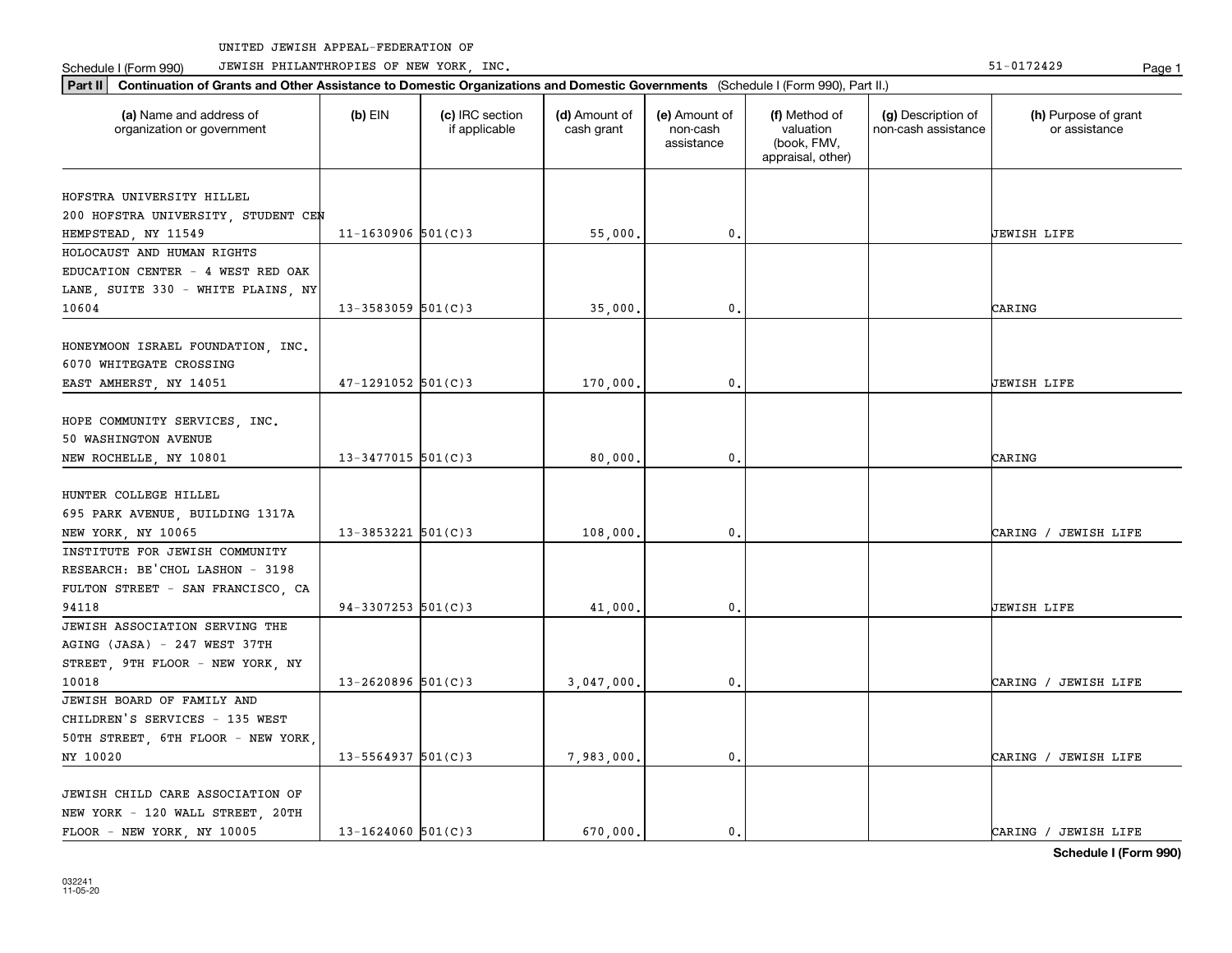Schedule I (Form 990) JEWISH PHILANTHROPIES OF NEW YORK, INC. New York in the state of the state of the State of the State of the State of the State of the State of the State of the State of the State of the State of the

| Part II   Continuation of Grants and Other Assistance to Domestic Organizations and Domestic Governments (Schedule I (Form 990), Part II.) |                        |                                  |                             |                                         |                                                                |                                           |                                       |  |  |  |
|--------------------------------------------------------------------------------------------------------------------------------------------|------------------------|----------------------------------|-----------------------------|-----------------------------------------|----------------------------------------------------------------|-------------------------------------------|---------------------------------------|--|--|--|
| (a) Name and address of<br>organization or government                                                                                      | $(b)$ EIN              | (c) IRC section<br>if applicable | (d) Amount of<br>cash grant | (e) Amount of<br>non-cash<br>assistance | (f) Method of<br>valuation<br>(book, FMV,<br>appraisal, other) | (g) Description of<br>non-cash assistance | (h) Purpose of grant<br>or assistance |  |  |  |
| JEWISH COMMUNITY CENTER OF                                                                                                                 |                        |                                  |                             |                                         |                                                                |                                           |                                       |  |  |  |
| MID-WESTCHESTER - 999 WILMOT ROAD                                                                                                          |                        |                                  |                             |                                         |                                                                |                                           |                                       |  |  |  |
| - SCARSDALE, NY 10583                                                                                                                      | $13 - 3617061$ 501(C)3 |                                  | 530,000.                    | $\mathbf{0}$ .                          |                                                                |                                           | CARING / JEWISH LIFE                  |  |  |  |
|                                                                                                                                            |                        |                                  |                             |                                         |                                                                |                                           |                                       |  |  |  |
| JEWISH COMMUNITY CENTER OF STATEN                                                                                                          |                        |                                  |                             |                                         |                                                                |                                           |                                       |  |  |  |
| ISLAND - 1466 MANOR ROAD - STATEN                                                                                                          |                        |                                  |                             |                                         |                                                                |                                           |                                       |  |  |  |
| ISLAND, NY 10314                                                                                                                           | $13 - 5562256$ 501(C)3 |                                  | 1,060,000                   | $\mathbf{0}$ .                          |                                                                |                                           | CARING / JEWISH LIFE                  |  |  |  |
| JEWISH COMMUNITY CENTERS                                                                                                                   |                        |                                  |                             |                                         |                                                                |                                           |                                       |  |  |  |
| ASSOCIATION OF NORTH AMERICA - 520                                                                                                         |                        |                                  |                             |                                         |                                                                |                                           |                                       |  |  |  |
| 8TH AVENUE, 4TH FLOOR - NEW YORK,                                                                                                          |                        |                                  |                             |                                         |                                                                |                                           |                                       |  |  |  |
| NY 10018                                                                                                                                   | $13 - 5599486$ 501(C)3 |                                  | 256,000                     | 0.                                      |                                                                |                                           | <b>JEWISH LIFE</b>                    |  |  |  |
|                                                                                                                                            |                        |                                  |                             |                                         |                                                                |                                           |                                       |  |  |  |
| JEWISH COMMUNITY COUNCIL OF                                                                                                                |                        |                                  |                             |                                         |                                                                |                                           |                                       |  |  |  |
| GREATER CONEY ISLAND - 3001 WEST                                                                                                           |                        |                                  |                             |                                         |                                                                |                                           |                                       |  |  |  |
| 37TH STREET - BROOKLYN, NY 11224                                                                                                           | $11 - 2665181$ 501(C)3 |                                  | 375,000                     | 0.                                      |                                                                |                                           | CARING / JEWISH LIFE                  |  |  |  |
|                                                                                                                                            |                        |                                  |                             |                                         |                                                                |                                           |                                       |  |  |  |
| JEWISH COMMUNITY COUNCIL OF THE                                                                                                            |                        |                                  |                             |                                         |                                                                |                                           |                                       |  |  |  |
| ROCKAWAY PENINSULA - 1525 CENTRAL                                                                                                          | $11 - 2425813$ 501(C)3 |                                  |                             | 0.                                      |                                                                |                                           | CARING / JEWISH LIFE                  |  |  |  |
| AVENUE - FAR ROCKAWAY, NY 11691                                                                                                            |                        |                                  | 375,000                     |                                         |                                                                |                                           |                                       |  |  |  |
| JEWISH COMMUNITY LEGACY PROJECT,                                                                                                           |                        |                                  |                             |                                         |                                                                |                                           |                                       |  |  |  |
| INC. - 5256 WEATHERWOOD TRACE -                                                                                                            |                        |                                  |                             |                                         |                                                                |                                           |                                       |  |  |  |
| MARIETTA, GA 30068                                                                                                                         | $81 - 1708125$ 501(C)3 |                                  | 50,000                      | $\mathbf{0}$ .                          |                                                                |                                           | <b>JEWISH LIFE</b>                    |  |  |  |
| JEWISH COMMUNITY RELATIONS COUNCIL                                                                                                         |                        |                                  |                             |                                         |                                                                |                                           |                                       |  |  |  |
| OF NEW YORK - 225 WEST 34TH                                                                                                                |                        |                                  |                             |                                         |                                                                |                                           |                                       |  |  |  |
| STREET, SUITE 1607 - NEW YORK, NY                                                                                                          |                        |                                  |                             |                                         |                                                                |                                           |                                       |  |  |  |
| 10122                                                                                                                                      | $13 - 2869041$ 501(C)3 |                                  | 3,858,000                   | 0.                                      |                                                                |                                           | CARING / JEWISH LIFE                  |  |  |  |
|                                                                                                                                            |                        |                                  |                             |                                         |                                                                |                                           |                                       |  |  |  |
| JEWISH COUNCIL FOR PUBLIC AFFAIRS                                                                                                          |                        |                                  |                             |                                         |                                                                |                                           |                                       |  |  |  |
| 25 BROADWAY, SUITE 1700                                                                                                                    |                        |                                  |                             |                                         |                                                                |                                           |                                       |  |  |  |
| NEW YORK, NY 10004                                                                                                                         | $13 - 1624104$ 501(C)3 |                                  | 190,000                     | $\mathbf{0}$ .                          |                                                                |                                           | JEWISH LIFE                           |  |  |  |
|                                                                                                                                            |                        |                                  |                             |                                         |                                                                |                                           |                                       |  |  |  |
| JEWISH DEAF RESOURCE CENTER                                                                                                                |                        |                                  |                             |                                         |                                                                |                                           |                                       |  |  |  |
| P.O. BOX 318                                                                                                                               |                        |                                  |                             |                                         |                                                                |                                           |                                       |  |  |  |
| HARTSDALE, NY 10530                                                                                                                        | $13 - 3914924$ 501(C)3 |                                  | 20,000.                     | 0.                                      |                                                                |                                           | <b>JEWISH LIFE</b>                    |  |  |  |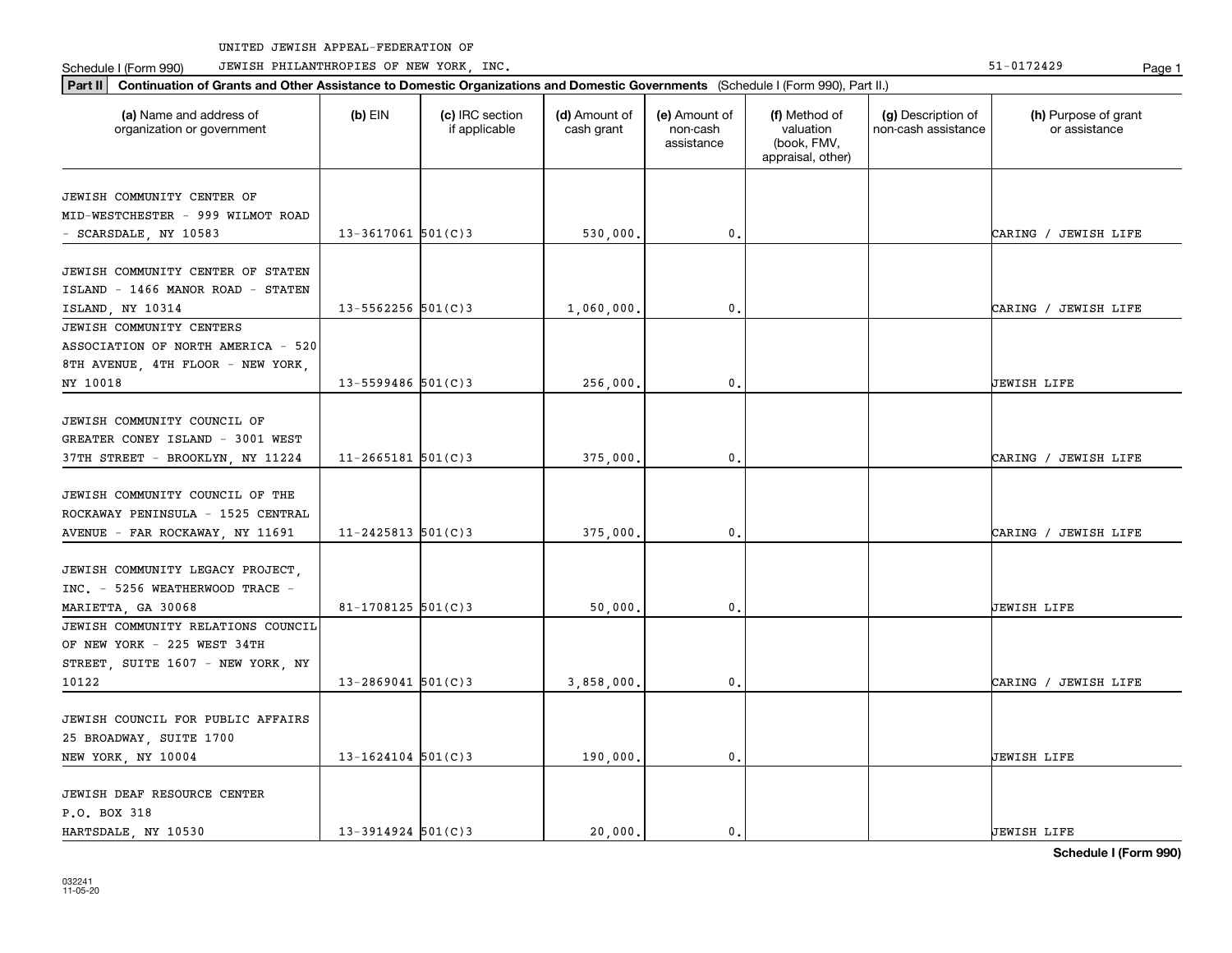Part II | Continuation of Grants and Other Assistance to Domestic Organizations and Domestic Governments (Schedule I (Form 990), Part II.)

Schedule I (Form 990) JEWISH PHILANTHROPIES OF NEW YORK, INC. New York in the state of the state of the State of the State of the State of the State of the State of the State of the State of the State of the State of the

| (a) Name and address of<br>organization or government                   | $(b)$ EIN              | (c) IRC section<br>if applicable | (d) Amount of<br>cash grant | (e) Amount of<br>non-cash<br>assistance | (f) Method of<br>valuation<br>(book, FMV,<br>appraisal, other) | (g) Description of<br>non-cash assistance | (h) Purpose of grant<br>or assistance |
|-------------------------------------------------------------------------|------------------------|----------------------------------|-----------------------------|-----------------------------------------|----------------------------------------------------------------|-------------------------------------------|---------------------------------------|
| <b>JEWISH FEDERATIONS OF NORTH</b><br>AMERICA - FOR BIRTHRIGHT ISRAEL - |                        |                                  |                             |                                         |                                                                |                                           |                                       |
| 25 BROADWAY, SUITE 1700 - NEW                                           |                        |                                  |                             |                                         |                                                                |                                           |                                       |
| YORK, NY 10004                                                          | $13 - 1624240$ 501(C)3 |                                  | 1,269,000.                  | 0.                                      |                                                                |                                           | <b>JEWISH LIFE</b>                    |
| <b>JEWISH FEDERATIONS OF NORTH</b>                                      |                        |                                  |                             |                                         |                                                                |                                           |                                       |
| AMERICA - FOR JAFI - 25 BROADWAY,                                       |                        |                                  |                             |                                         |                                                                |                                           |                                       |
| SUITE 1700 - NEW YORK, NY 10004                                         | $13 - 1624240$ 501(C)3 |                                  | 18,495,000.                 | 0.                                      |                                                                |                                           | CARING / JEWISH LIFE                  |
|                                                                         |                        |                                  |                             |                                         |                                                                |                                           |                                       |
| JEWISH FEDERATIONS OF NORTH                                             |                        |                                  |                             |                                         |                                                                |                                           |                                       |
| AMERICA - FOR JDC - 25 BROADWAY,<br>SUITE 1700 - NEW YORK, NY 10004     | $13 - 1624240$ 501(C)3 |                                  | 6,781,000.                  | 0.                                      |                                                                |                                           | CARING / JEWISH LIFE                  |
|                                                                         |                        |                                  |                             |                                         |                                                                |                                           |                                       |
| JEWISH FEDERATIONS OF NORTH                                             |                        |                                  |                             |                                         |                                                                |                                           |                                       |
| AMERICA - 25 BROADWAY, SUITE 1700                                       |                        |                                  |                             |                                         |                                                                |                                           |                                       |
| - NEW YORK, NY $10004$                                                  | $13 - 1624240$ 501(C)3 |                                  | 4,595,000                   | 0.                                      |                                                                |                                           | CARING / JEWISH LIFE                  |
| <b>JEWISH FEDERATIONS OF NORTH</b>                                      |                        |                                  |                             |                                         |                                                                |                                           |                                       |
| AMERICA - OVERSEAS / TARGETED - 25                                      |                        |                                  |                             |                                         |                                                                |                                           |                                       |
| BROADWAY, SUITE 1700 - NEW YORK,                                        |                        |                                  |                             |                                         |                                                                |                                           | CARING / JEWISH LIFE                  |
| NY 10004                                                                | $13 - 1624240$ 501(C)3 |                                  | 17,063,000.                 | $\mathbf 0$ .                           |                                                                |                                           | SEE PART IV SUPPL INFO                |
| <b>JEWISH FUNDERS NETWORK</b>                                           |                        |                                  |                             |                                         |                                                                |                                           |                                       |
| 150 WEST 30TH STREET, SUITE 900                                         |                        |                                  |                             |                                         |                                                                |                                           |                                       |
| NEW YORK, NY 10001                                                      | $23 - 2742482$ 501(C)3 |                                  | 50,000                      | 0.                                      |                                                                |                                           | CARING                                |
|                                                                         |                        |                                  |                             |                                         |                                                                |                                           |                                       |
| <b>JEWISH HOME LIFECARE</b>                                             |                        |                                  |                             |                                         |                                                                |                                           |                                       |
| 120 WEST 106TH STREET                                                   |                        |                                  |                             |                                         |                                                                | IMPUTED                                   |                                       |
| NEW YORK, NY 10025                                                      | $13 - 1624033$ 501(C)3 |                                  | 320,000                     | $6,000.$ FMV                            |                                                                | INTEREST                                  | CARING / JEWISH LIFE                  |
| JEWISH ORTHODOX WOMEN'S MEDICAL                                         |                        |                                  |                             |                                         |                                                                |                                           |                                       |
| ASSOCIATION (JOWMA) - 415 BEDELL                                        |                        |                                  |                             |                                         |                                                                |                                           |                                       |
| TERRACE - WEST HEMPSTEAD, NY 11552                                      | $84 - 1743835$ 501(C)3 |                                  | 8,000                       | 0.                                      |                                                                |                                           | CARING                                |
|                                                                         |                        |                                  |                             |                                         |                                                                |                                           |                                       |
| JEWISH THEOLOGICAL SEMINARY OF                                          |                        |                                  |                             |                                         |                                                                |                                           |                                       |
| AMERICA - 3080 BROADWAY - NEW                                           |                        |                                  |                             |                                         |                                                                |                                           |                                       |
| YORK, NY 10027                                                          | $13 - 0887640$ 501(C)3 |                                  | 71,000.                     | 0.                                      |                                                                |                                           | CARING                                |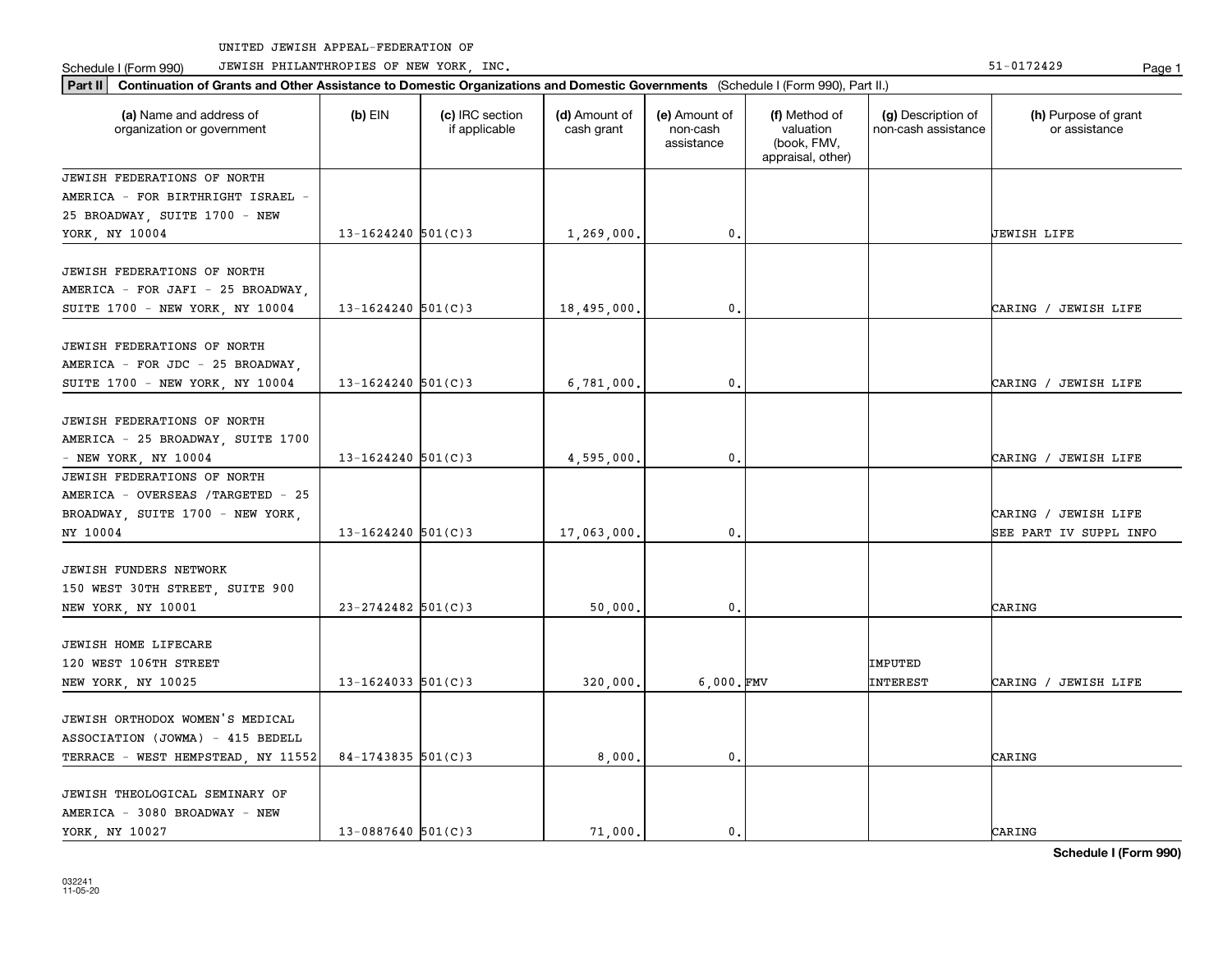Part II | Continuation of Grants and Other Assistance to Domestic Organizations and Domestic Governments (Schedule I (Form 990), Part II.)

Schedule I (Form 990) JEWISH PHILANTHROPIES OF NEW YORK, INC. New York in the state of the state of the State of the State of the State of the State of the State of the State of the State of the State of the State of the

| (a) Name and address of<br>organization or government | $(b)$ EIN              | (c) IRC section<br>if applicable | (d) Amount of<br>cash grant | (e) Amount of<br>non-cash<br>assistance | (f) Method of<br>valuation<br>(book, FMV,<br>appraisal, other) | (g) Description of<br>non-cash assistance | (h) Purpose of grant<br>or assistance |
|-------------------------------------------------------|------------------------|----------------------------------|-----------------------------|-----------------------------------------|----------------------------------------------------------------|-------------------------------------------|---------------------------------------|
| <b>JPRO NETWORK</b>                                   |                        |                                  |                             |                                         |                                                                |                                           |                                       |
| 25 BROADWAY, SUITE 1700                               |                        |                                  |                             |                                         |                                                                |                                           |                                       |
| NEW YORK, NY 10004                                    | 13-1624105 $501(C)3$   |                                  | 85,000.                     | $\mathbf{0}$ .                          |                                                                |                                           | UEWISH LIFE                           |
| JQY, INC.                                             |                        |                                  |                             |                                         |                                                                |                                           |                                       |
| 1460 BROADWAY                                         |                        |                                  |                             |                                         |                                                                |                                           |                                       |
| NEW YORK, NY 10036                                    | $27 - 5305498$ 501(C)3 |                                  | 115,000.                    | $\mathbf{0}$ .                          |                                                                |                                           | CARING / JEWISH LIFE                  |
| JTA-MJL NEW CORP                                      |                        |                                  |                             |                                         |                                                                |                                           |                                       |
| 24 WEST 30TH STREET, 4TH FLOOR                        |                        |                                  |                             |                                         |                                                                |                                           |                                       |
| NEW YORK, NY 10001                                    | $13 - 0887610$ 501(C)3 |                                  | 579,000.                    | $\mathbf{0}$ .                          |                                                                |                                           | CARING / JEWISH LIFE                  |
| <b>JUMPSTART</b>                                      |                        |                                  |                             |                                         |                                                                |                                           |                                       |
| 2801 OCEAN PARK BOULEVARD, #348                       |                        |                                  |                             |                                         |                                                                |                                           |                                       |
| SANTA MONICA, CA 90405                                | 26-2173175 501(C)3     |                                  | 37,000.                     | $\mathbf{0}$ .                          |                                                                |                                           | CARING / JEWISH LIFE                  |
| <b>KAVOD</b>                                          |                        |                                  |                             |                                         |                                                                |                                           |                                       |
|                                                       |                        |                                  |                             |                                         |                                                                |                                           |                                       |
| 1779 KIRBY PARKWAY, SUITE 1-362<br>MEMPHIS, TN 38138  | 47-5495289 501(C)3     |                                  | 185,000.                    | $\mathbf{0}$ .                          |                                                                |                                           | CARING                                |
|                                                       |                        |                                  |                             |                                         |                                                                |                                           |                                       |
| KINGS BAY YM-YWHA                                     |                        |                                  |                             |                                         |                                                                |                                           |                                       |
| 3495 NOSTRAND AVENUE                                  |                        |                                  |                             |                                         |                                                                |                                           |                                       |
| BROOKLYN, NY 11229                                    | $11-3068515$ 501(C)3   |                                  | 611,000.                    | 1,024,000. APPRAISAL                    |                                                                | IMPUTED RENT                              | CARING / JEWISH LIFE                  |
| KINNERET DAY SCHOOL                                   |                        |                                  |                             |                                         |                                                                |                                           |                                       |
| 2600 NETHERLAND AVENUE                                |                        |                                  |                             |                                         |                                                                |                                           |                                       |
| BRONX, NY 10463                                       | $13 - 1778283$ 501(C)3 |                                  | 20,000.                     | 0.                                      |                                                                |                                           | UEWISH LIFE                           |
|                                                       |                        |                                  |                             |                                         |                                                                |                                           |                                       |
| KOREAN COMMUNITY SERVICES OF                          |                        |                                  |                             |                                         |                                                                |                                           |                                       |
| METROPOLITAN NY, INC. - 203-05                        |                        |                                  |                             |                                         |                                                                |                                           |                                       |
| 32ND AVENUE - BAYSIDE, NY 11361                       | 23-7348989 501(C)3     |                                  | 8,000.                      | $\mathbf{0}$ .                          |                                                                |                                           | CARING                                |
| KRAFT CENTER FOR JEWISH LIFE                          |                        |                                  |                             |                                         |                                                                |                                           |                                       |
| (COLUMBIA/BARNARD HILLEL) - 606                       |                        |                                  |                             |                                         |                                                                |                                           |                                       |
| WEST 115TH STREET - NEW YORK, NY                      |                        |                                  |                             |                                         |                                                                |                                           |                                       |
| 10025                                                 | $23 - 7077182$ 501(C)3 |                                  | 99,000.                     | 0.                                      |                                                                |                                           | <b>JEWISH LIFE</b>                    |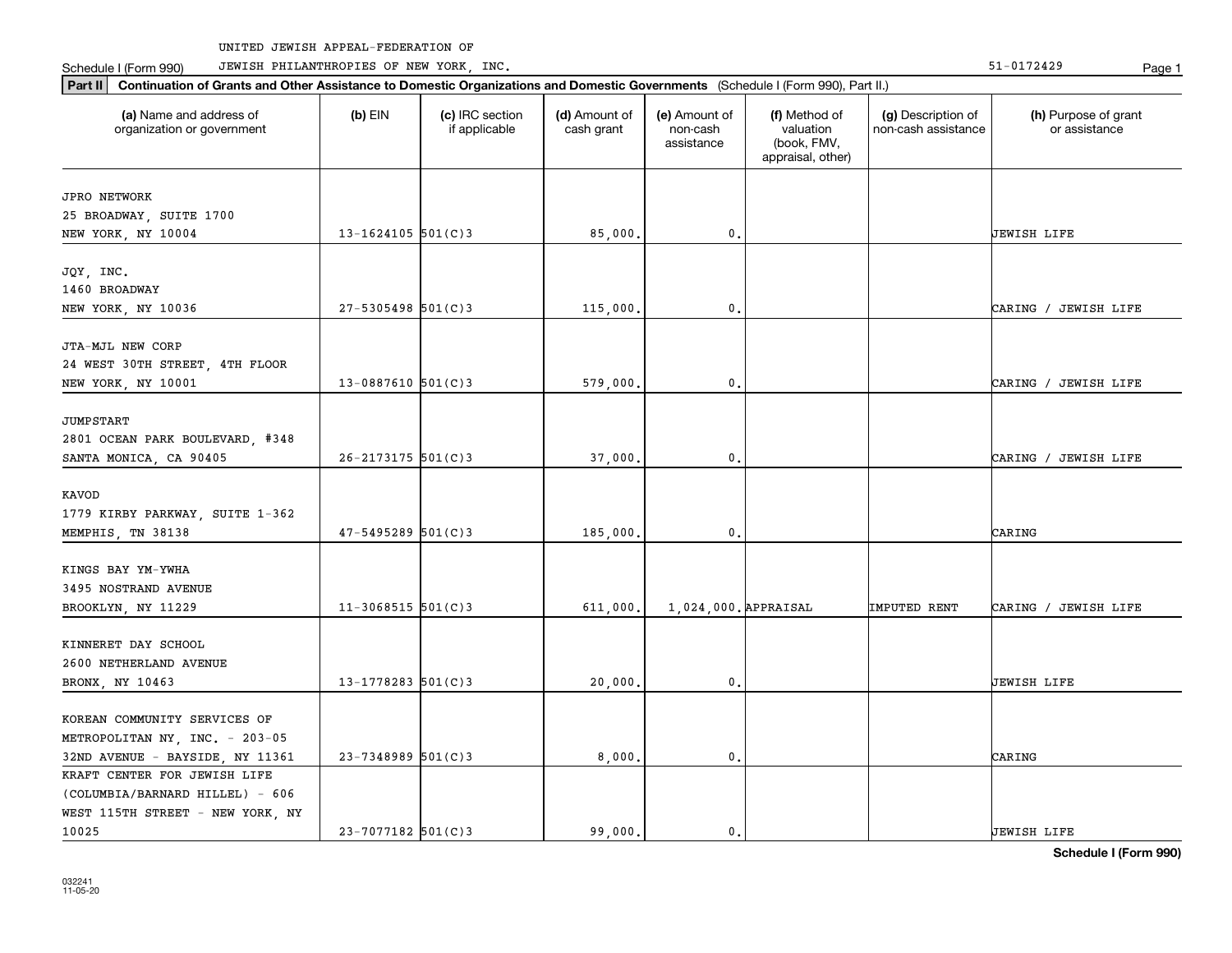Part II | Continuation of Grants and Other Assistance to Domestic Organizations and Domestic Governments (Schedule I (Form 990), Part II.)

Schedule I (Form 990) JEWISH PHILANTHROPIES OF NEW YORK, INC. New York in the state of the state of the State of the State of the State of the State of the State of the State of the State of the State of the State of the

| (a) Name and address of<br>organization or government                                      | $(b)$ EIN              | (c) IRC section<br>if applicable | (d) Amount of<br>cash grant | (e) Amount of<br>non-cash<br>assistance | (f) Method of<br>valuation<br>(book, FMV,<br>appraisal, other) | (g) Description of<br>non-cash assistance | (h) Purpose of grant<br>or assistance |
|--------------------------------------------------------------------------------------------|------------------------|----------------------------------|-----------------------------|-----------------------------------------|----------------------------------------------------------------|-------------------------------------------|---------------------------------------|
| LIMMUD FSU INTERNATIONAL                                                                   |                        |                                  |                             |                                         |                                                                |                                           |                                       |
| FOUNDATION, INC. - 80 CENTRAL PARK                                                         |                        |                                  |                             |                                         |                                                                |                                           |                                       |
| WEST, SUITE 2D - NEW YORK, NY                                                              |                        |                                  |                             |                                         |                                                                |                                           |                                       |
| 10023                                                                                      | $26 - 1870256$ 501(C)3 |                                  | 50,000.                     | 0.                                      |                                                                |                                           | JEWISH LIFE                           |
| LONG ISLAND HEBREW ACADEMY                                                                 |                        |                                  |                             |                                         |                                                                |                                           |                                       |
| 122 CUTTERMILL ROAD                                                                        |                        |                                  |                             |                                         |                                                                |                                           |                                       |
| GREAT NECK, NY 11021                                                                       | $11 - 3468387$ 501(C)3 |                                  | 30,000.                     | 0.                                      |                                                                |                                           | JEWISH LIFE                           |
| LURIA ACADEMY OF BROOKLYN<br>238 ST. MARKS AVENUE                                          |                        |                                  |                             |                                         |                                                                |                                           |                                       |
| BROOKLYN, NY 11238                                                                         | 14-2005770 501(C)3     |                                  | 50,000.                     | 0.                                      |                                                                |                                           | JEWISH LIFE                           |
| MAGEN DAVID YESHIVAH<br>2130 MCDONALD AVENUE<br>BROOKLYN, NY 11223                         | $11 - 1666839$ 501(C)3 |                                  | 60,000.                     | $\mathbf{0}$                            |                                                                |                                           | JEWISH LIFE                           |
| MANHATTAN DAY SCHOOL<br>310 WEST 75TH STREET<br>NEW YORK, NY 10023                         | $13 - 1641081$ 501(C)3 |                                  | 66,000.                     | $\mathbf{0}$                            |                                                                |                                           | JEWISH LIFE                           |
| MAYOR'S FUND TO ADVANCE NEW YORK<br>CITY - 253 BROADWAY, 8TH FLOOR -<br>NEW YORK, NY 10007 | $13 - 3783906$ 501(C)3 |                                  | 75,000.                     | $\mathbf{0}$ .                          |                                                                |                                           | CARING                                |
| MAZEL DAY SCHOOL<br>2901-2915 BRIGHTON 6TH STREET<br>BROOKLYN, NY 11235                    | $11 - 2457451$ 501(C)3 |                                  | 50,000.                     | 0.                                      |                                                                |                                           | JEWISH LIFE                           |
| MERCAZ HATORAH OF BELLE HARBOR<br>505 BEACH 129TH STREET<br>BELLE HARBOR, NY 11694         | $11 - 2943122$ 501(C)3 |                                  | 20,000.                     | 0.                                      |                                                                |                                           | JEWISH LIFE                           |
| MESIVTA ATERES YAAKOV OF GREATER<br>LONG ISLAND - 131 WASHINGTON                           |                        |                                  |                             |                                         |                                                                |                                           |                                       |

AVENUE - LAWRENCE, NY 11559  $\begin{vmatrix} 83-0361245 & 501(C)3 \end{vmatrix}$  30,000. 0. 0.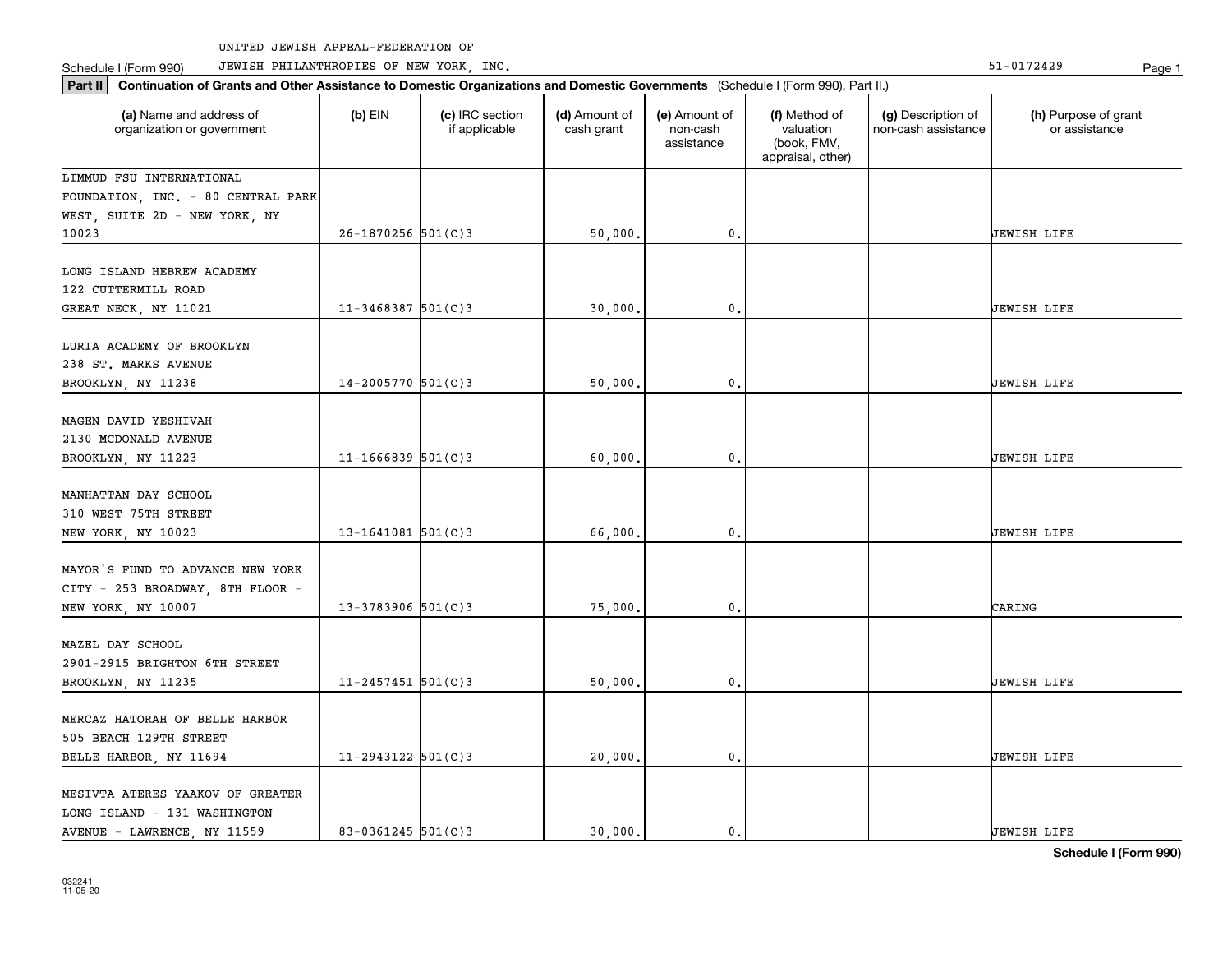Part II | Continuation of Grants and Other Assistance to Domestic Organizations and Domestic Governments (Schedule I (Form 990), Part II.)

Schedule I (Form 990) JEWISH PHILANTHROPIES OF NEW YORK, INC. New York in the state of the state of the State of the State of the State of the State of the State of the State of the State of the State of the State of the

| (a) Name and address of<br>organization or government                                               | $(b)$ EIN              | (c) IRC section<br>if applicable | (d) Amount of<br>cash grant | (e) Amount of<br>non-cash<br>assistance | (f) Method of<br>valuation<br>(book, FMV,<br>appraisal, other) | (g) Description of<br>non-cash assistance | (h) Purpose of grant<br>or assistance |
|-----------------------------------------------------------------------------------------------------|------------------------|----------------------------------|-----------------------------|-----------------------------------------|----------------------------------------------------------------|-------------------------------------------|---------------------------------------|
| METROPOLITAN COUNCIL ON JEWISH<br>POVERTY - 77 WATER STREET, 26TH<br>FLOOR - NEW YORK, NY 10005     | $13 - 2738818$ 501(C)3 |                                  | 8,207,000.                  | 0.                                      |                                                                |                                           | CARING / JEWISH LIFE                  |
| METROPOLITAN JEWISH HEALTH SYSTEM<br>6323 7TH AVENUE, 3RD FLOOR<br>BROOKLYN, NY 11220               | $11 - 3538697$ 501(C)3 |                                  | 333,000.                    | 0.                                      |                                                                |                                           | CARING                                |
| MID-ISLAND Y JEWISH COMMUNITY<br>CENTER - 45 MANETTO HILL ROAD -<br>PLAINVIEW, NY 11803             | $11 - 1841899$ 501(C)3 |                                  | 1,299,000.                  | 0.                                      |                                                                |                                           | CARING / JEWISH LIFE                  |
| MOISE SAFRA COMMUNITY CENTER, INC.<br>130 EAST 82ND STREET<br>NEW YORK, NY 10028                    | $45 - 4001460$ 501(C)3 |                                  | 6,000,                      | 0.                                      |                                                                |                                           | CARING                                |
| MONTEFIORE MEDICAL CENTER<br>111 EAST 210TH STREET<br>BRONX, NY 10467                               | $13 - 1740114$ 501(C)3 |                                  | 150,000.                    | 0.                                      |                                                                |                                           | CARING                                |
| MOSHOLU-MONTEFIORE COMMUNITY<br>CENTER - 3450 DEKALB AVENUE -<br>BRONX, NY 10467                    | $13 - 3622107$ 501(C)3 |                                  | 504,000.                    |                                         | 266,000. APPRAISAL                                             | IMPUTED RENT                              | CARING / JEWISH LIFE                  |
| MOUNT SINAI MEDICAL CENTER<br>ONE GUSTAVE L. LEVY PLACE<br>NEW YORK, NY 10029                       | $13 - 6271888$ 501(C)3 |                                  | 217,000,                    | 0.                                      |                                                                |                                           | CARING / JEWISH LIFE                  |
| MOVEMENT FOR JUSTICE IN EL BARRIO<br>135 EAST 57TH STREET, 14TH FLOOR<br>NEW YORK, NY 10022         | $45-0927557$ 501(C)3   |                                  | 7,000.                      | 0.                                      |                                                                |                                           | CARING                                |
| MUSEUM OF JEWISH HERITAGE: A<br>LIVING MEMORIAL TO THE HOLOCAUST<br>36 BATTERY PLACE - NEW YORK, NY |                        |                                  |                             |                                         |                                                                |                                           |                                       |

10280 13-3376265 501(C)3 5,000. 0. JEWISH LIFE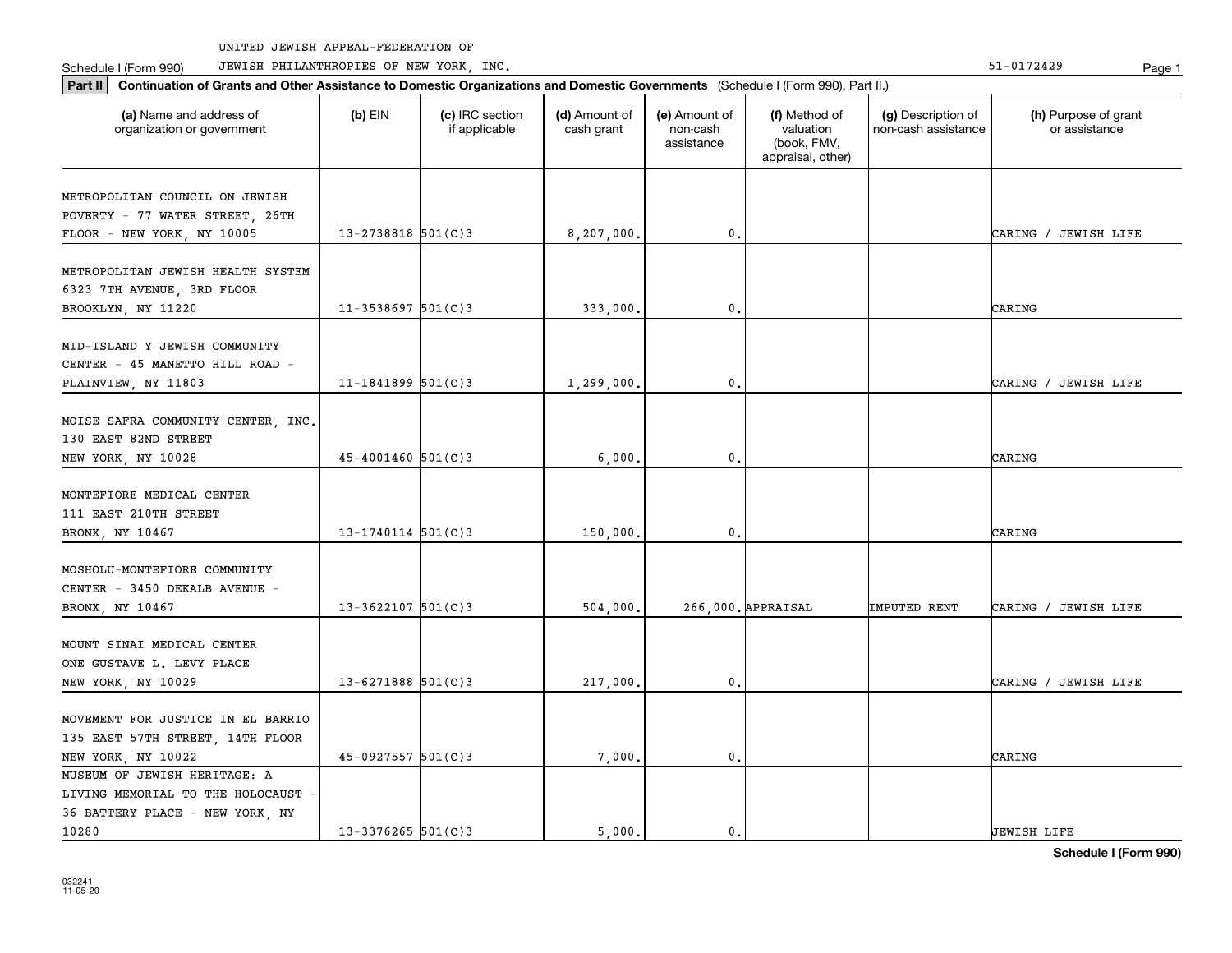Schedule I (Form 990) JEWISH PHILANTHROPIES OF NEW YORK, INC. New York in the state of the state of the State of the State of the State of the State of the State of the State of the State of the State of the State of the

| Part II   Continuation of Grants and Other Assistance to Domestic Organizations and Domestic Governments (Schedule I (Form 990), Part II.) |                          |                                  |                             |                                         |                                                                |                                           |                                       |
|--------------------------------------------------------------------------------------------------------------------------------------------|--------------------------|----------------------------------|-----------------------------|-----------------------------------------|----------------------------------------------------------------|-------------------------------------------|---------------------------------------|
| (a) Name and address of<br>organization or government                                                                                      | $(b)$ EIN                | (c) IRC section<br>if applicable | (d) Amount of<br>cash grant | (e) Amount of<br>non-cash<br>assistance | (f) Method of<br>valuation<br>(book, FMV,<br>appraisal, other) | (g) Description of<br>non-cash assistance | (h) Purpose of grant<br>or assistance |
| MUSIC CONSERVATORY OF WESTCHESTER                                                                                                          |                          |                                  |                             |                                         |                                                                |                                           |                                       |
| 216 CENTRAL AVENUE                                                                                                                         |                          |                                  |                             |                                         |                                                                |                                           |                                       |
| WHITE PLAINS, NY 10606                                                                                                                     | $13 - 6007082$ 501(C)3   |                                  | 12,000.                     | $\mathbf{0}$ .                          |                                                                |                                           | CARING                                |
|                                                                                                                                            |                          |                                  |                             |                                         |                                                                |                                           |                                       |
| MY GOOD DEED                                                                                                                               |                          |                                  |                             |                                         |                                                                |                                           |                                       |
| 5151 CALIFORNIA AVENUE, 100                                                                                                                |                          |                                  |                             |                                         |                                                                |                                           |                                       |
| IRVINE, CA 92617                                                                                                                           | $45 - 0491886$ 501(C)3   |                                  | 15,000.                     | $\mathbf{0}$ .                          |                                                                |                                           | CARING                                |
|                                                                                                                                            |                          |                                  |                             |                                         |                                                                |                                           |                                       |
| NATIONAL CONFERENCE ON SOVIET                                                                                                              |                          |                                  |                             |                                         |                                                                |                                           |                                       |
| JEWRY - 1120 20TH STREET, NW,                                                                                                              | $13 - 2700517$ 501(C)3   |                                  |                             | $\mathbf{0}$ .                          |                                                                |                                           |                                       |
| SUITE 300N - WASHINGTON, DC 20036                                                                                                          |                          |                                  | 25,000.                     |                                         |                                                                |                                           | CARING / JEWISH LIFE                  |
| NATIONAL RAMAH COMMISSION                                                                                                                  |                          |                                  |                             |                                         |                                                                |                                           |                                       |
| 3080 BROADWAY                                                                                                                              |                          |                                  |                             |                                         |                                                                |                                           |                                       |
| NEW YORK, NY 10027                                                                                                                         | $13 - 6161110$ $501(C)3$ |                                  | 20,000.                     | $\mathbf{0}$ .                          |                                                                |                                           | JEWISH LIFE                           |
| NEIGHBORHOOD SELF HELP BY OLDER                                                                                                            |                          |                                  |                             |                                         |                                                                |                                           |                                       |
| PERSONS PROJECT, INC. - 953                                                                                                                |                          |                                  |                             |                                         |                                                                |                                           |                                       |
| SOUTHERN BOULEVARD, SUITE 203 -                                                                                                            |                          |                                  |                             |                                         |                                                                |                                           |                                       |
| BRONX, NY 10459                                                                                                                            | $13 - 3077047$ 501(C)3   |                                  | 6,000.                      | $\mathbf{0}$ .                          |                                                                |                                           | CARING                                |
|                                                                                                                                            |                          |                                  |                             |                                         |                                                                |                                           |                                       |
| NEIGHBORHOOD: AN URBAN CENTER FOR                                                                                                          |                          |                                  |                             |                                         |                                                                |                                           |                                       |
| JEWISH LIFE - 54 8TH AVENUE, SUITE                                                                                                         |                          |                                  |                             |                                         |                                                                |                                           |                                       |
| 518 - BROOKLYN, NY 11217                                                                                                                   | 83-3284349 501(C)3       |                                  | 125,000.                    | $\mathbf{0}$ .                          |                                                                |                                           | JEWISH LIFE                           |
| NETWORK OF JEWISH HUMAN SERVICE                                                                                                            |                          |                                  |                             |                                         |                                                                |                                           |                                       |
| AGENCIES - 50 EISENHOWER DRIVE,                                                                                                            |                          |                                  |                             |                                         |                                                                |                                           |                                       |
| SUITE 100 - PARAMUS, NJ 07652                                                                                                              | $13 - 2752418$ 501(C)3   |                                  | 27,000.                     | 0.                                      |                                                                |                                           | CARING                                |
|                                                                                                                                            |                          |                                  |                             |                                         |                                                                |                                           |                                       |
| NEW YORK IMMIGRATION COALITION,                                                                                                            |                          |                                  |                             |                                         |                                                                |                                           |                                       |
| INC. - 131 WEST 33RD STREET, SUITE                                                                                                         |                          |                                  |                             |                                         |                                                                |                                           |                                       |
| 610 - NEW YORK, NY 10001-2967                                                                                                              | $13 - 3573409$ 501(C)3   |                                  | 50,000.                     | 0.                                      |                                                                |                                           | UEWISH LIFE                           |
|                                                                                                                                            |                          |                                  |                             |                                         |                                                                |                                           |                                       |
| NEW YORK LEGAL ASSISTANCE GROUP                                                                                                            |                          |                                  |                             |                                         |                                                                |                                           |                                       |
| 100 PEARL STREET, 19TH FLOOR                                                                                                               |                          |                                  |                             |                                         |                                                                |                                           |                                       |
| NEW YORK, NY 10004                                                                                                                         | $13 - 3505428$ 501(C)3   |                                  | 2,125,000.                  | $\mathbf{0}$ .                          |                                                                |                                           | CARING / JEWISH LIFE                  |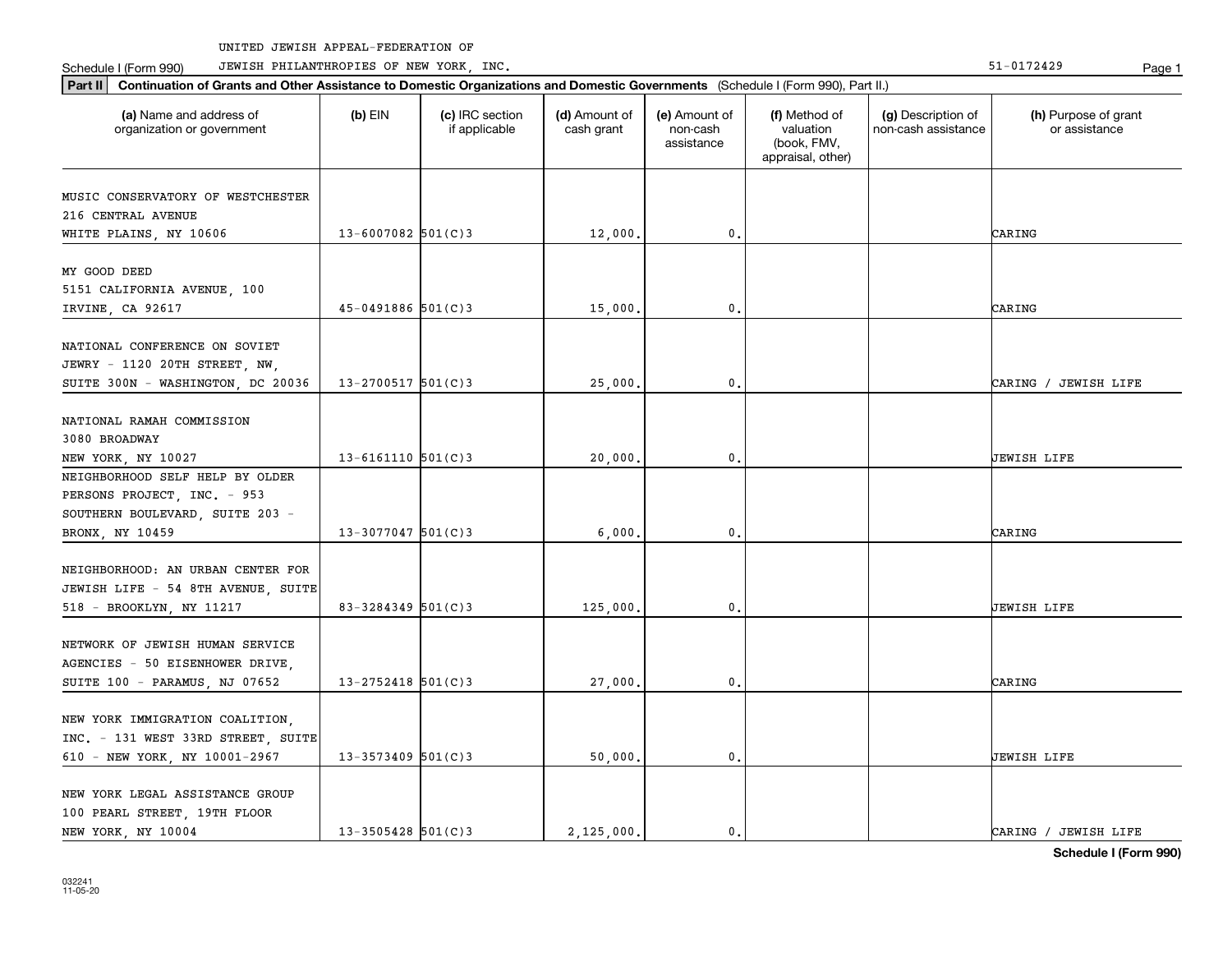Part II | Continuation of Grants and Other Assistance to Domestic Organizations and Domestic Governments (Schedule I (Form 990), Part II.)

Schedule I (Form 990) JEWISH PHILANTHROPIES OF NEW YORK, INC. New York in the state of the state of the State of the State of the State of the State of the State of the State of the State of the State of the State of the

| (a) Name and address of<br>organization or government          | $(b)$ EIN                | (c) IRC section<br>if applicable | (d) Amount of<br>cash grant | (e) Amount of<br>non-cash<br>assistance | (f) Method of<br>valuation<br>(book, FMV,<br>appraisal, other) | (g) Description of<br>non-cash assistance | (h) Purpose of grant<br>or assistance |
|----------------------------------------------------------------|--------------------------|----------------------------------|-----------------------------|-----------------------------------------|----------------------------------------------------------------|-------------------------------------------|---------------------------------------|
| NORTH SHORE HEBREW ACADEMY                                     |                          |                                  |                             |                                         |                                                                |                                           |                                       |
| 16 CHERRY LANE                                                 |                          |                                  |                             |                                         |                                                                |                                           |                                       |
| GREAT NECK, NY 11024                                           | $11 - 2200920$ 501(C)3   |                                  | 97,000.                     | $\mathbf{0}$ .                          |                                                                |                                           | UEWISH LIFE                           |
| OHEL CHILDREN'S HOME AND FAMILY                                |                          |                                  |                             |                                         |                                                                |                                           |                                       |
| SERVICES - 1268 EAST 14TH STREET                               |                          |                                  |                             |                                         |                                                                |                                           |                                       |
| BROOKLYN, NY 11230                                             | $11 - 6078704$ 501(C)3   |                                  | 596,000.                    | $\mathbf{0}$ .                          |                                                                |                                           | CARING / JEWISH LIFE                  |
|                                                                |                          |                                  |                             |                                         |                                                                |                                           |                                       |
| OLDER ADULTS TECHNOLOGY SERVICES                               |                          |                                  |                             |                                         |                                                                |                                           |                                       |
| (OATS) - 168 7TH STREET, SUITE 3A                              |                          |                                  |                             |                                         |                                                                |                                           |                                       |
| - BROOKLYN, NY 11215                                           | $55 - 0882599$ $501(C)3$ |                                  | 20,000.                     | $\mathbf 0$ .                           |                                                                |                                           | CARING                                |
| UNION OF ORTHODOX JEWISH<br>CONGREGATIONS OF AMERICA (ORTHODOX |                          |                                  |                             |                                         |                                                                |                                           |                                       |
|                                                                |                          |                                  |                             |                                         |                                                                |                                           |                                       |
| UNION) - 11 BROADWAY, 14TH FLOOR<br>NEW YORK, NY 10004         | 13-5623717 $501(C)$ 3    |                                  | 126,000                     | 0.                                      |                                                                |                                           | CARING / JEWISH LIFE                  |
|                                                                |                          |                                  |                             |                                         |                                                                |                                           |                                       |
| OUR PLACE IN NEW YORK, INC.                                    |                          |                                  |                             |                                         |                                                                |                                           |                                       |
| 40 WALL STREET, 60TH FLOOR                                     |                          |                                  |                             |                                         |                                                                |                                           |                                       |
| NEW YORK, NY 10005                                             | $11 - 3463309$ 501(C)3   |                                  | 12,000                      | $\mathbf{0}$ .                          |                                                                |                                           | CARING                                |
|                                                                |                          |                                  |                             |                                         |                                                                |                                           |                                       |
| PER SCHOLAS, INC.                                              |                          |                                  |                             |                                         |                                                                |                                           |                                       |
| 804 EAST 138TH STREET, 2ND FLOOR                               |                          |                                  |                             |                                         |                                                                |                                           |                                       |
| BRONX, NY 10454                                                | $04 - 3252955$ 501(C)3   |                                  | 100,000                     | 0.                                      |                                                                |                                           | CARING                                |
|                                                                |                          |                                  |                             |                                         |                                                                |                                           |                                       |
| PERFORMANCE ZONE INC. DBA THE                                  |                          |                                  |                             |                                         |                                                                |                                           |                                       |
| FIELD - 75 MAIDEN LANE, SUITE 906<br>$-$ NEW YORK, NY 10038    | $13 - 3357408$ 501(C)3   |                                  | 15,000.                     | $\mathbf{0}$ .                          |                                                                |                                           | JEWISH LIFE                           |
| PHI (PARAPROFESSIONAL HEALTHCARE                               |                          |                                  |                             |                                         |                                                                |                                           |                                       |
| INSTITUTE) - 400 EAST FORDHAM                                  |                          |                                  |                             |                                         |                                                                |                                           |                                       |
| ROAD, 11TH FLOOR - BRONX, NY                                   |                          |                                  |                             |                                         |                                                                |                                           |                                       |
| 10458                                                          | $13 - 3575492$ 501(C)3   |                                  | 75,000                      | $\mathbf{0}$ .                          |                                                                |                                           | CARING                                |
|                                                                |                          |                                  |                             |                                         |                                                                |                                           |                                       |
| POLISH PENSION HELP INC.                                       |                          |                                  |                             |                                         |                                                                |                                           |                                       |
| 3660 OXFORD AVENUE, SUITE 10G                                  |                          |                                  |                             |                                         |                                                                |                                           |                                       |
| BRONX, NY 10463                                                | 82-1795001 $501(C)$ 3    |                                  | 10,000.                     | $\mathbf{0}$ .                          |                                                                |                                           | CARING                                |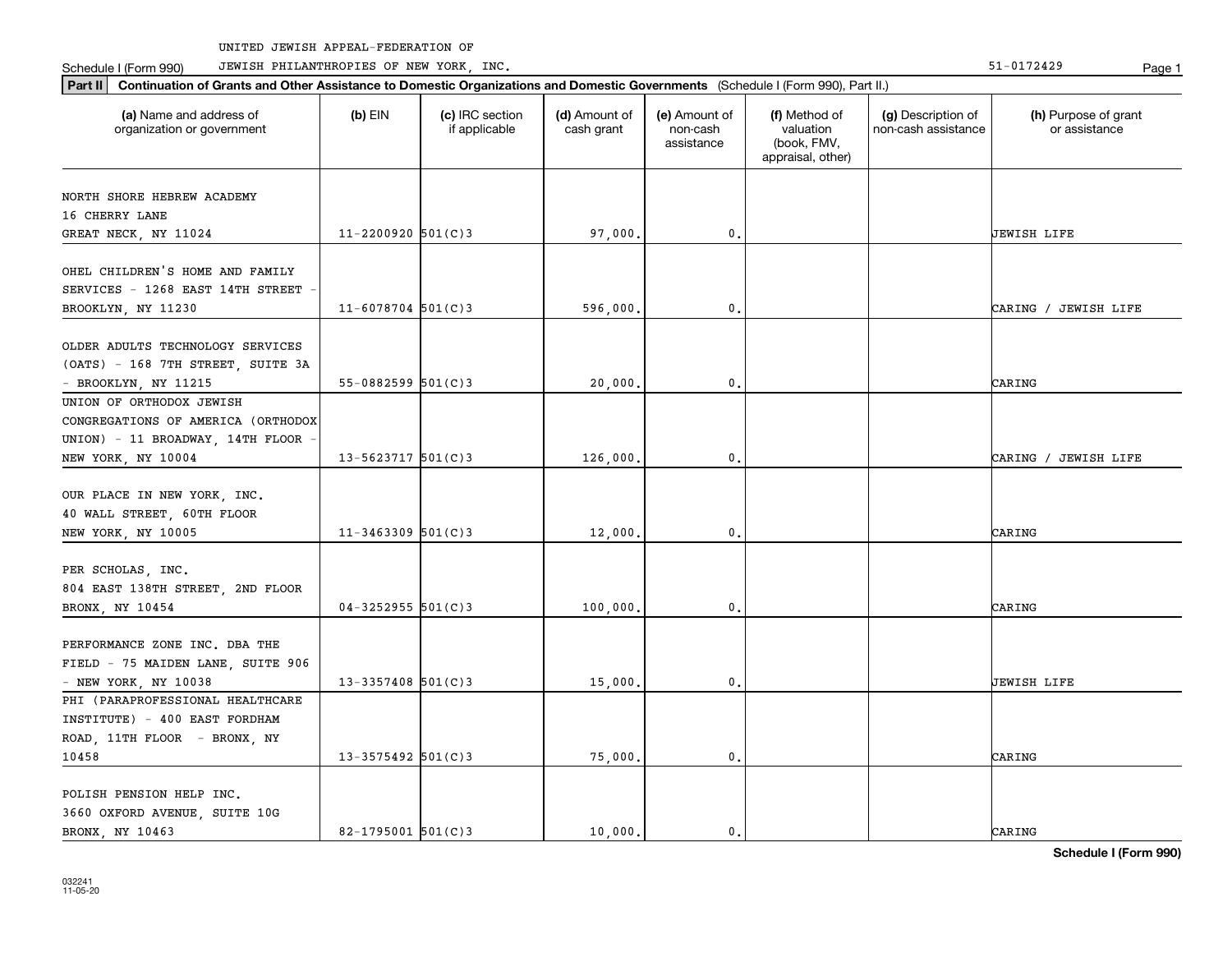Part II | Continuation of Grants and Other Assistance to Domestic Organizations and Domestic Governments (Schedule I (Form 990), Part II.)

Schedule I (Form 990) JEWISH PHILANTHROPIES OF NEW YORK, INC. New York in the state of the state of the State of the State of the State of the State of the State of the State of the State of the State of the State of the

| (a) Name and address of<br>organization or government                             | $(b)$ EIN              | (c) IRC section<br>if applicable | (d) Amount of<br>cash grant | (e) Amount of<br>non-cash<br>assistance | (f) Method of<br>valuation<br>(book, FMV,<br>appraisal, other) | (g) Description of<br>non-cash assistance | (h) Purpose of grant<br>or assistance |
|-----------------------------------------------------------------------------------|------------------------|----------------------------------|-----------------------------|-----------------------------------------|----------------------------------------------------------------|-------------------------------------------|---------------------------------------|
| PROJECT KESHER<br>210 WEST 101ST STREET, SUITE 8E<br>NEW YORK, NY 10025           | $36 - 3673594$ 501(C)3 |                                  | 35,000.                     | 0.                                      |                                                                |                                           | CARING / JEWISH LIFE                  |
| PROSPECT PARK YESHIVA<br>1604 AVENUE R<br>BROOKLYN, NY 11229                      | $11 - 6001333$ 501(C)3 |                                  | 45,000.                     | 0.                                      |                                                                |                                           | <b>JEWISH LIFE</b>                    |
| QUEENS COLLEGE HILLEL<br>6530 KISSENA BOULEVARD, ROOM 206<br>FLUSHING, NY 11367   | $11 - 3285824$ 501(C)3 |                                  | 208,000.                    | 0.                                      |                                                                |                                           | CARING / JEWISH LIFE                  |
| QUEENS JEWISH COMMUNITY COUNCIL<br>11945 UNION TURNPIKE<br>FOREST HILLS, NY 11375 | 23-7172152 501(C)3     |                                  | 44,000.                     | 0.                                      |                                                                |                                           | CARING                                |
| RAMAPO FOR CHILDREN<br>49 WEST 38TH STREET, 5TH FLOOR<br>NEW YORK, NY 10018       | $13 - 5600422$ 501(C)3 |                                  | 32,000.                     | 0.                                      |                                                                |                                           | CARING / JEWISH LIFE                  |
| RAMAZ SCHOOL<br>114 EAST 85TH STREET<br>NEW YORK, NY 10028                        | $13 - 1635279$ 501(C)3 |                                  | 155,000.                    | $\mathbf{0}$ .                          |                                                                |                                           | <b>JEWISH LIFE</b>                    |
| RAMBAM MESIVTA HIGH SCHOOL FOR<br>BOYS - 15 FROST LANE - LAWRENCE,<br>NY 11559    | $11-3119721$ 501(C)3   |                                  | 30,000.                     | 0.                                      |                                                                |                                           | JEWISH LIFE                           |
| REPAIR THE WORLD<br>1460 BROADWAY<br>NEW YORK, NY 10036                           | $36 - 4524686$ 501(C)3 |                                  | 583,000.                    | 0.                                      |                                                                |                                           | JEWISH LIFE                           |
| RISING TREETOPS AT OAKHURST INC.<br>1140 BROADWAY, ROOM 507                       |                        |                                  |                             |                                         |                                                                |                                           |                                       |

NEW YORK, NY 10001 13-5674230 501(C)3 50,000. 0. 0. JEWISH LIFE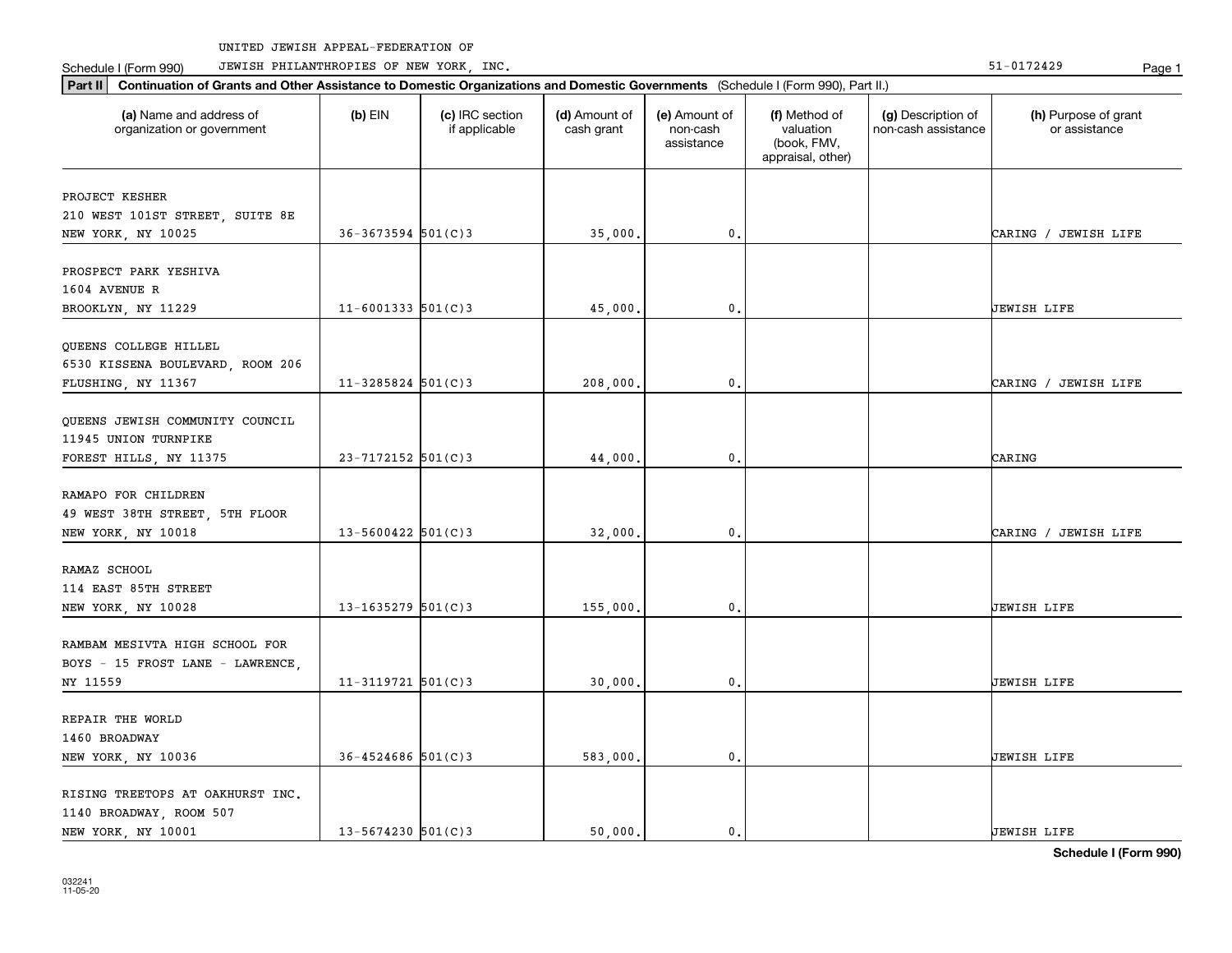Schedule I (Form 990) Page 1 JEWISH PHILANTHROPIES OF NEW YORK, INC. 51-0172429

| Part II   Continuation of Grants and Other Assistance to Domestic Organizations and Domestic Governments (Schedule I (Form 990), Part II.) |                          |                                  |                             |                                         |                                                                |                                           |                                       |
|--------------------------------------------------------------------------------------------------------------------------------------------|--------------------------|----------------------------------|-----------------------------|-----------------------------------------|----------------------------------------------------------------|-------------------------------------------|---------------------------------------|
| (a) Name and address of<br>organization or government                                                                                      | $(b)$ EIN                | (c) IRC section<br>if applicable | (d) Amount of<br>cash grant | (e) Amount of<br>non-cash<br>assistance | (f) Method of<br>valuation<br>(book, FMV,<br>appraisal, other) | (g) Description of<br>non-cash assistance | (h) Purpose of grant<br>or assistance |
|                                                                                                                                            |                          |                                  |                             |                                         |                                                                |                                           |                                       |
| ROCKEFELLER PHILANTHROPY ADVISORS<br>INC. - 6 WEST 48TH STREET, 10TH                                                                       |                          |                                  |                             |                                         |                                                                |                                           |                                       |
| FLOOR - NEW YORK, NY 10036                                                                                                                 | $13 - 3615533$ $501(C)3$ |                                  | 6,000.                      | $\mathbf{0}$ .                          |                                                                |                                           | CARING                                |
|                                                                                                                                            |                          |                                  |                             |                                         |                                                                |                                           |                                       |
| S.A.R. ACADEMY                                                                                                                             |                          |                                  |                             |                                         |                                                                |                                           |                                       |
| 655 WEST 254TH STREET                                                                                                                      |                          |                                  |                             |                                         |                                                                |                                           |                                       |
| RIVERDALE, NY 10471                                                                                                                        | $13 - 2646185$ 501(C)3   |                                  | 348,000                     | 0.                                      |                                                                |                                           | <b>JEWISH LIFE</b>                    |
|                                                                                                                                            |                          |                                  |                             |                                         |                                                                |                                           |                                       |
| SACRED SPACES INC.                                                                                                                         |                          |                                  |                             |                                         |                                                                |                                           |                                       |
| 5915 BEACON STREET                                                                                                                         |                          |                                  |                             | $\mathbf{0}$ .                          |                                                                |                                           | CARING                                |
| PITTSBURGH, PA 15217                                                                                                                       | $81 - 3167473$ 501(C)3   |                                  | 50,000,                     |                                         |                                                                |                                           |                                       |
| SAFE FOUNDATION, INC.                                                                                                                      |                          |                                  |                             |                                         |                                                                |                                           |                                       |
| 255 AVENUE W                                                                                                                               |                          |                                  |                             |                                         |                                                                |                                           |                                       |
| BROOKLYN, NY 11223                                                                                                                         | $26 - 0102131$ $501(C)3$ |                                  | 80,000.                     | 0.                                      |                                                                |                                           | CARING                                |
| SAM & ESTHER MINSKOFF CULTURAL                                                                                                             |                          |                                  |                             |                                         |                                                                |                                           |                                       |
| CENTER - PARK EAST DAY SCHOOL -                                                                                                            |                          |                                  |                             |                                         |                                                                |                                           |                                       |
| 164 EAST 68TH STREET - NEW YORK,                                                                                                           |                          |                                  |                             |                                         |                                                                |                                           |                                       |
| NY 10065                                                                                                                                   | $51-0243931$ $501(C)3$   |                                  | 20,000.                     | 0.                                      |                                                                |                                           | <b>JEWISH LIFE</b>                    |
|                                                                                                                                            |                          |                                  |                             |                                         |                                                                |                                           |                                       |
| SAMUEL FIELD Y DBA COMMONPOINT                                                                                                             |                          |                                  |                             |                                         |                                                                |                                           |                                       |
| QUEENS - 5820 LITTLE NECK PARKWAY                                                                                                          |                          |                                  |                             |                                         |                                                                |                                           |                                       |
| - LITTLE NECK, NY 11362                                                                                                                    | $11-3071518$ 501(C)3     |                                  | 5,073,000.                  | 3,574,000. APPRAISAL                    |                                                                | IMPUTED RENT                              | CARING / JEWISH LIFE                  |
|                                                                                                                                            |                          |                                  |                             |                                         |                                                                |                                           |                                       |
| SANCTUARY FOR FAMILIES, INC.<br>P.O. BOX 1406 WALL STREET STATION                                                                          |                          |                                  |                             |                                         |                                                                |                                           |                                       |
| NEW YORK, NY 10268                                                                                                                         | $13 - 3193119$ 501(C)3   |                                  |                             | $\mathbf{0}$ .                          |                                                                |                                           | <b>JEWISH LIFE</b>                    |
|                                                                                                                                            |                          |                                  | 16,000.                     |                                         |                                                                |                                           |                                       |
| SBH COMMUNITY SERVICE NETWORK,                                                                                                             |                          |                                  |                             |                                         |                                                                |                                           |                                       |
| INC. - 425 KINGS HIGHWAY -                                                                                                                 |                          |                                  |                             |                                         |                                                                |                                           |                                       |
| BROOKLYN, NY 11223                                                                                                                         | $23 - 7406410$ 501(C)3   |                                  | 813,000.                    | 0.                                      |                                                                |                                           | CARING / JEWISH LIFE                  |
|                                                                                                                                            |                          |                                  |                             |                                         |                                                                |                                           |                                       |
| SCAN-HARBOR                                                                                                                                |                          |                                  |                             |                                         |                                                                |                                           |                                       |
| 345 EAST 102ND STREET, SUITE 301                                                                                                           |                          |                                  |                             |                                         |                                                                |                                           |                                       |
| NEW YORK, NY 10029                                                                                                                         | $13 - 2912963$ 501(C)3   |                                  | 6.000.                      | $\mathbf{0}$ .                          |                                                                |                                           | CARING                                |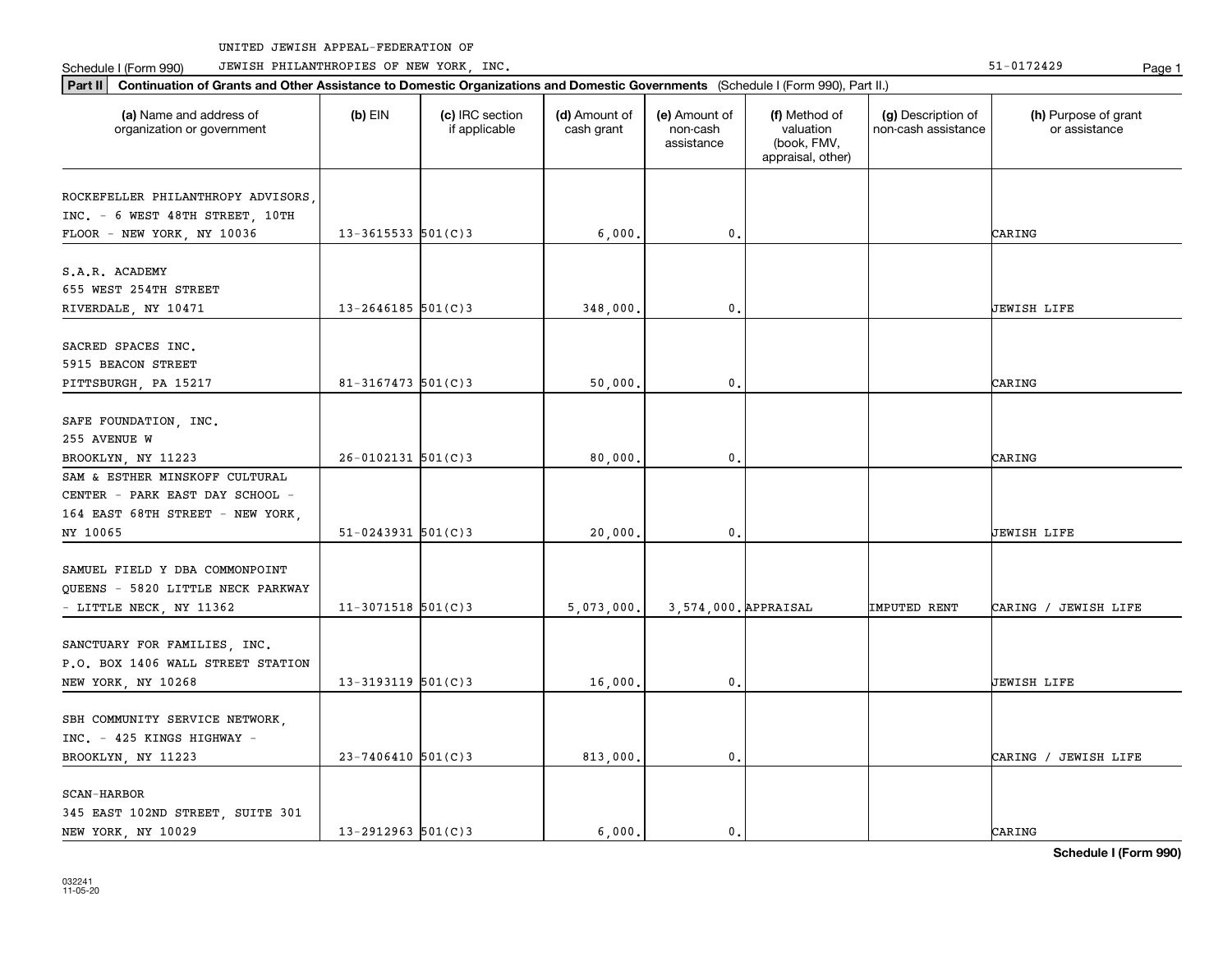Schedule I (Form 990) JEWISH PHILANTHROPIES OF NEW YORK, INC. New York in the state of the state of the State of the State of the State of the State of the State of the State of the State of the State of the State of the

| (a) Name and address of<br>organization or government                                                  | $(b)$ EIN              | (c) IRC section<br>if applicable | (d) Amount of<br>cash grant | (e) Amount of<br>non-cash<br>assistance | (f) Method of<br>valuation<br>(book, FMV,<br>appraisal, other) | (g) Description of<br>non-cash assistance | (h) Purpose of grant<br>or assistance |
|--------------------------------------------------------------------------------------------------------|------------------------|----------------------------------|-----------------------------|-----------------------------------------|----------------------------------------------------------------|-------------------------------------------|---------------------------------------|
| SEACHANGE CAPITAL PARTNERS INC.                                                                        |                        |                                  |                             |                                         |                                                                |                                           |                                       |
| 420 LEXINGTON AVENUE, SUITE 300                                                                        |                        |                                  |                             |                                         |                                                                |                                           |                                       |
| NEW YORK, NY 10017                                                                                     | $20 - 5124665$ 501(C)3 |                                  | 120,000.                    | $\mathfrak{o}$ .                        |                                                                |                                           | CARING / JEWISH LIFE                  |
| SELFHELP COMMUNITY SERVICES<br>520 8TH AVENUE, 5TH FLOOR                                               |                        |                                  |                             |                                         |                                                                |                                           |                                       |
| NEW YORK, NY 10018                                                                                     | $13 - 1624178$ 501(C)3 |                                  | 2,498,000.                  | $\mathbf{0}$ .                          |                                                                |                                           | CARING / JEWISH LIFE                  |
| SEPHARDIC COMMUNITY ALLIANCE<br>1061 OCEAN PARKWAY                                                     |                        |                                  |                             |                                         |                                                                |                                           |                                       |
| BROOKLYN, NY 11230                                                                                     | $27-0728655$ 501(C)3   |                                  | 30,000.                     | $\mathbf{0}$ .                          |                                                                |                                           | JEWISH LIFE                           |
| SEPHARDIC COMMUNITY CENTER<br>1901 OCEAN PARKWAY<br>BROOKLYN, NY 11223                                 | $11 - 2567809$ 501(C)3 |                                  | 849,000,                    | $\mathbf{0}$                            |                                                                |                                           | CARING / JEWISH LIFE                  |
|                                                                                                        |                        |                                  |                             |                                         |                                                                |                                           |                                       |
| SHALOM HARTMAN INSTITUTE OF NORTH<br>AMERICA - 475 RIVERSIDE DRIVE,                                    |                        |                                  |                             |                                         |                                                                |                                           |                                       |
| SUITE 1450 - NEW YORK, NY 10115                                                                        | $13 - 3014387$ 501(C)3 |                                  | 90,000                      | $\mathfrak{o}$ .                        |                                                                |                                           | UEWISH LIFE                           |
| SHALOM TASK FORCE, INC.<br>500 SEVENTH AVENUE, 8TH FLOOR<br>NEW YORK, NY 10018                         | $11 - 3207504$ 501(C)3 |                                  | 85,000,                     | $\mathbf{0}$ .                          |                                                                |                                           | UEWISH LIFE                           |
|                                                                                                        |                        |                                  |                             |                                         |                                                                |                                           |                                       |
| SHEFA SCHOOL INC.<br>40 EAST 29TH STREET                                                               |                        |                                  |                             |                                         |                                                                |                                           |                                       |
| NEW YORK, NY 10016                                                                                     | $47 - 2048496$ 501(C)3 |                                  | 100,000,                    | $\mathbf{0}$ .                          |                                                                |                                           | UEWISH LIFE                           |
| SHOREFRONT YM-YWHA OF BRIGHTON -<br>MANHATTAN BEACH - 3300 CONEY<br>ISLAND AVENUE - BROOKLYN, NY 11235 | $11-3070228$ 501(C)3   |                                  | 893,000.                    | 3,192,000. APPRAISAL                    |                                                                | IMPUTED RENT                              | CARING / JEWISH LIFE                  |
|                                                                                                        |                        |                                  |                             |                                         |                                                                |                                           |                                       |
| SHULAMITH SCHOOL FOR GIRLS<br>305 CEDARHURST AVENUE<br>CEDARHURST, NY 11516                            | $11 - 1686380$ 501(C)3 |                                  | 45,000.                     | $\mathbf{0}$ .                          |                                                                |                                           | <b>JEWISH LIFE</b>                    |
|                                                                                                        |                        |                                  |                             |                                         |                                                                |                                           |                                       |

Part II | Continuation of Grants and Other Assistance to Domestic Organizations and Domestic Governments (Schedule I (Form 990), Part II.)

⊤

Т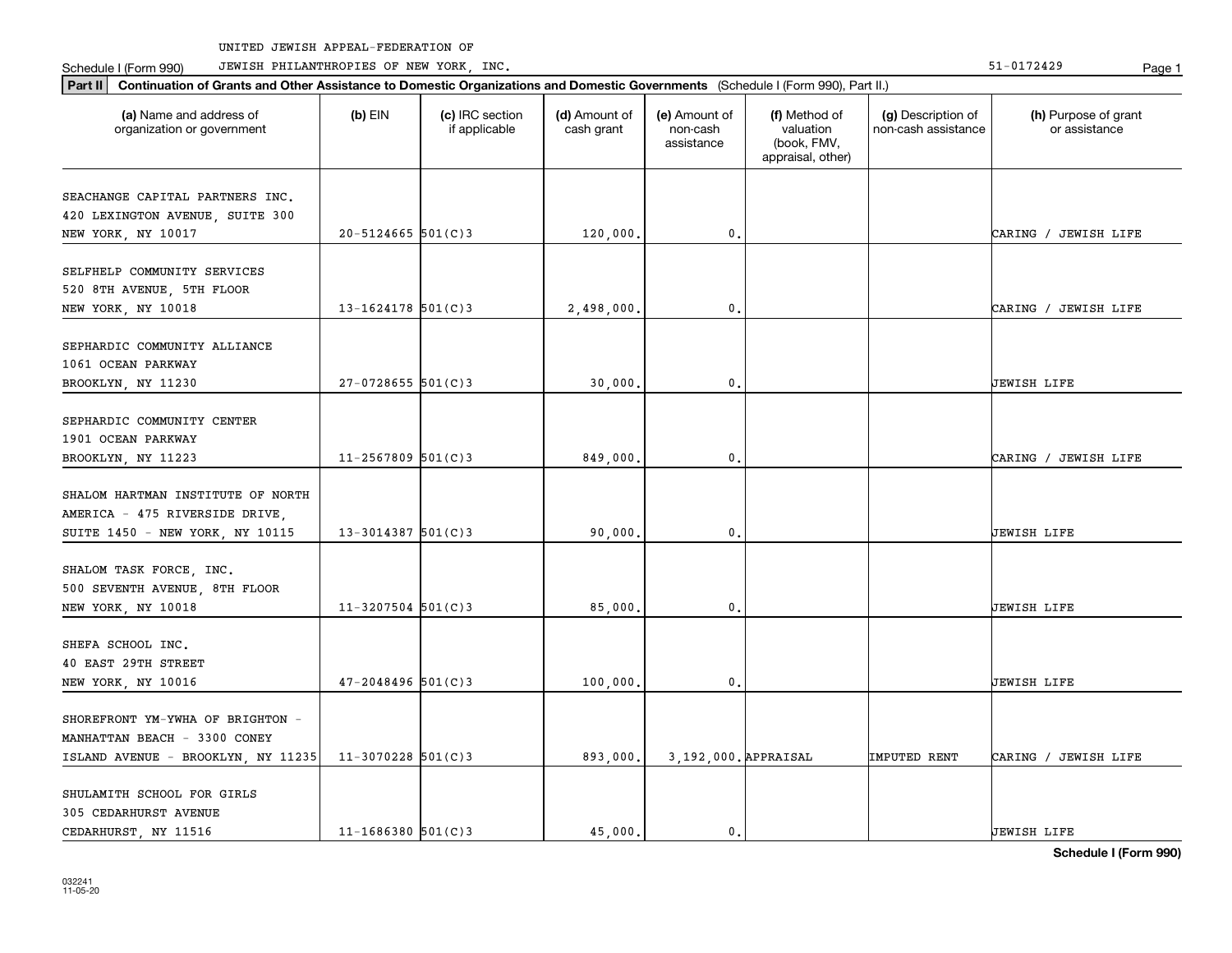Part II | Continuation of Grants and Other Assistance to Domestic Organizations and Domestic Governments (Schedule I (Form 990), Part II.)

Schedule I (Form 990) JEWISH PHILANTHROPIES OF NEW YORK, INC. New York in the state of the state of the State of the State of the State of the State of the State of the State of the State of the State of the State of the

| (a) Name and address of<br>organization or government                                            | (b) EIN                  | (c) IRC section<br>if applicable | (d) Amount of<br>cash grant | (e) Amount of<br>non-cash<br>assistance | (f) Method of<br>valuation<br>(book, FMV,<br>appraisal, other) | (g) Description of<br>non-cash assistance | (h) Purpose of grant<br>or assistance |
|--------------------------------------------------------------------------------------------------|--------------------------|----------------------------------|-----------------------------|-----------------------------------------|----------------------------------------------------------------|-------------------------------------------|---------------------------------------|
| SHULAMITH SCHOOL FOR GIRLS OF<br>BROOKLYN - 60 WEST END AVENUE -<br>BROOKLYN, NY 11235           | $27 - 4092673$ 501(C)3   |                                  | 50,000.                     | $\mathbf{0}$ .                          |                                                                |                                           | <b>JEWISH LIFE</b>                    |
| SID JACOBSON JEWISH COMMUNITY<br>CENTER - 300 FOREST DRIVE - EAST<br>HILLS, NY 11548             | $11 - 1976051$ 501(C)3   |                                  | 2,116,000                   | $\mathbf{0}$ .                          |                                                                |                                           | CARING / JEWISH LIFE                  |
| SILVERSTEIN HEBREW ACADEMY<br>117 CUTTERMILL ROAD<br>GREAT NECK, NY 11021                        | $13 - 4033889$ 501(C)3   |                                  | 50,000.                     | $\mathbf{0}$ .                          |                                                                |                                           | <b>JEWISH LIFE</b>                    |
| SOCIAL GOOD FUND<br>P.O. BOX 5473<br>RICHMOND, CA 94805                                          | $46 - 1323531$ $501(C)3$ |                                  | 40,000                      | $\mathfrak o$ .                         |                                                                |                                           | JEWISH LIFE                           |
| SOLOMON SCHECHTER SCHOOL OF LONG<br>ISLAND - 1 BARBARA LANE - JERICHO,<br>NY 11753               | $11 - 2149235$ 501(C)3   |                                  | 141,000.                    | $\mathbf{0}$ .                          |                                                                |                                           | <b>JEWISH LIFE</b>                    |
| SOLOMON SCHECHTER SCHOOL OF<br>MANHATTAN - 805 COLUMBUS AVENUE -<br>NEW YORK, NY 10025           | $41 - 2063123$ 501(C)3   |                                  | 31,000.                     | $\mathbf{0}$ .                          |                                                                |                                           | <b>JEWISH LIFE</b>                    |
| SOLOMON SCHECHTER SCHOOL OF QUEENS<br>7616 PARSONS BOULEVARD<br>FLUSHING, NY 11366               | $11 - 1803692$ 501(C)3   |                                  | 251,000.                    | $\mathbf{0}$ .                          |                                                                |                                           | <b>JEWISH LIFE</b>                    |
| SOUTHSIDE UNITED HOUSING<br>DEVELOPMENT FUND CORP - 434 SOUTH<br>5TH STREET - BROOKLYN, NY 11211 | $11 - 2268359$ 501(C)3   |                                  | 5,000                       | $\mathbf{0}$ .                          |                                                                |                                           | CARING                                |
| SPANISH SPEAKING ELDERLY COUNCIL<br>RAICES INC. - 460 ATLANTIC AVENUE                            |                          |                                  |                             |                                         |                                                                |                                           |                                       |

1ST FLOOR - BROOKLYN, NY 11217 | 11-2730462 501(C)3 | 7,000. 0. 0.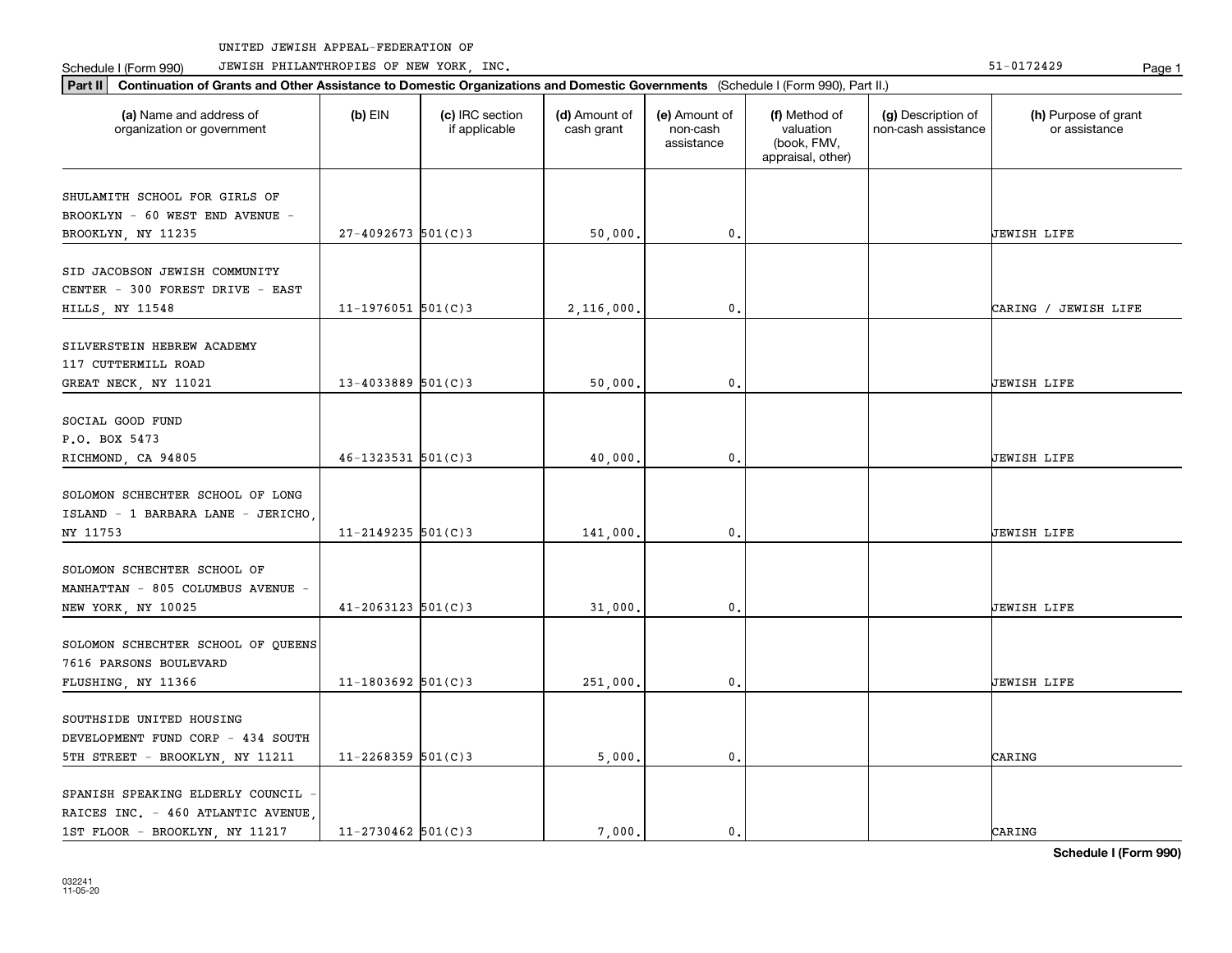Part II | Continuation of Grants and Other Assistance to Domestic Organizations and Domestic Governments (Schedule I (Form 990), Part II.)

Schedule I (Form 990) JEWISH PHILANTHROPIES OF NEW YORK, INC. New York in the state of the state of the State of the State of the State of the State of the State of the State of the State of the State of the State of the

| (a) Name and address of<br>organization or government                                                           | $(b)$ EIN              | (c) IRC section<br>if applicable | (d) Amount of<br>cash grant | (e) Amount of<br>non-cash<br>assistance | (f) Method of<br>valuation<br>(book, FMV,<br>appraisal, other) | (g) Description of<br>non-cash assistance | (h) Purpose of grant<br>or assistance |
|-----------------------------------------------------------------------------------------------------------------|------------------------|----------------------------------|-----------------------------|-----------------------------------------|----------------------------------------------------------------|-------------------------------------------|---------------------------------------|
| STEM ALLIANCE OF<br>LARCHMONT-MAMARONECK, INC. - P.O.<br>BOX 528 - LARCHMONT, NY 10538                          | $46 - 0973552$ 501(C)3 |                                  | 324,000.                    | $\mathbf{0}$ .                          |                                                                |                                           | CARING                                |
| SURPRISE LAKE CAMP<br>382 LAKE SURPISE ROAD<br>COLD SPRING, NY 10516                                            | $13 - 1623869$ 501(C)3 |                                  | 713,000.                    | 0.                                      |                                                                |                                           | CARING / JEWISH LIFE                  |
| SVARA<br>4700 N. RAVENSWOOD AVENUE, SUITE B<br>CHICAGO, IL 60640                                                | $20 - 0292435$ 501(C)3 |                                  | 50,000.                     | $\mathbf{0}$ .                          |                                                                |                                           | <b>JEWISH LIFE</b>                    |
| SWIPE OUT HUNGER<br>800 WILSHIRE BOULEVARD, SUITE 2<br>LOS ANGELES, CA 90017                                    | $45 - 2038035$ 501(C)3 |                                  | 36,000.                     | $\mathbf{0}$ .                          |                                                                |                                           | CARING                                |
| TEMPLE BETH SHOLOM OF ROSLYN<br>HEIGHTS - 401 ROSLYN ROAD - ROSLYN<br>HEIGHTS, NY 11577                         | $11 - 1953896$ 501(C)3 |                                  | 13,000.                     | $\mathbf{0}$ .                          |                                                                |                                           | <b>JEWISH LIFE</b>                    |
| TEMPLE CHAVERIM<br>1050 WASHINGTON AVENUE<br>PLAINVIEW, NY 11803                                                | $11 - 2575011$ 501(C)3 |                                  | 8,000,                      | $\mathbf{0}$ .                          |                                                                |                                           | <b>JEWISH LIFE</b>                    |
| TEMPLE ISRAEL OF GREAT NECK<br>108 OLD MILL ROAD<br>GREAT NECK, NY 11023                                        | $11 - 1715797$ 501(C)3 |                                  | 12,000.                     | $\mathbf{0}$ .                          |                                                                |                                           | <b>JEWISH LIFE</b>                    |
| THE ALEXANDER M. & BRENDA R.<br>TANGER HILLEL AT BROOKLYN COLLEGE<br>- 2901 CAMPUS ROAD - BROOKLYN, NY<br>11210 | $11 - 6036253$ 501(C)3 |                                  | 231,000.                    | $\mathbf{0}$ .                          |                                                                |                                           | CARING / JEWISH LIFE                  |
| THE AMERICAN JEWISH JOINT<br>DISTRIBUTION COMMITTEE, INC. - 220<br>EAST 42ND STREET, SUITE 400 - NEW            |                        |                                  |                             |                                         |                                                                |                                           |                                       |

YORK, NY 10017 13 TOROGO 2,898,000. 2,898,000. 0. 0. CARING / JEWISH LIFE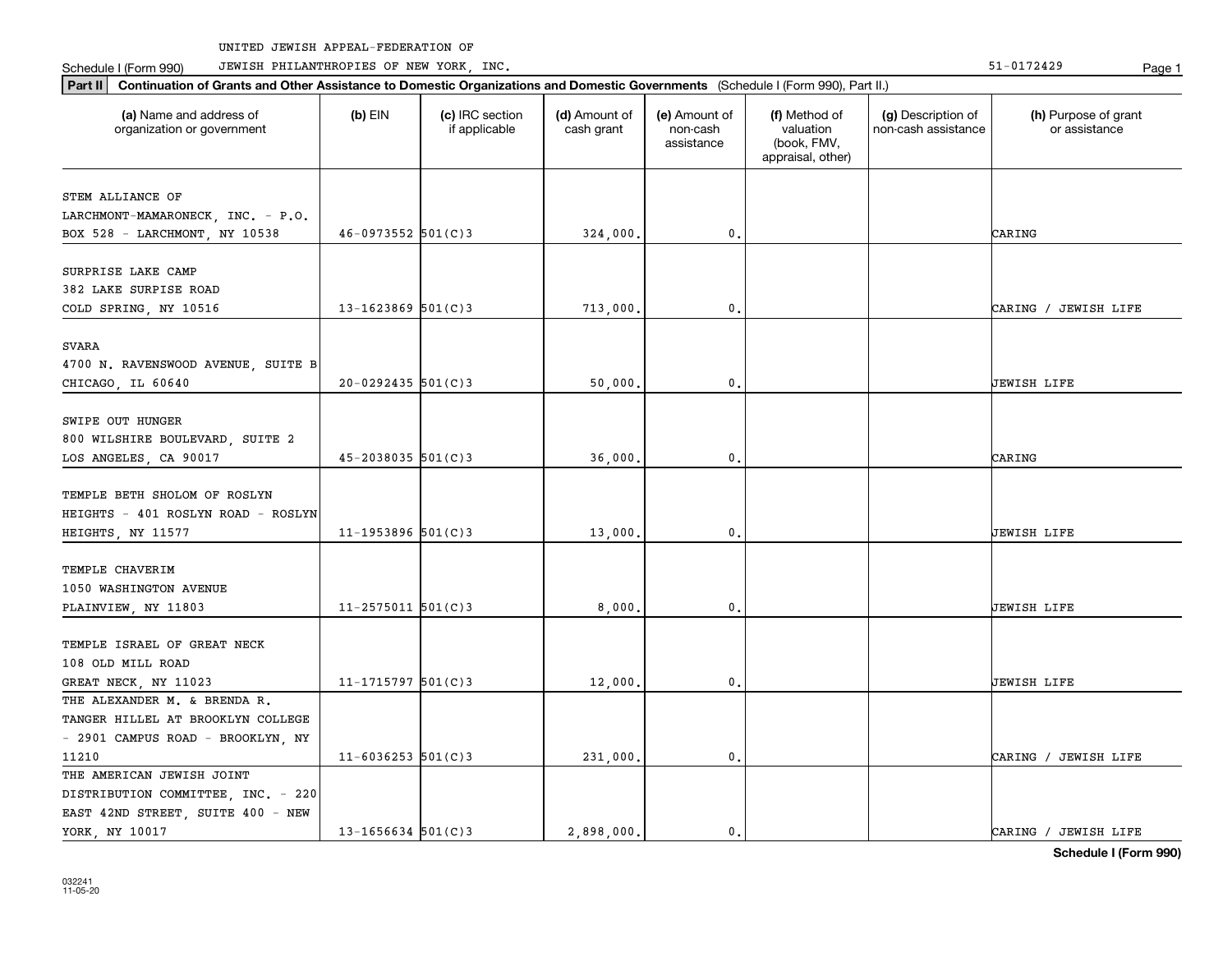Part II | Continuation of Grants and Other Assistance to Domestic Organizations and Domestic Governments (Schedule I (Form 990), Part II.)

Schedule I (Form 990) JEWISH PHILANTHROPIES OF NEW YORK, INC. New York in the state of the state of the State of the State of the State of the State of the State of the State of the State of the State of the State of the

| (a) Name and address of<br>organization or government | $(b)$ EIN              | (c) IRC section<br>if applicable | (d) Amount of<br>cash grant | (e) Amount of<br>non-cash<br>assistance | (f) Method of<br>valuation<br>(book, FMV,<br>appraisal, other) | (g) Description of<br>non-cash assistance | (h) Purpose of grant<br>or assistance |
|-------------------------------------------------------|------------------------|----------------------------------|-----------------------------|-----------------------------------------|----------------------------------------------------------------|-------------------------------------------|---------------------------------------|
| THE BLUE CARD, INC.                                   |                        |                                  |                             |                                         |                                                                |                                           |                                       |
| 171 MADISON AVENUE, ROOM 1405                         |                        |                                  |                             |                                         |                                                                |                                           |                                       |
| NEW YORK, NY 10016                                    | $13 - 1623910$ 501(C)3 |                                  | 80,000,                     | $\mathbf{0}$ .                          |                                                                |                                           | CARING                                |
|                                                       |                        |                                  |                             |                                         |                                                                |                                           |                                       |
| THE BRANDEIS SCHOOL                                   |                        |                                  |                             |                                         |                                                                |                                           |                                       |
| 25 FROST LANE                                         |                        |                                  |                             |                                         |                                                                |                                           |                                       |
| LAWRENCE, NY 11559                                    | $11 - 1666832$ 501(C)3 |                                  | 30,000.                     | 0.                                      |                                                                |                                           | <b>JEWISH LIFE</b>                    |
|                                                       |                        |                                  |                             |                                         |                                                                |                                           |                                       |
| THE CAMPAIGN AGAINST HUNGER, INC.                     |                        |                                  |                             |                                         |                                                                |                                           |                                       |
| 2010 FULTON STREET                                    |                        |                                  |                             |                                         |                                                                |                                           |                                       |
| BROOKLYN, NY 11233                                    | $20 - 0934854$ 501(C)3 |                                  | 6,000                       | $\mathbf 0$ .                           |                                                                |                                           | CARING                                |
| THE EDGAR M. BRONFMAN CENTER FOR                      |                        |                                  |                             |                                         |                                                                |                                           |                                       |
| JEWISH STUDENT LIFE: HILLEL AT NYU                    |                        |                                  |                             |                                         |                                                                |                                           |                                       |
| - 7 EAST 10TH STREET - NEW YORK,                      |                        |                                  |                             |                                         |                                                                |                                           |                                       |
| NY 10003                                              | $13 - 5562308$ 501(C)3 |                                  | 250,000,                    | $\mathbf{0}$                            |                                                                |                                           | JEWISH LIFE                           |
|                                                       |                        |                                  |                             |                                         |                                                                |                                           |                                       |
| THE FOUNDATION FOR ART AND HEALING                    |                        |                                  |                             |                                         |                                                                |                                           |                                       |
| 77 STEARNS ROAD                                       |                        |                                  |                             |                                         |                                                                |                                           |                                       |
| BROOKLINE, MA 02446                                   | $33 - 1125148$ 501(C)3 |                                  | 30,000,                     | $\mathbf{0}$ .                          |                                                                |                                           | CARING                                |
|                                                       |                        |                                  |                             |                                         |                                                                |                                           |                                       |
| THE JERUSALEM FOUNDATION INC.                         |                        |                                  |                             |                                         |                                                                |                                           |                                       |
| 420 LEXINGTON AVENUE, ROOM 1645                       |                        |                                  |                             |                                         |                                                                |                                           |                                       |
| NEW YORK, NY 10170                                    | $13 - 2563745$ 501(C)3 |                                  | 4,617,000,                  | 0.                                      |                                                                |                                           | UEWISH LIFE                           |
| THE JEWISH CENTER                                     |                        |                                  |                             |                                         |                                                                |                                           |                                       |
| 131 WEST 86TH STREET                                  |                        |                                  |                             |                                         |                                                                |                                           |                                       |
|                                                       | 13-1635300 $501(C)$ 3  |                                  |                             | 0.                                      |                                                                |                                           | JEWISH LIFE                           |
| NEW YORK, NY 10024<br>THE JEWISH COMMUNITY CENTER IN  |                        |                                  | 7,000,                      |                                         |                                                                |                                           |                                       |
|                                                       |                        |                                  |                             |                                         |                                                                |                                           |                                       |
| MANHATTAN - 334 AMSTERDAM AVENUE                      |                        |                                  |                             |                                         |                                                                |                                           |                                       |
| AT 76TH STREET - NEW YORK, NY                         |                        |                                  |                             |                                         |                                                                |                                           |                                       |
| 10023                                                 | $13 - 3490745$ 501(C)3 |                                  | 2,303,000.                  | $\mathbf{0}$ .                          |                                                                |                                           | CARING / JEWISH LIFE                  |
| THE JEWISH COMMUNITY CENTER ON THE                    |                        |                                  |                             |                                         |                                                                |                                           |                                       |
| HUDSON - 371 SOUTH BROADWAY -                         |                        |                                  |                             |                                         |                                                                |                                           |                                       |
| TARRYTOWN, NY 10591                                   | $23 - 7229163$ 501(C)3 |                                  | 567 000.                    | 0.                                      |                                                                |                                           | <b>JEWISH LIFE</b>                    |
|                                                       |                        |                                  |                             |                                         |                                                                |                                           |                                       |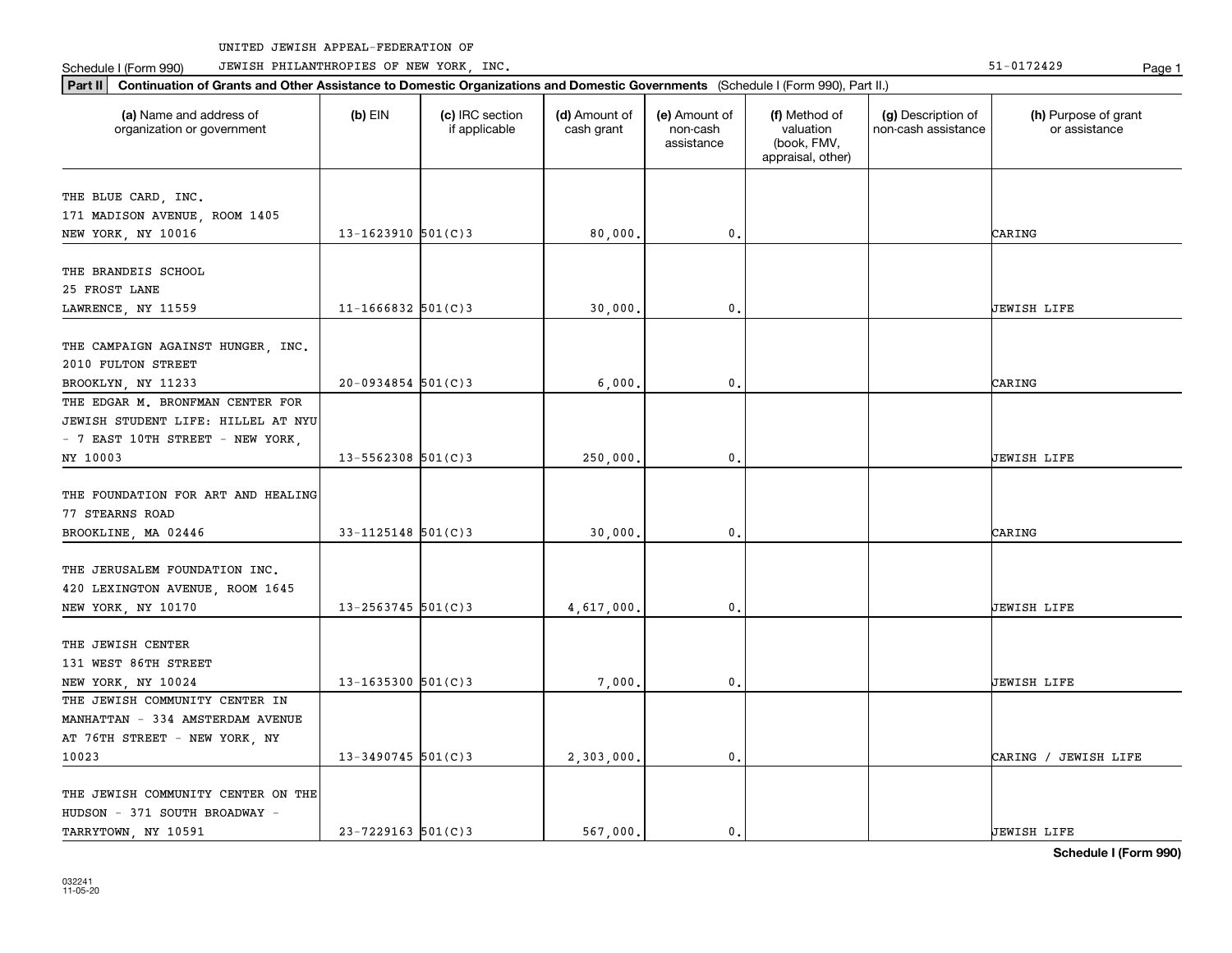Part II | Continuation of Grants and Other Assistance to Domestic Organizations and Domestic Governments (Schedule I (Form 990), Part II.)

Schedule I (Form 990) JEWISH PHILANTHROPIES OF NEW YORK, INC. New York in the state of the state of the State of the State of the State of the State of the State of the State of the State of the State of the State of the

| (a) Name and address of<br>organization or government                                            | $(b)$ EIN                | (c) IRC section<br>if applicable | (d) Amount of<br>cash grant | (e) Amount of<br>non-cash<br>assistance | (f) Method of<br>valuation<br>(book, FMV,<br>appraisal, other) | (g) Description of<br>non-cash assistance | (h) Purpose of grant<br>or assistance |
|--------------------------------------------------------------------------------------------------|--------------------------|----------------------------------|-----------------------------|-----------------------------------------|----------------------------------------------------------------|-------------------------------------------|---------------------------------------|
| THE JEWISH EDUCATION PROJECT<br>520 8TH AVENUE, SUITE 1510<br>NEW YORK, NY 10018                 | $13 - 1632519$ $501(C)3$ |                                  | 4,301,000.                  | $\mathbf{0}$ .                          |                                                                |                                           | JEWISH LIFE                           |
| THE LEFFELL SCHOOL<br>555 W. HARTSDALE AVENUE<br>HARTSDALE, NY 10530                             | $13 - 6209307$ 501(C)3   |                                  | 474,000.                    | $\mathbf 0$ .                           |                                                                |                                           | JEWISH LIFE                           |
| THE MARION AND AARON GURAL JCC<br>INC. - 207 GROVE AVENUE -<br>CEDARHURST, NY 11516              | $11 - 2546437$ 501(C)3   |                                  | 1,961,000.                  | 0.                                      |                                                                |                                           | CARING / JEWISH LIFE                  |
| THE NEW YORK BOARD OF RABBIS, INC.<br>171 MADISON AVENUE, SUITE 1602<br>NEW YORK, NY 10016       | $13 - 1809283$ 501(C)3   |                                  | 90,000,                     | $\mathbf{0}$ .                          |                                                                |                                           | JEWISH LIFE                           |
| THE SAFE CENTER LI, INC.<br>15 GRUMMAN ROAD WEST, SUITE 1000<br>BETHPAGE, NY 11714               | $11 - 2442377$ 501(C)3   |                                  | 137,000.                    | $\mathfrak o$ .                         |                                                                |                                           | CARING                                |
| THE SHABBAT PROJECT INC. DBA ONE<br>TABLE - 79 MADISON AVENUE, 2ND<br>FLOOR - NEW YORK, NY 10016 | $46 - 4715368$ 501(C)3   |                                  | 75,000.                     | 0.                                      |                                                                |                                           | JEWISH LIFE                           |
| THE SUFFOLK Y JEWISH COMMUNITY<br>CENTER - 74 HAUPPAUGE ROAD -<br>COMMACK, NY 11725              | $11 - 2435521$ 501(C)3   |                                  | 976,000.                    | 0.                                      |                                                                |                                           | CARING / JEWISH LIFE                  |
| THE WEXNER FOUNDATION<br>800 WALTON PARKWAY, SUITE 110<br>NEW ALBANY, OH 43054                   | $23 - 7320631$ 501(C)3   |                                  | 476,000.                    | $\mathbf{0}$ .                          |                                                                |                                           | JEWISH LIFE                           |
| TIDES CENTER<br>1012 TORNEY AVENUE<br>SAN FRANCISCO, CA 94129                                    | $94 - 3213100$ 501(C)3   |                                  | 567.000.                    | $\mathbf{0}$ .                          |                                                                |                                           | <b>JEWISH LIFE</b>                    |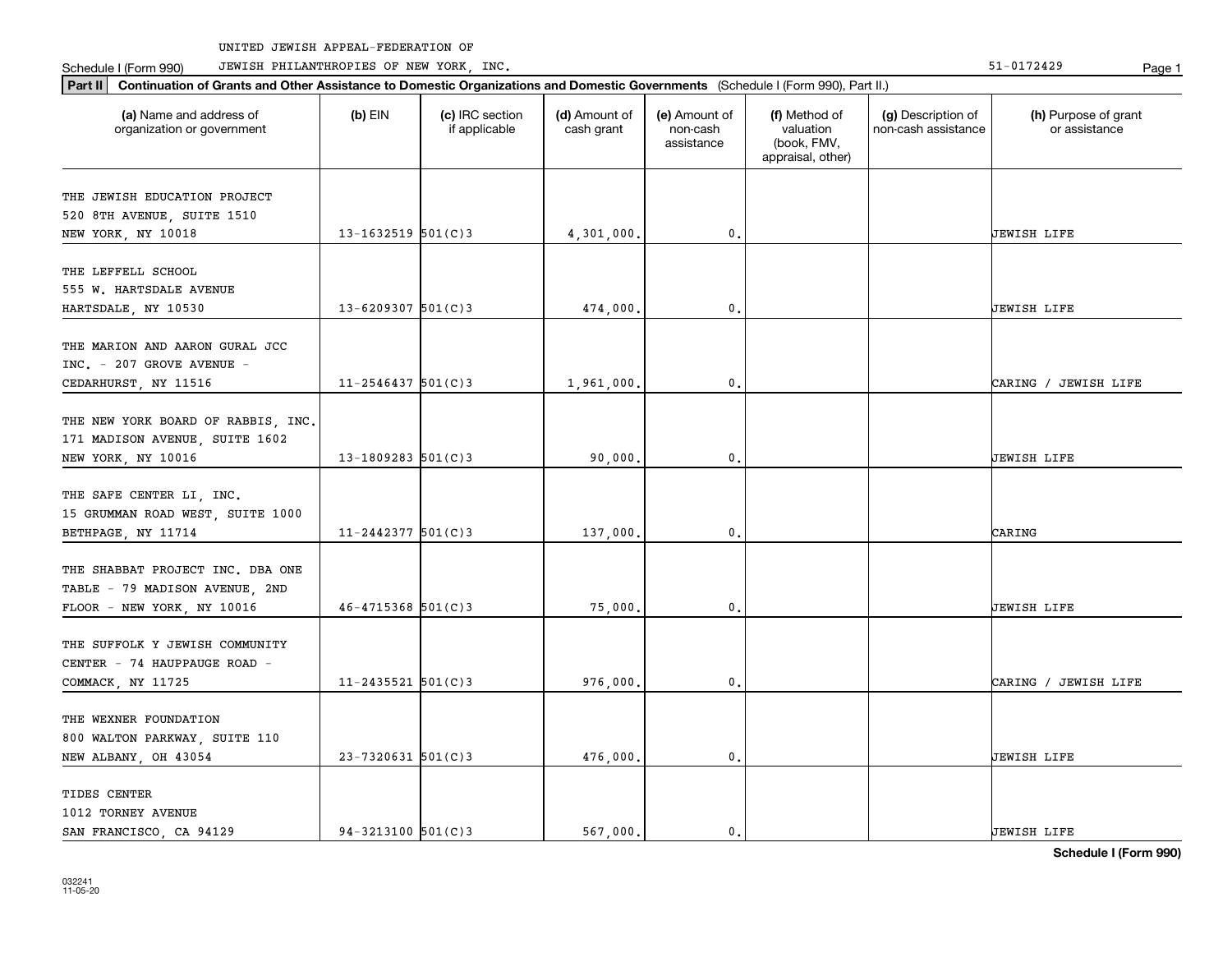Schedule I (Form 990) JEWISH PHILANTHROPIES OF NEW YORK, INC. New York in the state of the state of the State of the State of the State of the State of the State of the State of the State of the State of the State of the

032241 11-05-20

| Part II   Continuation of Grants and Other Assistance to Domestic Organizations and Domestic Governments (Schedule I (Form 990), Part II.) |                        |                                  |                             |                                         |                                                                |                                           |                                       |  |  |
|--------------------------------------------------------------------------------------------------------------------------------------------|------------------------|----------------------------------|-----------------------------|-----------------------------------------|----------------------------------------------------------------|-------------------------------------------|---------------------------------------|--|--|
| (a) Name and address of<br>organization or government                                                                                      | $(b)$ EIN              | (c) IRC section<br>if applicable | (d) Amount of<br>cash grant | (e) Amount of<br>non-cash<br>assistance | (f) Method of<br>valuation<br>(book, FMV,<br>appraisal, other) | (g) Description of<br>non-cash assistance | (h) Purpose of grant<br>or assistance |  |  |
| TJE: THE JEWISH ENTREPRENEUR                                                                                                               |                        |                                  |                             |                                         |                                                                |                                           |                                       |  |  |
| <b>44 MADISON AVENUE</b>                                                                                                                   |                        |                                  |                             |                                         |                                                                |                                           |                                       |  |  |
| NEW YORK, NY 10022                                                                                                                         | $47 - 3697248$ 501(C)3 |                                  | 73,000.                     | $\mathbf{0}$                            |                                                                |                                           | CARING                                |  |  |
| TKIYA MUSIC INC.<br>114 TROUTMAN STREET, 224<br>BROOKLYN, NY 11206                                                                         | $82 - 3240823$ 501(C)3 |                                  | 34,000,                     | 0                                       |                                                                |                                           | <b>JEWISH LIFE</b>                    |  |  |
|                                                                                                                                            |                        |                                  |                             |                                         |                                                                |                                           |                                       |  |  |
| TOURO COLLEGE<br>500 SEVENTH AVENUE<br>NEW YORK, NY 10018                                                                                  | 13-2676570 $501(C)3$   |                                  | 40,000.                     | 0                                       |                                                                |                                           | <b>JEWISH LIFE</b>                    |  |  |
| T'RUAH<br>266 WEST 37TH STREET, SUITE 803<br>NEW YORK, NY 10018                                                                            | $45 - 0464545$ 501(C)3 |                                  | 125,000.                    | $\mathbf{0}$                            |                                                                |                                           | <b>JEWISH LIFE</b>                    |  |  |
| UNITED COMMUNITY CENTERS, INC.<br>613 NEW LOTS AVENUE                                                                                      |                        |                                  |                             |                                         |                                                                |                                           |                                       |  |  |
| BROOKLYN, NY 11207                                                                                                                         | $11 - 1950787$ 501(C)3 |                                  | 6,000                       | 0                                       |                                                                |                                           | CARING                                |  |  |
| UNITED JEWISH COUNCIL OF THE EAST<br>SIDE, INC. - 465 GRAND STREET, 4TH<br>FLOOR - NEW YORK, NY 10002                                      | $13 - 2735378$ 501(C)3 |                                  | 217,000.                    | $\mathbf{0}$                            |                                                                |                                           | CARING / JEWISH LIFE                  |  |  |
| UNITED SIKHS IN SERVICE OF AMERICA<br>AF P.O. BOX 7203<br>NEW YORK, NY 10116                                                               | $11 - 3483921$ 501(C)3 |                                  | 8,000                       | 0.                                      |                                                                |                                           | CARING                                |  |  |
|                                                                                                                                            |                        |                                  |                             |                                         |                                                                |                                           |                                       |  |  |
| UNIVERSITY SETTLEMENT SOCIETY OF<br>NEW YORK - 184 ELDRIDGE STREET -<br>NEW YORK, NY 10002                                                 | $13 - 5562374$ 501(C)3 |                                  | 39,000.                     | $\mathbf{0}$                            |                                                                |                                           | CARING                                |  |  |
| USDAN CENTER FOR THE CREATIVE &<br>PERFORMING ARTS - 185 COLONIAL<br>SPRINGS ROAD - WHEATLEY HEIGHTS,<br>NY 11798                          | $13 - 2792668$ 501(C)3 |                                  | 356,000.                    | 3.934.000. APPRAISAL                    |                                                                | <b>IMPUTED RENT</b>                       | CARING / JEWISH LIFE                  |  |  |
|                                                                                                                                            |                        |                                  |                             |                                         |                                                                |                                           |                                       |  |  |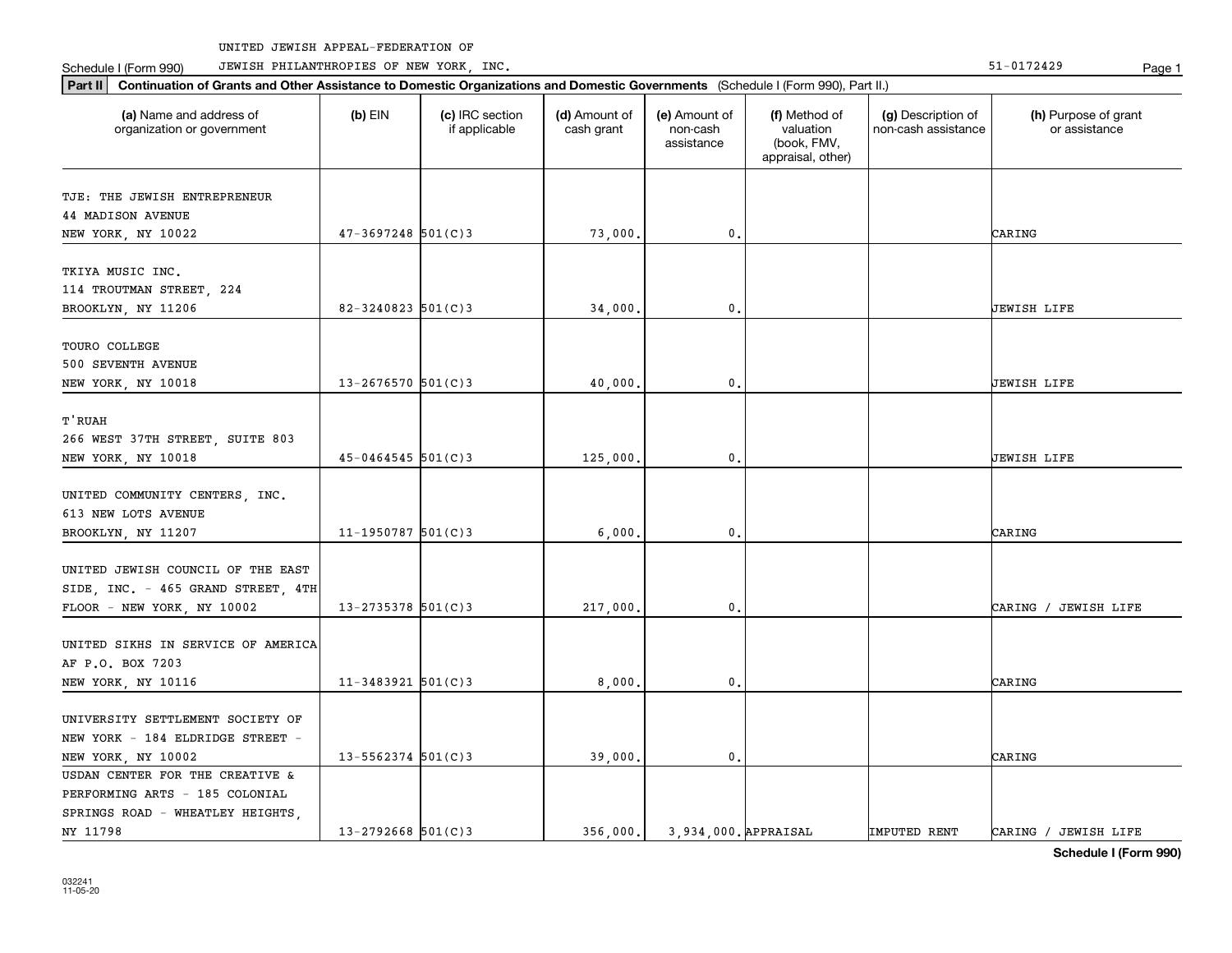Part II | Continuation of Grants and Other Assistance to Domestic Organizations and Domestic Governments (Schedule I (Form 990), Part II.)

Schedule I (Form 990) JEWISH PHILANTHROPIES OF NEW YORK, INC. New York in the state of the state of the State of the State of the State of the State of the State of the State of the State of the State of the State of the

| (a) Name and address of<br>organization or government                                              | $(b)$ EIN              | (c) IRC section<br>if applicable | (d) Amount of<br>cash grant | (e) Amount of<br>non-cash<br>assistance | (f) Method of<br>valuation<br>(book, FMV,<br>appraisal, other) | (g) Description of<br>non-cash assistance | (h) Purpose of grant<br>or assistance |
|----------------------------------------------------------------------------------------------------|------------------------|----------------------------------|-----------------------------|-----------------------------------------|----------------------------------------------------------------|-------------------------------------------|---------------------------------------|
| VOICES OF COMMUNITY ACTIVISTS &<br>LEADERS (VOCAL-NY) - 80A FOURTH<br>AVENUE - BROOKLYN, NY 11217  | $13 - 4094385$ 501(C)3 |                                  | 8,000.                      | $\mathbf{0}$ .                          |                                                                |                                           | CARING                                |
| WESTCHESTER DAY SCHOOL<br>856 ORIENTA AVENUE<br>MAMARONECK, NY 10543                               | $13 - 2646183$ 501(C)3 |                                  | 91,000.                     | $\mathbf{0}$                            |                                                                |                                           | <b>JEWISH LIFE</b>                    |
| WESTCHESTER HEBREW HIGH SCHOOL<br>856 ORIENTA AVENUE<br>MAMARONECK, NY 10543                       | $13 - 2666864$ 501(C)3 |                                  | 30,000.                     | $\mathbf 0$ .                           |                                                                |                                           | UEWISH LIFE                           |
| WESTCHESTER JEWISH COMMUNITY<br>SERVICES - 845 NORTH BROADWAY,<br>SUITE 2 - WHITE PLAINS, NY 10603 | $13 - 1740071$ 501(C)3 |                                  | 2,190,000.                  | $\mathbf 0$ .                           |                                                                |                                           | CARING / JEWISH LIFE                  |
| WESTCHESTER JEWISH COUNCIL<br>925 WESTCHESTER AVENUE, SUITE 200<br>WHITE PLAINS, NY 10604          | $13 - 2856699$ 501(C)3 |                                  | 108,000.                    | $\mathbf{0}$                            |                                                                |                                           | JEWISH LIFE                           |
| WESTCHESTER TORAH ACADEMY<br>130 UNION AVENUE<br>HARRISON, NY 10528                                | $46 - 1423761$ 501(C)3 |                                  | 30,000.                     | $\mathbf 0$ .                           |                                                                |                                           | <b>JEWISH LIFE</b>                    |
| WESTERN STATES CENTER INC.<br>P.O. BOX #40305<br>PORTLAND, OR 97240                                | 93-0952137 $501(C)$ 3  |                                  | 89,000.                     | $\mathbf 0$ .                           |                                                                |                                           | CARING / JEWISH LIFE                  |
| YESHIVA DARCHEI TORAH<br>257 BEACH 17TH STREET<br>FAR ROCKAWAY, NY 11691                           | $11 - 2545173$ 501(C)3 |                                  | 118,000.                    | 0.                                      |                                                                |                                           | JEWISH LIFE                           |
| YESHIVA DERECH TORAH<br>2810 NOSTRAND AVENUE                                                       |                        |                                  |                             |                                         |                                                                |                                           |                                       |

BROOKLYN, NY 11229 11-2546056 501(C)3 50,000. 0. 0.

**Schedule I (Form 990)**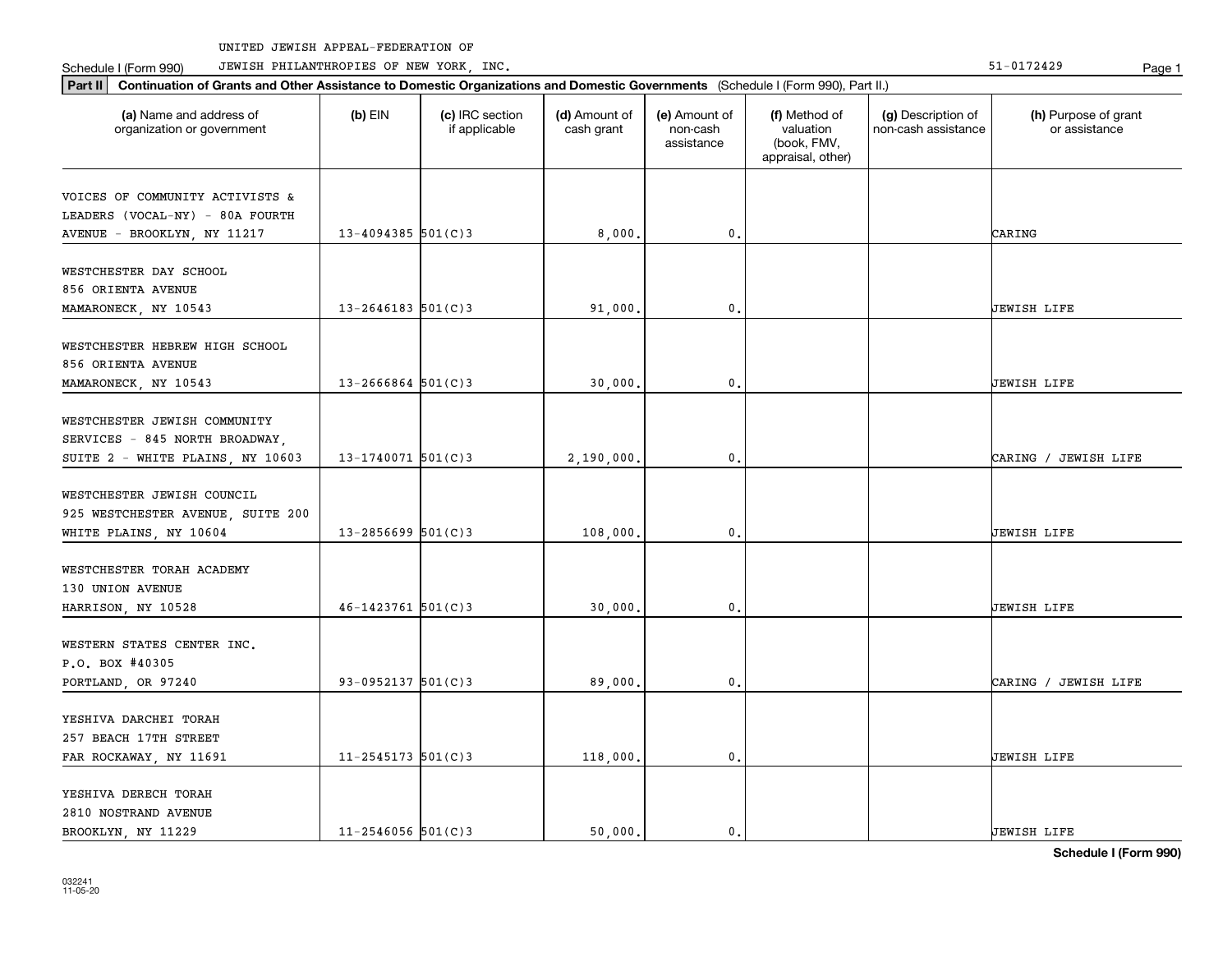Part II | Continuation of Grants and Other Assistance to Domestic Organizations and Domestic Governments (Schedule I (Form 990), Part II.)

Schedule I (Form 990) JEWISH PHILANTHROPIES OF NEW YORK, INC. New York in the state of the state of the State of the State of the State of the State of the State of the State of the State of the State of the State of the

| (a) Name and address of<br>organization or government                                   | $(b)$ EIN              | (c) IRC section<br>if applicable | (d) Amount of<br>cash grant | (e) Amount of<br>non-cash<br>assistance | (f) Method of<br>valuation<br>(book, FMV,<br>appraisal, other) | (g) Description of<br>non-cash assistance | (h) Purpose of grant<br>or assistance |
|-----------------------------------------------------------------------------------------|------------------------|----------------------------------|-----------------------------|-----------------------------------------|----------------------------------------------------------------|-------------------------------------------|---------------------------------------|
| YESHIVA HAR TORAH                                                                       |                        |                                  |                             |                                         |                                                                |                                           |                                       |
| 250-10 GRAND CENTRAL PARKWAY                                                            |                        |                                  |                             |                                         |                                                                |                                           |                                       |
| BELLEROSE, NY 11426                                                                     | $11 - 3172538$ 501(C)3 |                                  | 45,000.                     | $\mathbf 0$ .                           |                                                                |                                           | JEWISH LIFE                           |
| YESHIVA KETANA OF LONG ISLAND<br>321 DOUGHTY BOULEVARD                                  |                        |                                  |                             |                                         |                                                                |                                           |                                       |
| INWOOD, NY 11096                                                                        | $11 - 3319522$ 501(C)3 |                                  | 35,000.                     | $\mathbf{0}$                            |                                                                |                                           | <b>JEWISH LIFE</b>                    |
| YESHIVA OF CENTRAL QUEENS<br>147-37 70TH ROAD<br>FLUSHING, NY 11367                     | $11 - 1672827$ 501(C)3 |                                  | 50,000,                     | 0.                                      |                                                                |                                           | JEWISH LIFE                           |
| YESHIVA OF SOUTH SHORE<br>1170 WILLIAM STREET<br>HEWLETT, NY 11557                      | $11 - 2125702$ 501(C)3 |                                  | 104,000.                    | $\mathfrak o$ .                         |                                                                |                                           | JEWISH LIFE                           |
| YESHIVA R'TZAHD DBA STARS OF<br>ISRAEL - 82-52 ABINGDON ROAD - KEW<br>GARDENS, NY 11415 | $11 - 2830912$ 501(C)3 |                                  | 20,000,                     | $\mathbf{0}$ .                          |                                                                |                                           | JEWISH LIFE                           |
| YESHIVA TALMUD TORAH OF CROWN<br>HEIGHTS, INC. - 6363 AVENUE U -<br>BROOKLYN, NY 11223  | $11 - 1633496$ 501(C)3 |                                  | 50,000,                     | $\mathbf{0}$ .                          |                                                                |                                           | JEWISH LIFE                           |
| YESHIVA UNIVERSITY HIGH SCHOOLS<br>2540 AMSTERDAM AVENUE<br>NEW YORK, NY 10033          | $20 - 0247649$ 501(C)3 |                                  | 100,000.                    | 0.                                      |                                                                |                                           | JEWISH LIFE                           |
| YESHIVAH OF FLATBUSH<br>919 EAST TENTH STREET<br>BROOKLYN, NY 11230                     | $11 - 1630915$ 501(C)3 |                                  | 302,000.                    | 0.                                      |                                                                |                                           | JEWISH LIFE                           |
| YESHIVAT DARCHE ERES<br>49 AVENUE T<br>BROOKLYN, NY 11223                               | $27 - 4186981$ 501(C)3 |                                  | 60.000.                     | $\mathbf{0}$ .                          |                                                                |                                           | <b>JEWISH LIFE</b>                    |

**Schedule I (Form 990)**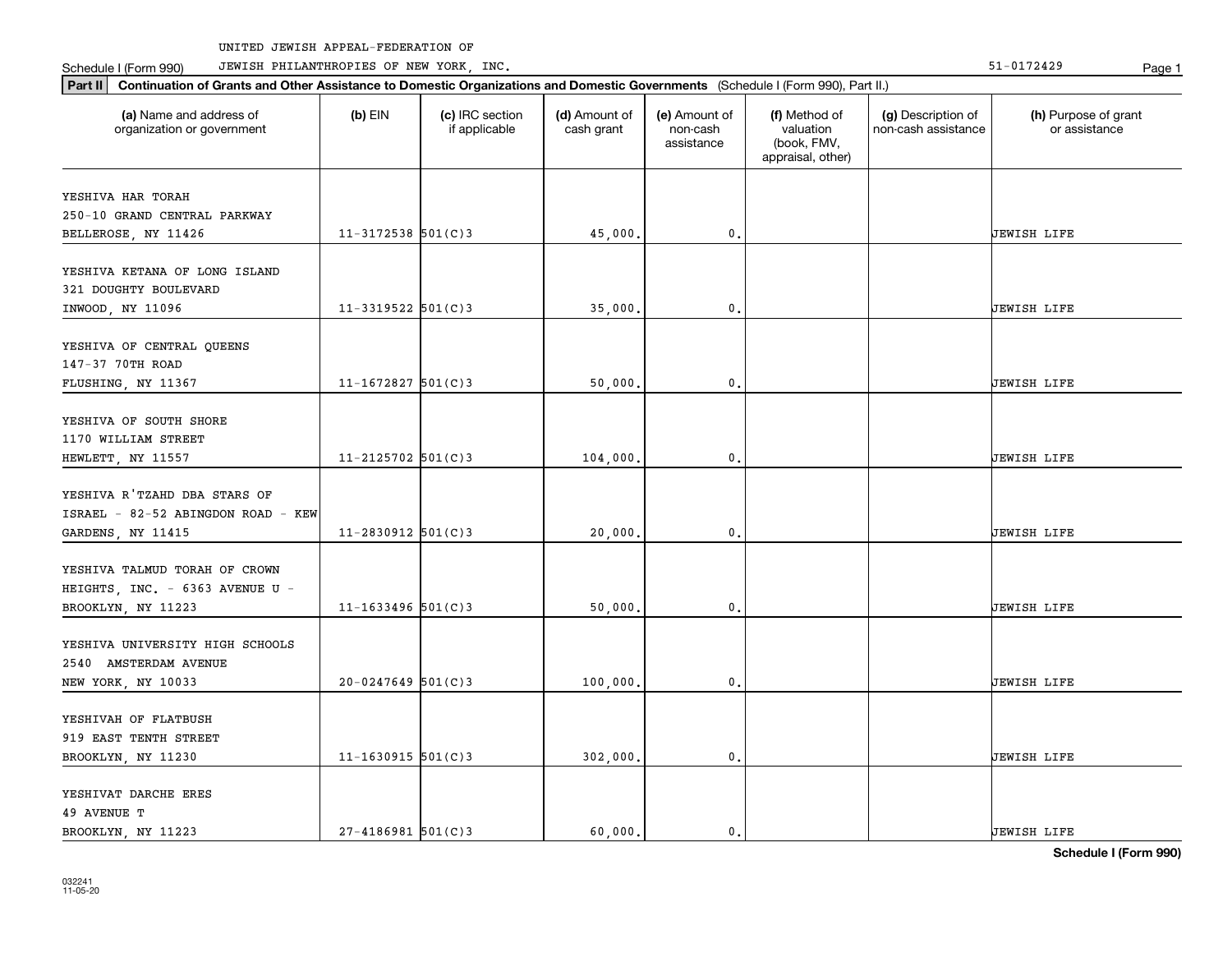Schedule I (Form 990) Page 1 JEWISH PHILANTHROPIES OF NEW YORK, INC.

| Continuation of Grants and Other Assistance to Domestic Organizations and Domestic Governments (Schedule I (Form 990), Part II.)<br>$ $ Part II |                        |                                  |                             |                                         |                                                                |                                           |                                       |  |  |  |
|-------------------------------------------------------------------------------------------------------------------------------------------------|------------------------|----------------------------------|-----------------------------|-----------------------------------------|----------------------------------------------------------------|-------------------------------------------|---------------------------------------|--|--|--|
| (a) Name and address of<br>organization or government                                                                                           | $(b)$ EIN              | (c) IRC section<br>if applicable | (d) Amount of<br>cash grant | (e) Amount of<br>non-cash<br>assistance | (f) Method of<br>valuation<br>(book, FMV,<br>appraisal, other) | (g) Description of<br>non-cash assistance | (h) Purpose of grant<br>or assistance |  |  |  |
| YESHIVAT SHAARE TORAH<br>1680 CONEY ISLAND AVENUE<br>BROOKLYN, NY 11230                                                                         | $11 - 2613334$ 501(C)3 |                                  | 50,000.                     | $\mathfrak o$ .                         |                                                                |                                           | <b>JEWISH LIFE</b>                    |  |  |  |
| YM & YWHA OF WASHINGTON HEIGHTS &<br>INWOOD - 54 NAGLE AVENUE - NEW<br>YORK, NY 10040                                                           | $13 - 1635308$ 501(C)3 |                                  | 1,355,000.                  | $\mathfrak o$ .                         |                                                                |                                           | CARING / JEWISH LIFE                  |  |  |  |
| YONKERS PARTNERS IN EDUCATION<br>92 MAIN STREET<br>YONKERS, NY 10701                                                                            | $06 - 1760636$ 501(C)3 |                                  | 8,000,                      | $\mathbf{0}$ .                          |                                                                |                                           | CARING                                |  |  |  |
| YOUNG JUDAEA CAMP SPROUT LAKE<br>575 8TH AVENUE, 11TH FLOOR<br>NEW YORK, NY 10018                                                               | $13 - 2830437$ 501(C)3 |                                  | 387,000.                    | $\mathfrak o$ .                         |                                                                |                                           | JEWISH LIFE                           |  |  |  |
|                                                                                                                                                 |                        |                                  |                             |                                         |                                                                |                                           |                                       |  |  |  |
|                                                                                                                                                 |                        |                                  |                             |                                         |                                                                |                                           |                                       |  |  |  |
|                                                                                                                                                 |                        |                                  |                             |                                         |                                                                |                                           |                                       |  |  |  |
|                                                                                                                                                 |                        |                                  |                             |                                         |                                                                |                                           |                                       |  |  |  |
|                                                                                                                                                 |                        |                                  |                             |                                         |                                                                |                                           |                                       |  |  |  |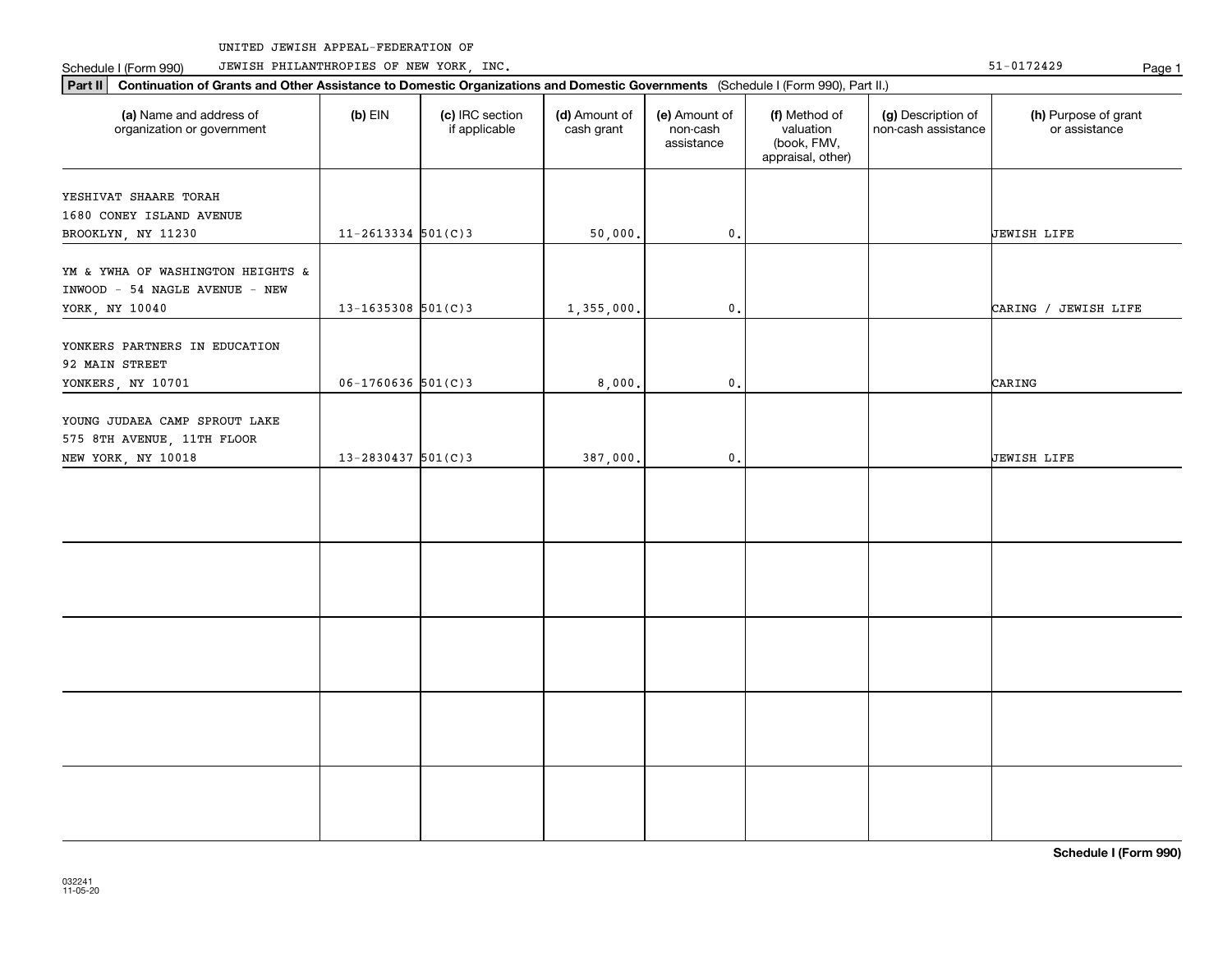# Schedule I (Form 990) 2020 JEWISH PHILANTHROPIES OF NEW YORK, INC. Sand the control of the state of the state of the Page Page

**2**

Part III | Grants and Other Assistance to Domestic Individuals. Complete if the organization answered "Yes" on Form 990, Part IV, line 22. Part III can be duplicated if additional space is needed.

| (a) Type of grant or assistance                                                                         | (b) Number of<br>recipients | (c) Amount of<br>cash grant | (d) Amount of non-<br>cash assistance | (e) Method of valuation<br>(book, FMV, appraisal, other) | (f) Description of noncash assistance |
|---------------------------------------------------------------------------------------------------------|-----------------------------|-----------------------------|---------------------------------------|----------------------------------------------------------|---------------------------------------|
|                                                                                                         |                             |                             |                                       |                                                          |                                       |
| SCHOLARSHIPS                                                                                            | 955                         | 3,185,000.                  | 0.                                    |                                                          |                                       |
| ISRAEL EXPERIENCE AWARDS - PROVIDES NEED AND MERIT<br>BASED SCHOLARSHIPS FOR ISRAEL TRIPS FOR TEENS AND |                             |                             |                                       |                                                          |                                       |
| YOUNG ADULTS                                                                                            | 290                         | 389,000.                    | 0.                                    |                                                          |                                       |
|                                                                                                         |                             |                             |                                       |                                                          |                                       |
|                                                                                                         |                             |                             |                                       |                                                          |                                       |
|                                                                                                         |                             |                             |                                       |                                                          |                                       |

Part IV | Supplemental Information. Provide the information required in Part I, line 2; Part III, column (b); and any other additional information.

PART I, LINE 2:

PROCEDURES FOR MONITORING THE USE OF DOMESTIC GRANT FUNDS:

TARGETED GRANTS GENERALLY REQUIRE TWO ANNUAL REPORTS (A MID-YEAR AND A

FINAL REPORT). THE REPORTS INCLUDE NARRATIVE, STATISTICAL, AND FINANCIAL

COMPONENTS AND SERVE TO ENSURE THAT PROGRAMMATIC OBJECTIVES ARE

APPROPRIATELY ATTAINED, AND THAT EXPENDITURES QUALIFY FOR REIMBURSEMENT

UNDER THE GRANT. UJA STAFF MEMBERS REVIEW THE REPORTS TO ENSURE

APPROPRIATE USE OF THE FUNDS AND TO ASSESS IF GOALS WERE ACHIEVED. FINAL

PAYMENTS ARE RELEASED TO THE GRANTEES ACCORDINGLY. (CONTINUED IN PART IV)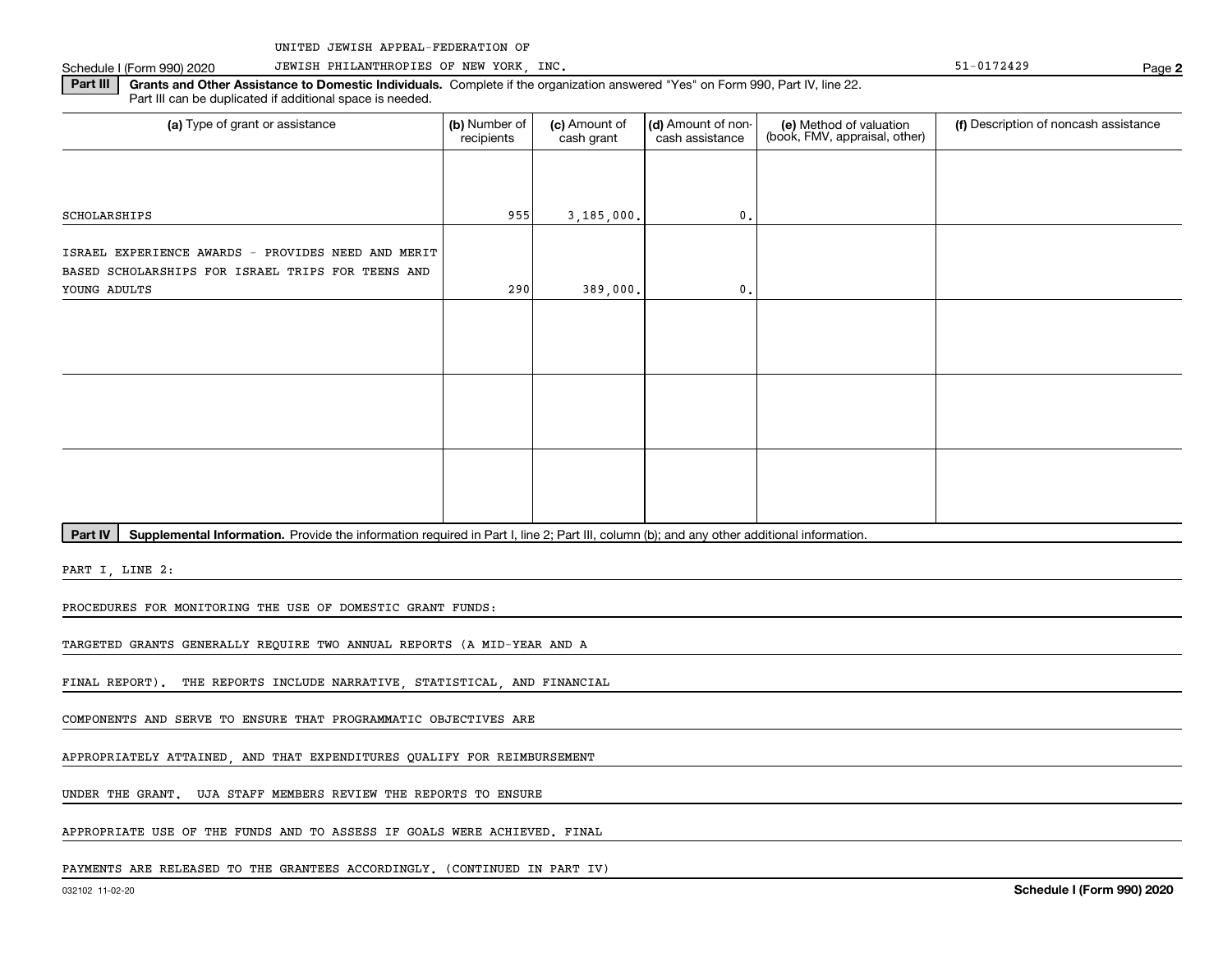**Part IV** Supplemental Information

SCHEDULE I, PART I, LINE 2, PROCEDURES FOR MONITORING THE USE OF DOMESTIC

GRANT FUNDS (CONTINUED):

UJA ALSO PROVIDES CORE OPERATING SUPPORT (UNRESTRICTED) GRANTS TO VARIOUS

CORE PARTNERS. THE ORGANIZATION CONDUCTS A PERIODIC REVIEW OF THESE

AGENCIES AND REQUIRES COMPLETION OF AN AGENCY ACCOUNTABILITY GUIDELINES

SURVEY REGARDING BEST PRACTICES.

SCHEDULE I, PART II, GRANTS TO THE JEWISH FEDERATIONS OF NORTH AMERICA:

UJA REPORTS GRANTS ON SCHEDULE I TO THE JEWISH FEDERATIONS OF NORTH

AMERICA (JFNA), WHICH IS A 501(C)(3) DOMESTIC U.S. CHARITY. JFNA IS

THE UMBRELLA ORGANIZATION FOR DOMESTIC JEWISH FEDERATIONS AND IS THE

PRINCIPAL VEHICLE THROUGH WHICH UJA DISTRIBUTES FUNDS FOR OVERSEAS

PROGRAM ACTIVITIES. DISTRIBUTIONS BY JFNA GO PRIMARILY TO THE JEWISH

AGENCY FOR ISRAEL AND THE AMERICAN JEWISH JOINT DISTRIBUTION COMMITTEE,

INC. JFNA FILES A SEPARATE FORM 990 AND REPORTS THE DETAIL OF OVERSEAS

GRANTS ON SCHEDULE F. ORGANIZATIONS RECEIVING FUNDS FROM JFNA UTILIZE

SUCH FUNDS FOR ACTIVITIES AND PROGRAMS THAT SUPPORT UJA'S CHARITABLE

PURPOSES.

THE FOLLOWING IS A LISTING OF \$17,063,000 OF TARGETED GRANTS MADE

THROUGH JFNA:

ACHIM L'CHAIM - BROTHERS FOR LIFE - \$70,000

AISH HATORAH - \$17,000

AJEEC-NISPED - \$38,000

AMANINA - \$200,000

AMCHA-NATIONAL ISRAELI CENTER FOR PSYCHOSOCIAL SUPPORT OF SURVIVORS -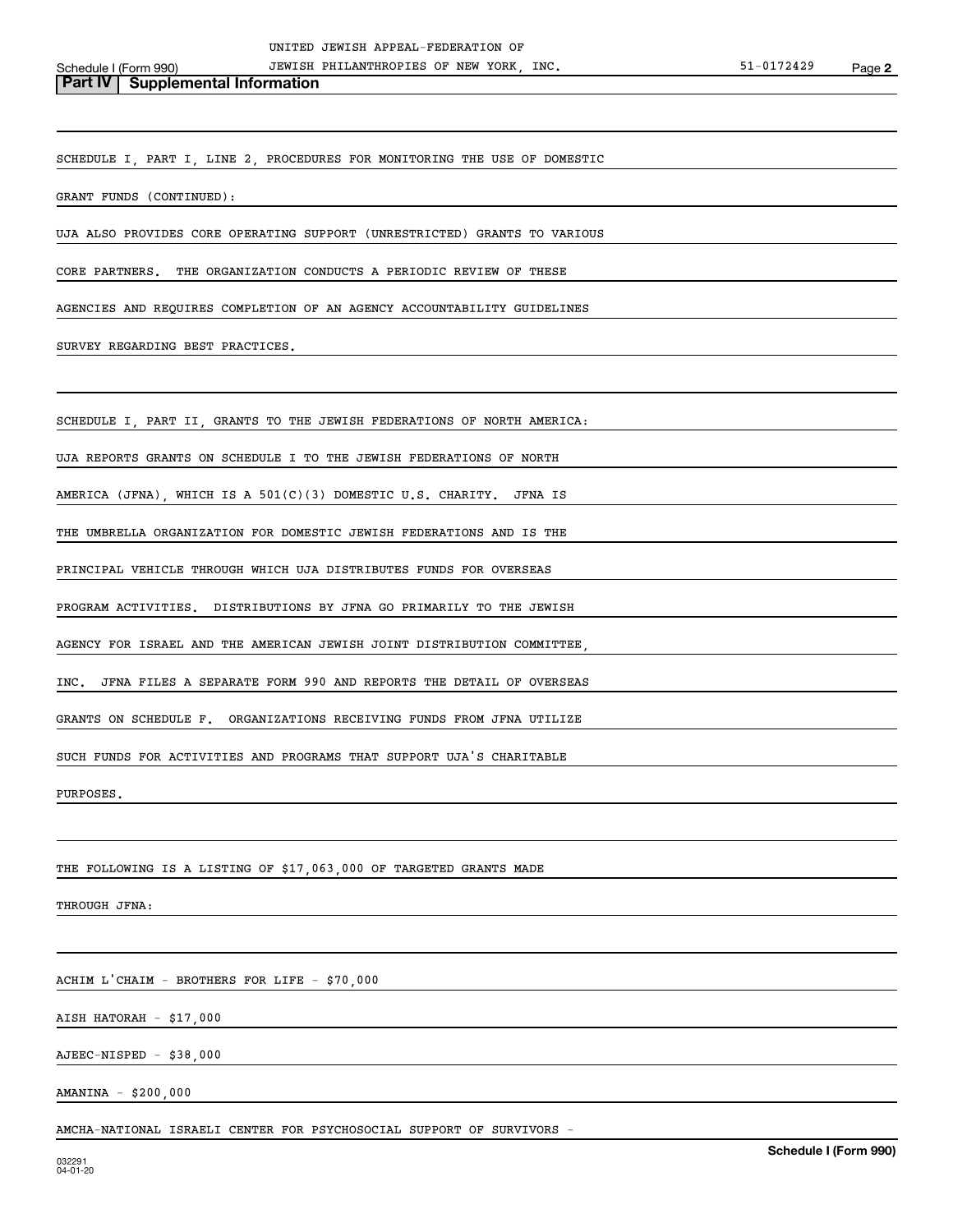# \$300,000

### APPLESEEDS ACADEMYN - \$40,000

**Part IV Supplemental Information**

ASSOCIATION FOR CHANGE IN EDUCATION-ESTABLISHED BY THE RASHI FOUNDATION

- \$130,000

AVIV FOR HOLOCAUST SURVIVORS - \$50,000

BAR-ILAN UNIVERSITY - \$75,000

BEIT ISSIE SHAPIRO - CHANGING THE LIVES FOR PEOPLE WITH DISABILITIES -

\$7,000

BEIT RUTH - \$82,000

BET ELAZRAKI CHILDRENS HOME - \$11,000

BINA: THE JEWISH MOVEMENT FOR SOCIAL CHANGE - \$200,000

BNEI AKIVA ISRAEL - \$40,000

CENTER ORGANIZATIONS OF HOLOCAUST SURVIVORS IN ISRAEL - \$53,000

CLALIT HEALTH - \$3,500,000

CO-IMPACT - \$200,000

DERECH AMI - \$44,000

DESERT STARS - \$154,000

E.L.E.M. - YOUTH IN DISTRESS IN ISRAEL - \$100,000

ECONOMIC EMPOWERMENT FOR WOMEN - \$65,000

ERETZ-IR - \$65,000

FREDDIE KRIVINE FOUNDATION - \$7,000

FRESH START - \$65,000

FRIENDS OF ATIDIM - \$83,000

HAND IN HAND: CENTER FOR JEWISH-ARAB EDUCATION IN ISRAEL - \$68,000

HEBREW UNIVERSITY OF JERUSALEM - \$924,000

HERZELIYA HEBREW GYMNASIUM - \$9,000

HILMA: TECH FOR IMPACT - \$450,000

INJAZ CENTER FOR PROFESSIONAL ARAB LOCAL GOVERNANCE - \$90,000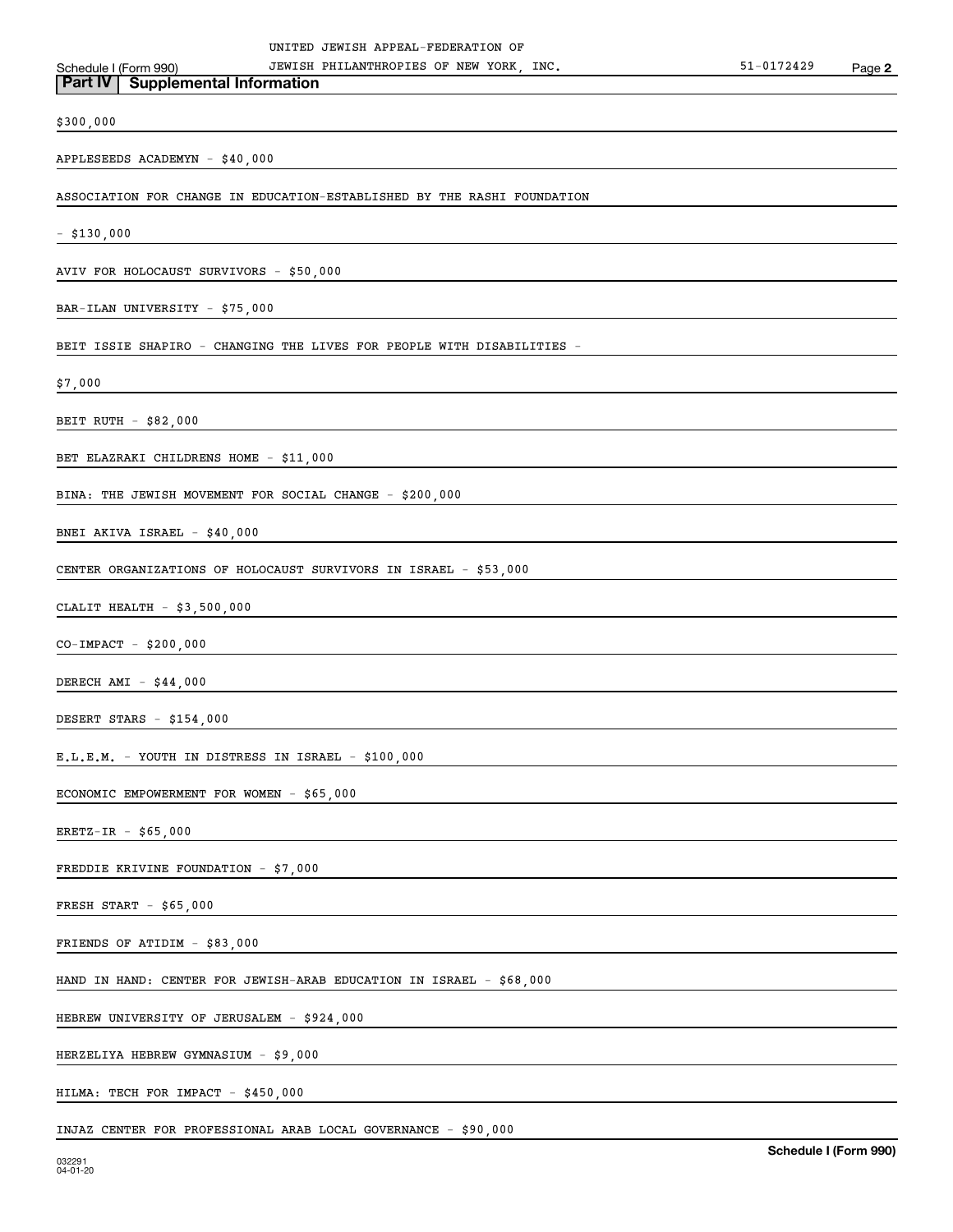| UNITED JEWISH APPEAL-FEDERATION OF                                      |            |        |
|-------------------------------------------------------------------------|------------|--------|
| JEWISH PHILANTHROPIES OF NEW YORK, INC.<br>Schedule I (Form 990)        | 51-0172429 | Page 2 |
| <b>Part IV   Supplemental Information</b>                               |            |        |
| ISRAAID: THE ISRAEL FORUM FOR INTERNATIONAL HUMANITARIAN AID - \$45,000 |            |        |
| ISRAEL ASSOCIATION OF COMMUNITY CENTERS, LTD. - \$519,000               |            |        |
| ISRAEL HOFSHEET - \$133,000                                             |            |        |
| ISRAEL TRAUMA COALITION - \$200,000                                     |            |        |
| ITIM: THE JEWISH LIFE INFORMATION CENTER - \$180,000                    |            |        |
| JERUSALEM OPEN HOUSE - \$6,000                                          |            |        |
| JEWISH FEDERATION OF NORTH AMERICA - \$310,000                          |            |        |
| KAIMA - \$16,000                                                        |            |        |
| KEDMA - \$150,000                                                       |            |        |
| KEREN SHEMESH - \$40,000                                                |            |        |
| KOL ISRAEL HAVERIM- ALLIANCE: THE CENTER FOR JEWISH SOCIAL LEADERSHIP - |            |        |
| \$45,000                                                                |            |        |
| LANDMARKS (TSYUNEI DERECH) - \$110,000                                  |            |        |
| LATET - ISRAELI HUMANITARIAN AID - \$702,000                            |            |        |
| LEKET ISRAEL - \$650,000                                                |            |        |
| LESHEM MIFALIM HINUCHIIM - \$230,000                                    |            |        |
| LEV L'TZION B'RINA - \$25,000                                           |            |        |
| MABAT: AWARENESS IN MULTICULTURAL SOCIETY - \$7,000                     |            |        |
| $MAOZ - $350,000$                                                       |            |        |
| MASORTI (CONSERVATIVE) MOVEMENT - \$208,000                             |            |        |
| MATAN INVESTING IN THE COMMUNITY - \$20,000                             |            |        |
| $MATZMICHIM - $11,000$                                                  |            |        |
| MERCHAVIM - THE INSTITUTE FOR THE ADVANCEMENT OF SHARED CITIZENSHIP -   |            |        |
| \$37,000                                                                |            |        |
| MICHAL SELA FORUM - \$6,000                                             |            |        |
| NEEMANEI TORA VEAVODA - \$84,000                                        |            |        |
| NEFESH B'NEFESH ALIYAH - \$105,000                                      |            |        |
| NOCHAH - GIVING AS A WAY OF LIFE - \$27,000                             |            |        |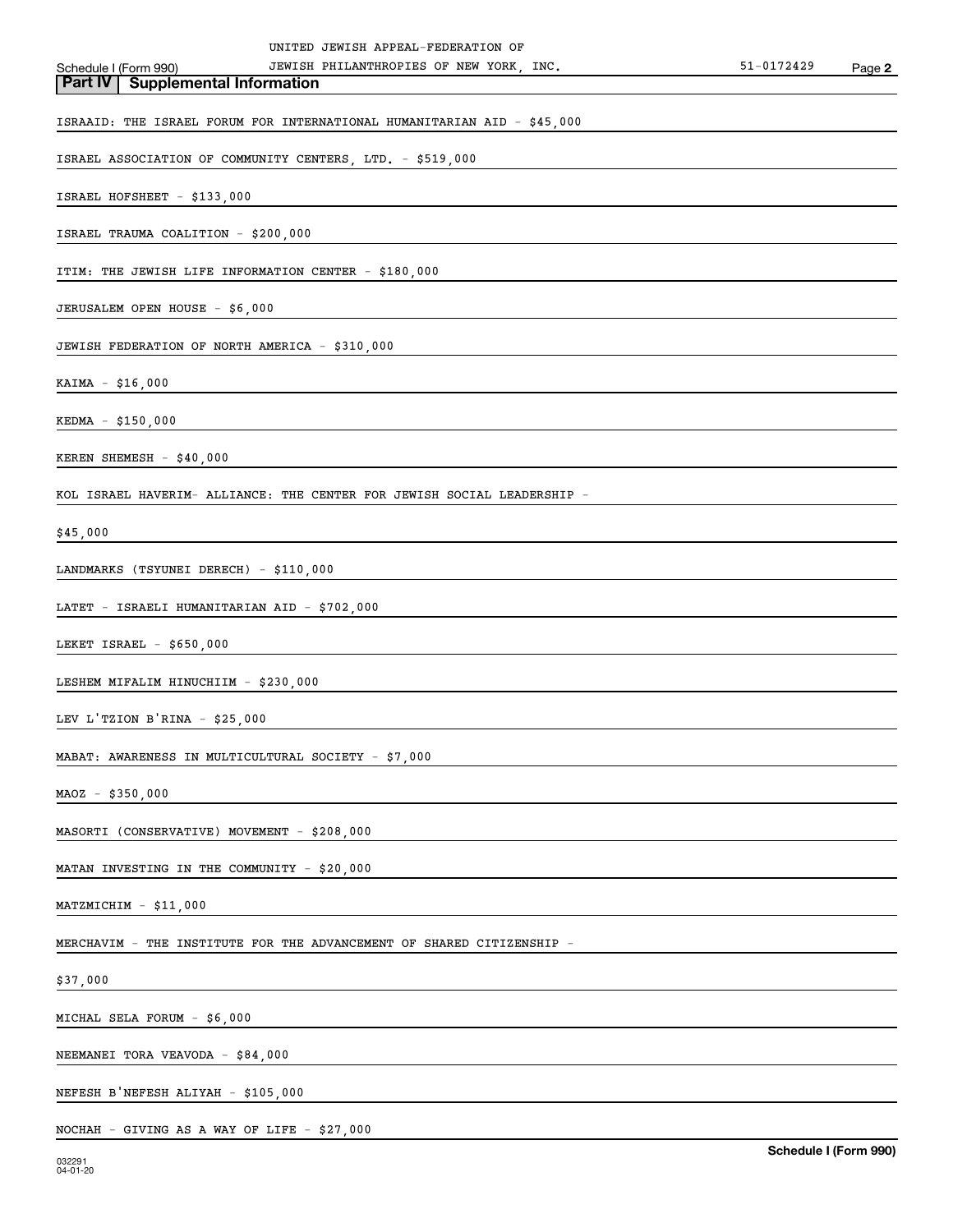| JEWISH PHILANTHROPIES OF NEW YORK, INC.<br>Schedule I (Form 990)       | 51-0172429 | Page 2 |
|------------------------------------------------------------------------|------------|--------|
| <b>Part IV   Supplemental Information</b>                              |            |        |
| OLIM BEYAHAD - \$180,000                                               |            |        |
| OR LANEGEV VELAGALIL - \$20,000                                        |            |        |
| OROT ARACHIM TORAH UMASORET - \$47,000                                 |            |        |
| PAAMONIM $-$ \$450,000                                                 |            |        |
|                                                                        |            |        |
| REUT GROUP- FROM VISION TO REALITY - \$10,000                          |            |        |
| SAMI SHAMOON COLLEGE OF ENGINEERING (R.A.) - \$200,000                 |            |        |
| SCHECHTER RABBINICAL SEMINARY DISABILITIES - \$7,000                   |            |        |
| SHAHAF FOUNDATION - \$150,000                                          |            |        |
| SHALVA - THE ISRAEL ASSOCIATION FOR CARE AND INCLUSION OF PERSONS WITH |            |        |
| $-$ \$70,000                                                           |            |        |
| SHARED PATHS $-$ \$45,000                                              |            |        |
|                                                                        |            |        |
| SHE'ARIM - FULFILLING ISRAELI JUDAISM - \$147,000                      |            |        |
| SHEATUFIM $-$ \$50,000                                                 |            |        |
| SHISHI SHABBAT YISRAELI - \$50,000                                     |            |        |
| SIKKUY: THE ASSOCIATION FOR THE ADVANCEMENT OF CIVIC EQUALITY -        |            |        |
| \$200,000                                                              |            |        |
| SIRAJ: ADVANCING HI-TECH FOR THE BEDOUIN COMMUNITY - $$7,000$          |            |        |
| TEVA IVRI - \$6,000                                                    |            |        |
|                                                                        |            |        |
| THE AGUDA - ISRAEL'S LGBT TASK FORCE - \$20,000                        |            |        |
| THE ARAB CENTER FOR ALTERNATIVE PLANNING - \$75,000                    |            |        |
| THE ISRAEL MOVEMENT FOR PROGRESSIVE JUDAISM - \$250,000                |            |        |
| THE ISRAELI VOLUNTEERING COUNCIL - \$100,000                           |            |        |
| THE JEWISH AGENCY FOR ISRAEL (PROGRAMS IN FORMER SOVIET UNION) -       |            |        |
| \$1,970,000                                                            |            |        |
| THE JEWISH AGENCY FOR ISRAEL (OTHER PROGRAMS) - \$920,000              |            |        |
|                                                                        |            |        |
| THE JEWISH PEOPLE POLICY INSTITUTE - \$85,000                          |            |        |
| THE NACHSHONIM ASSOCIATION - \$27,000                                  |            |        |

THE SHALDAG FOUNDATION - \$531,000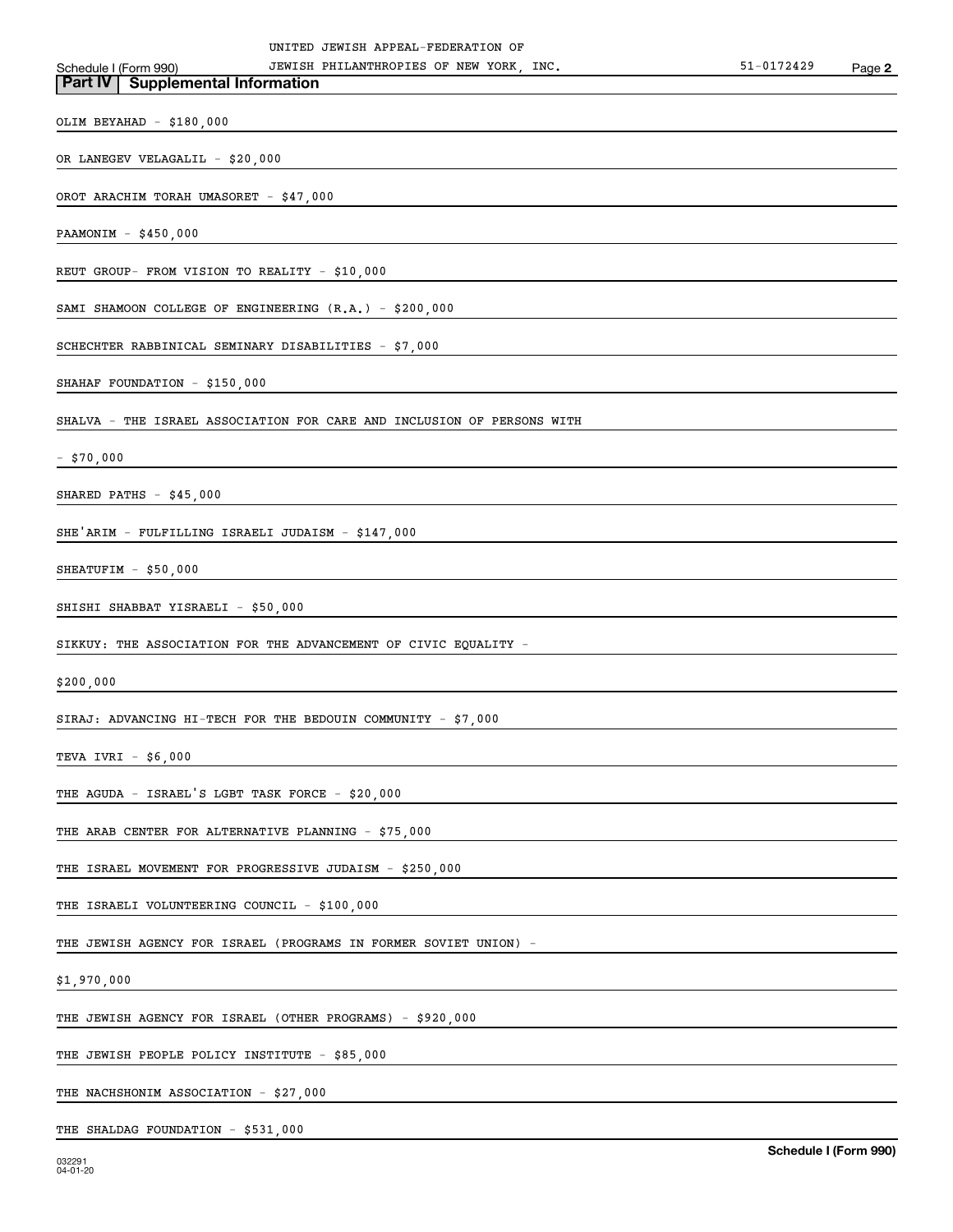| UNITED JEWISH APPEAL-FEDERATION OF                               |                |        |
|------------------------------------------------------------------|----------------|--------|
| JEWISH PHILANTHROPIES OF NEW YORK, INC.<br>Schedule I (Form 990) | $51 - 0172429$ | Page 2 |
| <b>Supplemental Information</b><br><b>Part IV</b>                |                |        |
|                                                                  |                |        |
| THE YAACOV HERZOG CENTER FOR JEWISH STUDIES - \$6,000            |                |        |
|                                                                  |                |        |
| TZOHAR LATOHAR - \$7,000                                         |                |        |
|                                                                  |                |        |
| UNITED HATZALAH OF ISRAEL - \$15,000                             |                |        |
|                                                                  |                |        |
| WORKING AND STUDYING YOUTH - \$40,000                            |                |        |
|                                                                  |                |        |
| YESODOT LEZMICHA DROR - \$25,000                                 |                |        |
|                                                                  |                |        |
|                                                                  |                |        |
|                                                                  |                |        |
|                                                                  |                |        |
|                                                                  |                |        |
|                                                                  |                |        |
|                                                                  |                |        |
|                                                                  |                |        |
|                                                                  |                |        |
|                                                                  |                |        |
|                                                                  |                |        |
|                                                                  |                |        |
|                                                                  |                |        |
|                                                                  |                |        |
|                                                                  |                |        |
|                                                                  |                |        |
|                                                                  |                |        |
|                                                                  |                |        |
|                                                                  |                |        |
|                                                                  |                |        |
|                                                                  |                |        |
|                                                                  |                |        |
|                                                                  |                |        |
|                                                                  |                |        |
|                                                                  |                |        |
|                                                                  |                |        |
|                                                                  |                |        |
|                                                                  |                |        |
|                                                                  |                |        |
|                                                                  |                |        |
|                                                                  |                |        |
|                                                                  |                |        |
|                                                                  |                |        |
|                                                                  |                |        |
|                                                                  |                |        |
|                                                                  |                |        |
|                                                                  |                |        |
|                                                                  |                |        |
|                                                                  |                |        |
|                                                                  |                |        |
|                                                                  |                |        |
|                                                                  |                |        |
|                                                                  |                |        |
|                                                                  |                |        |
|                                                                  |                |        |
|                                                                  |                |        |
|                                                                  |                |        |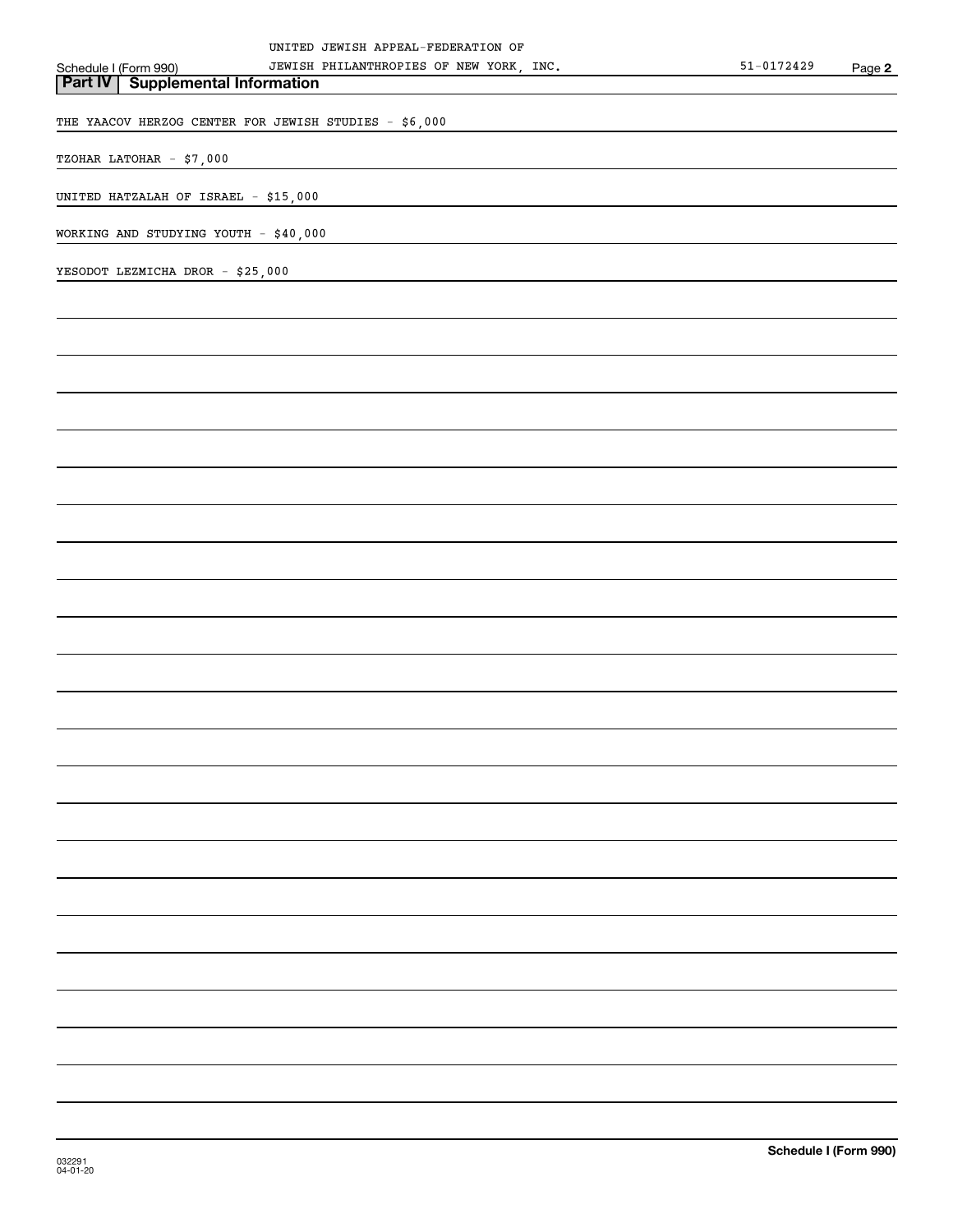|    | <b>SCHEDULE J</b>                                                        |                                                                                                                        | OMB No. 1545-0047 |                                       |     |    |
|----|--------------------------------------------------------------------------|------------------------------------------------------------------------------------------------------------------------|-------------------|---------------------------------------|-----|----|
|    | (Form 990)                                                               | <b>Compensation Information</b><br>For certain Officers, Directors, Trustees, Key Employees, and Highest               |                   |                                       |     |    |
|    |                                                                          | <b>Compensated Employees</b>                                                                                           |                   | 2020                                  |     |    |
|    |                                                                          | Complete if the organization answered "Yes" on Form 990, Part IV, line 23.<br>Attach to Form 990.                      |                   | <b>Open to Public</b>                 |     |    |
|    | Department of the Treasury<br>Internal Revenue Service                   | $\blacktriangleright$ Go to www.irs.gov/Form990 for instructions and the latest information.                           |                   | <b>Inspection</b>                     |     |    |
|    | Name of the organization                                                 | UNITED JEWISH APPEAL-FEDERATION OF                                                                                     |                   | <b>Employer identification number</b> |     |    |
|    |                                                                          | JEWISH PHILANTHROPIES OF NEW YORK, INC.                                                                                |                   | 51-0172429                            |     |    |
|    | Part I                                                                   | <b>Questions Regarding Compensation</b>                                                                                |                   |                                       |     |    |
|    |                                                                          |                                                                                                                        |                   |                                       | Yes | No |
|    |                                                                          | Check the appropriate box(es) if the organization provided any of the following to or for a person listed on Form 990, |                   |                                       |     |    |
|    |                                                                          | Part VII, Section A, line 1a. Complete Part III to provide any relevant information regarding these items.             |                   |                                       |     |    |
|    | First-class or charter travel                                            | Housing allowance or residence for personal use                                                                        |                   |                                       |     |    |
|    | Travel for companions<br>Payments for business use of personal residence |                                                                                                                        |                   |                                       |     |    |
|    |                                                                          | Tax indemnification and gross-up payments<br>Health or social club dues or initiation fees                             |                   |                                       |     |    |
|    |                                                                          | Discretionary spending account<br>Personal services (such as maid, chauffeur, chef)                                    |                   |                                       |     |    |
|    |                                                                          |                                                                                                                        |                   |                                       |     |    |
|    |                                                                          | <b>b</b> If any of the boxes on line 1a are checked, did the organization follow a written policy regarding payment or |                   |                                       |     |    |
|    |                                                                          |                                                                                                                        |                   | 1b                                    |     |    |
| 2  |                                                                          | Did the organization require substantiation prior to reimbursing or allowing expenses incurred by all directors,       |                   |                                       |     |    |
|    |                                                                          |                                                                                                                        |                   | $\mathbf{2}$                          |     |    |
|    |                                                                          |                                                                                                                        |                   |                                       |     |    |
| з  |                                                                          | Indicate which, if any, of the following the organization used to establish the compensation of the organization's     |                   |                                       |     |    |
|    |                                                                          | CEO/Executive Director. Check all that apply. Do not check any boxes for methods used by a related organization to     |                   |                                       |     |    |
|    |                                                                          | establish compensation of the CEO/Executive Director, but explain in Part III.                                         |                   |                                       |     |    |
|    | X Compensation committee                                                 | X <sub>1</sub><br>Written employment contract                                                                          |                   |                                       |     |    |
|    | X                                                                        | X  <br>Independent compensation consultant<br>Compensation survey or study                                             |                   |                                       |     |    |
|    | $X$ Form 990 of other organizations                                      | Approval by the board or compensation committee                                                                        |                   |                                       |     |    |
|    |                                                                          |                                                                                                                        |                   |                                       |     |    |
| 4  |                                                                          | During the year, did any person listed on Form 990, Part VII, Section A, line 1a, with respect to the filing           |                   |                                       |     |    |
|    | organization or a related organization:                                  |                                                                                                                        |                   |                                       |     |    |
| а  |                                                                          | Receive a severance payment or change-of-control payment?                                                              |                   | 4a                                    |     | Х  |
|    |                                                                          | Participate in or receive payment from a supplemental nonqualified retirement plan?                                    |                   | 4b                                    | x   |    |
|    |                                                                          | Participate in or receive payment from an equity-based compensation arrangement?                                       |                   | 4с                                    |     | X  |
|    |                                                                          | If "Yes" to any of lines 4a-c, list the persons and provide the applicable amounts for each item in Part III.          |                   |                                       |     |    |
|    |                                                                          |                                                                                                                        |                   |                                       |     |    |
|    |                                                                          | Only section 501(c)(3), 501(c)(4), and 501(c)(29) organizations must complete lines 5-9.                               |                   |                                       |     |    |
| 5  |                                                                          | For persons listed on Form 990, Part VII, Section A, line 1a, did the organization pay or accrue any compensation      |                   |                                       |     |    |
|    | contingent on the revenues of:                                           |                                                                                                                        |                   |                                       |     |    |
| a  |                                                                          |                                                                                                                        |                   | 5a                                    |     | Х  |
|    |                                                                          |                                                                                                                        |                   | 5b                                    |     | X  |
|    |                                                                          | If "Yes" on line 5a or 5b, describe in Part III.                                                                       |                   |                                       |     |    |
| 6. |                                                                          | For persons listed on Form 990, Part VII, Section A, line 1a, did the organization pay or accrue any compensation      |                   |                                       |     |    |
|    | contingent on the net earnings of:                                       |                                                                                                                        |                   |                                       |     |    |
| a  |                                                                          |                                                                                                                        |                   | 6a                                    |     | Х  |
|    |                                                                          |                                                                                                                        |                   | 6b                                    |     | X  |
|    |                                                                          | If "Yes" on line 6a or 6b, describe in Part III.                                                                       |                   |                                       |     |    |
|    |                                                                          | 7 For persons listed on Form 990, Part VII, Section A, line 1a, did the organization provide any nonfixed payments     |                   |                                       |     |    |
|    |                                                                          |                                                                                                                        |                   | 7                                     |     | Х  |
| 8  |                                                                          | Were any amounts reported on Form 990, Part VII, paid or accrued pursuant to a contract that was subject to the        |                   |                                       |     |    |
|    |                                                                          | initial contract exception described in Regulations section 53.4958-4(a)(3)? If "Yes," describe in Part III            |                   | 8                                     |     | Х  |
| 9  |                                                                          | If "Yes" on line 8, did the organization also follow the rebuttable presumption procedure described in                 |                   |                                       |     |    |
|    |                                                                          |                                                                                                                        |                   | 9                                     |     |    |
|    |                                                                          | LHA For Paperwork Reduction Act Notice, see the Instructions for Form 990.                                             |                   | Schedule J (Form 990) 2020            |     |    |

032111 12-07-20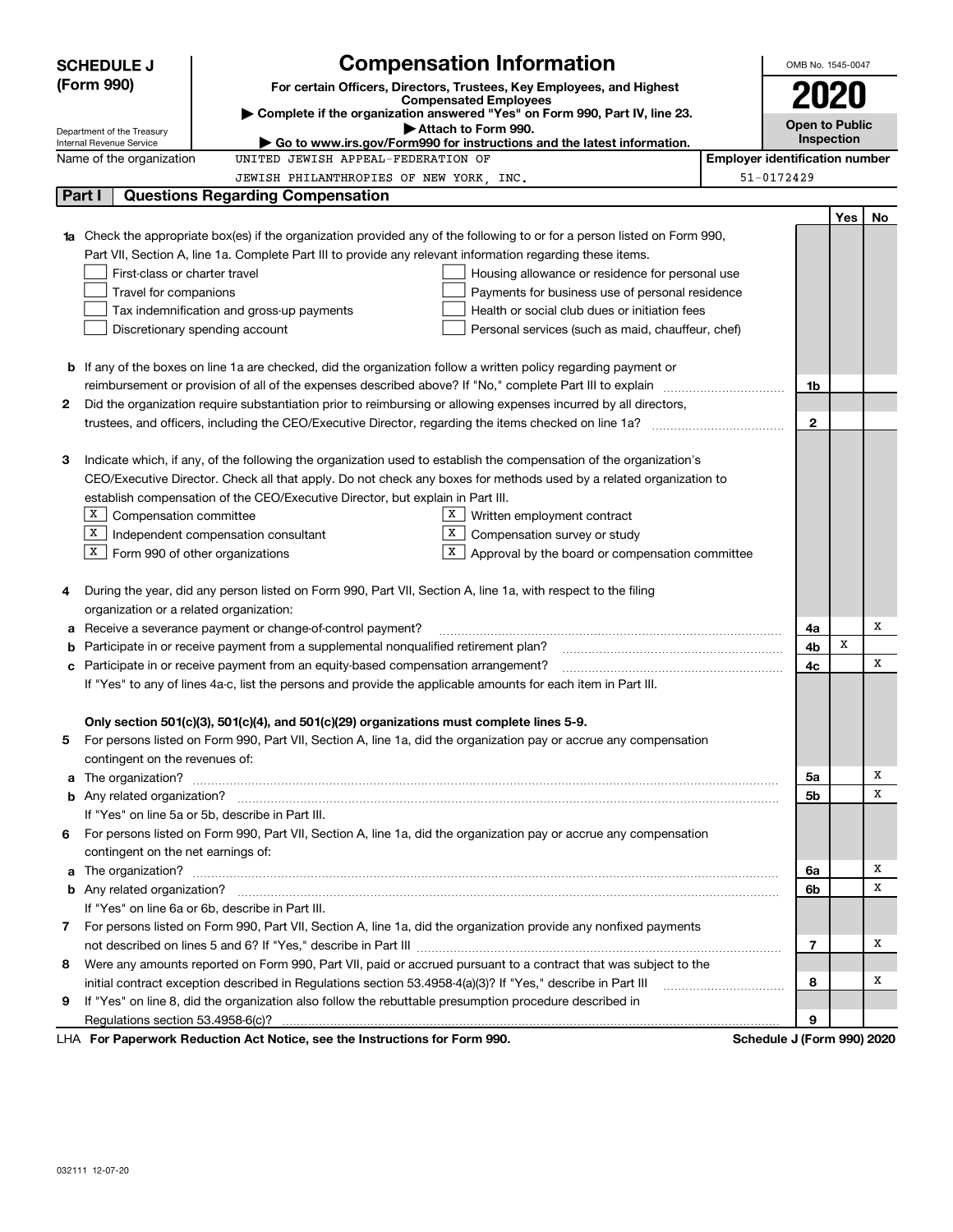Schedule J (Form 990) 2020 JEWISH PHILANTHROPIES OF NEW YORK, INC. 51-0172429 51-0172429

Part II | Officers, Directors, Trustees, Key Employees, and Highest Compensated Employees. Use duplicate copies if additional space is needed.

For each individual whose compensation must be reported on Schedule J, report compensation from the organization on row (i) and from related organizations, described in the instructions, on row (ii). Do not list any individuals that aren't listed on Form 990, Part VII.

Note: The sum of columns (B)(i)-(iii) for each listed individual must equal the total amount of Form 990, Part VII, Section A, line 1a, applicable column (D) and (E) amounts for that individual.

| (A) Name and Title               |      |                          | (B) Breakdown of W-2 and/or 1099-MISC compensation |                                           | (C) Retirement and             | (D) Nontaxable | (E) Total of columns | (F) Compensation                                           |  |
|----------------------------------|------|--------------------------|----------------------------------------------------|-------------------------------------------|--------------------------------|----------------|----------------------|------------------------------------------------------------|--|
|                                  |      | (i) Base<br>compensation | (ii) Bonus &<br>incentive<br>compensation          | (iii) Other<br>reportable<br>compensation | other deferred<br>compensation | benefits       | $(B)(i)-(D)$         | in column (B)<br>reported as deferred<br>on prior Form 990 |  |
| ERIC S. GOLDSTEIN<br>(1)         | (i)  | 301,684.                 | $\mathbf{0}$ .                                     | 1,545,643.                                | 3,433                          | 41,811         | 1,892,571            | 1,536,283.                                                 |  |
| CHIEF EXECUTIVE OFFICER          | (i)  | 0.                       | $\mathbf{0}$ .                                     | $\mathbf{0}$ .                            | 0.                             | 0              | $\mathbf{0}$ .       | $\mathbf{0}$ .                                             |  |
| IRVIN A. ROSENTHAL<br>(2)        | (i)  | 433,499.                 | 0.                                                 | 19,823                                    | 71,440                         | 48,195         | 572,957              | 0.                                                         |  |
| CHIEF FINANCIAL OFFICER          | (ii) | 0.                       | $\mathbf{0}$ .                                     | $\mathbf{0}$ .                            | 0.                             | 0              | $\mathbf{0}$ .       | $\mathbf{0}$ .                                             |  |
| ELLEN R. ZIMMERMAN<br>(3)        | (i)  | 347,410                  | $\mathbf{0}$ .                                     | 301,292.                                  | 18,593                         | 21,628         | 688,923              | 290,262.                                                   |  |
| SECRETARY/GEN'L COUNSEL & CCO    | (ii) | 0.                       | $\mathbf{0}$ .                                     | 0.                                        | $\mathbf 0$ .                  | 0              | $\mathbf{0}$ .       | 0.                                                         |  |
| DEVANA COHEN<br>(4)              | (i)  | 480,879.                 | 375,000                                            | 1,110                                     | 8,550                          | 21,587.        | 887.126.             | 0.                                                         |  |
| CHIEF INVESTMENT OFFICER         | (i)  | 0.                       | 0.                                                 | 0.                                        | 0.                             | 0              | 0.                   | 0.                                                         |  |
| MARK MEDIN<br>(5)                | (i)  | 507,446                  | 0.                                                 | 5,964.                                    | 155,342                        | 44,794         | 713,546              | 0.                                                         |  |
| EXEC. VICE PRESIDENT - FRD       | (ii) | 0.                       | 0.                                                 | 0.                                        | 0.                             | 0              | 0.                   | 0.                                                         |  |
| GRAHAM CANNON<br>(6)             | (i)  | 322, 257.                | 0.                                                 | 3,193,                                    | 10,314                         | 47,586         | 383,350              | 0.                                                         |  |
| CHIEF MARKETING OFFICER          | (ii) | 0.                       | 0.                                                 | $\mathbf{0}$ .                            | $\mathbf 0$ .                  | 0              | $\mathbf{0}$         | 0.                                                         |  |
| DEBORAH JOSELOW<br>(7)           | (i)  | 315,003.                 | 0.                                                 | 3,072,                                    | 16,590                         | 41,973         | 376.638              | 0.                                                         |  |
| CHIEF PLANNING OFFICER           | (ii) | 0.                       | 0.                                                 | $\mathbf{0}$ .                            | 0.                             | $\mathbf{0}$ . | $\mathbf{0}$         | 0.                                                         |  |
| LOUISA CHAFEE<br>(8)             | (i)  | 285.789.                 | 0.                                                 | 1,441                                     | 8,780                          | 2,870          | 298,880              | 0.                                                         |  |
| SENIOR VICE PRESIDENT            | (ii) | 0.                       | 0.                                                 | $\mathbf{0}$ .                            | 0.                             | $\mathbf{0}$ . | 0.                   | 0.                                                         |  |
| STUART TAUBER<br>(9)             | (i)  | 268,018                  | 0.                                                 | 10,168                                    | 14,775                         | 48,939         | 341,900              | 1,043.                                                     |  |
| VICE PRESIDENT, REGIONS          | (ii) | 0.                       | $\mathbf{0}$ .                                     | 0.                                        | 0.                             | $\mathbf 0$ .  | 0.                   | 0.                                                         |  |
| WILLIAM SAMERS<br>(10)           | (i)  | 275,409.                 | 0.                                                 | 1,465.                                    | 8,923                          | 49,615         | 335,412              | 0.                                                         |  |
| VP, PLANNED GIVING & ENDOWNMENTS | (ii) | 0.                       | $\mathbf{0}$ .                                     | 0.                                        | 0.                             | $\mathbf{0}$ . | $\mathbf{0}$         | 0.                                                         |  |
| JOANN LOCASCIO<br>(11)           | (i)  | 253,262.                 | 10,000                                             | 1,311                                     | 8,157                          | 43,036         | 315,766              | 0.                                                         |  |
| CONTROLLER                       | (i)  | 0.                       | $\mathbf{0}$ .                                     | 0.                                        | 0.                             | $\mathbf 0$ .  | 0.                   | 0.                                                         |  |
| MARC ZUCKERMAN<br>(12)           | (i)  | 242,002.                 | 0.                                                 | 1,262.                                    | 13,198                         | 45,780         | 302,242.             | 0.                                                         |  |
| CHIEF INFORMATION OFFICER        | (ii) | 0.                       | $\mathbf{0}$ .                                     | 0.                                        | $\mathbf 0$ .                  | $\mathbf 0$ .  | 0.                   | 0.                                                         |  |
| COURTNEY WEINSTEIN<br>(13)       | (i)  | 262,465                  | $\mathbf{0}$ .                                     | 514.                                      | 8,082                          | 3,024.         | 274,085.             | 0.                                                         |  |
| VICE PRESIDENT, AFFINITY         | (ii) | 0.                       | $\mathbf{0}$ .                                     | $\mathfrak{o}$ .                          | 0,                             | 0.             | 0.                   | $\mathbf 0$ .                                              |  |
|                                  | (i)  |                          |                                                    |                                           |                                |                |                      |                                                            |  |
|                                  | (ii) |                          |                                                    |                                           |                                |                |                      |                                                            |  |
|                                  | (i)  |                          |                                                    |                                           |                                |                |                      |                                                            |  |
|                                  | (ii) |                          |                                                    |                                           |                                |                |                      |                                                            |  |
|                                  | (i)  |                          |                                                    |                                           |                                |                |                      |                                                            |  |
|                                  | (ii) |                          |                                                    |                                           |                                |                |                      |                                                            |  |

**Schedule J (Form 990) 2020**

51-0172429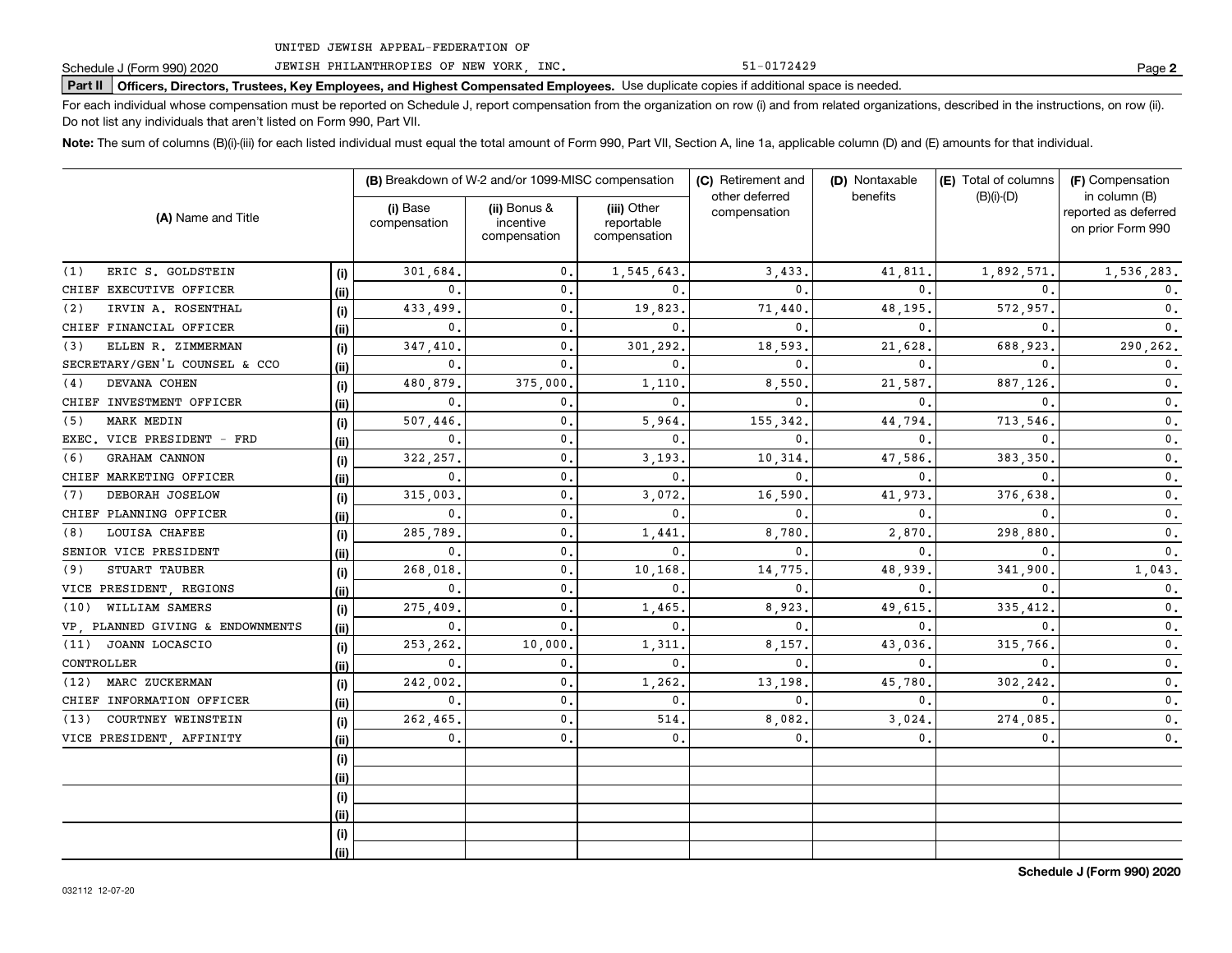Schedule J (Form 990) 2020 JEWISH PHILANTHROPIES OF NEW YORK, INC. Schedule J (Form 990) 2020 JEWISH Page

Page 3

### **Part III Supplemental Information**

Provide the information, explanation, or descriptions required for Part I, lines 1a, 1b, 3, 4a, 4b, 4c, 5a, 5b, 6a, 6b, 7, and 8, and for Part II. Also complete this part for any additional information.

PART I, LINE 4B:

ERIC S. GOLDSTEIN - SCHEDULE J, PART II, COLUMN B (III) INCLUDES \$1,536,283

REPRESENTING PAYMENTS UNDER TWO SEPARATE DEFERRED COMPENSATION AGREEMENTS

THAT COVERED THE PERIODS JULY 1, 2014 - JUNE 30, 2017 AND JULY 1, 2017 -

JUNE 30, 2020 WHOSE CONDITIONS WERE SATISFIED AS OF JANUARY 15, 2020 AND

JUNE 30, 2020, RESPECTIVELY. ANNUAL DEFERRED COMPENSATION EARNED FROM

FISCAL 2015 THROUGH FISCAL 2020 UNDER THESE AGREEMENTS WAS REPORTED IN FORM

990S FILED FOR THE FISCAL YEARS 2015 THROUGH 2020. SCHEDULE J, PART II,

COLUMN F IS THE PORTION OF THE AMOUNT SHOWN IN SCHEDULE J, PART II COLUMN B

(III) THAT WAS PAID IN THE FISCAL 2021 YEAR BUT EARNED IN PREVIOUS FISCAL

YEARS AND REPORTED IN FORM 990S, SCHEDULE J, PART II, COLUMN C FILINGS FOR

THOSE FISCAL YEARS.

FOR THE FISCAL YEAR JULY 1 2020 THROUGH JUNE 30 2021 MR. GOLDSTEIN

WAIVED HIS SALARY FROM UJA. BASE COMPENSATION OF \$301,684 REFLECTED IN

SCHEDULE J, PART II, COLUMN B (I) REPRESENTS COMPENSATION FOR THE PERIOD

JANUARY 1, 2020 THROUGH JUNE 30, 2020.

**Schedule J (Form 990) 2020**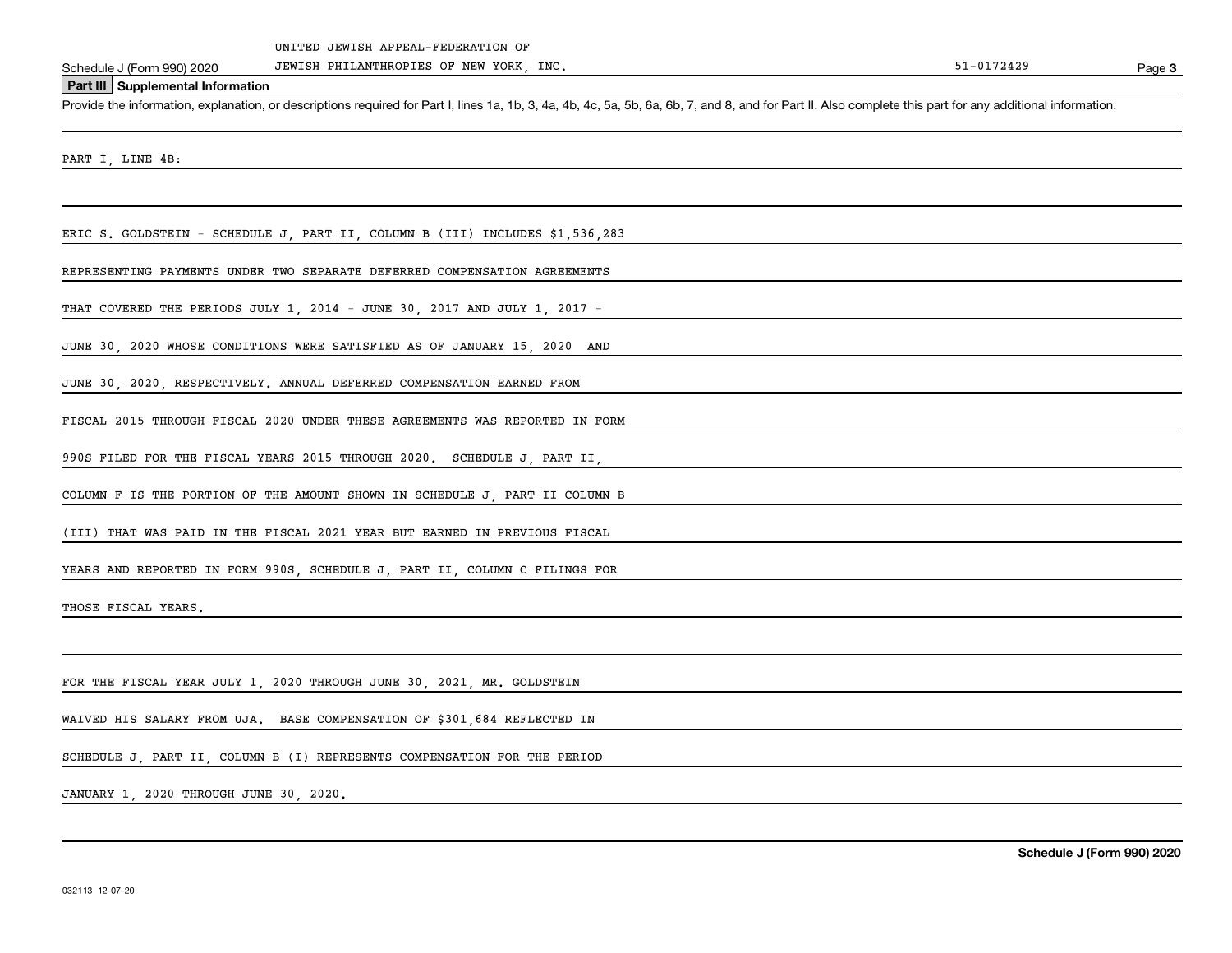Schedule J (Form 990) 2020 JEWISH PHILANTHROPIES OF NEW YORK, INC. Schedule J (Form 990) 2020 JEWISH Page

Page 3

**Part III Supplemental Information**

Provide the information, explanation, or descriptions required for Part I, lines 1a, 1b, 3, 4a, 4b, 4c, 5a, 5b, 6a, 6b, 7, and 8, and for Part II. Also complete this part for any additional information.

MARK MEDIN - IN ORDER TO RECEIVE \$125,000 INCLUDED IN THE AMOUNT REPORTED

IN SCHEDULE J, PART II, COLUMN C, MARK MEDIN MUST REMAIN IN THE EMPLOY OF

UJA UNTIL SEPTEMBER 30, 2022.

SUPPLEMENTAL NON-QUALIFIED RETIREMENT PLAN PARTICIPATION:

ELLEN R. ZIMMERMAN - MS. ZIMMERMAN'S FORM W-2 COMPENSATION FOR CALENDAR

2020 WAS \$648,703. MS. ZIMMERMAN PARTICIPATES IN A SUPPLEMENTAL

NON-QUALIFIED RETIREMENT PLAN (THE PLAN) UNDER INTERNAL REVENUE CODE

SECTION 457(F). THE COST OF THE EXPECTED BENEFIT UNDER THE PLAN WAS

ACCRUED EACH YEAR ON A GAAP BASIS AND REFLECTED IN UJA'S AUDITED FINANCIAL

STATEMENTS AND FORM 990 FILINGS. IN AUGUST 2020, MS. ZIMMERMAN SATISFIED

THE PLAN'S AGE AND EMPLOYMENT REQUIREMENTS AND THE BENEFITS VESTED.

INCLUDED IN SCHEDULE J, PART II, COLUMN B (III) IS THE ACTUARIALLY

CALCULATED TAXABLE BENEFIT OF \$290, 262. UNDER THE TERMS OF THE PLAN MS.

ZIMMERMAN RECEIVED A DISTRIBUTION OF \$142,867 IN OCTOBER 2020, REPRESENTING

THE INCOME TAXES AND PAYROLL TAXES DUE ON THE VESTED BENEFIT. THE

REMAINING BENEFIT, INCLUDING FUTURE ACCRUALS EARNED UNDER THE PLAN, WILL BE

PAID TO MS. ZIMMERMAN UPON SEPARATION OF SERVICE FROM UJA EXCEPT THAT THE

INCOME TAXES AND PAYROLL TAXES DUE ON SUCH FUTURE ACCRUALS WILL BE PAID TO

**Schedule J (Form 990) 2020**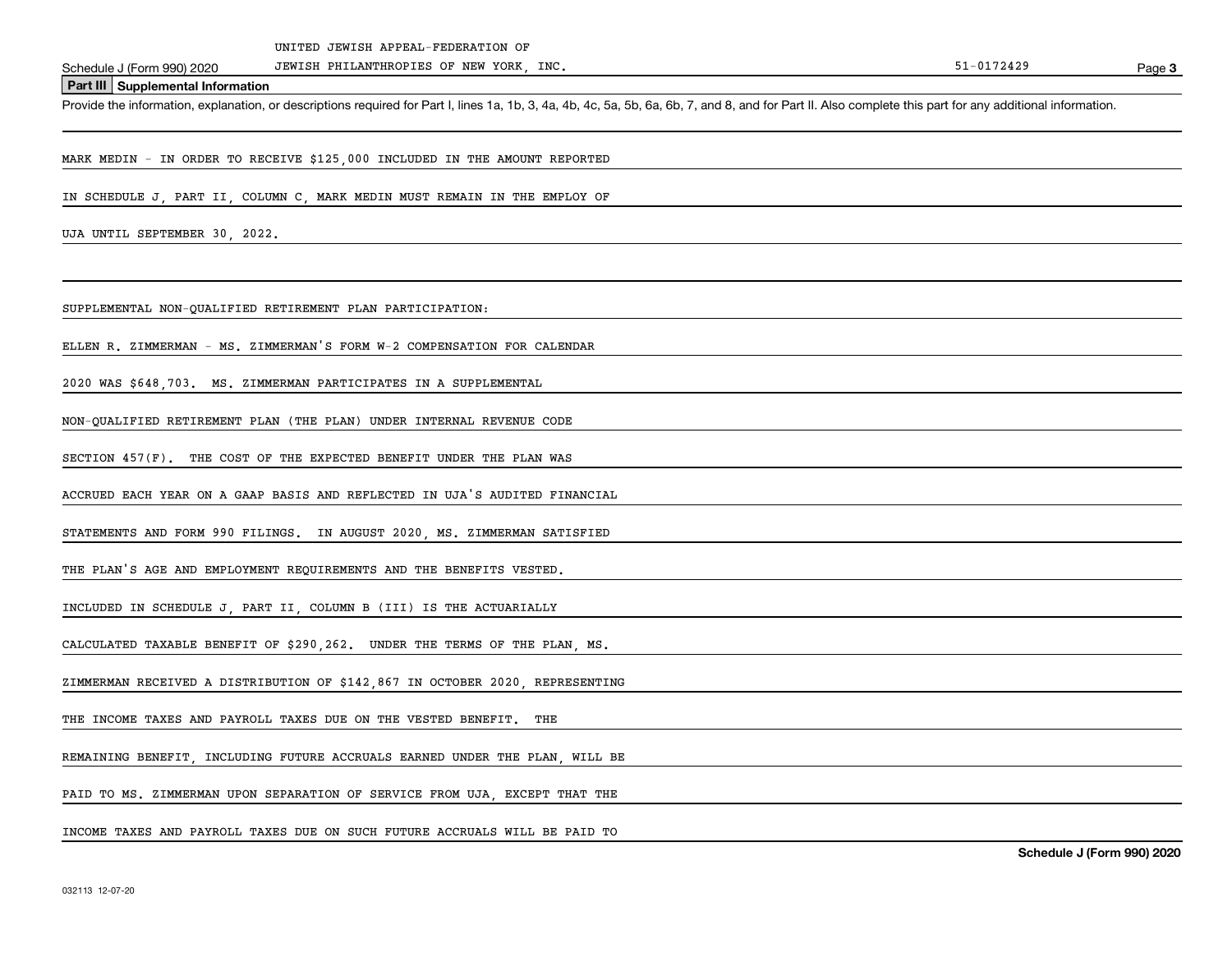Schedule J (Form 990) 2020 JEWISH PHILANTHROPIES OF NEW YORK, INC. Schedule J (Form 990) 2020 JEWISH Page

**Page 3** 

**Part III Supplemental Information**

Provide the information, explanation, or descriptions required for Part I, lines 1a, 1b, 3, 4a, 4b, 4c, 5a, 5b, 6a, 6b, 7, and 8, and for Part II. Also complete this part for any additional information.

HER ANNUALLY.

OTHER EMPLOYEES:

THE FOLLOWING EMPLOYEES MUST REMAIN IN THE EMPLOY OF UJA UNTIL THE AGE OF

VESTING UNDER THE NON-QUALIFIED RETIREMENT PLAN IN ORDER TO REALIZE THE

FOLLOWING BENEFITS ACCRUED DURING THE PERIOD JULY 1, 2020 - JUNE 30, 2021

AND REFLECTED IN SCHEUDLE J, PART II, COLUMN C:

MARK MEDIN - \$16,092

GRAHAM CANNON - \$2,339

DEBORAH JOSELOW - \$3,281

LOUISA CHAFEE - \$742

WILLIAM SAMERS - \$749

JOANN LOCASCIO - \$174

**Schedule J (Form 990) 2020**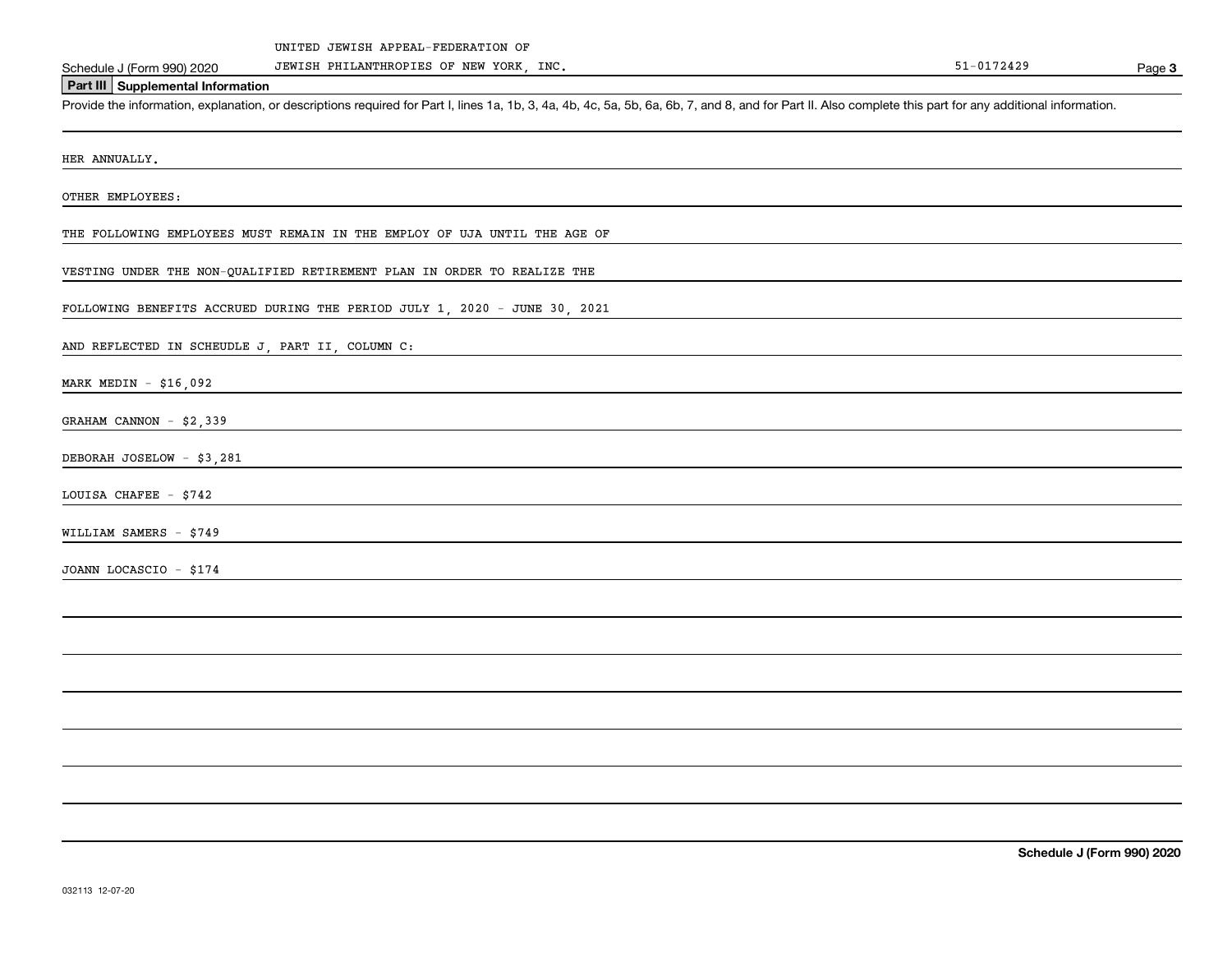|              | <b>Supplemental Information on Tax-Exempt Bonds</b><br><b>SCHEDULE K</b><br>Complete if the organization answered "Yes" on Form 990, Part IV, line 24a. Provide descriptions,<br>(Form 990)<br>explanations, and any additional information in Part VI.<br>Department of the Treasury<br>▶ Attach to Form 990. ▶ Go to www.irs.gov/Form990 for instructions and the latest information.<br>Internal Revenue Service |            |           |                 |                 |     |                                     |                            |                                       |                            |                |           | OMB No. 1545-0047<br>2020<br><b>Open to Public</b><br><b>Inspection</b> |            |  |  |
|--------------|---------------------------------------------------------------------------------------------------------------------------------------------------------------------------------------------------------------------------------------------------------------------------------------------------------------------------------------------------------------------------------------------------------------------|------------|-----------|-----------------|-----------------|-----|-------------------------------------|----------------------------|---------------------------------------|----------------------------|----------------|-----------|-------------------------------------------------------------------------|------------|--|--|
|              | UNITED JEWISH APPEAL-FEDERATION OF<br>Name of the organization                                                                                                                                                                                                                                                                                                                                                      |            |           |                 |                 |     |                                     |                            | <b>Employer identification number</b> |                            |                |           |                                                                         |            |  |  |
|              | JEWISH PHILANTHROPIES OF NEW YORK, INC.                                                                                                                                                                                                                                                                                                                                                                             |            |           |                 |                 |     |                                     |                            |                                       |                            | $51 - 0172429$ |           |                                                                         |            |  |  |
| Part I       | <b>Bond Issues</b>                                                                                                                                                                                                                                                                                                                                                                                                  |            |           |                 |                 |     |                                     |                            |                                       |                            |                |           |                                                                         |            |  |  |
|              | (a) Issuer name<br>(b) Issuer EIN<br>$(c)$ CUSIP $#$                                                                                                                                                                                                                                                                                                                                                                |            |           | (d) Date issued | (e) Issue price |     |                                     | (f) Description of purpose |                                       | (g) Defeased (h) On behalf |                | of issuer |                                                                         | (i) Pooled |  |  |
|              |                                                                                                                                                                                                                                                                                                                                                                                                                     |            |           |                 |                 |     |                                     |                            |                                       |                            |                |           | financing                                                               |            |  |  |
|              |                                                                                                                                                                                                                                                                                                                                                                                                                     |            |           |                 |                 |     |                                     |                            | Yes                                   | No                         | Yes            | <b>No</b> | Yes                                                                     | No         |  |  |
|              |                                                                                                                                                                                                                                                                                                                                                                                                                     |            |           |                 |                 |     |                                     |                            |                                       |                            |                |           |                                                                         |            |  |  |
|              | A BUILD NYC RESOURCE CORP.                                                                                                                                                                                                                                                                                                                                                                                          | 45-4040561 | 12008ECW4 | 08/14/14        |                 |     | 31.258.000. CURRENT REFUNDING ISSUE |                            |                                       | X                          |                | X         |                                                                         | x          |  |  |
|              |                                                                                                                                                                                                                                                                                                                                                                                                                     |            |           |                 |                 |     |                                     |                            |                                       |                            |                |           |                                                                         |            |  |  |
| B            |                                                                                                                                                                                                                                                                                                                                                                                                                     |            |           |                 |                 |     |                                     |                            |                                       |                            |                |           |                                                                         |            |  |  |
| C            |                                                                                                                                                                                                                                                                                                                                                                                                                     |            |           |                 |                 |     |                                     |                            |                                       |                            |                |           |                                                                         |            |  |  |
|              |                                                                                                                                                                                                                                                                                                                                                                                                                     |            |           |                 |                 |     |                                     |                            |                                       |                            |                |           |                                                                         |            |  |  |
| D            |                                                                                                                                                                                                                                                                                                                                                                                                                     |            |           |                 |                 |     |                                     |                            |                                       |                            |                |           |                                                                         |            |  |  |
| Part II      | <b>Proceeds</b>                                                                                                                                                                                                                                                                                                                                                                                                     |            |           |                 |                 |     |                                     |                            |                                       |                            |                |           |                                                                         |            |  |  |
|              |                                                                                                                                                                                                                                                                                                                                                                                                                     |            |           | Α               |                 |     | В                                   | C                          |                                       |                            |                | D         |                                                                         |            |  |  |
|              | Amount of bonds retired                                                                                                                                                                                                                                                                                                                                                                                             |            |           |                 |                 |     |                                     |                            |                                       |                            |                |           |                                                                         |            |  |  |
| $\mathbf{2}$ |                                                                                                                                                                                                                                                                                                                                                                                                                     |            |           |                 |                 |     |                                     |                            |                                       |                            |                |           |                                                                         |            |  |  |
| 3            |                                                                                                                                                                                                                                                                                                                                                                                                                     |            |           |                 | 31,258,000,     |     |                                     |                            |                                       |                            |                |           |                                                                         |            |  |  |
| 4            |                                                                                                                                                                                                                                                                                                                                                                                                                     |            |           |                 |                 |     |                                     |                            |                                       |                            |                |           |                                                                         |            |  |  |
| 5            |                                                                                                                                                                                                                                                                                                                                                                                                                     |            |           |                 |                 |     |                                     |                            |                                       |                            |                |           |                                                                         |            |  |  |
| 6            | Proceeds in refunding escrows                                                                                                                                                                                                                                                                                                                                                                                       |            |           |                 |                 |     |                                     |                            |                                       |                            |                |           |                                                                         |            |  |  |
| <b>7</b>     | Issuance costs from proceeds                                                                                                                                                                                                                                                                                                                                                                                        |            |           |                 | 563,000.        |     |                                     |                            |                                       |                            |                |           |                                                                         |            |  |  |
| 8            | Credit enhancement from proceeds                                                                                                                                                                                                                                                                                                                                                                                    |            |           |                 |                 |     |                                     |                            |                                       |                            |                |           |                                                                         |            |  |  |
| 9            |                                                                                                                                                                                                                                                                                                                                                                                                                     |            |           |                 |                 |     |                                     |                            |                                       |                            |                |           |                                                                         |            |  |  |
| 10           | Capital expenditures from proceeds                                                                                                                                                                                                                                                                                                                                                                                  |            |           |                 |                 |     |                                     |                            |                                       |                            |                |           |                                                                         |            |  |  |
| 11           | Other spent proceeds                                                                                                                                                                                                                                                                                                                                                                                                |            |           |                 |                 |     |                                     |                            |                                       |                            |                |           |                                                                         |            |  |  |
| 12           |                                                                                                                                                                                                                                                                                                                                                                                                                     |            |           |                 | 14,000.         |     |                                     |                            |                                       |                            |                |           |                                                                         |            |  |  |
| 13           | Year of substantial completion                                                                                                                                                                                                                                                                                                                                                                                      |            |           |                 |                 |     |                                     |                            |                                       |                            |                |           |                                                                         |            |  |  |
|              |                                                                                                                                                                                                                                                                                                                                                                                                                     |            |           | Yes             | No              | Yes | No                                  | Yes                        | No                                    |                            | Yes            |           | No                                                                      |            |  |  |
| 14           | Were the bonds issued as part of a refunding issue of tax-exempt bonds (or,                                                                                                                                                                                                                                                                                                                                         |            |           |                 |                 |     |                                     |                            |                                       |                            |                |           |                                                                         |            |  |  |
|              |                                                                                                                                                                                                                                                                                                                                                                                                                     |            |           | X               |                 |     |                                     |                            |                                       |                            |                |           |                                                                         |            |  |  |
| 15           | Were the bonds issued as part of a refunding issue of taxable bonds (or, if                                                                                                                                                                                                                                                                                                                                         |            |           |                 |                 |     |                                     |                            |                                       |                            |                |           |                                                                         |            |  |  |
|              |                                                                                                                                                                                                                                                                                                                                                                                                                     |            |           |                 | X               |     |                                     |                            |                                       |                            |                |           |                                                                         |            |  |  |
| 16           | Has the final allocation of proceeds been made?                                                                                                                                                                                                                                                                                                                                                                     |            |           | x               |                 |     |                                     |                            |                                       |                            |                |           |                                                                         |            |  |  |
| 17           | Does the organization maintain adequate books and records to support the                                                                                                                                                                                                                                                                                                                                            |            |           | X               |                 |     |                                     |                            |                                       |                            |                |           |                                                                         |            |  |  |
|              | final allocation of proceeds?                                                                                                                                                                                                                                                                                                                                                                                       |            |           |                 |                 |     |                                     |                            |                                       |                            |                |           |                                                                         |            |  |  |

**For Paperwork Reduction Act Notice, see the Instructions for Form 990. Schedule K (Form 990) 2020** LHA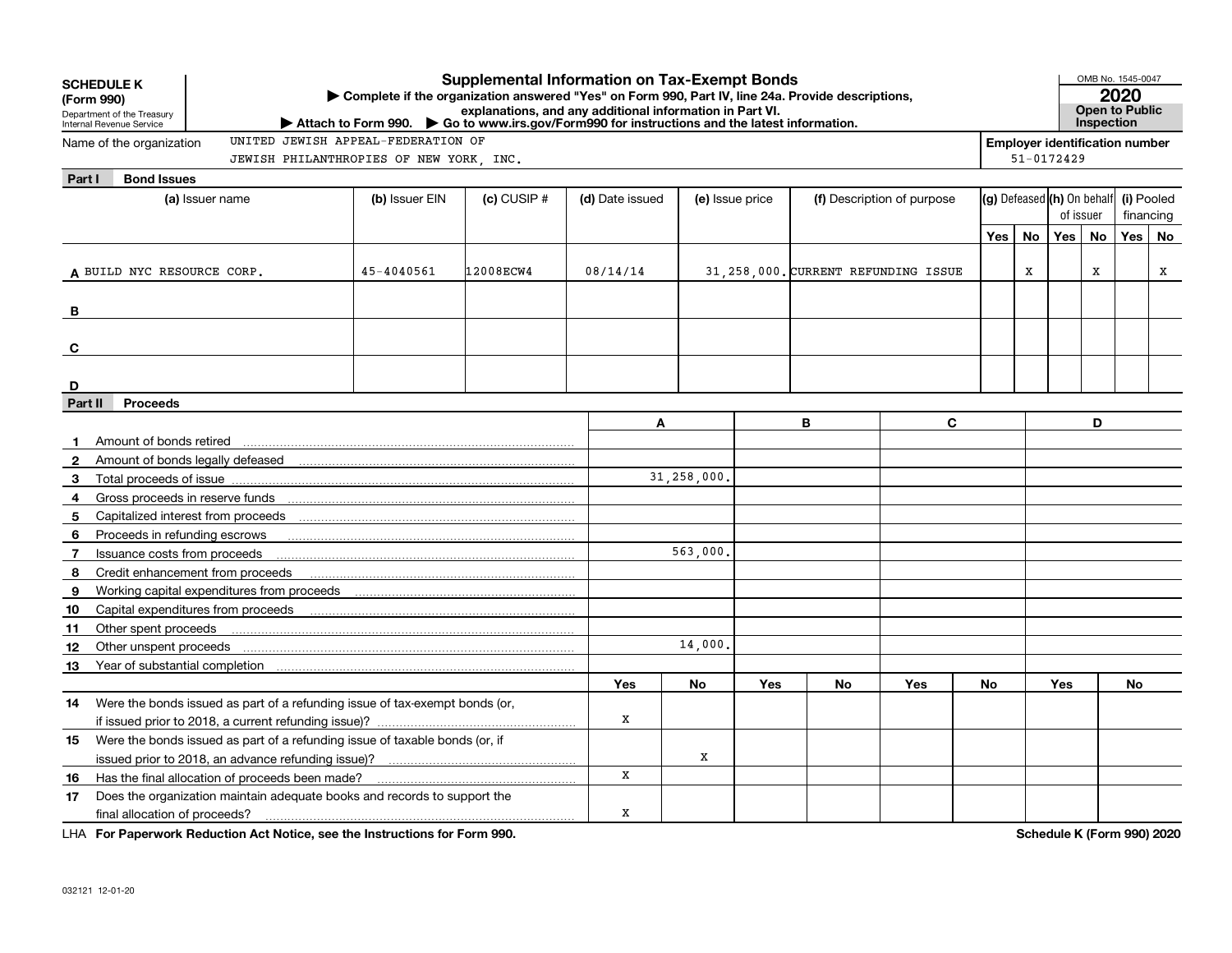# **Part III Private Business Use**

Schedule K (Form 990) 2020 Page JEWISH PHILANTHROPIES OF NEW YORK, INC. 51-0172429

**2**

|    | Part III Private Dusiness Ose                                                                      |            |              |            |    |            |    |            |      |
|----|----------------------------------------------------------------------------------------------------|------------|--------------|------------|----|------------|----|------------|------|
|    |                                                                                                    |            | A            |            | B  |            | C  |            | D    |
| 1. | Was the organization a partner in a partnership, or a member of an LLC,                            | Yes        | No           | <b>Yes</b> | No | Yes        | No | Yes        | No   |
|    | which owned property financed by tax-exempt bonds?                                                 |            | x            |            |    |            |    |            |      |
|    | 2 Are there any lease arrangements that may result in private business use of                      |            |              |            |    |            |    |            |      |
|    |                                                                                                    |            | X            |            |    |            |    |            |      |
|    | 3a Are there any management or service contracts that may result in private                        |            |              |            |    |            |    |            |      |
|    |                                                                                                    |            | X            |            |    |            |    |            |      |
|    | <b>b</b> If "Yes" to line 3a, does the organization routinely engage bond counsel or other outside |            |              |            |    |            |    |            |      |
|    | counsel to review any management or service contracts relating to the financed property?           |            |              |            |    |            |    |            |      |
|    | c Are there any research agreements that may result in private business use of                     |            |              |            |    |            |    |            |      |
|    | bond-financed property?                                                                            |            | x            |            |    |            |    |            |      |
|    | d If "Yes" to line 3c, does the organization routinely engage bond counsel or other                |            |              |            |    |            |    |            |      |
|    | outside counsel to review any research agreements relating to the financed property?               |            |              |            |    |            |    |            |      |
| 4  | Enter the percentage of financed property used in a private business use by entities               |            |              |            |    |            |    |            |      |
|    | other than a section $501(c)(3)$ organization or a state or local government                       |            | %            |            | %  |            | %  | %          |      |
| 5  | Enter the percentage of financed property used in a private business use as a                      |            |              |            |    |            |    |            |      |
|    | result of unrelated trade or business activity carried on by your organization,                    |            |              |            |    |            |    |            |      |
|    | another section 501(c)(3) organization, or a state or local government<br>▶                        |            | %            |            | %  |            | %  |            | %    |
| 6  |                                                                                                    |            | %            |            | %  |            | %  |            | %    |
| 7  |                                                                                                    |            | $\mathbf{x}$ |            |    |            |    |            |      |
|    | 8a Has there been a sale or disposition of any of the bond-financed property to a non-             |            |              |            |    |            |    |            |      |
|    | governmental person other than a 501(c)(3) organization since the bonds were issued?               |            | X            |            |    |            |    |            |      |
|    | <b>b</b> If "Yes" to line 8a, enter the percentage of bond-financed property sold or               |            |              |            |    |            |    |            |      |
|    |                                                                                                    |            | %            |            | %  |            | %  |            | $\%$ |
|    | c If "Yes" to line 8a, was any remedial action taken pursuant to Regulations                       |            |              |            |    |            |    |            |      |
|    |                                                                                                    |            |              |            |    |            |    |            |      |
|    | 9 Has the organization established written procedures to ensure that all                           |            |              |            |    |            |    |            |      |
|    | nonqualified bonds of the issue are remediated in accordance with the                              |            |              |            |    |            |    |            |      |
|    |                                                                                                    |            | X            |            |    |            |    |            |      |
|    | Part IV Arbitrage                                                                                  |            |              |            |    |            |    |            |      |
|    |                                                                                                    |            | A            |            | B  |            | C. |            | D    |
|    | Has the issuer filed Form 8038-T, Arbitrage Rebate, Yield Reduction and                            | <b>Yes</b> | No           | <b>Yes</b> | No | <b>Yes</b> | No | <b>Yes</b> | No   |
|    | Penalty in Lieu of Arbitrage Rebate?                                                               |            | $\mathbf{x}$ |            |    |            |    |            |      |
|    | 2 If "No" to line 1, did the following apply?                                                      |            |              |            |    |            |    |            |      |
|    |                                                                                                    |            | $\mathbf x$  |            |    |            |    |            |      |
|    |                                                                                                    |            | x            |            |    |            |    |            |      |
|    | c No rebate due?                                                                                   |            | $\mathbf x$  |            |    |            |    |            |      |
|    | If "Yes" to line 2c, provide in Part VI the date the rebate computation was                        |            |              |            |    |            |    |            |      |
|    |                                                                                                    |            |              |            |    |            |    |            |      |
| 3  | Is the bond issue a variable rate issue?                                                           |            | X            |            |    |            |    |            |      |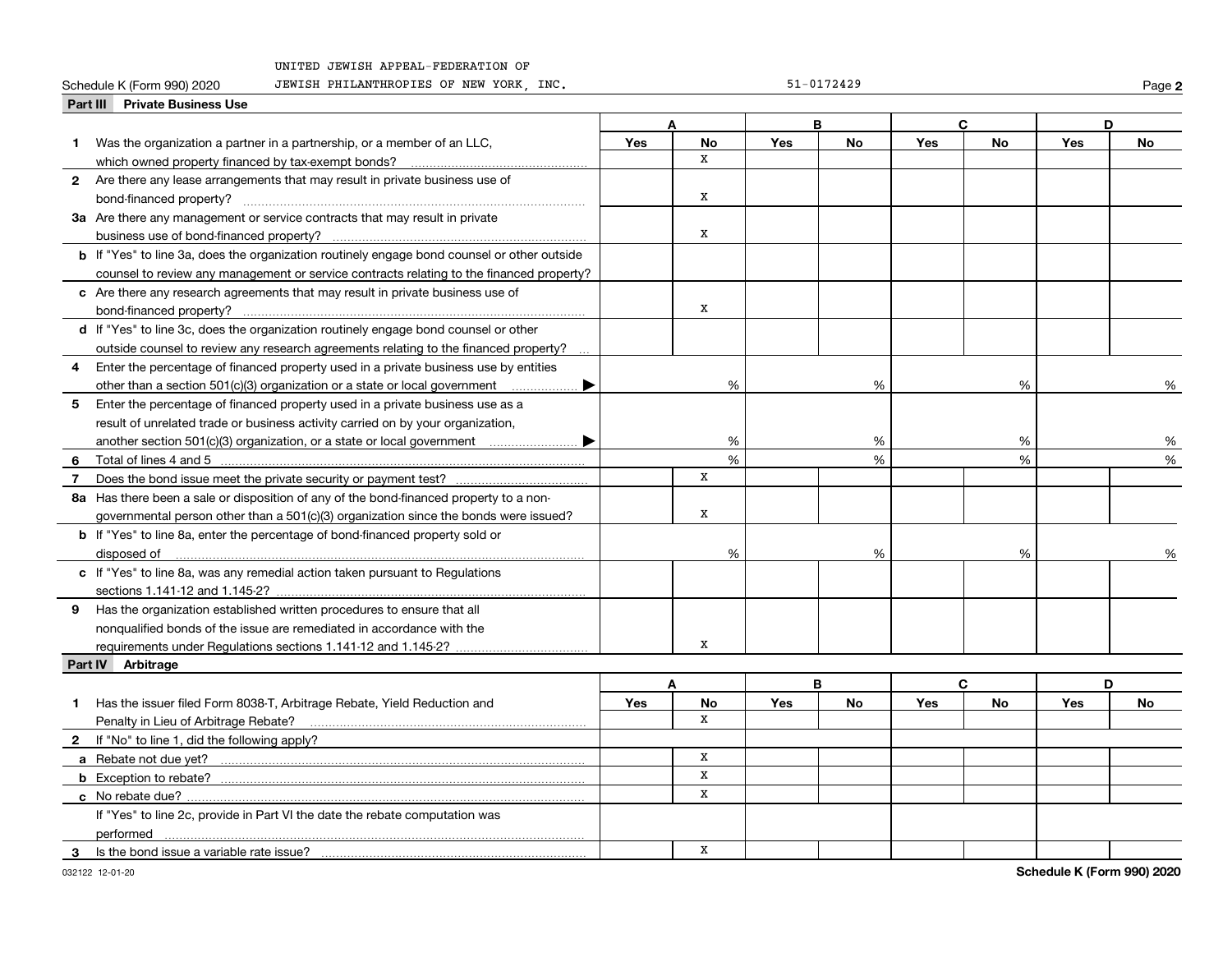Schedule K (Form 990) 2020 Page JEWISH PHILANTHROPIES OF NEW YORK, INC. 51-0172429

**3**

| Part IV Arbitrage (continued)                                                                                                |            |           |            |    |            |    |     |    |
|------------------------------------------------------------------------------------------------------------------------------|------------|-----------|------------|----|------------|----|-----|----|
|                                                                                                                              | A          |           |            | B  |            | C  | D   |    |
| 4a Has the organization or the governmental issuer entered into a qualified                                                  | <b>Yes</b> | <b>No</b> | <b>Yes</b> | No | <b>Yes</b> | No | Yes | No |
| hedge with respect to the bond issue?                                                                                        |            | x         |            |    |            |    |     |    |
|                                                                                                                              |            |           |            |    |            |    |     |    |
|                                                                                                                              |            |           |            |    |            |    |     |    |
|                                                                                                                              |            |           |            |    |            |    |     |    |
| e Was the hedge terminated?                                                                                                  |            |           |            |    |            |    |     |    |
| 5a Were gross proceeds invested in a guaranteed investment contract (GIC)?                                                   |            | x         |            |    |            |    |     |    |
|                                                                                                                              |            |           |            |    |            |    |     |    |
| c Term of GIC                                                                                                                |            |           |            |    |            |    |     |    |
| d Was the regulatory safe harbor for establishing the fair market value of the GIC satisfied?                                |            |           |            |    |            |    |     |    |
| Were any gross proceeds invested beyond an available temporary period?<br>6                                                  |            | X         |            |    |            |    |     |    |
| Has the organization established written procedures to monitor the<br>$\overline{7}$                                         |            |           |            |    |            |    |     |    |
| requirements of section 148?                                                                                                 |            | x         |            |    |            |    |     |    |
| <b>Procedures To Undertake Corrective Action</b><br>Part V                                                                   |            |           |            |    |            |    |     |    |
|                                                                                                                              |            | A         |            | B  |            | C  | D   |    |
| Has the organization established written procedures to ensure that violations                                                | <b>Yes</b> | No        | <b>Yes</b> | No | Yes        | No | Yes | No |
| of federal tax requirements are timely identified and corrected through the                                                  |            |           |            |    |            |    |     |    |
| voluntary closing agreement program if self-remediation isn't available under                                                |            |           |            |    |            |    |     |    |
| applicable regulations?                                                                                                      |            | x         |            |    |            |    |     |    |
| Part VI Supplemental Information. Provide additional information for responses to questions on Schedule K. See instructions. |            |           |            |    |            |    |     |    |
|                                                                                                                              |            |           |            |    |            |    |     |    |
|                                                                                                                              |            |           |            |    |            |    |     |    |
|                                                                                                                              |            |           |            |    |            |    |     |    |
|                                                                                                                              |            |           |            |    |            |    |     |    |
|                                                                                                                              |            |           |            |    |            |    |     |    |
|                                                                                                                              |            |           |            |    |            |    |     |    |
|                                                                                                                              |            |           |            |    |            |    |     |    |
|                                                                                                                              |            |           |            |    |            |    |     |    |
|                                                                                                                              |            |           |            |    |            |    |     |    |
|                                                                                                                              |            |           |            |    |            |    |     |    |
|                                                                                                                              |            |           |            |    |            |    |     |    |
|                                                                                                                              |            |           |            |    |            |    |     |    |
|                                                                                                                              |            |           |            |    |            |    |     |    |
|                                                                                                                              |            |           |            |    |            |    |     |    |
|                                                                                                                              |            |           |            |    |            |    |     |    |
|                                                                                                                              |            |           |            |    |            |    |     |    |
|                                                                                                                              |            |           |            |    |            |    |     |    |
|                                                                                                                              |            |           |            |    |            |    |     |    |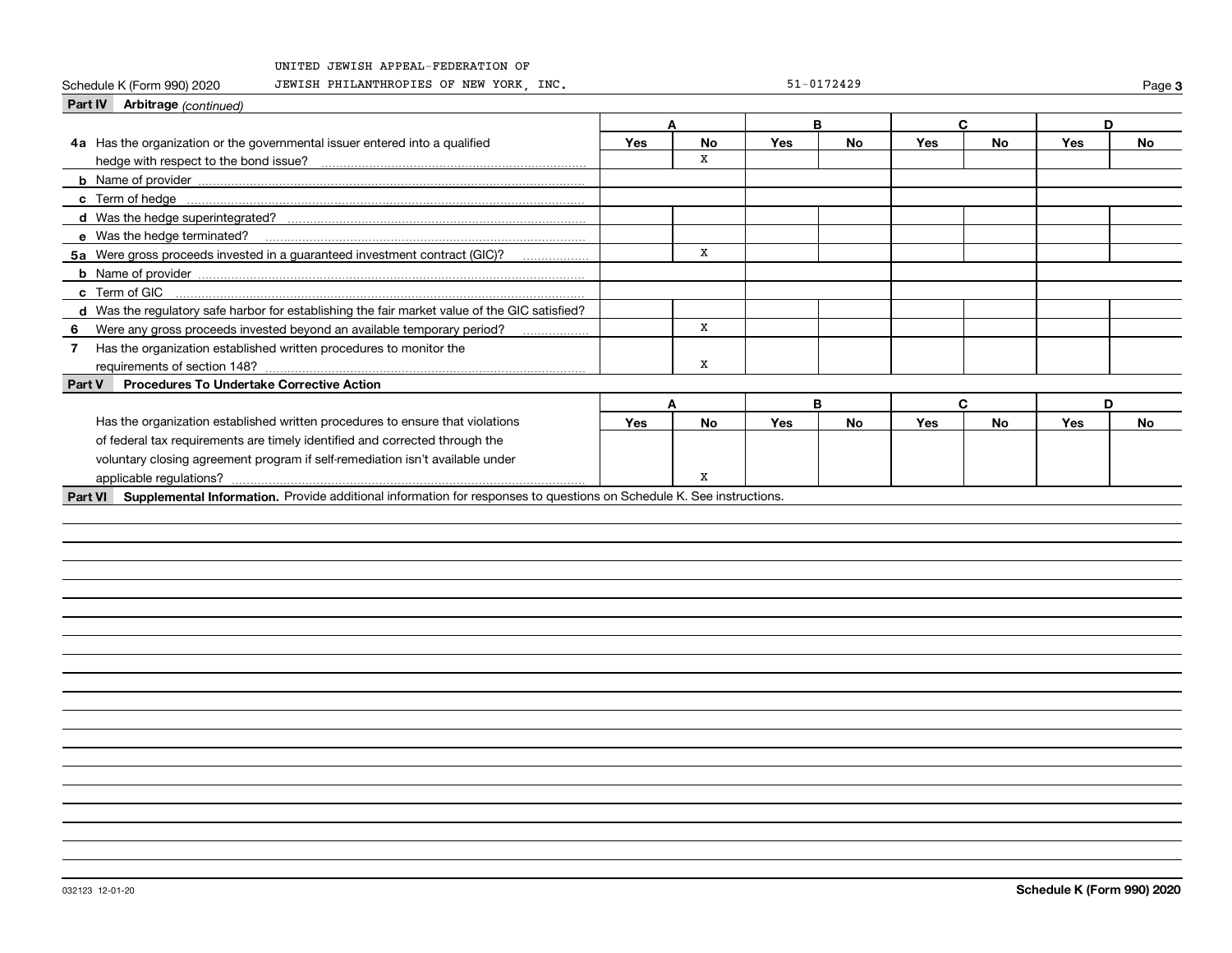## **SCHEDULE M (Form 990)**

# **Noncash Contributions**

OMB No. 1545-0047

**Employer identification number**

51-0172429

|  | , <i>.</i>                 |  |
|--|----------------------------|--|
|  | Department of the Treasury |  |

Internal Revenue Service

**Complete if the organizations answered "Yes" on Form 990, Part IV, lines 29 or 30.** <sup>J</sup>**2020 Attach to Form 990.** J

**Open to Public Inspection**

| Name of the organization |  |
|--------------------------|--|
|--------------------------|--|

 **Go to www.irs.gov/Form990 for instructions and the latest information.** J

UNITED JEWISH APPEAL-FEDERATION OF

| JEWISH PHILANTHROPIES OF NEW YORK, INC. |  |  |
|-----------------------------------------|--|--|

| <b>Part I</b> | <b>Types of Property</b>                                                                                                       |                               |                                      |                                                                                                      |                                                              |     |     |    |
|---------------|--------------------------------------------------------------------------------------------------------------------------------|-------------------------------|--------------------------------------|------------------------------------------------------------------------------------------------------|--------------------------------------------------------------|-----|-----|----|
|               |                                                                                                                                | (a)<br>Check if<br>applicable | (b)<br>Number of<br>contributions or | (c)<br>Noncash contribution<br>amounts reported on<br>items contributed Form 990, Part VIII, line 1g | (d)<br>Method of determining<br>noncash contribution amounts |     |     |    |
| 1             |                                                                                                                                |                               |                                      |                                                                                                      |                                                              |     |     |    |
| 2             |                                                                                                                                |                               |                                      |                                                                                                      |                                                              |     |     |    |
| З             | Art - Fractional interests                                                                                                     |                               |                                      |                                                                                                      |                                                              |     |     |    |
| 4             | Books and publications                                                                                                         |                               |                                      |                                                                                                      |                                                              |     |     |    |
| 5             | Clothing and household goods                                                                                                   |                               |                                      |                                                                                                      |                                                              |     |     |    |
| 6             |                                                                                                                                |                               |                                      |                                                                                                      |                                                              |     |     |    |
| 7             |                                                                                                                                |                               |                                      |                                                                                                      |                                                              |     |     |    |
| 8             |                                                                                                                                |                               |                                      |                                                                                                      |                                                              |     |     |    |
| 9             |                                                                                                                                | X                             | 261                                  |                                                                                                      | 10,305,000. SELLING PRICE                                    |     |     |    |
| 10            | Securities - Closely held stock                                                                                                |                               |                                      |                                                                                                      |                                                              |     |     |    |
| 11            | Securities - Partnership, LLC, or                                                                                              |                               |                                      |                                                                                                      |                                                              |     |     |    |
|               | trust interests                                                                                                                |                               |                                      |                                                                                                      |                                                              |     |     |    |
| 12            | Securities - Miscellaneous                                                                                                     | X                             | $\mathbf{1}$                         | 28,000.FMV                                                                                           |                                                              |     |     |    |
| 13            | Qualified conservation contribution -                                                                                          |                               |                                      |                                                                                                      |                                                              |     |     |    |
|               | Historic structures                                                                                                            |                               |                                      |                                                                                                      |                                                              |     |     |    |
| 14            | Qualified conservation contribution - Other                                                                                    |                               |                                      |                                                                                                      |                                                              |     |     |    |
| 15            | Real estate - Residential                                                                                                      |                               |                                      |                                                                                                      |                                                              |     |     |    |
| 16            |                                                                                                                                |                               |                                      |                                                                                                      |                                                              |     |     |    |
| 17            |                                                                                                                                |                               |                                      |                                                                                                      |                                                              |     |     |    |
| 18            |                                                                                                                                |                               |                                      |                                                                                                      |                                                              |     |     |    |
| 19            |                                                                                                                                |                               |                                      |                                                                                                      |                                                              |     |     |    |
| 20            | Drugs and medical supplies                                                                                                     |                               |                                      |                                                                                                      |                                                              |     |     |    |
| 21            |                                                                                                                                |                               |                                      |                                                                                                      |                                                              |     |     |    |
| 22            |                                                                                                                                |                               |                                      |                                                                                                      |                                                              |     |     |    |
| 23            |                                                                                                                                |                               |                                      |                                                                                                      |                                                              |     |     |    |
| 24            |                                                                                                                                |                               |                                      |                                                                                                      |                                                              |     |     |    |
| 25            | ( ISRAEL BONDS<br>Other<br>▶                                                                                                   | х                             | 5                                    |                                                                                                      | 214,000. FACE VALUE                                          |     |     |    |
| 26            | Other<br>▶                                                                                                                     |                               |                                      |                                                                                                      |                                                              |     |     |    |
| 27            | Other<br>▶                                                                                                                     |                               |                                      |                                                                                                      |                                                              |     |     |    |
| 28            | Other                                                                                                                          |                               |                                      |                                                                                                      |                                                              |     |     |    |
| 29            | Number of Forms 8283 received by the organization during the tax year for contributions                                        |                               |                                      |                                                                                                      |                                                              |     |     |    |
|               | for which the organization completed Form 8283, Part V, Donee Acknowledgement                                                  |                               |                                      | 29                                                                                                   |                                                              |     | 0   |    |
|               |                                                                                                                                |                               |                                      |                                                                                                      |                                                              |     | Yes | No |
|               | 30a During the year, did the organization receive by contribution any property reported in Part I, lines 1 through 28, that it |                               |                                      |                                                                                                      |                                                              |     |     |    |
|               | must hold for at least three years from the date of the initial contribution, and which isn't required to be used for          |                               |                                      |                                                                                                      |                                                              |     |     |    |
|               | exempt purposes for the entire holding period?                                                                                 |                               |                                      |                                                                                                      |                                                              | 30a |     | х  |
|               | <b>b</b> If "Yes," describe the arrangement in Part II.                                                                        |                               |                                      |                                                                                                      |                                                              |     |     |    |
| 31            | Does the organization have a gift acceptance policy that requires the review of any nonstandard contributions?                 |                               |                                      |                                                                                                      |                                                              | 31  | X   |    |
|               | 32a Does the organization hire or use third parties or related organizations to solicit, process, or sell noncash              |                               |                                      |                                                                                                      |                                                              |     |     |    |
|               | contributions?                                                                                                                 |                               |                                      |                                                                                                      |                                                              | 32a | X   |    |
|               | <b>b</b> If "Yes," describe in Part II.                                                                                        |                               |                                      |                                                                                                      |                                                              |     |     |    |
| 33            | If the organization didn't report an amount in column (c) for a type of property for which column (a) is checked,              |                               |                                      |                                                                                                      |                                                              |     |     |    |
|               | describe in Part II.                                                                                                           |                               |                                      |                                                                                                      |                                                              |     |     |    |

**For Paperwork Reduction Act Notice, see the Instructions for Form 990. Schedule M (Form 990) 2020** LHA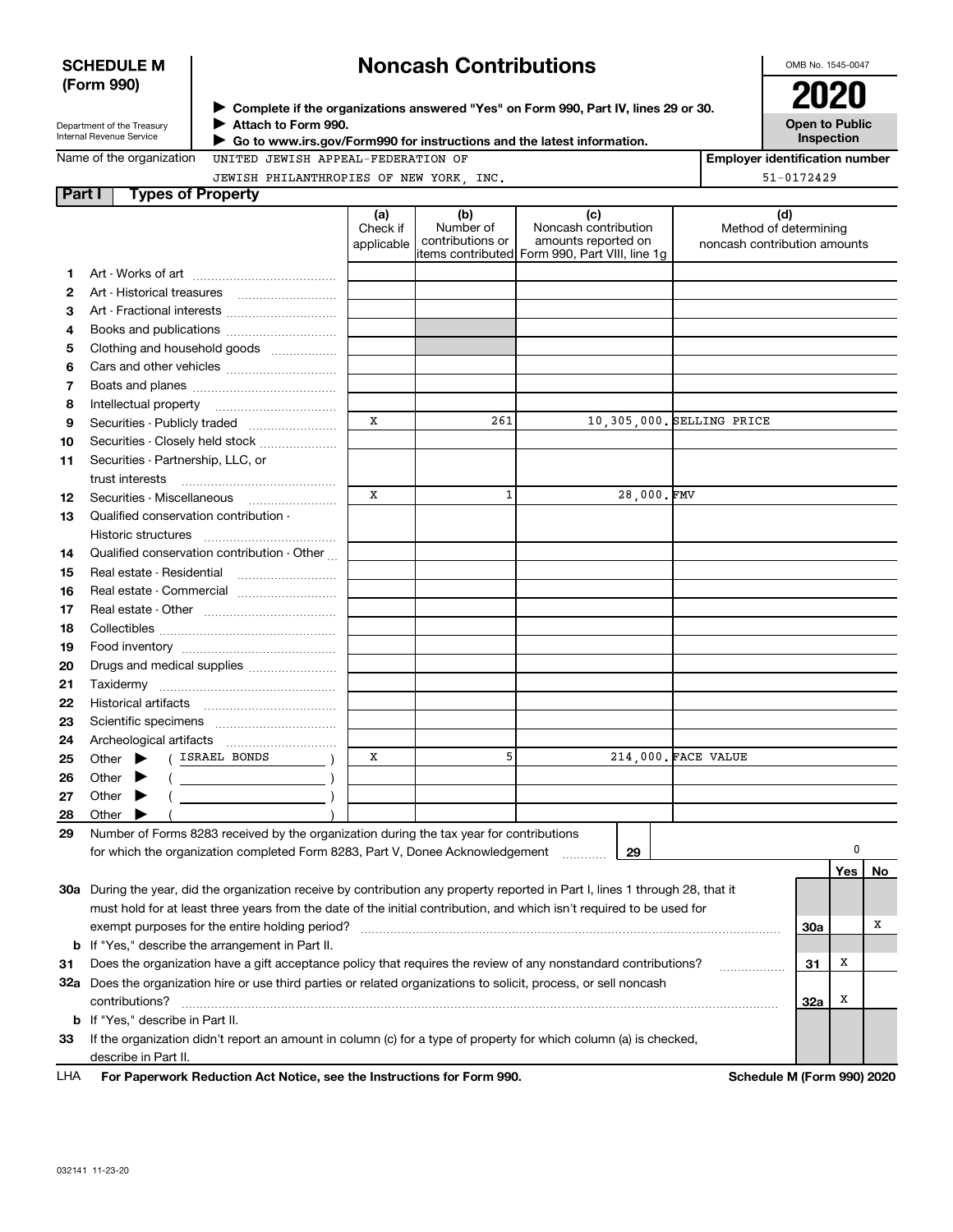Schedule M (Form 990) 2020 JEWISH PHILANTHROPIES OF NEW YORK, INC. The State of the S1-0172429 Page

Part II | Supplemental Information. Provide the information required by Part I, lines 30b, 32b, and 33, and whether the organization is reporting in Part I, column (b), the number of contributions, the number of items received, or a combination of both. Also complete this part for any additional information.

SCHEDULE M, LINE 32B:

PART I:

THE ORGANIZATION UTILIZES INDEPENDENT BROKERS TO SELL SECURITIES AND

COLLECTIBLES CONTRIBUTED TO THE ORGANIZATION.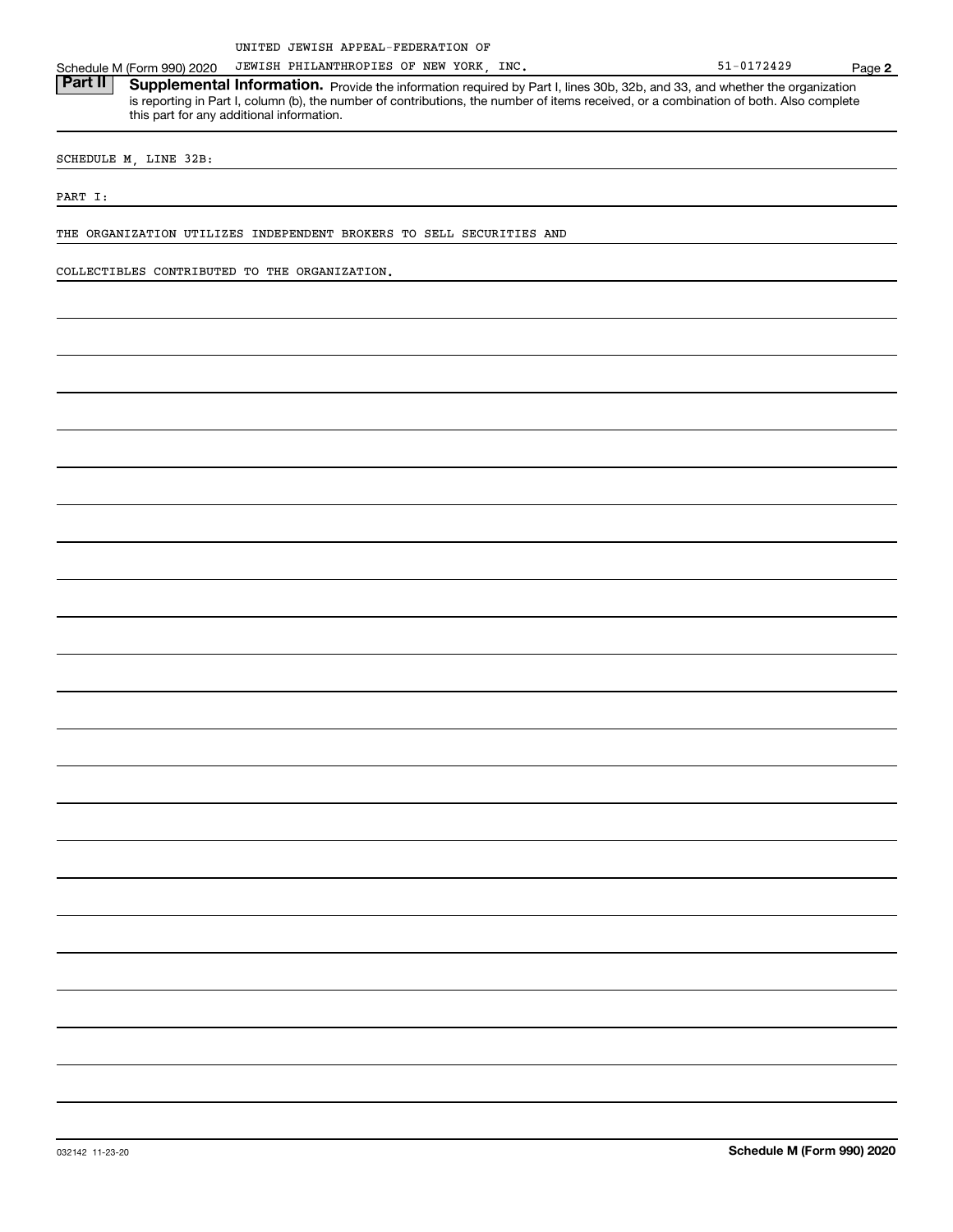| <b>SCHEDULE O</b>                                      | Supplemental Information to Form 990 or 990-EZ                                                                                         | OMB No. 1545-0047                                                                                        |
|--------------------------------------------------------|----------------------------------------------------------------------------------------------------------------------------------------|----------------------------------------------------------------------------------------------------------|
| (Form 990 or 990-EZ)                                   | Complete to provide information for responses to specific questions on<br>Form 990 or 990-EZ or to provide any additional information. |                                                                                                          |
| Department of the Treasury<br>Internal Revenue Service | Attach to Form 990 or 990-EZ.<br>Go to www.irs.gov/Form990 for the latest information.                                                 | <b>Open to Public</b><br><b>Inspection</b>                                                               |
| Name of the organization                               | UNITED JEWISH APPEAL-FEDERATION OF                                                                                                     | <b>Employer identification number</b><br>51-0172429                                                      |
|                                                        | JEWISH PHILANTHROPIES OF NEW YORK, INC.                                                                                                |                                                                                                          |
|                                                        | FORM 990, PART III, LINE 1, DESCRIPTION OF ORGANIZATION MISSION:                                                                       |                                                                                                          |
|                                                        | CORE NETWORK OF 65 HEALTH HUMAN-SERVICE EDUCATIONAL &                                                                                  |                                                                                                          |
|                                                        | COMMUNITY-BUILDING INSTITUTIONS. ITS GOVERNMENT ADVOCACY HELPS THEM                                                                    |                                                                                                          |
|                                                        | SECURE TENS OF MILLIONS OF DOLLARS ANNUALLY FOR SERVICES TO NEW YORKERS                                                                |                                                                                                          |
|                                                        | IN NEED. THROUGH RESEARCH AND CONVENING EXPERTS, UJA DELIVERS STRATEGIC                                                                |                                                                                                          |
|                                                        | SOLUTIONS TO EMERGING ISSUES AFFECTING THE JEWISH AND BROADER                                                                          |                                                                                                          |
|                                                        | COMMUNITY. IT FUNDS IMPORTANT COMMUNITY PROGRAMS LAUNCHES R&D PROJECTS                                                                 |                                                                                                          |
|                                                        | & MOBILIZES TO OFFER A JEWISH RESPONSE TO HUMANITARIAN CRISES LOCALLY &                                                                |                                                                                                          |
|                                                        | AROUND THE WORLD. WHEN COVID STRUCK, UJA MOBILIZED ITS PARTNER AND                                                                     |                                                                                                          |
|                                                        | FINANCIAL RESOURCES TO HELP VULNERABLE NEW YORKERS AND DEVELOPED A PLAN                                                                |                                                                                                          |
|                                                        | TO ENSURE THAT JEWISH INSTITUTIONS WOULD STILL BE IN PLACE TO SERVE THE                                                                |                                                                                                          |
| COMMUNITY WHEN THE PANDEMIC ENDS.                      |                                                                                                                                        |                                                                                                          |
|                                                        |                                                                                                                                        |                                                                                                          |
|                                                        | FORM 990, PART III, LINE 4A, PROGRAM SERVICE ACCOMPLISHMENTS:                                                                          |                                                                                                          |
|                                                        | BEYOND ITS NORMAL ACTIVITIES INCLUDING EMERGENCY CASH ASSISTANCE                                                                       |                                                                                                          |
|                                                        | ADDITIONAL ASSISTANCE TO FOOD PANTRIES, AND ENHANCED MENTAL HEALTH                                                                     |                                                                                                          |
| SERVICES AND EMPLOYMENT COUNSELING.                    |                                                                                                                                        |                                                                                                          |
|                                                        | UJA ALSO PROMOTES VOLUNTEERISM, FACILITATING THE RECRUITMENT AND                                                                       |                                                                                                          |
|                                                        | TRAINING OF VOLUNTEERS WHO SERVE CLIENTS AT DOZENS OF NONPROFITS. UJA                                                                  |                                                                                                          |
|                                                        | SUPPORTS PROGRAMS IN ISRAEL AND IN NEARLY 70 OTHER COUNTRIES AROUND THE                                                                |                                                                                                          |
|                                                        | WORLD THAT PROVIDE BASIC HUMAN SERVICES AND ENABLE IMMIGRATION TO                                                                      |                                                                                                          |
|                                                        | ISRAEL BY JEWS LIVING IN AT-RISK COMMUNITIES. IN THE AFTERMATH OF                                                                      |                                                                                                          |
|                                                        | NATURAL DISASTERS IN THE US AND ABROAD, AND TERRORISM AND WARS IN                                                                      |                                                                                                          |
|                                                        | ISRAEL AND ELSEWHERE, UJA, THROUGH ITS NONPROFIT PARTNERS, ASSISTS                                                                     |                                                                                                          |
|                                                        | VICTIMS, PROVIDES TRAUMA RELIEF TO INDIVIDUALS AND COMMUNITIES, AND                                                                    |                                                                                                          |
|                                                        | WORKS TO BUILD RESILIENCE. RESPONDING TO INCREASING ANTI-SEMITISM, UJA                                                                 | $\overline{11.05}$ $\overline{000}$ $\overline{000}$ $\overline{000}$ $\overline{000}$ $\overline{0000}$ |

032211 11-20-20 LHA For Paperwork Reduction Act Notice, see the Instructions for Form 990 or 990-EZ. Schedule O (Form 990 or 990-EZ) 2020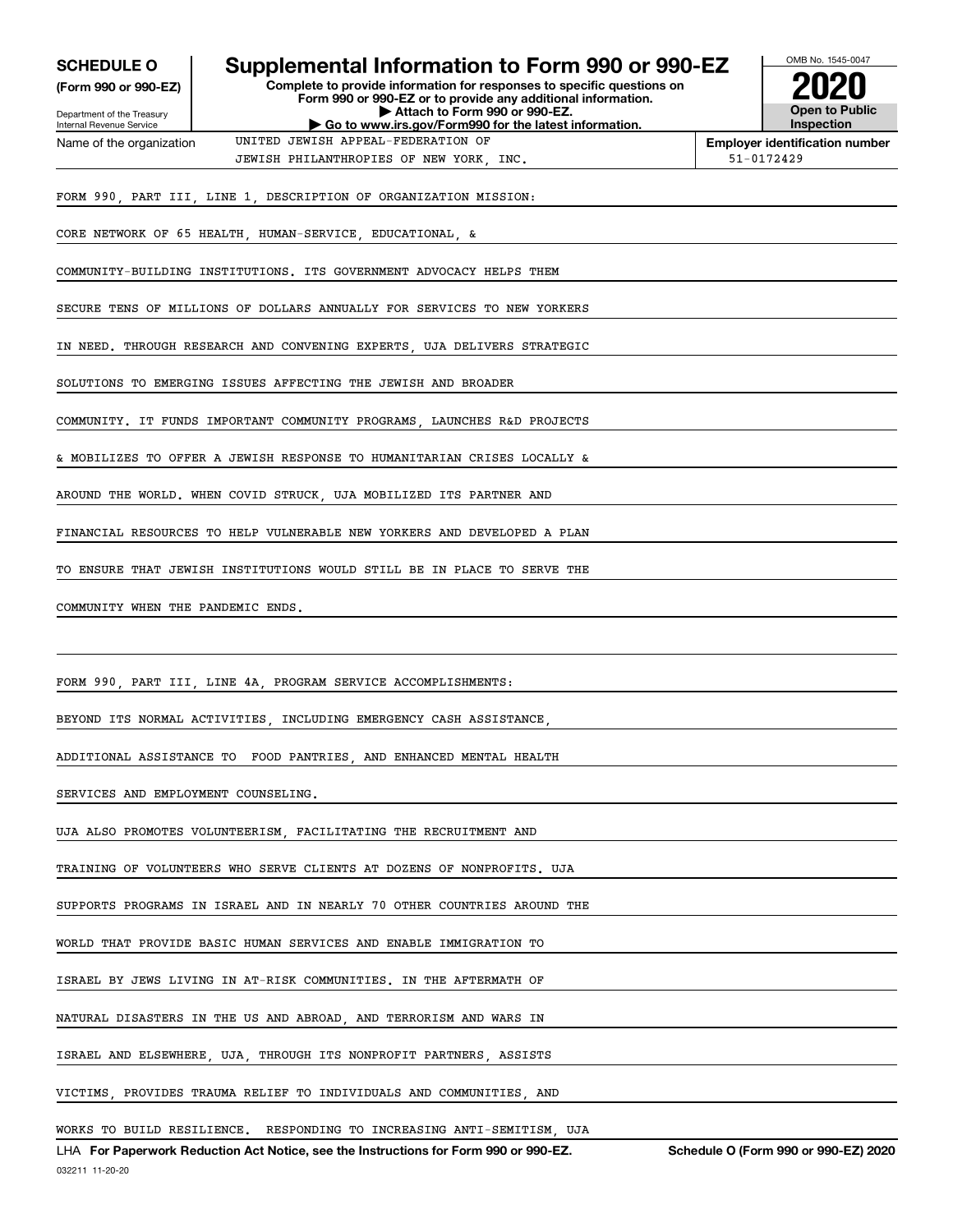|                                       | Name of the organization UNITED JEWISH APPEAL-FEDERATION OF             |            |
|---------------------------------------|-------------------------------------------------------------------------|------------|
|                                       | JEWISH PHILANTHROPIES OF NEW YORK, INC.                                 | 51-0172429 |
|                                       | HAS DEVELOPED AND FUNDED PROGRAMS TO ENHANCE SECURITY FOR JEWISH        |            |
| INSTITUTIONS IN THE NEW YORK AREA.    |                                                                         |            |
|                                       |                                                                         |            |
|                                       | FORM 990, PART III, LINE 4B, PROGRAM SERVICE ACCOMPLISHMENTS:           |            |
|                                       | TEACHER BENEFITS AT JEWISH DAY SCHOOLS AND SCHOLARSHIPS FOR ISRAEL      |            |
|                                       | EXPERIENCE PROGRAMS AND JEWISH SUMMER DAY AND OVERNIGHT CAMPS, ALL      |            |
|                                       | IMPORTANT PLATFORMS FOR POSITIVE JEWISH EXPERIENCE AND ENGAGEMENT.      |            |
|                                       | RECOGNIZING THAT ISRAEL IS FUNDAMENTAL TO THE JEWISH PAST, PRESENT, AND |            |
|                                       | FUTURE, UJA ALSO HELPS JEWS WHO CHOOSE TO IMMIGRATE TO ISRAEL. IN       |            |
|                                       | ADDITION, UJA INVESTS IN STRENGTHENING ISRAELI CIVIL SOCIETY TO PROMOTE |            |
|                                       | AN INCLUSIVE, DEMOCRATIC, AND THRIVING JEWISH STATE. IN BOTH ISRAEL AND |            |
|                                       | NEW YORK, UJA SUPPORTS COMMUNITY RELATIONS ORGANIZATIONS THAT PROMOTE   |            |
|                                       | EQUALITY AND MUTUAL RESPECT AMONG DIVERSE POPULATIONS AND STRENGTHEN    |            |
|                                       | RELATIONSHIPS BETWEEN JEWS AND THE BROADER COMMUNITY, ADVOCATING AROUND |            |
| ISSUES OF COMMON CAUSE.               |                                                                         |            |
|                                       |                                                                         |            |
| FORM 990, PART VI, SECTION A, LINE 2: |                                                                         |            |
|                                       | FAMILY AND BUSINESS RELATIONSHIPS AMONG OFFICERS, DIRECTORS AND KEY     |            |
| EMPLOYEES:                            |                                                                         |            |
|                                       | JAY D. CHAZANOFF, DIRECTOR AND LAWRENCE J. COHEN, DIRECTOR - BUSINESS   |            |
| RELATIONSHIP                          |                                                                         |            |
|                                       | JACOB W. DOFT, DIRECTOR AND SUZANNE W. DOFT, GENERAL CAMPAIGN           |            |
| CHAIR/DIRECTOR - FAMILY RELATIONSHIP  |                                                                         |            |

DAVID B. EDELSON AND ADAM F. WEISSENBERG - BUSINESS RELATIONSHIP

WAYNE K. GOLDSTEIN, DIRECTOR AND JEFFREY A. KESWIN, DIRECTOR- BUSINESS

RELATIONSHIP

JONATHON C. HELD, DIRECTOR AND SUSAN K. HELD, DIRECTOR - FAMILY

### RELATIONSHIP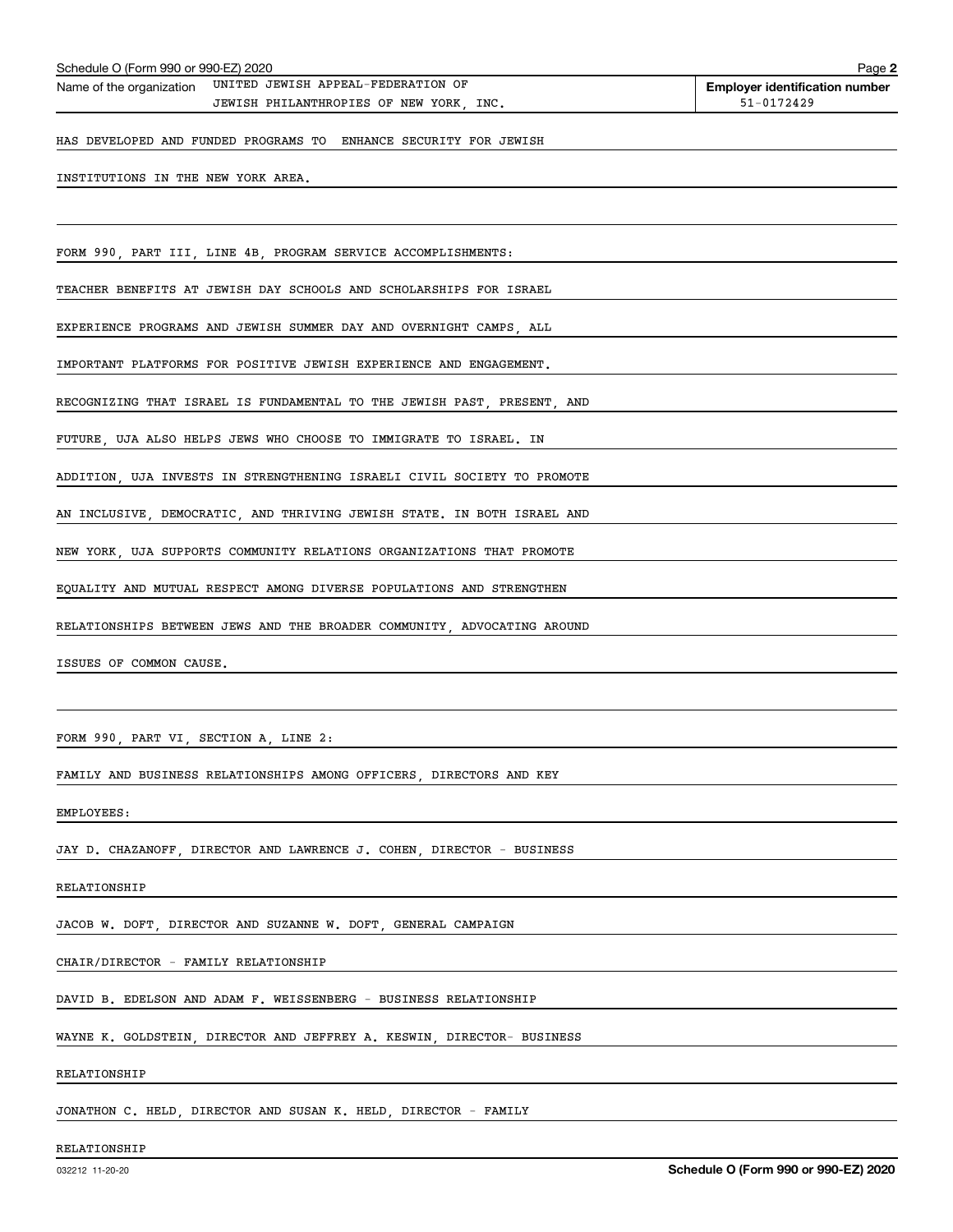| Schedule O (Form 990 or 990-EZ) 2020                                                                      | Page 2                                              |
|-----------------------------------------------------------------------------------------------------------|-----------------------------------------------------|
| UNITED JEWISH APPEAL-FEDERATION OF<br>Name of the organization<br>JEWISH PHILANTHROPIES OF NEW YORK, INC. | <b>Employer identification number</b><br>51-0172429 |
| ALISA F. LEVIN, DIRECTOR AND CHARLES M. NATHAN, DIRECTOR - FAMILY                                         |                                                     |
| RELATIONSHIP                                                                                              |                                                     |
| BRIAN S. LICHTER, DIRECTOR AND VENDORS OF UJA AS CLIENTS OF HIS LAW FIRM -                                |                                                     |
| <b>BUSINESS RELATIONSHIP</b>                                                                              |                                                     |
| GREGORY S. LYSS, TREASURER/DIRECTOR AND DAVID L. MOORE, CHAIR - BUSINESS                                  |                                                     |
| RELATIONSHIP                                                                                              |                                                     |
| DAVID SILVERS, DIRECTOR AND PATRICIA SILVERS, DIRECTOR - FAMILY                                           |                                                     |
| RELATIONSHIP                                                                                              |                                                     |
| JEFFREY M. STERN, DIRECTOR AND PETER K. STERN, DIRECTOR - FAMILY                                          |                                                     |
| RELATIONSHIP                                                                                              |                                                     |
|                                                                                                           |                                                     |
| FORM 990, PART VI, SECTION B, LINE 11B:                                                                   |                                                     |
| DESCRIPTION OF PROCESS FOR REVIEW OF FORM 990:                                                            |                                                     |
| INITIALLY, FORM 990 IS REVIEWED BY THE AUDIT COMMITTEE OF THE BOARD AND                                   |                                                     |
| RECOMMENDED FOR APPROVAL BY THE EXECUTIVE COMMITTEE. THE DRAFT DOCUMENT IS                                |                                                     |
| THEN DISTRIBUTED TO, REVIEWED AND APPROVED BY THE EXECUTIVE COMMITTEE.                                    |                                                     |
| AFTER OBTAINING EXECUTIVE COMMITTEE APPROVAL, FORM 990 IS DISTRIBUTED                                     |                                                     |
| ELECTRONICALLY TO ALL BOARD MEMBERS PRIOR TO ITS FILING.                                                  |                                                     |
|                                                                                                           |                                                     |
| FORM 990, PART VI, SECTION B, LINE 12C:                                                                   |                                                     |
| UJA'S STANDARDS & CONFLICTS COMMITTEE MONITORS AND ENFORCES COMPLIANCE WITH                               |                                                     |
| THE ORGANIZATION'S CONFLICT OF INTEREST POLICY. IN ADDITION, UJA'S ETHICAL                                |                                                     |
| GUIDELINES OUTLINE PROCEDURES FOR ENFORCEMENT IN INSTANCES WHERE CONFLICTS                                |                                                     |
| OF INTEREST EXIST.                                                                                        |                                                     |
|                                                                                                           |                                                     |
| FORM 990, PART VI, SECTION B, LINE 15:                                                                    |                                                     |
| PURSUANT TO ITS BYLAWS, UJA-FEDERATION HAS A COMPENSATION COMMITTEE,                                      |                                                     |
|                                                                                                           |                                                     |

COMPOSED OF INDEPENDENT OFFICERS OF THE ORGANIZATION. THE COMMITTEE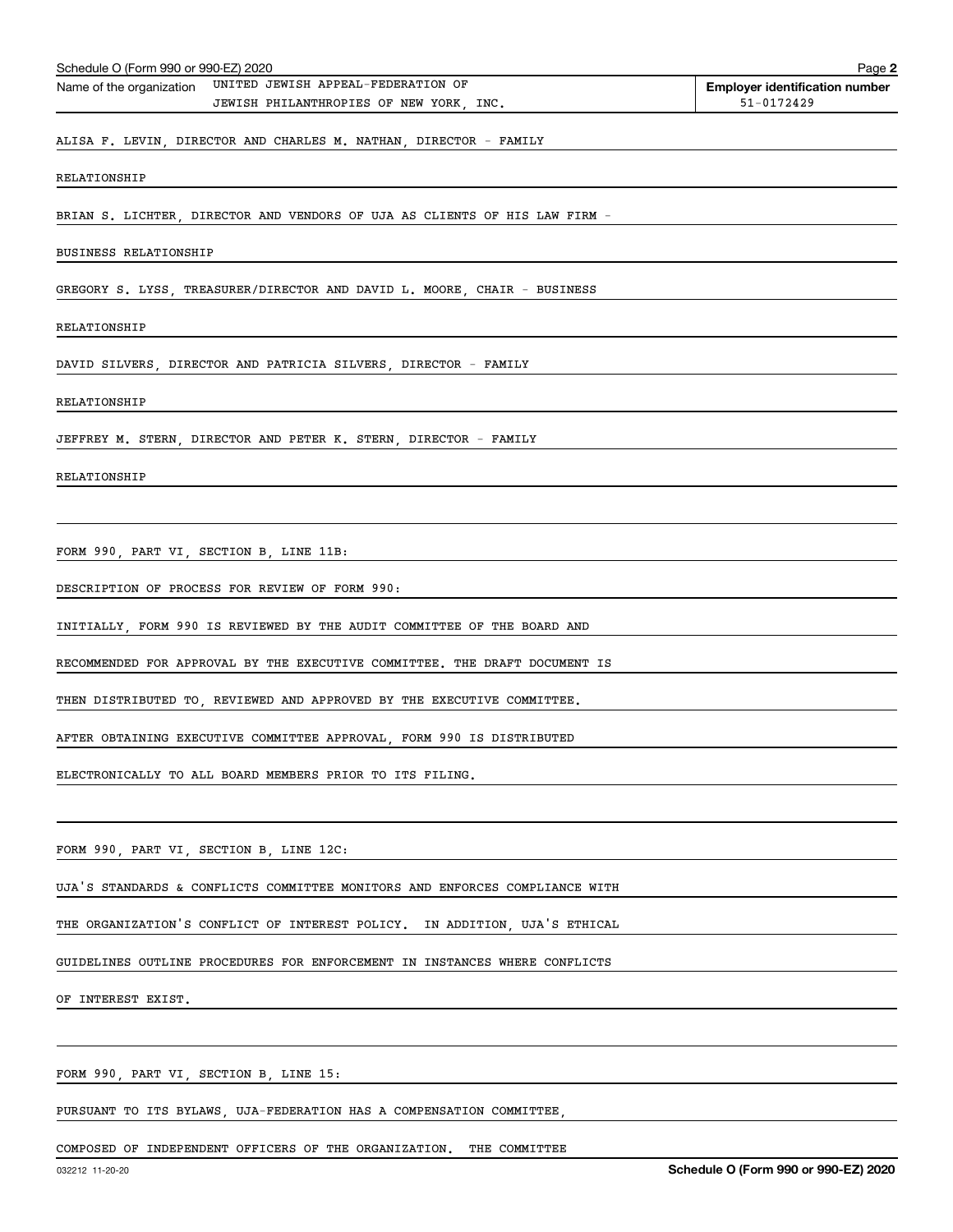| Schedule O (Form 990 or 990-EZ) 2020                                                                   | Page 2                                              |
|--------------------------------------------------------------------------------------------------------|-----------------------------------------------------|
| Name of the organization UNITED JEWISH APPEAL-FEDERATION OF<br>JEWISH PHILANTHROPIES OF NEW YORK, INC. | <b>Employer identification number</b><br>51-0172429 |
| REVIEWS AND APPROVES THE COMPENSATION OF THE MOST HIGHLY COMPENSATED                                   |                                                     |
| EXECUTIVES OF UJA-FEDERATION. UJA RETAINS AN INDEPENDENT COMPENSATION                                  |                                                     |
| CONSULTANT TO PROVIDE COMPARABILITY DATA IN ORDER TO DEMONSTRATE THE                                   |                                                     |
| REASONABLENESS OF THE RECOMMENDED COMPENSATION FOR SENIOR EXECUTIVES OF                                |                                                     |
| UJA-FEDERATION. THE DELIBERATIONS OF THE COMPENSATION COMMITTEE ARE                                    |                                                     |
|                                                                                                        |                                                     |
| CONTEMPORANEOUSLY RECORDED IN MINUTES OF THE COMMITTEE; THOSE MINUTES ARE                              |                                                     |
| CIRCULATED TO AND APPROVED BY THE MEMBERS OF THE COMPENSATION COMMITTEE.                               |                                                     |
|                                                                                                        |                                                     |
| FORM 990, PART VI, SECTION C, LINE 19:                                                                 |                                                     |
| UJA'S CONFLICT OF INTEREST POLICY, ETHICAL GUIDELINES AND FINANCIAL                                    |                                                     |
| STATEMENTS ARE MADE AVAILABLE TO THE PUBLIC ON ITS WEBSITE AND BY REQUEST.                             |                                                     |
| THE ORGANIZATION'S GOVERNING DOCUMENTS ARE MADE AVAILABLE UPON REQUEST.                                |                                                     |
|                                                                                                        |                                                     |
| FORM 990, PART XI, LINE 9, CHANGES IN NET ASSETS:                                                      |                                                     |
| IMPUTED RENTAL INCOME<br>26,395,000.                                                                   |                                                     |
| POSTRETIREMENT BENEFIT CHANGES NOT INCLUDED IN NET PERIODIC                                            |                                                     |
| 271,000.<br>BENEFIT COST                                                                               |                                                     |
| TOTAL TO FORM 990, PART XI, LINE 9<br>26,666,000.                                                      |                                                     |
|                                                                                                        |                                                     |
|                                                                                                        |                                                     |
|                                                                                                        |                                                     |
|                                                                                                        |                                                     |
|                                                                                                        |                                                     |
|                                                                                                        |                                                     |
|                                                                                                        |                                                     |
|                                                                                                        |                                                     |
|                                                                                                        |                                                     |
|                                                                                                        |                                                     |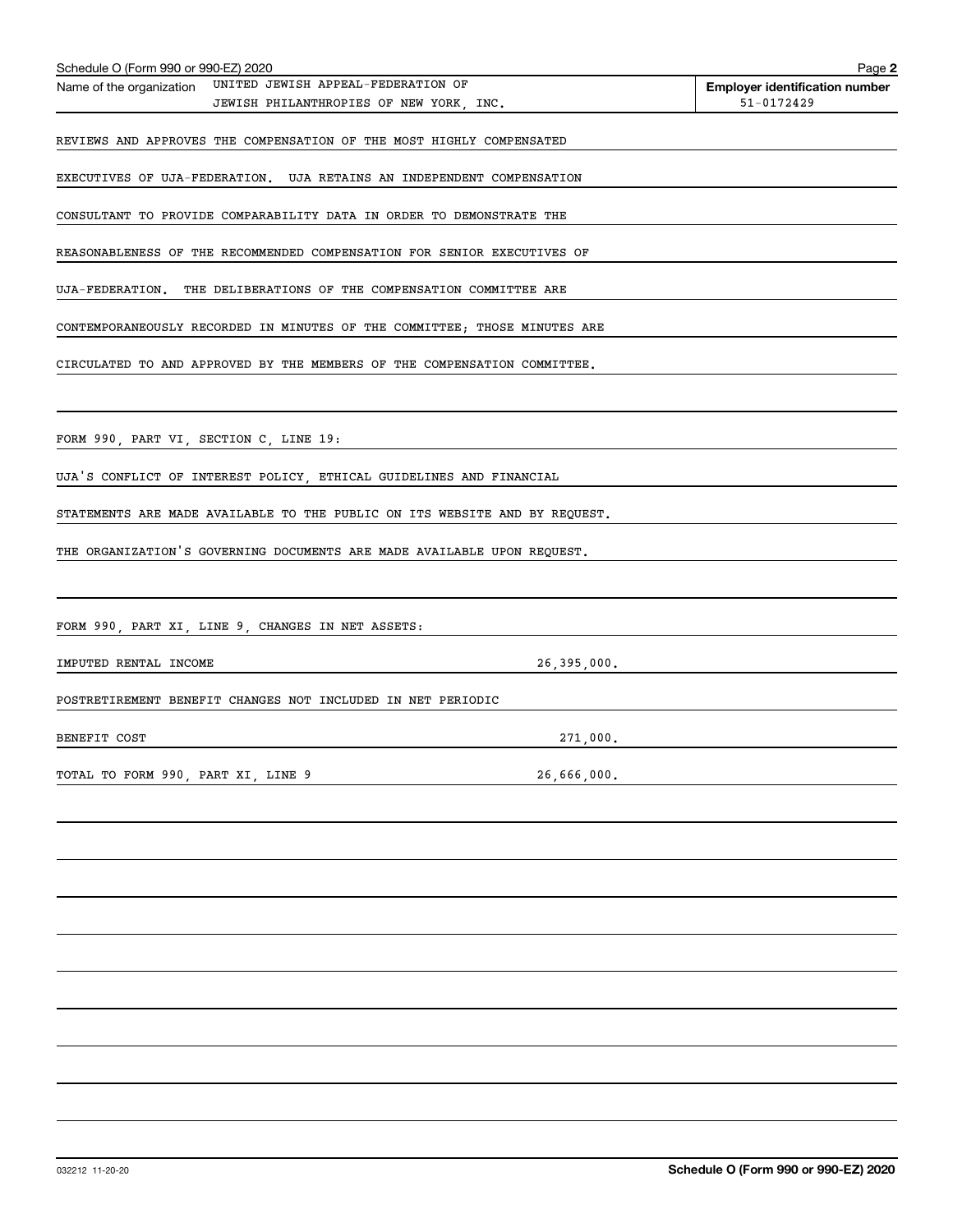| <b>SCHEDULE R</b>       |  |
|-------------------------|--|
| $T_{\text{max}}$ $0.00$ |  |

# **Related Organizations and Unrelated Partnerships**

**(Form 990) Complete if the organization answered "Yes" on Form 990, Part IV, line 33, 34, 35b, 36, or 37.** |

 $\blacktriangleright$ 

OMB No. 1545-0047 **2020**

| Department of the Treasury<br>Internal Revenue Service | Attach to Form 990.<br>Go to www.irs.gov/Form990 for instructions and the latest information. |            | Open to Public<br><b>Inspection</b> |
|--------------------------------------------------------|-----------------------------------------------------------------------------------------------|------------|-------------------------------------|
| Name of the organization                               | UNITED JEWISH APPEAL-FEDERATION OF                                                            |            | Employer identification number      |
|                                                        | JEWISH PHILANTHROPIES OF NEW YORK<br>INC                                                      | 51-0172429 |                                     |

Part I ldentification of Disregarded Entities. Complete if the organization answered "Yes" on Form 990, Part IV, line 33.

| (a)<br>Name, address, and EIN (if applicable)<br>of disregarded entity | (b)<br>Primary activity | (c)<br>Legal domicile (state or<br>foreign country) | (d)<br>Total income | (e)<br>End-of-year assets | (f)<br>Direct controlling<br>entity |
|------------------------------------------------------------------------|-------------------------|-----------------------------------------------------|---------------------|---------------------------|-------------------------------------|
| 212-00 23RD AVENUE LLC - 83-2811001                                    |                         |                                                     |                     |                           |                                     |
| 130 EAST 59TH STREET                                                   |                         |                                                     |                     |                           | UJA-FEDERATION OF NEW               |
| NEW YORK, NY 10022                                                     | REAL ESTATE HOLDING LLC | NEW YORK                                            | 0.                  | 750,000. YORK             |                                     |
| CONEY ISLAND AVENUE LLC - 83-2797504<br>3328                           |                         |                                                     |                     |                           |                                     |
| 130 EAST 59TH STREET                                                   |                         |                                                     |                     |                           | UJA-FEDERATION OF NEW               |
| NEW YORK, NY 10022                                                     | REAL ESTATE HOLDING LLC | NEW YORK                                            | 0.                  | 720,000. YORK             |                                     |
| 344 EAST 14 STREET LLC - 83-2858824                                    |                         |                                                     |                     |                           |                                     |
| 130 EAST 59TH STREET                                                   |                         |                                                     |                     |                           | UJA-FEDERATION OF NEW               |
| NEW YORK, NY 10022                                                     | REAL ESTATE HOLDING LLC | NEW YORK                                            | 0.                  |                           | 0.YORK                              |
| 3495 NOSTRAND AVENUE LLC - 83-2777679                                  |                         |                                                     |                     |                           |                                     |
| 130 EAST 59TH STREET                                                   |                         |                                                     |                     |                           | UJA-FEDERATION OF NEW               |
| NEW YORK, NY 10022                                                     | REAL ESTATE HOLDING LLC | NEW YORK                                            | 0.                  | 2.570.000. YORK           |                                     |

**Part II Identification of Related Tax-Exempt Organizations.** Complete if the organization answered "Yes" on Form 990, Part IV, line 34, because it had one or more related tax-exempt<br> **Part II** Organizations during the tax organizations during the tax year.

| (a)<br>Name, address, and EIN<br>of related organization | (b)<br>Primary activity | (c)<br>Legal domicile (state or<br>foreign country) | (d)<br>Exempt Code<br>section | (e)<br>Public charity<br>status (if section | (f)<br>Direct controlling<br>entity | $(g)$<br>Section 512(b)(13)<br>controlled<br>entity? |    |
|----------------------------------------------------------|-------------------------|-----------------------------------------------------|-------------------------------|---------------------------------------------|-------------------------------------|------------------------------------------------------|----|
|                                                          |                         |                                                     |                               | 501(c)(3)                                   |                                     | Yes                                                  | No |
| BLAU FAMILY FOUNDATION - 13-3386869                      |                         |                                                     |                               |                                             |                                     |                                                      |    |
| 130 EAST 59TH STREET                                     |                         |                                                     |                               | SCHEDULE A.                                 | SEE SCHEDULE R.                     |                                                      |    |
| NEW YORK, NY 10022                                       | SUPPORTING ORGANIZATION | NEW YORK                                            | 501(C)(3)                     | LINE 12A                                    | PART VII                            | x                                                    |    |
| FEDERATION THRIFT SHOP, INC. - 13-2854418                |                         |                                                     |                               |                                             |                                     |                                                      |    |
| 130 EAST 59TH STREET                                     |                         |                                                     |                               | SCHEDULE A,                                 |                                     |                                                      |    |
| NEW YORK, NY 10022                                       | PUBLIC CHARITY          | NEW YORK                                            | 501(C)(3)                     | LINE 10                                     | UJA                                 | x                                                    |    |
| JEWISH COMMUNAL FUND - 23-7174183                        |                         |                                                     |                               |                                             |                                     |                                                      |    |
| 575 MADISON AVENUE                                       |                         |                                                     |                               | SCHEDULE A.                                 | SEE SCHEDULE R.                     |                                                      |    |
| NEW YORK, NY 10022                                       | PUBLIC CHARITY          | NEW YORK                                            | 501(C)(3)                     | LINE 7                                      | PART VII                            | x                                                    |    |
| THE BARON DE HIRSCH FUND - 13-5562971                    |                         |                                                     |                               |                                             |                                     |                                                      |    |
| 130 EAST 59TH STREET                                     |                         |                                                     |                               | SCHEDULE A.                                 | SEE SCHEDULE R.                     |                                                      |    |
| NEW YORK, NY 10022                                       | SUPPORTING ORGANIZATION | NEW YORK                                            | 501(C)(3)                     | LINE 12A                                    | PART VII                            | x                                                    |    |

**For Paperwork Reduction Act Notice, see the Instructions for Form 990. Schedule R (Form 990) 2020**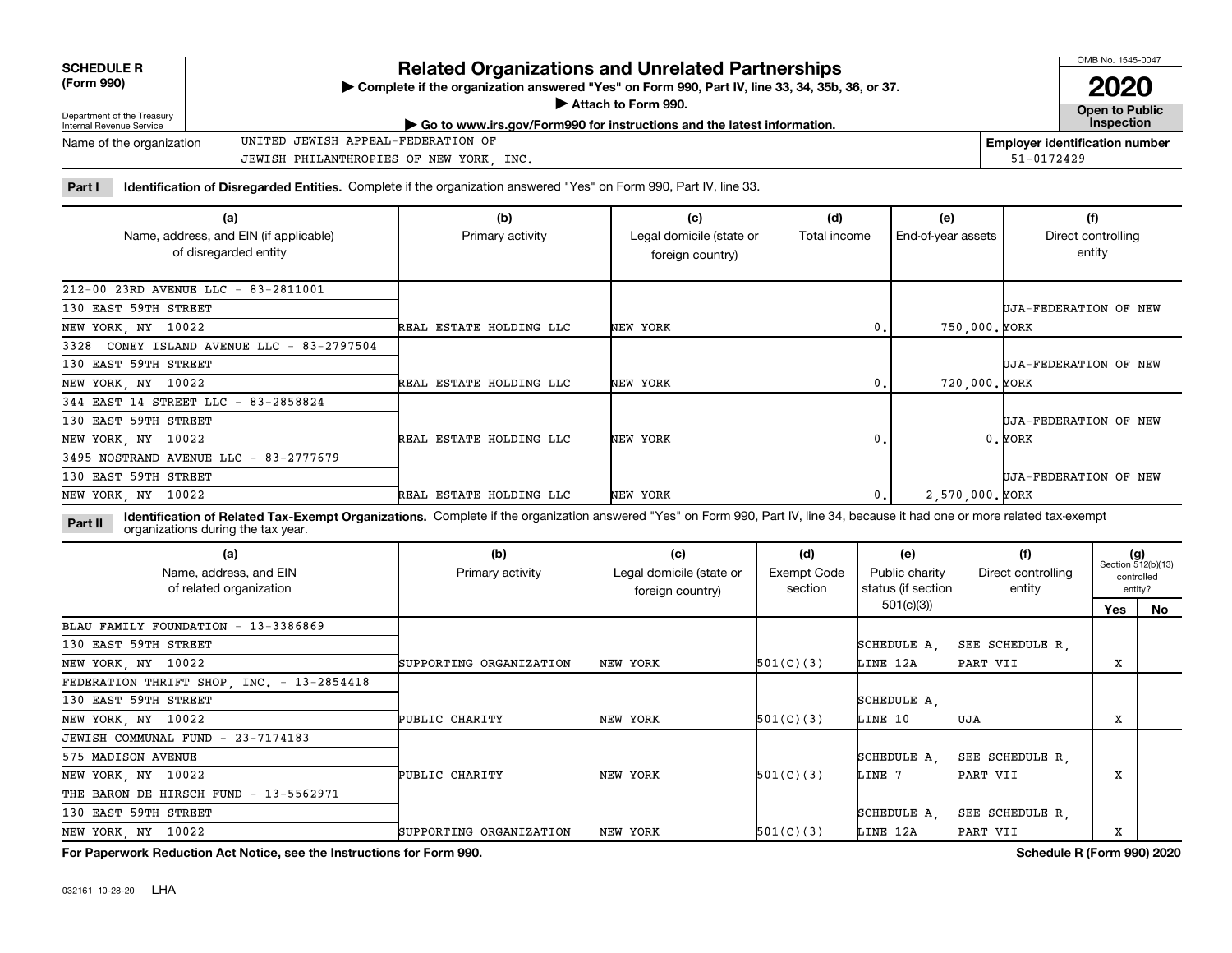JEWISH PHILANTHROPIES OF NEW YORK, INC.

# **Part I** Continuation of Identification of Disregarded Entities

| (a)<br>Name, address, and EIN<br>of disregarded entity                                    | (b)<br>Primary activity          | (c)<br>Legal domicile (state or<br>foreign country) | (d)<br>Total income | (e)<br>End-of-year assets | (f)<br>Direct controlling<br>entity |
|-------------------------------------------------------------------------------------------|----------------------------------|-----------------------------------------------------|---------------------|---------------------------|-------------------------------------|
| 58-20 LITTLE NECK PKWY LLC - 83-2875340<br>130 EAST 59TH STREET<br>NEW YORK, NY 10022     | REAL ESTATE HOLDING LLC          | NEW YORK                                            | $\mathbf{0}$ .      |                           | UJA-FEDERATION OF NEW<br>$0.$ YORK  |
| 9502 SEAVIEW AVENUE LLC - 83-2891313<br>130 EAST 59TH STREET<br>NEW YORK, NY 10022        | REAL ESTATE HOLDING LLC          | NEW YORK                                            | $^{\rm 0}$ .        |                           | UJA-FEDERATION OF NEW<br>$0.$ YORK  |
| 185 COLONIAL SPRINGS ROAD, LLC - 85-4102734<br>130 EAST 59TH STREET<br>NEW YORK, NY 10022 | REAL ESTATE HOLDING LLC          | NEW YORK                                            | $\mathbf{0}$ .      |                           | UJA-FEDERATION OF NEW<br>$0.$ YORK  |
| 392 DENNYTOWN ROAD, LLC - 85-3947327<br>130 EAST 59TH STREET<br>NEW YORK, NY 10022        | REAL ESTATE HOLDING LLC          | NEW YORK                                            | 78,000.             | 2,582,000. YORK           | UJA-FEDERATION OF NEW               |
| VCCIF I-A LLC - 83-3546610<br>130 EAST 59TH STREET<br>NEW YORK, NY 10022                  | INVESTMENTS IN PRIVATE<br>EQUITY | DELAWARE                                            | $\mathbf 0$ .       | $5, 136, 000.$ YORK       | UJA-FEDERATION OF NEW               |
|                                                                                           |                                  |                                                     |                     |                           |                                     |
|                                                                                           |                                  |                                                     |                     |                           |                                     |
|                                                                                           |                                  |                                                     |                     |                           |                                     |
|                                                                                           |                                  |                                                     |                     |                           |                                     |
|                                                                                           |                                  |                                                     |                     |                           |                                     |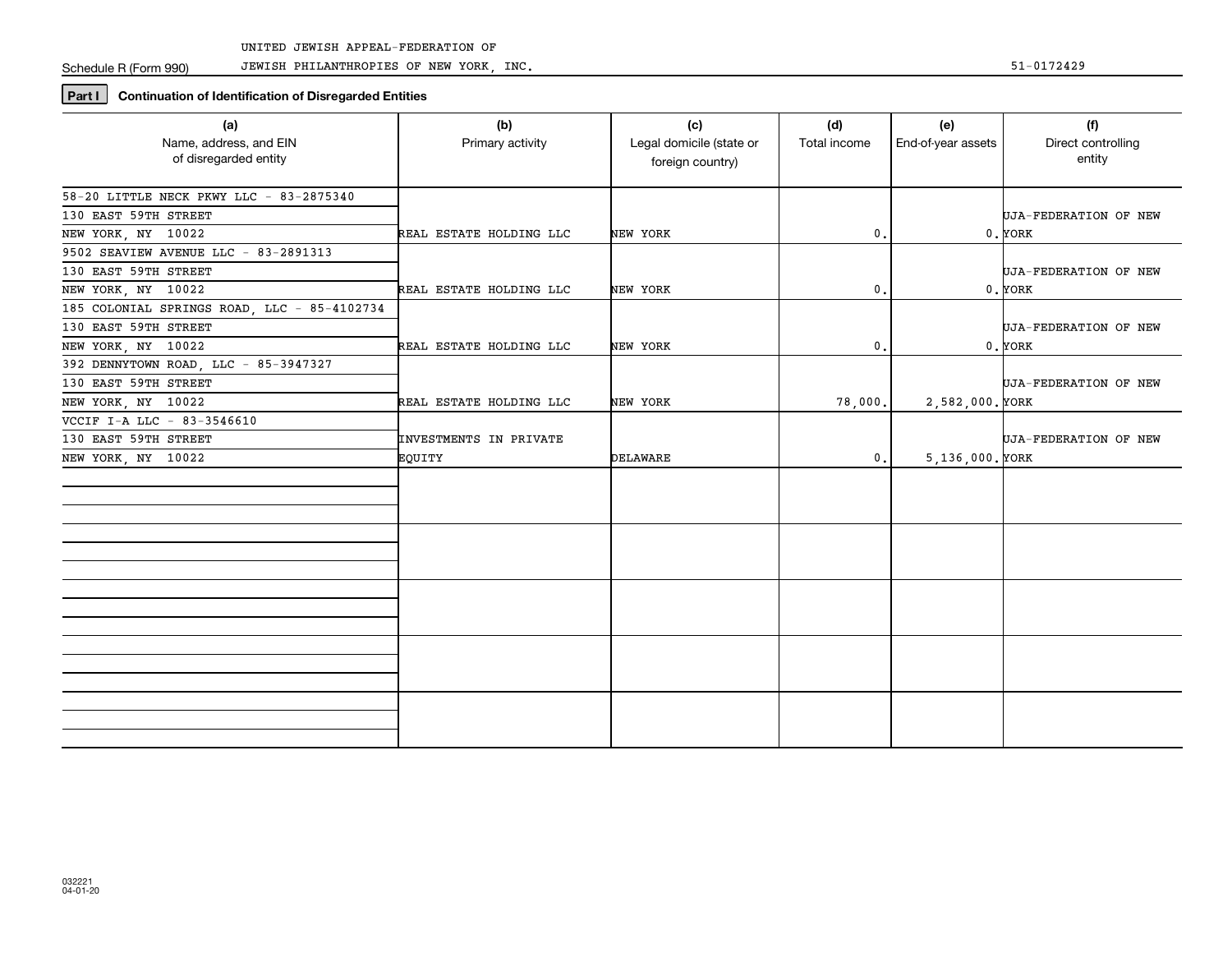JEWISH PHILANTHROPIES OF NEW YORK, INC. 51-0172429

**Part II** Continuation of Identification of Related Tax-Exempt Organizations

| (a)                                         | (b)                     | (c)                      | (d)                | (e)                | (f)                |                             |            |
|---------------------------------------------|-------------------------|--------------------------|--------------------|--------------------|--------------------|-----------------------------|------------|
| Name, address, and EIN                      | Primary activity        | Legal domicile (state or | <b>Exempt Code</b> | Public charity     | Direct controlling | $(g)$<br>Section 512(b)(13) |            |
| of related organization                     |                         | foreign country)         | section            | status (if section | entity             | organization?               | controlled |
|                                             |                         |                          |                    | 501(c)(3)          |                    | Yes                         | No         |
| THE BUNIM FUND - 13-4091263                 |                         |                          |                    |                    |                    |                             |            |
| 130 EAST 59TH STREET                        |                         |                          |                    | SCHEDULE A,        | SEE SCHEDULE R.    |                             |            |
| NEW YORK, NY 10022                          | SUPPORTING ORGANIZATION | NEW YORK                 | 501(C)(3)          | LINE 12A           | PART VII           | X                           |            |
| THE CAROLINE AND JOSEPH S. GRUSS LIFE       |                         |                          |                    |                    |                    |                             |            |
| MONUMENT FUNDS, INC. - 13-3573461, 45       |                         |                          |                    | SCHEDULE A,        | SEE SCHEDULE R,    |                             |            |
| BROADWAY, SUITE 3050, NEW YORK, NY 10006    | SUPPORTING ORGANIZATION | NEW YORK                 | 501(C)(3)          | LINE 12B           | PART VII           | х                           |            |
| THE CASLOW FAMILY FOUNDATION - 13-4008908   |                         |                          |                    |                    |                    |                             |            |
| 130 EAST 59TH STREET                        |                         |                          |                    | SCHEDULE A.        | SEE SCHEDULE R.    |                             |            |
| NEW YORK, NY 10022                          | SUPPORTING ORGANIZATION | NEW YORK                 | 501(C)(3)          | LINE 12A           | PART VII           | X                           |            |
| THE CHUCK GOLDMAN FAMILY SUPPORTING         |                         |                          |                    |                    |                    |                             |            |
| FOUNDATION - 13-3458302, 130 EAST 59TH      |                         |                          |                    | SCHEDULE A.        | SEE SCHEDULE R,    |                             |            |
| STREET, NEW YORK, NY 10022                  | SUPPORTING ORGANIZATION | NEW YORK                 | 501(C)(3)          | LINE 12A           | PART VII           | X                           |            |
| THE DANIEL AND THALIA FEDERBUSH FOUNDATION  |                         |                          |                    |                    |                    |                             |            |
| 13-3386873, 130 EAST 59TH STREET, NEW YORK  |                         |                          |                    | SCHEDULE A.        | SEE SCHEDULE R.    |                             |            |
| NY 10022                                    | SUPPORTING ORGANIZATION | NEW YORK                 | 501(C)(3)          | LINE 12A           | PART VII           | X                           |            |
| THE DAVID AND JUDY FLEISCHER FOUNDATION -   |                         |                          |                    |                    |                    |                             |            |
| 03-0433540, 130 EAST 59TH STREET, NEW YORK  |                         |                          |                    | SCHEDULE A.        | SEE SCHEDULE R.    |                             |            |
| NY 10022                                    | SUPPORTING ORGANIZATION | NEW YORK                 | 501(C)(3)          | LINE 12A           | PART VII           | X                           |            |
| THE DORIS AND ISAAC MOINESTER FOUNDATION -  |                         |                          |                    |                    |                    |                             |            |
| 13-3797662, 130 EAST 59TH STREET, NEW YORK, |                         |                          |                    | SCHEDULE A.        | SEE SCHEDULE R.    |                             |            |
| NY 10022                                    | SUPPORTING ORGANIZATION | NEW YORK                 | 501(C)(3)          | LINE 12A           | PART VII           | X                           |            |
| THE DUBIN FAMILY FOUNDATION - 13-3863354    |                         |                          |                    |                    |                    |                             |            |
| 130 EAST 59TH STREET                        |                         |                          |                    | SCHEDULE A,        | SEE SCHEDULE R,    |                             |            |
| NEW YORK, NY 10022                          | SUPPORTING ORGANIZATION | NEW YORK                 | 501(C)(3)          | LINE 12A           | PART VII           | X                           |            |
| THE ERIC & TAMAR GOLDSTEIN FOUNDATION -     |                         |                          |                    |                    |                    |                             |            |
| 16-1647207, 130 EAST 59TH STREET, NEW YORK, |                         |                          |                    | SCHEDULE A,        | SEE SCHEDULE R,    |                             |            |
| NY 10022                                    | SUPPORTING ORGANIZATION | NEW YORK                 | 501(C)(3)          | LINE 12A           | PART VII           | х                           |            |
| THE FREDMAN LICHTENSTEIN FAMILY FOUNDATION  |                         |                          |                    |                    |                    |                             |            |
| 13-4131687, 130 EAST 59TH STREET, NEW YORK, |                         |                          |                    | SCHEDULE A.        | SEE SCHEDULE R.    |                             |            |
| NY 10022                                    | SUPPORTING ORGANIZATION | NEW YORK                 | 501(C)(3)          | LINE 12A           | PART VII           | X                           |            |
| THE FRIDSON FAMILY FOUNDATION - 13-4082250  |                         |                          |                    |                    |                    |                             |            |
| 130 EAST 59TH STREET                        |                         |                          |                    | SCHEDULE A.        | SEE SCHEDULE R.    |                             |            |
| NEW YORK, NY 10022                          | SUPPORTING ORGANIZATION | NEW YORK                 | 501(C)(3)          | LINE 12A           | PART VII           | X                           |            |
| THE JEANNETTE R. & SIDNEY L. SOLOMON        |                         |                          |                    |                    |                    |                             |            |
| FOUNDATION - 13-3852165, 130 EAST 59TH      |                         |                          |                    | SCHEDULE A,        | SEE SCHEDULE R,    |                             |            |
| STREET, NEW YORK, NY 10022                  | SUPPORTING ORGANIZATION | NEW YORK                 | 501(C)(3)          | LINE 12A           | PART VII           | x                           |            |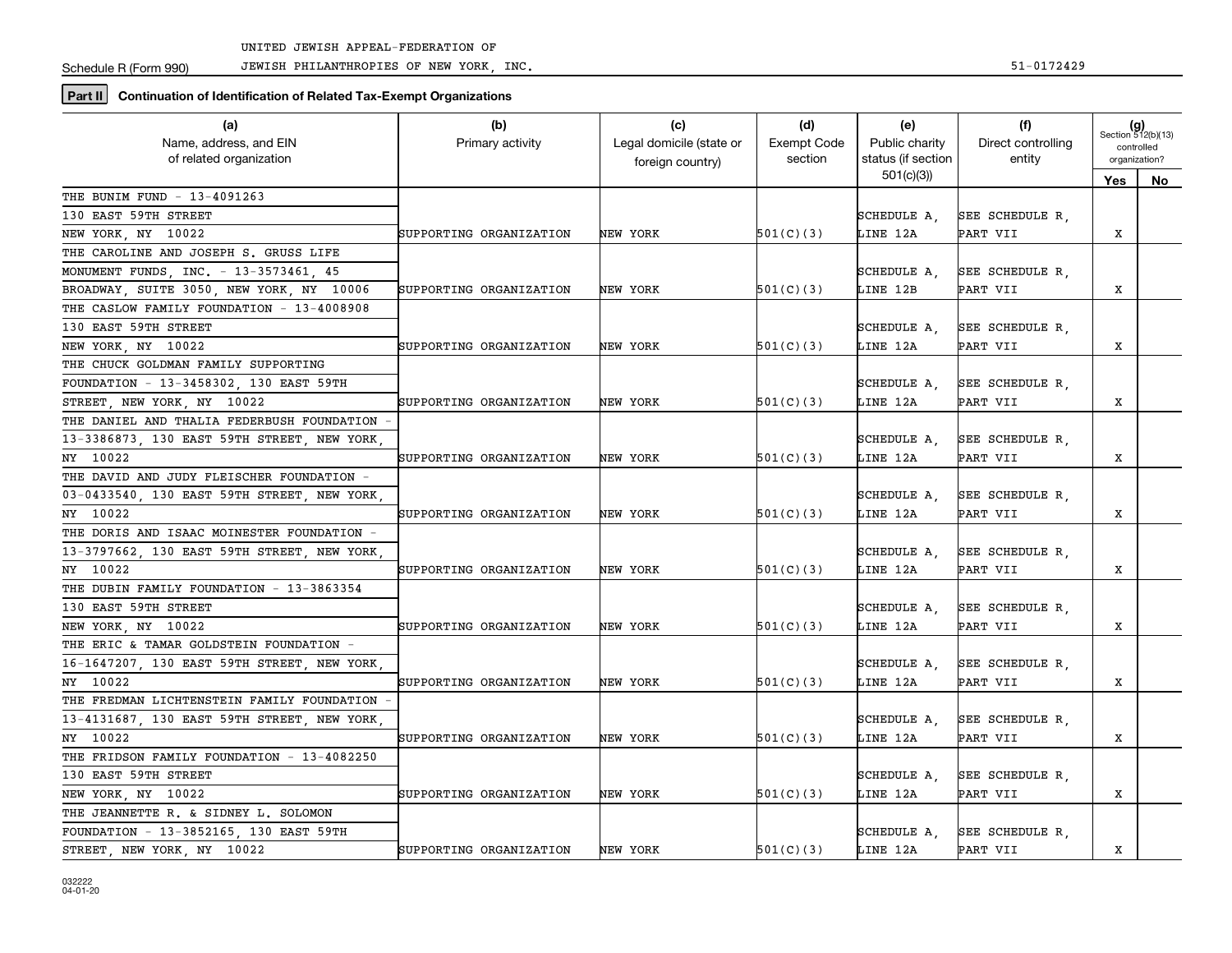JEWISH PHILANTHROPIES OF NEW YORK, INC. 51-0172429

**Part II** Continuation of Identification of Related Tax-Exempt Organizations

| (a)                                         | (b)                     | (c)                      | (d)                | (e)                | (f)                | $(g)$<br>Section 512(b)(13) |               |
|---------------------------------------------|-------------------------|--------------------------|--------------------|--------------------|--------------------|-----------------------------|---------------|
| Name, address, and EIN                      | Primary activity        | Legal domicile (state or | <b>Exempt Code</b> | Public charity     | Direct controlling | controlled                  |               |
| of related organization                     |                         | foreign country)         | section            | status (if section | entity             |                             | organization? |
|                                             |                         |                          |                    | 501(c)(3)          |                    | Yes                         | No            |
| THE JOAN & JEROME R. JAKUBOVITZ FOUNDATION  |                         |                          |                    |                    |                    |                             |               |
| 13-3797217, 130 EAST 59TH STREET, NEW YORK  |                         |                          |                    | SCHEDULE A,        | SEE SCHEDULE R.    |                             |               |
| NY 10022                                    | SUPPORTING ORGANIZATION | NEW YORK                 | 501(C)(3)          | LINE 12A           | PART VII           | X                           |               |
| THE JOEL & ORA BENTON, MONROE BENTON        |                         |                          |                    |                    |                    |                             |               |
| MEMORIAL FOUNDATION - 13-3927715, 130 EAST  |                         |                          |                    | SCHEDULE A.        | SEE SCHEDULE R.    |                             |               |
| 59TH STREET, NEW YORK, NY 10022             | SUPPORTING ORGANIZATION | NEW YORK                 | 501(C)(3)          | LINE 12A           | PART VII           | X                           |               |
| THE LEVY FAMILY FOUNDATION - 13-3499576     |                         |                          |                    |                    |                    |                             |               |
| 130 EAST 59TH STREET                        |                         |                          |                    | SCHEDULE A.        | SEE SCHEDULE R.    |                             |               |
| NEW YORK, NY 10022                          | SUPPORTING ORGANIZATION | NEW YORK                 | 501(C)(3)          | LINE 12A           | PART VII           | Х                           |               |
| THE MARC AND HARRIET SUVALL FOUNDATION -    |                         |                          |                    |                    |                    |                             |               |
| 13-3978407, 130 EAST 59TH STREET, NEW YORK, |                         |                          |                    | SCHEDULE A,        | SEE SCHEDULE R.    |                             |               |
| NY 10022                                    | SUPPORTING ORGANIZATION | NEW YORK                 | 501(C)(3)          | LINE 12A           | PART VII           | X                           |               |
| THE RICHARD C. AND LISA N. PERRY FOUNDATION |                         |                          |                    |                    |                    |                             |               |
| - 13-3864962, 130 EAST 59TH STREET, NEW     |                         |                          |                    | SCHEDULE A.        | SEE SCHEDULE R.    |                             |               |
| YORK NY 10022                               | SUPPORTING ORGANIZATION | NEW YORK                 | 501(C)(3)          | LINE 12A           | PART VII           | х                           |               |
| THE ROBERT & MARILYN FRIEDSON FOUNDATION -  |                         |                          |                    |                    |                    |                             |               |
| 13-3801041, 130 EAST 59TH STREET, NEW YORK  |                         |                          |                    | SCHEDULE A.        | SEE SCHEDULE R,    |                             |               |
| NY 10022                                    | SUPPORTING ORGANIZATION | NEW YORK                 | 501(C)(3)          | LINE 12A           | PART VII           | X                           |               |
| THE SELTZER FAMILY FOUNDATION - 13-3799971  |                         |                          |                    |                    |                    |                             |               |
| 130 EAST 59TH STREET                        |                         |                          |                    | SCHEDULE A,        | SEE SCHEDULE R.    |                             |               |
| NEW YORK, NY 10022                          | SUPPORTING ORGANIZATION | NEW YORK                 | 501(C)(3)          | LINE 12A           | PART VII           | X                           |               |
| THE SIDNEY AND MIRIAM LOEWY FRIEND          |                         |                          |                    |                    |                    |                             |               |
| FOUNDATION - 13-3801851, 130 EAST 59TH      |                         |                          |                    | SCHEDULE A.        | SEE SCHEDULE R,    |                             |               |
| STREET, NEW YORK, NY 10022                  | SUPPORTING ORGANIZATION | NEW YORK                 | 501(C)(3)          | LINE 12A           | PART VII           | X                           |               |
| THE SOL AND MILDRED LEDERMAN FOUNDATION -   |                         |                          |                    |                    |                    |                             |               |
| 27-4349693, 130 EAST 59TH STREET, NEW YORK, |                         |                          |                    | SCHEDULE A,        | SEE SCHEDULE R.    |                             |               |
| NY 10022                                    | SUPPORTING ORGANIZATION | NEW YORK                 | 501(C)(3)          | LINE 12A           | PART VII           | X                           |               |
| THE WANDERER FAMILY FOUNDATION - 59-3814958 |                         |                          |                    |                    |                    |                             |               |
| 130 EAST 59TH STREET                        |                         |                          |                    | SCHEDULE A,        | SEE SCHEDULE R.    |                             |               |
| NEW YORK, NY 10022                          | SUPPORTING ORGANIZATION | NEW YORK                 | 501(C)(3)          | LINE 12A           | PART VII           | X                           |               |
| THE WILLIAM AND ELEANOR GREENBLATT FAMILY   |                         |                          |                    |                    |                    |                             |               |
| FOUNDATION - 13-3792270, 130 EAST 59TH      |                         |                          |                    | SCHEDULE A.        | SEE SCHEDULE R.    |                             |               |
| STREET, NEW YORK, NY 10022                  | SUPPORTING ORGANIZATION | NEW YORK                 | 501(C)(3)          | LINE 12A           | PART VII           | X                           |               |
| THE ZIFF HERITAGE FOUNDATION - 51-0599051   |                         |                          |                    |                    |                    |                             |               |
| 130 EAST 59TH STREET                        |                         |                          |                    | SCHEDULE A,        | SEE SCHEDULE R,    |                             |               |
| NEW YORK, NY 10022                          | SUPPORTING ORGANIZATION | NEW YORK                 | 501(C)(3)          | LINE 12A           | PART VII           | x                           |               |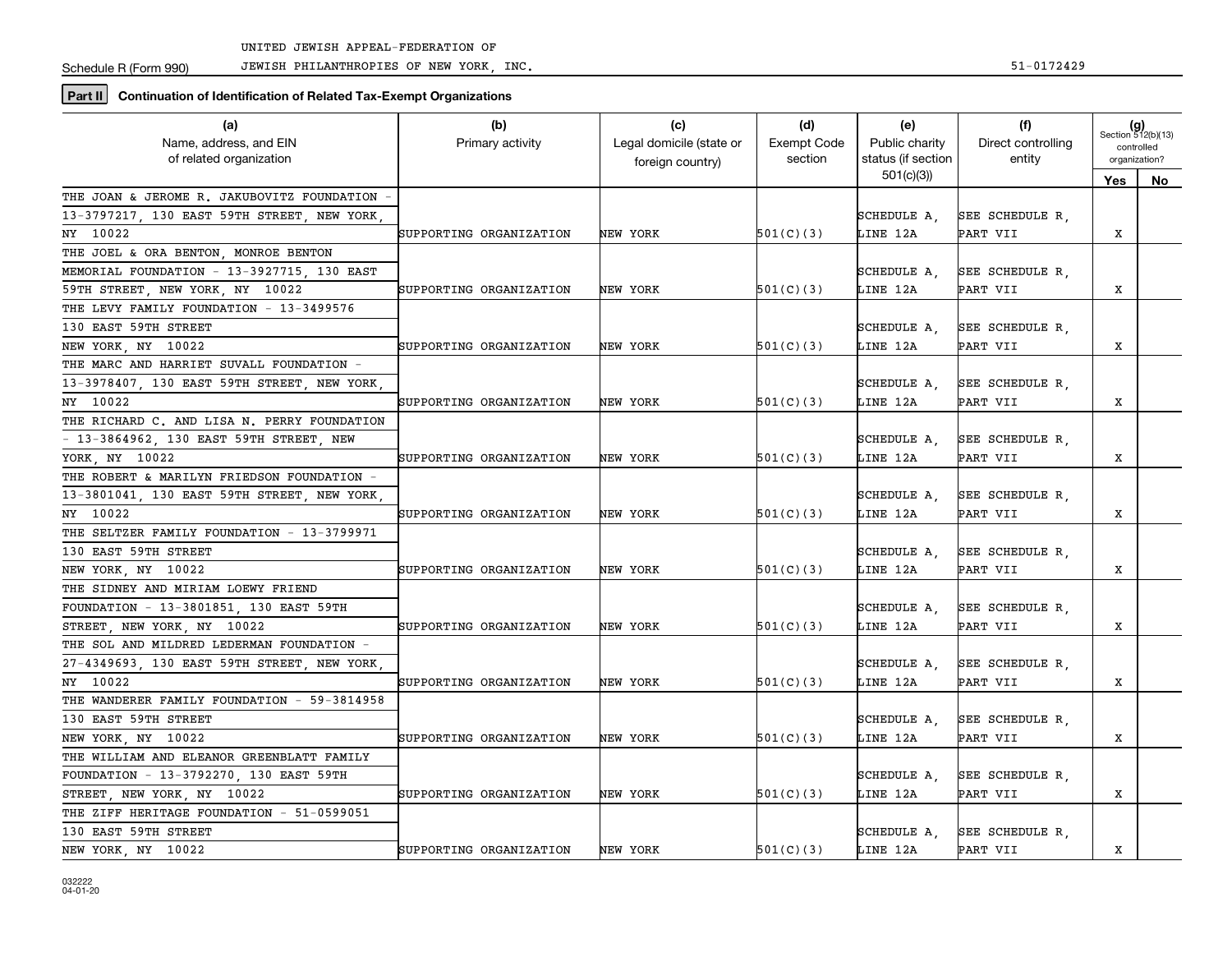JEWISH PHILANTHROPIES OF NEW YORK, INC. 51-0172429

**Part II** Continuation of Identification of Related Tax-Exempt Organizations

| (a)<br>Name, address, and EIN<br>of related organization | (b)<br>Primary activity | (c)<br>Legal domicile (state or<br>foreign country) | (d)<br>Exempt Code<br>section | (e)<br>Public charity<br>status (if section | (f)<br>Direct controlling<br>entity | $(g)$<br>Section 512(b)(13)<br>controlled<br>organization? |    |
|----------------------------------------------------------|-------------------------|-----------------------------------------------------|-------------------------------|---------------------------------------------|-------------------------------------|------------------------------------------------------------|----|
|                                                          |                         |                                                     |                               | 501(c)(3)                                   |                                     | Yes                                                        | No |
| U F PROPERTY CORP. - 51-0188274                          |                         |                                                     |                               |                                             |                                     |                                                            |    |
| 130 EAST 59TH STREET                                     | REAL ESTATE HOLDING     |                                                     |                               |                                             |                                     |                                                            |    |
| NEW YORK, NY 10022                                       | COMPANY                 | NEW YORK                                            | 501(C)(2)                     |                                             | UJA                                 | X                                                          |    |
| UJA-FED PROPERTIES, INC. - 13-4043266                    |                         |                                                     |                               |                                             |                                     |                                                            |    |
| 130 EAST 59TH STREET                                     | REAL ESTATE HOLDING     |                                                     |                               |                                             |                                     |                                                            |    |
| NEW YORK, NY 10022                                       | COMPANY                 | NEW YORK                                            | 501(C)(2)                     |                                             | UJA                                 | х                                                          |    |
| THE KROLL KIDS FOUNDATION - 80-0005380                   |                         |                                                     |                               |                                             |                                     |                                                            |    |
| 130 EAST 59TH STREET                                     |                         |                                                     |                               | SCHEDULE A,                                 | SEE SCHEDULE R,                     |                                                            |    |
| NEW YORK, NY 10022                                       | SUPPORTING ORGANIZATION | NEW YORK                                            | 501(C)(3)                     | LINE 12A                                    | PART VII                            | Х                                                          |    |
|                                                          |                         |                                                     |                               |                                             |                                     |                                                            |    |
|                                                          |                         |                                                     |                               |                                             |                                     |                                                            |    |
|                                                          |                         |                                                     |                               |                                             |                                     |                                                            |    |
|                                                          |                         |                                                     |                               |                                             |                                     |                                                            |    |
|                                                          |                         |                                                     |                               |                                             |                                     |                                                            |    |
|                                                          |                         |                                                     |                               |                                             |                                     |                                                            |    |
|                                                          |                         |                                                     |                               |                                             |                                     |                                                            |    |
|                                                          |                         |                                                     |                               |                                             |                                     |                                                            |    |
|                                                          |                         |                                                     |                               |                                             |                                     |                                                            |    |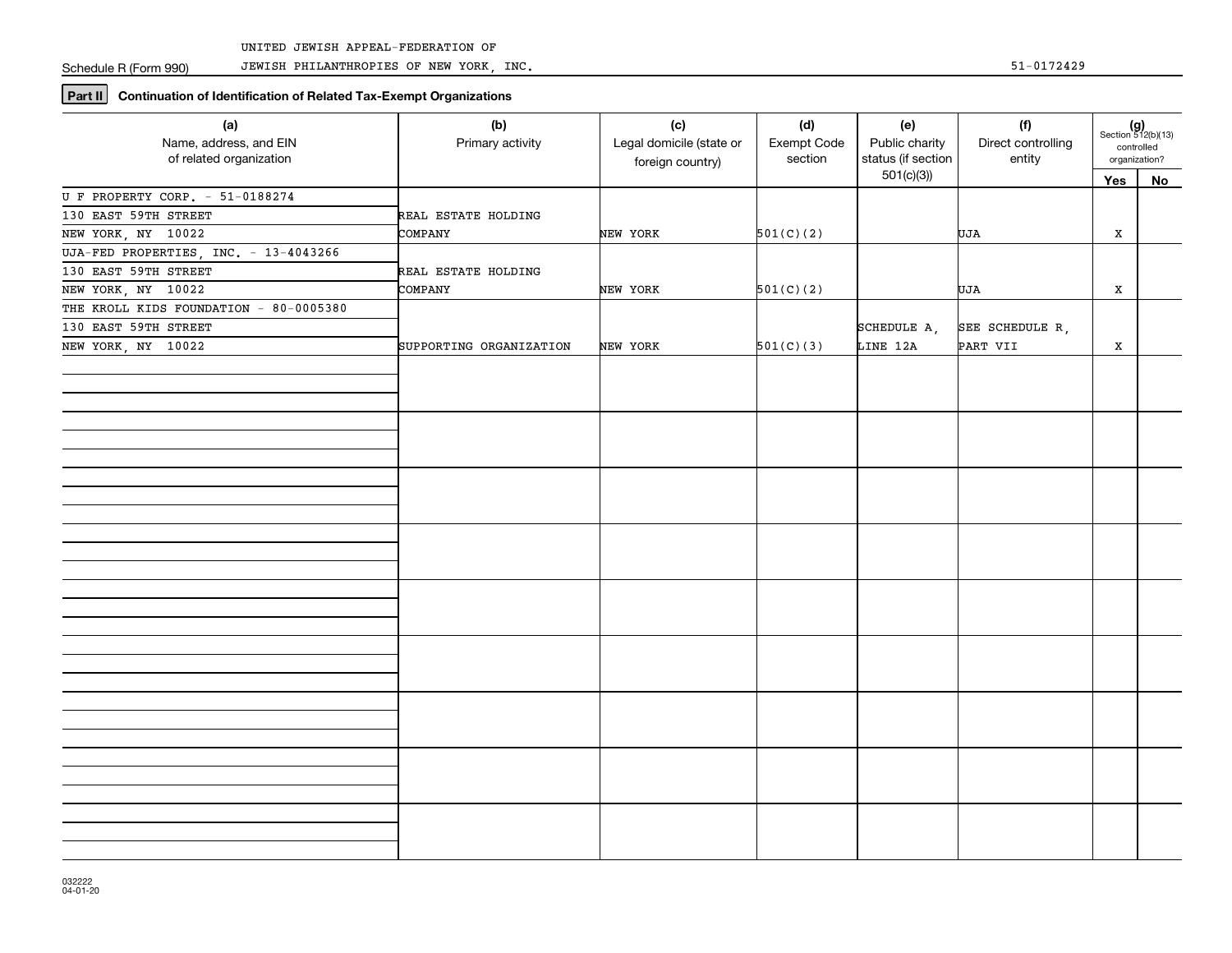# Schedule R (Form 990) 2020 JEWISH PHILANTHROPIES OF NEW YORK, INC. Same of the state of the state of the S1-0172429

Part III Identification of Related Organizations Taxable as a Partnership. Complete if the organization answered "Yes" on Form 990, Part IV, line 34, because it had one or more related<br>examples the organizations tracted as organizations treated as a partnership during the tax year.

| (a)                                               | (b)              | (c)                                       | (d)                          | (e)                                                                                        | (f)                      | (g)                               |            | (h)                              | (i)                                           | (i) | (k)                                         |
|---------------------------------------------------|------------------|-------------------------------------------|------------------------------|--------------------------------------------------------------------------------------------|--------------------------|-----------------------------------|------------|----------------------------------|-----------------------------------------------|-----|---------------------------------------------|
| Name, address, and EIN<br>of related organization | Primary activity | Legal<br>domicile<br>(state or<br>foreign | Direct controlling<br>entity | Predominant income<br>(related, unrelated,<br>excluded from tax under<br>sections 512-514) | Share of total<br>income | Share of<br>end-of-year<br>assets |            | Disproportionate<br>allocations? | Code V-UBI<br>amount in box<br>20 of Schedule |     | General or Percentage<br>managing ownership |
|                                                   |                  | country)                                  |                              |                                                                                            |                          |                                   | $Yes \mid$ | No                               | K-1 (Form 1065) <b>Yes No</b>                 |     |                                             |
| 225 FOURTH COMPANY HOLDING                        |                  |                                           |                              |                                                                                            |                          |                                   |            |                                  |                                               |     |                                             |
| LLC - 13-3935925, 130 EAST                        |                  |                                           |                              |                                                                                            |                          |                                   |            |                                  |                                               |     |                                             |
| 59TH STREET, NEW YORK, NY                         |                  |                                           |                              |                                                                                            |                          |                                   |            |                                  |                                               |     |                                             |
| 10022                                             | REAL ESTATE      | ΝY                                        | N/A                          | <b>UNRELATED</b>                                                                           | 12,000.                  |                                   |            |                                  | N/A                                           | X   | 25.00%                                      |
|                                                   |                  |                                           |                              |                                                                                            |                          |                                   |            |                                  |                                               |     |                                             |
|                                                   |                  |                                           |                              |                                                                                            |                          |                                   |            |                                  |                                               |     |                                             |
|                                                   |                  |                                           |                              |                                                                                            |                          |                                   |            |                                  |                                               |     |                                             |
|                                                   |                  |                                           |                              |                                                                                            |                          |                                   |            |                                  |                                               |     |                                             |
|                                                   |                  |                                           |                              |                                                                                            |                          |                                   |            |                                  |                                               |     |                                             |
|                                                   |                  |                                           |                              |                                                                                            |                          |                                   |            |                                  |                                               |     |                                             |
|                                                   |                  |                                           |                              |                                                                                            |                          |                                   |            |                                  |                                               |     |                                             |
|                                                   |                  |                                           |                              |                                                                                            |                          |                                   |            |                                  |                                               |     |                                             |
|                                                   |                  |                                           |                              |                                                                                            |                          |                                   |            |                                  |                                               |     |                                             |
|                                                   |                  |                                           |                              |                                                                                            |                          |                                   |            |                                  |                                               |     |                                             |
|                                                   |                  |                                           |                              |                                                                                            |                          |                                   |            |                                  |                                               |     |                                             |
|                                                   |                  |                                           |                              |                                                                                            |                          |                                   |            |                                  |                                               |     |                                             |

Part IV Identification of Related Organizations Taxable as a Corporation or Trust. Complete if the organization answered "Yes" on Form 990, Part IV, line 34, because it had one or more related organizations treated as a corporation or trust during the tax year.

| (a)<br>Name, address, and EIN<br>of related organization | (b)<br>Primary activity        | (d)<br>(c)<br>Direct controlling<br>Legal domicile<br>(state or<br>entity<br>foreian |     | (e)<br>Type of entity<br>(C corp, S corp,<br>or trust) | (f)<br>Share of total<br>income | (g)<br>Share of<br>end-of-year<br>assets | (h)<br> Percentage <br>ownership | (i)<br>Section<br>512(b)(13)<br>controlled<br>entity? |          |
|----------------------------------------------------------|--------------------------------|--------------------------------------------------------------------------------------|-----|--------------------------------------------------------|---------------------------------|------------------------------------------|----------------------------------|-------------------------------------------------------|----------|
|                                                          |                                | country)                                                                             |     |                                                        |                                 |                                          |                                  |                                                       | Yes   No |
| NETWORK ADVANTAGE LTD. - 98-1283814                      |                                |                                                                                      |     |                                                        |                                 |                                          |                                  |                                                       |          |
| 141 FRONT STREET, 3RD FLOOR                              |                                |                                                                                      |     |                                                        |                                 |                                          |                                  |                                                       |          |
| HAMILTON, BERMUDA HM19                                   | INVESTMENT COMPANY             | <b>BERMUDA</b>                                                                       | N/A | CORP                                                   | 1,998,000.                      | 18,948,000,                              | 100%                             | x                                                     |          |
| NETWORK AGENCY INSURANCE, LTD. - 98-1459746              |                                |                                                                                      |     |                                                        |                                 |                                          |                                  |                                                       |          |
| 141 FRONT STREET, 3RD FLOOR                              | CAPTIVE INSURANCE              |                                                                                      |     |                                                        |                                 |                                          |                                  |                                                       |          |
| HAMILTON, BERMUDA HM19                                   | COMPANY                        | <b>BERMUDA</b>                                                                       | N/A | CORP                                                   | 14,033,000.                     | 55, 514, 000.                            | $100$ <sup>8</sup>               | X                                                     |          |
| CHARITABLE REMAINDER TRUSTS (32)                         | CHARITABLE REMAINDER<br>TRUSTS | NY                                                                                   | N/A |                                                        |                                 |                                          |                                  | х                                                     |          |
|                                                          |                                |                                                                                      |     |                                                        |                                 |                                          |                                  |                                                       |          |
|                                                          |                                |                                                                                      |     |                                                        |                                 |                                          |                                  |                                                       |          |
|                                                          |                                |                                                                                      |     |                                                        |                                 |                                          |                                  |                                                       |          |
|                                                          |                                |                                                                                      |     |                                                        |                                 |                                          |                                  |                                                       |          |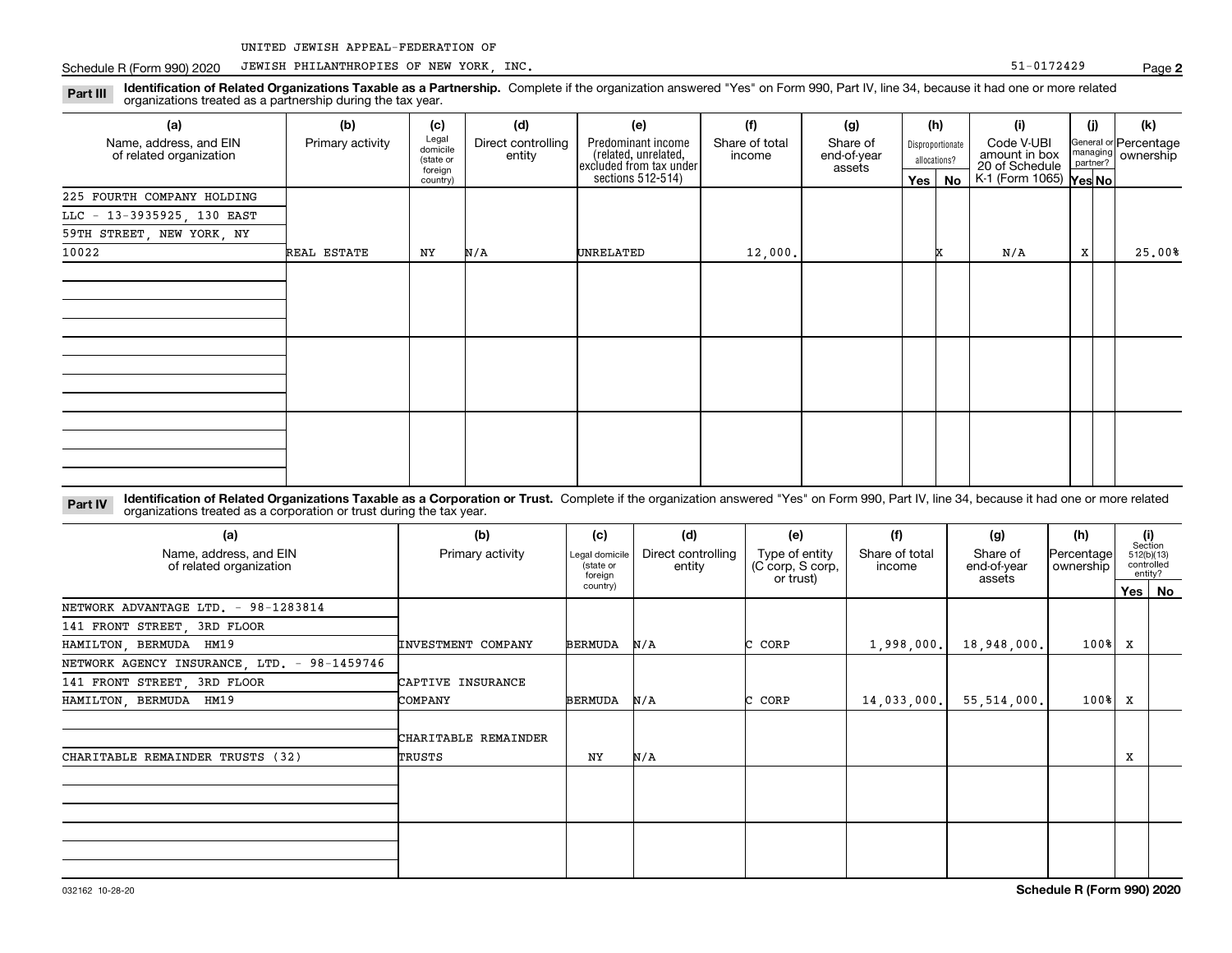Schedule R (Form 990) 2020 JEWISH PHILANTHROPIES OF NEW YORK, INC. Same of the state of the state of the S1-0172429

**2** If the answer to any of the above is "Yes," see the instructions for information on who must complete this line, including covered relationships and transaction thresholds.

| (a)<br>Name of related organization                          | (b)<br>Transaction<br>type (a-s) | (c)<br>Amount involved | (d)<br>Method of determining amount involved |
|--------------------------------------------------------------|----------------------------------|------------------------|----------------------------------------------|
| (1) THE CAROLINE & JOSEPH S. GRUSS LIFE MONUMENT FUNDS, INC. | в                                |                        | 3,490,000. GRANTS MADE                       |
| (2) JEWISH COMMUNAL FUND                                     | C                                |                        | 23,701,000. GRANTS RECEIVED                  |
| (3) THE JOEL & ORA BENTON, MONROE BENTON MEMORIAL FOUNDATION | C                                |                        | 774,000. GRANTS RECEIVED                     |
| (4) THE JEANETTE R. & SIDNEY L. SOLOMON FOUNDATION           | C                                |                        | 86.000. GRANTS RECEIVED                      |
| (5) THE SELTZER FAMILY FOUNDATION                            | C                                |                        | 74.000. GRANTS RECEIVED                      |
| (6) NETWORK ADVANTAGE LTD.                                   |                                  |                        | 800,000. DIVIDENDS RECEIVED                  |

Page 3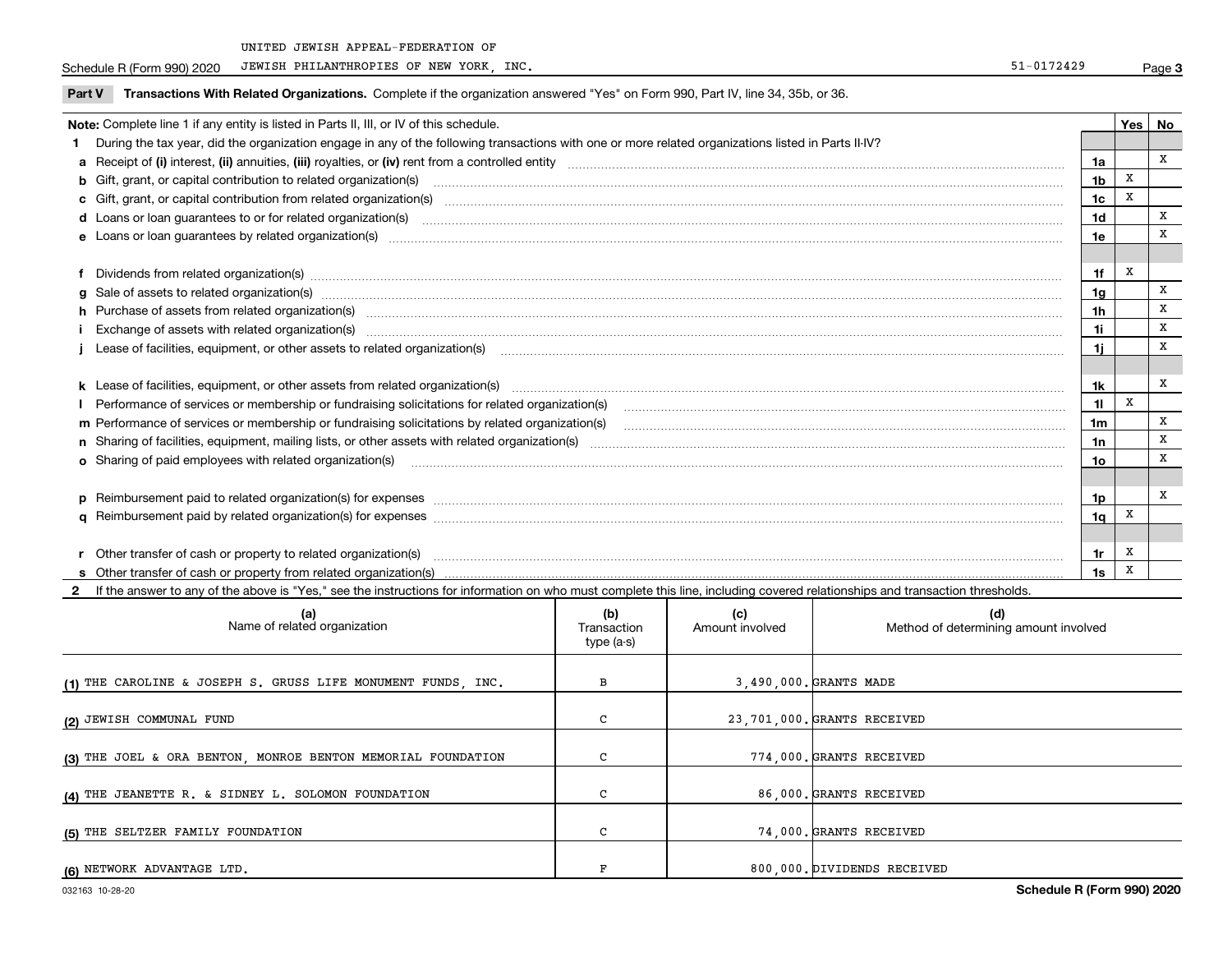Schedule R (Form 990)

JEWISH PHILANTHROPIES OF NEW YORK, INC. 51-0172429

**Part V** Continuation of Transactions With Related Organizations (Schedule R (Form 990), Part V, line 2)

| (a)<br>Name of other organization                       | (b)<br>Transaction<br>type (a-s) | (c)<br>Amount involved | (d)<br>Method of determining<br>amount involved |
|---------------------------------------------------------|----------------------------------|------------------------|-------------------------------------------------|
| (7) NETWORK AGENCY INSURANCE LTD.                       | F                                |                        | 600,000. DIVIDENDS RECEIVED                     |
| JEWISH COMMUNAL FUND<br>(8)                             | Q                                |                        | 3,447,000. ACTUAL EXPENSE AMOUNTS               |
| UJA-FED PROPERTIES, INC.<br>(9)                         | Q                                |                        | 2,500,000. ACTUAL EXPENSE AMOUNTS               |
| THE JEWISH WOMEN'S FOUNDATION OF NEW YORK, INC.<br>(10) | Q                                |                        | 757,000. ACTUAL EXPENSE AMOUNTS                 |
| (11) NETWORK AGENCY INSURANCE LTD.                      | R                                |                        | 1,123,000. ACTUAL CASH TRANSFERS                |
| THE ERIC & TAMAR GOLDSTEIN FOUNDATION<br>(12)           | R                                |                        | 175,000. ACTUAL CASH TRANSFERS                  |
| JEWISH COMMUNAL FUND<br>(13)                            | S                                |                        | 1,835,000. ACTUAL CASH TRANSFERS                |
| (14) NETWORK AGENCY INSURANCE LTD.                      | s                                |                        | 1,351,000. ACTUAL CASH TRANSFERS                |
| (15) THE MARC AND HARRIET SUVALL FOUNDATION             | S                                |                        | 65,000. ACTUAL CASH TRANSFERS                   |
| (16)                                                    |                                  |                        |                                                 |
| (17)                                                    |                                  |                        |                                                 |
| (18)                                                    |                                  |                        |                                                 |
| (19)                                                    |                                  |                        |                                                 |
| (20)                                                    |                                  |                        |                                                 |
| (21)                                                    |                                  |                        |                                                 |
| (22)                                                    |                                  |                        |                                                 |
| (23)                                                    |                                  |                        |                                                 |
| (24)                                                    |                                  |                        |                                                 |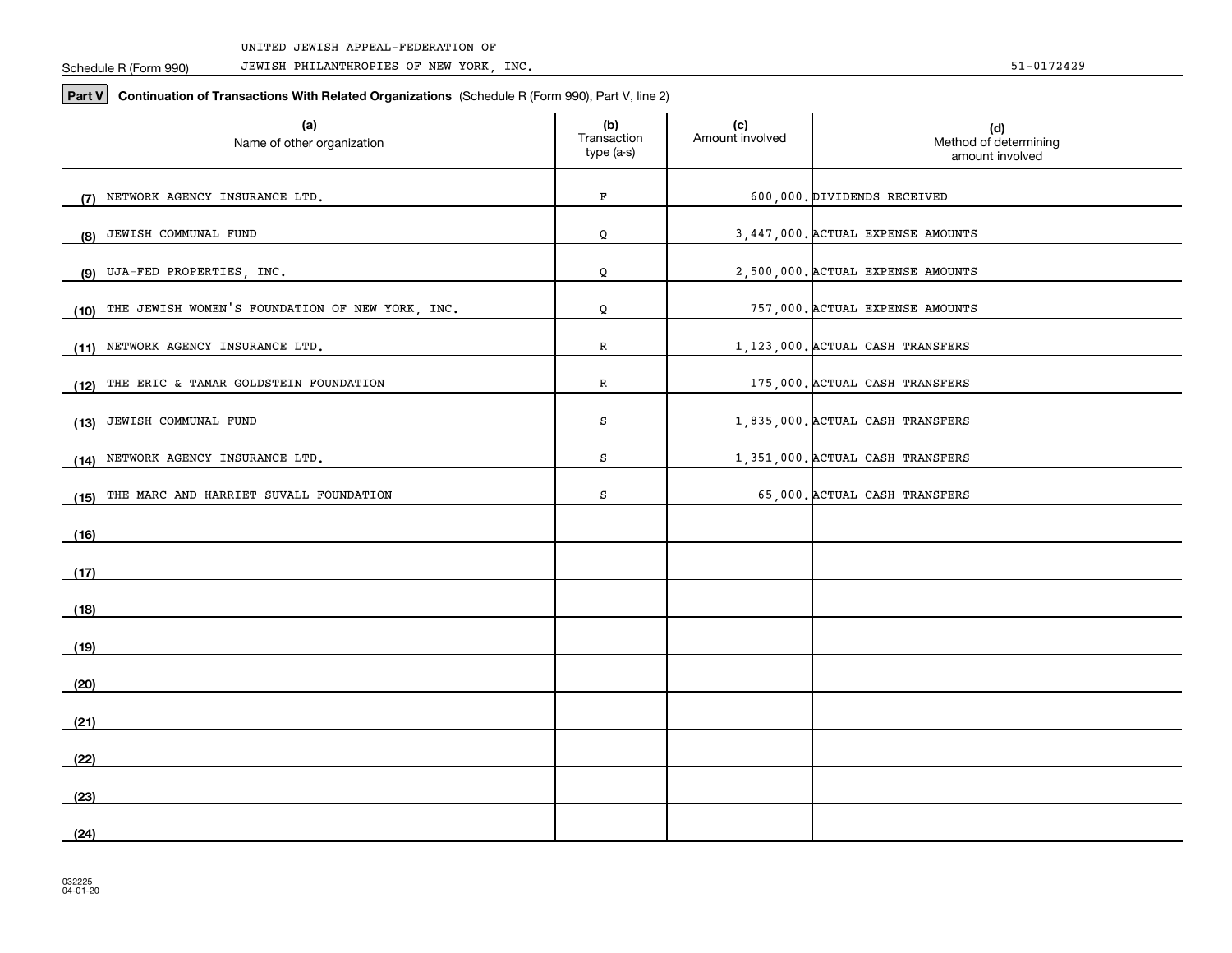Schedule R (Form 990) 2020 JEWISH PHILANTHROPIES OF NEW YORK, INC. Same of the state of the state of the S1-0172429

## **4**

Part VI Unrelated Organizations Taxable as a Partnership. Complete if the organization answered "Yes" on Form 990, Part IV, line 37.

Provide the following information for each entity taxed as a partnership through which the organization conducted more than five percent of its activities (measured by total assets or gross revenue) that was not a related organization. See instructions regarding exclusion for certain investment partnerships.

| - - - - -<br>(a)<br>Name, address, and EIN<br>of entity | . - J- .<br>----- <del>-</del> -------<br>(b)<br>Primary activity | (c)<br>Legal domicile<br>(state or foreign<br>country) | (d)<br>Predominant income<br>(related, unrelated,<br>excluded from tax under<br>sections 512-514) | (e)<br>Are all<br>partners sec.<br>$501(c)(3)$<br>orgs.?<br>Yes No | (f)<br>Share of<br>total<br>income | (g)<br>Share of<br>end-of-year<br>assets | allocations? | (h)<br>Dispropor-<br>tionate<br>Yes No | (i)<br>Code V-UBI<br>amount in box 20 managing<br>of Schedule K-1<br>(Form 1065)<br>$\overline{Yes}$ No | (i)<br>Yes No | $\left( \mathsf{k}\right)$ |
|---------------------------------------------------------|-------------------------------------------------------------------|--------------------------------------------------------|---------------------------------------------------------------------------------------------------|--------------------------------------------------------------------|------------------------------------|------------------------------------------|--------------|----------------------------------------|---------------------------------------------------------------------------------------------------------|---------------|----------------------------|
|                                                         |                                                                   |                                                        |                                                                                                   |                                                                    |                                    |                                          |              |                                        |                                                                                                         |               |                            |
|                                                         |                                                                   |                                                        |                                                                                                   |                                                                    |                                    |                                          |              |                                        |                                                                                                         |               |                            |
|                                                         |                                                                   |                                                        |                                                                                                   |                                                                    |                                    |                                          |              |                                        |                                                                                                         |               |                            |
|                                                         |                                                                   |                                                        |                                                                                                   |                                                                    |                                    |                                          |              |                                        |                                                                                                         |               |                            |
|                                                         |                                                                   |                                                        |                                                                                                   |                                                                    |                                    |                                          |              |                                        |                                                                                                         |               |                            |
|                                                         |                                                                   |                                                        |                                                                                                   |                                                                    |                                    |                                          |              |                                        |                                                                                                         |               |                            |
|                                                         |                                                                   |                                                        |                                                                                                   |                                                                    |                                    |                                          |              |                                        |                                                                                                         |               |                            |
|                                                         |                                                                   |                                                        |                                                                                                   |                                                                    |                                    |                                          |              |                                        |                                                                                                         |               |                            |

**Schedule R (Form 990) 2020**